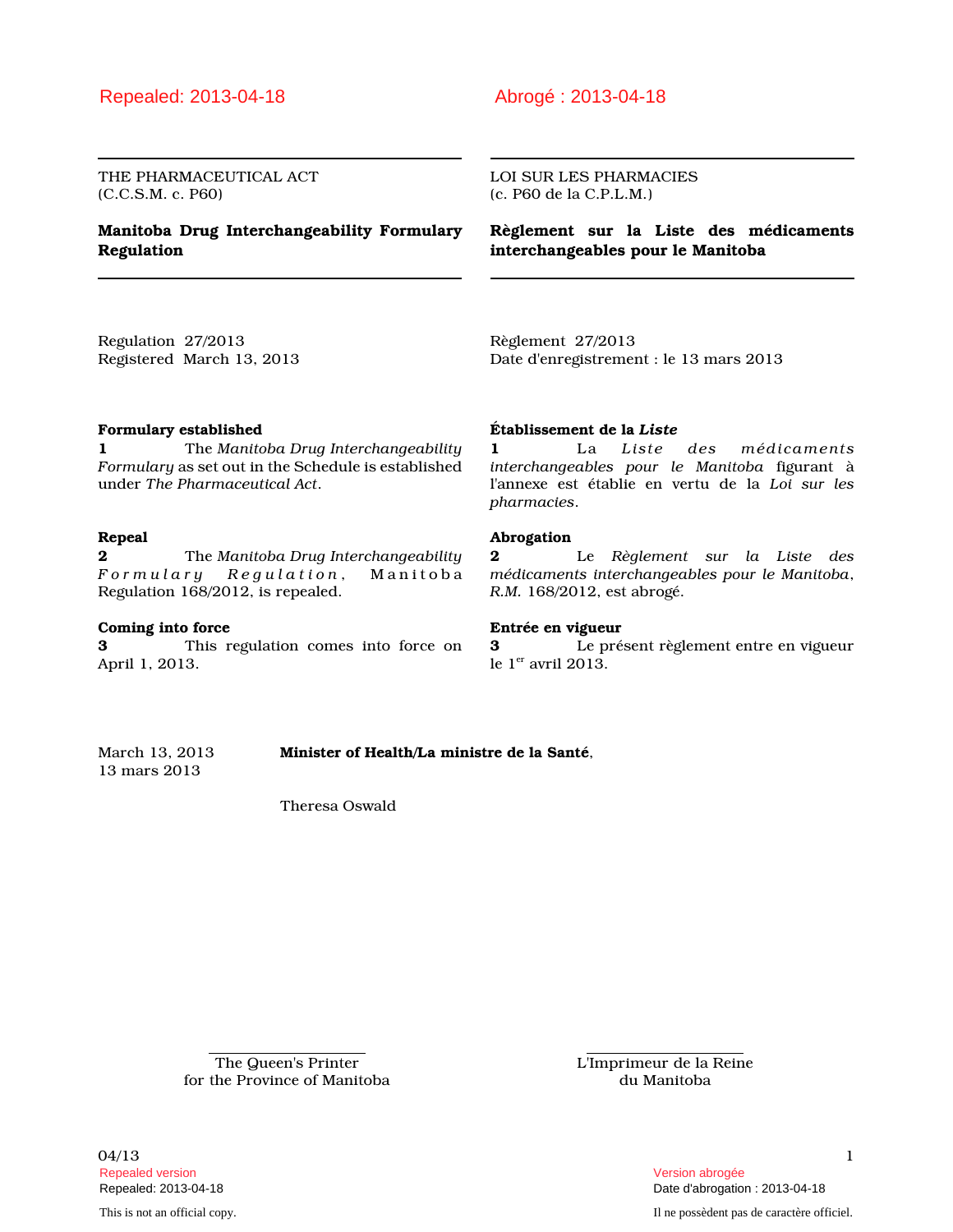# **LISTE DES MÉDICAMENTS INTERCHANGEABLES POUR LE MANITOBA**

|                                                                                  | <b>MANITOBA DRUG INTERCHANGEABILITY FORMULARY</b>                                                                             |                                                                                                |                                                                    |                                                                    |  |
|----------------------------------------------------------------------------------|-------------------------------------------------------------------------------------------------------------------------------|------------------------------------------------------------------------------------------------|--------------------------------------------------------------------|--------------------------------------------------------------------|--|
|                                                                                  | <b>LISTE DES MÉDICAMENTS INTERCHANGEABLES</b><br><b>POUR LE MANITOBA</b>                                                      |                                                                                                |                                                                    |                                                                    |  |
| <b>DIN</b><br><b>NIM</b>                                                         | <b>Product Name</b><br><b>Produit</b>                                                                                         | <b>Manufacturer</b><br><b>Fabricant</b>                                                        | Price (\$)                                                         | Prix(\$)                                                           |  |
|                                                                                  | ACEBUTOLOL HCI - 100 mg - Tablets<br>ACÉBUTOLOL (CHLORHYDRATE D') - 100 mg - comprimés                                        |                                                                                                | Per<br>Tablet                                                      | Par<br>comprimé                                                    |  |
| 01926543<br>02147602<br>02237721<br>02237885<br>02204517<br>01910140<br>02257599 | Sectral<br>Apo-Acebutolol<br>Mylan-Acebutolol<br>Mylan-Acebutolol (Type S)<br>Novo-Acebutolol<br>Rhotral<br>Sandoz Acebutolol | <b>SAA</b><br><b>APX</b><br><b>MYL</b><br><b>MYL</b><br><b>TEV</b><br><b>SAA</b><br><b>SDZ</b> | 0.3692<br>0.1793<br>0.1793<br>0.1793<br>0.1793<br>0.1793<br>0.1793 | 0,3692<br>0.1793<br>0.1793<br>0,1793<br>0,1793<br>0.1793<br>0,1793 |  |
|                                                                                  | ACEBUTOLOL HCI-200 mg-Tablets<br>ACÉBUTOLOL (CHLORHYDRATE D') - 200 mg - comprimés                                            |                                                                                                | Per<br>Tablet                                                      | Par<br>comprimé                                                    |  |
| 01926551<br>02147610<br>02237722<br>02237886<br>02204525<br>01910159<br>02257602 | Sectral<br>Apo-Acebutolol<br>Mylan-Acebutolol<br>Mylan-Acebutolol (Type S)<br>Novo-Acebutolol<br>Rhotral<br>Sandoz Acebutolol | <b>SAA</b><br><b>APX</b><br><b>MYL</b><br><b>MYL</b><br><b>TEV</b><br><b>SAA</b><br>SDZ        | 0.5539<br>0.2684<br>0.2684<br>0.2684<br>0.2684<br>0.2684<br>0.2684 | 0,5539<br>0,2684<br>0,2684<br>0,2684<br>0,2684<br>0,2684<br>0,2684 |  |
|                                                                                  | ACEBUTOLOL HCI - 400 mg - Tablets<br>ACÉBUTOLOL (CHLORHYDRATE D') - 400 mg - comprimés                                        |                                                                                                | Per<br>Tablet                                                      | Par<br>comprimé                                                    |  |
| 01926578<br>02147629<br>02237723<br>02237887<br>02204533<br>01910167<br>02257610 | Sectral<br>Apo-Acebutolol<br>Mylan-Acebutolol<br>Mylan-Acebutolol (Type S)<br>Novo-Acebutolol<br>Rhotral<br>Sandoz Acebutolol | <b>SAA</b><br><b>APX</b><br><b>MYL</b><br><b>MYL</b><br><b>TEV</b><br><b>SAA</b><br>SDZ        | 1.1021<br>0.5333<br>0.5333<br>0.5333<br>0.5333<br>0.5333<br>0.5333 | 1,1021<br>0,5333<br>0,5333<br>0,5333<br>0,5333<br>0,5333<br>0,5333 |  |
|                                                                                  | ACETAMINOPHEN COMPOUND WITH CODEINE - 8 mg - Tablets<br>COMPOSÉ ACÉTAMINOPHÈNE ET CODÉINE - 8 mg - comprimés                  |                                                                                                | Per<br>Tablet                                                      | Par<br>comprimé                                                    |  |
| 02181061<br>00293490<br>00653233                                                 | Tylenol with Codeine No. 1/Tylenol n° 1 avec codéine<br>Atasol-8<br>ratio-Lenoltec #1/ratio-Lenoltec n° 1                     | <b>MCL</b><br>CDC<br><b>RPH</b>                                                                | 0.1365<br>0.0814<br>0.0303                                         | 0.1365<br>0,0814<br>0,0303                                         |  |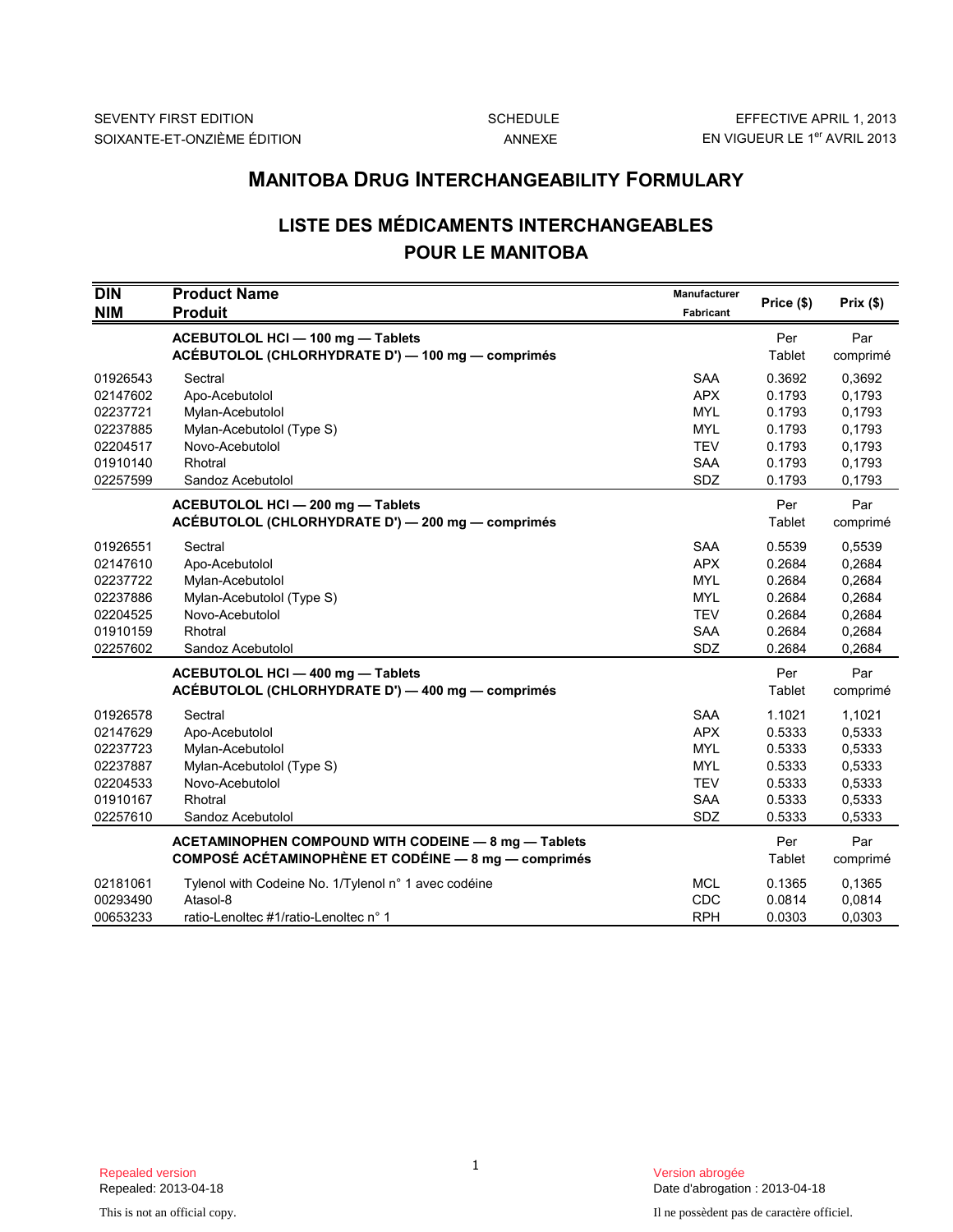| <b>DIN</b><br><b>NIM</b>                                 | <b>Product Name</b><br><b>Produit</b>                                                                                       | Manufacturer<br>Fabricant                                          | Price (\$)                                     | Prix(\$)                                       |
|----------------------------------------------------------|-----------------------------------------------------------------------------------------------------------------------------|--------------------------------------------------------------------|------------------------------------------------|------------------------------------------------|
|                                                          | ACETAMINOPHEN COMPOUND WITH CODEINE - 15 mg - Tablets<br>COMPOSÉ ACÉTAMINOPHÈNE ET CODÉINE - 15 mg - comprimés              |                                                                    | Per<br>Tablet                                  | Par<br>comprimé                                |
| 00293504<br>02232388<br>02163934<br>00653241             | Atasol-15<br>Exdol-15<br>Tylenol with Codeine No. 2/Tylenol n° 2 avec codéine<br>ratio-Lenoltec No. 2/ratio-Lenoltec n° 2   | CDC<br>PPI<br>JAN<br><b>RPH</b>                                    | 0.1001<br>0.0837<br>0.0807<br>0.0691           | 0,1001<br>0,0837<br>0,0807<br>0,0691           |
|                                                          | ACETAMINOPHEN COMPOUND WITH CODEINE - 30 mg - Tablets<br>COMPOSÉ ACÉTAMINOPHÈNE ET CODÉINE - 30 mg - comprimés              |                                                                    | Per<br>Tablet                                  | Par<br>comprimé                                |
| 02232389<br>00293512<br>02163926<br>00653276             | Exdol-30<br>Atasol-30<br>Tylenol with Codeine No. 3/Tylenol n° 3 avec codéine<br>ratio-Lenoltec No. 3/ratio-Lenoltec n° 3   | PPI<br>CDC<br><b>JAN</b><br><b>RPH</b>                             | 0.1753<br>0.1425<br>0.0888<br>0.0760           | 0,1753<br>0,1425<br>0,0888<br>0,0760           |
|                                                          | ACETAMINOPHEN WITH CODEINE - 300 mg - 60 mg - Tablets<br>ACÉTAMINOPHÈNE AVEC CODÉINE - 300 mg - 60 mg - comprimés           |                                                                    | Per<br>Tablet                                  | Par<br>comprimé                                |
| 02163918<br>00621463                                     | Tylenol with Codeine No. 4/Tylenol n° 4 avec codéine<br>ratio-Lenoltec #4/ratio-Lenoltec n° 4                               | <b>JAN</b><br><b>RPH</b>                                           | 0.1877<br>0.1605                               | 0,1877<br>0.1605                               |
|                                                          | ACETYLSALICYLIC ACID - 325 mg - Enteric Tablets<br>ACIDE ACETYLSALICYLIQUE - 325 mg - comprimés à enrobage<br>entérosoluble |                                                                    | Per<br>Tablet                                  | Par<br>comprimé                                |
| 00010332<br>02284529                                     | Entrophen<br>pms-ASA EC                                                                                                     | PPI<br><b>PMS</b>                                                  | 0.0308<br>0.0280                               | 0,0308<br>0,0280                               |
|                                                          | ACYCLOVIR - 200 mg - Tablets<br>ACYCLOVIR - 200 mg - comprimés                                                              |                                                                    | Per<br>Tablet                                  | Par<br>comprimé                                |
| 00634506<br>02242784<br>02285959<br>02078627<br>02207621 | Zovirax<br>Mylan-Acyclovir<br>Novo-Acyclovir<br>ratio-Acyclovir<br>Apo-Acyclovir                                            | <b>GSK</b><br><b>MYL</b><br><b>TEV</b><br><b>RPH</b><br><b>APX</b> | 1.4370<br>0.9662<br>0.9661<br>0.9661<br>0.9660 | 1,4370<br>0,9662<br>0,9661<br>0,9661<br>0,9660 |
|                                                          | ACYCLOVIR - 400 mg - Tablets<br>ACYCLOVIR - 400 mg - comprimés                                                              |                                                                    | Per<br>Tablet                                  | Par<br>comprimé                                |
| 01911627<br>02242463<br>02078635<br>02285967<br>02207648 | Zovirax<br>Mylan-Acyclovir<br>ratio-Acyclovir<br>Novo-Acyclovir<br>Apo-Acyclovir                                            | <b>GSK</b><br><b>MYL</b><br><b>RPH</b><br>TEV<br><b>APX</b>        | 2.8952<br>1.9017<br>1.9017<br>1.9016<br>1.9015 | 2,8952<br>1,9017<br>1,9017<br>1,9016<br>1,9015 |
|                                                          | ACYCLOVIR - 800 mg - Tablets<br>ACYCLOVIR - 800 mg - comprimés                                                              |                                                                    | Per<br>Tablet                                  | Par<br>comprimé                                |
| 01911635<br>02207656<br>02242464<br>02078651<br>02285975 | Zovirax<br>Apo-Acyclovir<br>Mylan-Acyclovir<br>ratio-Acyclovir<br>Novo-Acyclovir                                            | <b>GSK</b><br><b>APX</b><br><b>MYL</b><br><b>RPH</b><br><b>TEV</b> | 5.5762<br>3.1415<br>3.1413<br>3.1413<br>3.1412 | 5,5762<br>3,1415<br>3,1413<br>3,1413<br>3,1412 |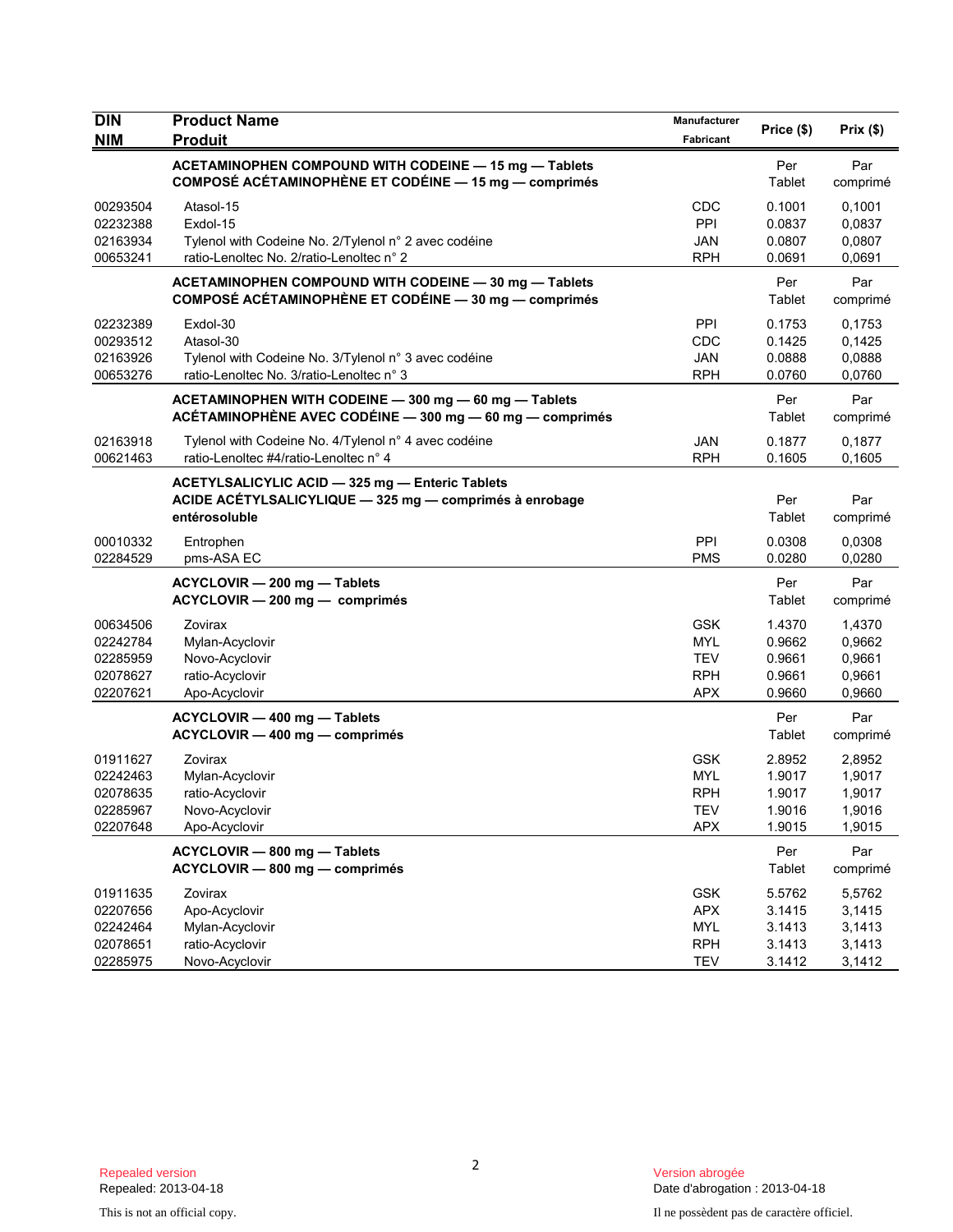| <b>DIN</b><br><b>NIM</b>                                                                                             | <b>Product Name</b><br><b>Produit</b>                                                                                                                                                          | Manufacturer<br>Fabricant                                                                                                  | Price (\$)                                                                                        | Prix(\$)                                                                                          |
|----------------------------------------------------------------------------------------------------------------------|------------------------------------------------------------------------------------------------------------------------------------------------------------------------------------------------|----------------------------------------------------------------------------------------------------------------------------|---------------------------------------------------------------------------------------------------|---------------------------------------------------------------------------------------------------|
|                                                                                                                      | ALENDRONATE - 5 mg - Tablets<br>ALENDRONATE - 5 mg - comprimés                                                                                                                                 |                                                                                                                            | Per<br>Tablet                                                                                     | Par<br>comprimé                                                                                   |
| 02248727<br>02288079                                                                                                 | Apo-Alendronate<br>Sandoz Alendronate                                                                                                                                                          | <b>APX</b><br>SDZ                                                                                                          | 1.1407<br>1.1407                                                                                  | 1,1407<br>1,1407                                                                                  |
|                                                                                                                      | ALENDRONATE - 10 mg - Tablets<br>ALENDRONATE - 10 mg - comprimés                                                                                                                               |                                                                                                                            | Per<br>Tablet                                                                                     | Par<br>comprimé                                                                                   |
| 02247373<br>02248728<br>02270129<br>02288087                                                                         | Teva-Alendronate<br>Apo-Alendronate<br>Mylan-Alendronate<br>Sandoz Alendronate                                                                                                                 | <b>TEV</b><br><b>APX</b><br><b>MYL</b><br>SDZ                                                                              | 1.3513<br>1.2163<br>1.2163<br>1.2163                                                              | 1,3513<br>1,2163<br>1,2163<br>1,2163                                                              |
|                                                                                                                      | ALENDRONATE - 40 mg - Tablets<br>ALENDRONATE - 40 mg - comprimés                                                                                                                               |                                                                                                                            | Per<br>Tablet                                                                                     | Par<br>comprimé                                                                                   |
| 02201038<br>02258102                                                                                                 | Fosamax<br>CO Alendronate                                                                                                                                                                      | <b>MFX</b><br>COB                                                                                                          | 4.4818<br>3.0557                                                                                  | 4,4818<br>3,0557                                                                                  |
|                                                                                                                      | ALENDRONATE - 70 mg - Tablets<br>ALENDRONATE - 70 mg - comprimés                                                                                                                               |                                                                                                                            | Per<br>Tablet                                                                                     | Par<br>comprimé                                                                                   |
| 02245329<br>02258110<br>02248730<br>02286335<br>02261715<br>02273179<br>02284006<br>02275279<br>02288109<br>02385031 | Fosamax<br>CO Alendronate<br>Apo-Alendronate<br>Mylan-Alenedronate<br>Novo-Alendronate<br>pms-Alendronate<br>pms-Alendronate FC<br>ratio-Alendronate<br>Sandoz Alendronate<br>Jamp-Alendronate | <b>MFX</b><br>COB<br><b>APX</b><br><b>MYL</b><br><b>TEV</b><br><b>PMS</b><br><b>PMS</b><br><b>RPH</b><br>SDZ<br><b>JPC</b> | 11.2624<br>6.1331<br>6.1325<br>6.1325<br>6.1325<br>6.1325<br>6.1325<br>6.1325<br>6.1325<br>3.5201 | 11,2624<br>6,1331<br>6,1325<br>6,1325<br>6,1325<br>6,1325<br>6,1325<br>6,1325<br>6,1325<br>3,5201 |
|                                                                                                                      | ALFUZOSIN - 10 mg - Tablets<br>ALFUZOSIN - 10 mg - comprimés                                                                                                                                   |                                                                                                                            | Per<br>Tablet                                                                                     | Par<br>comprimé                                                                                   |
| 02245565<br>02315866<br>02304678<br>02314282                                                                         | Xatral<br>Apo-Alfuzosin<br>Sandoz Alfuzosin<br>Teva-Alfuzosin PR                                                                                                                               | <b>SAA</b><br><b>APX</b><br>SDZ<br><b>TEV</b>                                                                              | 1.1101<br>0.7450<br>0.4966<br>0.4966                                                              | 1,1101<br>0,7450<br>0,4966<br>0,4966                                                              |
|                                                                                                                      | ALPRAZOLAM - 0.25 mg - Tablets<br>ALPRAZOLAM — 0,25 mg — comprimés                                                                                                                             |                                                                                                                            | Per<br>Tablet                                                                                     | Par<br>comprimé                                                                                   |
| 00548359<br>00865397<br>02137534<br>01913484                                                                         | Xanax<br>Apo-Alpraz<br>Mylan-Alprazolam<br>Teva-Alprazol                                                                                                                                       | PFI<br><b>APX</b><br><b>MYL</b><br><b>TEV</b>                                                                              | 0.2735<br>0.0836<br>0.0836<br>0.0836                                                              | 0,2735<br>0,0836<br>0,0836<br>0,0836                                                              |
|                                                                                                                      | ALPRAZOLAM - 0.5 mg - Tablets<br>ALPRAZOLAM - 0,5 mg - comprimés                                                                                                                               |                                                                                                                            | Per<br>Tablet                                                                                     | Par<br>comprimé                                                                                   |
| 00548367<br>02137542<br>00865400<br>01913492                                                                         | Xanax<br>Mylan-Alprazolam<br>Apo-Alpraz<br>Teva-Alprazol                                                                                                                                       | PFI<br><b>MYL</b><br><b>APX</b><br><b>TEV</b>                                                                              | 0.3271<br>0.1015<br>0.1012<br>0.1012                                                              | 0,3271<br>0,1015<br>0,1012<br>0,1012                                                              |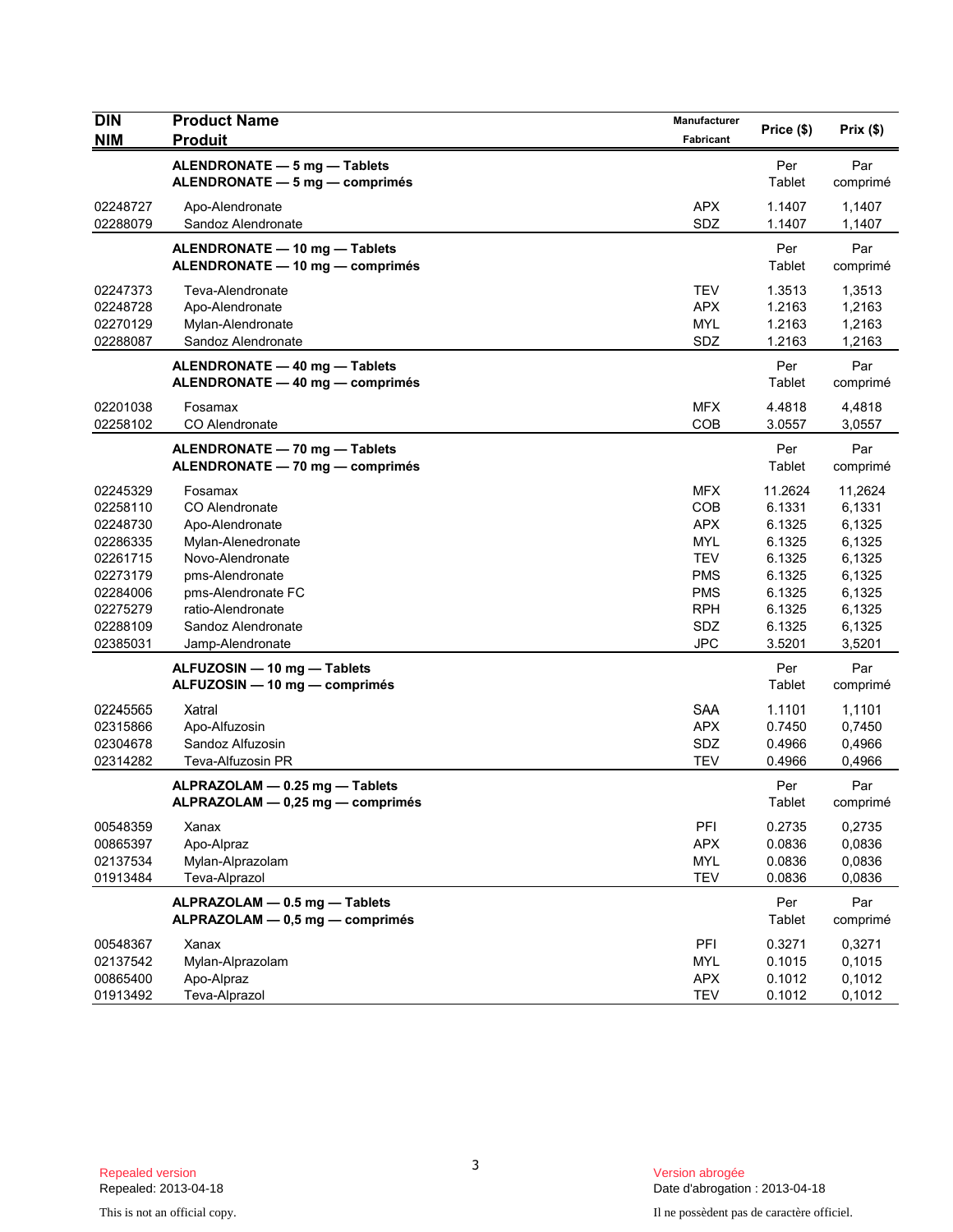| <b>DIN</b> | <b>Product Name</b>                                                                                                        | Manufacturer | Price (\$) | Prix (\$) |
|------------|----------------------------------------------------------------------------------------------------------------------------|--------------|------------|-----------|
| <b>NIM</b> | <b>Produit</b>                                                                                                             | Fabricant    |            |           |
|            | ALPRAZOLAM - 1 mg - Tablets                                                                                                |              | Per        | Par       |
|            | ALPRAZOLAM - 1 mg - comprimés                                                                                              |              | Tablet     | comprimé  |
| 00723770   | Xanax                                                                                                                      | PFI          | 0.5944     | 0,5944    |
| 02243611   | Apo-Alpraz                                                                                                                 | <b>APX</b>   | 0.3409     | 0,3409    |
| 02229813   | Mylan-Alprazolam                                                                                                           | <b>MYL</b>   | 0.3409     | 0,3409    |
|            | ALPRAZOLAM - 2 mg - Tablets                                                                                                |              | Per        | Par       |
|            | ALPRAZOLAM - 2 mg - comprimés                                                                                              |              | Tablet     | comprimé  |
| 00813958   | Xanax                                                                                                                      | <b>PFI</b>   | 1.0564     | 1,0564    |
| 02243612   | Apo-Alpraz                                                                                                                 | <b>APX</b>   | 0.6059     | 0,6059    |
| 02229814   | Mylan-Alprazolam                                                                                                           | <b>MYL</b>   | 0.6059     | 0,6059    |
|            | AMANTADINE HCI - 100 mg - Capsules                                                                                         |              | Per        | Par       |
|            | AMANTADINE (CHLORHYDRATE D') - 100 mg - capsules                                                                           |              | Capsule    | capsule   |
| 02139200   | Mylan-Amantadine                                                                                                           | <b>MYL</b>   | 0.5697     | 0,5697    |
| 01990403   | pms-Amantadine                                                                                                             | <b>PMS</b>   | 0.5697     | 0,5697    |
|            | AMCINONIDE - 0.1% - Topical Cream                                                                                          |              | Per        | Par       |
|            | AMCINONIDE - 0,1 % - crème topique                                                                                         |              | Gram       | gramme    |
| 02192284   | Cyclocort                                                                                                                  | <b>GSK</b>   | 0.6124     | 0,6124    |
| 02246714   | Taro-Amcinonide                                                                                                            | <b>TAR</b>   | 0.3011     | 0,3011    |
| 02247098   | ratio-Amcinonide                                                                                                           | <b>RPH</b>   | 0.3011     | 0,3011    |
|            | AMCINONIDE - 0.1% - Topical Lotion<br>AMCINONIDE $- 0.1 %$ - lotion topique                                                |              | Per mL     | Par ml    |
| 02192276   | Cyclocort                                                                                                                  | <b>GSK</b>   | 0.5148     | 0,5148    |
| 02247097   | ratio-Amcinonide                                                                                                           | <b>RPH</b>   | 0.2615     | 0,2615    |
|            | AMCINONIDE - 0.1% - Topical Ointment                                                                                       |              | Per        | Par       |
|            | AMCINONIDE - 0,1 % - pommade topique                                                                                       |              | Gram       | gramme    |
| 02192268   | Cyclocort                                                                                                                  | <b>GSK</b>   | 0.6124     | 0,6124    |
| 02247096   | ratio-Amcinonide                                                                                                           | <b>RPH</b>   | 0.3154     | 0,3154    |
|            |                                                                                                                            |              |            |           |
|            | AMILORIDE HCI/HYDROCHLOROTHIAZIDE - 5 mg/50 mg - Tablets<br>AMILORIDE (CHLORHYDRATE D')/HYDROCHLOROTHIAZIDE - 5 mg/50 mg - |              | Per        | Par       |
|            | comprimés                                                                                                                  |              | Tablet     | comprimé  |
| 00784400   | Apo-Amilzide                                                                                                               | <b>APX</b>   | 0.2109     | 0,2109    |
| 01937219   | Novamilor                                                                                                                  | <b>TEV</b>   | 0.2109     | 0,2109    |
|            | AMIODARONE HCI - 200 mg - Tablets                                                                                          |              | Per        | Par       |
|            | AMIODARONE (CHLORHYDRATE D') - 200 mg - comprimés                                                                          |              | Tablet     | comprimé  |
| 02036282   | Cordarone                                                                                                                  | PFI          | 2.3056     | 2,3056    |
| 02242472   | pms-Amiodarone                                                                                                             | <b>PMS</b>   | 1.4269     | 1,4269    |
| 02246194   | Apo-Amiodarone                                                                                                             | <b>APX</b>   | 1.4268     | 1,4268    |
| 02240604   | Mylan-Amiodarone                                                                                                           | <b>MYL</b>   | 1.4268     | 1,4268    |
| 02243836   | Sandoz Amiodarone                                                                                                          | SDZ          | 1.4268     | 1,4268    |
| 02239835   | Teva-Amiodarone                                                                                                            | <b>TEV</b>   | 1.4268     | 1,4268    |
| 02240071   | ratio-Amiodarone                                                                                                           | <b>RPH</b>   | 1.4268     | 1,4268    |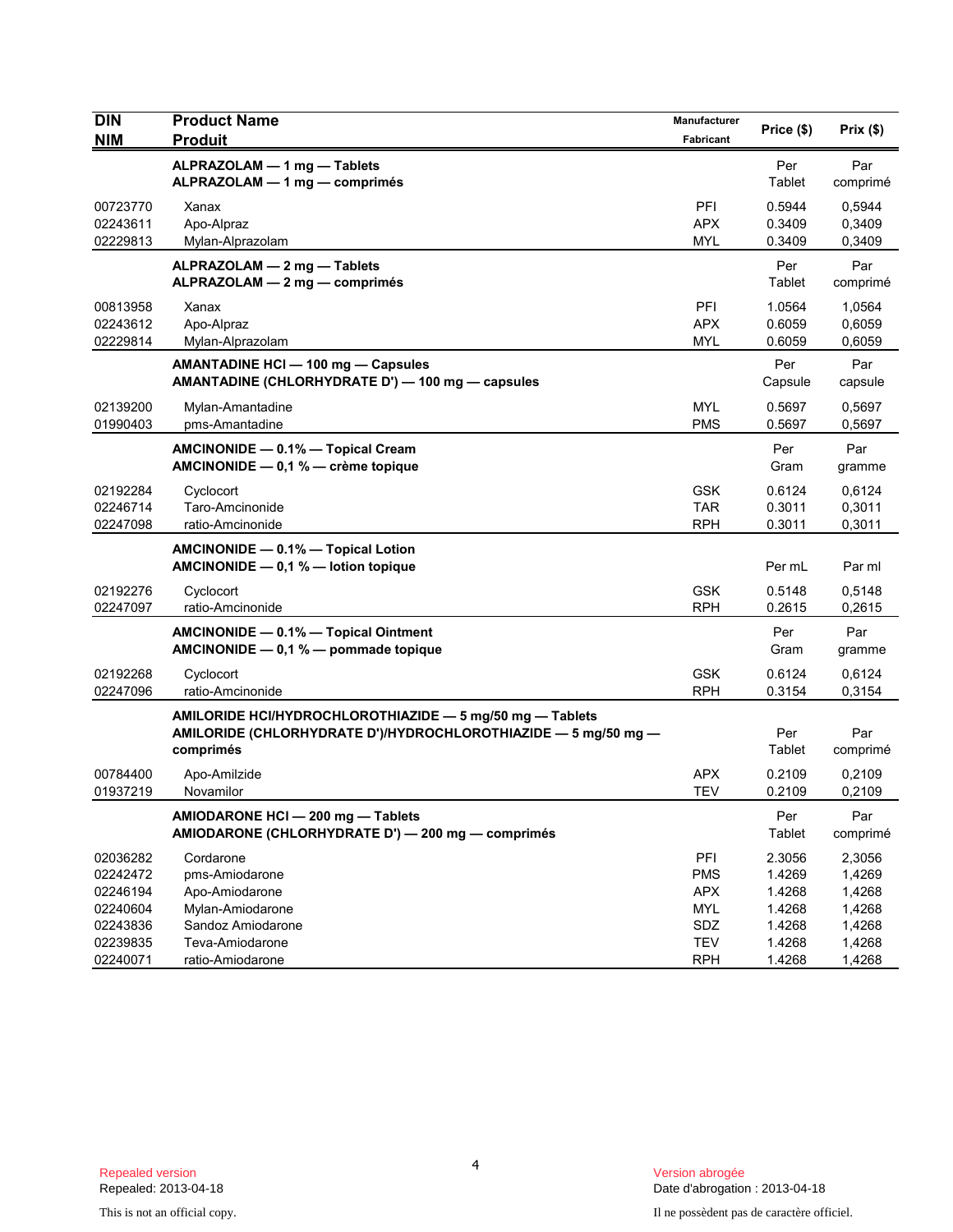| <b>DIN</b> | <b>Product Name</b>              | Manufacturer |            |                  |
|------------|----------------------------------|--------------|------------|------------------|
| <b>NIM</b> | <u>Produit</u>                   | Fabricant    | Price (\$) | Prix(\$)         |
|            | AMLODIPINE - 5 mg - Tablets      |              | Per        | Par              |
|            | $AMLODIPINE - 5 mg - comprimés$  |              | Tablet     | comprimé         |
|            |                                  |              |            |                  |
| 00878928   | Norvasc                          | PFI          | 1.4769     | 1,4769           |
| 02341093   | Accel-Amlodipine                 | <b>ACC</b>   | 0.2417     | 0,2417           |
| 02331934   | Amlodipine                       | <b>RBX</b>   | 0.2417     | 0,2417           |
| 02331284   | Amlodipine                       | SNS          | 0.2417     | 0,2417           |
| 02378760   | Amlodipine-Odan                  | <b>ODN</b>   | 0.2417     | 0,2417           |
| 02273373   | Apo-Amlodipine                   | <b>APX</b>   | 0.2417     | 0,2417           |
| 02297485   | CO Amlodipine                    | COB          | 0.2417     | 0,2417           |
| 02280132   | GD-Amlodipine                    | <b>GEM</b>   | 0.2417     | 0,2417           |
| 02357194   | Jamp-Amlodipine                  | <b>JPC</b>   | 0.2417     | 0,2417           |
| 02331071   | Jamp-Amlodipine                  | <b>JPC</b>   | 0.2417     | 0,2417           |
| 02371715   | Mar-Amlodipine                   | <b>MAR</b>   | 0.2417     | 0,2417           |
| 02362651   | Mint-Amlodipine                  | <b>MPH</b>   | 0.2417     | 0,2417           |
| 02272113   | Mylan-Amlodipine                 | <b>MYL</b>   | 0.2417     | 0,2417           |
| 02326779   | PHL-Amlodipine                   | PHL          | 0.2417     | 0,2417           |
| 02284065   | pms-Amlodipine                   | <b>PMS</b>   | 0.2417     | 0,2417           |
| 02321858   | Ran-Amlodipine                   | <b>RBX</b>   | 0.2417     | 0,2417           |
| 02259605   | ratio-Amlodipine                 | <b>RPH</b>   | 0.2417     | 0,2417           |
| 02284383   | Sandoz Amlodipine                | SDZ          | 0.2417     | 0,2417           |
| 02357712   | Septa-Amlodipine                 | <b>STP</b>   | 0.2417     | 0,2417           |
| 02250497   | Teva-Amlodipine                  | <b>TEV</b>   | 0.2417     | 0,2417           |
|            | AMLODIPINE - 10 mg - Tablets     |              | Per        | Par              |
|            | AMLODIPINE - 10 mg - comprimés   |              | Tablet     | comprimé         |
| 00878936   |                                  | PFI          | 2.1923     |                  |
| 02341107   | Norvasc                          | <b>ACC</b>   | 0.3587     | 2,1923<br>0,3587 |
|            | Accel-Amlodipine                 |              |            | 0,3587           |
| 02331942   | Amlodipine                       | <b>RBX</b>   | 0.3587     |                  |
| 02331292   | Amlodipine                       | SNS          | 0.3587     | 0,3587           |
| 02378779   | Amlodipine-Odan                  | <b>ODN</b>   | 0.3587     | 0,3587           |
| 02273381   | Apo-Amlodipine                   | APX          | 0.3587     | 0,3587           |
| 02297493   | CO Amlodipine                    | COB          | 0.3587     | 0,3587           |
| 02280140   | GD-Amlodipine                    | <b>GEM</b>   | 0.3587     | 0,3587           |
| 02357208   | Jamp-Amlodipine                  | <b>JPC</b>   | 0.3587     | 0,3587           |
| 02331098   | Jamp-Amlodipine                  | <b>JPC</b>   | 0.3587     | 0,3587           |
| 02371723   | Mar-Amlodipine                   | <b>MAR</b>   | 0.3587     | 0,3587           |
| 02362678   | Mint-Amlodipine                  | <b>MPH</b>   | 0.3587     | 0,3587           |
| 02272121   | Mylan-Amlodipine                 | <b>MYL</b>   | 0.3587     | 0,3587           |
| 02326787   | PHL-Amlodipine                   | <b>PHL</b>   | 0.3587     | 0,3587           |
| 02284073   | pms-Amlodipine                   | <b>PMS</b>   | 0.3587     | 0,3587           |
| 02321866   | Ran-Amlodipine                   | <b>RBX</b>   | 0.3587     | 0,3587           |
| 02259613   | ratio-Amlodipine                 | <b>RPH</b>   | 0.3587     | 0,3587           |
| 02284391   | Sandoz Amlodipine                | SDZ          | 0.3587     | 0,3587           |
| 02357720   | Septa-Amlodipine                 | <b>STP</b>   | 0.3587     | 0,3587           |
| 02250500   | Teva-Amlodipine                  | <b>TEV</b>   | 0.3587     | 0,3587           |
|            | AMOXICILLIN - 250 mg - Capsules  |              | Per        | Par              |
|            | AMOXICILLINE - 250 mg - capsules |              | Capsule    | capsule          |
| 00406724   | Novamoxin                        | <b>TEV</b>   | 0.1754     | 0,1754           |
| 00628115   | Apo-Amoxi                        | <b>APX</b>   | 0.1750     | 0,1750           |
| 02238171   | Mylan-Amoxicillin                | MYL          | 0.1750     | 0,1750           |
| 02230243   | pms-Amoxicillin                  | <b>PMS</b>   | 0.1750     | 0,1750           |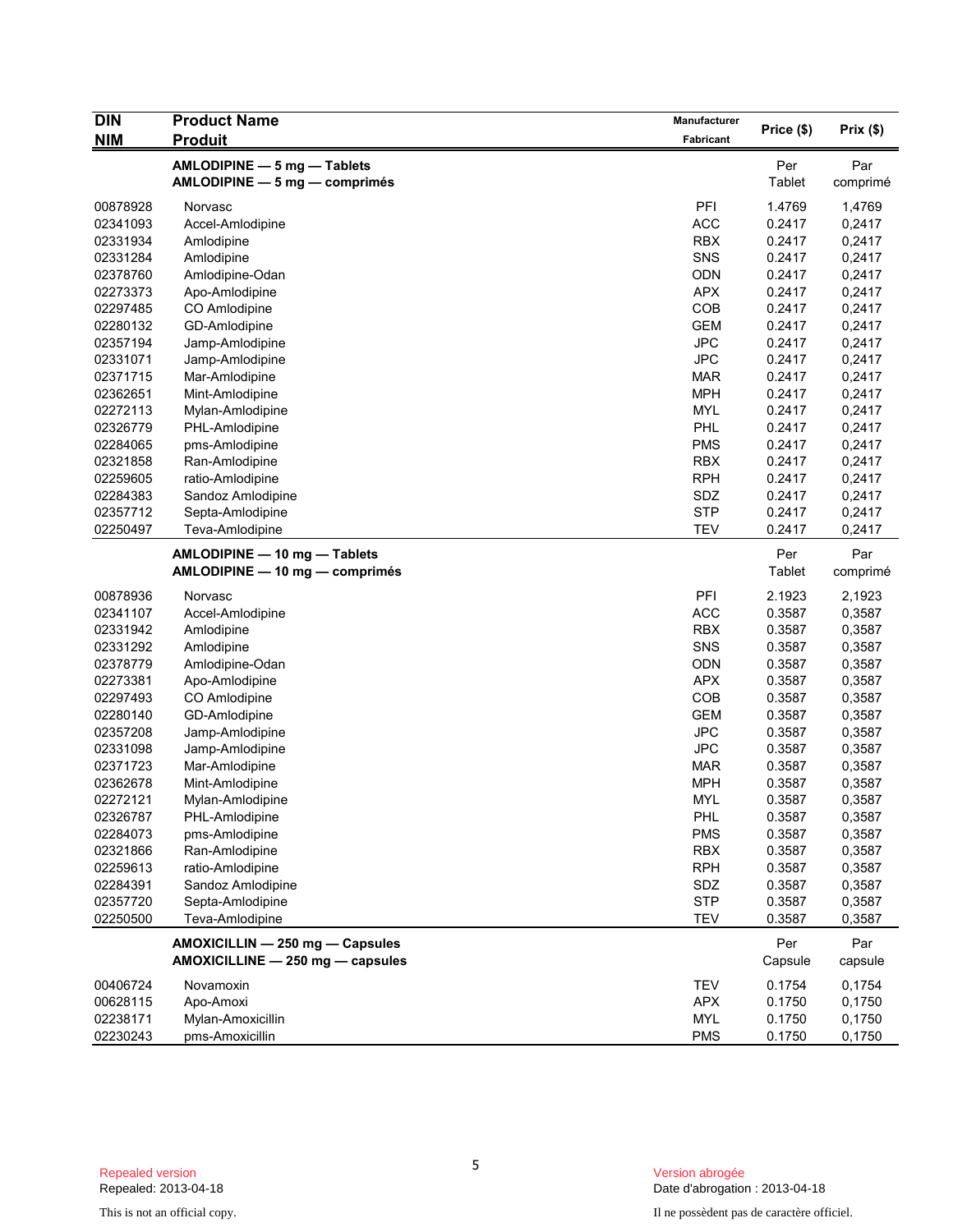| <b>DIN</b>                                               | <b>Product Name</b>                                                                                                                                   | Manufacturer                                                       | Price (\$)                                     | Prix(\$)                                       |
|----------------------------------------------------------|-------------------------------------------------------------------------------------------------------------------------------------------------------|--------------------------------------------------------------------|------------------------------------------------|------------------------------------------------|
| <b>NIM</b>                                               | <b>Produit</b>                                                                                                                                        | Fabricant                                                          |                                                |                                                |
|                                                          | AMOXICILLIN - 500 mg - Capsules<br>AMOXICILLINE - 500 mg - capsules                                                                                   |                                                                    | Per<br>Capsule                                 | Par<br>capsule                                 |
| 00628123<br>02238172<br>00406716<br>02230244             | Apo-Amoxi<br>Mylan-Amoxicillin<br>Novamoxin<br>pms-Amoxicillin                                                                                        | <b>APX</b><br><b>MYL</b><br><b>TEV</b><br><b>PMS</b>               | 0.3417<br>0.3417<br>0.3417<br>0.3417           | 0,3417<br>0,3417<br>0,3417<br>0,3417           |
|                                                          | AMOXICILLIN - 125 mg/5 mL - Oral Liquid<br>AMOXICILLINE - 125 mg/5 ml - liquide oral                                                                  |                                                                    | Per mL                                         | Par ml                                         |
| 01934171<br>00452149<br>00628131<br>00628131<br>02230245 | Novamoxin Sugar Reduced/Novamoxin à teneur réduite en sucre<br>Novamoxin<br>Apo-Amoxi<br>Apo-Amoxi Sugar Free/Apo-Amoxi sans sucre<br>pms-Amoxicillin | <b>TEV</b><br><b>TEV</b><br><b>APX</b><br><b>APX</b><br><b>PMS</b> | 0.0360<br>0.0360<br>0.0353<br>0.0353<br>0.0353 | 0,0360<br>0,0360<br>0,0353<br>0,0353<br>0,0353 |
|                                                          | AMOXICILLIN - 250 mg/5 mL - Oral Liquid<br>AMOXICILLINE - 250 mg/5 ml - liquide oral                                                                  |                                                                    | Per mL                                         | Par ml                                         |
| 00628158<br>00628158<br>01934163<br>00452130<br>02230246 | Apo-Amoxi<br>Apo-Amoxi Sugar Free/Apo-Amoxi sans sucre<br>Novamoxin Sugar Reduced/Novamoxin à teneur réduite en sucre<br>Novamoxin<br>pms-Amoxicillin | <b>APX</b><br><b>APX</b><br><b>TEV</b><br><b>TEV</b><br><b>PMS</b> | 0.0540<br>0.0540<br>0.0540<br>0.0540<br>0.0540 | 0,0540<br>0,0540<br>0,0540<br>0,0540<br>0,0540 |
|                                                          | AMOXICILLIN/CLAVULANIC ACID - 25 mg/6.25 mg/mL<br>- Oral Suspension<br>AMOXICILLINE/ACIDE CLAVULANIQUE - 25 mg/6,25 mg/ml -<br>suspension orale       |                                                                    | Per mL                                         | Par ml                                         |
| 01916882<br>02244646<br>02243986                         | Clavulin 125 F<br>ratio-ACLAVULANATE<br>Apo-Amoxi Clav                                                                                                | <b>GSK</b><br><b>RPH</b><br><b>APX</b>                             | 0.1287<br>0.0796<br>0.0795                     | 0,1287<br>0,0796<br>0,0795                     |
|                                                          | AMOXICILLIN/CLAVULANIC ACID - 50 mg/12.5 mg/mL<br>- Oral Suspension<br>AMOXICILLINE/ACIDE CLAVULANIQUE - 50 mg/12,5 mg/ml -<br>suspension orale       |                                                                    | Per mL                                         | Par ml                                         |
| 01916874<br>02243987<br>02244647                         | Clavulin 250 F<br>Apo-Amoxi Clav<br>ratio-ACLAVULANATE                                                                                                | <b>GSK</b><br><b>APX</b><br><b>RPH</b>                             | 0.2213<br>0.1340<br>0.1338                     | 0,2213<br>0,1340<br>0,1338                     |
|                                                          | AMOXICILLIN/CLAVULANIC ACID - 500 mg/125 mg - Tablets<br>AMOXICILLINE/ACIDE CLAVULANIQUE - 500 mg/125 mg - comprimés                                  |                                                                    | Per<br>Tablet                                  | Par<br>comprimé                                |
| 01916858<br>02243771<br>02243351                         | Clavulin-500 F<br>ratio-ACLAVULANATE<br>Apo-Amoxi Clav                                                                                                | <b>GSK</b><br><b>RPH</b><br><b>APX</b>                             | 1.6280<br>1.0276<br>1.0275                     | 1,6280<br>1,0276<br>1,0275                     |
|                                                          | AMOXICILLIN/CLAVULANIC ACID - 875 mg/125 mg - Tablets<br>AMOXICILLINE/ACIDE CLAVULANIQUE - 875 mg/125 mg - comprimés                                  |                                                                    | Per<br>Tablet                                  | Par<br>comprimé                                |
| 02238829<br>02248138<br>02245623<br>02247021             | Clavulin-875<br>Novo-Clavamoxin<br>Apo-Amoxi Clav<br>ratio-ACLAVULANATE                                                                               | <b>GSK</b><br><b>TEV</b><br><b>APX</b><br><b>RPH</b>               | 2.4426<br>1.4013<br>1.3872<br>1.3871           | 2,4426<br>1,4013<br>1,3872<br>1,3871           |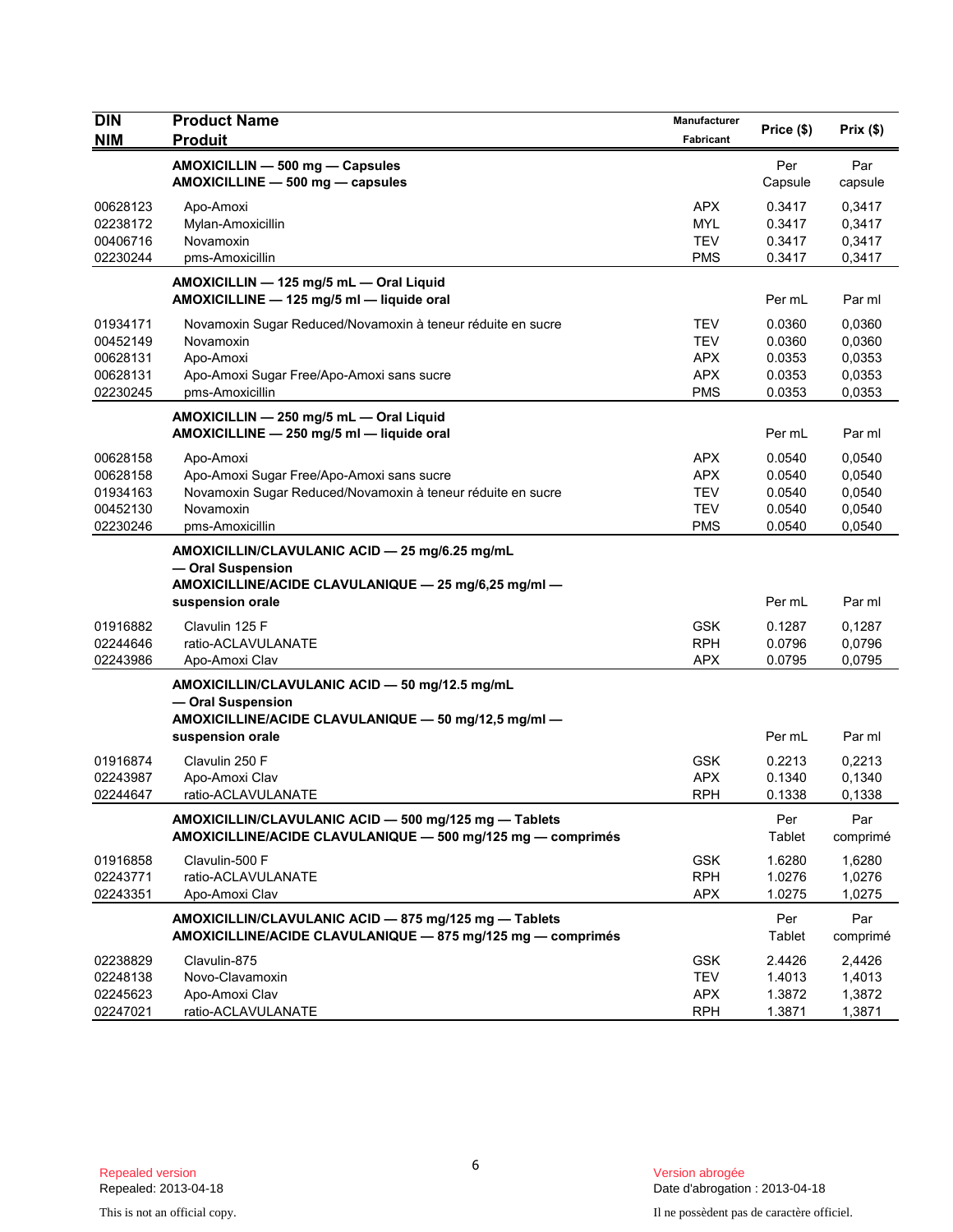| <b>DIN</b><br><b>NIM</b> | <b>Product Name</b><br><b>Produit</b>                                                                | Manufacturer<br>Fabricant | Price (\$)       | Prix(\$)         |
|--------------------------|------------------------------------------------------------------------------------------------------|---------------------------|------------------|------------------|
|                          | ANAGRELIDE HCI - 0.5 mg - Capsules<br>ANAGRÉLIDE (CHLORHYDRATE D') — 0,5 mg — capsules               |                           | Per<br>Capsule   | Par<br>capsule   |
| 02236859                 | Agrylin                                                                                              | <b>SHI</b>                | 5.8533           | 5,8533           |
| 02274949                 | pms-Anagrelide                                                                                       | <b>PMS</b>                | 3.6841           | 3,6841           |
| 02253054                 | Mylan-Anagrelide                                                                                     | <b>MYL</b>                | 3.6840           | 3,6840           |
| 02260107                 | Sandoz Anagrelide                                                                                    | SDZ                       | 3.6840           | 3,6840           |
|                          | ANASTROZOLE - 1 mg - Tablets<br>$ANASTROZOLE - 1 mg - comprimés$                                     |                           | Per<br>Tablet    | Par<br>comprimé  |
| 02224135<br>02361418     | Arimidex<br>Mylan-Anastrozole                                                                        | <b>AZC</b><br><b>MYL</b>  | 5.6009<br>1.2729 | 5,6009<br>1,2729 |
|                          | ATENOLOL - 25 mg - Tablets<br>$ATÉNOLOL - 25 mg - comprimés$                                         |                           | Per<br>Tablet    | Par<br>comprimé  |
| 02266660                 | Teva-Atenol                                                                                          | <b>TEV</b>                | 0.1758           | 0,1758           |
| 02303647                 | Mylan-Atenolol                                                                                       | <b>MYL</b>                | 0.1354           | 0,1354           |
| 02367556                 | Jamp-Atenolol                                                                                        | <b>JPC</b>                | 0.0946           | 0,0946           |
| 02368013                 | Mint-Atenolol                                                                                        | <b>MPH</b>                | 0.0946           | 0,0946           |
| 02246581                 | pms-Atenolol                                                                                         | <b>PMS</b>                | 0.0946           | 0,0946           |
|                          | ATENOLOL - 50 mg - Tablets<br>ATÉNOLOL - 50 mg - comprimés                                           |                           | Per<br>Tablet    | Par<br>comprimé  |
| 02039532                 | Tenormin                                                                                             | <b>AZC</b>                | 0.6637           | 0,6637           |
| 02255545                 | CO Atenolol                                                                                          | COB                       | 0.3867           | 0,3867           |
| 01912062                 | Teva-Atenol                                                                                          | <b>TEV</b>                | 0.3867           | 0,3867           |
| 02171791                 | ratio-Atenolol                                                                                       | <b>RPH</b>                | 0.3867           | 0,3867           |
| 00773689                 | Apo-Atenol                                                                                           | <b>APX</b>                | 0.3865           | 0,3865           |
| 02229467<br>02267985     | Dom-Atenolol<br>Ran-Atenolol                                                                         | <b>DOM</b><br>RAN         | 0.3865<br>0.3864 | 0,3865           |
| 02368021                 | Mint-Atenolol                                                                                        | <b>MPH</b>                | 0.2011           | 0,3864<br>0,2011 |
| 02146894                 | Mylan-Atenolol                                                                                       | <b>MYL</b>                | 0.2011           | 0,2011           |
| 02237600                 | pms-Atenolol                                                                                         | <b>PMS</b>                | 0.2011           | 0,2011           |
| 02231731                 | Sandoz Atenolol                                                                                      | <b>SDZ</b>                | 0.2011           | 0,2011           |
| 02367564                 | Jamp-Atenolol                                                                                        | <b>JPC</b>                | 0.1911           | 0,1911           |
|                          | ATENOLOL - 100 mg - Tablets                                                                          |                           | Per              | Par              |
|                          | ATÉNOLOL — 100 mg — comprimés                                                                        |                           | Tablet           | comprimé         |
| 02039540                 | Tenormin                                                                                             | AZC                       | 1.0912           | 1,0912           |
| 02267993                 | Ran-Atenolol                                                                                         | <b>RAN</b>                | 0.6367           | 0,6367           |
| 00773697                 | Apo-Atenol                                                                                           | <b>APX</b>                | 0.6355           | 0,6355           |
| 02255553                 | CO Atenolol                                                                                          | COB                       | 0.6355           | 0,6355           |
| 02229468<br>01912054     | Dom-Atenolol<br>Teva-Atenol                                                                          | <b>DOM</b><br><b>TEV</b>  | 0.6355<br>0.6355 | 0,6355<br>0,6355 |
| 02171805                 | ratio-Atenolol                                                                                       | <b>RPH</b>                | 0.6355           | 0,6355           |
| 02368048                 | Mint-Atenolol                                                                                        | <b>MPH</b>                | 0.3306           | 0,3306           |
| 02147432                 | Mylan-Atenolol                                                                                       | <b>MYL</b>                | 0.3306           | 0,3306           |
| 02237601                 | pms-Atenolol                                                                                         | <b>PMS</b>                | 0.3306           | 0,3306           |
| 02231733                 | Sandoz Atenolol                                                                                      | SDZ                       | 0.3306           | 0,3306           |
| 02367572                 | Jamp-Atenolol                                                                                        | <b>JPC</b>                | 0.3141           | 0,3141           |
|                          | ATENOLOL/CHLORTHALIDONE - 50 mg/25 mg - Tablets<br>ATÉNOLOL/CHLORTHALIDONE - 50 mg/25 mg - comprimés |                           | Per<br>Tablet    | Par              |
|                          |                                                                                                      |                           |                  | comprimé         |
| 02049961                 | Tenoretic                                                                                            | <b>AZC</b>                | 0.7385           | 0,7385           |
| 02248763                 | Apo-Atenidone<br>Teva-Atenolthalidone                                                                | <b>APX</b><br><b>TEV</b>  | 0.4777           | 0,4777           |
| 02302918                 |                                                                                                      |                           | 0.4343           | 0,4343           |

Version abrogée<br>Date d'abrogation : 2013-04-18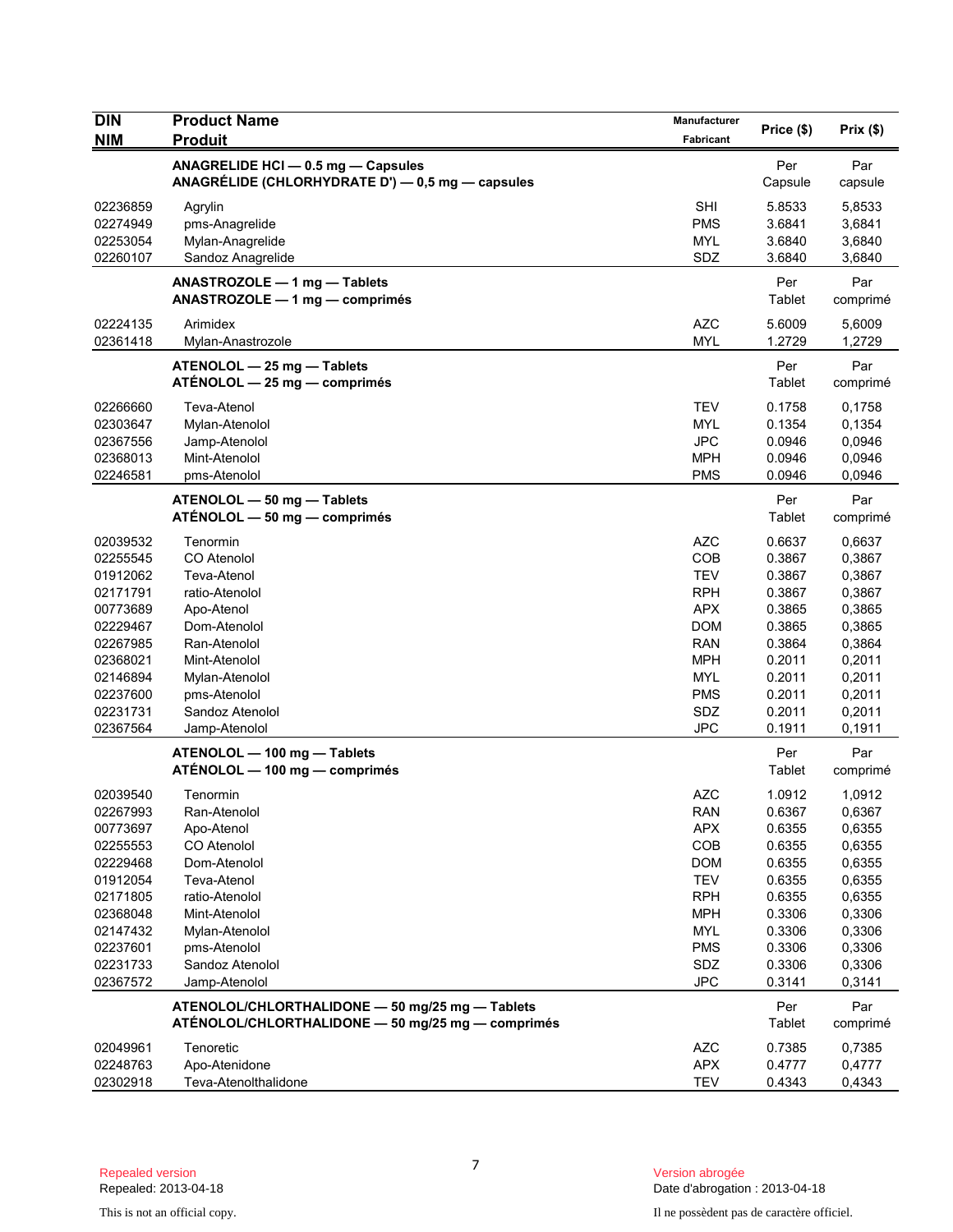| <b>DIN</b><br><b>NIM</b> | <b>Product Name</b><br><b>Produit</b>                                                                  | <b>Manufacturer</b><br>Fabricant | Price (\$)       | Prix(\$)         |
|--------------------------|--------------------------------------------------------------------------------------------------------|----------------------------------|------------------|------------------|
|                          | ATENOLOL/CHLORTHALIDONE - 100 mg/25 mg - Tablets<br>ATÉNOLOL/CHLORTHALIDONE - 100 mg/25 mg - comprimés |                                  | Per<br>Tablet    | Par<br>comprimé  |
| 02049988                 | Tenoretic                                                                                              | <b>AZC</b>                       | 1.2100           | 1,2100           |
| 02248764<br>02302926     | Apo-Atenidone<br>Teva-Atenolthalidone                                                                  | <b>APX</b><br><b>TEV</b>         | 0.7830<br>0.7118 | 0,7830<br>0,7118 |
|                          | ATORVASTATIN - 10 mg - Tablets                                                                         |                                  | Per              | Par              |
|                          | ATORVASTATIN - 10 mg - comprimés                                                                       |                                  | Tablet           | comprimé         |
| 02230711                 | Lipitor                                                                                                | PFI                              | 1.9462           | 1,9462           |
| 02396424                 | Atorvastatin                                                                                           | <b>APX</b>                       | 0.3138           | 0,3138           |
| 02348705                 | Atorvastatin                                                                                           | SNS                              | 0.3138           | 0,3138           |
| 02295261                 | Apo-Atorvastatin                                                                                       | <b>APX</b>                       | 0.3138           | 0,3138           |
| 02310899                 | CO Atorvastatin                                                                                        | COB                              | 0.3138           | 0,3138           |
| 02288346                 | GD-Atorvastatin                                                                                        | <b>GEM</b>                       | 0.3138           | 0,3138           |
| 02391058                 | Jamp-Atorvastatin                                                                                      | <b>JPC</b>                       | 0.3138           | 0,3138           |
| 02373203                 | Mylan-Atorvastatin                                                                                     | <b>MYL</b>                       | 0.3138           | 0,3138           |
| 02302675                 | Novo-Atorvastatin                                                                                      | <b>TEV</b>                       | 0.3138           | 0,3138           |
| 02313448                 | pms-Atorvastatin                                                                                       | <b>PMS</b>                       | 0.3138           | 0,3138           |
| 02313707                 | Ran-Atorvastatin                                                                                       | <b>RBX</b>                       | 0.3138           | 0,3138           |
| 02350297                 | ratio-Atorvastatin                                                                                     | <b>RPH</b>                       | 0.3138           | 0,3138           |
| 02324946                 | Sandoz Atorvastatin                                                                                    | SDZ                              | 0.3138           | 0,3138           |
|                          | ATORVASTATIN - 20 mg - Tablets                                                                         |                                  | Per              | Par              |
|                          | ATORVASTATIN - 20 mg - comprimés                                                                       |                                  | Tablet           | comprimé         |
| 02230713                 | Lipitor                                                                                                | PFI                              | 2.4327           | 2,4327           |
| 02396432                 | Atorvastatin                                                                                           | <b>APX</b>                       | 0.3922           | 0,3922           |
| 02348713                 | Atorvastatin                                                                                           | SNS                              | 0.3922           | 0,3922           |
| 02295288                 | Apo-Atorvastatin                                                                                       | <b>APX</b>                       | 0.3922           | 0,3922           |
| 02310902                 | CO Atorvastatin                                                                                        | <b>COB</b>                       | 0.3922           | 0,3922           |
| 02288354                 | GD-Atorvastatin                                                                                        | <b>GEM</b>                       | 0.3922           | 0,3922           |
| 02391066                 | Jamp-Atorvastatin                                                                                      | <b>JPC</b>                       | 0.3922           | 0,3922           |
| 02373211                 | Mylan-Atorvastatin                                                                                     | <b>MYL</b>                       | 0.3922           | 0,3922           |
| 02302683                 | Novo-Atorvastatin                                                                                      | <b>TEV</b>                       | 0.3922           | 0,3922           |
| 02313456                 | pms-Atorvastatin                                                                                       | <b>PMS</b>                       | 0.3922           | 0,3922           |
| 02350319                 | ratio-Atorvastatin                                                                                     | <b>RPH</b>                       | 0.3922           | 0,3922           |
| 02324954                 | Sandoz Atorvastatin                                                                                    | SDZ                              | 0.3922           | 0,3922           |
| 02313715                 | Ran-Atorvastatin                                                                                       | <b>RBX</b>                       | 0.3922           | 0,3922           |
|                          | ATORVASTATIN - 40 mg - Tablets                                                                         |                                  | Per              | Par              |
|                          | ATORVASTATIN - 40 mg - comprimés                                                                       |                                  | Tablet           | comprimé         |
| 02230714                 | Lipitor                                                                                                | PFI                              | 2.6147           | 2,6147           |
| 02396440                 | Atorvastatin                                                                                           | <b>APX</b>                       | 0.4216           | 0,4216           |
| 02348721                 | Atorvastatin                                                                                           | SNS                              | 0.4216           | 0,4216           |
| 02295296                 | Apo-Atorvastatin                                                                                       | <b>APX</b>                       | 0.4216           | 0,4216           |
| 02310910                 | CO Atorvastatin                                                                                        | COB                              | 0.4216           | 0,4216           |
| 02288362                 | GD-Atorvastatin                                                                                        | <b>GEM</b>                       | 0.4216           | 0,4216           |
| 02391074                 | Jamp-Atorvastatin                                                                                      | <b>JPC</b>                       | 0.4216           | 0,4216           |
| 02373238                 | Mylan-Atorvastatin                                                                                     | <b>MYL</b>                       | 0.4216           | 0,4216           |
| 02302691                 | Novo-Atorvastatin                                                                                      | TEV                              | 0.4216           | 0,4216           |
| 02313464                 | pms-Atorvastatin                                                                                       | <b>PMS</b>                       | 0.4216           | 0,4216           |
| 02313723                 | Ran-Atorvastatin                                                                                       | <b>RBX</b>                       | 0.4216           | 0,4216           |
| 02350327                 | ratio-Atorvastatin                                                                                     | <b>RPH</b>                       | 0.4216           | 0,4216           |
| 02324962                 | Sandoz Atorvastatin                                                                                    | SDZ                              | 0.4216           | 0,4216           |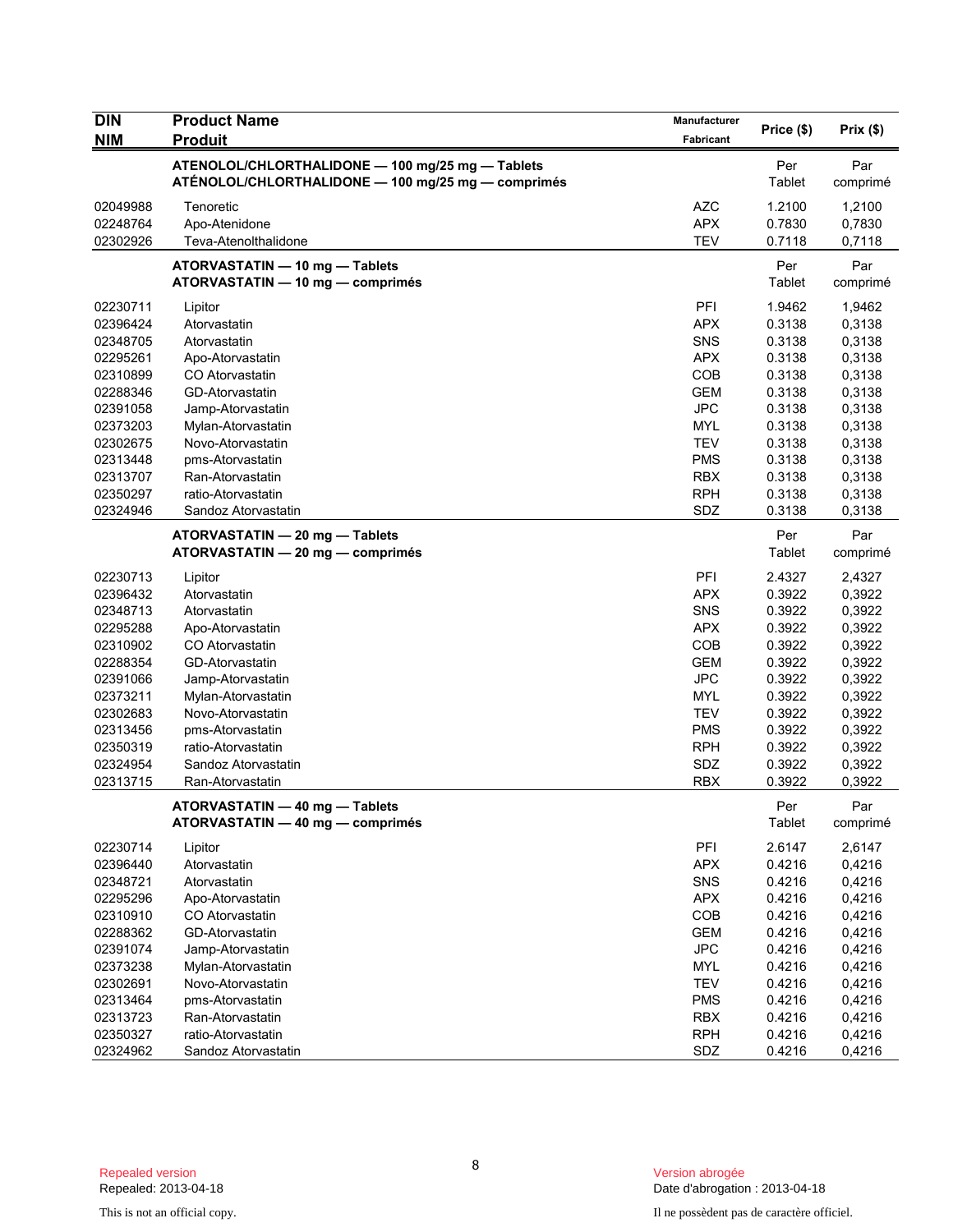| Price (\$)<br>Prix(\$)<br><b>NIM</b><br><b>Produit</b><br>Fabricant<br>ATORVASTATIN - 80 mg - Tablets<br>Per<br>Par<br>ATORVASTATIN - 80 mg - comprimés<br>Tablet<br>PFI<br>2.5762<br>02243097<br>2,5762<br>Lipitor<br>Ran-Atorvastatin<br><b>RBX</b><br>0.4216<br>0,4216<br>02313758<br>02396459<br>Atorvastatin<br><b>APX</b><br>0.4216<br>0,4216<br>02348748<br>SNS<br>0.4216<br>0,4216<br>Atorvastatin<br>02295318<br><b>APX</b><br>0.4216<br>0,4216<br>Apo-Atorvastatin<br>COB<br>0.4216<br>0,4216<br>02310929<br>CO Atorvastsatin<br>02288370<br>GD-Atorvastatin<br><b>GEM</b><br>0.4216<br>0,4216<br><b>JPC</b><br>02391082<br>0.4216<br>0,4216<br>Jamp-Atorvastatin<br><b>MYL</b><br>0.4216<br>0,4216<br>02373246<br>Mylan-Atorvastatin<br>02302713<br>Novo-Atorvastatin<br><b>TEV</b><br>0.4216<br>0,4216<br><b>PMS</b><br>0.4216<br>0,4216<br>02313472<br>pms-Atorvastatin<br>02350335<br><b>RPH</b><br>0.4216<br>0,4216<br>ratio-Atorvastatin<br>SDZ<br>02324970<br>Sandoz Atorvastatin<br>0.4216<br>0,4216<br>Par<br>Per<br>AZATHIOPRINE - 50 mg - Tablets<br>AZATHIOPRINE - 50 mg - comprimés<br>Tablet<br>TRI<br>1.0890<br>00004596<br>1,0890<br>Imuran<br><b>RPH</b><br>0.7095<br>0,7095<br>02236799<br>ratio-Azathioprine<br>02242907<br><b>APX</b><br>0.5960<br>0,5960<br>Apo-Azathioprine<br>02231491<br>Mylan-Azathioprine<br><b>MYL</b><br>0.5960<br>0,5960<br>02236819<br><b>TEV</b><br>0.5960<br>0,5960<br>Teva-Azathioprine<br>AZITHROMYCIN - 20 mg/mL - Oral Suspension<br>AZITHROMYCIN - 20 mg/ml - suspension orale<br>Per mL<br>Par ml | <b>DIN</b> | <b>Product Name</b> | <b>Manufacturer</b> |          |
|-------------------------------------------------------------------------------------------------------------------------------------------------------------------------------------------------------------------------------------------------------------------------------------------------------------------------------------------------------------------------------------------------------------------------------------------------------------------------------------------------------------------------------------------------------------------------------------------------------------------------------------------------------------------------------------------------------------------------------------------------------------------------------------------------------------------------------------------------------------------------------------------------------------------------------------------------------------------------------------------------------------------------------------------------------------------------------------------------------------------------------------------------------------------------------------------------------------------------------------------------------------------------------------------------------------------------------------------------------------------------------------------------------------------------------------------------------------------------------------------------------------------------------------------------------------------|------------|---------------------|---------------------|----------|
|                                                                                                                                                                                                                                                                                                                                                                                                                                                                                                                                                                                                                                                                                                                                                                                                                                                                                                                                                                                                                                                                                                                                                                                                                                                                                                                                                                                                                                                                                                                                                                   |            |                     |                     |          |
|                                                                                                                                                                                                                                                                                                                                                                                                                                                                                                                                                                                                                                                                                                                                                                                                                                                                                                                                                                                                                                                                                                                                                                                                                                                                                                                                                                                                                                                                                                                                                                   |            |                     |                     |          |
|                                                                                                                                                                                                                                                                                                                                                                                                                                                                                                                                                                                                                                                                                                                                                                                                                                                                                                                                                                                                                                                                                                                                                                                                                                                                                                                                                                                                                                                                                                                                                                   |            |                     |                     | comprimé |
|                                                                                                                                                                                                                                                                                                                                                                                                                                                                                                                                                                                                                                                                                                                                                                                                                                                                                                                                                                                                                                                                                                                                                                                                                                                                                                                                                                                                                                                                                                                                                                   |            |                     |                     |          |
|                                                                                                                                                                                                                                                                                                                                                                                                                                                                                                                                                                                                                                                                                                                                                                                                                                                                                                                                                                                                                                                                                                                                                                                                                                                                                                                                                                                                                                                                                                                                                                   |            |                     |                     |          |
|                                                                                                                                                                                                                                                                                                                                                                                                                                                                                                                                                                                                                                                                                                                                                                                                                                                                                                                                                                                                                                                                                                                                                                                                                                                                                                                                                                                                                                                                                                                                                                   |            |                     |                     |          |
|                                                                                                                                                                                                                                                                                                                                                                                                                                                                                                                                                                                                                                                                                                                                                                                                                                                                                                                                                                                                                                                                                                                                                                                                                                                                                                                                                                                                                                                                                                                                                                   |            |                     |                     |          |
|                                                                                                                                                                                                                                                                                                                                                                                                                                                                                                                                                                                                                                                                                                                                                                                                                                                                                                                                                                                                                                                                                                                                                                                                                                                                                                                                                                                                                                                                                                                                                                   |            |                     |                     |          |
|                                                                                                                                                                                                                                                                                                                                                                                                                                                                                                                                                                                                                                                                                                                                                                                                                                                                                                                                                                                                                                                                                                                                                                                                                                                                                                                                                                                                                                                                                                                                                                   |            |                     |                     |          |
|                                                                                                                                                                                                                                                                                                                                                                                                                                                                                                                                                                                                                                                                                                                                                                                                                                                                                                                                                                                                                                                                                                                                                                                                                                                                                                                                                                                                                                                                                                                                                                   |            |                     |                     |          |
|                                                                                                                                                                                                                                                                                                                                                                                                                                                                                                                                                                                                                                                                                                                                                                                                                                                                                                                                                                                                                                                                                                                                                                                                                                                                                                                                                                                                                                                                                                                                                                   |            |                     |                     |          |
|                                                                                                                                                                                                                                                                                                                                                                                                                                                                                                                                                                                                                                                                                                                                                                                                                                                                                                                                                                                                                                                                                                                                                                                                                                                                                                                                                                                                                                                                                                                                                                   |            |                     |                     |          |
|                                                                                                                                                                                                                                                                                                                                                                                                                                                                                                                                                                                                                                                                                                                                                                                                                                                                                                                                                                                                                                                                                                                                                                                                                                                                                                                                                                                                                                                                                                                                                                   |            |                     |                     |          |
|                                                                                                                                                                                                                                                                                                                                                                                                                                                                                                                                                                                                                                                                                                                                                                                                                                                                                                                                                                                                                                                                                                                                                                                                                                                                                                                                                                                                                                                                                                                                                                   |            |                     |                     |          |
|                                                                                                                                                                                                                                                                                                                                                                                                                                                                                                                                                                                                                                                                                                                                                                                                                                                                                                                                                                                                                                                                                                                                                                                                                                                                                                                                                                                                                                                                                                                                                                   |            |                     |                     |          |
|                                                                                                                                                                                                                                                                                                                                                                                                                                                                                                                                                                                                                                                                                                                                                                                                                                                                                                                                                                                                                                                                                                                                                                                                                                                                                                                                                                                                                                                                                                                                                                   |            |                     |                     |          |
|                                                                                                                                                                                                                                                                                                                                                                                                                                                                                                                                                                                                                                                                                                                                                                                                                                                                                                                                                                                                                                                                                                                                                                                                                                                                                                                                                                                                                                                                                                                                                                   |            |                     |                     |          |
|                                                                                                                                                                                                                                                                                                                                                                                                                                                                                                                                                                                                                                                                                                                                                                                                                                                                                                                                                                                                                                                                                                                                                                                                                                                                                                                                                                                                                                                                                                                                                                   |            |                     |                     | comprimé |
|                                                                                                                                                                                                                                                                                                                                                                                                                                                                                                                                                                                                                                                                                                                                                                                                                                                                                                                                                                                                                                                                                                                                                                                                                                                                                                                                                                                                                                                                                                                                                                   |            |                     |                     |          |
|                                                                                                                                                                                                                                                                                                                                                                                                                                                                                                                                                                                                                                                                                                                                                                                                                                                                                                                                                                                                                                                                                                                                                                                                                                                                                                                                                                                                                                                                                                                                                                   |            |                     |                     |          |
|                                                                                                                                                                                                                                                                                                                                                                                                                                                                                                                                                                                                                                                                                                                                                                                                                                                                                                                                                                                                                                                                                                                                                                                                                                                                                                                                                                                                                                                                                                                                                                   |            |                     |                     |          |
|                                                                                                                                                                                                                                                                                                                                                                                                                                                                                                                                                                                                                                                                                                                                                                                                                                                                                                                                                                                                                                                                                                                                                                                                                                                                                                                                                                                                                                                                                                                                                                   |            |                     |                     |          |
|                                                                                                                                                                                                                                                                                                                                                                                                                                                                                                                                                                                                                                                                                                                                                                                                                                                                                                                                                                                                                                                                                                                                                                                                                                                                                                                                                                                                                                                                                                                                                                   |            |                     |                     |          |
|                                                                                                                                                                                                                                                                                                                                                                                                                                                                                                                                                                                                                                                                                                                                                                                                                                                                                                                                                                                                                                                                                                                                                                                                                                                                                                                                                                                                                                                                                                                                                                   |            |                     |                     |          |
|                                                                                                                                                                                                                                                                                                                                                                                                                                                                                                                                                                                                                                                                                                                                                                                                                                                                                                                                                                                                                                                                                                                                                                                                                                                                                                                                                                                                                                                                                                                                                                   |            |                     |                     |          |
| 02223716<br>PFI<br>1.1961<br>1,1961<br>Zithromax                                                                                                                                                                                                                                                                                                                                                                                                                                                                                                                                                                                                                                                                                                                                                                                                                                                                                                                                                                                                                                                                                                                                                                                                                                                                                                                                                                                                                                                                                                                  |            |                     |                     |          |
| 02315157<br>Novo-Azithromycin<br><b>TEV</b><br>0.7467<br>0,7467                                                                                                                                                                                                                                                                                                                                                                                                                                                                                                                                                                                                                                                                                                                                                                                                                                                                                                                                                                                                                                                                                                                                                                                                                                                                                                                                                                                                                                                                                                   |            |                     |                     |          |
| 02274388<br><b>PMS</b><br>pms-Azithromycin<br>0.7467<br>0,7467                                                                                                                                                                                                                                                                                                                                                                                                                                                                                                                                                                                                                                                                                                                                                                                                                                                                                                                                                                                                                                                                                                                                                                                                                                                                                                                                                                                                                                                                                                    |            |                     |                     |          |
| SDZ<br>02332388<br>Sandoz Azithromycin<br>0.7467<br>0,7467                                                                                                                                                                                                                                                                                                                                                                                                                                                                                                                                                                                                                                                                                                                                                                                                                                                                                                                                                                                                                                                                                                                                                                                                                                                                                                                                                                                                                                                                                                        |            |                     |                     |          |
| AZITHROMYCIN - 40 mg/mL - Oral Suspension                                                                                                                                                                                                                                                                                                                                                                                                                                                                                                                                                                                                                                                                                                                                                                                                                                                                                                                                                                                                                                                                                                                                                                                                                                                                                                                                                                                                                                                                                                                         |            |                     |                     |          |
| AZITHROMYCIN - 40 mg/ml - suspension orale<br>Par ml<br>Per mL                                                                                                                                                                                                                                                                                                                                                                                                                                                                                                                                                                                                                                                                                                                                                                                                                                                                                                                                                                                                                                                                                                                                                                                                                                                                                                                                                                                                                                                                                                    |            |                     |                     |          |
| 02223724<br>Zithromax<br><b>PFI</b><br>1.6948<br>1,6948                                                                                                                                                                                                                                                                                                                                                                                                                                                                                                                                                                                                                                                                                                                                                                                                                                                                                                                                                                                                                                                                                                                                                                                                                                                                                                                                                                                                                                                                                                           |            |                     |                     |          |
| 02315165<br><b>TEV</b><br>1,0580<br>Novo-Azithromycin<br>1.0580                                                                                                                                                                                                                                                                                                                                                                                                                                                                                                                                                                                                                                                                                                                                                                                                                                                                                                                                                                                                                                                                                                                                                                                                                                                                                                                                                                                                                                                                                                   |            |                     |                     |          |
| 02274396<br><b>PMS</b><br>pms-Azithromycin<br>1.0580<br>1,0580                                                                                                                                                                                                                                                                                                                                                                                                                                                                                                                                                                                                                                                                                                                                                                                                                                                                                                                                                                                                                                                                                                                                                                                                                                                                                                                                                                                                                                                                                                    |            |                     |                     |          |
| SDZ<br>1.0580<br>02332396<br>Sandoz Azithromycin<br>1,0580                                                                                                                                                                                                                                                                                                                                                                                                                                                                                                                                                                                                                                                                                                                                                                                                                                                                                                                                                                                                                                                                                                                                                                                                                                                                                                                                                                                                                                                                                                        |            |                     |                     |          |
| AZITHROMYCIN - 250 mg - Tablets<br>Per<br>Par                                                                                                                                                                                                                                                                                                                                                                                                                                                                                                                                                                                                                                                                                                                                                                                                                                                                                                                                                                                                                                                                                                                                                                                                                                                                                                                                                                                                                                                                                                                     |            |                     |                     |          |
| Tablet<br>AZITHROMYCIN - 250 mg - comprimés                                                                                                                                                                                                                                                                                                                                                                                                                                                                                                                                                                                                                                                                                                                                                                                                                                                                                                                                                                                                                                                                                                                                                                                                                                                                                                                                                                                                                                                                                                                       |            |                     |                     | comprimé |
|                                                                                                                                                                                                                                                                                                                                                                                                                                                                                                                                                                                                                                                                                                                                                                                                                                                                                                                                                                                                                                                                                                                                                                                                                                                                                                                                                                                                                                                                                                                                                                   |            |                     |                     |          |
| PFI<br>5.5319<br>5,5319<br>02212021<br>Zithromax                                                                                                                                                                                                                                                                                                                                                                                                                                                                                                                                                                                                                                                                                                                                                                                                                                                                                                                                                                                                                                                                                                                                                                                                                                                                                                                                                                                                                                                                                                                  |            |                     |                     |          |
| CO Azithromycin<br>COB<br>02255340<br>3.4188<br>3,4188                                                                                                                                                                                                                                                                                                                                                                                                                                                                                                                                                                                                                                                                                                                                                                                                                                                                                                                                                                                                                                                                                                                                                                                                                                                                                                                                                                                                                                                                                                            |            |                     |                     |          |
| <b>RPH</b><br>3.4188<br>02275287<br>ratio-Azithromycin<br>3,4188<br>02247423<br><b>APX</b>                                                                                                                                                                                                                                                                                                                                                                                                                                                                                                                                                                                                                                                                                                                                                                                                                                                                                                                                                                                                                                                                                                                                                                                                                                                                                                                                                                                                                                                                        |            |                     |                     |          |
| Apo-Azithromycin<br>3.1084<br>3,1084                                                                                                                                                                                                                                                                                                                                                                                                                                                                                                                                                                                                                                                                                                                                                                                                                                                                                                                                                                                                                                                                                                                                                                                                                                                                                                                                                                                                                                                                                                                              |            |                     |                     |          |
| Mylan-Azithromycin<br><b>MYL</b><br>3.1084<br>3,1084<br>02278359<br>Novo-Azithromycin<br><b>TEV</b><br>3.1084<br>3,1084<br>02267845                                                                                                                                                                                                                                                                                                                                                                                                                                                                                                                                                                                                                                                                                                                                                                                                                                                                                                                                                                                                                                                                                                                                                                                                                                                                                                                                                                                                                               |            |                     |                     |          |
| 02274531<br>GD-Azithromycin<br><b>GEM</b><br>2.5346<br>2,5346                                                                                                                                                                                                                                                                                                                                                                                                                                                                                                                                                                                                                                                                                                                                                                                                                                                                                                                                                                                                                                                                                                                                                                                                                                                                                                                                                                                                                                                                                                     |            |                     |                     |          |
| 02261634<br>pms-Azithromycin<br><b>PMS</b><br>2.5346<br>2,5346                                                                                                                                                                                                                                                                                                                                                                                                                                                                                                                                                                                                                                                                                                                                                                                                                                                                                                                                                                                                                                                                                                                                                                                                                                                                                                                                                                                                                                                                                                    |            |                     |                     |          |
| SDZ<br>02265826<br>Sandoz Azithromycin<br>2.5346<br>2,5346                                                                                                                                                                                                                                                                                                                                                                                                                                                                                                                                                                                                                                                                                                                                                                                                                                                                                                                                                                                                                                                                                                                                                                                                                                                                                                                                                                                                                                                                                                        |            |                     |                     |          |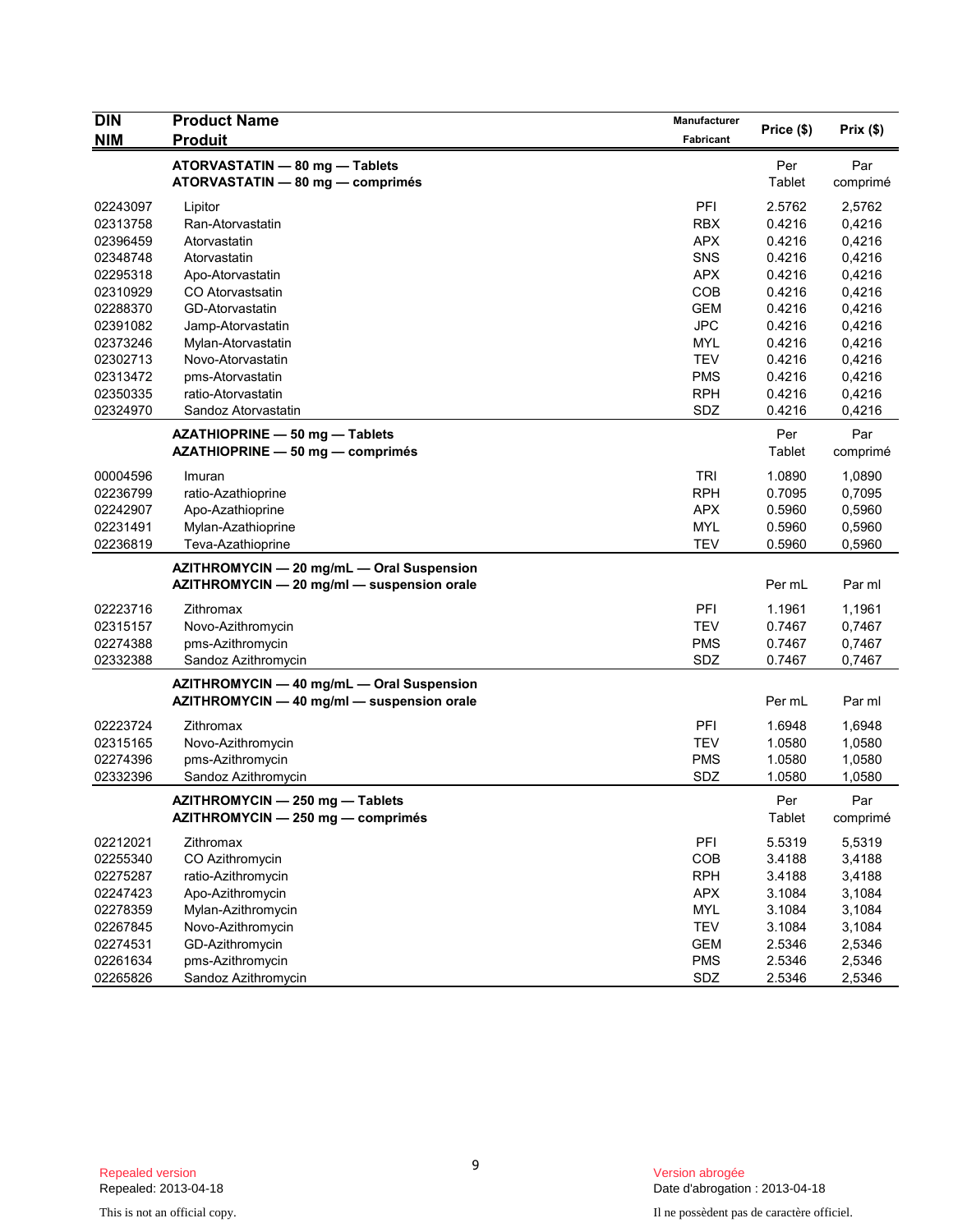| <b>DIN</b>           | <b>Product Name</b>                                          | <b>Manufacturer</b>      | Price (\$)       | Prix(\$)         |
|----------------------|--------------------------------------------------------------|--------------------------|------------------|------------------|
| <b>NIM</b>           | <b>Produit</b>                                               | Fabricant                |                  |                  |
|                      | AZITHROMYCIN - 600 mg - Tablets                              |                          | Per              | Par              |
|                      | AZITHROMYCIN - 600 mg - comprimés                            |                          | Tablet           | comprimé         |
| 02231143             | Zithromax                                                    | PFI                      | 13.2763          | 13,2763          |
| 02256088             | Co Azithromycin                                              | COB                      | 8.3873           | 8.3873           |
| 02261642             | pms-Azithromycin                                             | <b>PMS</b>               | 8.3873           | 8,3873           |
|                      | BACLOFEN - 10 mg - Tablets                                   |                          | Per              | Par              |
|                      | BACLOFÈNE - 10 mg - comprimés                                |                          | Tablet           | comprimé         |
| 00455881             | Lioresal                                                     | NVT                      | 0.7929           | 0,7929           |
| 02139332             | Apo-Baclofen                                                 | <b>APX</b>               | 0.3203           | 0,3203           |
| 02138271             | Dom-Baclofen                                                 | <b>DOM</b>               | 0.3203           | 0,3203           |
| 02088398             | Mylan-Baclofen                                               | <b>MYL</b>               | 0.3203           | 0,3203           |
| 02063735             | pms-Baclofen                                                 | <b>PMS</b>               | 0.3203           | 0,3203           |
| 02236507             | ratio-Baclofen                                               | <b>RPH</b>               | 0.3203           | 0,3203           |
|                      | BACLOFEN - 20 mg - Tablets                                   |                          | Per              | Par              |
|                      | $BACLOFÈNE - 20 mg - comprimés$                              |                          | Tablet           | comprimé         |
| 00636576             | Lioresal D.S.                                                | NVT                      | 1.5432           | 1,5432           |
| 02236508             | ratio-Baclofen                                               | <b>RPH</b>               | 0.6364           | 0,6364           |
| 02139391             | Apo-Baclofen                                                 | <b>APX</b>               | 0.6234           | 0,6234           |
| 02138298             | Dom-Baclofen                                                 | <b>DOM</b>               | 0.6234           | 0,6234           |
| 02088401             | Mylan-Baclofen                                               | <b>MYL</b>               | 0.6234           | 0,6234           |
| 02063743             | pms-Baclofen                                                 | <b>PMS</b>               | 0.6234           | 0,6234           |
|                      | BECLOMETHASONE DIPROPIONATE - 200 Dose - 50 mcg/dose         |                          |                  |                  |
|                      | - Aqueous Nasal Spray                                        |                          |                  |                  |
|                      | BÉCLOMÉTHASONE (DIPROPIONATE DE) - 200 doses - 50 mcg/dose - |                          | Per<br>Dose      | Par<br>dose      |
|                      | vaporisateur nasal pour solution aqueuse                     |                          |                  |                  |
| 02238796<br>02172712 | Apo-Beclomethasone                                           | <b>APX</b><br><b>MYL</b> | 0.0675<br>0.0674 | 0,0675           |
|                      | Mylan-Beclo AQ                                               |                          |                  | 0.0674           |
|                      | BENZYDAMINE HCI - 0.15% - Oral Rinse                         |                          |                  |                  |
|                      | BENZYDAMINE (CHLORHYDRATE DE) - 0,15 % - gargarisme          |                          | Per mL           | Par ml           |
| 01966065             | Tantum                                                       | <b>XXX</b>               | 0.0734           | 0,0734           |
| 02239044             | Apo-Benzydamine                                              | <b>APX</b>               | 0.0320           | 0,0320           |
| 02239537<br>02229799 | Dom-Benzydamine                                              | <b>DOM</b><br><b>TEV</b> | 0.0319<br>0.0319 | 0,0319           |
| 02229777             | Novo-Benzydamine<br>pms-Benzydamine                          | <b>PMS</b>               | 0.0319           | 0,0319<br>0,0319 |
| 02230170             | ratio-Benzydamine                                            | <b>RPH</b>               | 0.0319           | 0,0319           |
| 02310422             | Novo-Benzydamine                                             | <b>TEV</b>               | 0.0290           | 0,0290           |
|                      | <b>BETAHISTINE - 16 mg - Tablets</b>                         |                          | Per              | Par              |
|                      | BETAHISTINE - 16 mg - comprimés                              |                          | Tablet           | comprimé         |
| 02243878             | Serc                                                         | ABB                      | 0.5059           | 0,5059           |
| 02374757             | CO Betahistine                                               | COB                      | 0.1770           | 0,1770           |
| 02280191             | Teva-Betahistine                                             | <b>TEV</b>               | 0.1770           | 0,1770           |
|                      | BETAHISTINE - 24 mg - Tablets                                |                          | Per              | Par              |
|                      | BETAHISTINE - 24 mg - comprimés                              |                          | Tablet           | comprimé         |
| 02247998             | Serc                                                         | ABB                      | 0.7587           | 0,7587           |
| 02374765             | CO Betahistine                                               | COB                      | 0.3933           | 0,3933           |
| 02280205             | Teva-Betahistine                                             | <b>TEV</b>               | 0.3933           | 0,3933           |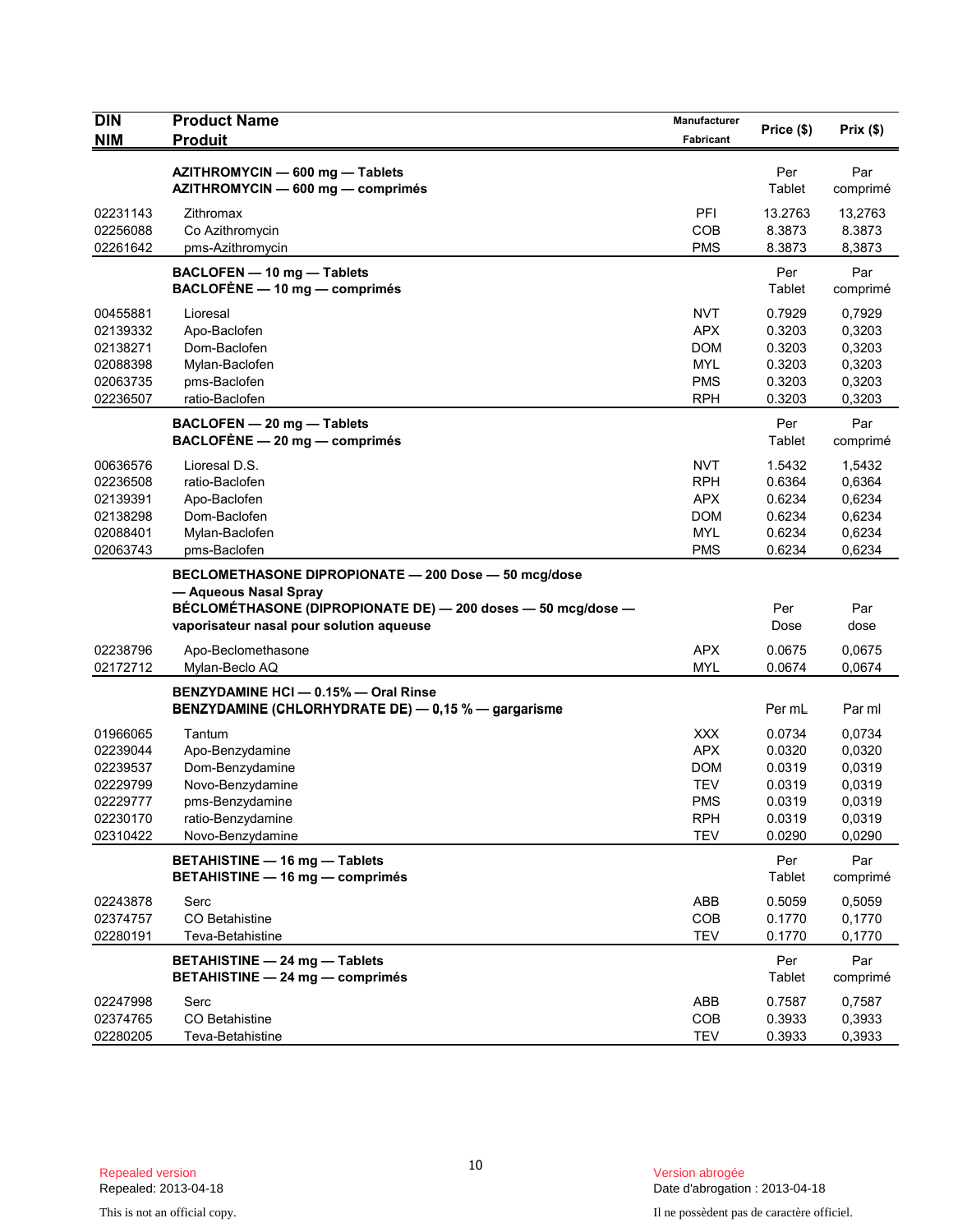| <b>DIN</b><br><b>NIM</b>         | <b>Product Name</b><br><b>Produit</b>                                                                                                                                                                                  | Manufacturer<br>Fabricant              | Price (\$)                 | Prix(\$)                   |
|----------------------------------|------------------------------------------------------------------------------------------------------------------------------------------------------------------------------------------------------------------------|----------------------------------------|----------------------------|----------------------------|
|                                  | BETAMETHASONE DIPROPIONATE - 0.05% - Topical Cream<br>BÉTAMÉTHASONE (DIPROPIONATE DE) — 0,05 % — crème topique                                                                                                         |                                        | Per<br>Gram                | Par<br>gramme              |
| 01925350<br>00804991<br>00323071 | Taro-Sone<br>ratio-Topisone<br>Diprosone                                                                                                                                                                               | <b>TAR</b><br><b>RPH</b><br><b>SCH</b> | 0.2369<br>0.2254<br>0.2253 | 0,2369<br>0,2254<br>0,2253 |
|                                  | BETAMETHASONE DIPROPIONATE - 0.05% - Topical Glycol Cream<br>BÉTAMÉTHASONE (DIPROPIONATE DE) - 0,05 % - crème topique<br>à base de glycol                                                                              |                                        | Per<br>Gram                | Par<br>gramme              |
| 00849650<br>00688622             | ratio-Topilene<br>Diprolene                                                                                                                                                                                            | <b>RPH</b><br><b>SCH</b>               | 0.5706<br>0.5705           | 0,5706<br>0,5705           |
|                                  | BETAMETHASONE DIPROPIONATE - 0.05% - Topical Glycol Lotion<br>BÉTAMÉTHASONE (DIPROPIONATE DE) - 0,05 % - lotion topique                                                                                                |                                        |                            |                            |
| 01927914<br>00862975             | à base de glycol<br>ratio-Topilene<br>Diprolene                                                                                                                                                                        | <b>RPH</b><br><b>SCH</b>               | Per mL<br>0.5152<br>0.2967 | Par ml<br>0,5152<br>0,2967 |
|                                  | BETAMETHASONE DIPROPIONATE - 0.05% - Topical Glycol Ointment<br>BÉTAMÉTHASONE (DIPROPIONATE DE) - 0,05 % - pommade topique à<br>base de glycol                                                                         |                                        | Per<br>Gram                | Par<br>gramme              |
| 00629367<br>00849669             | Diprolene<br>ratio-Topilene                                                                                                                                                                                            | <b>SCH</b><br><b>RPH</b>               | 0.5706<br>0.5706           | 0,5706<br>0,5706           |
|                                  | BETAMETHASONE DIPROPIONATE - 0.05% - Topical Lotion<br>BÉTAMÉTHASONE (DIPROPIONATE DE) - 0,05 % - lotion topique                                                                                                       |                                        | Per mL                     | Par ml                     |
| 00417246<br>00809187             | Diprosone<br>ratio-Topisone                                                                                                                                                                                            | SCH<br><b>RPH</b>                      | 0.2178<br>0.2178           | 0,2178<br>0,2178           |
|                                  | BETAMETHASONE DIPROPIONATE - 0.05% - Topical Ointment<br>BÉTAMÉTHASONE (DIPROPIONATE DE) — 0,05 % — pommade topique                                                                                                    |                                        | Per<br>Gram                | Par<br>gramme              |
| 00344923<br>00805009             | Diprosone<br>ratio-Topisone                                                                                                                                                                                            | <b>SCH</b><br><b>RPH</b>               | 0.2369<br>0.2369           | 0,2369<br>0,2369           |
|                                  | BETAMETHASONE DIPROPIONATE - 0.5 mg/g and<br>Salicylic Acid 20 mg/g - 0.05% - Lotion<br>BÉTAMÉTHASONE (DIPROPIONATE DE) — 0,5 mg/g et                                                                                  |                                        |                            |                            |
| 00578428<br>02245688             | acide salicylique 20 mg/g - 0,05 % - lotion<br>Diprosalic<br>ratio-Topisalic                                                                                                                                           | <b>SCH</b><br><b>RPH</b>               | Per mL<br>0.5164<br>0.3877 | Par ml<br>0,5164<br>0,3877 |
|                                  | <b>BETAMETHASONE DISODIUM PHOSPHATE/BETAMETHASONE</b><br>ACETATE - 3 mg/3 mg/mL - Injectable Suspension<br>BÉTAMÉTHASONE (PHOSPHATE DISODIQUE DE)/BÉTAMÉTHASONE<br>(ACÉTATE DE) - 3 mg/3 mg/ml - suspension injectable |                                        | Per mL                     | Par ml                     |
| 00028096<br>02237835             | Celestone Soluspan<br><b>Betaject</b>                                                                                                                                                                                  | <b>SCH</b><br>SDZ                      | 12.0904<br>10.0070         | 12,0904<br>10,0070         |
|                                  | BETAMETHASONE-17-VALERATE - 0.1% - Cream<br>BÉTAMÉTHASONE-17 - (VALÉRATE DE) - 0,1 % - crème                                                                                                                           |                                        | Per<br>Gram                | Par<br>gramme              |
| 00535435<br>00716626             | ratio-Ectosone<br>Betaderm                                                                                                                                                                                             | <b>RPH</b><br><b>TAR</b>               | 0.1002<br>0.0993           | 0,1002<br>0,0993           |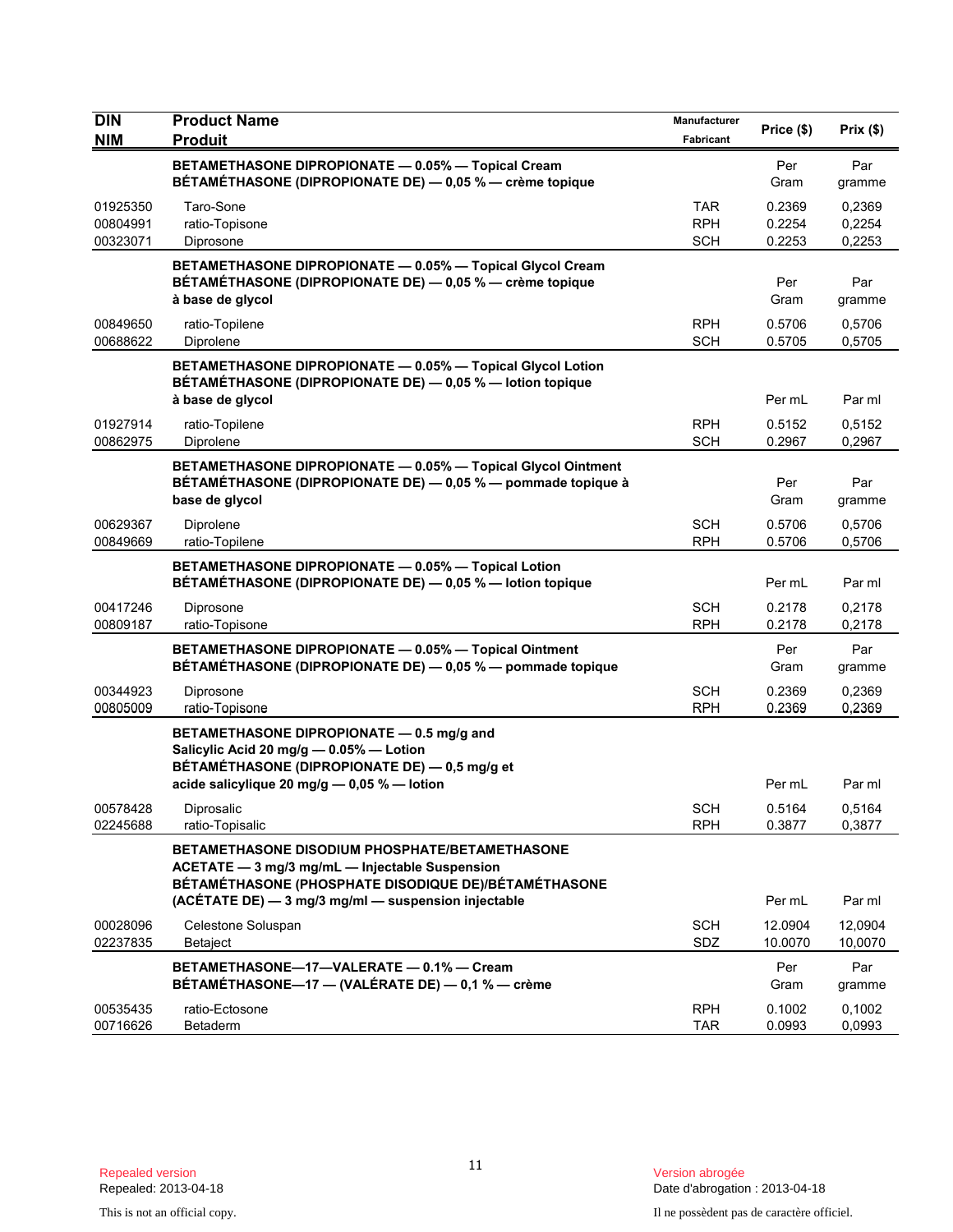| <b>DIN</b>                                                                                               | <b>Product Name</b>                                                                                                                                                               | Manufacturer                                                                                                 | Price (\$)                                                                             | Prix(\$)                                                                               |
|----------------------------------------------------------------------------------------------------------|-----------------------------------------------------------------------------------------------------------------------------------------------------------------------------------|--------------------------------------------------------------------------------------------------------------|----------------------------------------------------------------------------------------|----------------------------------------------------------------------------------------|
| <b>NIM</b>                                                                                               | <b>Produit</b>                                                                                                                                                                    | Fabricant                                                                                                    |                                                                                        |                                                                                        |
|                                                                                                          | BETAMETHASONE-17-VALERATE - 0.1% - Scalp Lotion<br>BÉTAMÉTHASONE-17 - (VALÉRATE DE) - 0,1 % - lotion capillaire                                                                   |                                                                                                              | Per mL                                                                                 | Par ml                                                                                 |
| 00716634<br>00653217<br>00027944                                                                         | <b>Betaderm</b><br>ratio-Ectosone<br>Valisone                                                                                                                                     | <b>TAR</b><br><b>RPH</b><br><b>VPI</b>                                                                       | 0.0954<br>0.0939<br>0.0939                                                             | 0.0954<br>0,0939<br>0,0939                                                             |
|                                                                                                          | BICALUTAMIDE - 50 mg - Tablets<br>BICALUTAMIDE - 50 mg - comprimés                                                                                                                |                                                                                                              | Per<br>Tablet                                                                          | Par<br>comprimé                                                                        |
| 02184478<br>02277700<br>02274337<br>02296063<br>02270226<br>02302403<br>02325985<br>02275589<br>02276089 | Casodex<br>ratio-Bicalutamide<br>CO Bicalutamide<br>Apo-Bicalutamide<br>Novo-Bicalutamide<br>Mylan-Bicalutamide<br><b>Bicalutamide</b><br>pms-Bicalutamide<br>Sandoz Bicalutamide | <b>AZC</b><br><b>RPH</b><br>COB<br><b>APX</b><br><b>TEV</b><br><b>MYL</b><br><b>ACH</b><br><b>PMS</b><br>SDZ | 7.4470<br>4.9092<br>4.4630<br>4.0074<br>4.0574<br>4.0572<br>4.0072<br>4.0072<br>4.0072 | 7,4470<br>4,9092<br>4,4630<br>4,0074<br>4,0574<br>4,0572<br>4,0072<br>4,0072<br>4,0072 |
| 02357216                                                                                                 | Jamp-Bicalutamide                                                                                                                                                                 | <b>JPC</b>                                                                                                   | 3.8870                                                                                 | 3,8870                                                                                 |
|                                                                                                          | BISACODYL - 5 mg - Enteric Tablets<br>BISACODYL - 5 mg - comprimés à enrobage entérosoluble                                                                                       |                                                                                                              | Per<br>Tablet                                                                          | Par<br>comprimé                                                                        |
| 00254142<br>00545023                                                                                     | <b>Dulcolax</b><br>Apo-Bisacodyl                                                                                                                                                  | <b>BOE</b><br><b>APX</b>                                                                                     | 0.2112<br>0.0594                                                                       | 0,2112<br>0,0594                                                                       |
|                                                                                                          | BISACODYL - 10 mg - Suppositories<br>BISACODYL - 10 mg - suppositoires                                                                                                            |                                                                                                              | Per                                                                                    | Par<br>Suppository suppositoire                                                        |
| 00003875<br>00582883<br>00404802                                                                         | <b>Dulcolax</b><br>pms-Bisacodyl<br>ratio-Bisacodyl                                                                                                                               | <b>BOE</b><br><b>PMS</b><br><b>RPH</b>                                                                       | 1.2284<br>0.5149<br>0.5149                                                             | 1,2284<br>0,5149<br>0,5149                                                             |
|                                                                                                          | BISOPROLOL FUMARATE - 5 mg - Tablets<br>BISOPROLOL (FUMARATE DE) - 5 mg - comprimés                                                                                               |                                                                                                              | Per<br>Tablet                                                                          | Par<br>comprimé                                                                        |
| 02256134<br>02267470<br>02384418<br>02302632<br>02247439                                                 | Apo-Bisoprolol<br>Novo-Bisoprolol<br>Mylan-Bisoprolol<br>pms-Bisoprolol<br>Sandoz Bisoprolol                                                                                      | APX<br><b>TEV</b><br><b>MYL</b><br><b>PMS</b><br>SDZ                                                         | 0.2426<br>0.2426<br>0.1391<br>0.1391<br>0.1391                                         | 0,2426<br>0,2426<br>0,1391<br>0,1391<br>0,1391                                         |
|                                                                                                          | BISOPROLOL FUMARATE - 10 mg - Tablets<br>BISOPROLOL (FUMARATE DE) - 10 mg - comprimés                                                                                             |                                                                                                              | Per<br>Tablet                                                                          | Par<br>comprimé                                                                        |
| 02256177<br>02267489<br>02384426<br>02302640<br>02247440                                                 | Apo-Bisoprolol<br>Novo-Bisoprolol<br>Mylan-Bisoprolol<br>pms-Bisoprolol<br>Sandoz Bisoprolol                                                                                      | <b>APX</b><br><b>TEV</b><br><b>MYL</b><br><b>PMS</b><br>SDZ                                                  | 0.4019<br>0.4019<br>0.2030<br>0.2030<br>0.2030                                         | 0,4019<br>0,4019<br>0,2030<br>0,2030<br>0,2030                                         |
|                                                                                                          | BOSENTAN - 62.5 mg - Tablets<br>BOSENTAN - 62.5 mg - comprimés                                                                                                                    |                                                                                                              | Per<br>Tablet                                                                          | Par<br>comprimé                                                                        |
| 02244981<br>02386194<br>02383497<br>02383012<br>02386275                                                 | Tracleer<br>CO Bosentan<br>Mylan Bosentan<br>pms-Bosentan<br>Sandoz Bosentan                                                                                                      | <b>ACT</b><br>COB<br>MYL<br><b>PMS</b><br>SDZ                                                                | 70.5965<br>22.4625<br>22.4625<br>22.4625<br>22.4625                                    | 70,5965<br>22,4625<br>22,4625<br>22,4625<br>22,4625                                    |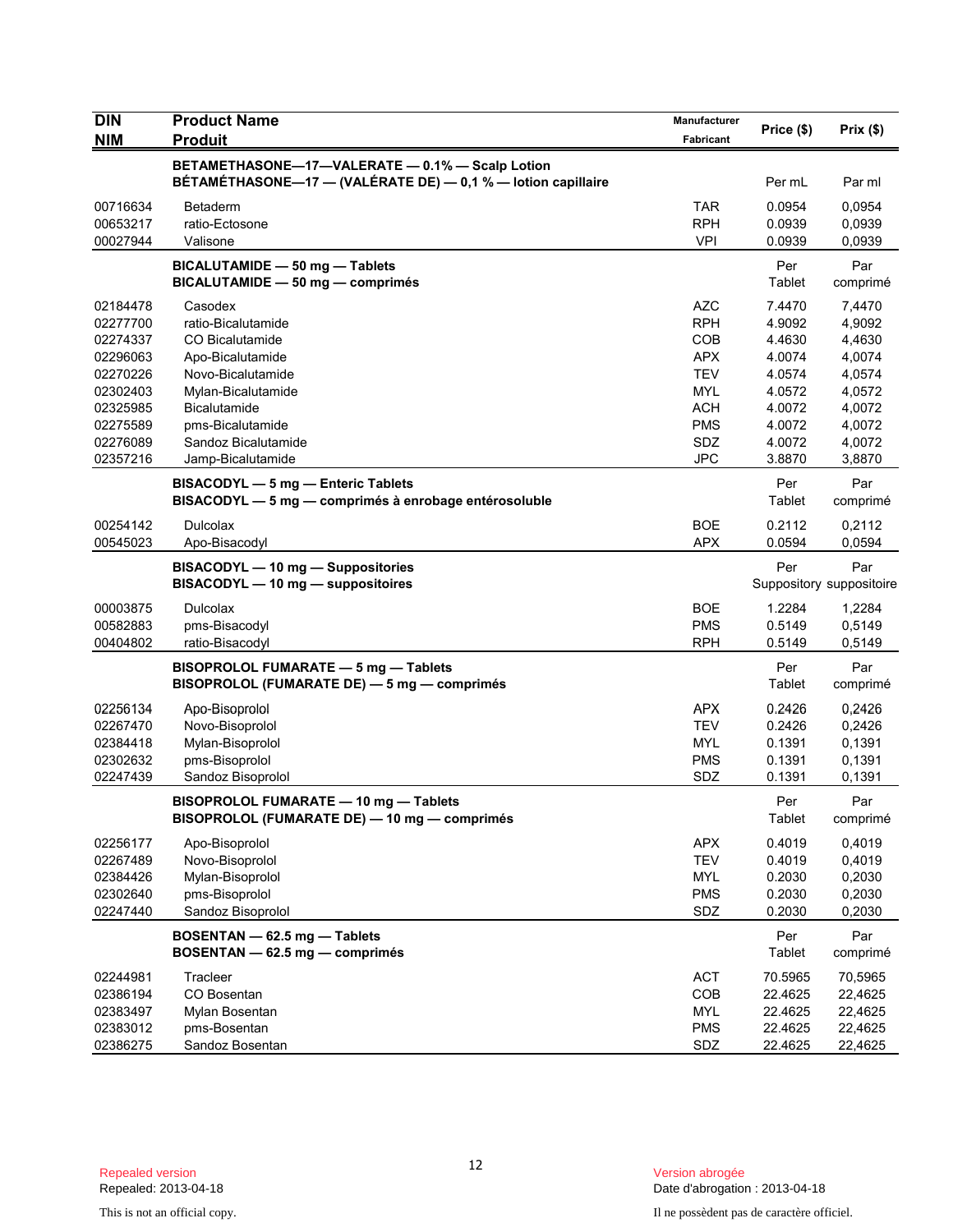| <b>DIN</b>           | <b>Product Name</b>                                                                                                  | <b>Manufacturer</b> | Price (\$)         | Prix(\$)           |
|----------------------|----------------------------------------------------------------------------------------------------------------------|---------------------|--------------------|--------------------|
| <b>NIM</b>           | <b>Produit</b>                                                                                                       | Fabricant           |                    |                    |
|                      | BOSENTAN - 125 mg - Tablets<br>BOSENTAN - 125 mg - comprimés                                                         |                     | Per<br>Tablet      | Par<br>comprimé    |
| 02244982<br>02386208 | Tracleer<br>CO Bosentan                                                                                              | <b>ACT</b><br>COB   | 70.5965<br>22.4625 | 70,5965<br>22,4625 |
| 02383500             | Mylan Bosentan                                                                                                       | <b>MYL</b>          | 22.4625            | 22,4625            |
| 02383020             | pms-Bosentan                                                                                                         | <b>PMS</b>          | 22.4625            | 22,4625            |
| 02386283             | Sandoz Bosentan                                                                                                      | SDZ                 | 22.4625            | 22,4625            |
|                      | <b>BRIMONIDINE TARTRATE - 0.2% - Ophthalmic Solution</b><br>BRIMONIDINE (TARTRATE DE) - 0,2 % - solution ophtalmique |                     | Per mL             | Par ml             |
| 02236876             | Alphagan                                                                                                             | <b>ALL</b>          | 3.7356             | 3,7356             |
| 02243026             | ratio-Brimonidine                                                                                                    | <b>RPH</b>          | 2.2880             | 2,2880             |
| 02260077             | Apo-Brimonidine                                                                                                      | <b>APX</b>          | 2.2870             | 2,2870             |
| 02246284<br>02305429 | pms-Brimonidine<br>Sandoz Brimonidine                                                                                | <b>PMS</b><br>SDZ   | 2.0800<br>2.0800   | 2,0800<br>2,0800   |
|                      |                                                                                                                      |                     |                    |                    |
|                      | BROMAZEPAM - 3 mg - Tablets<br>BROMAZÉPAM - 3 mg - comprimés                                                         |                     | Per<br>Tablet      | Par<br>comprimé    |
| 00518123             | Lectopam                                                                                                             | <b>HLR</b>          | 0.1682             | 0,1682             |
| 02177161             | Apo-Bromazepam                                                                                                       | <b>APX</b>          | 0.0970             | 0,0970             |
| 02230584             | Novo-Bromazepam                                                                                                      | <b>TEV</b>          | 0.0970             | 0,0970             |
|                      | <b>BROMAZEPAM - 6 mg - Tablets</b><br>BROMAZÉPAM - 6 mg - comprimés                                                  |                     | Per<br>Tablet      | Par<br>comprimé    |
| 00518131             | Lectopam                                                                                                             | <b>HLR</b>          | 0.2458             | 0,2458             |
| 02177188             | Apo-Bromazepam                                                                                                       | <b>APX</b>          | 0.1417             | 0,1417             |
| 02230585             | Novo-Bromazepam                                                                                                      | <b>TEV</b>          | 0.1417             | 0,1417             |
|                      | BUDESONIDE - 120 Dose - 64 mcg - Aqueous Nasal Spray                                                                 |                     |                    |                    |
|                      | BUDÉSONIDE - 120 doses - 64 mcg - vaporisateur nasal pour                                                            |                     | Per                | Par                |
|                      | solution aqueuse                                                                                                     |                     | Dose               | dose               |
| 02231923             | <b>Rhinocort Aqua</b>                                                                                                | <b>AZC</b>          | 0.0983             | 0,0983             |
| 02241003             | Mylan-Budesonide AQ                                                                                                  | <b>MYL</b>          | 0.0843             | 0,0843             |
|                      | <b>BUPROPION HCI-100 mg-Sustained Release Tablets</b>                                                                |                     |                    |                    |
|                      | <b>BUPROPION (CHLORHYDRATE DE) - 100 mg</b>                                                                          |                     | Per                | Par                |
|                      | - comprimés à libération progressive                                                                                 |                     | Tablet             | comprimé           |
| 02285657             | ratio-Bupropion SR                                                                                                   | <b>RPH</b>          | 0.4106             | 0,4106             |
| 02275074             | Sandoz Bupropion SR                                                                                                  | SDZ                 | 0.4106             | 0,4106             |
|                      | BUPROPION HCI-150 mg-Sustained Release Tablets                                                                       |                     |                    |                    |
|                      | <b>BUPROPION (CHLORHYDRATE DE) - 150 mg</b>                                                                          |                     | Per                | Par                |
|                      | - comprimés à libération progressive                                                                                 |                     | Tablet             | comprimé           |
| 02237825             | <b>Wellbutrin SR</b>                                                                                                 | <b>BPC</b>          | 1.0383             | 1,0383             |
| 02285665             | ratio-Bupropion SR                                                                                                   | <b>RPH</b>          | 0.5544             | 0,5544             |
| 02260239             | Novo-Bupropion SR                                                                                                    | <b>TEV</b>          | 0.5040             | 0,5040             |
| 02275082             | Sandoz Bupropion SR                                                                                                  | SDZ                 | 0.5040             | 0,5040             |
|                      | <b>BUSPIRONE - 10 mg - Tablets</b>                                                                                   |                     | Per                | Par                |
|                      | <b>BUSPIRONE - 10 mg - comprimés</b>                                                                                 |                     | Tablet             | comprimé           |
| 02232564             | Dom-Buspirone                                                                                                        | <b>DOM</b>          | 0.7174             | 0,7174             |
| 02237858             | ratio-Buspirone                                                                                                      | <b>RPH</b>          | 0.7174             | 0,7174             |
| 02211076             | Apo-Buspirone                                                                                                        | <b>APX</b>          | 0.7173             | 0,7173             |
| 02231492             | Novo-Buspirone                                                                                                       | <b>TEV</b>          | 0.7173             | 0,7173             |
| 02230942             | pms-Buspirone                                                                                                        | <b>PMS</b>          | 0.7173             | 0,7173             |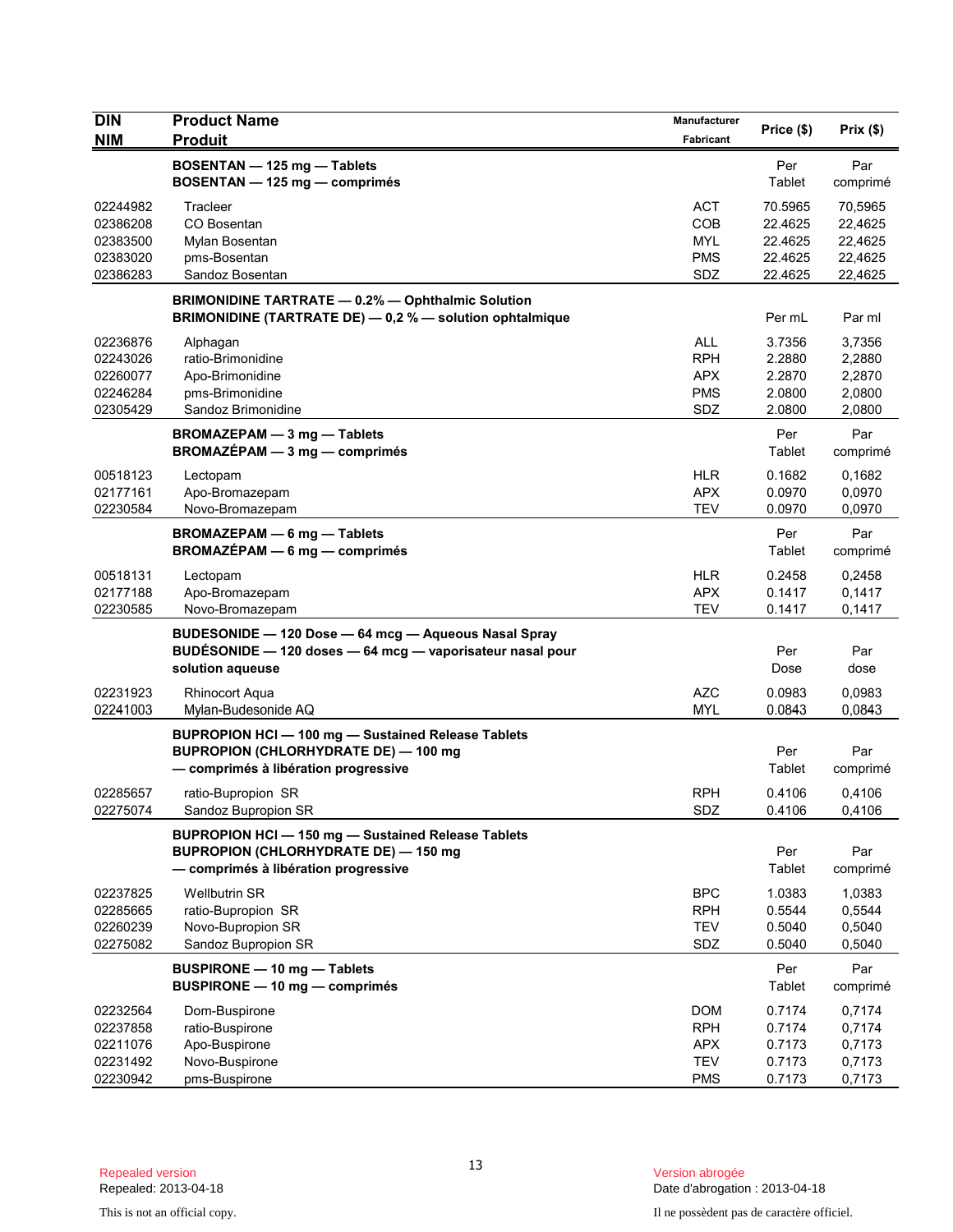| <b>DIN</b> | <b>Product Name</b>                                             | <b>Manufacturer</b> | Price (\$) | Prix(\$)     |
|------------|-----------------------------------------------------------------|---------------------|------------|--------------|
| <b>NIM</b> | <b>Produit</b>                                                  | Fabricant           |            |              |
|            | CABERGOLINE - 0.5 mg - Tablets                                  |                     | Per        | Par          |
|            | CABERGOLINE - 0.5 mg - comprimés                                |                     | Tablet     | comprimé     |
| 02242471   | Dostinex                                                        | PFI                 | 14.3330    | 14,3330      |
| 02301407   | CO Cabergoline                                                  | COB                 | 10.5235    | 10,5235      |
|            | CALCITONIN (Salmon Synthetic) - 200 IU - Nasal Spray            |                     | Per        | Par          |
|            | CALCITONINE DE SAUMON SYNTHÉTIQUE - 200 UI - vaporisateur nasal |                     | Spray      | vaporisation |
| 02240775   | Miacalcin                                                       | <b>NVT</b>          | 2.5952     | 2,5952       |
| 02247585   | Apo-Calcitonin                                                  | <b>APX</b>          | 1.8979     | 1,8979       |
| 02261766   | Sandoz Calcitonin                                               | SDZ                 | 1.8979     | 1,8979       |
|            | CANDESARTAN - 4 mg - Tablets                                    |                     | Per        | Par          |
|            | <b>CANDESARTAN — 4 mg — comprimés</b>                           |                     | Tablet     | comprimé     |
| 02239090   | Atacand                                                         | AZC                 | 0.7920     | 0,7920       |
| 02365340   | Apo-Candesartan                                                 | <b>APX</b>          | 0.2800     | 0,2800       |
| 02376520   | CO Candesartan                                                  | <b>COB</b>          | 0.2380     | 0,2380       |
| 02379120   | Mylan-Candesartan                                               | <b>MYL</b>          | 0.2380     | 0,2380       |
| 02326957   | Sandoz Candesartan                                              | SDZ                 | 0.2380     | 0,2380       |
| 02386496   | Jamp-Candesartan                                                | <b>JPC</b>          | 0.2308     | 0,2308       |
|            | CANDESARTAN - 8 mg - Tablets                                    |                     | Per        | Par          |
|            | <b>CANDESARTAN - 8 mg - comprimés</b>                           |                     | Tablet     | comprimé     |
| 02239091   | Atacand                                                         | AZC                 | 1.3178     | 1,3178       |
| 02365359   | Apo-Candesartan                                                 | <b>APX</b>          | 0.4691     | 0,4691       |
| 02366312   | Teva-Candesartan                                                | <b>TEV</b>          | 0.3990     | 0,3990       |
| 02376539   | CO Candesartan                                                  | COB                 | 0.3990     | 0,3990       |
| 02379139   | Mylan-Candesartan                                               | <b>MYL</b>          | 0.3990     | 0,3990       |
| 02326965   | Sandoz Candesartan                                              | SDZ                 | 0.3990     | 0,3990       |
| 02386518   | Jamp-Candesartan                                                | <b>JPC</b>          | 0.3870     | 0,3870       |
|            | CANDESARTAN - 16 mg - Tablets                                   |                     | Per        | Par          |
|            | CANDESARTAN - 16 mg - comprimés                                 |                     | Tablet     | comprimé     |
| 02239092   | Atacand                                                         | <b>AZC</b>          | 1.3178     | 1,3178       |
| 02365367   | Apo-Candesartan                                                 | <b>APX</b>          | 0.4691     | 0,4691       |
| 02366320   | Teva-Candesartan                                                | <b>TEV</b>          | 0.3990     | 0,3990       |
| 02376547   | CO Candesartan                                                  | <b>COB</b>          | 0.3990     | 0,3990       |
| 02379147   | Mylan-Candesartan                                               | <b>MYL</b>          | 0.3990     | 0,3990       |
| 02326973   | Sandoz Candesartan                                              | SDZ                 | 0.3990     | 0,3990       |
| 02386526   | Jamp-Candesartan                                                | JPC                 | 0.3870     | 0,3870       |
|            | CANDESARTAN - 32 mg - Tablets                                   |                     | Per        | Par          |
|            | CANDESARTAN - 32 mg - comprimés                                 |                     | Tablet     | comprimé     |
| 02311658   | Atacand                                                         | <b>AZC</b>          | 1.3178     | 1,3178       |
| 02376555   | CO Candesartan                                                  | COB                 | 0.3990     | 0,3990       |
| 02379155   | Mylan-Candesartan                                               | <b>MYL</b>          | 0.3990     | 0,3990       |
| 02366339   | Teva-Candesartan                                                | <b>TEV</b>          | 0.3990     | 0,3990       |
| 02386534   | Jamp-Candesartan                                                | <b>JPC</b>          | 0.3870     | 0,3870       |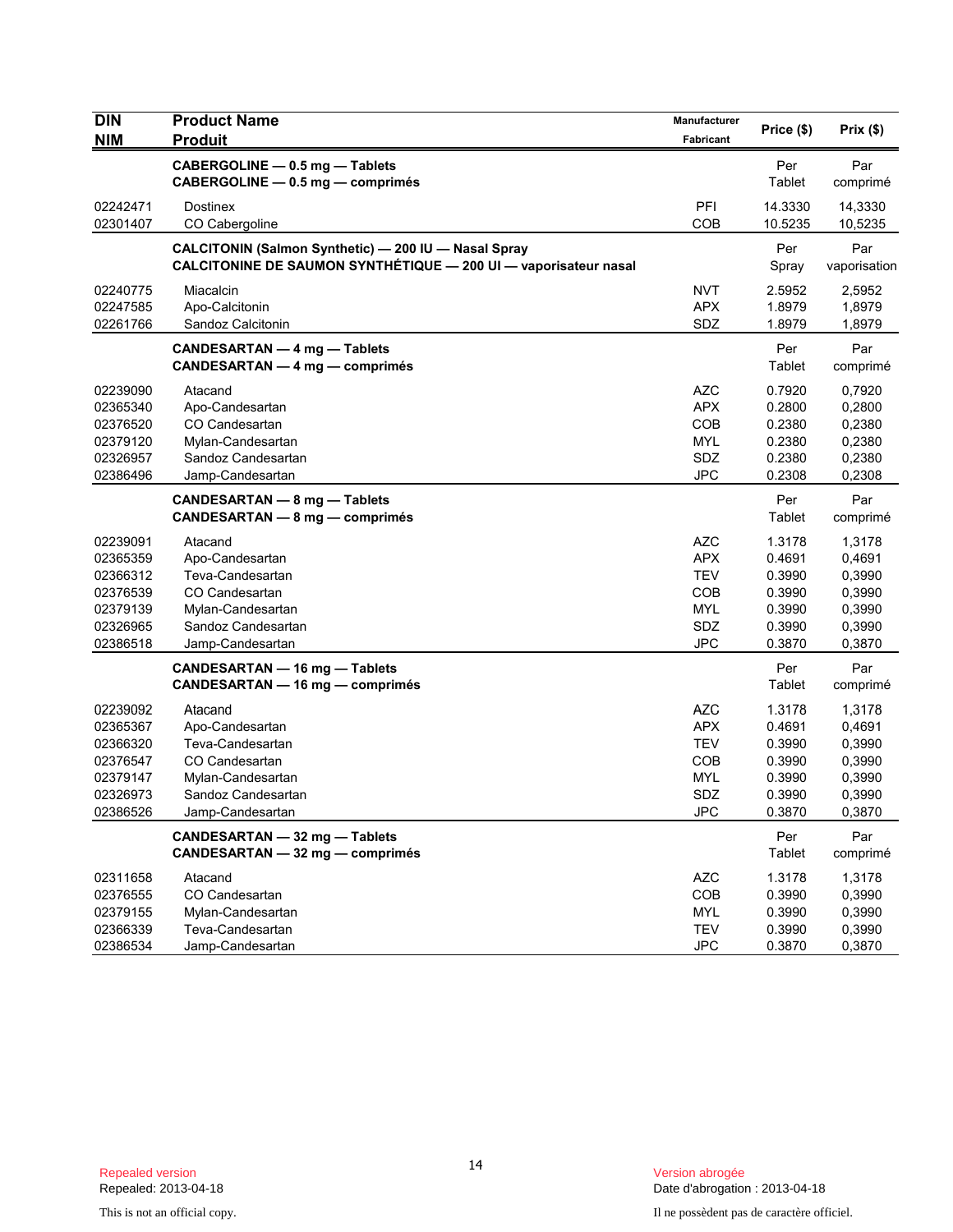| <b>DIN</b><br><b>NIM</b>                                                         | <b>Product Name</b><br><b>Produit</b>                                                                                                                                   | <b>Manufacturer</b><br>Fabricant                                          | Price (\$)                                                         | Prix(\$)                                                           |
|----------------------------------------------------------------------------------|-------------------------------------------------------------------------------------------------------------------------------------------------------------------------|---------------------------------------------------------------------------|--------------------------------------------------------------------|--------------------------------------------------------------------|
|                                                                                  | CANDESARTAN/HYDROCHLOROTHIAZIDE - 16 mg/12.5 mg - Tablets<br>CANDESARTAN/HYDROCHLOROTHIAZIDE - 16 mg/12.5 mg - comprimés                                                |                                                                           | Per<br>Tablet                                                      | Par<br>comprimé                                                    |
| 02244021<br>02367866<br>02388650<br>02374897<br>02391295<br>02327902<br>02395541 | <b>Atacand Plus</b><br>Apo-Candesartan/HCTZ<br>CO Candesartan/HCT<br>Mylan-Candesartan HCTZ<br>pms-Candesartan-HCTZ<br>Sandoz Candesartan Plus<br>Teva-Candesartan/HCTZ | AZC<br><b>APX</b><br>COB<br><b>MYL</b><br><b>MYL</b><br>SDZ<br><b>TEV</b> | 1.3180<br>0.3990<br>0.3990<br>0.3990<br>0.3990<br>0.3990<br>0.3990 | 1,3180<br>0.3990<br>0,3990<br>0,3990<br>0,3990<br>0,3990<br>0,3990 |
|                                                                                  | CAPTOPRIL - 12.5 mg - Tablets<br>CAPTOPRIL - 12,5 mg - comprimés                                                                                                        |                                                                           | Per<br>Tablet                                                      | Par<br>comprimé                                                    |
| 00893595<br>02238551<br>02163551<br>01942964                                     | Apo-Capto<br>Dom-Captopril<br>Mylan-Captopril<br>Novo-Captopril                                                                                                         | <b>APX</b><br><b>DOM</b><br><b>MYL</b><br><b>TEV</b>                      | 0.2332<br>0.2332<br>0.2332<br>0.2332                               | 0,2332<br>0,2332<br>0,2332<br>0,2332                               |
|                                                                                  | CAPTOPRIL - 25 mg - Tablets<br>CAPTOPRIL - 25 mg - comprimés                                                                                                            |                                                                           | Per<br>Tablet                                                      | Par<br>comprimé                                                    |
| 00893609<br>02238552<br>02163578<br>01942972                                     | Apo-Capto<br>Dom-Captopril<br>Mylan-Captopril<br>Novo-Captopril                                                                                                         | <b>APX</b><br><b>DOM</b><br><b>MYL</b><br><b>TEV</b>                      | 0.3300<br>0.3300<br>0.3300<br>0.3300                               | 0,3300<br>0,3300<br>0,3300<br>0,3300                               |
|                                                                                  | CAPTOPRIL - 50 mg - Tablets<br>CAPTOPRIL - 50 mg - comprimés                                                                                                            |                                                                           | Per<br>Tablet                                                      | Par<br>comprimé                                                    |
| 00893617<br>02238553<br>02163586<br>01942980                                     | Apo-Capto<br>Dom-Captopril<br>Mylan-Captopril<br>Novo-Captopril                                                                                                         | <b>APX</b><br><b>DOM</b><br><b>MYL</b><br><b>TEV</b>                      | 0.6149<br>0.6149<br>0.6149<br>0.6149                               | 0,6149<br>0,6149<br>0,6149<br>0,6149                               |
|                                                                                  | CAPTOPRIL - 100 mg - Tablets<br>CAPTOPRIL - 100 mg - comprimés                                                                                                          |                                                                           | Per<br>Tablet                                                      | Par<br>comprimé                                                    |
| 00893625<br>02238554<br>02163594<br>01942999                                     | Apo-Capto<br>Dom-Captopril<br>Mylan-Captopril<br>Novo-Captopril                                                                                                         | <b>APX</b><br><b>DOM</b><br><b>MYL</b><br><b>TEV</b>                      | 1.1435<br>1.1435<br>1.1435<br>1.1435                               | 1,1435<br>1,1435<br>1,1435<br>1,1435                               |
|                                                                                  | CARBAMAZEPINE - 100 mg - Chewable Tablets<br>CARBAMAZÉPINE - 100 mg - comprimés masticables                                                                             |                                                                           | Per<br>Tablet                                                      | Par<br>comprimé                                                    |
| 00369810<br>02244403<br>02231542<br>02261855                                     | Tegretol<br>Taro-Carbamazepine<br>pms-Carbamazepine<br>Sandoz Carbamazepine                                                                                             | <b>NVT</b><br><b>TAR</b><br><b>PMS</b><br>SDZ                             | 0.1888<br>0.0942<br>0.0847<br>0.0847                               | 0,1888<br>0,0942<br>0,0847<br>0,0847                               |
|                                                                                  | CARBAMAZEPINE - 200 mg - Chewable Tablets<br>CARBAMAZÉPINE - 200 mg - comprimés masticables                                                                             |                                                                           | Per<br>Tablet                                                      | Par<br>comprimé                                                    |
| 00665088<br>02244404<br>02231540<br>02261863                                     | Tegretol<br>Taro-Carbamazepine<br>pms-Carbamazepine<br>Sandoz Carbamazepine                                                                                             | <b>NVT</b><br><b>TAR</b><br><b>PMS</b><br>SDZ                             | 0.3724<br>0.1858<br>0.1672<br>0.1672                               | 0,3724<br>0,1858<br>0,1672<br>0,1672                               |
|                                                                                  | CARBAMAZEPINE - 100 mg/5 mL - Oral Suspension<br>CARBAMAZÉPINE - 100 mg/5 mL - suspension orale                                                                         |                                                                           | Per mL                                                             | Par mL                                                             |
| 02194333<br>02367394                                                             | Tegretol<br>Taro-Carbamazepine                                                                                                                                          | <b>NVT</b><br><b>TAR</b>                                                  | 0.0892<br>0.0540                                                   | 0,0892<br>0,0540                                                   |

Version abrogée<br>Date d'abrogation : 2013-04-18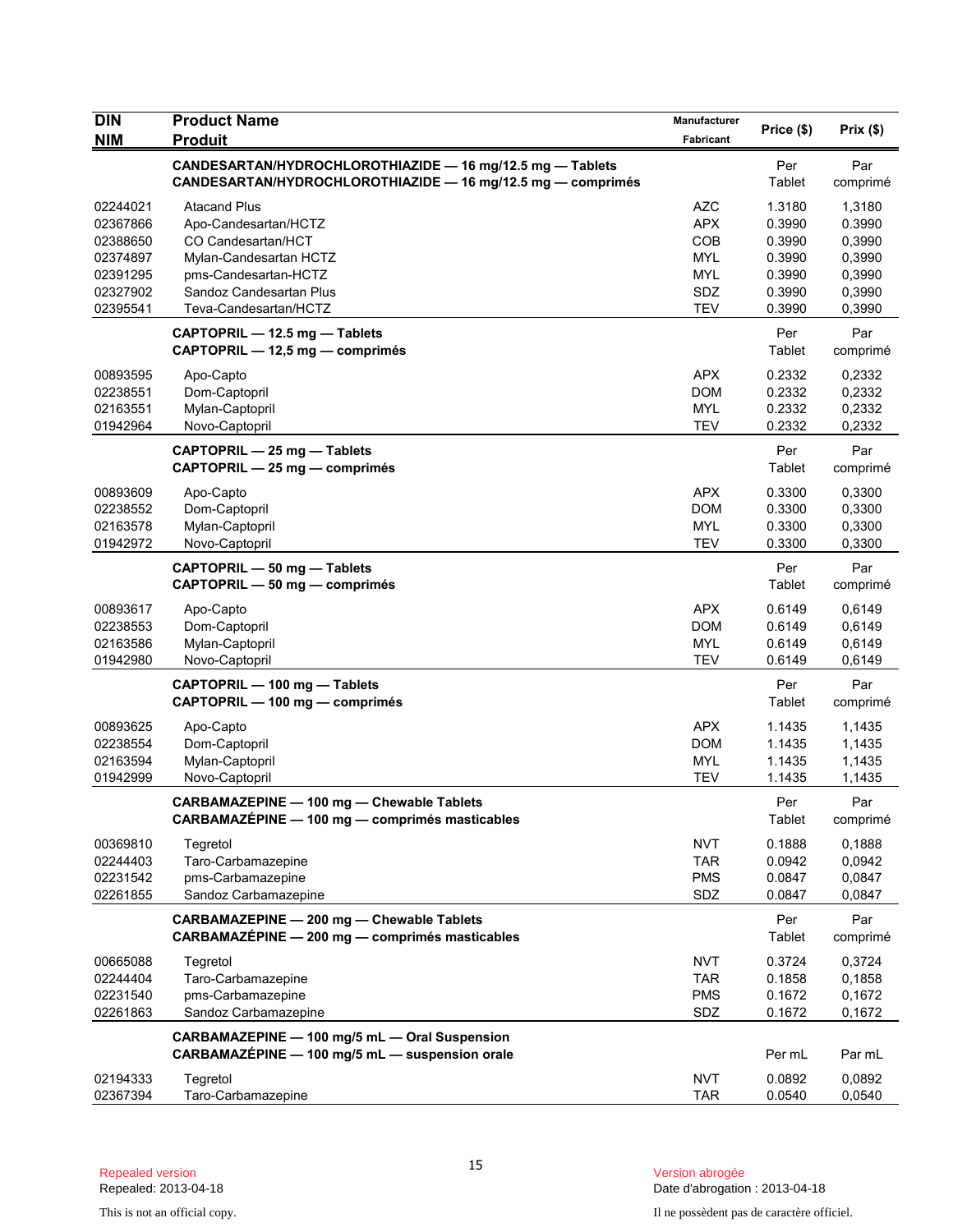| <b>DIN</b><br><b>NIM</b>                                 | <b>Product Name</b><br><b>Produit</b>                                                                                    | Manufacturer<br><b>Fabricant</b>                                   | Price (\$)                                     | Prix(\$)                                       |
|----------------------------------------------------------|--------------------------------------------------------------------------------------------------------------------------|--------------------------------------------------------------------|------------------------------------------------|------------------------------------------------|
|                                                          | <b>CARBAMAZEPINE - 200 mg - Sustained Release Tablets</b><br>CARBAMAZÉPINE - 200 mg - comprimés à libération progressive |                                                                    | Per<br>Tablet                                  | Par<br>comprimé                                |
| 00773611<br>02241882<br>02231543<br>02261839             | Tegretol CR/Tégrétol CR<br>Mylan-Carbamazepine CR<br>pms-Carbamazepine CR<br>Sandoz Carbamazepine CR                     | <b>NVT</b><br><b>MYL</b><br><b>PMS</b><br>SDZ                      | 0.4623<br>0.2075<br>0.2075<br>0.2075           | 0,4623<br>0,2075<br>0,2075<br>0,2075           |
|                                                          | <b>CARBAMAZEPINE - 400 mg - Sustained Release Tablets</b><br>CARBAMAZÉPINE - 400 mg - comprimés à libération progressive |                                                                    | Per<br>Tablet                                  | Par<br>comprimé                                |
| 00755583<br>02241883<br>02231544<br>02261847             | <b>Tegretol CR</b><br>Mylan-Carbamazepine CR<br>pms-Carbamazepine CR<br>Sandoz Carbamazepine CR                          | <b>NVT</b><br><b>MYL</b><br><b>PMS</b><br>SDZ                      | 0.9243<br>0.4152<br>0.4152<br>0.4152           | 0,9243<br>0,4152<br>0,4152<br>0,4152           |
|                                                          | CARBAMAZEPINE - 200 mg - Tablets<br>CARBAMAZÉPINE - 200 mg - comprimés                                                   |                                                                    | Per<br>Tablet                                  | Par<br>comprimé                                |
| 00010405<br>00504742<br>00782718                         | Tegretol<br>Mazepine<br>Teva-Carbamaz                                                                                    | <b>NVT</b><br><b>VAL</b><br><b>TEV</b>                             | 0.4584<br>0.1372<br>0.0875                     | 0,4584<br>0,1372<br>0,0875                     |
|                                                          | CARVEDILOL - 3.125 mg - Tablets<br>CARVEDILOL - 3,125 mg - comprimés                                                     |                                                                    | Per<br>Tablet                                  | Par<br>comprimé                                |
| 02247933<br>02245914<br>02252309<br>02347512<br>02268027 | Apo-Carvedilol<br>pms-Carvedilol<br>ratio-Carvedilol<br>Mylan-Carvedilol<br>Ran-Carvedilol                               | <b>APX</b><br><b>PMS</b><br><b>RPH</b><br><b>MYL</b><br><b>RAN</b> | 0.8801<br>0.8801<br>0.8801<br>0.8001<br>0.8001 | 0,8801<br>0,8801<br>0,8801<br>0.8001<br>0,8001 |
|                                                          | CARVEDILOL - 6.25 mg - Tablets<br>CARVEDILOL - 6,25 mg - comprimés                                                       |                                                                    | Per<br>Tablet                                  | Par<br>comprimé                                |
| 02247934<br>02245915<br>02252317<br>02347520<br>02268035 | Apo-Carvedilol<br>pms-Carvedilol<br>ratio-Carvedilol<br>Mylan-Carvedilol<br>Ran-Carvedilol                               | <b>APX</b><br><b>PMS</b><br><b>RPH</b><br><b>MYL</b><br><b>RAN</b> | 0.8801<br>0.8801<br>0.8801<br>0.8001<br>0.8001 | 0,8801<br>0,8801<br>0,8801<br>0.8001<br>0,8001 |
|                                                          | CARVEDILOL - 12.5 mg - Tablets<br>CARVEDILOL - 12,5 mg - comprimés                                                       |                                                                    | Per<br>Tablet                                  | Par<br>comprimé                                |
| 02247935<br>02245916<br>02252325<br>02347555<br>02268043 | Apo-Carvedilol<br>pms-Carvedilol<br>ratio-Carvedilol<br>Mylan-Carvedilol<br>Ran-Carvedilol                               | <b>APX</b><br><b>PMS</b><br><b>RPH</b><br><b>MYL</b><br><b>RAN</b> | 0.8801<br>0.8801<br>0.8801<br>0.8001<br>0.8001 | 0,8801<br>0,8801<br>0,8801<br>0.8001<br>0,8001 |
|                                                          | CARVEDILOL - 25 mg - Tablets<br>CARVEDILOL - 25 mg - comprimés                                                           |                                                                    | Per<br>Tablet                                  | Par<br>comprimé                                |
| 02247936<br>02245917<br>02252333<br>02347571<br>02268051 | Apo-Carvedilol<br>pms-Carvedilol<br>ratio-Carvedilol<br>Mylan-Carvedilol<br>Ran-Carvedilol                               | <b>APX</b><br><b>PMS</b><br><b>RPH</b><br>MYL<br><b>RAN</b>        | 0.8801<br>0.8801<br>0.8801<br>0.8001<br>0.8001 | 0,8801<br>0,8801<br>0,8801<br>0.8001<br>0,8001 |
|                                                          | CEFAZOLIN - 1 g - Powder for Injection<br>CEFAZOLIN - 1 g - poudre injectable                                            |                                                                    | Per<br>Vial                                    | Par<br>ampoule                                 |
| 02108127<br>02297205<br>02308959                         | Cefazolin for Injection<br>Cefazolin for Injection<br>Cefazolin for Injection                                            | <b>TEV</b><br><b>APX</b><br>SDZ                                    | 6.3000<br>6.0000<br>6.0000                     | 6,3000<br>6,0000<br>6,0000                     |

Version abrogée<br>Date d'abrogation : 2013-04-18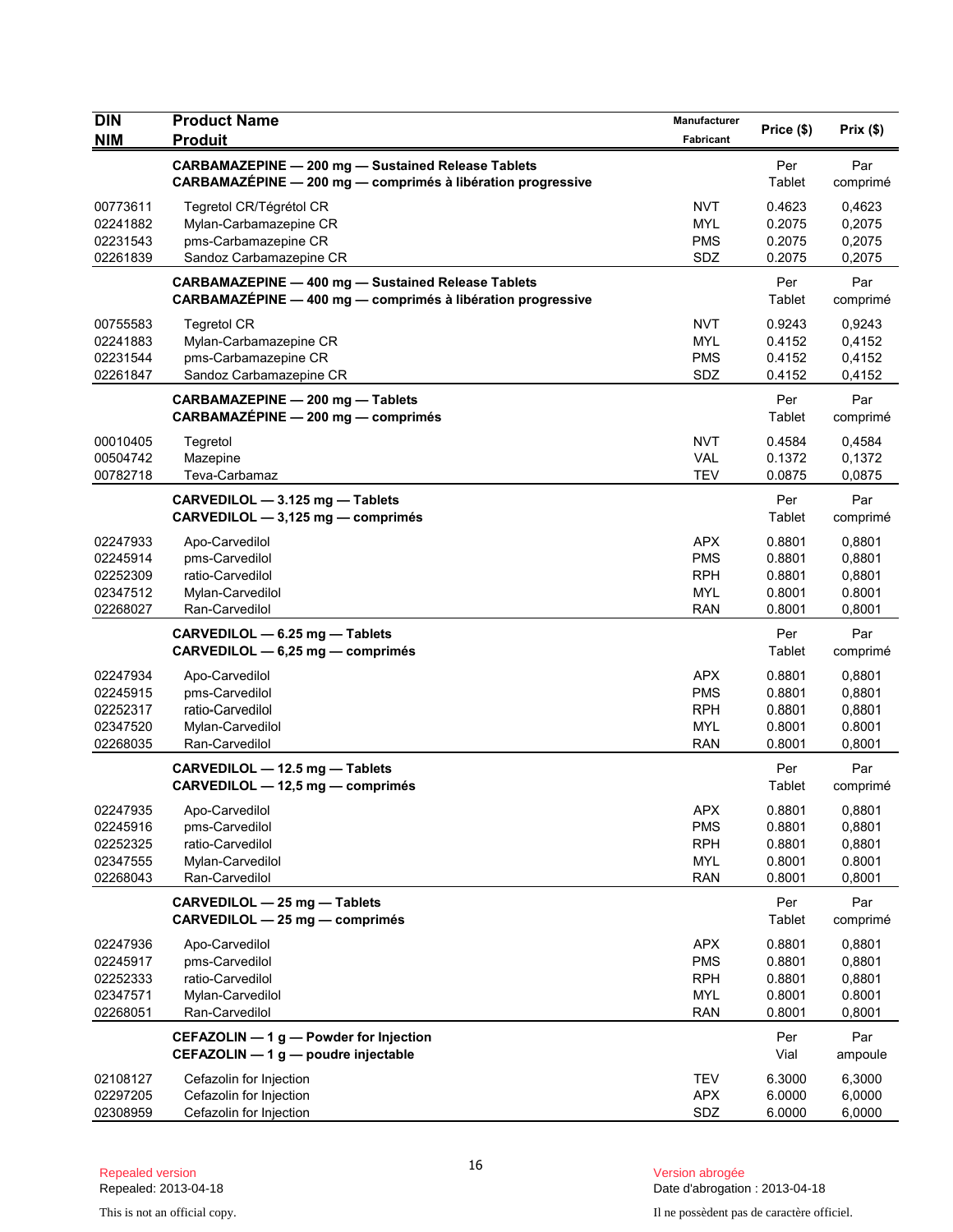| <b>DIN</b><br><b>NIM</b>                     | <b>Product Name</b><br><b>Produit</b>                                        | Manufacturer<br>Fabricant              | Price (\$)                           | Prix(\$)                             |
|----------------------------------------------|------------------------------------------------------------------------------|----------------------------------------|--------------------------------------|--------------------------------------|
|                                              |                                                                              |                                        |                                      |                                      |
|                                              | CEFPROZIL - 125 mg/5 mL - Suspension<br>CEFPROZIL - 125 mg/5 mL - suspension |                                        | Per mL                               | Par ml                               |
| 02163675<br>02293943<br>02329204<br>02303426 | Cefzil<br>Apo-Cefprozil<br>Ran-Cefprozil<br>Sandoz Cefprozil                 | SQU<br><b>APX</b><br><b>RAN</b><br>SDZ | 0.1953<br>0.1107<br>0.1006<br>0.1006 | 0.1953<br>0,1107<br>0,1006<br>0,1006 |
|                                              | CEFPROZIL - 250 mg/5 mL - Suspension<br>CEFPROZIL - 250 mg/5 mL - suspension |                                        | Per mL                               | Par ml                               |
| 02163683<br>02293579<br>02293951<br>02303434 | Cefzil<br>Ran-Cefprozil<br>Apo-Cefprozil<br>Sandoz Cefprozil                 | SQU<br><b>RAN</b><br><b>APX</b><br>SDZ | 0.3902<br>0.2214<br>0.2213<br>0.2213 | 0,3902<br>0,2214<br>0,2213<br>0,2213 |
|                                              | CEFPROZIL - 250 mg - Tablets<br>CEFPROZIL - 250 mg - comprimés               |                                        | Per<br>Tablet                        | Par<br>comprimé                      |
| 02163659<br>02292998<br>02293528<br>02302179 | Cefzil<br>Apo-Cefprozil<br>Ran-Cefprozil<br>Sandoz Cefprozil                 | SQU<br><b>APX</b><br>RAN<br>SDZ        | 1.9975<br>1.1329<br>1.1329<br>1.1329 | 1,9975<br>1,1329<br>1,1329<br>1,1329 |
|                                              | CEFPROZIL - 500 mg - Tablets<br>CEFPROZIL - 500 mg - comprimés               |                                        | Per<br>Tablet                        | Par<br>comprimé                      |
| 02163667<br>02293005<br>02293536<br>02302187 | Cefzil<br>Apo-Cefprozil<br>Ran-Cefprozil<br>Sandoz Cefprozil                 | SQU<br><b>APX</b><br><b>RAN</b><br>SDZ | 3.9165<br>2.2214<br>2.2214<br>2.2214 | 3,9165<br>2,2214<br>2,2214<br>2,2214 |
|                                              | CEFTRIAXONE $-1$ g $-$ Injection<br>CEFTRIAXONE - 1 g - injection            |                                        | Per mL                               | Par ml                               |
| 00657417<br>02292874<br>02292270             | Rocephin<br>Ceftriaxone<br>Sandoz Ceftriaxone                                | <b>HLR</b><br><b>APX</b><br>SDZ        | 47.3080<br>23.8000<br>23.8000        | 47,3080<br>23,8000<br>23,8000        |
|                                              | CEFTRIAXONE - 2 g - Injection<br>CEFTRIAXONE - 2 g - injection               |                                        | Per mL                               | Par ml                               |
| 00657409<br>02292882<br>02292289             | Rocephin<br>Ceftriaxone<br>Sandoz Ceftriaxone                                | <b>HLR</b><br><b>APX</b><br>SDZ        | 72.4369<br>46.9000<br>46.9000        | 72,4369<br>46,9000<br>46,9000        |
|                                              | CEPHALEXIN - 250 mg - Tablets<br>CÉPHALEXINE - 250 mg - comprimés            |                                        | Per<br>Tablet                        | Par<br>comprimé                      |
| 00403628<br>00768723<br>00583413             | Keflex<br>Apo-Cephalex<br>Novo-Lexin                                         | <b>MMT</b><br><b>APX</b><br><b>TEV</b> | 0.3516<br>0.2250<br>0.2250           | 0,3516<br>0,2250<br>0,2250           |
|                                              | CEPHALEXIN - 500 mg - Tablets<br>CÉPHALEXINE - 500 mg - comprimés            |                                        | Per<br>Tablet                        | Par<br>comprimé                      |
| 00244392<br>00768715<br>00583421             | Keflex<br>Apo-Cephalex<br>Novo-Lexin                                         | <b>MMT</b><br><b>APX</b><br><b>TEV</b> | 0.7050<br>0.4500<br>0.4500           | 0,7050<br>0,4500<br>0,4500           |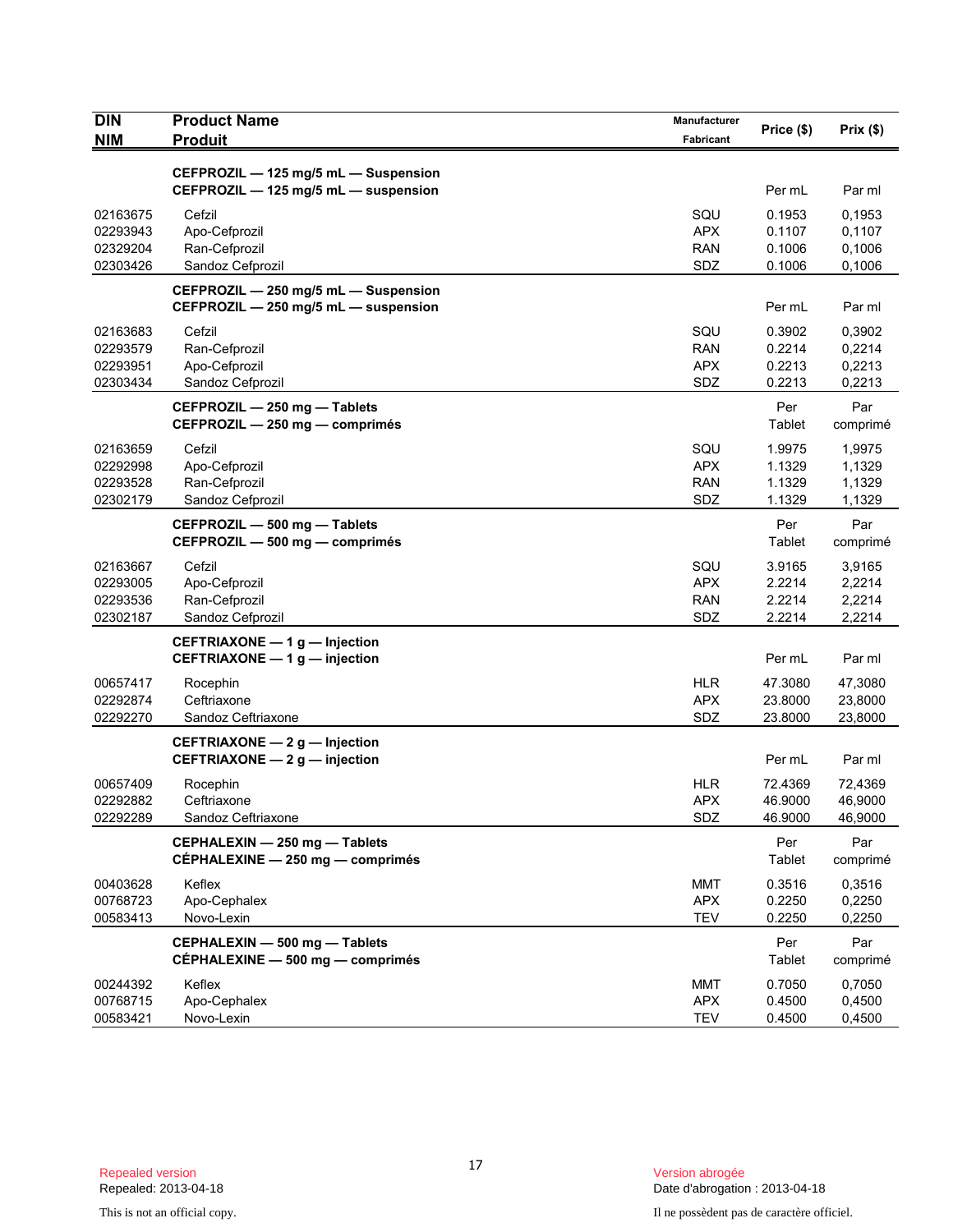| <b>DIN</b>                                                           | <b>Product Name</b>                                                                                  | Manufacturer                                                              | Price (\$)                                               | Prix(\$)                                                 |
|----------------------------------------------------------------------|------------------------------------------------------------------------------------------------------|---------------------------------------------------------------------------|----------------------------------------------------------|----------------------------------------------------------|
| <b>NIM</b>                                                           | <b>Produit</b>                                                                                       | Fabricant                                                                 |                                                          |                                                          |
|                                                                      | CILAZAPRIL MONOHYDRATE - 1 mg - Tablets<br>CILAZAPRIL MONOHYDRATE DE - 1 mg - comprimés              |                                                                           | Per<br>Tablet                                            | Par<br>comprimé                                          |
| 01911465<br>02291134<br>02283778<br>02266350                         | Inhibace<br>Apo-Cilazapril<br>Mylan-Cilazapril<br>Novo-Cilazapril                                    | <b>HLR</b><br><b>APX</b><br><b>MYL</b><br><b>TEV</b>                      | 0.7054<br>0.3717<br>0.3717<br>0.3717                     | 0,7054<br>0,3717<br>0,3717<br>0,3717                     |
| 02280442                                                             | pms-Cilazapril                                                                                       | <b>PMS</b>                                                                | 0.3717                                                   | 0,3717                                                   |
|                                                                      | CILAZAPRIL MONOHYDRATE - 2.5 mg - Tablets<br>CILAZAPRIL MONOHYDRATE DE - 2,5 mg - comprimés          |                                                                           | Per<br>Tablet                                            | Par<br>comprimé                                          |
| 01911473<br>02291142<br>02285215<br>02283786<br>02266369<br>02280450 | Inhibace<br>Apo-Cilazapril<br>CO Cilazapril<br>Mylan-Cilazapril<br>Novo-Cilazapril<br>pms-Cilazapril | <b>HLR</b><br><b>APX</b><br>COB<br><b>MYL</b><br><b>TEV</b><br><b>PMS</b> | 0.8056<br>0.4284<br>0.4284<br>0.4284<br>0.4284<br>0.4284 | 0,8056<br>0,4284<br>0,4284<br>0,4284<br>0,4284<br>0,4284 |
|                                                                      | CILAZAPRIL MONOHYDRATE - 5 mg - Tablets<br>CILAZAPRIL MONOHYDRATE DE - 5 mg - comprimés              |                                                                           | Per<br>Tablet                                            | Par<br>comprimé                                          |
| 01911481<br>02291150<br>02285223<br>02283794<br>02266377<br>02280469 | Inhibace<br>Apo-Cilazapril<br>CO Cilazapril<br>Mylan-Cilazapril<br>Novo-Cilazapril<br>pms-Cilazapril | <b>HLR</b><br><b>APX</b><br>COB<br><b>MYL</b><br><b>TEV</b><br><b>PMS</b> | 0.9354<br>0.4977<br>0.4977<br>0.4977<br>0.4977<br>0.4977 | 0,9354<br>0,4977<br>0,4977<br>0,4977<br>0,4977<br>0,4977 |
|                                                                      | CIMETIDINE - 300 mg - Tablets<br>CIMÉTIDINE - 300 mg - comprimés                                     |                                                                           | Per<br>Tablet                                            | Par<br>comprimé                                          |
| 01916815<br>00487872<br>02227444<br>00582417                         | Tagamet<br>Apo-Cimetidine<br>Mylan-Cimetidine<br>Novo-Cimetidine                                     | <b>GSK</b><br><b>APX</b><br><b>MYL</b><br><b>TEV</b>                      | 0.3689<br>0.0946<br>0.0946<br>0.0946                     | 0,3689<br>0,0946<br>0,0946<br>0,0946                     |
|                                                                      | CIMETIDINE - 400 mg - Tablets<br>CIMÉTIDINE - 400 mg - comprimés                                     |                                                                           | Per<br>Tablet                                            | Par<br>comprimé                                          |
| 01916785<br>00600059<br>02227452<br>00603678                         | Tagamet<br>Apo-Cimetidine<br>Mylan-Cimetidine<br>Novo-Cimetidine                                     | <b>GSK</b><br><b>APX</b><br><b>MYL</b><br>TEV                             | 0.6035<br>0.1485<br>0.1485<br>0.1485                     | 0,6035<br>0,1485<br>0,1485<br>0,1485                     |
|                                                                      | CIMETIDINE - 600 mg - Tablets<br>CIMÉTIDINE - 600 mg - comprimés                                     |                                                                           | Per<br>Tablet                                            | Par<br>comprimé                                          |
| 00600067<br>02227460<br>00603686                                     | Apo-Cimetidine<br>Mylan-Cimetidine<br>Novo-Cimetidine                                                | <b>APX</b><br>MYL<br><b>TEV</b>                                           | 0.1892<br>0.1892<br>0.1892                               | 0,1892<br>0,1892<br>0,1892                               |
|                                                                      | CIMETIDINE - 800 mg - Tablets<br>CIMÉTIDINE - 800 mg - comprimés                                     |                                                                           | Per<br>Tablet                                            | Par<br>comprimé                                          |
| 00749494<br>02227479<br>00663727                                     | Apo-Cimetidine<br>Mylan-Cimetidine<br>Novo-Cimetidine                                                | <b>APX</b><br>MYL<br><b>TEV</b>                                           | 0.2783<br>0.2783<br>0.2783                               | 0,2783<br>0,2783<br>0,2783                               |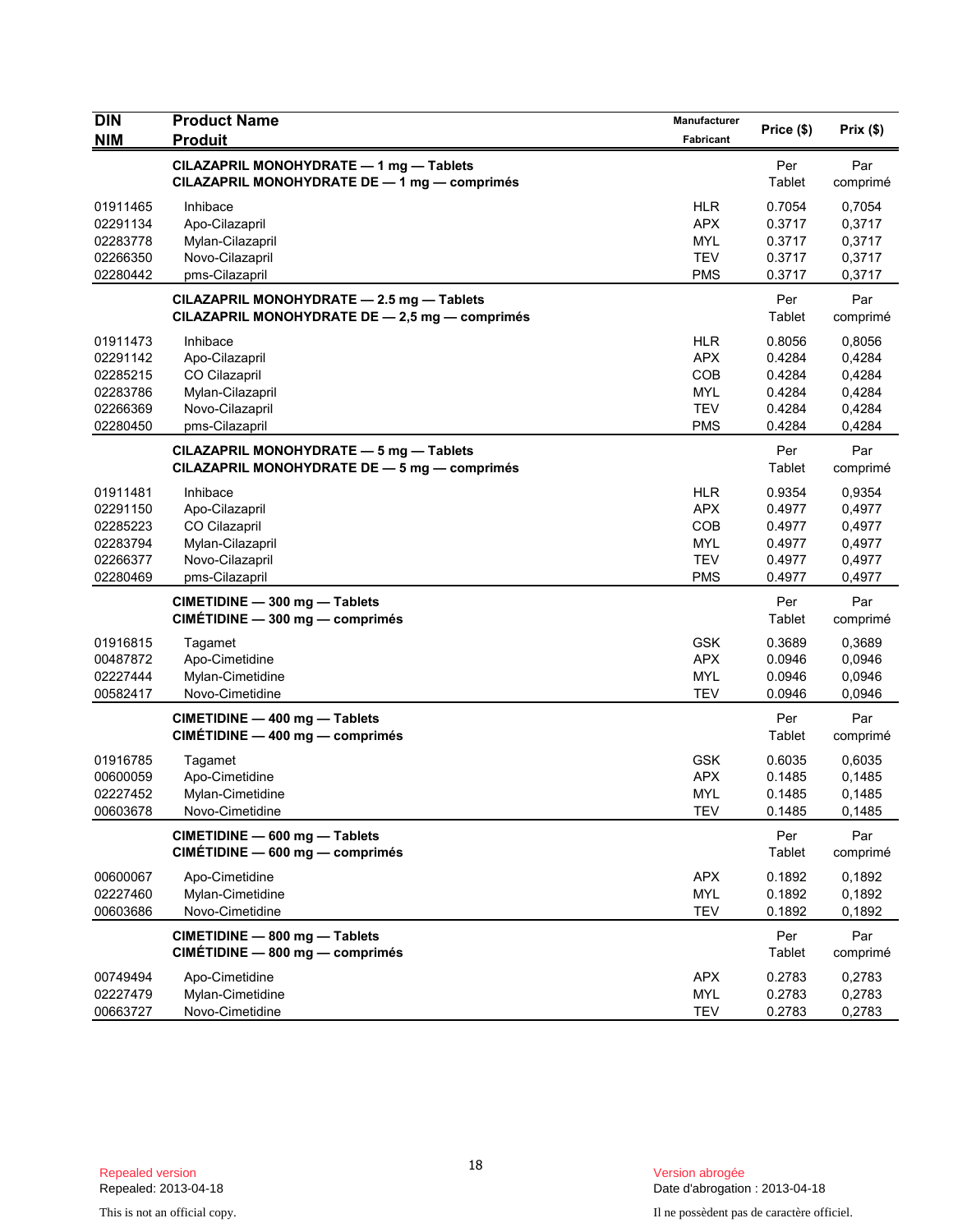| <b>DIN</b> | <b>Product Name</b>                             | Manufacturer | Price (\$) | Prix(\$) |
|------------|-------------------------------------------------|--------------|------------|----------|
| <b>NIM</b> | <b>Produit</b>                                  | Fabricant    |            |          |
|            | CIPROFLOXACIN - 0.3% - Ophthalmic Solution      |              | Per        | Par      |
|            | CIPROFLOXACINE $- 0.3 %$ - solution ophtalmique |              | mL         | ml       |
| 01945270   | Ciloxan                                         | <b>ALC</b>   | 2.2333     | 2,2333   |
| 02263130   | Apo-Ciproflox                                   | <b>APX</b>   | 1.2408     | 1,2408   |
| 02253933   | pms-Ciprofloxacin                               | <b>PMS</b>   | 1.2408     | 1,2408   |
| 02387131   | Sandoz Ciprofloxacin                            | SDZ          | 0.7620     | 0,7620   |
|            | CIPROFLOXACIN - 250 mg - Tablets                |              | Per        | Par      |
|            | CIPROFLOXACINE - 250 mg - comprimés             |              | Tablet     | comprimé |
| 02155958   | Cipro                                           | <b>BAY</b>   | 2.7217     | 2,7217   |
| 02247339   | CO Ciprofloxacin                                | COB          | 1.5392     | 1,5392   |
| 02266962   | Taro-Ciprofloxacin                              | <b>TAR</b>   | 1.5392     | 1,5392   |
| 02229521   | Apo-Ciproflox                                   | <b>APX</b>   | 1.5391     | 1,5391   |
| 02246825   | ratio-Ciprofloxacin                             | <b>RPH</b>   | 1.5391     | 1,5391   |
| 02245647   | Mylan-Ciprofloxacin                             | <b>MYL</b>   | 1.3992     | 1,3992   |
| 02161737   | Novo-Ciprofloxacin                              | <b>TEV</b>   | 1.3992     | 1,3992   |
| 02303728   | Ran-Ciproflox                                   | <b>RAN</b>   | 1.3992     | 1,3992   |
| 02317427   | Mint-Ciprofloxacin                              | <b>MPH</b>   | 0.8660     | 0,8660   |
| 02248437   | pms-Ciprofloxacin                               | <b>PMS</b>   | 0.8660     | 0,8660   |
| 02248756   | Sandoz Ciprofloxacin                            | SDZ          | 0.8660     | 0,8660   |
| 02380358   | Jamp-Ciprofloxacin                              | <b>JPC</b>   | 0.8400     | 0,8400   |
|            | CIPROFLOXACIN - 500 mg - Tablets                |              | Per        | Par      |
|            | CIPROFLOXACINE - 500 mg - comprimés             |              | Tablet     | comprimé |
| 02155966   | Cipro                                           | <b>BAY</b>   | 3.0707     | 3,0707   |
| 02266970   | Taro-Ciprofloxacin                              | <b>TAR</b>   | 1.7366     | 1,7366   |
| 02229522   | Apo-Ciproflox                                   | <b>APX</b>   | 1.7365     | 1,7365   |
| 02247340   | CO Ciprofloxacin                                | COB          | 1.7365     | 1,7365   |
| 02248438   | pms-Ciprofloxacin                               | <b>PMS</b>   | 1.7365     | 1,7365   |
| 02246826   | ratio-Ciprofloxacin                             | <b>RPH</b>   | 1.7365     | 1,7365   |
| 02245648   | Mylan-Ciprofloxacin                             | <b>MYL</b>   | 1.5786     | 1,5786   |
| 02161745   | Novo-Ciprofloxacin                              | <b>TEV</b>   | 1.5786     | 1,5786   |
| 02303736   | Ran-Ciproflox                                   | <b>RAN</b>   | 1.5786     | 1,5786   |
| 02317435   | Mint-Ciprofloxacin                              | <b>MPH</b>   | 0.9770     | 0,9770   |
| 02248757   | Sandoz Ciprofloxacin                            | SDZ          | 0.9770     | 0,9770   |
| 02380366   | Jamp-Ciprofloxacin                              | <b>JPC</b>   | 0.9477     | 0,9477   |
|            | CIPROFLOXACIN - 750 mg - Tablets                |              | Per        | Par      |
|            | CIPROFLOXACINE - 750 mg - comprimés             |              | Tablet     | comprimé |
| 02155974   | Cipro                                           | BAY          | 5.4068     | 5,4068   |
| 02247341   | CO Ciprofloxacin                                | COB          | 3.2752     | 3,2752   |
| 02248439   | pms-Ciprofloxacin                               | <b>PMS</b>   | 3.2752     | 3,2752   |
| 02229523   | Apo-Ciproflox                                   | <b>APX</b>   | 3.2751     | 3,2751   |
| 02246827   | ratio-Ciprofloxacin                             | <b>RPH</b>   | 3.2751     | 3,2751   |
| 02245649   | Mylan-Ciprofloxacin                             | <b>MYL</b>   | 2.9774     | 2,9774   |
| 02161753   | Novo-Ciprofloxacin                              | <b>TEV</b>   | 2.9774     | 2,9774   |
| 02303744   | Ran-Ciproflox                                   | <b>RAN</b>   | 2.9774     | 2,9774   |
| 02317443   | Mint-Ciprofloxacin                              | <b>MPH</b>   | 1.7891     | 1,7891   |
| 02248758   | Sandoz Ciprofloxacin                            | SDZ          | 1.7891     | 1,7891   |
| 02380374   | Jamp-Ciprofloxacin                              | <b>JPC</b>   | 1.7354     | 1,7354   |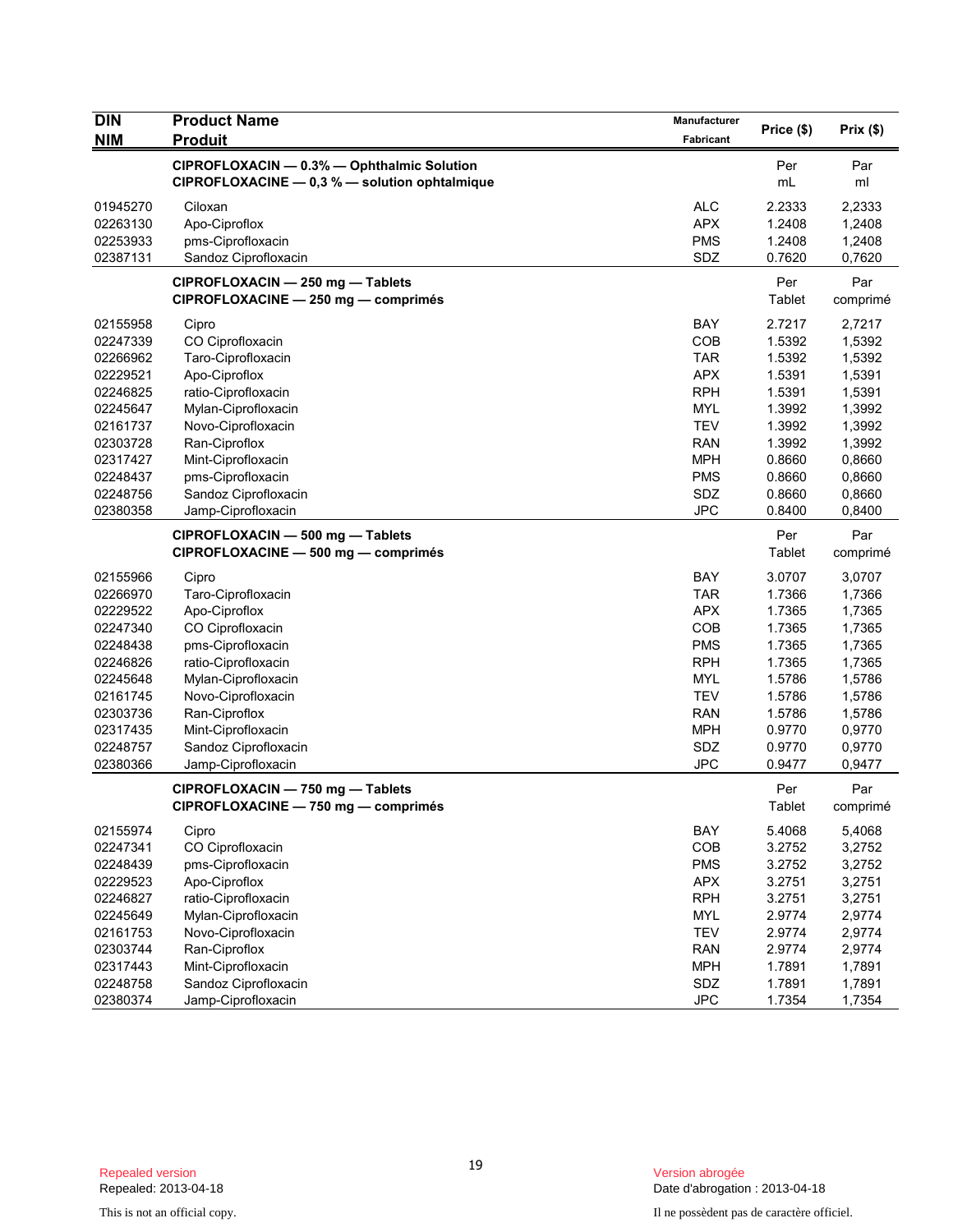| <b>DIN</b>           | <b>Product Name</b>                             | Manufacturer             |                  |                  |  |
|----------------------|-------------------------------------------------|--------------------------|------------------|------------------|--|
| <b>NIM</b>           | <b>Produit</b>                                  | Fabricant                | Price (\$)       | Prix(\$)         |  |
|                      | CITALOPRAM - 20 mg - Tablets                    |                          | Per              | Par              |  |
|                      | CITALOPRAM - 20 mg - comprimés                  |                          | Tablet           | comprimé         |  |
| 02239607             | Celexa                                          | LUD                      | 1.4649           | 1,4649           |  |
| 02248050             | CO Citalopram                                   | COB                      | 0.9625           | 0,9625           |  |
| 02252112             | ratio-Citalopram                                | <b>RPH</b>               | 0.9625           | 0,9625           |  |
| 02306239             | Citalopram-Odan                                 | <b>ODN</b>               | 0.8750           | 0,8750           |  |
| 02293218             | Novo-Citalopram                                 | <b>TEV</b>               | 0.8250           | 0,8250           |  |
| 02285622             | Ran-Citalopram                                  | <b>RAN</b>               | 0.8250           | 0,8250           |  |
| 02246056             | Apo-Citalopram                                  | <b>APX</b>               | 0.5754           | 0,5754           |  |
| 02313405             | Jamp-Citalopram                                 | <b>JPC</b>               | 0.5753           | 0,5753           |  |
| 02304686             | Mint-Citalopram                                 | <b>MPH</b>               | 0.5753           | 0,5753           |  |
| 02246594             | Mylan-Citalopram                                | <b>MYL</b>               | 0.5753           | 0,5753           |  |
| 02248010             | pms-Citalopram                                  | <b>PMS</b>               | 0.5753           | 0,5753           |  |
| 02248170             | Sandoz Citalopram                               | SDZ                      | 0.5753           | 0,5753           |  |
|                      | CITALOPRAM - 40 mg - Tablets                    |                          | Per              | Par              |  |
|                      | CITALOPRAM - 40 mg - comprimés                  |                          | Tablet           | comprimé         |  |
|                      |                                                 |                          |                  |                  |  |
| 02239608             | Celexa                                          | <b>LUD</b>               | 1.4649           | 1,4649           |  |
| 02248051             | CO Citalopram                                   | COB                      | 0.9625           | 0,9625           |  |
| 02252120             | ratio-Citalopram                                | <b>RPH</b>               | 0.9625           | 0,9625           |  |
| 02306247             | Citalopram-Odan                                 | <b>ODN</b>               | 0.8750           | 0,8750           |  |
| 02293226             | Novo-Citalopram                                 | <b>TEV</b>               | 0.8250           | 0,8250           |  |
| 02285630             | Ran-Citalopram                                  | <b>RAN</b>               | 0.8250           | 0,8250           |  |
| 02246057             | Apo-Citalopram                                  | <b>APX</b>               | 0.5754           | 0,5754           |  |
| 02313413             | Jamp-Citalopram                                 | <b>JPC</b>               | 0.5753           | 0,5753           |  |
| 02304694             | Mint-Citalopram                                 | <b>MPH</b>               | 0.5753           | 0,5753           |  |
| 02246595             | Mylan-Citalopram                                | <b>MYL</b>               | 0.5753           | 0,5753           |  |
| 02248011             | pms-Citalopram                                  | <b>PMS</b>               | 0.5753           | 0,5753           |  |
| 02248171             | Sandoz Citalopram                               | SDZ                      | 0.5753           | 0,5753           |  |
|                      | CLARITHROMYCIN - 125 mg/5 mL - Oral Suspension  |                          |                  |                  |  |
|                      | CLARITHROMYCIN - 125 mg/5 mL - suspension orale |                          | Per mL           | Par ml           |  |
| 02146908             | <b>Biaxin</b>                                   | <b>ABB</b>               | 0.3217           | 0,3217           |  |
| 02390442             | Accel-Clarithromycin                            | <b>ACC</b>               | 0.2047           | 0,2047           |  |
|                      | CLARITHROMYCIN - 250 mg/5 mL - Oral Suspension  |                          |                  |                  |  |
|                      | CLARITHROMYCIN - 250 mg/5 mL - suspension orale |                          | Per mL           | Par ml           |  |
|                      |                                                 |                          |                  |                  |  |
| 02244641<br>02390450 | <b>Biaxin</b><br>Accel-Clarithromycin           | <b>ABB</b><br><b>ACC</b> | 0.6284<br>0.3998 | 0,6284<br>0,3998 |  |
|                      |                                                 |                          |                  |                  |  |
|                      | <b>CLARITHROMYCIN - 250 mg - Tablets</b>        |                          | Per              | Par              |  |
|                      | <b>CLARITHROMYCIN - 250 mg - comprimés</b>      |                          | Tablet           | comprimé         |  |
| 01984853             | <b>Biaxin</b>                                   | ABB                      | 1.8517           | 1.8517           |  |
| 02274744             | Apo-Clarithromycin                              | <b>APX</b>               | 1.0905           | 1.0905           |  |
| 02247818             | ratio-Clarithromycin                            | <b>RPH</b>               | 1.1005           | 1,1005           |  |
| 02361426             | Ran-Clarithromycin                              | <b>RAN</b>               | 1.1005           | 1,1005           |  |
| 02248856             | Mylan-Clarithromycin                            | <b>MYL</b>               | 1.0905           | 1,0905           |  |
| 02247573             | pms-Clarithromycin                              | <b>PMS</b>               | 1.0905           | 1,0905           |  |
| 02266539             | Sandoz Clarithromycin                           | SDZ                      | 1.0905           | 1,0905           |  |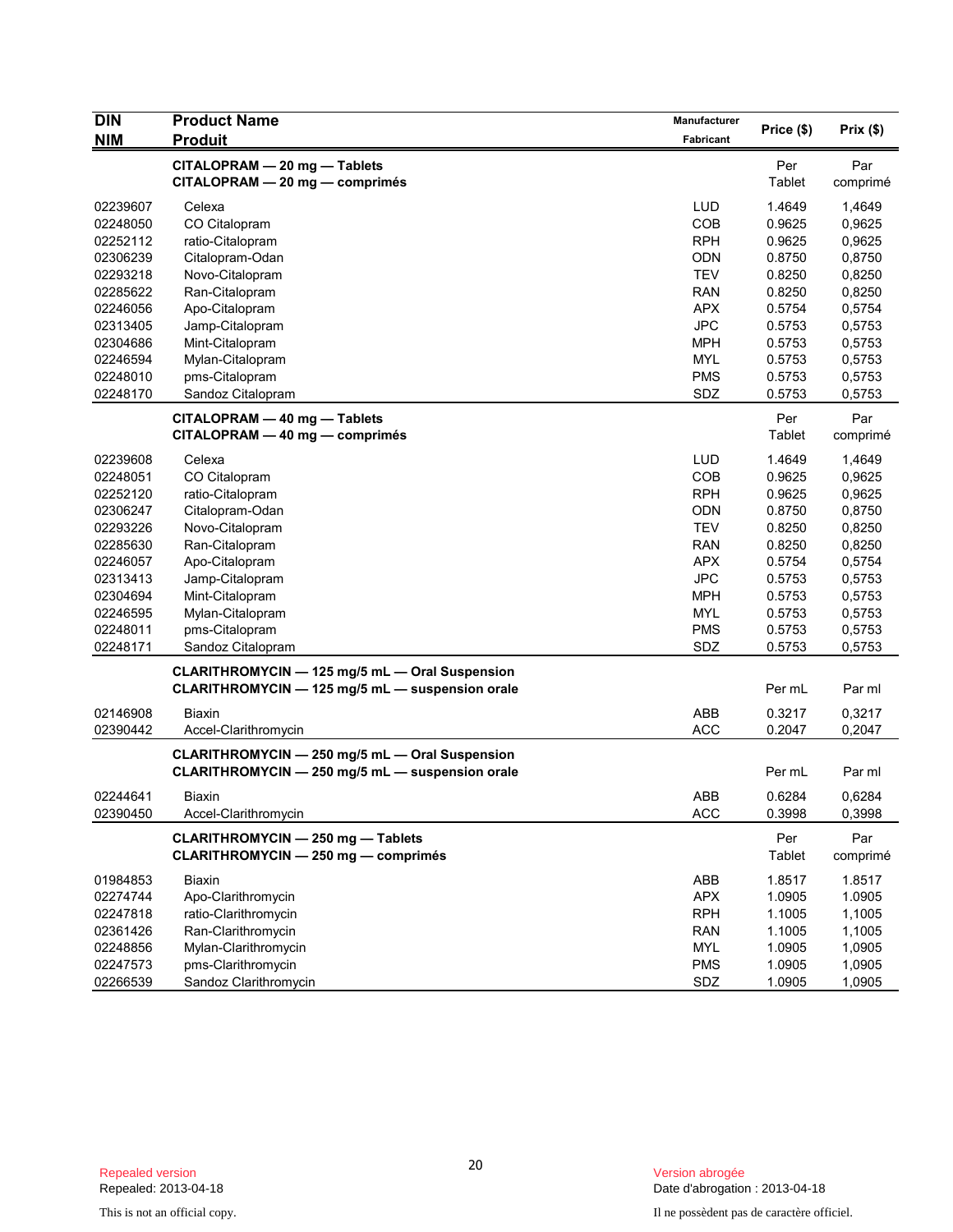| <b>DIN</b>           | <b>Product Name</b>                                                                               | Manufacturer             | Price (\$)       | Prix(\$)         |
|----------------------|---------------------------------------------------------------------------------------------------|--------------------------|------------------|------------------|
| <b>NIM</b>           | <b>Produit</b>                                                                                    | Fabricant                |                  |                  |
|                      | <b>CLARITHROMYCIN - 500 mg - Tablets</b><br><b>CLARITHROMYCIN - 500 mg - comprimés</b>            |                          | Per<br>Tablet    | Par<br>comprimé  |
| 02126710             | <b>Biaxin</b>                                                                                     | ABB                      | 3.6599           | 3,6599           |
| 02247819             | ratio-Clarithromycin                                                                              | <b>RPH</b>               | 2.2009           | 2.2009           |
| 02361434             | Ran-Clarithromycin                                                                                | <b>RAN</b>               | 2.2009           | 2,2009           |
| 02274752             | Apo-Clarithromycin                                                                                | <b>APX</b>               | 2.1909           | 2,1909           |
| 02248857<br>02247574 | Mylan-Clarithromycin                                                                              | <b>MYL</b><br><b>PMS</b> | 2.1909           | 2,1909<br>2,1909 |
| 02266547             | pms-Clarithromycin<br>Sandoz Clarithromycin                                                       | SDZ                      | 2.1909<br>2.1909 | 2,1909           |
|                      | <b>CLINDAMYCIN - 1% - Topical Solution</b>                                                        |                          |                  |                  |
|                      | <b>CLINDAMYCINE - 1% - solution d'actualité</b>                                                   |                          | Per mL           | Par ml           |
| 00582301             | Dalacin T                                                                                         | PFI                      | 0.3630           | 0,3630           |
| 02266938             | Taro-Clindamycin                                                                                  | <b>TAR</b>               | 0.2486           | 0,2486           |
|                      | <b>CLINDAMYCIN HCI - 150 mg - Capsules</b><br>CLINDAMYCINE (CHLORHYDRATE DE) - 150 mg - capsules  |                          | Per<br>Capsule   | Par<br>capsule   |
| 00030570             | Dalacin C                                                                                         | PFI                      | 1.0354           | 1,0354           |
| 02241709             | Teva-Clindamycin                                                                                  | <b>TEV</b>               | 0.5976           | 0,5976           |
| 02245232             | Apo-Clindamycin                                                                                   | <b>APX</b>               | 0.5380           | 0,5380           |
| 02258331             | Mylan-Clindamycin                                                                                 | <b>MYL</b>               | 0.4890           | 0,4890           |
|                      | <b>CLINDAMYCIN HCI - 300 mg - Capsules</b><br>CLINDAMYCINE (CHLORHYDRATE DE) - 300 mg - capsules  |                          | Per<br>Capsule   | Par<br>capsule   |
| 02182866             | Dalacin C                                                                                         | <b>PFI</b>               | 2.0706           | 2,0706           |
| 02241710             | Novo-Clindamycin                                                                                  | <b>TEV</b>               | 1.1954           | 1,1954           |
| 02245233             | Apo-Clindamycin                                                                                   | <b>APX</b>               | 1.0759           | 1,0759           |
| 02258358             | Mylan-Clindamycin                                                                                 | <b>MYL</b>               | 0.9780           | 0,9780           |
|                      | CLOBAZAM - 10 mg - Tablets<br>CLOBAZAM - 10 mg - comprimés                                        |                          | Per<br>Tablet    | Par<br>comprimé  |
| 02221799             | Frisium                                                                                           | <b>LUD</b>               | 0.4833           | 0,4833           |
| 02238334             | Novo-Clobazam                                                                                     | <b>TEV</b>               | 0.2633           | 0,2633           |
| 02244638             | Apo-Clobazam                                                                                      | <b>APX</b>               | 0.2369           | 0,2369           |
| 02244474             | pms-Clobazam                                                                                      | <b>PMS</b>               | 0.2369           | 0,2369           |
|                      | CLOBETASOL-17-PROPIONATE - 0.05% - Cream<br>CLOBÉTASOL-17 - (PROPIONATE DE) - 0,05 % - crème      |                          | Per<br>Gram      | Par<br>gramme    |
| 02213265             | Dermovate                                                                                         | TPT                      | 0.8243           | 0,8243           |
| 02093162             | Novo-Clobetasol                                                                                   | <b>TEV</b>               | 0.4475           | 0,4475           |
| 01910272             | ratio-Clobetasol                                                                                  | <b>RPH</b>               | 0.4475           | 0,4475           |
| 02245523             | Taro-Clobetasol                                                                                   | <b>TAR</b>               | 0.4474           | 0,4474           |
| 02024187             | Mylan-Clobetasol                                                                                  | <b>MYL</b>               | 0.4473           | 0,4473           |
| 02309521             | pms-Clobetasol                                                                                    | <b>PMS</b>               | 0.4473           | 0,4473           |
|                      | CLOBETASOL-17-PROPIONATE - 0.05% - Ointment<br>CLOBÉTASOL—17 — (PROPIONATE DE) — 0,05 % — pommade |                          | Per<br>Gram      | Par<br>gramme    |
| 02213273             | Dermovate                                                                                         | <b>TPT</b>               | 0.8243           | 0,8243           |
| 02126192             | Novo-Clobetasol                                                                                   | <b>TEV</b>               | 0.4475           | 0,4475           |
| 01910280             | ratio-Clobetasol                                                                                  | <b>RPH</b>               | 0.4475           | 0,4475           |
| 02245524             | Taro-Clobetasol                                                                                   | <b>TAR</b>               | 0.4474           | 0,4474           |
| 02232193             | pms-Clobetasol                                                                                    | <b>PMS</b>               | 0.4474           | 0,4474           |
| 02026767             | Mylan-Clobetasol                                                                                  | MYL                      | 0.4068           | 0,4068           |
| 02309548             | pms-Clobetasol                                                                                    | <b>PMS</b>               | 0.4068           | 0,4068           |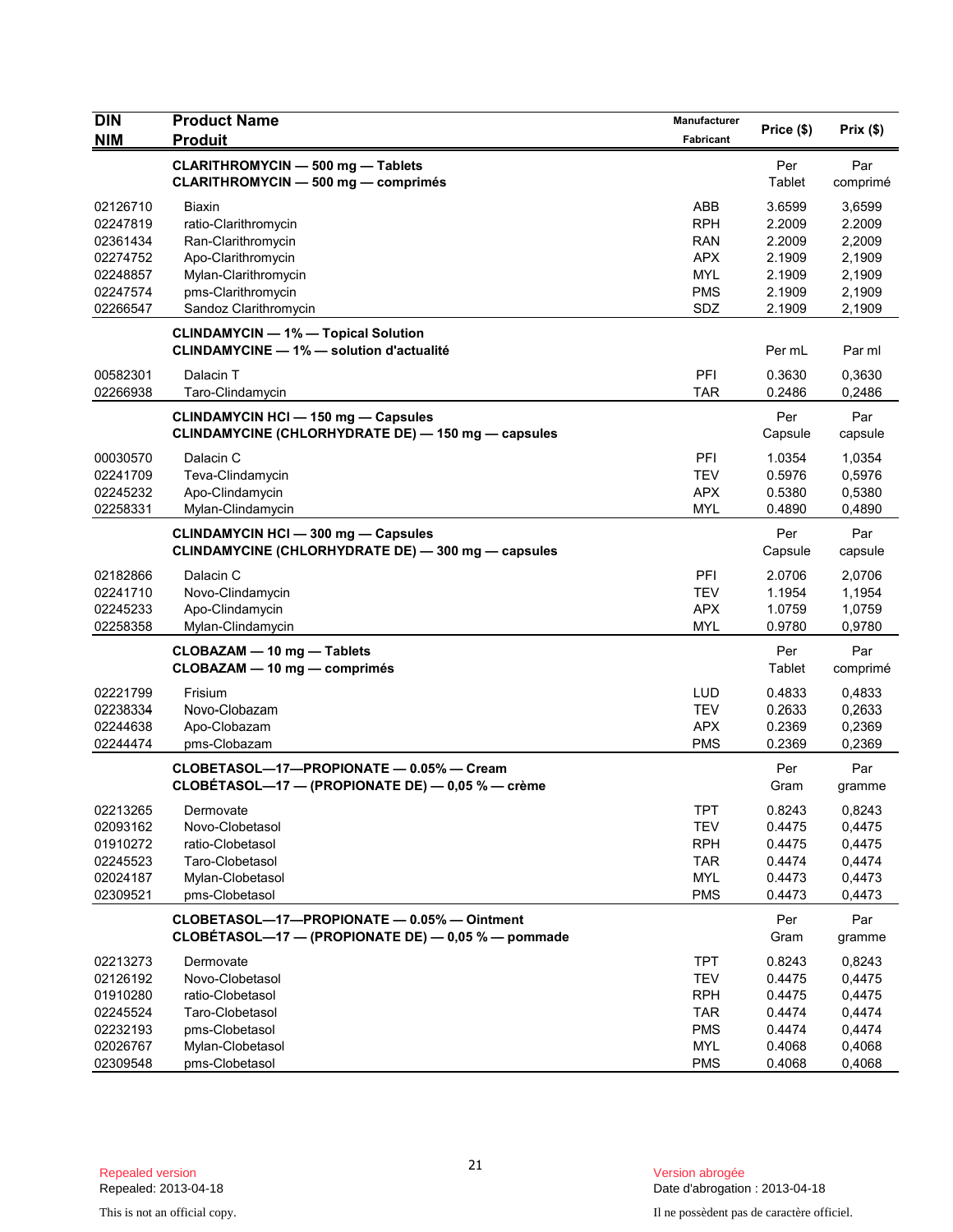| <b>DIN</b><br><b>NIM</b> | <b>Product Name</b><br>Produit                                                                  | Manufacturer<br>Fabricant | Price (\$)       | Prix(\$)         |
|--------------------------|-------------------------------------------------------------------------------------------------|---------------------------|------------------|------------------|
|                          | CLOBETASOL-17-PROPIONATE - 0.05% - Scalp Lotion                                                 |                           |                  |                  |
|                          | CLOBÉTASOL-17 - (PROPIONATE DE) - 0,05 % - lotion capillaire                                    |                           | Per mL           | Par ml           |
| 02213281                 | Dermovate                                                                                       | <b>TPT</b>                | 0.7942           | 0.7942           |
| 02245522                 | Taro-Clobetasol                                                                                 | <b>TAR</b>                | 0.3922           | 0,3922           |
| 02216213                 | Mylan-Clobetasol                                                                                | <b>MYL</b>                | 0.3922           | 0,3922           |
| 02232195                 | pms-Clobetasol                                                                                  | <b>PMS</b>                | 0.3922           | 0,3922           |
| 01910299                 | ratio-Clobetasol                                                                                | <b>RPH</b>                | 0.3922           | 0,3922           |
|                          | <b>CLOMIPHENE CITRATE - 50 mg - Tablets</b><br>CLOMIPHENE (CITRATE DE) — 50 mg — comprimés      |                           | Per<br>Tablet    | Par<br>comprimé  |
| 02091879                 | Clomid                                                                                          | <b>SAA</b>                | 6.1288           | 6,1288           |
| 00893722                 | Serophene                                                                                       | <b>EMD</b>                | 5.2261           | 5,2261           |
|                          | <b>CLOMIPRAMINE HCI - 10 mg - Tablets</b>                                                       |                           | Per              | Par              |
|                          | CLOMIPRAMINE (CHLORHYDRATE DE) — 10 mg — comprimés                                              |                           | Tablet           | comprimé         |
| 00330566                 | Anafranil                                                                                       | <b>SEP</b>                | 0.2840           | 0,2840           |
| 02040786                 | Apo-Clomipramine                                                                                | <b>APX</b>                | 0.1789           | 0,1789           |
| 02244816                 | CO Clomipramine                                                                                 | COB                       | 0.1789           | 0,1789           |
|                          | <b>CLOMIPRAMINE HCI - 25 mg - Tablets</b><br>CLOMIPRAMINE (CHLORHYDRATE DE) - 25 mg - comprimés |                           | Per<br>Tablet    | Par<br>comprimé  |
| 00324019                 | Anafranil                                                                                       | <b>SEP</b>                | 0.3868           | 0,3868           |
| 02040778                 | Apo-Clomipramine                                                                                | APX                       | 0.2437           | 0,2437           |
| 02244817                 | CO Clomipramine                                                                                 | COB                       | 0.2437           | 0,2437           |
|                          | <b>CLOMIPRAMINE HCI-50 mg-Tablets</b>                                                           |                           | Per              | Par              |
|                          | CLOMIPRAMINE (CHLORHYDRATE DE) - 50 mg - comprimés                                              |                           | Tablet           | comprimé         |
| 00402591                 | Anafranil                                                                                       | <b>SEP</b>                | 0.7122           | 0,7122           |
| 02040751                 | Apo-Clomipramine                                                                                | APX                       | 0.4486           | 0,4486           |
| 02244818                 | CO Clomipramine                                                                                 | COB                       | 0.4486           | 0,4486           |
|                          | CLONAZEPAM - 0.5 mg - Tablets                                                                   |                           | Per              | Par              |
|                          | CLONAZÉPAM - 0,5 mg - comprimés                                                                 |                           | Tablet           | comprimé         |
| 00382825                 | Rivotril                                                                                        | <b>HLR</b>                | 0.2137           | 0,2137           |
| 02177889                 | Apo-Clonazepam                                                                                  | <b>APX</b>                | 0.1283           | 0,1283           |
| 02270641                 | CO Clonazepam                                                                                   | <b>COB</b>                | 0.1283           | 0,1283           |
| 02224100                 | Dom-Clonazepam-R                                                                                | <b>DOM</b>                | 0.1283           | 0,1283           |
| 02230950                 | Mylan-Clonazepam                                                                                | MYL                       | 0.1283           | 0,1283           |
| 02239024                 | Novo-Clonazepam                                                                                 | <b>TEV</b>                | 0.1283           | 0,1283           |
| 02048701<br>02207818     | pms-Clonazepam<br>pms-Clonazepam-R                                                              | <b>PMS</b><br><b>PMS</b>  | 0.1283<br>0.1283 | 0,1283<br>0,1283 |
| 02103656                 | ratio-Clonazepam                                                                                | <b>RPH</b>                | 0.1283           | 0,1283           |
| 02233960                 | Sandoz Clonazepam                                                                               | SDZ                       | 0.1283           | 0,1283           |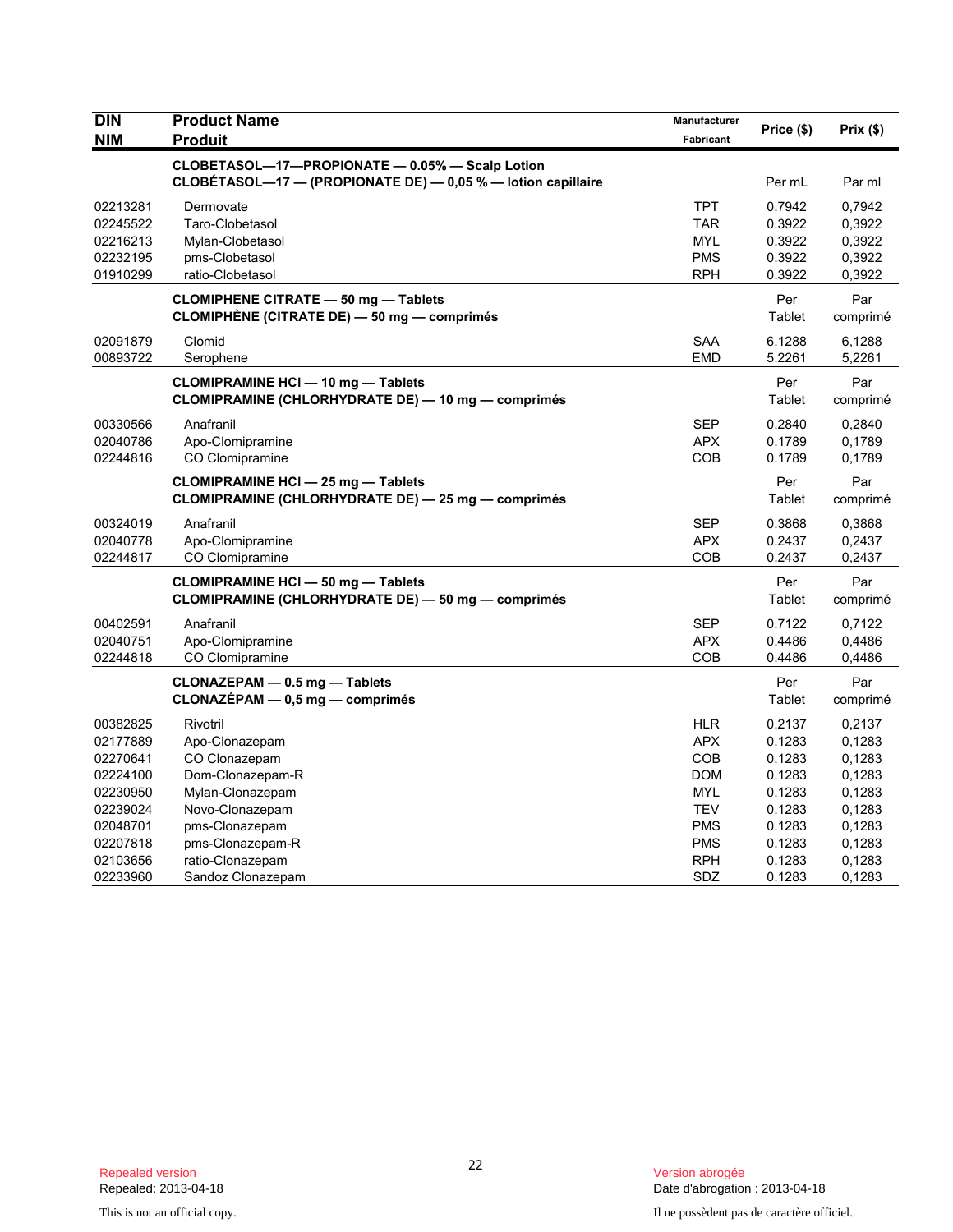| <b>DIN</b><br><b>NIM</b>                                                                                 | <b>Product Name</b><br><b>Produit</b>                                                                                                                           | Manufacturer<br><b>Fabricant</b>                                                                             | Price (\$)                                                                             | Prix(\$)                                                                               |
|----------------------------------------------------------------------------------------------------------|-----------------------------------------------------------------------------------------------------------------------------------------------------------------|--------------------------------------------------------------------------------------------------------------|----------------------------------------------------------------------------------------|----------------------------------------------------------------------------------------|
|                                                                                                          | CLONAZEPAM - 1 mg - Tablets<br>$CLONAZÉPAM - 1 mg - comprimés$                                                                                                  |                                                                                                              | Per<br>Tablet                                                                          | Par<br>comprimé                                                                        |
| 02270668<br>02048728<br>02233982                                                                         | CO Clonazepam<br>pms-Clonazepam<br>Sandoz Clonazepam                                                                                                            | COB<br><b>PMS</b><br>SDZ                                                                                     | 0.2046<br>0.2046<br>0.2046                                                             | 0,2046<br>0,2046<br>0,2046                                                             |
|                                                                                                          | <b>CLONAZEPAM - 2 mg - Tablets</b><br>CLONAZÉPAM - 2 mg - comprimés                                                                                             |                                                                                                              | Per<br>Tablet                                                                          | Par<br>comprimé                                                                        |
| 00382841<br>02177897<br>02270676<br>02131013<br>02230951<br>02239025<br>02048736<br>02103737<br>02233985 | Rivotril<br>Apo-Clonazepam<br>CO Clonazepam<br>Dom-Clonazepam<br>Mylan-Clonazepam<br>Novo-Clonazepam<br>pms-Clonazepam<br>ratio-Clonazepam<br>Sandoz Clonazepam | <b>HLR</b><br><b>APX</b><br><b>COB</b><br><b>DOM</b><br><b>MYL</b><br>TEV<br><b>PMS</b><br><b>RPH</b><br>SDZ | 0.3685<br>0.2211<br>0.2211<br>0.2211<br>0.2211<br>0.2211<br>0.2211<br>0.2211<br>0.2211 | 0,3685<br>0,2211<br>0,2211<br>0,2211<br>0,2211<br>0,2211<br>0,2211<br>0,2211<br>0,2211 |
|                                                                                                          | CLOPIDOGREL-75 mg - Tablets<br>CLOPIDOGREL - 75 mg - comprimés                                                                                                  |                                                                                                              | Per<br>Tablet                                                                          | Par<br>comprimé                                                                        |
| 02238682<br>02252767<br>02303027<br>02351536<br>02359316<br>02293161                                     | Plavix<br>Apo-Clopidogrel<br>CO Clopidogrel<br>Mylan-Clopidogrel<br>Sandoz Clopidogrel<br>Teva-Clopidogrel                                                      | <b>SAA</b><br><b>APX</b><br><b>COB</b><br><b>MYL</b><br>SDZ<br><b>TEV</b>                                    | 2.9164<br>0.9021<br>0.9021<br>0.9021<br>0.9021<br>0.9021                               | 2,9164<br>0,9021<br>0,9021<br>0,9021<br>0,9021<br>0,9021                               |
|                                                                                                          | <b>CLOTRIMAZOLE - 1% - Topical Cream</b><br>CLOTRIMAZOLE - 1 % - crème topique                                                                                  |                                                                                                              | Per<br>Gram                                                                            | Par<br>gramme                                                                          |
| 02150867<br>00812382                                                                                     | Canesten<br>Clotrimaderm                                                                                                                                        | <b>BAY</b><br><b>TAR</b>                                                                                     | 0.3374<br>0.2054                                                                       | 0,3374<br>0,2054                                                                       |
|                                                                                                          | <b>CLOTRIMAZOLE - 1% - Vaginal Cream</b><br>CLOTRIMAZOLE - 1 % - crème vaginale                                                                                 |                                                                                                              | Per<br>Gram                                                                            | Par<br>gramme                                                                          |
| 02150891<br>00812366                                                                                     | Canesten<br>Clotrimaderm                                                                                                                                        | BAY<br><b>TAR</b>                                                                                            | 0.2192<br>0.1994                                                                       | 0,2192<br>0,1994                                                                       |
|                                                                                                          | <b>CLOTRIMAZOLE - 2% - Vaginal Cream</b><br>CLOTRIMAZOLE - 2 % - crème vaginale                                                                                 |                                                                                                              | Per<br>Gram                                                                            | Par<br>gramme                                                                          |
| 02150905<br>00812374                                                                                     | Canesten<br>Clotrimaderm                                                                                                                                        | <b>BAY</b><br><b>TAR</b>                                                                                     | 0.4383<br>0.3987                                                                       | 0,4383<br>0,3987                                                                       |
|                                                                                                          | CLOZAPINE - 25 mg - Tablets<br>CLOZAPINE - 25 mg - comprimés                                                                                                    |                                                                                                              | Per<br>Tablet                                                                          | Par<br>comprimé                                                                        |
| 00894737<br>02247243<br>02248034                                                                         | Clozaril<br>Mylan-Clozapine<br>Apo-Clozapine                                                                                                                    | <b>NVT</b><br><b>MYL</b><br><b>APX</b>                                                                       | 1.0362<br>0.6594<br>0.6594                                                             | 1,0362<br>0,6594<br>0,6594                                                             |
|                                                                                                          | CLOZAPINE - 100 mg - Tablets<br>CLOZAPINE - 100 mg - comprimés                                                                                                  |                                                                                                              | Per<br>Tablet                                                                          | Par<br>comprimé                                                                        |
| 00894745<br>02247244<br>02248035                                                                         | Clozaril<br>Mylan-Clozapine<br>Apo-Clozapine                                                                                                                    | <b>NVT</b><br><b>MYL</b><br><b>APX</b>                                                                       | 4.1558<br>2.6446<br>2.6446                                                             | 4,1558<br>2,6446<br>2,6446                                                             |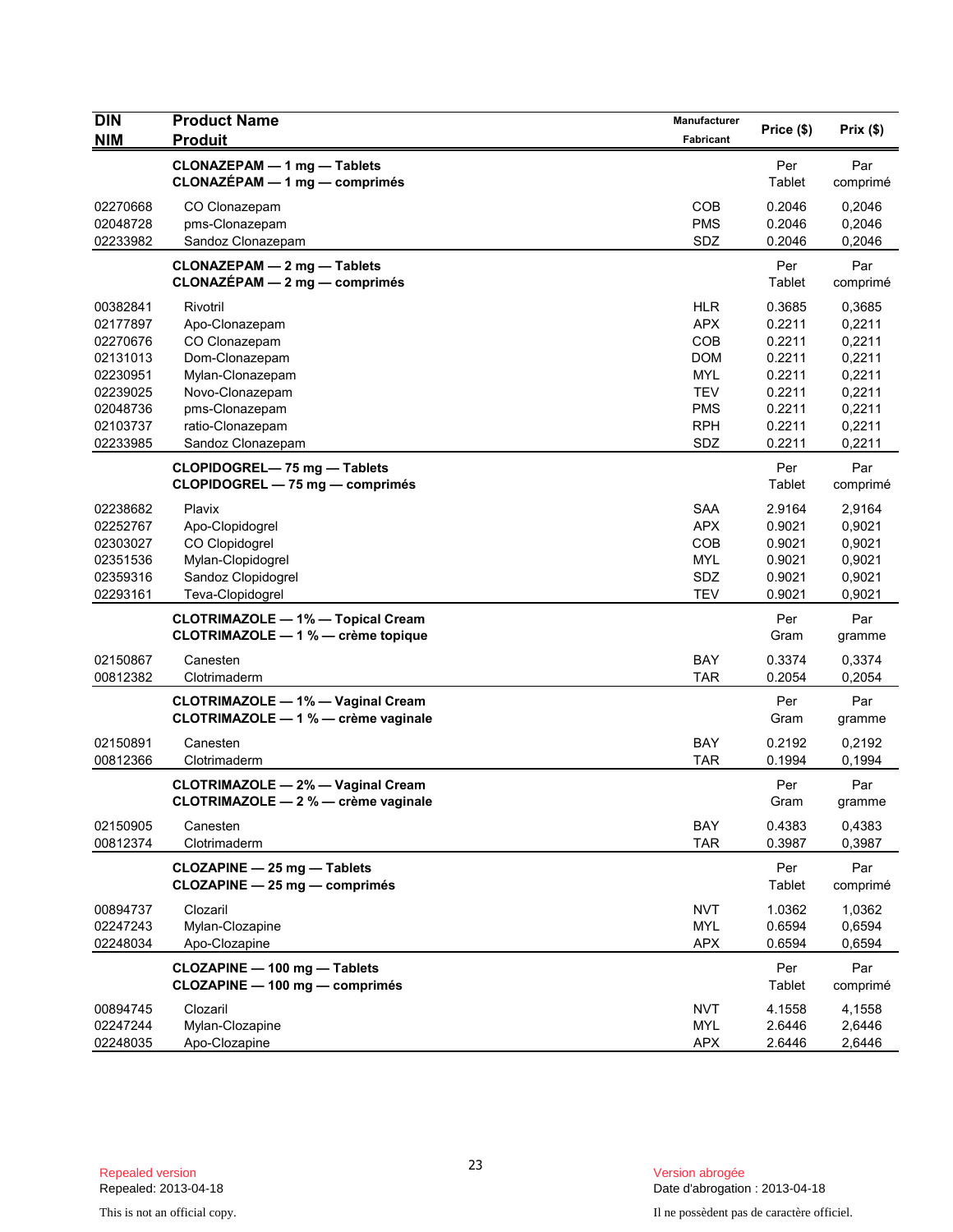| <b>DIN</b>                                                           | <b>Product Name</b>                                                                                                                                    | Manufacturer                                                                     | Price (\$)                                               | Prix(\$)                                                 |
|----------------------------------------------------------------------|--------------------------------------------------------------------------------------------------------------------------------------------------------|----------------------------------------------------------------------------------|----------------------------------------------------------|----------------------------------------------------------|
| <b>NIM</b>                                                           | <b>Produit</b>                                                                                                                                         | Fabricant                                                                        |                                                          |                                                          |
|                                                                      | CYANOCOBALAMIN - 1 mg/mL - Injection<br>CYANOCOBALAMINE - 1 mg/ml - injection                                                                          |                                                                                  | Per mL                                                   | Par ml                                                   |
| 01987003<br>00521515                                                 | Cyanocobalamin/Cyanocobalamine<br>Vitamin $B_{12}$ /Vitamine $B_{12}$                                                                                  | <b>CYI</b><br><b>SDZ</b>                                                         | 0.4950<br>0.4950                                         | 0,4950<br>0,4950                                         |
|                                                                      | CYCLOBENZAPRINE HCI - 10 mg - Tablets<br>CYCLOBENZAPRINE (CHLORHYDRATE DE) - 10 mg - comprimés                                                         |                                                                                  | Per<br>Tablet                                            | Par<br>comprimé                                          |
| 02177145<br>02238633<br>02231353<br>02080052<br>02212048<br>02236506 | Apo-Cyclobenzaprine<br>Dom-Cyclobenzaprine<br>Mylan-Cyclobenzaprine<br>Novo-Cycloprine<br>pms-Cyclobenzaprine<br>ratio-Cyclobenzaprine                 | <b>APX</b><br><b>DOM</b><br><b>MYL</b><br><b>TEV</b><br><b>PMS</b><br><b>RPH</b> | 0.4142<br>0.4142<br>0.4142<br>0.4142<br>0.4142<br>0.4142 | 0.4142<br>0.4142<br>0,4142<br>0,4142<br>0,4142<br>0,4142 |
|                                                                      | CYCLOSPORINE - 25 mg - Capsules<br>CYCLOSPORINE - 25 mg - capsules                                                                                     |                                                                                  | Per<br>Capsule                                           | Par<br>capsule                                           |
| 02150689<br>02247073                                                 | Neoral<br>Sandoz Cyclosporine                                                                                                                          | <b>NVT</b><br>SDZ                                                                | 1.5950<br>1.3750                                         | 1,5950<br>1,3750                                         |
|                                                                      | CYCLOSPORINE - 50 mg - Capsules<br>CYCLOSPORINE - 50 mg - capsules                                                                                     |                                                                                  | Per<br>Capsule                                           | Par<br>capsule                                           |
| 02150662<br>02247074                                                 | Neoral<br>Sandoz Cyclosporine                                                                                                                          | <b>NVT</b><br>SDZ                                                                | 3.1097<br>2.7500                                         | 3,1097<br>2,7500                                         |
|                                                                      | CYCLOSPORINE - 100 mg - Capsules<br>CYCLOSPORINE - 100 mg - capsules                                                                                   |                                                                                  | Per<br>Capsule                                           | Par<br>capsule                                           |
| 02150670<br>02242821                                                 | Neoral<br>Sandoz Cyclosporine                                                                                                                          | <b>NVT</b><br>SDZ                                                                | 6.2216<br>5.5000                                         | 6,2216<br>5,5000                                         |
|                                                                      | CYCLOSPORINE - 100 mg/mL - Oral Solution<br>CYCLOSPORINE - 100 mg/ml - solution orale                                                                  |                                                                                  | Per mL                                                   | Par ml                                                   |
| 02150697<br>02244324                                                 | Neoral<br>Apo-Cyclosporine                                                                                                                             | <b>NVT</b><br><b>APX</b>                                                         | 5.5304<br>3.7707                                         | 5,5304<br>3,7707                                         |
|                                                                      | CYPROTERONE ACETATE/ETHINYL ESTRADIOL - 2 mg/0.035 mg -<br><b>Tablets</b><br>CYPROTÉRONE (ACÉTATE DE)/ETHINYL ESTRADIOL — 2 mg/0.035 mg<br>— comprimés |                                                                                  | Per<br>Tablet                                            | Par<br>comprimé                                          |
| 02233542<br>02290308<br>02309556                                     | Diane-35<br>Cyestra-35<br>Novo-Cyproterone/Ethinyl Estradiol                                                                                           | <b>BAY</b><br><b>PAL</b><br><b>TEV</b>                                           | 1.6988<br>1.2229<br>1.1114                               | 1,6988<br>1.2229<br>1,1114                               |
|                                                                      | DEFEROXAMINE MESYLATE - 500 mg - Powder for Injection<br>DÉFÉROXAMINE (MÉSYLATE DE) - 500 mg - poudre injectable                                       |                                                                                  | Per<br>Vial                                              | Par<br>ampoule                                           |
| 01981242<br>02241600<br>02242055                                     | Desferal<br>Desferrioxamine Mesilate/Désférrioxamine (Mésilate)<br>pms-Deferoxamine                                                                    | NVT<br>HOI<br><b>PMS</b>                                                         | 15.4462<br>8.9980<br>8.9980                              | 15,4462<br>8,9980<br>8,9980                              |
|                                                                      | <b>DESMOPRESSIN ACETATE - 10 mcg - Spray</b><br>DESMOPRESSINE (ACÉTATE DE) - 10 mcg - vaporisateur                                                     |                                                                                  | Per mL                                                   | Par ml                                                   |
| 00836362<br>02242465                                                 | <b>DDAVP</b><br>Desmopressin                                                                                                                           | <b>FEI</b><br>AAA                                                                | 20.7680<br>14.8680                                       | 20,7680<br>14,8680                                       |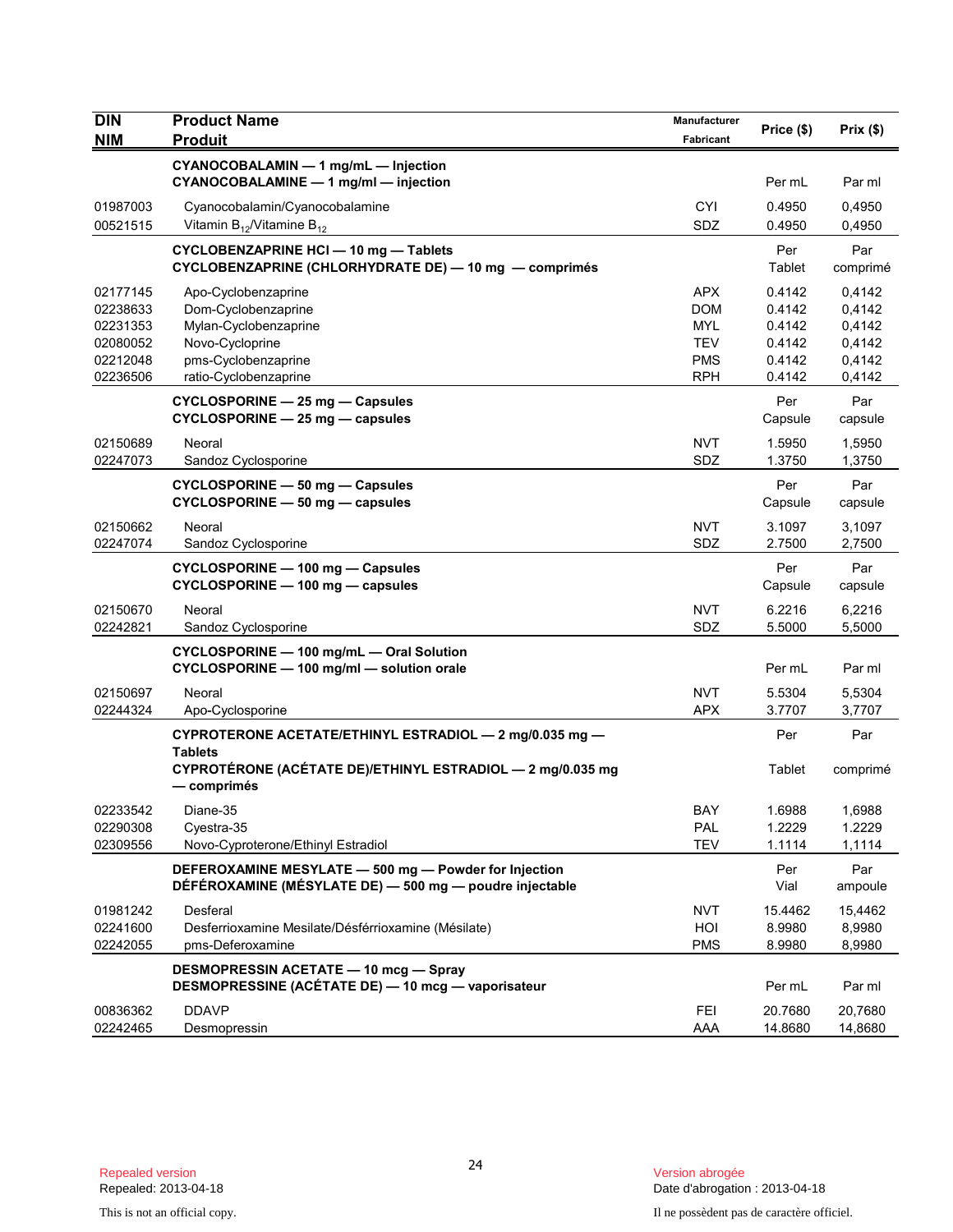| <b>DIN</b><br><b>NIM</b>                     | <b>Product Name</b><br><b>Produit</b>                                                     | Manufacturer<br>Fabricant                            | Price (\$)                           | Prix(\$)                             |
|----------------------------------------------|-------------------------------------------------------------------------------------------|------------------------------------------------------|--------------------------------------|--------------------------------------|
|                                              | DESMOPRESSIN ACETATE - 0.1 mg - Tablet<br>DESMOPRESSINE (ACÉTATE DE) - 0.1 mg - comprimés |                                                      | Per<br>Tablet                        | Par<br>comprimé                      |
| 00824305<br>02287730<br>02284030             | <b>DDAVP</b><br>Novo-Desmopressin<br>Apo-Desmopressin                                     | <b>FEI</b><br><b>TEV</b><br><b>APX</b>               | 1.4539<br>0.9913<br>0.9913           | 1,4539<br>0.9913<br>0,9913           |
|                                              | DESMOPRESSIN ACETATE - 0.2 mg - Tablet<br>DESMOPRESSINE (ACÉTATE DE) - 0.2 mg - comprimés |                                                      | Per<br>Tablet                        | Par<br>comprimé                      |
| 00824143<br>02287749<br>02284049             | <b>DDAVP</b><br>Novo-Desmopressin<br>Apo-Desmopressin                                     | FEI<br><b>TEV</b><br><b>APX</b>                      | 2.9077<br>1.9826<br>1.9826           | 2,9077<br>1,9826<br>1,9826           |
|                                              | DEXAMETHASONE - 0.5 mg - Tablets<br>DEXAMÉTHASONE - 0,5 mg - comprimés                    |                                                      | Per<br>Tablet                        | Par<br>comprimé                      |
| 02261081<br>00295094<br>01964976<br>02240684 | Apo-Dexamethasone<br>Dexasone<br>pms-Dexamethasone<br>ratio-Dexamethasone                 | <b>APX</b><br><b>VAL</b><br><b>PMS</b><br><b>RPH</b> | 0.2167<br>0.2168<br>0.2167<br>0.2167 | 0,2167<br>0,2168<br>0,2167<br>0,2167 |
|                                              | DEXAMETHASONE - 0.75 mg - Tablets<br>DEXAMETHASONE - 0,75 mg - comprimés                  |                                                      | Per<br>Tablet                        | Par<br>comprimé                      |
| 00285471<br>01964968<br>02240685             | Dexasone<br>pms-Dexamethasone<br>ratio-Dexamethasone                                      | <b>VAL</b><br><b>PMS</b><br><b>RPH</b>               | 0.4950<br>0.4950<br>0.4950           | 0,4950<br>0,4950<br>0,4950           |
|                                              | DEXAMETHASONE - 4 mg - Tablets<br>DEXAMÉTHASONE - 4 mg - comprimés                        |                                                      | Per<br>Tablet                        | Par<br>comprimé                      |
| 00489158<br>02250055<br>01964070<br>02240687 | Dexasone<br>Apo-Dexamethasone<br>pms-Dexamethasone<br>ratio-Dexamethasone                 | <b>VAL</b><br><b>APX</b><br><b>PMS</b><br><b>RPH</b> | 0.8441<br>0.8440<br>0.8440<br>0.8440 | 0,8441<br>0,8440<br>0,8440<br>0,8440 |
|                                              | $DIAZEPAM - 5 mg - Tables$<br>$DIAZÉPAM - 5 mg - comprimés$                               |                                                      | Per<br>Tablet                        | Par<br>comprimé                      |
| 00013285<br>00013765<br>00362158<br>02247491 | Valium<br>Vivol<br>Apo-Diazepam<br>pms-Diazepam                                           | <b>HLR</b><br><b>AXX</b><br><b>APX</b><br><b>PMS</b> | 0.1720<br>0.0965<br>0.0715<br>0.0715 | 0,1720<br>0.0965<br>0,0715<br>0,0715 |
|                                              | DIAZEPAM - 10 mg - Tablets<br>DIAZÉPAM - 10 mg - comprimés                                |                                                      | Per<br>Tablet                        | Par<br>comprimé                      |
| 00013293<br>00013773<br>00405337<br>02247492 | Valium<br>Vivol<br>Apo-Diazepam<br>pms-Diazepam                                           | <b>HLR</b><br><b>AXX</b><br><b>APX</b><br><b>PMS</b> | 0.1590<br>0.1582<br>0.0954<br>0.0954 | 0,1590<br>0,1582<br>0.0954<br>0.0954 |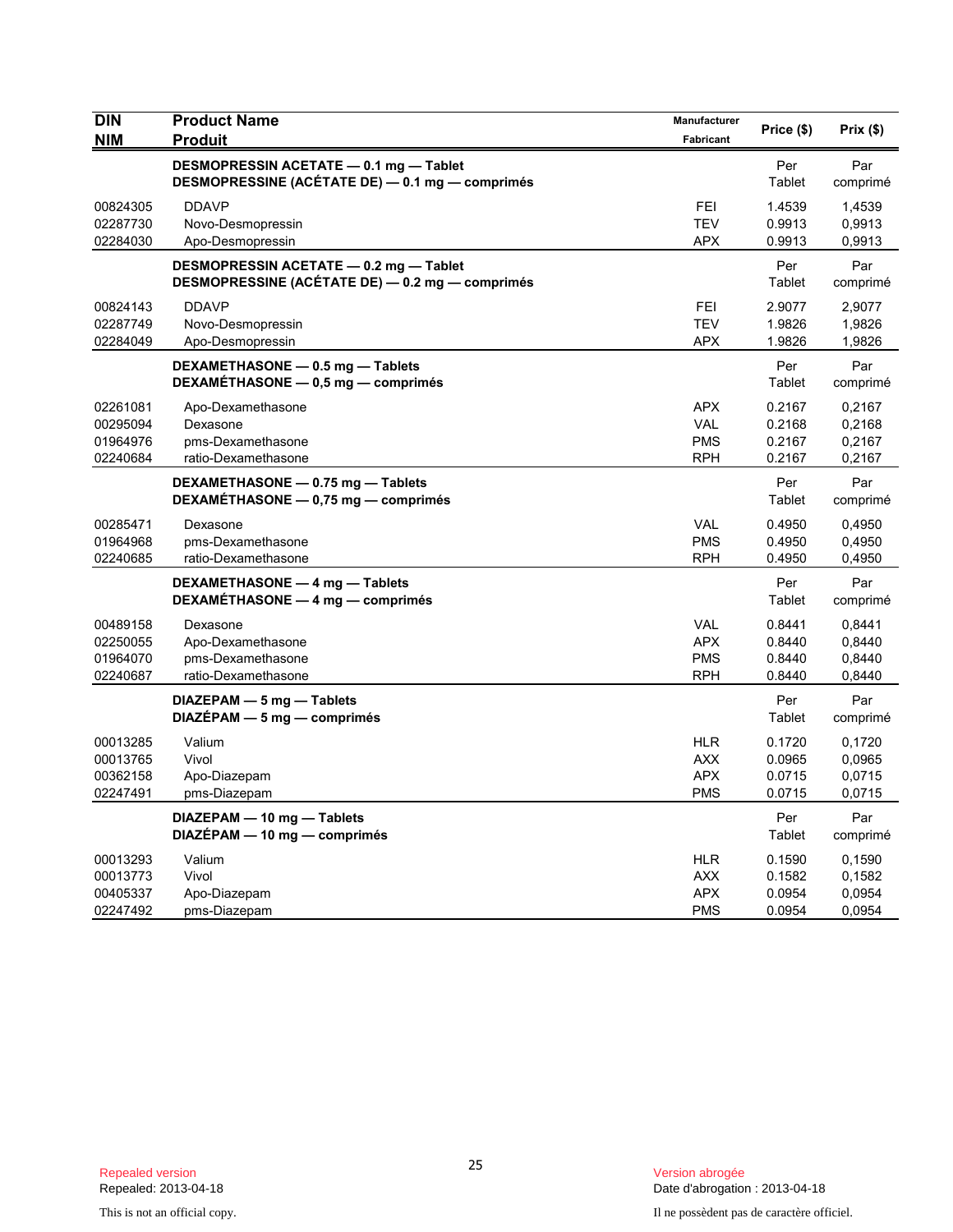| <b>DIN</b><br><b>NIM</b> | <b>Product Name</b><br><b>Produit</b>                                                                                 | <b>Manufacturer</b><br>Fabricant | Price (\$)    | Prix(\$)                        |
|--------------------------|-----------------------------------------------------------------------------------------------------------------------|----------------------------------|---------------|---------------------------------|
|                          | DICLOFENAC POTASSIUM - 50 mg - Tablets<br>DICLOFÉNAC POTASSIQUE - 50 mg - comprimés                                   |                                  | Per<br>Tablet | Par<br>comprimé                 |
| 00881635                 | <b>Voltaren Rapide</b>                                                                                                | <b>NVT</b>                       | 0.9839        | 0,9839                          |
| 02243433                 | Apo-Diclo Rapide                                                                                                      | <b>APX</b>                       | 0.4331        | 0,4331                          |
| 02239753                 | pms-Diclofenac-K                                                                                                      | <b>PMS</b>                       | 0.4331        | 0,4331                          |
| 02239355                 | Teva-Difenac-K                                                                                                        | <b>TEV</b>                       | 0.4331        | 0,4331                          |
| 02261774                 | Sandoz Diclofenac Rapide                                                                                              | SDZ                              | 0.4331        | 0,4331                          |
|                          | DICLOFENAC SODIUM - 25 mg - Enteric Coated Tablets<br>DICLOFÉNAC SODIQUE - 25 mg - comprimés à enrobage entérosoluble |                                  | Per<br>Tablet | Par<br>comprimé                 |
| 02231662                 | Dom-Diclofenac                                                                                                        | <b>DOM</b>                       | 0.2093        | 0,2093                          |
| 00839175                 | Apo-Diclo                                                                                                             | <b>APX</b>                       | 0.2092        | 0,2092                          |
| 00808539                 | Novo-Difenac                                                                                                          | <b>TEV</b>                       | 0.2092        | 0,2092                          |
| 02302616                 | pms-Diclofenac                                                                                                        | <b>PMS</b>                       | 0.1902        | 0,1902                          |
| 02261952                 | Sandoz Diclofenac                                                                                                     | SDZ                              | 0.1902        | 0,1902                          |
|                          | DICLOFENAC SODIUM - 50 mg - Enteric Coated Tablets<br>DICLOFÉNAC SODIQUE - 50 mg - comprimés à enrobage entérosoluble |                                  | Per<br>Tablet | Par<br>comprimé                 |
| 00514012                 | Voltaren                                                                                                              | <b>NVT</b>                       | 1.0262        | 1,0262                          |
| 02231663                 | Dom-Diclofenac                                                                                                        | <b>DOM</b>                       | 0.4331        | 0,4331                          |
| 00808547                 | Novo-Difenac                                                                                                          | <b>TEV</b>                       | 0.4331        | 0,4331                          |
| 00839183                 | Apo-Diclo                                                                                                             | <b>APX</b>                       | 0.4330        | 0,4330                          |
| 02302624                 | pms-Diclofenac                                                                                                        | <b>PMS</b>                       | 0.3937        | 0,3937                          |
| 02261960                 | Sandoz Diclofenac                                                                                                     | SDZ                              | 0.3937        | 0,3937                          |
|                          | DICLOFENAC SODIUM - 75 mg - Slow Release Tablets<br>DICLOFÉNAC SODIQUE - 75 mg - comprimés à libération progressive   |                                  | Per<br>Tablet | Par<br>comprimé                 |
| 00782459                 | <b>Voltaren SR</b>                                                                                                    | <b>NVT</b>                       | 1.3400        | 1,3400                          |
| 02162814                 | Apo-Diclo SR                                                                                                          | <b>APX</b>                       | 0.6280        | 0,6280                          |
| 02231664                 | Dom-Diclofenac SR                                                                                                     | <b>DOM</b>                       | 0.6277        | 0,6277                          |
| 02158582                 | Novo-Difenac SR                                                                                                       | <b>TEV</b>                       | 0.6277        | 0,6277                          |
| 02231504                 | pms-Diclofenac SR                                                                                                     | <b>PMS</b>                       | 0.6277        | 0,6277                          |
| 02261901                 | Sandoz Diclofenac SR                                                                                                  | SDZ                              | 0.6277        | 0,6277                          |
|                          | DICLOFENAC SODIUM - 100 mg - Slow Release Tablets                                                                     |                                  | Per           | Par                             |
|                          | DICLOFÉNAC SODIQUE - 100 mg - comprimés à libération progressive                                                      |                                  | Tablet        | comprimé                        |
| 00590827                 | Voltaren SR                                                                                                           | <b>NVT</b>                       | 1.9100        | 1,9100                          |
| 02231665                 | Dom-Diclofenac SR                                                                                                     | <b>DOM</b>                       | 0.8662        | 0,8662                          |
| 02048698                 | Novo-Difenac SR                                                                                                       | TEV                              | 0.8661        | 0,8661                          |
| 02091194                 | Apo-Diclo SR                                                                                                          | <b>APX</b>                       | 0.8660        | 0,8660                          |
| 02231505                 | pms-Diclofenac SR                                                                                                     | <b>PMS</b>                       | 0.8660        | 0,8660                          |
| 02261944                 | Sandoz Diclofenac SR                                                                                                  | SDZ                              | 0.8660        | 0,8660                          |
|                          | DICLOFENAC SODIUM - 50 mg - Suppositories<br>DICLOFÉNAC SODIQUE - 50 mg - suppositoires                               |                                  | Per           | Par<br>Suppository suppositoire |
| 00632724                 | Voltaren                                                                                                              | <b>NVT</b>                       | 1.5411        | 1,5411                          |
| 02231506                 | pms-Diclofenac                                                                                                        | <b>PMS</b>                       | 0.6861        | 0,6861                          |
| 02261928                 | Sandoz Diclofenac                                                                                                     | SDZ                              | 0.6861        | 0,6861                          |
|                          | DICLOFENAC SODIUM - 100 mg - Suppositories                                                                            |                                  | Per           | Par                             |
|                          | DICLOFÉNAC SODIQUE - 100 mg - suppositoires                                                                           |                                  |               | Suppository suppositoire        |
| 00632732                 | Voltaren                                                                                                              | <b>NVT</b>                       | 2.0743        | 2,0743                          |
| 02231508                 | pms-Diclofenac                                                                                                        | <b>PMS</b>                       | 0.9237        | 0,9237                          |
| 02261936                 | Sandoz Diclofenac                                                                                                     | SDZ                              | 0.9237        | 0,9237                          |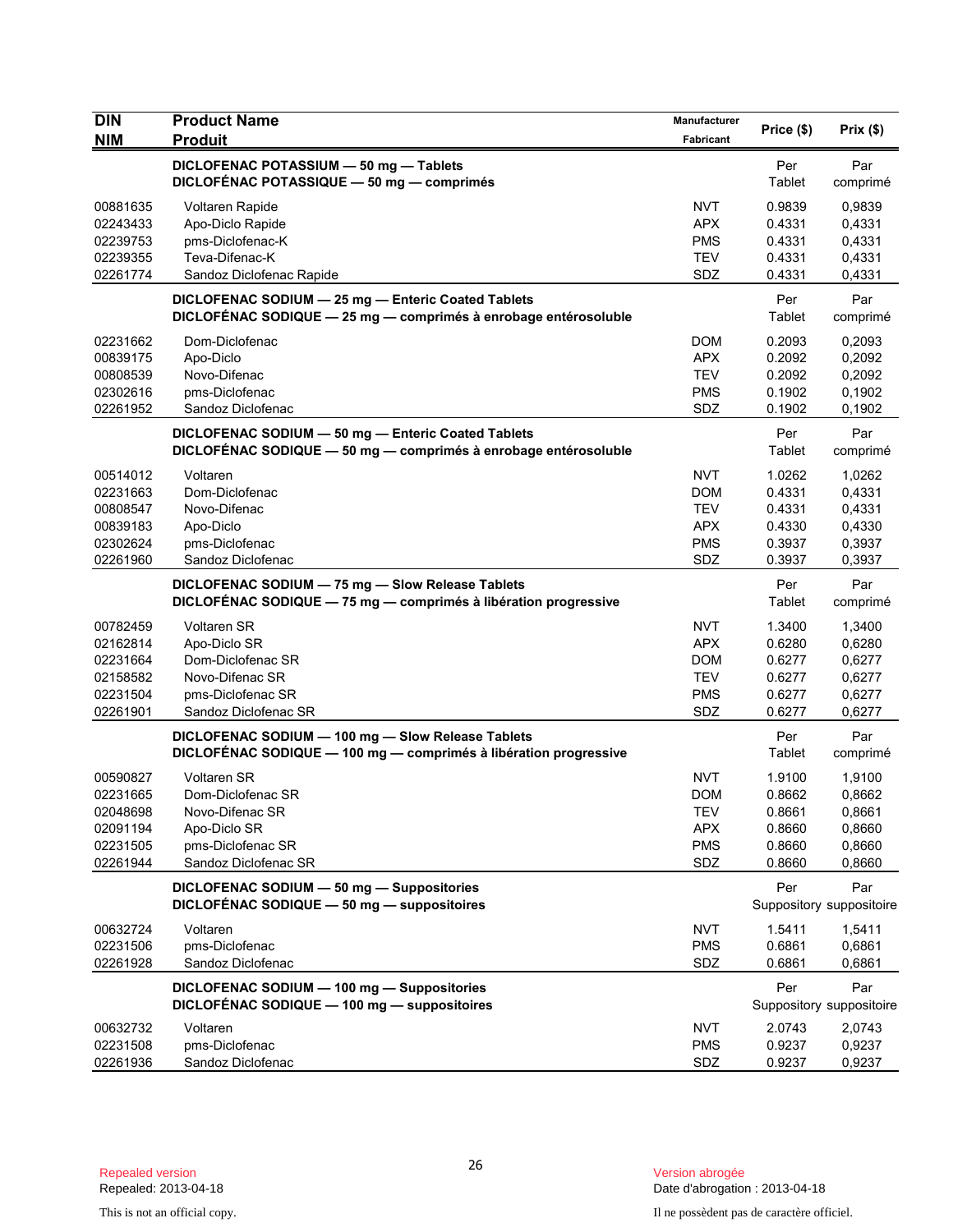| <b>DIN</b><br><b>NIM</b>                                 | <b>Product Name</b><br><b>Produit</b>                                                                                              | Manufacturer<br>Fabricant                                   | Price (\$)                                     | Prix (\$)                                      |
|----------------------------------------------------------|------------------------------------------------------------------------------------------------------------------------------------|-------------------------------------------------------------|------------------------------------------------|------------------------------------------------|
|                                                          | DIFLUNISAL - 250 mg - Tablets<br>DIFLUNISAL - 250 mg - comprimés                                                                   |                                                             | Per<br>Tablet                                  | Par<br>comprimé                                |
| 02039486<br>02048493                                     | Apo-Diflunisal<br>Novo-Diflunisal                                                                                                  | <b>APX</b><br><b>TEV</b>                                    | 0.6211<br>0.5647                               | 0,6211<br>0,5647                               |
|                                                          | DIHYDROERGOTAMINE MESYLATE - 1 mg/mL - Injection<br>DIHYDROERGOTAMINE (MÉSYLATE DE LA) - 1 mg/ml - injection                       |                                                             | Per mL                                         | Par ml                                         |
| 00027243<br>02241163                                     | Dihydroergotamine (DHE)<br>Dihydroergotamine Mesylate/Dihydroergotamine (mésylate)                                                 | <b>SMI</b><br>SDZ                                           | 4.6420<br>4.0847                               | 4,6420<br>4,0847                               |
|                                                          | DILTIAZEM HCI - 120 mg - Controlled Delivery Capsules<br>DILTIAZEM (CHLORHYDRATE DE) - 120 mg - capsules à libération<br>contrôlée |                                                             | Per<br>Capsule                                 | Par<br>capsule                                 |
| 02097249<br>02230997<br>02242538<br>02229781<br>02243338 | Cardizem CD<br>Apo-Diltiaz CD<br>Novo-Diltazem CD<br>ratio-Diltiazem CD<br>Sandoz Diltiazem CD                                     | <b>BPC</b><br>APX.<br>TEV<br><b>RPH</b><br>SDZ              | 1.6263<br>0.8823<br>0.8823<br>0.8823<br>0.8823 | 1,6263<br>0,8823<br>0,8823<br>0,8823<br>0,8823 |
|                                                          | DILTIAZEM HCI - 180 mg - Controlled Delivery Capsules<br>DILTIAZEM (CHLORHYDRATE DE) - 180 mg - capsules à libération<br>contrôlée |                                                             | Per<br>Capsule                                 | Par<br>capsule                                 |
| 02097257<br>02230998<br>02242539<br>02229782<br>02243339 | Cardizem CD<br>Apo-Diltiaz CD<br>Novo-Diltazem CD<br>ratio-Diltiazem CD<br>Sandoz Diltiazem CD                                     | <b>BPC</b><br><b>APX</b><br><b>TEV</b><br><b>RPH</b><br>SDZ | 2.1588<br>1.1711<br>1.1711<br>1.1711<br>1.1711 | 2,1588<br>1,1711<br>1,1711<br>1,1711<br>1,1711 |
|                                                          | DILTIAZEM HCI-240 mg-Controlled Delivery Capsules<br>DILTIAZEM (CHLORHYDRATE DE) - 240 mg - capsules à libération<br>contrôlée     |                                                             | Per<br>Capsule                                 | Par<br>capsule                                 |
| 02097265<br>02230999<br>02242540<br>02229783<br>02243340 | Cardizem CD<br>Apo-Diltiaz CD<br>Novo-Diltazem CD<br>ratio-Diltiazem CD<br>Sandoz Diltiazem CD                                     | <b>BPC</b><br><b>APX</b><br><b>TEV</b><br><b>RPH</b><br>SDZ | 2.8635<br>1.5533<br>1.5533<br>1.5533<br>1.5533 | 2,8635<br>1,5533<br>1,5533<br>1,5533<br>1,5533 |
|                                                          | DILTIAZEM HCI-300 mg-Controlled Delivery Capsules<br>DILTIAZEM (CHLORHYDRATE DE) — 300 mg — capsules à libération<br>contrôlée     |                                                             | Per<br>Capsule                                 | Par<br>capsule                                 |
| 02097273<br>02229526<br>02242541<br>02229784<br>02243341 | Cardizem CD<br>Apo-Diltiaz CD<br>Novo-Diltazem CD<br>ratio-Diltiazem CD<br>Sandoz Diltiazem CD                                     | <b>BPC</b><br><b>APX</b><br><b>TEV</b><br><b>RPH</b><br>SDZ | 3.5792<br>1.9417<br>1.9417<br>1.9417<br>1.9417 | 3,5792<br>1,9417<br>1,9417<br>1,9417<br>1,9417 |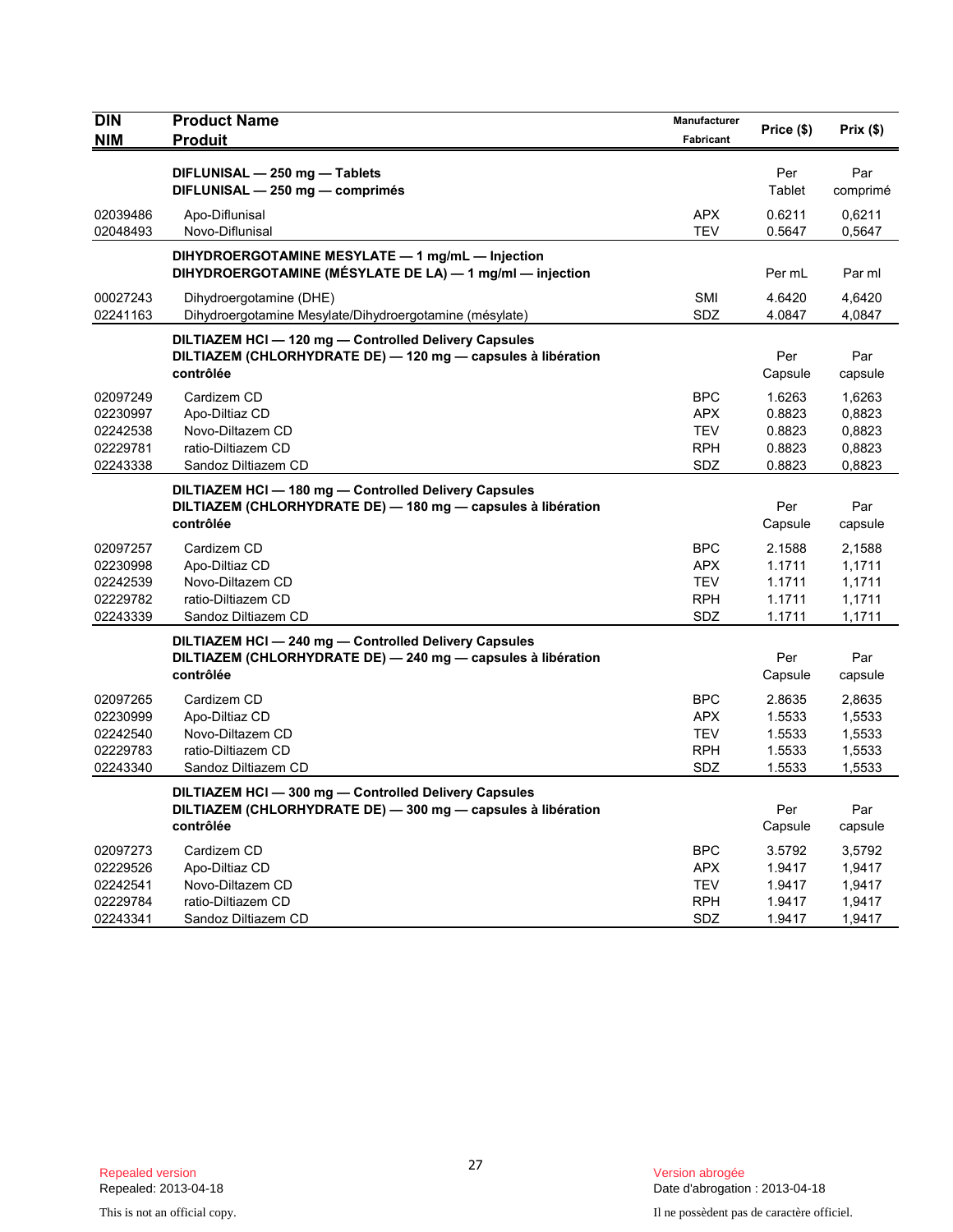| <b>DIN</b>                                   | <b>Product Name</b>                                                                                                                 | Manufacturer                                  | Price (\$)                           | Prix (\$)                            |
|----------------------------------------------|-------------------------------------------------------------------------------------------------------------------------------------|-----------------------------------------------|--------------------------------------|--------------------------------------|
| <b>NIM</b>                                   | <b>Produit</b>                                                                                                                      | Fabricant                                     |                                      |                                      |
|                                              | DILTIAZEM HCI - 120 mg - Extended Release Capsules<br>DILTIAZEM (CHLORHYDRATE DE) - 120 mg - tablettes prolongées<br>de relâchement |                                               | Per<br>Tablet                        | Par<br>comprimé                      |
| 02231150<br>02291037<br>02271605<br>02245918 | <b>Tiazac ER</b><br>Apo-Diltiaz TZ<br>Novo-Diltiazem ER<br>Sandoz Diltiazem T                                                       | <b>BPC</b><br>APX<br><b>TEV</b><br>SDZ        | 0.9339<br>0.5094<br>0.5094<br>0.5094 | 0,9339<br>0,5094<br>0,5094<br>0,5094 |
|                                              | DILTIAZEM HCI-180 mg-Extended Release Capsules<br>DILTIAZEM (CHLORHYDRATE DE) - 180 mg - tablettes prolongées<br>de relâchement     |                                               | Per<br>Tablet                        | Par<br>comprimé                      |
| 02231151<br>02291045<br>02271613<br>02245919 | <b>Tiazac ER</b><br>Apo-Diltiaz TZ<br>Novo-Diltiazem ER<br>Sandoz Diltiazem T                                                       | <b>BPC</b><br><b>APX</b><br><b>TEV</b><br>SDZ | 1.2712<br>0.6761<br>0.6761<br>0.6761 | 1,2712<br>0,6761<br>0,6761<br>0,6761 |
|                                              | DILTIAZEM HCI-240 mg-Extended Release Capsules<br>DILTIAZEM (CHLORHYDRATE DE) - 240 mg - tablettes prolongées<br>de relâchement     |                                               | Per<br>Tablet                        | Par<br>comprimé                      |
| 02231152<br>02291053<br>02271621<br>02245920 | <b>Tiazac ER</b><br>Apo-Diltiaz TZ<br>Novo-Diltiazem ER<br>Sandoz Diltiazem T                                                       | <b>BPC</b><br>APX.<br><b>TEV</b><br>SDZ       | 1.6861<br>0.8968<br>0.8968<br>0.8968 | 1.6861<br>0,8968<br>0,8968<br>0,8968 |
|                                              | DILTIAZEM HCI-300 mg-Extended Release Capsules<br>DILTIAZEM (CHLORHYDRATE DE) - 300 mg - tablettes prolongées<br>de relâchement     |                                               | Per<br>Tablet                        | Par<br>comprimé                      |
| 02231154<br>02291061<br>02271648<br>02245921 | <b>Tiazac ER</b><br>Apo-Diltiaz TZ<br>Novo-Diltiazem ER<br>Sandoz Diltiazem T                                                       | <b>BPC</b><br><b>APX</b><br><b>TEV</b><br>SDZ | 2.0553<br>1.1210<br>1.1210<br>1.1210 | 2,0553<br>1,1210<br>1,1210<br>1,1210 |
|                                              | DILTIAZEM HCI-360 mg-Extended Release Capsules<br>DILTIAZEM (CHLORHYDRATE DE) - 360 mg - tablettes prolongées<br>de relâchement     |                                               | Per<br>Tablet                        | Par<br>comprimé                      |
| 02231155<br>02291088<br>02271656<br>02245922 | <b>Tiazac ER</b><br>Apo-Diltiaz TZ<br>Novo-Diltiazem ER<br>Sandoz Diltiazem T                                                       | BPC<br><b>APX</b><br><b>TEV</b><br>SDZ        | 2.5424<br>1.3522<br>1.3522<br>1.3522 | 2,5424<br>1,3522<br>1,3522<br>1,3522 |
|                                              | DILTIAZEM HCI - 30 mg - Tablets<br>DILTIAZEM (CHLORHYDRATE DE) - 30 mg - comprimés                                                  |                                               | Per<br>Tablet                        | Par<br>comprimé                      |
| 02097370<br>00771376<br>00862924             | Cardizem<br>Apo-Diltiaz<br>Novo-Diltazem                                                                                            | <b>BPC</b><br><b>APX</b><br><b>TEV</b>        | 0.4336<br>0.2283<br>0.2283           | 0,4336<br>0,2283<br>0,2283           |
|                                              | DILTIAZEM HCI - 60 mg - Tablets<br>DILTIAZEM (CHLORHYDRATE DE) - 60 mg - comprimés                                                  |                                               | Per<br>Tablet                        | Par<br>comprimé                      |
| 00771384<br>00862932                         | Apo-Diltiaz<br>Novo-Diltazem                                                                                                        | <b>APX</b><br><b>TEV</b>                      | 0.4001<br>0.4001                     | 0,4001<br>0,4001                     |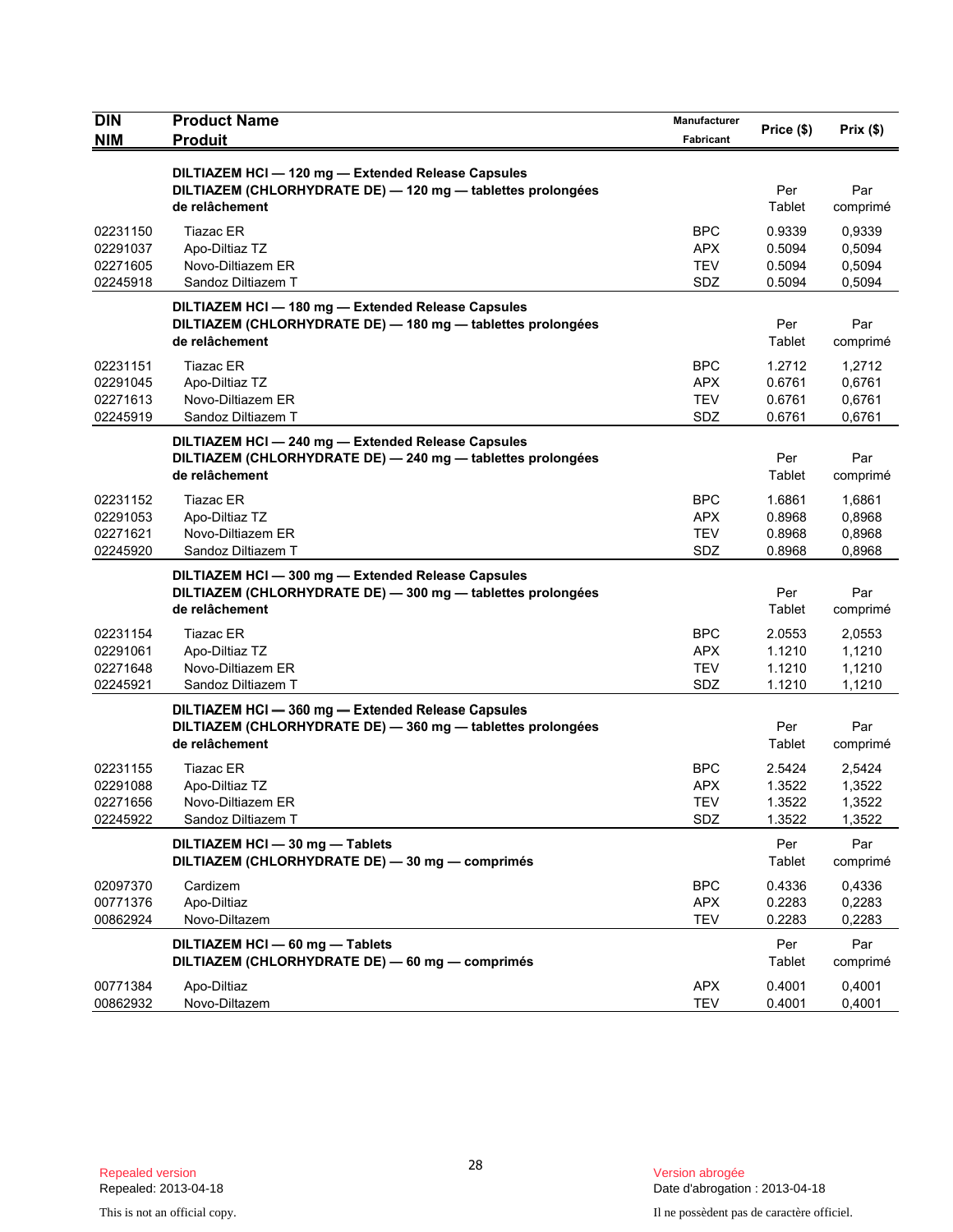| <b>DIN</b><br><b>NIM</b> | <b>Product Name</b><br><b>Produit</b>                                                                                   | Manufacturer<br>Fabricant | Price (\$)     | Prix(\$)        |
|--------------------------|-------------------------------------------------------------------------------------------------------------------------|---------------------------|----------------|-----------------|
|                          | DIMENHYDRINATE - 50 mg - Tablets<br>DIMENHYDRINATE - 50 mg - comprimés                                                  |                           | Per<br>Tablet  | Par<br>comprimé |
| 00013803                 | Gravol                                                                                                                  | <b>CDC</b>                | 0.1412         | 0.1412          |
| 00021423                 | Novo-Dimenate                                                                                                           | <b>TEV</b>                | 0.0414         | 0,0414          |
| 00363766                 | Apo-Dimenhydrinate                                                                                                      | <b>APX</b>                | 0.0248         | 0,0248          |
|                          | DIMETHYL SULFOXIDE - 500 mg/g - Injection<br>DIMÉTHYLSULFOXIDE - 500 mg/g - injection                                   |                           | Per mL         | Par ml          |
| 00493392                 | Rimso-50                                                                                                                | <b>BIO</b>                | 1.4850         | 1,4850          |
| 02243231                 | Dimethyl Sulfoxide/Diméthylsulfoxide                                                                                    | SDZ                       | 1.2140         | 1,2140          |
|                          | DIVALPROEX SODIUM - 125 mg - Enteric Coated Tablets<br>DIVALPROEX SODIQUE - 125 mg - comprimés à enrobage entérosoluble |                           | Per<br>Tablet  | Par<br>comprimé |
| 00596418                 | Epival                                                                                                                  | ABB                       | 0.3311         | 0,3311          |
| 02239698                 | Apo-Divalproex                                                                                                          | <b>APX</b>                | 0.1515         | 0,1515          |
| 02239701                 | Novo-Divalproex                                                                                                         | <b>TEV</b>                | 0.1377         | 0,1377          |
|                          | DIVALPROEX SODIUM - 250 mg - Enteric Coated Tablets<br>DIVALPROEX SODIQUE - 250 mg - comprimés à enrobage entérosoluble |                           | Per<br>Tablet  | Par<br>comprimé |
| 00596426                 | Epival                                                                                                                  | ABB                       | 0.5951         | 0,5951          |
| 02239699                 | Apo-Divalproex                                                                                                          | <b>APX</b>                | 0.2723         | 0,2723          |
| 02239702                 | Novo-Divalproex                                                                                                         | <b>TEV</b>                | 0.2475         | 0,2475          |
|                          | DIVALPROEX SODIUM - 500 mg - Enteric Coated Tablets<br>DIVALPROEX SODIQUE - 500 mg - comprimés à enrobage entérosoluble |                           | Per<br>Tablet  | Par<br>comprimé |
| 00596434                 | Epival                                                                                                                  | ABB                       | 1.1909         | 1,1909          |
| 02239700                 | Apo-Divalproex                                                                                                          | <b>APX</b>                | 0.5447         | 0,5447          |
| 02239703                 | Novo-Divalproex                                                                                                         | <b>TEV</b>                | 0.4952         | 0,4952          |
|                          | DOCUSATE CALCIUM - 240 mg - Capsules<br>DOCUSATE CALCIQUE - 240 mg - capsules                                           |                           | Per<br>Capsule | Par<br>capsule  |
| 00664553                 | pms-Docusate Calcium                                                                                                    | <b>PMS</b>                | 0.1416         | 0,1416          |
| 01912747                 | Docusate Calcium/Docusate calcique                                                                                      | <b>ABT</b>                | 0.1100         | 0,1100          |
| 00722855                 | Docusate Calcium/Docusate calcique                                                                                      | <b>TAR</b>                | 0.1100         | 0,1100          |
| 00809055                 | ratio-Docusate Calcium                                                                                                  | <b>RPH</b>                | 0.1100         | 0,1100          |
| 00842044                 | Novo-Docusate Calcium                                                                                                   | <b>TEV</b>                | 0.0898         | 0,0898          |
|                          | DOCUSATE SODIUM - 100 mg - Capsules<br>DOCUSATE SODIQUE - 100 mg - capsules                                             |                           | Per<br>Capsule | Par<br>capsule  |
| 02106256                 | Colace                                                                                                                  | <b>WSP</b>                | 0.1724         | 0,1724          |
| 02020084                 | Novo-Docusate Sodium                                                                                                    | <b>TEV</b>                | 0.0517         | 0,0517          |
| 00716731                 | Docusate Sodium/Docusate sodique                                                                                        | <b>TAR</b>                | 0.0440         | 0,0440          |
| 00703494                 | pms-Docusate Sodium                                                                                                     | <b>PMS</b>                | 0.0422         | 0,0422          |
| 02245079                 | Apo-Docusate Sodium                                                                                                     | APX                       | 0.0384         | 0,0384          |
| 00514888                 | Selax                                                                                                                   | ODN                       | 0.0383         | 0,0383          |
| 00870196                 | ratio-Docusate Sodium                                                                                                   | <b>RPH</b>                | 0.0330         | 0,0330          |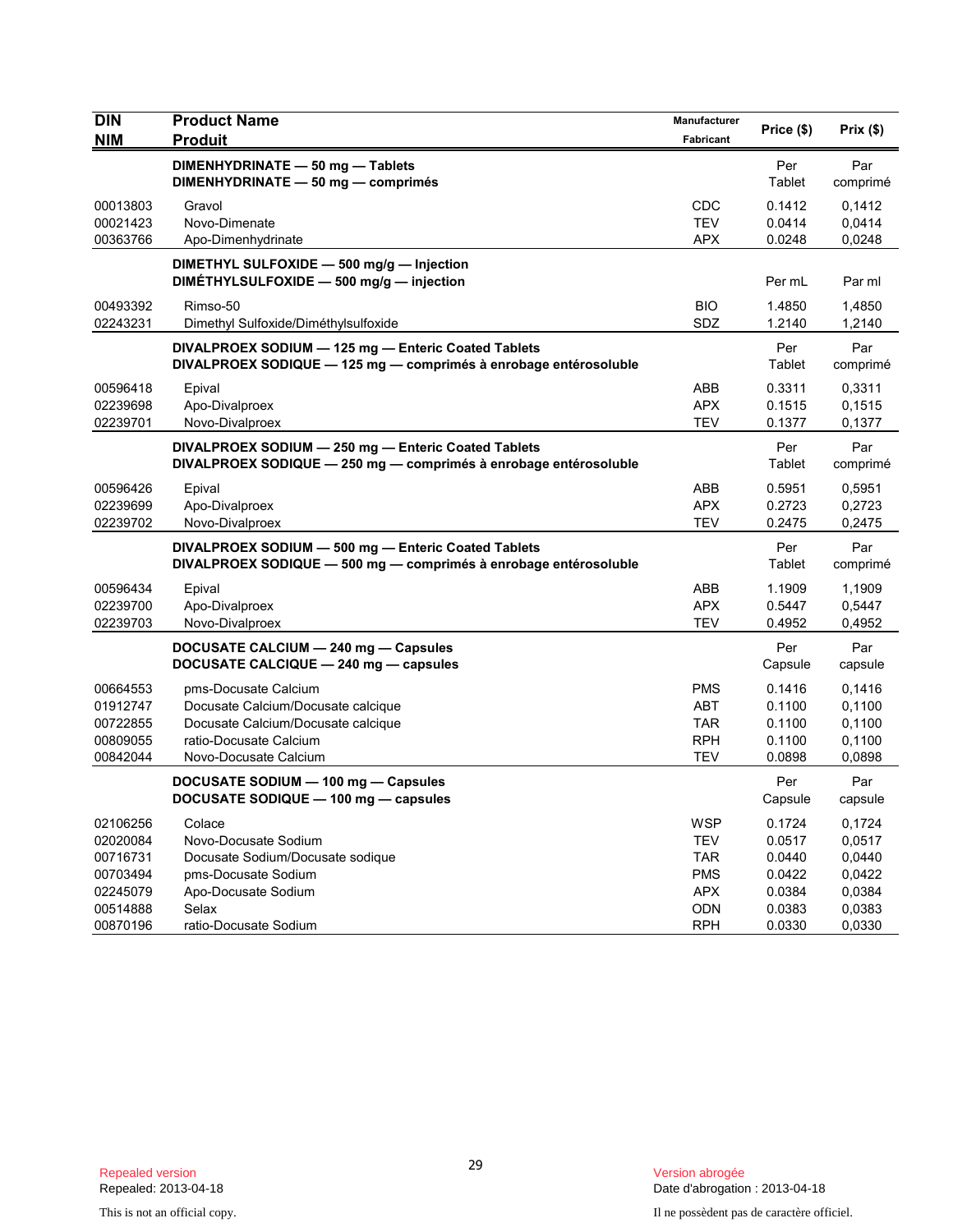| <b>DIN</b> | <b>Product Name</b>                                               | Manufacturer |            |          |
|------------|-------------------------------------------------------------------|--------------|------------|----------|
| <b>NIM</b> | <b>Produit</b>                                                    | Fabricant    | Price (\$) | Prix(\$) |
|            | DOCUSATE SODIUM - 20 mg/5 mL - Oral Liquid                        |              |            |          |
|            | DOCUSATE SODIQUE - 20 mg/5 ml - liquide oral                      |              | Per mL     | Par ml   |
| 02086018   | Colace                                                            | <b>WSP</b>   | 0.0260     | 0,0260   |
| 00703508   | pms-Docusate Sodium                                               | <b>PMS</b>   | 0.0198     | 0,0198   |
| 00870226   | ratio-Docusate Sodium                                             | <b>RPH</b>   | 0.0198     | 0,0198   |
|            | DOMPERIDONE MALEATE - 10 mg - Tablets                             |              | Per        | Par      |
|            | DOMPÉRIDONE (MALÉATE DE) - 10 mg - comprimés                      |              | Tablet     | comprimé |
| 02103613   | Apo-Domperidone                                                   | <b>APX</b>   | 0.1646     | 0.1646   |
| 02238315   | Dom-Domperidone                                                   | <b>DOM</b>   | 0.1646     | 0,1646   |
| 02278669   | Mylan-Domperidone                                                 | <b>MYL</b>   | 0.1646     | 0,1646   |
| 02157195   | Teva-Domperidone                                                  | <b>TEV</b>   | 0.1646     | 0,1646   |
| 02236466   | pms-Domperidone                                                   | <b>PMS</b>   | 0.1646     | 0,1646   |
| 02268078   | Ran-Domperidone                                                   | <b>RAN</b>   | 0.1646     | 0,1646   |
| 01912070   | ratio-Domperidone                                                 | <b>RPH</b>   | 0.1646     | 0,1646   |
|            | DORZOLAMIDE - 2 % - Ophthalmic Solution                           |              |            |          |
|            | DORZOLAMIDE - 2 % - solution ophtalmique                          |              | Per mL     | Par ml   |
| 02216205   | Trusopt                                                           | <b>MFX</b>   | 4.2444     | 4,2444   |
| 02316307   | Sandoz Dorzolamide                                                | SDZ          | 1.9889     | 1.9889   |
|            | DORZOLAMIDE/TIMOLOL MALEATE - 2 mg/5 mg/mL - Ophthalmic Solution  |              |            |          |
|            | DORZOLAMIDE/TIMOLOL MALEATE - 2 mg/5 mg/mL - solution ophtalmique |              | Per mL     | Par ml   |
| 02240113   | Cosopt                                                            | <b>MFX</b>   | 6.4300     | 6,4300   |
| 02299615   | Apo-Dorzo/Timop                                                   | <b>APX</b>   | 2.5569     | 2,5569   |
| 02344351   | Sandoz Dorzolamide/Timolol                                        | SDZ          | 1.9887     | 1,9887   |
| 02320525   | Teva-Dorzotimol                                                   | <b>TEV</b>   | 1.9887     | 1,9887   |
|            | DOXAZOSIN MESYLATE - 1 mg - Tablets                               |              | Per        | Par      |
|            | DOXAZOSINE (MÉSYLATE DE) - 1 mg - comprimés                       |              | Tablet     | comprimé |
| 01958100   | Cardura-1                                                         | PFI          | 0.6363     | 0,6363   |
| 02240588   | Apo-Doxazosin                                                     | <b>APX</b>   | 0.3812     | 0,3812   |
| 02240498   | Mylan-Doxazosin                                                   | <b>MYL</b>   | 0.3812     | 0,3812   |
| 02242728   | Novo-Doxazosin                                                    | <b>TEV</b>   | 0.3812     | 0,3812   |
| 02244527   | pms-Doxazosin                                                     | <b>PMS</b>   | 0.3812     | 0,3812   |
|            | DOXAZOSIN MESYLATE - 2 mg - Tablets                               |              | Per        | Par      |
|            | DOXAZOSINE (MÉSYLATE DE) - 2 mg - comprimés                       |              | Tablet     | comprimé |
| 01958097   | Cardura-2                                                         | PFI          | 0.7632     | 0,7632   |
| 02240589   | Apo-Doxazosin                                                     | <b>APX</b>   | 0.4574     | 0,4574   |
| 02240499   | Mylan-Doxazosin                                                   | MYL          | 0.4574     | 0,4574   |
| 02242729   | Novo-Doxazosin                                                    | <b>TEV</b>   | 0.4574     | 0,4574   |
| 02244528   | pms-Doxazosin                                                     | <b>PMS</b>   | 0.4574     | 0,4574   |
|            | DOXAZOSIN MESYLATE - 4 mg - Tablets                               |              | Per        | Par      |
|            | DOXAZOSINE (MÉSYLATE DE) - 4 mg - comprimés                       |              | Tablet     | comprimé |
| 01958119   | Cardura-4                                                         | PFI          | 0.9925     | 0,9925   |
| 02240590   | Apo-Doxazosin                                                     | <b>APX</b>   | 0.5946     | 0,5946   |
| 02240500   | Mylan-Doxazosin                                                   | MYL          | 0.5946     | 0,5946   |
| 02242730   | Novo-Doxazosin                                                    |              | 0.5946     | 0,5946   |
| 02244529   | pms-Doxazosin                                                     | <b>PMS</b>   | 0.5946     | 0,5946   |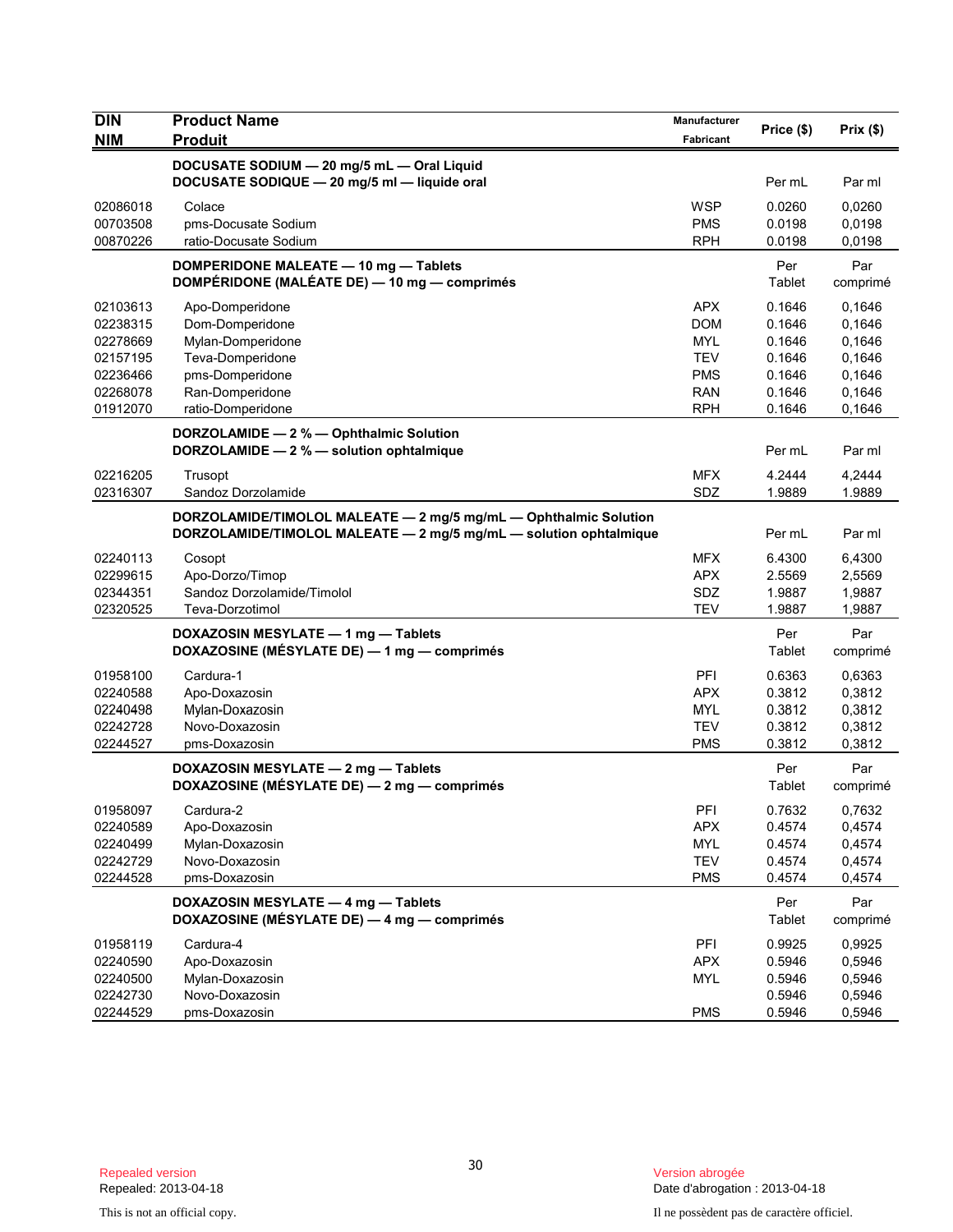| <b>DIN</b><br><b>NIM</b>         | <b>Product Name</b><br><b>Produit</b>                                             | Manufacturer<br>Fabricant              | Price (\$)                 | Prix (\$)                  |
|----------------------------------|-----------------------------------------------------------------------------------|----------------------------------------|----------------------------|----------------------------|
|                                  | DOXEPIN HCI - 10 mg - Capsules<br>DOXÉPINE (CHLORHYDRATE DE) — 10 mg — capsules   |                                        | Per<br>Capsule             | Par<br>capsule             |
| 00024325<br>02049996             | Sineguan<br>Apo-Doxepin                                                           | <b>ERF</b><br><b>APX</b>               | 0.2841<br>0.1889           | 0,2841<br>0,1889           |
|                                  | DOXEPIN HCI - 25 mg - Capsules<br>DOXÉPINE (CHLORHYDRATE DE) - 25 mg - capsules   |                                        | Per<br>Capsule             | Par<br>capsule             |
| 00024333<br>02050005<br>01913425 | Sineguan<br>Apo-Doxepin<br>Novo-Doxepin                                           | <b>ERF</b><br><b>APX</b><br><b>TEV</b> | 0.3486<br>0.2354<br>0.2140 | 0,3486<br>0,2354<br>0,2140 |
|                                  | DOXEPIN HCI - 50 mg - Capsules<br>DOXEPINE (CHLORHYDRATE DE) - 50 mg - capsules   |                                        | Per<br>Capsule             | Par<br>capsule             |
| 00024341<br>02050013<br>01913433 | Sinequan<br>Apo-Doxepin<br>Novo-Doxepin                                           | <b>ERF</b><br><b>APX</b><br><b>TEV</b> | 0.6467<br>0.4368<br>0.3971 | 0,6467<br>0,4368<br>0,3971 |
|                                  | DOXEPIN HCI - 75 mg - Capsules<br>DOXEPINE (CHLORHYDRATE DE) - 75 mg - capsules   |                                        | Per<br>Capsule             | Par<br>capsule             |
| 00400750<br>02050021<br>01913441 | Sineguan<br>Apo-Doxepin<br>Novo-Doxepin                                           | <b>ERF</b><br><b>APX</b><br><b>TEV</b> | 0.9285<br>0.6272<br>0.5702 | 0,9285<br>0,6272<br>0,5702 |
|                                  | DOXEPIN HCI-100 mg-Capsules<br>DOXÉPINE (CHLORHYDRATE DE) — 100 mg — capsules     |                                        | Per<br>Capsule             | Par<br>capsule             |
| 00326925<br>02050048<br>01913468 | Sineguan<br>Apo-Doxepin<br>Novo-Doxepin                                           | <b>ERF</b><br><b>APX</b><br><b>TEV</b> | 1.2232<br>0.8264<br>0.7513 | 1,2232<br>0,8264<br>0,7513 |
|                                  | DOXEPIN HCI - 150 mg - Capsules<br>DOXEPINE (CHLORHYDRATE DE) - 150 mg - capsules |                                        | Per<br>Capsule             | Par<br>capsule             |
| 00584274<br>02050056<br>01913476 | Sinequan<br>Apo-Doxepin<br>Novo-Doxepin                                           | <b>ERF</b><br><b>APX</b><br><b>TEV</b> | 1.5557<br>1.2397<br>1.1270 | 1,5557<br>1,2397<br>1,1270 |
|                                  | DOXYCYCLINE - 100 mg - Capsules<br>DOXYCYCLINE - 100 mg - capsules                |                                        | Per<br>Capsule             | Par<br>capsule             |
| 00740713<br>00725250             | Apo-Doxy<br>Novo-Doxylin                                                          | <b>APX</b><br><b>TEV</b>               | 0.6446<br>0.6446           | 0,6446<br>0,6446           |
|                                  | DOXYCYCLINE - 100 mg - Tablets<br>DOXYCYCLINE - 100 mg - comprimés                |                                        | Per<br>Tablet              | Par<br>comprimé            |
| 00874256<br>02158574<br>02091232 | Apo-Doxy<br>Novo-Doxylin<br>ratio-Doxycycline                                     | <b>APX</b><br><b>TEV</b><br>RPH        | 0.6446<br>0.6446<br>0.6446 | 0,6446<br>0,6446<br>0,6446 |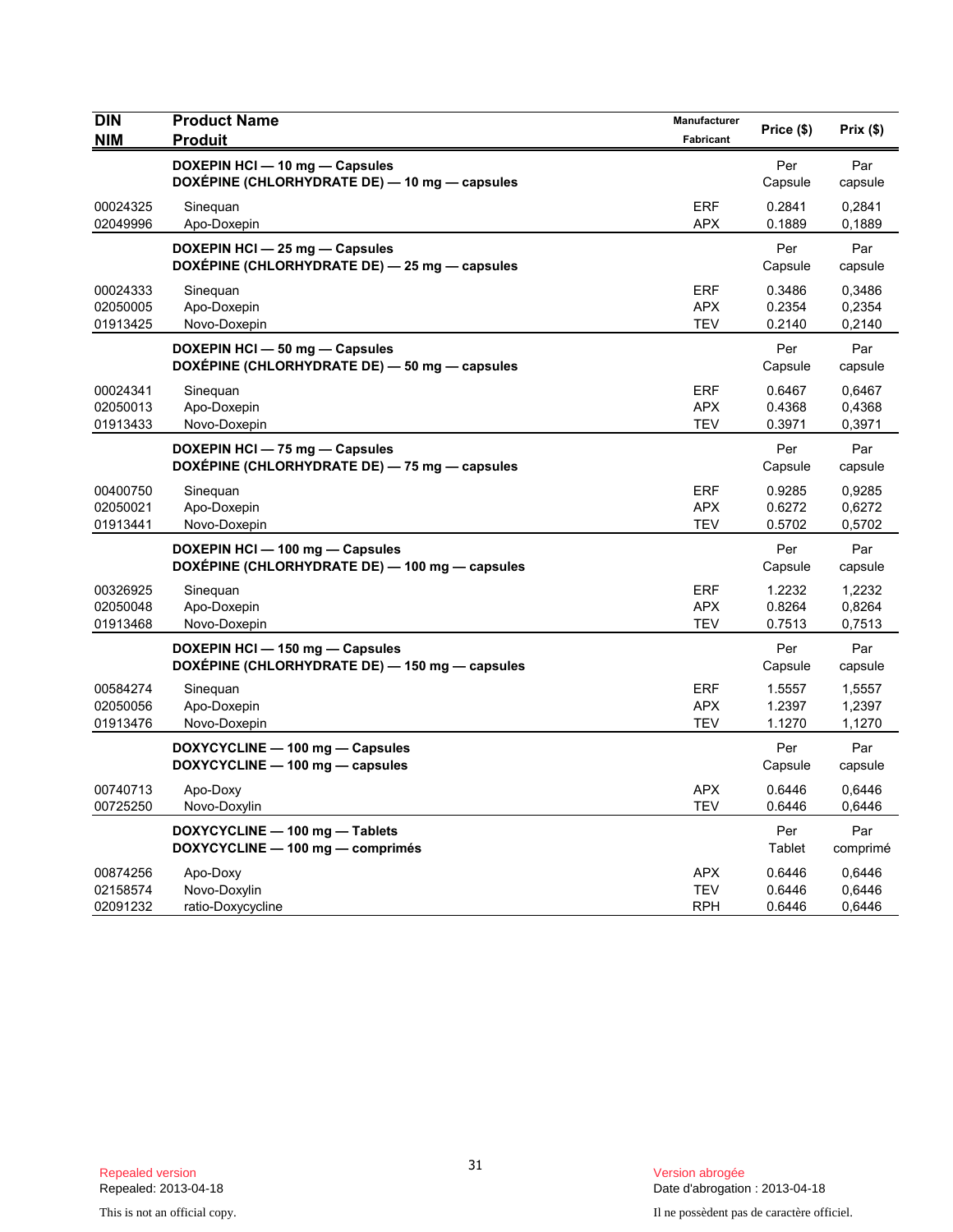| <b>NIM</b><br><b>Produit</b><br>Fabricant<br><b>ENALAPRIL - 2.5 mg - Tablets</b><br>Per<br>Par<br>Tablet<br><b>ENALAPRIL - 2.5 mg - comprimés</b><br>comprimé<br><b>MFX</b><br>0.8864<br>00851795<br>Vasotec<br>0,8864<br><b>COB</b><br>02291878<br><b>CO Enalapril</b><br>0.5425<br>0,5425<br><b>TEV</b><br>02300680<br>Novo-Enalapril<br>0.5425<br>0,5425<br><b>PMS</b><br>0.5425<br>0.5425<br>02300079<br>pms-Enalapril<br>02299984<br><b>RPH</b><br>0.5425<br>0,5425<br>ratio-Enalapril<br><b>RAN</b><br>02352230<br>Ran-Enalapril<br>0.5425<br>0,5425<br>02300117<br><b>TAR</b><br>0.5425<br>Taro-Enalapril<br>0,5425<br>02020025<br><b>APX</b><br>0.5325<br>0,5325<br>Apo-Enalapril<br><b>MYL</b><br>02300036<br>Mylan-Enalapril<br>0.5325<br>0,5325<br>SDZ<br>0.5325<br>0,5325<br>02299933<br>Sandoz Enalapril<br>Per<br>Par<br><b>ENALAPRIL - 5 mg - Tablets</b><br>Tablet<br>$ENALAPRIL - 5 mg - comprimés$<br>comprimé<br><b>MFX</b><br>00708879<br>Vasotec<br>1.0486<br>1,0486<br><b>COB</b><br>02291886<br><b>CO Enalapril</b><br>0.6418<br>0,6418<br>0,6418<br>02300044<br>Mylan-Enalapril<br>MYL<br>0.6418<br><b>TEV</b><br>0.6418<br>02233005<br>Novo-Enalapril<br>0,6418<br>02300087<br><b>PMS</b><br>pms-Enalapril<br>0.6418<br>0,6418<br>02299992<br><b>RPH</b><br>ratio-Enalapril<br>0.6418<br>0,6418<br><b>RAN</b><br>0,6418<br>02352249<br>Ran-Enalapril<br>0.6418<br><b>TAR</b><br>0.6418<br>0,6418<br>02300125<br>Taro-Enalapril<br>02019884<br>Apo-Enalapril<br><b>APX</b><br>0.6318<br>0,6318<br>SDZ<br>02299941<br>Sandoz Enalapril<br>0.6318<br>0,6318<br>Per<br>Par<br><b>ENALAPRIL - 10 mg - Tablets</b><br>Tablet<br><b>ENALAPRIL - 10 mg - comprimés</b><br>comprimé<br><b>MFX</b><br>1.2599<br>00670901<br>Vasotec<br>1,2599<br>02291894<br>COB<br>0.7712<br>0,7712<br><b>CO Enalapril</b><br><b>TEV</b><br>0.7712<br>0,7712<br>02233006<br>Novo-Enalapril<br>02300095<br>pms-Enalapril<br><b>PMS</b><br>0.7712<br>0,7712<br><b>RPH</b><br>02300001<br>0.7712<br>0,7712<br>ratio-Enalapril<br><b>RAN</b><br>0.7712<br>0,7712<br>02352257<br>Ran-Enalapril<br><b>TAR</b><br>02300133<br>Taro-Enalapril<br>0.7712<br>0,7712<br><b>APX</b><br>02019892<br>Apo-Enalapril<br>0.7612<br>0,7612<br>02300052<br><b>MYL</b><br>0.7612<br>0,7612<br>Mylan-Enalapril<br>SDZ<br>0,7612<br>02299968<br>Sandoz Enalapril<br>0.7612<br>Per<br>Par<br><b>ENALAPRIL - 20 mg - Tablets</b><br>Tablet<br><b>ENALAPRIL - 20 mg - comprimés</b><br>comprimé<br>00670928<br><b>MFX</b><br>1.5204<br>1,5204<br>Vasotec<br>02291908<br>CO Enalapril<br>COB<br>0.9305<br>0,9305<br><b>TEV</b><br>0.9305<br>0,9305<br>02233007<br>Novo-Enalapril<br>02300109<br><b>PMS</b><br>0.9305<br>0,9305<br>pms-Enalapril<br>02300028<br>ratio-Enalapril<br><b>RPH</b><br>0.9305<br>0,9305<br>02352265<br>Ran-Enalapril<br><b>RAN</b><br>0.9305<br>0,9305<br>Taro-Enalapril<br><b>TAR</b><br>0.9305<br>0,9305<br>02300141<br>02019906<br>Apo-Enalapril<br><b>APX</b><br>0.9205<br>0,9205<br>02300060<br>Mylan-Enalapril<br>MYL<br>0.9205<br>0,9205 | <b>DIN</b> | <b>Product Name</b> | Manufacturer |            | Prix(\$) |
|------------------------------------------------------------------------------------------------------------------------------------------------------------------------------------------------------------------------------------------------------------------------------------------------------------------------------------------------------------------------------------------------------------------------------------------------------------------------------------------------------------------------------------------------------------------------------------------------------------------------------------------------------------------------------------------------------------------------------------------------------------------------------------------------------------------------------------------------------------------------------------------------------------------------------------------------------------------------------------------------------------------------------------------------------------------------------------------------------------------------------------------------------------------------------------------------------------------------------------------------------------------------------------------------------------------------------------------------------------------------------------------------------------------------------------------------------------------------------------------------------------------------------------------------------------------------------------------------------------------------------------------------------------------------------------------------------------------------------------------------------------------------------------------------------------------------------------------------------------------------------------------------------------------------------------------------------------------------------------------------------------------------------------------------------------------------------------------------------------------------------------------------------------------------------------------------------------------------------------------------------------------------------------------------------------------------------------------------------------------------------------------------------------------------------------------------------------------------------------------------------------------------------------------------------------------------------------------------------------------------------------------------------------------------------------------------------------------------------------------------------------------------------------------------------------------------------------------------------------------------------------------------------------------------------------------------------------------------------------------------------------------------------------------------|------------|---------------------|--------------|------------|----------|
|                                                                                                                                                                                                                                                                                                                                                                                                                                                                                                                                                                                                                                                                                                                                                                                                                                                                                                                                                                                                                                                                                                                                                                                                                                                                                                                                                                                                                                                                                                                                                                                                                                                                                                                                                                                                                                                                                                                                                                                                                                                                                                                                                                                                                                                                                                                                                                                                                                                                                                                                                                                                                                                                                                                                                                                                                                                                                                                                                                                                                                                |            |                     |              | Price (\$) |          |
|                                                                                                                                                                                                                                                                                                                                                                                                                                                                                                                                                                                                                                                                                                                                                                                                                                                                                                                                                                                                                                                                                                                                                                                                                                                                                                                                                                                                                                                                                                                                                                                                                                                                                                                                                                                                                                                                                                                                                                                                                                                                                                                                                                                                                                                                                                                                                                                                                                                                                                                                                                                                                                                                                                                                                                                                                                                                                                                                                                                                                                                |            |                     |              |            |          |
|                                                                                                                                                                                                                                                                                                                                                                                                                                                                                                                                                                                                                                                                                                                                                                                                                                                                                                                                                                                                                                                                                                                                                                                                                                                                                                                                                                                                                                                                                                                                                                                                                                                                                                                                                                                                                                                                                                                                                                                                                                                                                                                                                                                                                                                                                                                                                                                                                                                                                                                                                                                                                                                                                                                                                                                                                                                                                                                                                                                                                                                |            |                     |              |            |          |
|                                                                                                                                                                                                                                                                                                                                                                                                                                                                                                                                                                                                                                                                                                                                                                                                                                                                                                                                                                                                                                                                                                                                                                                                                                                                                                                                                                                                                                                                                                                                                                                                                                                                                                                                                                                                                                                                                                                                                                                                                                                                                                                                                                                                                                                                                                                                                                                                                                                                                                                                                                                                                                                                                                                                                                                                                                                                                                                                                                                                                                                |            |                     |              |            |          |
|                                                                                                                                                                                                                                                                                                                                                                                                                                                                                                                                                                                                                                                                                                                                                                                                                                                                                                                                                                                                                                                                                                                                                                                                                                                                                                                                                                                                                                                                                                                                                                                                                                                                                                                                                                                                                                                                                                                                                                                                                                                                                                                                                                                                                                                                                                                                                                                                                                                                                                                                                                                                                                                                                                                                                                                                                                                                                                                                                                                                                                                |            |                     |              |            |          |
|                                                                                                                                                                                                                                                                                                                                                                                                                                                                                                                                                                                                                                                                                                                                                                                                                                                                                                                                                                                                                                                                                                                                                                                                                                                                                                                                                                                                                                                                                                                                                                                                                                                                                                                                                                                                                                                                                                                                                                                                                                                                                                                                                                                                                                                                                                                                                                                                                                                                                                                                                                                                                                                                                                                                                                                                                                                                                                                                                                                                                                                |            |                     |              |            |          |
|                                                                                                                                                                                                                                                                                                                                                                                                                                                                                                                                                                                                                                                                                                                                                                                                                                                                                                                                                                                                                                                                                                                                                                                                                                                                                                                                                                                                                                                                                                                                                                                                                                                                                                                                                                                                                                                                                                                                                                                                                                                                                                                                                                                                                                                                                                                                                                                                                                                                                                                                                                                                                                                                                                                                                                                                                                                                                                                                                                                                                                                |            |                     |              |            |          |
|                                                                                                                                                                                                                                                                                                                                                                                                                                                                                                                                                                                                                                                                                                                                                                                                                                                                                                                                                                                                                                                                                                                                                                                                                                                                                                                                                                                                                                                                                                                                                                                                                                                                                                                                                                                                                                                                                                                                                                                                                                                                                                                                                                                                                                                                                                                                                                                                                                                                                                                                                                                                                                                                                                                                                                                                                                                                                                                                                                                                                                                |            |                     |              |            |          |
|                                                                                                                                                                                                                                                                                                                                                                                                                                                                                                                                                                                                                                                                                                                                                                                                                                                                                                                                                                                                                                                                                                                                                                                                                                                                                                                                                                                                                                                                                                                                                                                                                                                                                                                                                                                                                                                                                                                                                                                                                                                                                                                                                                                                                                                                                                                                                                                                                                                                                                                                                                                                                                                                                                                                                                                                                                                                                                                                                                                                                                                |            |                     |              |            |          |
|                                                                                                                                                                                                                                                                                                                                                                                                                                                                                                                                                                                                                                                                                                                                                                                                                                                                                                                                                                                                                                                                                                                                                                                                                                                                                                                                                                                                                                                                                                                                                                                                                                                                                                                                                                                                                                                                                                                                                                                                                                                                                                                                                                                                                                                                                                                                                                                                                                                                                                                                                                                                                                                                                                                                                                                                                                                                                                                                                                                                                                                |            |                     |              |            |          |
|                                                                                                                                                                                                                                                                                                                                                                                                                                                                                                                                                                                                                                                                                                                                                                                                                                                                                                                                                                                                                                                                                                                                                                                                                                                                                                                                                                                                                                                                                                                                                                                                                                                                                                                                                                                                                                                                                                                                                                                                                                                                                                                                                                                                                                                                                                                                                                                                                                                                                                                                                                                                                                                                                                                                                                                                                                                                                                                                                                                                                                                |            |                     |              |            |          |
|                                                                                                                                                                                                                                                                                                                                                                                                                                                                                                                                                                                                                                                                                                                                                                                                                                                                                                                                                                                                                                                                                                                                                                                                                                                                                                                                                                                                                                                                                                                                                                                                                                                                                                                                                                                                                                                                                                                                                                                                                                                                                                                                                                                                                                                                                                                                                                                                                                                                                                                                                                                                                                                                                                                                                                                                                                                                                                                                                                                                                                                |            |                     |              |            |          |
|                                                                                                                                                                                                                                                                                                                                                                                                                                                                                                                                                                                                                                                                                                                                                                                                                                                                                                                                                                                                                                                                                                                                                                                                                                                                                                                                                                                                                                                                                                                                                                                                                                                                                                                                                                                                                                                                                                                                                                                                                                                                                                                                                                                                                                                                                                                                                                                                                                                                                                                                                                                                                                                                                                                                                                                                                                                                                                                                                                                                                                                |            |                     |              |            |          |
|                                                                                                                                                                                                                                                                                                                                                                                                                                                                                                                                                                                                                                                                                                                                                                                                                                                                                                                                                                                                                                                                                                                                                                                                                                                                                                                                                                                                                                                                                                                                                                                                                                                                                                                                                                                                                                                                                                                                                                                                                                                                                                                                                                                                                                                                                                                                                                                                                                                                                                                                                                                                                                                                                                                                                                                                                                                                                                                                                                                                                                                |            |                     |              |            |          |
|                                                                                                                                                                                                                                                                                                                                                                                                                                                                                                                                                                                                                                                                                                                                                                                                                                                                                                                                                                                                                                                                                                                                                                                                                                                                                                                                                                                                                                                                                                                                                                                                                                                                                                                                                                                                                                                                                                                                                                                                                                                                                                                                                                                                                                                                                                                                                                                                                                                                                                                                                                                                                                                                                                                                                                                                                                                                                                                                                                                                                                                |            |                     |              |            |          |
|                                                                                                                                                                                                                                                                                                                                                                                                                                                                                                                                                                                                                                                                                                                                                                                                                                                                                                                                                                                                                                                                                                                                                                                                                                                                                                                                                                                                                                                                                                                                                                                                                                                                                                                                                                                                                                                                                                                                                                                                                                                                                                                                                                                                                                                                                                                                                                                                                                                                                                                                                                                                                                                                                                                                                                                                                                                                                                                                                                                                                                                |            |                     |              |            |          |
|                                                                                                                                                                                                                                                                                                                                                                                                                                                                                                                                                                                                                                                                                                                                                                                                                                                                                                                                                                                                                                                                                                                                                                                                                                                                                                                                                                                                                                                                                                                                                                                                                                                                                                                                                                                                                                                                                                                                                                                                                                                                                                                                                                                                                                                                                                                                                                                                                                                                                                                                                                                                                                                                                                                                                                                                                                                                                                                                                                                                                                                |            |                     |              |            |          |
|                                                                                                                                                                                                                                                                                                                                                                                                                                                                                                                                                                                                                                                                                                                                                                                                                                                                                                                                                                                                                                                                                                                                                                                                                                                                                                                                                                                                                                                                                                                                                                                                                                                                                                                                                                                                                                                                                                                                                                                                                                                                                                                                                                                                                                                                                                                                                                                                                                                                                                                                                                                                                                                                                                                                                                                                                                                                                                                                                                                                                                                |            |                     |              |            |          |
|                                                                                                                                                                                                                                                                                                                                                                                                                                                                                                                                                                                                                                                                                                                                                                                                                                                                                                                                                                                                                                                                                                                                                                                                                                                                                                                                                                                                                                                                                                                                                                                                                                                                                                                                                                                                                                                                                                                                                                                                                                                                                                                                                                                                                                                                                                                                                                                                                                                                                                                                                                                                                                                                                                                                                                                                                                                                                                                                                                                                                                                |            |                     |              |            |          |
|                                                                                                                                                                                                                                                                                                                                                                                                                                                                                                                                                                                                                                                                                                                                                                                                                                                                                                                                                                                                                                                                                                                                                                                                                                                                                                                                                                                                                                                                                                                                                                                                                                                                                                                                                                                                                                                                                                                                                                                                                                                                                                                                                                                                                                                                                                                                                                                                                                                                                                                                                                                                                                                                                                                                                                                                                                                                                                                                                                                                                                                |            |                     |              |            |          |
|                                                                                                                                                                                                                                                                                                                                                                                                                                                                                                                                                                                                                                                                                                                                                                                                                                                                                                                                                                                                                                                                                                                                                                                                                                                                                                                                                                                                                                                                                                                                                                                                                                                                                                                                                                                                                                                                                                                                                                                                                                                                                                                                                                                                                                                                                                                                                                                                                                                                                                                                                                                                                                                                                                                                                                                                                                                                                                                                                                                                                                                |            |                     |              |            |          |
|                                                                                                                                                                                                                                                                                                                                                                                                                                                                                                                                                                                                                                                                                                                                                                                                                                                                                                                                                                                                                                                                                                                                                                                                                                                                                                                                                                                                                                                                                                                                                                                                                                                                                                                                                                                                                                                                                                                                                                                                                                                                                                                                                                                                                                                                                                                                                                                                                                                                                                                                                                                                                                                                                                                                                                                                                                                                                                                                                                                                                                                |            |                     |              |            |          |
|                                                                                                                                                                                                                                                                                                                                                                                                                                                                                                                                                                                                                                                                                                                                                                                                                                                                                                                                                                                                                                                                                                                                                                                                                                                                                                                                                                                                                                                                                                                                                                                                                                                                                                                                                                                                                                                                                                                                                                                                                                                                                                                                                                                                                                                                                                                                                                                                                                                                                                                                                                                                                                                                                                                                                                                                                                                                                                                                                                                                                                                |            |                     |              |            |          |
|                                                                                                                                                                                                                                                                                                                                                                                                                                                                                                                                                                                                                                                                                                                                                                                                                                                                                                                                                                                                                                                                                                                                                                                                                                                                                                                                                                                                                                                                                                                                                                                                                                                                                                                                                                                                                                                                                                                                                                                                                                                                                                                                                                                                                                                                                                                                                                                                                                                                                                                                                                                                                                                                                                                                                                                                                                                                                                                                                                                                                                                |            |                     |              |            |          |
|                                                                                                                                                                                                                                                                                                                                                                                                                                                                                                                                                                                                                                                                                                                                                                                                                                                                                                                                                                                                                                                                                                                                                                                                                                                                                                                                                                                                                                                                                                                                                                                                                                                                                                                                                                                                                                                                                                                                                                                                                                                                                                                                                                                                                                                                                                                                                                                                                                                                                                                                                                                                                                                                                                                                                                                                                                                                                                                                                                                                                                                |            |                     |              |            |          |
|                                                                                                                                                                                                                                                                                                                                                                                                                                                                                                                                                                                                                                                                                                                                                                                                                                                                                                                                                                                                                                                                                                                                                                                                                                                                                                                                                                                                                                                                                                                                                                                                                                                                                                                                                                                                                                                                                                                                                                                                                                                                                                                                                                                                                                                                                                                                                                                                                                                                                                                                                                                                                                                                                                                                                                                                                                                                                                                                                                                                                                                |            |                     |              |            |          |
|                                                                                                                                                                                                                                                                                                                                                                                                                                                                                                                                                                                                                                                                                                                                                                                                                                                                                                                                                                                                                                                                                                                                                                                                                                                                                                                                                                                                                                                                                                                                                                                                                                                                                                                                                                                                                                                                                                                                                                                                                                                                                                                                                                                                                                                                                                                                                                                                                                                                                                                                                                                                                                                                                                                                                                                                                                                                                                                                                                                                                                                |            |                     |              |            |          |
|                                                                                                                                                                                                                                                                                                                                                                                                                                                                                                                                                                                                                                                                                                                                                                                                                                                                                                                                                                                                                                                                                                                                                                                                                                                                                                                                                                                                                                                                                                                                                                                                                                                                                                                                                                                                                                                                                                                                                                                                                                                                                                                                                                                                                                                                                                                                                                                                                                                                                                                                                                                                                                                                                                                                                                                                                                                                                                                                                                                                                                                |            |                     |              |            |          |
|                                                                                                                                                                                                                                                                                                                                                                                                                                                                                                                                                                                                                                                                                                                                                                                                                                                                                                                                                                                                                                                                                                                                                                                                                                                                                                                                                                                                                                                                                                                                                                                                                                                                                                                                                                                                                                                                                                                                                                                                                                                                                                                                                                                                                                                                                                                                                                                                                                                                                                                                                                                                                                                                                                                                                                                                                                                                                                                                                                                                                                                |            |                     |              |            |          |
|                                                                                                                                                                                                                                                                                                                                                                                                                                                                                                                                                                                                                                                                                                                                                                                                                                                                                                                                                                                                                                                                                                                                                                                                                                                                                                                                                                                                                                                                                                                                                                                                                                                                                                                                                                                                                                                                                                                                                                                                                                                                                                                                                                                                                                                                                                                                                                                                                                                                                                                                                                                                                                                                                                                                                                                                                                                                                                                                                                                                                                                |            |                     |              |            |          |
|                                                                                                                                                                                                                                                                                                                                                                                                                                                                                                                                                                                                                                                                                                                                                                                                                                                                                                                                                                                                                                                                                                                                                                                                                                                                                                                                                                                                                                                                                                                                                                                                                                                                                                                                                                                                                                                                                                                                                                                                                                                                                                                                                                                                                                                                                                                                                                                                                                                                                                                                                                                                                                                                                                                                                                                                                                                                                                                                                                                                                                                |            |                     |              |            |          |
|                                                                                                                                                                                                                                                                                                                                                                                                                                                                                                                                                                                                                                                                                                                                                                                                                                                                                                                                                                                                                                                                                                                                                                                                                                                                                                                                                                                                                                                                                                                                                                                                                                                                                                                                                                                                                                                                                                                                                                                                                                                                                                                                                                                                                                                                                                                                                                                                                                                                                                                                                                                                                                                                                                                                                                                                                                                                                                                                                                                                                                                |            |                     |              |            |          |
|                                                                                                                                                                                                                                                                                                                                                                                                                                                                                                                                                                                                                                                                                                                                                                                                                                                                                                                                                                                                                                                                                                                                                                                                                                                                                                                                                                                                                                                                                                                                                                                                                                                                                                                                                                                                                                                                                                                                                                                                                                                                                                                                                                                                                                                                                                                                                                                                                                                                                                                                                                                                                                                                                                                                                                                                                                                                                                                                                                                                                                                |            |                     |              |            |          |
|                                                                                                                                                                                                                                                                                                                                                                                                                                                                                                                                                                                                                                                                                                                                                                                                                                                                                                                                                                                                                                                                                                                                                                                                                                                                                                                                                                                                                                                                                                                                                                                                                                                                                                                                                                                                                                                                                                                                                                                                                                                                                                                                                                                                                                                                                                                                                                                                                                                                                                                                                                                                                                                                                                                                                                                                                                                                                                                                                                                                                                                |            |                     |              |            |          |
|                                                                                                                                                                                                                                                                                                                                                                                                                                                                                                                                                                                                                                                                                                                                                                                                                                                                                                                                                                                                                                                                                                                                                                                                                                                                                                                                                                                                                                                                                                                                                                                                                                                                                                                                                                                                                                                                                                                                                                                                                                                                                                                                                                                                                                                                                                                                                                                                                                                                                                                                                                                                                                                                                                                                                                                                                                                                                                                                                                                                                                                |            |                     |              |            |          |
|                                                                                                                                                                                                                                                                                                                                                                                                                                                                                                                                                                                                                                                                                                                                                                                                                                                                                                                                                                                                                                                                                                                                                                                                                                                                                                                                                                                                                                                                                                                                                                                                                                                                                                                                                                                                                                                                                                                                                                                                                                                                                                                                                                                                                                                                                                                                                                                                                                                                                                                                                                                                                                                                                                                                                                                                                                                                                                                                                                                                                                                |            |                     |              |            |          |
|                                                                                                                                                                                                                                                                                                                                                                                                                                                                                                                                                                                                                                                                                                                                                                                                                                                                                                                                                                                                                                                                                                                                                                                                                                                                                                                                                                                                                                                                                                                                                                                                                                                                                                                                                                                                                                                                                                                                                                                                                                                                                                                                                                                                                                                                                                                                                                                                                                                                                                                                                                                                                                                                                                                                                                                                                                                                                                                                                                                                                                                |            |                     |              |            |          |
|                                                                                                                                                                                                                                                                                                                                                                                                                                                                                                                                                                                                                                                                                                                                                                                                                                                                                                                                                                                                                                                                                                                                                                                                                                                                                                                                                                                                                                                                                                                                                                                                                                                                                                                                                                                                                                                                                                                                                                                                                                                                                                                                                                                                                                                                                                                                                                                                                                                                                                                                                                                                                                                                                                                                                                                                                                                                                                                                                                                                                                                |            |                     |              |            |          |
|                                                                                                                                                                                                                                                                                                                                                                                                                                                                                                                                                                                                                                                                                                                                                                                                                                                                                                                                                                                                                                                                                                                                                                                                                                                                                                                                                                                                                                                                                                                                                                                                                                                                                                                                                                                                                                                                                                                                                                                                                                                                                                                                                                                                                                                                                                                                                                                                                                                                                                                                                                                                                                                                                                                                                                                                                                                                                                                                                                                                                                                |            |                     |              |            |          |
|                                                                                                                                                                                                                                                                                                                                                                                                                                                                                                                                                                                                                                                                                                                                                                                                                                                                                                                                                                                                                                                                                                                                                                                                                                                                                                                                                                                                                                                                                                                                                                                                                                                                                                                                                                                                                                                                                                                                                                                                                                                                                                                                                                                                                                                                                                                                                                                                                                                                                                                                                                                                                                                                                                                                                                                                                                                                                                                                                                                                                                                |            |                     |              |            |          |
|                                                                                                                                                                                                                                                                                                                                                                                                                                                                                                                                                                                                                                                                                                                                                                                                                                                                                                                                                                                                                                                                                                                                                                                                                                                                                                                                                                                                                                                                                                                                                                                                                                                                                                                                                                                                                                                                                                                                                                                                                                                                                                                                                                                                                                                                                                                                                                                                                                                                                                                                                                                                                                                                                                                                                                                                                                                                                                                                                                                                                                                |            |                     |              |            |          |
|                                                                                                                                                                                                                                                                                                                                                                                                                                                                                                                                                                                                                                                                                                                                                                                                                                                                                                                                                                                                                                                                                                                                                                                                                                                                                                                                                                                                                                                                                                                                                                                                                                                                                                                                                                                                                                                                                                                                                                                                                                                                                                                                                                                                                                                                                                                                                                                                                                                                                                                                                                                                                                                                                                                                                                                                                                                                                                                                                                                                                                                |            |                     |              |            |          |
|                                                                                                                                                                                                                                                                                                                                                                                                                                                                                                                                                                                                                                                                                                                                                                                                                                                                                                                                                                                                                                                                                                                                                                                                                                                                                                                                                                                                                                                                                                                                                                                                                                                                                                                                                                                                                                                                                                                                                                                                                                                                                                                                                                                                                                                                                                                                                                                                                                                                                                                                                                                                                                                                                                                                                                                                                                                                                                                                                                                                                                                |            |                     |              |            |          |
|                                                                                                                                                                                                                                                                                                                                                                                                                                                                                                                                                                                                                                                                                                                                                                                                                                                                                                                                                                                                                                                                                                                                                                                                                                                                                                                                                                                                                                                                                                                                                                                                                                                                                                                                                                                                                                                                                                                                                                                                                                                                                                                                                                                                                                                                                                                                                                                                                                                                                                                                                                                                                                                                                                                                                                                                                                                                                                                                                                                                                                                |            |                     |              |            |          |
|                                                                                                                                                                                                                                                                                                                                                                                                                                                                                                                                                                                                                                                                                                                                                                                                                                                                                                                                                                                                                                                                                                                                                                                                                                                                                                                                                                                                                                                                                                                                                                                                                                                                                                                                                                                                                                                                                                                                                                                                                                                                                                                                                                                                                                                                                                                                                                                                                                                                                                                                                                                                                                                                                                                                                                                                                                                                                                                                                                                                                                                |            |                     |              |            |          |
|                                                                                                                                                                                                                                                                                                                                                                                                                                                                                                                                                                                                                                                                                                                                                                                                                                                                                                                                                                                                                                                                                                                                                                                                                                                                                                                                                                                                                                                                                                                                                                                                                                                                                                                                                                                                                                                                                                                                                                                                                                                                                                                                                                                                                                                                                                                                                                                                                                                                                                                                                                                                                                                                                                                                                                                                                                                                                                                                                                                                                                                |            |                     |              |            |          |
|                                                                                                                                                                                                                                                                                                                                                                                                                                                                                                                                                                                                                                                                                                                                                                                                                                                                                                                                                                                                                                                                                                                                                                                                                                                                                                                                                                                                                                                                                                                                                                                                                                                                                                                                                                                                                                                                                                                                                                                                                                                                                                                                                                                                                                                                                                                                                                                                                                                                                                                                                                                                                                                                                                                                                                                                                                                                                                                                                                                                                                                |            |                     |              |            |          |
|                                                                                                                                                                                                                                                                                                                                                                                                                                                                                                                                                                                                                                                                                                                                                                                                                                                                                                                                                                                                                                                                                                                                                                                                                                                                                                                                                                                                                                                                                                                                                                                                                                                                                                                                                                                                                                                                                                                                                                                                                                                                                                                                                                                                                                                                                                                                                                                                                                                                                                                                                                                                                                                                                                                                                                                                                                                                                                                                                                                                                                                |            |                     |              |            |          |
|                                                                                                                                                                                                                                                                                                                                                                                                                                                                                                                                                                                                                                                                                                                                                                                                                                                                                                                                                                                                                                                                                                                                                                                                                                                                                                                                                                                                                                                                                                                                                                                                                                                                                                                                                                                                                                                                                                                                                                                                                                                                                                                                                                                                                                                                                                                                                                                                                                                                                                                                                                                                                                                                                                                                                                                                                                                                                                                                                                                                                                                |            |                     |              |            |          |
|                                                                                                                                                                                                                                                                                                                                                                                                                                                                                                                                                                                                                                                                                                                                                                                                                                                                                                                                                                                                                                                                                                                                                                                                                                                                                                                                                                                                                                                                                                                                                                                                                                                                                                                                                                                                                                                                                                                                                                                                                                                                                                                                                                                                                                                                                                                                                                                                                                                                                                                                                                                                                                                                                                                                                                                                                                                                                                                                                                                                                                                | 02299976   | Sandoz Enalapril    | SDZ          | 0.9205     | 0,9205   |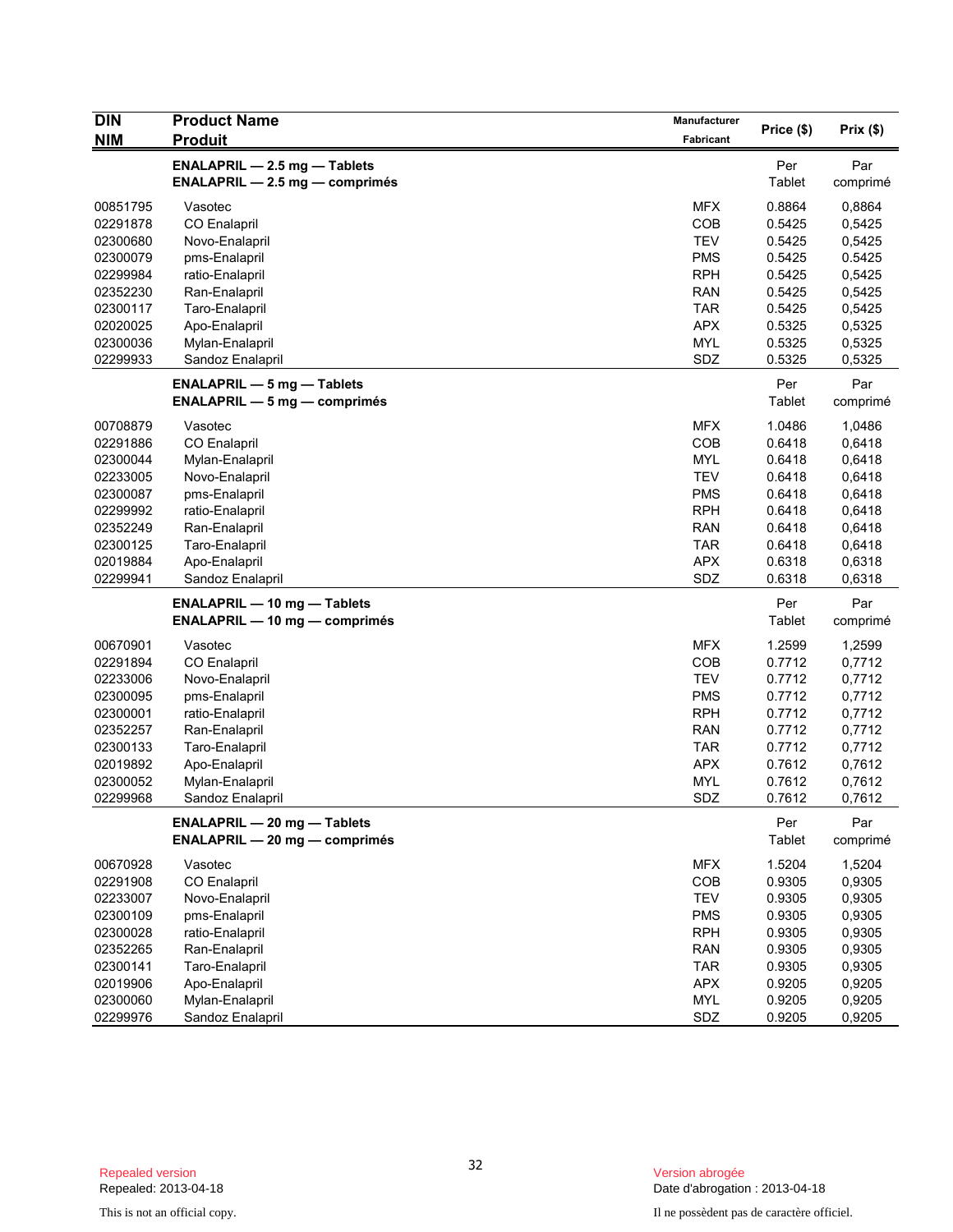| <b>DIN</b><br><b>NIM</b>                     | <b>Product Name</b><br><b>Produit</b>                                                                                          | Manufacturer<br>Fabricant              | Price (\$)                           | Prix(\$)                             |
|----------------------------------------------|--------------------------------------------------------------------------------------------------------------------------------|----------------------------------------|--------------------------------------|--------------------------------------|
|                                              | ENALAPRIL/HYDROCHLOROTHIAZIDE - 5 mg/12.5 mg - Tablets<br><b>ENALAPRIL/HYDROCHLOROTHIAZIDE — 5 mg/12.5 mg — comprimés</b>      |                                        | Per<br>Tablet                        | Par<br>comprimé                      |
| 02242826<br>02352923<br>02300222             | Vaseretic<br>Apo-Enalapril/HCTZ<br>Novo-Enalapril/HCTZ                                                                         | <b>MFX</b><br><b>APX</b><br><b>NOP</b> | 0.9695<br>0.6417<br>0.6417           | 0,9695<br>0,6417<br>0,6417           |
|                                              | ENALAPRIL/HYDROCHLOROTHIAZIDE - 10 mg/25 mg - Tablets<br>ENALAPRIL/HYDROCHLOROTHIAZIDE - 10 mg/25 mg - comprimés               |                                        | Per<br>Tablet                        | Par<br>comprimé                      |
| 00657298<br>02300230<br>02352931             | Vaseretic<br>Novo-Enalapril/HCTZ<br>Apo-Enalapril/HCTZ                                                                         | <b>MFX</b><br><b>TEV</b><br><b>APX</b> | 1.2977<br>0.7712<br>0.6108           | 1,2977<br>0.7712<br>0,6108           |
|                                              | <b>ENTACAPONE - 200 mg - Tablets</b><br><b>ENTACAPONE - 200 mg - comprimés</b>                                                 |                                        | Per<br>Tablet                        | Par<br>comprimé                      |
| 02243763<br>02380005<br>02375559<br>02390337 | Comtan<br>Sandoz Entacapone<br>Teva-Entacapone<br>Mylan-Entacapone                                                             | <b>NVT</b><br>SDZ<br><b>TEV</b><br>MYL | 1.7873<br>0.5614<br>0.5614<br>0.5114 | 1,7873<br>0,5614<br>0,5614<br>0,5114 |
|                                              | <b>ESOMEPRAZOLE - 40 mg - Tablets</b><br>ESOMEPRAZOLE - 40 mg - comprimés                                                      |                                        | Per<br>Tablet                        | Par<br>comprimé                      |
| 02244522<br>02339102<br>02383047             | Nexium<br>Apo-Esomeprazole<br>Mylan-Esomeprazole                                                                               | <b>AZC</b><br><b>APX</b><br>MYL        | 2.3958<br>1.8690<br>1.8690           | 2,3958<br>1,8690<br>1,8690           |
|                                              | ESTRADIOL-17B - 50 mcg - Transdermal Patch<br>ESTRADIOL-17B - 50 mcg - timbre transdermique                                    |                                        | Per<br>Patch                         | Par<br>timbre                        |
| 02244000<br>02246967                         | Estradot<br>Sandoz Estradiol Derm                                                                                              | <b>NVT</b><br>SDZ                      | 3.0800<br>2.4130                     | 3,0800<br>2,4130                     |
|                                              | ESTRADIOL-17B - 75 mcg - Transdermal Patch<br>ESTRADIOL-17B - 75 mcg - timbre transdermique                                    |                                        | Per<br>Patch                         | Par<br>timbre                        |
| 02244001<br>02246968                         | Estradot<br>Sandoz Estradiol Derm                                                                                              | <b>NVT</b><br>SDZ                      | 3.3028<br>2.5875                     | 3,3028<br>2,5875                     |
|                                              | ESTRADIOL-17B - 100 mcg - Transdermal Patch<br>ESTRADIOL-17B - 100 mcg - timbre transdermique                                  |                                        | Per<br>Patch                         | Par<br>timbre                        |
| 02244002<br>02246969                         | Estradot<br>Sandoz Estradiol Derm                                                                                              | NVT<br>SDZ                             | 3.5544<br>2.7375                     | 3,5544<br>2,7375                     |
|                                              | ETHINYL ESTRADIOL/DESOGESTREL - 0.03 mg/0.15 mg - Tablet<br>ETHINYL ESTRADIOL/DESOGESTREL - 0.03 mg/0.15 mg - comprimés        |                                        | Per<br>Tablet                        | Par<br>comprimé                      |
| 02042487<br>02317192                         | Marvelon 21<br>Apri 21                                                                                                         | <b>ORG</b><br><b>APX</b>               | 0.8140<br>0.5436                     | 0,8140<br>0,5436                     |
|                                              | ETHINYL ESTRADIOL/DESOGESTREL - 0.03 mg/0.15 mg - Tablet<br>ETHINYL ESTRADIOL/DESOGESTREL - 0.03 mg/0.15 mg - comprimés        |                                        | Per<br>Tablet                        | Par<br>comprimé                      |
| 02042479<br>02317206                         | Marvelon 28<br>Apri 28                                                                                                         | <b>ORG</b><br><b>APX</b>               | 0.6105<br>0.4077                     | 0,6105<br>0,4077                     |
|                                              | ETHINYL ESTRADIOL/LEVONORGESTREL - 0.15 mg/0.03 mg - Tablets<br>ETHINYL ESTRADIOL/LEVONORGESTREL - 0.15 mg/0.03 mg - comprimés |                                        | Per<br>Tablet                        | Par<br>comprimé                      |
| 02042320<br>02295946                         | Min Ovral<br>Portia 21                                                                                                         | PFI<br><b>APX</b>                      | 0.7732<br>0.4636                     | 0,7732<br>0,4636                     |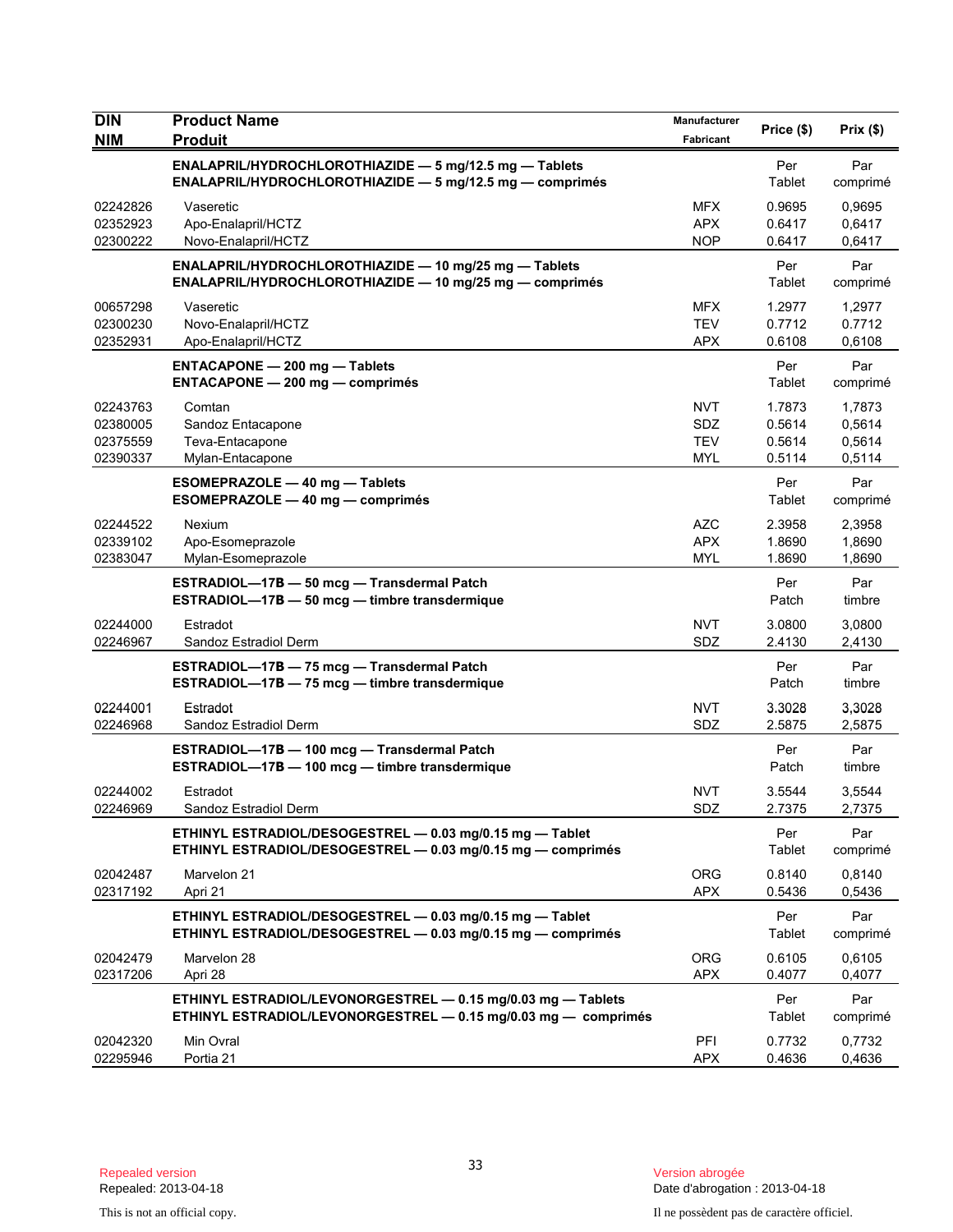| <b>DIN</b>                                               | <b>Product Name</b>                                                                                                                                     | Manufacturer                                         | Price (\$)                                     | Prix(\$)                                       |
|----------------------------------------------------------|---------------------------------------------------------------------------------------------------------------------------------------------------------|------------------------------------------------------|------------------------------------------------|------------------------------------------------|
| <b>NIM</b>                                               | <b>Produit</b>                                                                                                                                          | Fabricant                                            |                                                |                                                |
|                                                          | ETHINYL ESTRADIOL/LEVONORGESTREL - 0.15 mg/0.03 mg - Tablets<br>ETHINYL ESTRADIOL/LEVONORGESTREL - 0.15 mg/0.03 mg - comprimés                          |                                                      | Per<br>Tablet                                  | Par<br>comprimé                                |
| 02042339<br>02295954                                     | Min Ovral<br>Portia 28                                                                                                                                  | PFI<br><b>APX</b>                                    | 0.5697<br>0.3477                               | 0.5697<br>0,3477                               |
|                                                          | ETHINYL ESTRADIOL/LEVONORGESTREL - 20 mcg/100 mcg - Tablets<br>ETHINYL ESTRADIOL/LEVONORGESTREL - 20 mcg/100 mcg - comprimés                            |                                                      | Per<br>Tablet                                  | Par<br>comprimé                                |
| 02236974<br>02387875<br>02388138                         | Alesse<br>Alysena 21<br>ESME <sub>21</sub>                                                                                                              | PFI<br><b>APX</b><br><b>MYL</b>                      | 0.7847<br>0.4636<br>0.4636                     | 0,7847<br>0,4636<br>0,4636                     |
|                                                          | ETHINYL ESTRADIOL/LEVONORGESTREL - 20 mcg/100 mcg - Tablets<br>ETHINYL ESTRADIOL/LEVONORGESTREL - 20 mcg/100 mcg - comprimés                            |                                                      | Per<br>Tablet                                  | Par<br>comprimé                                |
| 02236975<br>02387883<br>02388146                         | Alesse<br>Alysena 28<br>ESME 28                                                                                                                         | PFI<br><b>APX</b><br><b>MYL</b>                      | 0.5885<br>0.3477<br>0.3477                     | 0,5885<br>0,3477<br>0,3477                     |
|                                                          | ETIDRONATE DISODIUM/CALCIUM CARBONATE - 400 mg/500 mg -<br><b>Tablets</b><br>ÉTIDRONATE DISODIQUE/CALCIUM (CARBONATE DE) — 400 mg/500 mg —<br>comprimés |                                                      | Per<br>Kit                                     | Par<br>trousse                                 |
| 02176017<br>02263866<br>02247323<br>02324199             | Didrocal<br><b>CO</b> Etidrocal<br>Mylan-Eti-Cal Carepac<br>Novo-Etidronatecal                                                                          | <b>WCI</b><br>COB<br><b>MYL</b><br><b>TEV</b>        | 48.2130<br>29.9900<br>29.9900<br>29.9900       | 48,2130<br>29,9900<br>29,9900<br>29,9900       |
|                                                          | ETIDRONATE DISODIUM - 200 mg - Tablets<br>ÉTIDRONATE DISODIQUE - 200 mg - comprimés                                                                     |                                                      | Per<br>Tablet                                  | Par<br>comprimé                                |
| 02248686<br>02245330                                     | <b>CO</b> Etidronate<br>Mylan-Etidronate                                                                                                                | COB<br><b>MYL</b>                                    | 1.0093<br>0.9082                               | 1,0093<br>0,9082                               |
|                                                          | <b>EXEMESTANE - 25 mg - Tablets</b><br><b>EXEMESTANE - 25 mg - comprimés</b>                                                                            |                                                      | Per<br>Tablet                                  | Par<br>comprimé                                |
| 02242705<br>02390183                                     | Aromasin<br><b>CO Exemestane</b>                                                                                                                        | PFI<br>COB                                           | 5.8069<br>3.9008                               | 5,8069<br>3,9008                               |
|                                                          | FAMCICLOVIR - 125 mg - Tablets<br>FAMCICLOVIR - 125 mg - comprimés                                                                                      |                                                      | Per<br>Tablet                                  | Par<br>comprimé                                |
| 02229110<br>02292025<br>02305682<br>02278081<br>02278634 | Famvir<br>Apo-Famciclovir<br>CO Famciclovir<br>pms-Famciclovir<br>Sandoz Famciclovir                                                                    | <b>NVT</b><br><b>APX</b><br>COB<br><b>PMS</b><br>SDZ | 3.1647<br>2.0240<br>2.0240<br>2.0240<br>2.0240 | 3,1647<br>2,0240<br>2,0240<br>2,0240<br>2,0240 |
|                                                          | FAMCICLOVIR - 250 mg - Tablets<br>FAMCICLOVIR - 250 mg - comprimés                                                                                      |                                                      | Per<br>Tablet                                  | Par<br>comprimé                                |
| 02229129<br>02292041<br>02305690<br>02278103<br>02278642 | Famvir<br>Apo-Famciclovir<br><b>CO Famciclovir</b><br>pms-Famciclovir<br>Sandoz Famciclovir                                                             | <b>NVT</b><br><b>APX</b><br>COB<br><b>PMS</b><br>SDZ | 4.2926<br>2.7200<br>2.7200<br>2.7200<br>2.7200 | 4,2926<br>2,7200<br>2,7200<br>2,7200<br>2,7200 |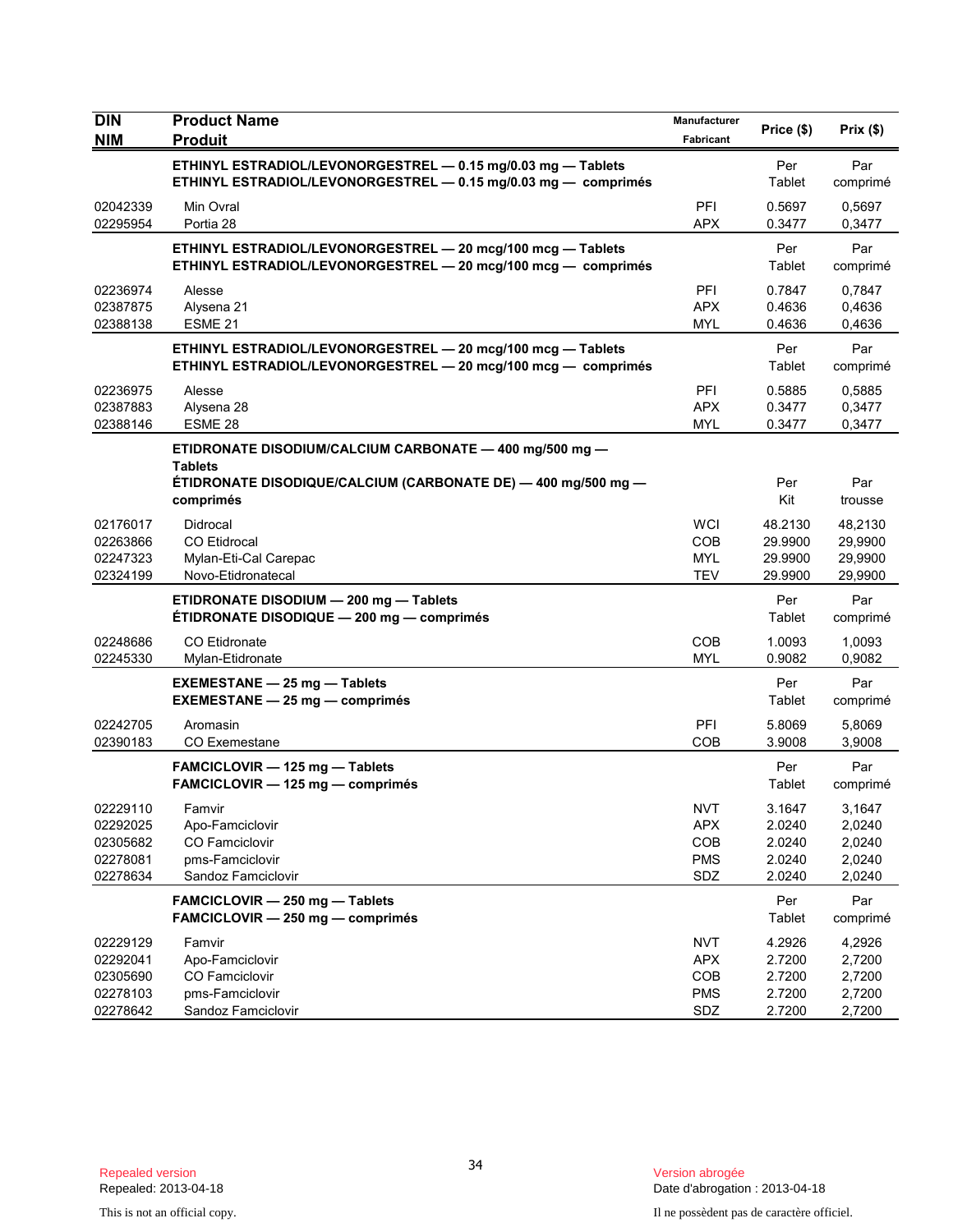| <b>DIN</b><br><b>NIM</b>                                             | <b>Product Name</b><br><b>Produit</b>                                                                                                                                   | Manufacturer<br>Fabricant                                                        | Price (\$)                                               | Prix (\$)                                                |
|----------------------------------------------------------------------|-------------------------------------------------------------------------------------------------------------------------------------------------------------------------|----------------------------------------------------------------------------------|----------------------------------------------------------|----------------------------------------------------------|
|                                                                      | FAMCICLOVIR - 500 mg - Tablets<br>FAMCICLOVIR - 500 mg - comprimés                                                                                                      |                                                                                  | Per<br>Tablet                                            | Par<br>comprimé                                          |
| 02177102<br>02292068<br>02305704<br>02278111<br>02278650             | Famvir<br>Apo-Famciclovir<br>CO Famciclovir<br>pms-Famciclovir<br>Sandoz Famciclovir                                                                                    | <b>NVT</b><br><b>APX</b><br>COB<br><b>PMS</b><br>SDZ                             | 7.6629<br>4.2280<br>4.2280<br>4.2280<br>4.2280           | 7,6629<br>4,2280<br>4,2280<br>4,2280<br>4,2280           |
|                                                                      | <b>FAMOTIDINE - 20 mg - Tablets</b><br><b>FAMOTIDINE - 20 mg - comprimés</b>                                                                                            |                                                                                  | Per<br>Tablet                                            | Par<br>comprimé                                          |
| 00710121<br>01953842<br>02196018<br>02022133                         | Pepcid<br>Apo-Famotidine<br>Mylan-Famotidine<br>Novo-Famotidine                                                                                                         | <b>MFX</b><br><b>APX</b><br><b>MYL</b><br><b>TEV</b>                             | 1.2450<br>0.6486<br>0.6486<br>0.6486                     | 1,2450<br>0,6486<br>0,6486<br>0,6486                     |
|                                                                      | <b>FAMOTIDINE - 40 mg - Tablets</b><br><b>FAMOTIDINE - 40 mg - comprimés</b>                                                                                            |                                                                                  | Per<br>Tablet                                            | Par<br>comprimé                                          |
| 00710113<br>01953834<br>02196026<br>02022141                         | Pepcid<br>Apo-Famotidine<br>Mylan-Famotidine<br>Novo-Famotidine                                                                                                         | MFX<br><b>APX</b><br><b>MYL</b><br><b>TEV</b>                                    | 2.3001<br>1.1673<br>1.1673<br>1.1673                     | 2,3001<br>1,1673<br>1,1673<br>1,1673                     |
|                                                                      | FELODIPINE - 2.5 mg - Extended Release Tablets<br>FÉLODIPINE - 2,5 mg - comprimés à libération prolongée                                                                |                                                                                  | Per<br>Tablet                                            | Par<br>comprimé                                          |
| 02057778<br>02221985                                                 | Plendil<br>Renedil                                                                                                                                                      | AZC<br><b>SAA</b>                                                                | 0.5754<br>0.3487                                         | 0,5754<br>0,3487                                         |
|                                                                      | FELODIPINE - 5 mg - Extended Release Tablets<br>FÉLODIPINE - 5 mg - comprimés à libération prolongée                                                                    |                                                                                  | Per<br>Tablet                                            | Par<br>comprimé                                          |
| 00851779<br>02221993<br>02280264                                     | Plendil<br>Renedil<br>Sandoz Felodipine                                                                                                                                 | <b>AZC</b><br><b>SAA</b><br>SDZ                                                  | 0.7689<br>0.5097<br>0.5097                               | 0,7689<br>0,5097<br>0,5097                               |
|                                                                      | FELODIPINE - 10 mg - Extended Release Tablets<br>FÉLODIPINE - 10 mg - comprimés à libération prolongée                                                                  |                                                                                  | Per<br>Tablet                                            | Par<br>comprimé                                          |
| 00851787<br>02222000<br>02280272                                     | Plendil<br>Renedil<br>Sandoz Felodipine                                                                                                                                 | <b>AZC</b><br>SAA<br>SDZ                                                         | 1.1536<br>0.7407<br>0.7407                               | 1,1536<br>0,7407<br>0,7407                               |
|                                                                      | FENOFIBRATE - 67 mg - Capsules<br>FÉNOFIBRATE - 67 mg - capsules                                                                                                        |                                                                                  | Per<br>Capsule                                           | Par<br>capsule                                           |
| 02243180<br>02243551                                                 | Apo-Feno-Micro<br>Novo-Fenofibrate Micronized/Novo-Fenofibrate (micronisé)                                                                                              | <b>APX</b><br><b>TEV</b>                                                         | 0.4759<br>0.4758                                         | 0,4759<br>0,4758                                         |
|                                                                      | FENOFIBRATE - 200 mg - Capsules<br>FÉNOFIBRATE - 200 mg - capsules                                                                                                      |                                                                                  | Per<br>Capsule                                           | Par<br>capsule                                           |
| 02239864<br>02146959<br>02240210<br>02243552<br>02273551<br>02250039 | Apo-Feno-Micro<br>Lipidil-Micro<br>Mylan-Fenofibrate Micro<br>Novo-Fenofibrate Micronized/Novo-Fenofibrate (micronisé)<br>pms-Fenofibrate Micro<br>ratio-Fenofibrate MC | <b>APX</b><br><b>FFR</b><br><b>MYL</b><br><b>TEV</b><br><b>PMS</b><br><b>RPH</b> | 1.1979<br>1.1979<br>1.1979<br>1.1979<br>1.1979<br>1.1979 | 1,1979<br>1,1979<br>1,1979<br>1,1979<br>1,1979<br>1,1979 |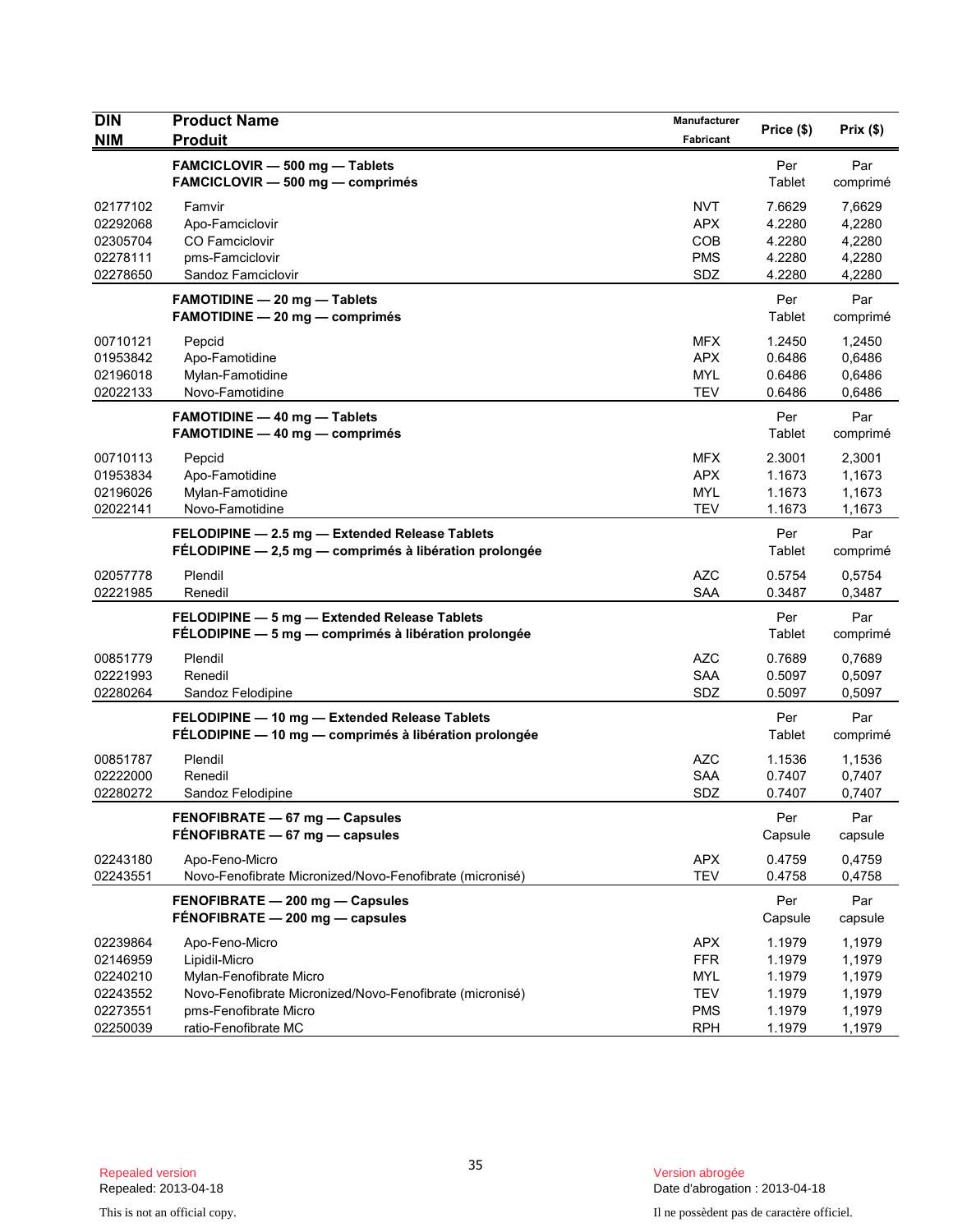| <b>DIN</b><br><b>NIM</b> | <b>Product Name</b><br><b>Produit</b>                                             | Manufacturer<br>Fabricant | Price (\$)    | Prix(\$)        |
|--------------------------|-----------------------------------------------------------------------------------|---------------------------|---------------|-----------------|
|                          | FENOFIBRATE - 100 mg - Tablets<br>FENOFIBRATE - 100 mg - comprimés                |                           | Per<br>Tablet | Par<br>comprimé |
| 02241601                 | Lipidil Supra                                                                     | <b>FFR</b>                | 1.2243        | 1,2243          |
| 02246859                 | Apo-Feno Super                                                                    | <b>APX</b>                | 0.8663        | 0,8663          |
| 02289083                 | Novo-Fenofibrate-S                                                                | <b>TEV</b>                | 0.7877        | 0,7877          |
| 02288044                 | Sandoz Fenofibrate S                                                              | SDZ                       | 0.7877        | 0,7877          |
|                          | FENOFIBRATE - 160 mg - Tablets<br>FENOFIBRATE - 160 mg - comprimés                |                           | Per<br>Tablet | Par<br>comprimé |
| 02241602                 | Lipidil Supra                                                                     | <b>FFR</b>                | 1.4106        | 1,4106          |
| 02246860                 | Apo-Feno Super                                                                    | <b>APX</b>                | 0.9317        | 0,9317          |
| 02250004                 | Fenomax                                                                           | <b>ORX</b>                | 0.9317        | 0,9317          |
| 02289091                 | Novo-Fenofibrate-S                                                                | <b>TEV</b>                | 0.8470        | 0,8470          |
| 02288052                 | Sandoz Fenofibrate S                                                              | SDZ                       | 0.8470        | 0,8470          |
|                          | FENTANYL - 12 mcg - Transdermal Patch<br>FENTANYL - 12 mcg - timbre transdermique |                           | Per<br>Patch  | Par<br>timbre   |
| 02330105                 | Ran-Fentanyl Matrix                                                               | <b>RAN</b>                | 3.1980        | 3,1980          |
| 02311925                 | ratio-Fentanyl                                                                    | <b>RPH</b>                | 3.1980        | 3,1980          |
| 02327112                 | Sandoz Fentanyl                                                                   | SDZ                       | 3.1980        | 3,1980          |
| 02386844                 | CO Fentanyl                                                                       | COB                       | 2.2310        | 2,2310          |
| 02396696                 | Mylan-Fentanyl Matrix                                                             | <b>MYL</b>                | 2.2300        | 2,2300          |
|                          | FENTANYL - 25 mcg - Transdermal Patch<br>FENTANYL - 25 mcg - timbre transdermique |                           | Per<br>Patch  | Par<br>timbre   |
| 02275813                 | Duragesic MAT                                                                     | <b>JAN</b>                | 13.4420       | 13,4420         |
| 02282941                 | ratio-Fentanyl                                                                    | <b>RPH</b>                | 6.5450        | 6,5450          |
| 02314630                 | Novo-Fentanyl                                                                     | <b>TEV</b>                | 5.9500        | 5,9500          |
| 02330113                 | Ran-Fentanyl Matrix                                                               | RAN                       | 5.9500        | 5,9500          |
| 02327120                 | Sandoz Fentanyl                                                                   | SDZ                       | 5.9500        | 5,9500          |
| 02386852                 | CO Fentanyl                                                                       | COB                       | 3.6582        | 3,6582          |
| 02396718                 | Mylan-Fentanyl Matrix                                                             | <b>MYL</b>                | 3.6582        | 3,6582          |
|                          | FENTANYL - 50 mcg - Transdermal Patch<br>FENTANYL - 50 mcg - timbre transdermique |                           | Per<br>Patch  | Par<br>timbre   |
| 02275821                 | Duragesic MAT                                                                     | <b>JAN</b>                | 25.3000       | 25,3000         |
| 02282968                 | ratio-Fentanyl                                                                    | <b>RPH</b>                | 12.3200       | 12,3200         |
| 02314649                 | Novo-Fentanyl                                                                     | <b>TEV</b>                | 11.2000       | 11,2000         |
| 02330121                 | Ran-Fentanyl Matrix                                                               | RAN                       | 11.2000       | 11,2000         |
| 02327147                 | Sandoz Fentanyl                                                                   | SDZ                       | 11.2000       | 11,2000         |
| 02386879                 | CO Fentanyl                                                                       | COB                       | 6.8838        | 6,8838          |
| 02396726                 | Mylan-Fentanyl Matrix                                                             | <b>MYL</b>                | 6.8838        | 6,8838          |
|                          | FENTANYL - 75 mcg - Transdermal Patch<br>FENTANYL - 75 mcg - timbre transdermique |                           | Per<br>Patch  | Par<br>timbre   |
| 02275848                 | Duragesic MAT                                                                     | JAN                       | 35.5850       | 35,5850         |
| 02282976                 | ratio-Fentanyl                                                                    | <b>RPH</b>                | 17.3250       | 17,3250         |
| 02314657                 | Novo-Fentanyl                                                                     | <b>TEV</b>                | 15.7500       | 15,7500         |
| 02330148                 | Ran-Fentanyl Matrix                                                               | <b>RAN</b>                | 15.7500       | 15,7500         |
| 02327155                 | Sandoz Fentanyl                                                                   | SDZ                       | 15.7500       | 15,7500         |
| 02386887                 | CO Fentanyl                                                                       | COB                       | 9.6817        | 9,6817          |
| 02396734                 | Mylan-Fentanyl Matrix                                                             | <b>MYL</b>                | 9.6817        | 9,6817          |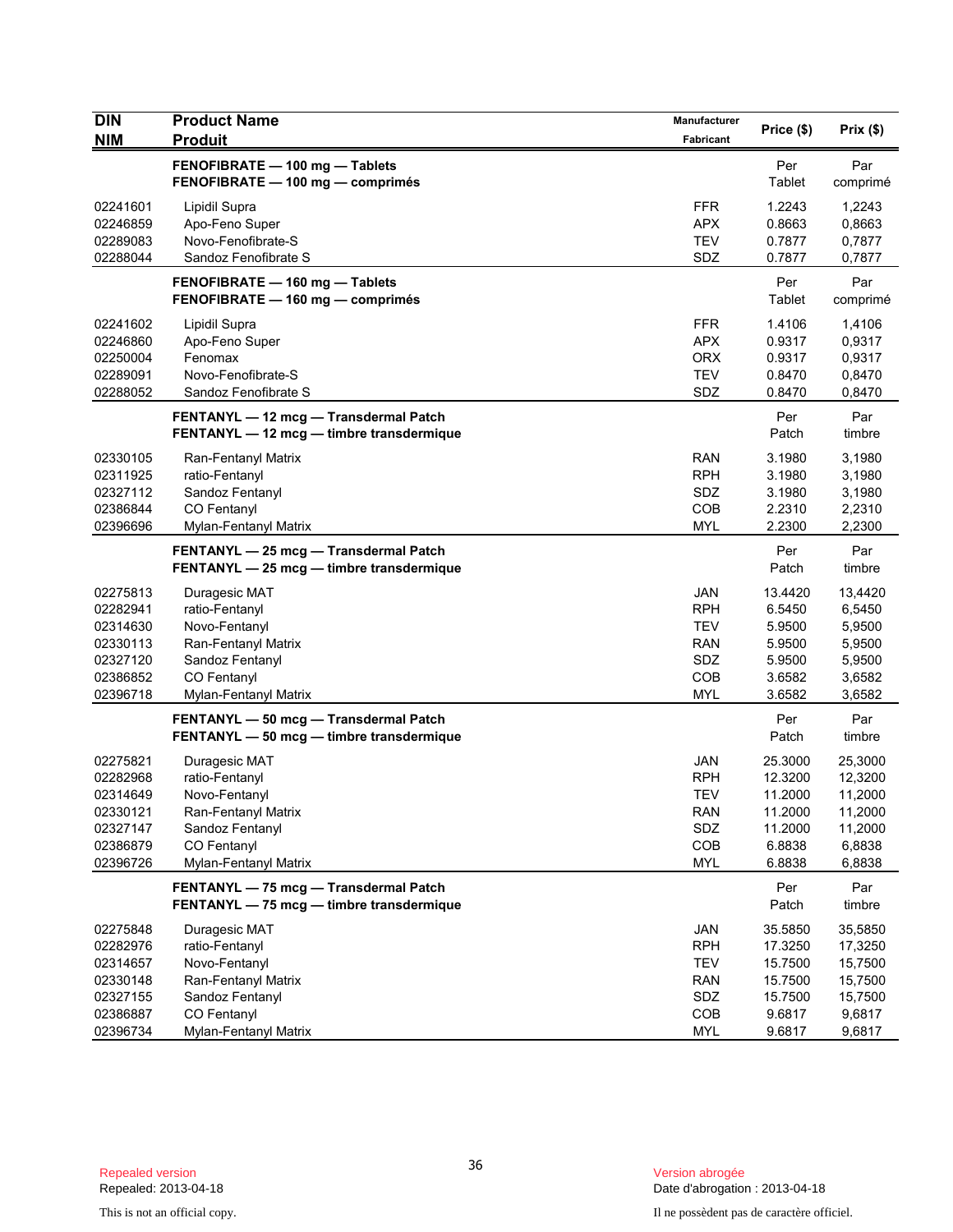| <b>DIN</b> | <b>Product Name</b>                                                                 | <b>Manufacturer</b> | Price (\$)    | Prix(\$)        |
|------------|-------------------------------------------------------------------------------------|---------------------|---------------|-----------------|
| <b>NIM</b> | <b>Produit</b>                                                                      | Fabricant           |               |                 |
|            | FENTANYL - 100 mcg - Transdermal Patch<br>FENTANYL - 100 mcg - timbre transdermique |                     | Per<br>Patch  | Par<br>timbre   |
| 02275856   | Duragesic MAT                                                                       | <b>JAN</b>          | 44.2860       | 44,2860         |
| 02282984   | ratio-Fentanyl                                                                      | <b>RPH</b>          | 21.5600       | 21,5600         |
| 02314665   | Novo-Fentanyl                                                                       | <b>TEV</b>          | 19.6000       | 19,6000         |
| 02330156   | Ran-Fentanyl Matrix                                                                 | RAN                 | 19.6000       | 19,6000         |
| 02327163   | Sandoz Fentanyl                                                                     | SDZ                 | 19.6000       | 19,6000         |
| 02386895   | <b>CO Fentanyl</b>                                                                  | COB                 | 12.0512       | 12,0512         |
| 02396742   | Mylan-Fentanyl Matrix                                                               | <b>MYL</b>          | 12.0512       | 12,0512         |
|            | FERROUS GLUCONATE - 300 mg - Tablets<br>FER (GLUCONATE DE) - 300 mg - comprimés     |                     | Per<br>Tablet | Par<br>comprimé |
| 00545031   | Apo-Ferrous Gluconate                                                               | <b>APX</b>          | 0.0404        | 0,0404          |
| 00031097   | Jamp-Ferrous Gluconate                                                              | <b>JPC</b>          | 0.0367        | 0,0367          |
| 00021458   | Novo-Ferrogluc                                                                      | <b>TEV</b>          | 0.0254        | 0,0254          |
|            | FINASTERIDE - 5 mg - Tablets<br>FINASTERIDE - 5 mg - comprimés                      |                     | Per<br>Tablet | Par<br>comprimé |
| 02010909   | Proscar                                                                             | <b>MSD</b>          | 2.1101        | 2,1101          |
| 02348500   | Novo-Finasteride                                                                    | <b>TEV</b>          | 0.9265        | 0,9265          |
| 02365383   | Apo-Finasteride                                                                     | <b>APX</b>          | 0.7412        | 0,7412          |
| 02354462   | CO Finasteride                                                                      | COB                 | 0.7412        | 0,7412          |
| 02356058   | Mylan-Finasteride                                                                   | <b>MYL</b>          | 0.6486        | 0,6486          |
| 02310112   | pms-Finasteride                                                                     | <b>PMS</b>          | 0.6486        | 0,6486          |
| 02322579   | Sandoz Finasteride                                                                  | <b>SDZ</b>          | 0.6486        | 0,6486          |
| 02357224   | Jamp-Finasteride                                                                    | <b>JPC</b>          | 0.5675        | 0,5675          |
|            | FLUCONAZOLE - 50 mg - Tablets<br>FLUCONAZOLE - 50 mg - comprimés                    |                     | Per<br>Tablet | Par<br>comprimé |
| 02237370   | Apo-Fluconazole                                                                     | <b>APX</b>          | 3.4393        | 3,4393          |
| 02236978   | Novo-Fluconazole                                                                    | <b>TEV</b>          | 3.4393        | 3,4393          |
| 02249294   | Taro-Fluconazole                                                                    | TAR                 | 3.4393        | 3,4393          |
| 02281260   | CO Fluconazole                                                                      | <b>COB</b>          | 3.1266        | 3,1266          |
| 02245292   | Mylan-Fluconazole                                                                   | <b>MYL</b>          | 3.1266        | 3,1266          |
| 02245643   | pms-Fluconazole                                                                     | <b>PMS</b>          | 3.1266        | 3,1266          |
|            | FLUCONAZOLE - 100 mg - Tablets<br>FLUCONAZOLE - 100 mg - comprimés                  |                     | Per<br>Tablet | Par<br>comprimé |
| 02237371   | Apo-Fluconazole                                                                     | APX                 | 6.1012        | 6,1012          |
| 02249308   | Taro-Fluconazole                                                                    | TAR                 | 6.1012        | 6,1012          |
| 02236979   | Novo-Fluconazole                                                                    | <b>TEV</b>          | 6.1011        | 6,1011          |
| 02281279   | CO Fluconazole                                                                      | COB                 | 5.5466        | 5,5466          |
| 02245293   | Mylan-Fluconazole                                                                   | <b>MYL</b>          | 5.5466        | 5,5466          |
| 02245644   | pms-Fluconazole                                                                     | <b>PMS</b>          | 5.5466        | 5,5466          |
|            | FLUOCINONIDE - 0.05% - Gel<br>FLUOCINONIDE - 0,05 % - gel                           |                     | Per<br>Gram   | Par<br>gramme   |
| 02161974   | Lidex                                                                               | <b>VPI</b>          | 0.5638        | 0,5638          |
| 02236997   | Lyderm                                                                              | <b>TPT</b>          | 0.3762        | 0,3762          |
|            | FLUOCINONIDE - 0.05% - Ointment                                                     |                     | Per           | Par             |
|            | FLUOCINONIDE - 0,05 % - pommade                                                     |                     | Gram          | gramme          |
| 02161966   | Lidex                                                                               | <b>VPI</b>          | 0.5565        | 0,5565          |
| 02236996   | Lyderm                                                                              | <b>TPT</b>          | 0.3707        | 0,3707          |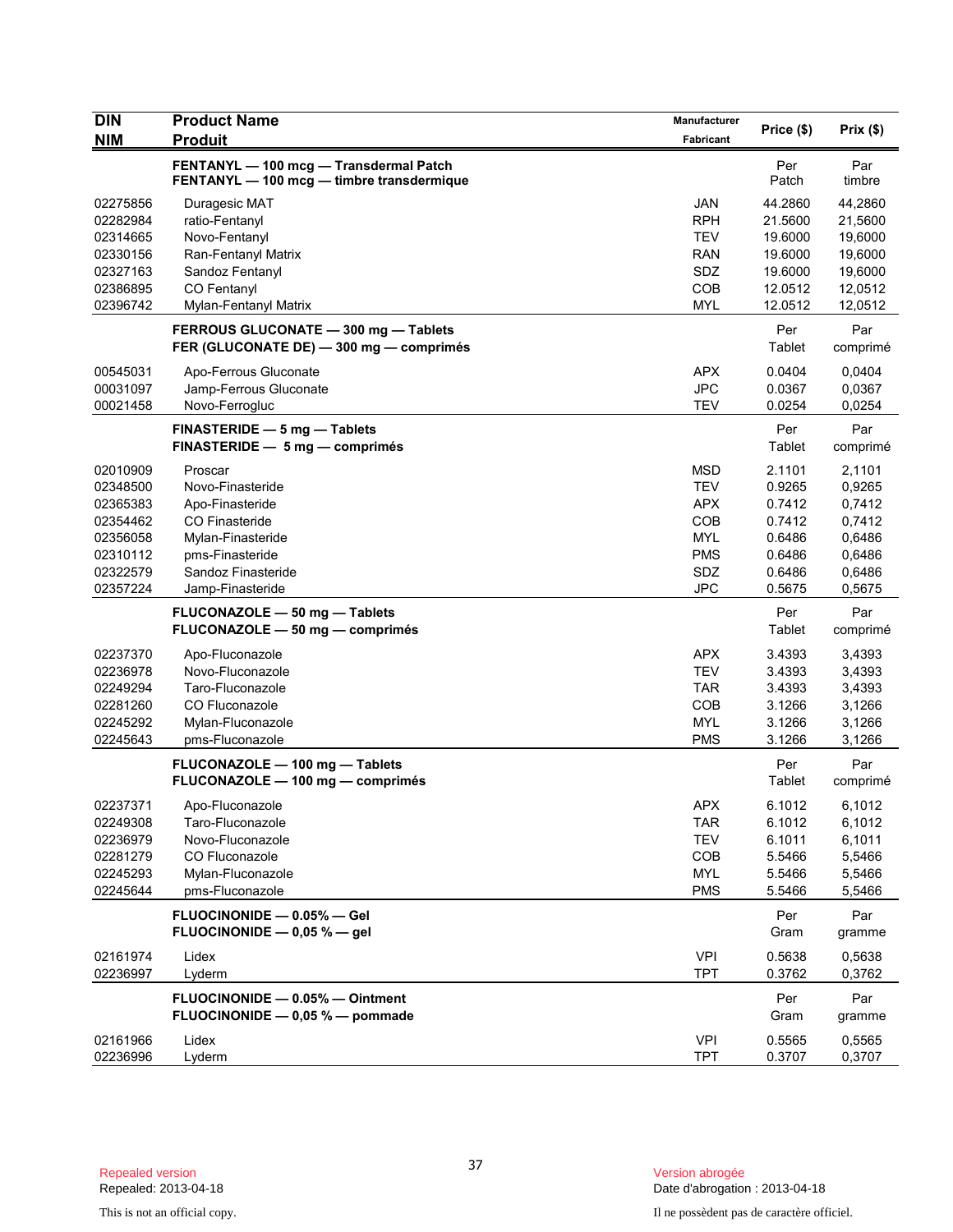| <b>DIN</b><br><b>NIM</b> | <b>Product Name</b><br><b>Produit</b>                                                              | Manufacturer<br>Fabricant | Price (\$)       | Prix(\$)         |
|--------------------------|----------------------------------------------------------------------------------------------------|---------------------------|------------------|------------------|
|                          |                                                                                                    |                           |                  |                  |
|                          | FLUOCINONIDE - 0.05% - Topical Cream<br>FLUOCINONIDE - 0,05 % - crème topique                      |                           | Per<br>Gram      | Par<br>gramme    |
| 02161923                 | Lidex                                                                                              | <b>VPI</b>                | 0.5078           | 0,5078           |
| 00716863                 | Lyderm                                                                                             | <b>TPT</b>                | 0.5075           | 0,5075           |
|                          | FLUOROMETHOLONE - 0.1% - Ophthalmic Suspension<br>FLUOROMÉTHOLONE - 0,1 % - suspension ophtalmique |                           | Per mL           | Par ml           |
| 00247855                 | FML 0.1%/FML 0,1 %                                                                                 | <b>ALL</b>                | 3.4628           | 3,4628           |
| 02238568<br>00432814     | pms-Fluorometholone<br>Sandoz Fluorometholone                                                      | <b>PMS</b><br>SDZ         | 1.9665<br>1.7880 | 1,9665<br>1,7880 |
|                          | FLUOXETINE - 10 mg - Capsules                                                                      |                           | Per              | Par              |
|                          | FLUOXÉTINE - 10 mg - capsules                                                                      |                           | Capsule          | capsule          |
| 02018985                 | Prozac                                                                                             | LIL                       | 2.0217           | 2,0217           |
| 02177617                 | Dom-Fluoxetine                                                                                     | <b>DOM</b>                | 1.2951           | 1,2951           |
| 02242177                 | <b>CO Fluoxetine</b>                                                                               | <b>RED</b>                | 1.2951           | 1,2951           |
| 02216353                 | Apo-Fluoxetine                                                                                     | <b>APX</b>                | 1.2950           | 1,2950           |
| 02237813                 | Mylan-Fluoxetine                                                                                   | <b>MYL</b>                | 1.2950           | 1,2950           |
| 02216582                 | Teva-Fluoxetine                                                                                    | <b>TEV</b>                | 1.2950           | 1,2950           |
| 02241371                 | ratio-Fluoxetine                                                                                   | <b>RPH</b>                | 1.2950           | 1,2950           |
| 02380560<br>02177579     | Mint-Fluoxetine<br>pms-Fluoxetine                                                                  | <b>MPH</b><br><b>PMS</b>  | 0.8650<br>0.8650 | 0,8650<br>0,8650 |
| 02243486                 | Sandoz Fluoxetine                                                                                  | SDZ                       | 0.8650           | 0,8650           |
|                          | FLUOXETINE - 20 mg - Capsules                                                                      |                           | Per              | Par              |
|                          | FLUOXÉTINE - 20 mg - capsules                                                                      |                           | Capsule          | capsule          |
| 00636622                 | Prozac                                                                                             | LIL                       | 2.0233           | 2,0233           |
| 02242178                 | CO Fluoxetine                                                                                      | <b>RED</b>                | 1.1124           | 1,1124           |
| 02216361                 | Apo-Fluoxetine                                                                                     | <b>APX</b>                | 1.1123           | 1,1123           |
| 02237814                 | Mylan-Fluoxetine                                                                                   | <b>MYL</b>                | 1.1123           | 1,1123           |
| 02216590                 | Teva-Fluoxetine                                                                                    | <b>TEV</b>                | 1.1123           | 1,1123           |
| 02241374                 | ratio-Fluoxetine                                                                                   | <b>RPH</b>                | 1.1123           | 1,1123           |
| 02380579                 | Mint-Fluoxetine                                                                                    | <b>MPH</b>                | 0.6438           | 0,6438           |
| 02177587                 | pms-Fluoxetine                                                                                     | <b>PMS</b>                | 0.6438           | 0,6438           |
| 02243487                 | Sandoz Fluoxetine                                                                                  | SDZ                       | 0.6438           | 0,6438           |
| 02386402                 | Jamp-Fluoxetine                                                                                    | <b>JPC</b>                | 0.6116           | 0,6116           |
|                          | FLURBIPROFEN - 50 mg - Tablets<br>FLURBIPROFÈNE - 50 mg - comprimés                                |                           | Per<br>Tablet    | Par<br>comprime  |
| 00647942                 | Ansaid                                                                                             | PFI                       | 0.5653           | 0,5653           |
| 01912046                 | Apo-Flurbiprofen                                                                                   | <b>APX</b>                | 0.2820           | 0,2820           |
| 02100509                 | Novo-Flurprofen                                                                                    | <b>TEV</b>                | 0.2820           | 0,2820           |
|                          | FLURBIPROFEN - 100 mg - Tablets<br>FLURBIPROFÈNE - 100 mg - comprimés                              |                           | Per<br>Tablet    | Par<br>comprimé  |
| 00600792                 | Ansaid                                                                                             | PFI                       | 0.7401           | 0,7401           |
| 00675199                 | ratio-Flurbiprofen                                                                                 | <b>RPH</b>                | 0.5170           | 0,5170           |
| 01912038                 | Apo-Flurbiprofen                                                                                   | <b>APX</b>                | 0.3859           | 0,3859           |
| 02100517                 | Novo-Flurprofen                                                                                    | <b>TEV</b>                | 0.3859           | 0,3859           |
|                          | FLUTAMIDE - 250 mg - Tablets<br>FLUTAMIDE - 250 mg - comprimés                                     |                           | Per<br>Tablet    | Par<br>comprimé  |
| 00637726                 | Euflex                                                                                             | <b>SCH</b>                | 1.5628           | 1,5628           |
| 02238560                 | Apo-Flutamide                                                                                      | <b>APX</b>                | 1.4883           | 1,4883           |
| 02230089                 | Novo-Flutamide                                                                                     | <b>TEV</b>                | 1.4883           | 1,4883           |
| 02230104                 | pms-Flutamide                                                                                      | <b>PMS</b>                | 1.4883           | 1,4883           |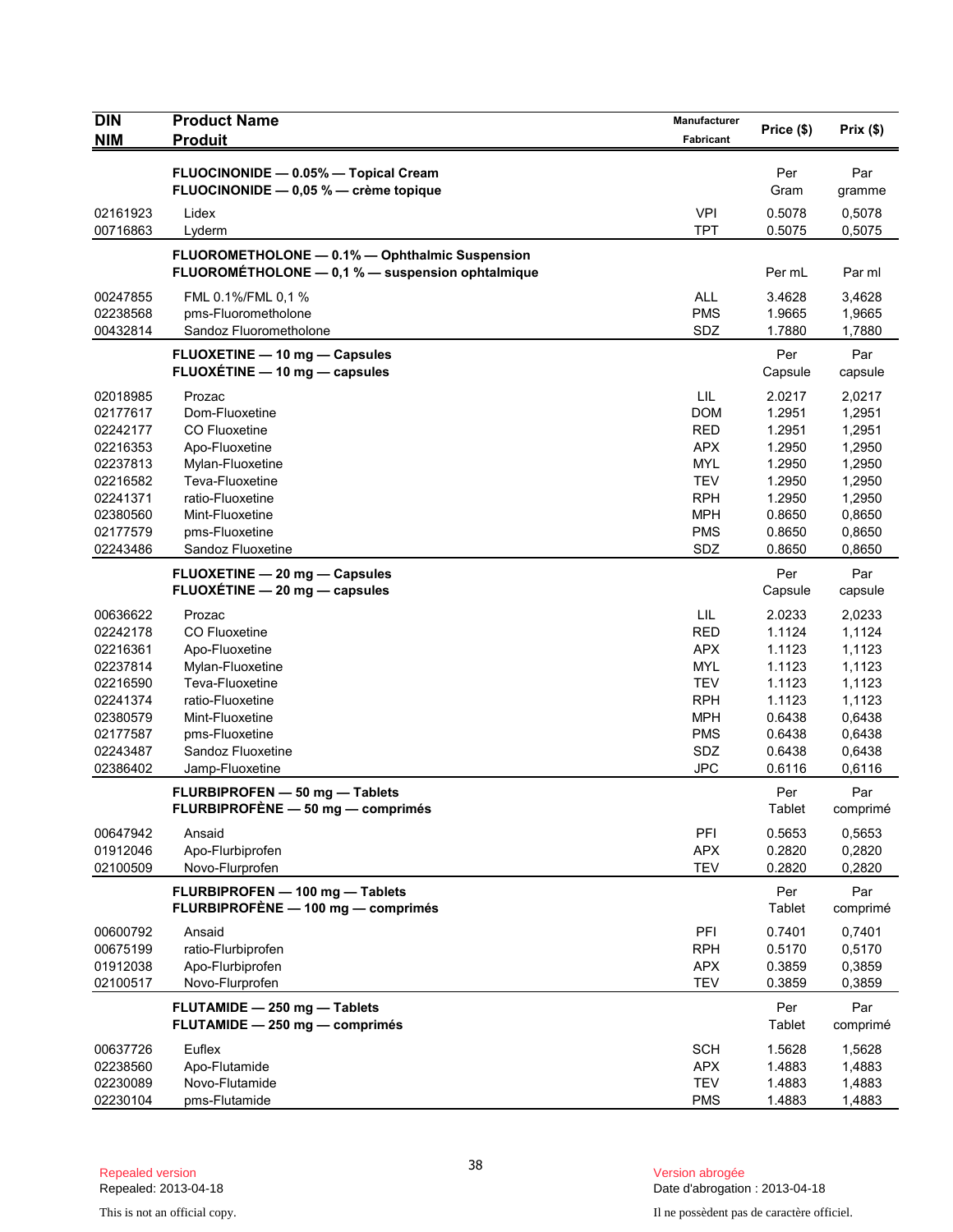| <b>DIN</b>                                                           | <b>Product Name</b>                                                                                                                                                                                                                        | Manufacturer                                                       | Price (\$)                                               | Prix(\$)                                                 |
|----------------------------------------------------------------------|--------------------------------------------------------------------------------------------------------------------------------------------------------------------------------------------------------------------------------------------|--------------------------------------------------------------------|----------------------------------------------------------|----------------------------------------------------------|
| <b>NIM</b>                                                           | <b>Produit</b>                                                                                                                                                                                                                             | Fabricant                                                          |                                                          |                                                          |
|                                                                      | FLUVOXAMINE MALEATE - 50 mg - Tablets<br>FLUVOXAMINE (MALÉATE DE) - 50 mg - comprimés                                                                                                                                                      |                                                                    | Per<br>Tablet                                            | Par<br>comprimé                                          |
| 01919342<br>02231329<br>02218453<br>02255529<br>02239953<br>02247054 | Luvox<br>Apo-Fluvoxamine<br>ratio-Fluvoxamine<br>CO Fluvoxamine<br>Novo-Fluvoxamine<br>Sandoz Fluvoxamine                                                                                                                                  | <b>SPH</b><br><b>APX</b><br><b>RPH</b><br>COB<br><b>TEV</b><br>SDZ | 0.9427<br>0.5447<br>0.5447<br>0.5447<br>0.5447<br>0.5447 | 0,9427<br>0,5447<br>0,5447<br>0,5447<br>0,5447<br>0,5447 |
|                                                                      | FLUVOXAMINE MALEATE - 100 mg - Tablets<br>FLUVOXAMINE (MALÉATE DE) — 100 mg — comprimés                                                                                                                                                    |                                                                    | Per<br>Tablet                                            | Par<br>comprimé                                          |
| 01919369<br>02231330<br>02218461<br>02255537<br>02239954<br>02247055 | Luvox<br>Apo-Fluvoxamine<br>ratio-Fluvoxamine<br>CO Fluvoxamine<br>Novo-Fluvoxamine<br>Sandoz Fluvoxamine                                                                                                                                  | <b>SPH</b><br><b>APX</b><br><b>RPH</b><br>COB<br><b>TEV</b><br>SDZ | 1.4527<br>0.9792<br>0.9792<br>0.9792<br>0.9792<br>0.9792 | 1,4527<br>0,9792<br>0,9792<br>0,9792<br>0,9792<br>0,9792 |
|                                                                      | FOSINOPRIL SODIUM - 10 mg - Tablets<br>FOSINOPRIL SODIQUE - 10 mg - comprimés                                                                                                                                                              |                                                                    | Per<br>Tablet                                            | Par<br>comprimé                                          |
| 01907107<br>02247802<br>02294524<br>02266008<br>02262401             | Monopril<br>Teva-Fosinopril<br>Ran-Fosinopril<br>Apo-Fosinopril<br>Mylan-Fosinopril                                                                                                                                                        | SQU<br><b>TEV</b><br><b>RAN</b><br>APX<br><b>MYL</b>               | 1.0221<br>0.6083<br>0.4977<br>0.4878<br>0.4878           | 1.0221<br>0,6083<br>0,4977<br>0,4878<br>0,4878           |
|                                                                      | FOSINOPRIL SODIUM - 20 mg - Tablets<br>FOSINOPRIL SODIQUE - 20 mg - comprimés                                                                                                                                                              |                                                                    | Per<br>Tablet                                            | Par<br>comprimé                                          |
| 01907115<br>02247803<br>02294532<br>02266016<br>02262428             | Monopril<br>Teva-Fosinopril<br>Ran-Fosinopril<br>Apo-Fosinopril<br>Mylan-Fosinopril                                                                                                                                                        | SQU<br>TEV<br><b>RAN</b><br><b>APX</b><br><b>MYL</b>               | 1.2296<br>0.7315<br>0.5985<br>0.5866<br>0.5866           | 1,2296<br>0,7315<br>0,5985<br>0,5866<br>0,5866           |
|                                                                      | FRAMYCETIN SULFATE/ESCULIN/HYDROCORTISONE/DIBUCAINE HCI<br>$-$ 10 mg/10 mg/5 mg/5 mg $-$ Ointment<br>FRAMYCÉTINE (SULFATE DE)/ESCULINE/HYDROCORTISONE/<br>DIBUCAÏNE (CHLORHYDRATE DE) - 10 mg/10 mg/5 mg/5 mg/ - pommade                   |                                                                    | Per<br>Gram                                              | Par<br>gramme                                            |
| 02223252<br>02247322<br>02242527                                     | Proctosedyl<br>Proctol<br>Sandoz Proctomyxin HC                                                                                                                                                                                            | AXC<br>ODN<br>SDZ                                                  | 0.9482<br>0.5960<br>0.5960                               | 0,9482<br>0,5960<br>0,5960                               |
|                                                                      | <b>FRAMYCETIN SULFATE/ESCULIN/HYDROCORTISONE/DIBUCAINE HCI</b><br>$-$ 10 mg/10 mg/5 mg/5 mg $-$ Suppositories<br>FRAMYCÉTINE (SULFATE DE)/ESCULINE/HYDROCORTISONE/<br>DIBUCAÏNE (CHLORHYDRATE DE) - 10 mg/10 mg/5 mg/5 mg/ - suppositoires |                                                                    | Per                                                      | Par<br>Suppository suppositoire                          |
| 02223260<br>02247882<br>02242528                                     | Proctosedyl<br>Proctol<br>Sandoz Proctomyxin HC                                                                                                                                                                                            | <b>AXC</b><br><b>ODN</b><br>SDZ                                    | 1.1853<br>0.7925<br>0.7925                               | 1,1853<br>0,7925<br>0,7925                               |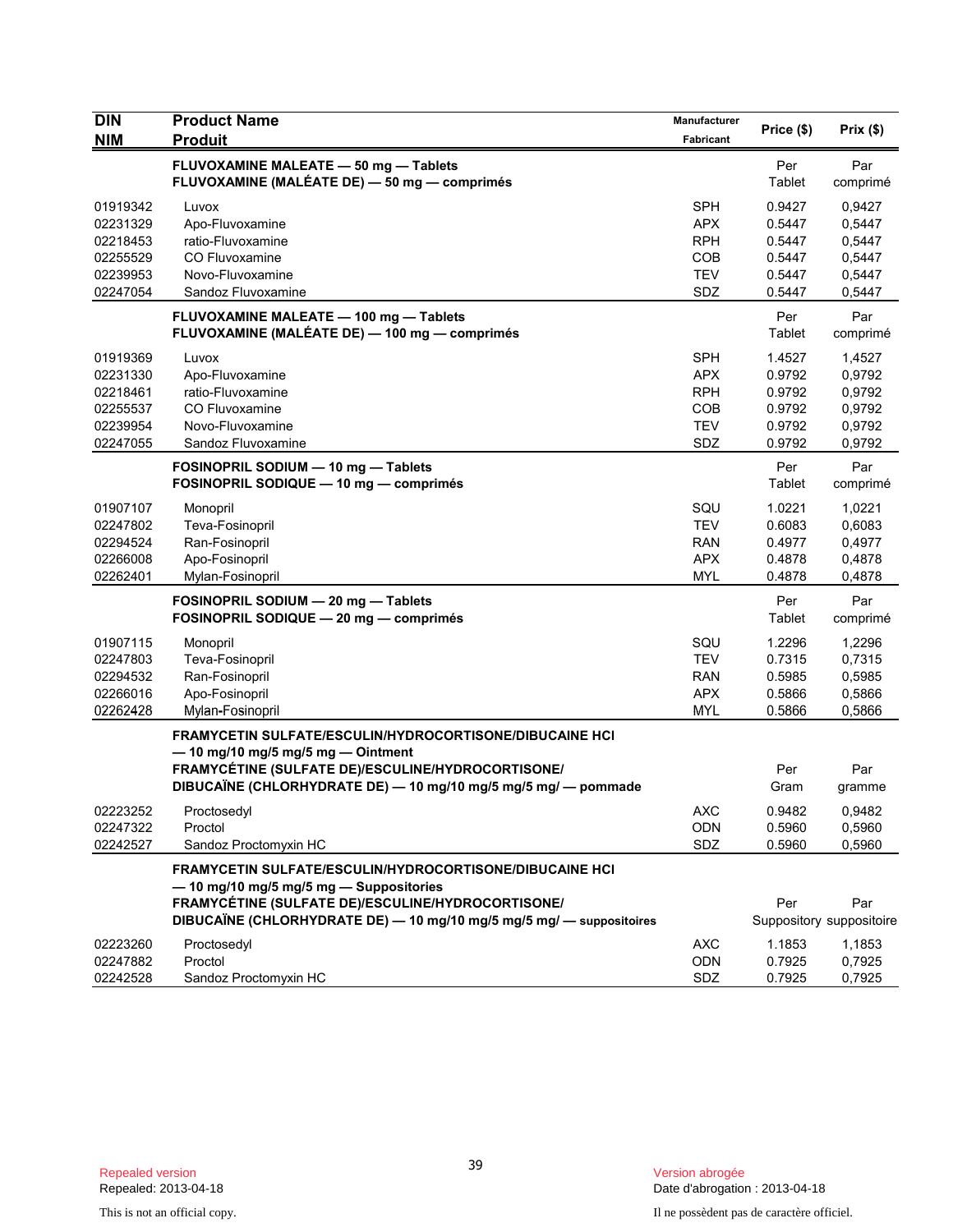| <b>DIN</b><br><b>NIM</b> | <b>Product Name</b>                                               | Manufacturer<br>Fabricant | Price (\$)       | Prix(\$)         |
|--------------------------|-------------------------------------------------------------------|---------------------------|------------------|------------------|
|                          | <b>Produit</b>                                                    |                           |                  |                  |
|                          | FUROSEMIDE - 20 mg - Tablets<br>$FUROSÉMIDE - 20 mg - comprimés$  |                           | Per<br>Tablet    | Par<br>comprimé  |
| 02224690                 | Lasix                                                             | <b>SAA</b>                | 0.0935           | 0,0935           |
| 00337730                 | Novosemide                                                        | <b>TEV</b>                | 0.0490           | 0,0490           |
| 02247493                 | pms-Furosemide                                                    | <b>PMS</b><br><b>APX</b>  | 0.0446           | 0,0446           |
| 00396788                 | Apo-Furosemide                                                    |                           | 0.0445           | 0,0445           |
|                          | FUROSEMIDE - 40 mg - Tablets<br>$FUROSÉMIDE - 40 mg - comprimés$  |                           | Per<br>Tablet    | Par<br>comprimé  |
| 02224704                 | Lasix                                                             | <b>SAA</b>                | 0.1438           | 0,1438           |
| 00362166                 | Apo-Furosemide                                                    | <b>APX</b>                | 0.0737           | 0,0737           |
| 00337749                 | Novosemide                                                        | <b>TEV</b>                | 0.0737           | 0,0737           |
| 02247494                 | pms-Furosemide                                                    | <b>PMS</b>                | 0.0670           | 0,0670           |
|                          | FUROSEMIDE - 80 mg - Tablets<br>FUROSÉMIDE - 80 mg - comprimés    |                           | Per<br>Tablet    | Par<br>comprimé  |
| 00707570                 | Apo-Furosemide                                                    | <b>APX</b>                | 0.1342           | 0,1342           |
| 00765953                 | Novosemide                                                        | <b>TEV</b>                | 0.1342           | 0,1342           |
|                          | GABAPENTIN - 100 mg - Capsules<br>GABAPENTINE - 100 mg - capsules |                           | Per<br>Capsule   | Par<br>capsule   |
| 02084260                 | Neurontin                                                         | PFI                       | 0.4672           | 0,4672           |
| 02244304                 | Apo-Gabapentin                                                    | <b>APX</b>                | 0.2772           | 0,2772           |
| 02256142                 | CO Gabapentin                                                     | COB                       | 0.2772           | 0,2772           |
| 02260883                 | ratio-Gabapentin                                                  | <b>RPH</b>                | 0.2772           | 0,2772           |
| 02248259                 | Mylan-Gabapentin                                                  | MYL                       | 0.2520           | 0,2520           |
| 02244513                 | Teva-Gabapentin                                                   | <b>TEV</b>                | 0.2520           | 0,2520           |
| 02319055                 | Ran-Gabapentin                                                    | <b>RAN</b>                | 0.2520           | 0,2520           |
| 02285819<br>02243446     | GD-Gabapentin<br>pms-Gabapentin                                   | <b>GEM</b><br><b>PMS</b>  | 0.2140<br>0.2140 | 0,2140<br>0,2140 |
|                          |                                                                   |                           |                  |                  |
|                          | GABAPENTIN - 300 mg - Capsules<br>GABAPENTINE - 300 mg - capsules |                           | Per<br>Capsule   | Par<br>capsule   |
| 02084279                 | Neurontin                                                         | PFI                       | 1.1366           | 1,1366           |
| 02244305                 | Apo-Gabapentin                                                    | <b>APX</b>                | 0.6743           | 0,6743           |
| 02256150                 | CO Gabapentin                                                     | <b>COB</b>                | 0.6743           | 0,6743           |
| 02260891<br>02248260     | ratio-Gabapentin<br>Mylan-Gabapentin                              | <b>RPH</b><br><b>MYL</b>  | 0.6743<br>0.6130 | 0,6743<br>0,6130 |
| 02244514                 | Teva-Gabapentin                                                   | TEV                       | 0.6130           | 0,6130           |
| 02319063                 | Ran-Gabapentin                                                    | <b>RAN</b>                | 0.6130           | 0,6130           |
| 02285827                 | GD-Gabapentin                                                     | <b>GEM</b>                | 0.5208           | 0,5208           |
| 02243447                 | pms-Gabapentin                                                    | <b>PMS</b>                | 0.5208           | 0,5208           |
|                          | GABAPENTIN - 400 mg - Capsules<br>GABAPENTINE - 400 mg - capsules |                           | Per<br>Capsule   | Par<br>capsule   |
| 02084287                 | Neurontin                                                         | PFI                       | 1.3545           | 1,3545           |
| 02244306                 | Apo-Gabapentin                                                    | <b>APX</b>                | 0.8036           | 0,8036           |
| 02256169                 | CO Gabapentin                                                     | COB                       | 0.8036           | 0,8036           |
| 02260905                 | ratio-Gabapentin                                                  | <b>RPH</b>                | 0.8036           | 0,8036           |
| 02248261                 | Mylan-Gabapentin                                                  | <b>MYL</b>                | 0.7305           | 0,7305           |
| 02244515                 | Teva-Gabapentin                                                   | <b>TEV</b>                | 0.7305           | 0,7305           |
| 02319071                 | Ran-Gabapentin                                                    | <b>RAN</b>                | 0.7305           | 0,7305           |
| 02285835                 | GD-Gabapentin                                                     | <b>GEM</b>                | 0.6206           | 0,6206           |
| 02243448                 | pms-Gabapentin                                                    | <b>PMS</b>                | 0.6206           | 0,6206           |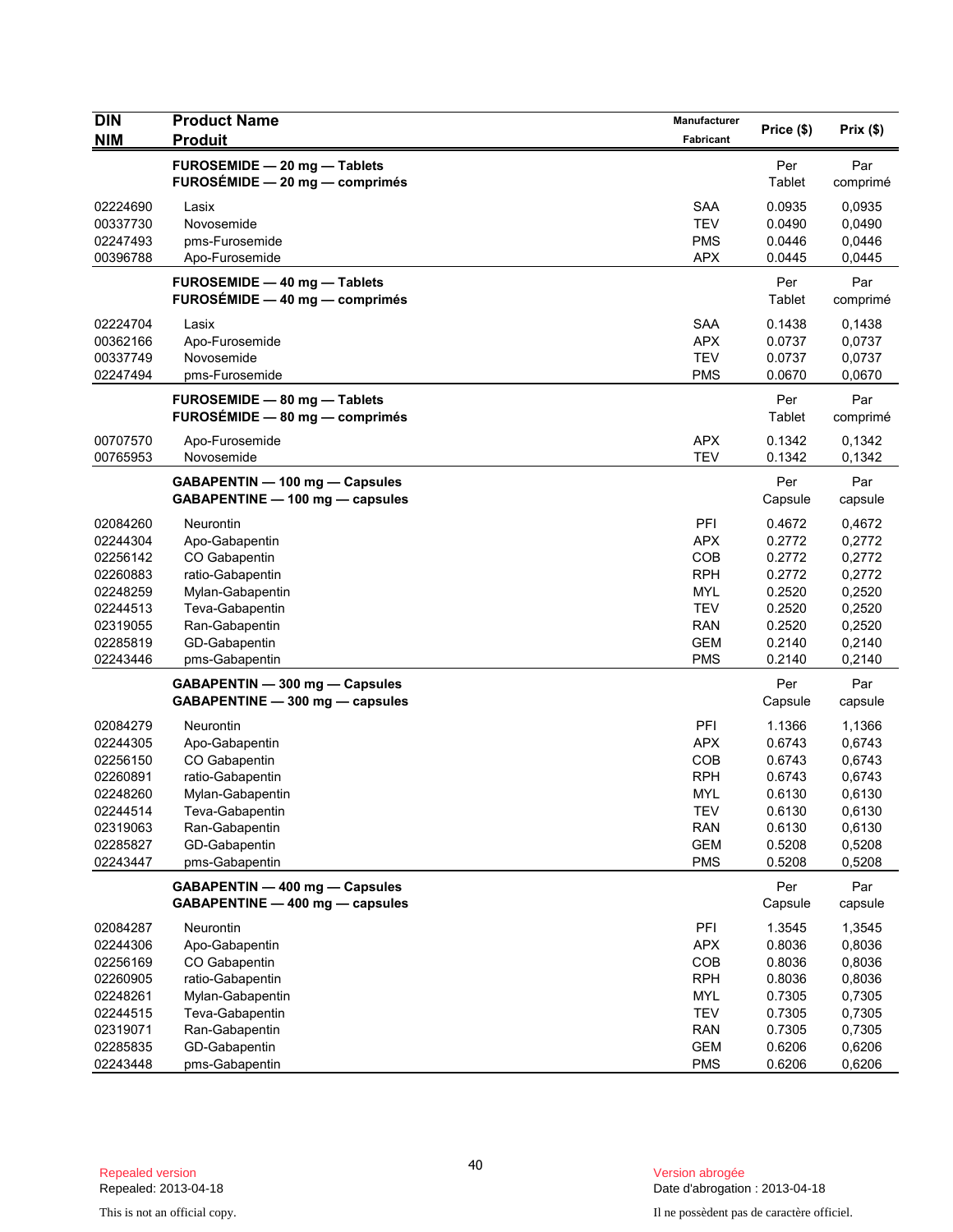| <b>DIN</b><br><b>NIM</b>                                 | <b>Product Name</b><br><b>Produit</b>                                                                                         | Manufacturer<br>Fabricant                            | Price (\$)                                     | Prix(\$)                                       |
|----------------------------------------------------------|-------------------------------------------------------------------------------------------------------------------------------|------------------------------------------------------|------------------------------------------------|------------------------------------------------|
|                                                          | GABAPENTIN - 600 mg - Tablets<br>GABAPENTINE - 600 mg - comprimés                                                             |                                                      | Per<br>Tablet                                  | Par<br>comprimé                                |
| 02239717<br>02255898<br>02293358<br>02248457<br>02285843 | Neurontin<br>pms-Gabapentin<br>Apo-Gabapentin<br>Teva-Gabapentin<br>GD-Gabapentin                                             | PFI<br><b>PMS</b><br>APX<br><b>TEV</b><br><b>GEM</b> | 1.9898<br>1.4350<br>1.3045<br>1.3045<br>0.9309 | 1,9898<br>1,4350<br>1,3045<br>1,3045<br>0,9309 |
|                                                          | GALANTAMINE - 8 mg - Capsules<br>GALANTAMINE - 8 mg - capsules                                                                |                                                      | Per<br>Capsule                                 | Par<br>capsule                                 |
| 02266717<br>02339439<br>02316943<br>02377950             | <b>Reminyl ER</b><br>Mylan-Galantamine ER<br>PAT-Galantamine ER<br>Teva-Galantamine                                           | <b>JAN</b><br><b>MYL</b><br><b>PAT</b><br><b>TEV</b> | 5.6540<br>1.7451<br>1.7451<br>1.7451           | 5,6540<br>1,7451<br>1,7451<br>1.7451           |
|                                                          | <b>GALANTAMINE - 16 mg - Capsules</b><br>GALANTAMINE - 16 mg - capsules                                                       |                                                      | Per<br>Capsule                                 | Par<br>capsule                                 |
| 02266725<br>02339447<br>02316951<br>02377969             | <b>Reminyl ER</b><br>Mylan-Galantamine ER<br><b>PAT-Galantamine ER</b><br>Teva-Galantamine                                    | <b>JAN</b><br><b>MYL</b><br><b>PAT</b><br><b>TEV</b> | 5.6540<br>1.7451<br>1.7451<br>1.7451           | 5,6540<br>1,7451<br>1,7451<br>1.7451           |
|                                                          | <b>GALANTAMINE - 24 mg - Capsules</b><br>GALANTAMINE - 24 mg - capsules                                                       |                                                      | Per<br>Capsule                                 | Par<br>capsule                                 |
| 02266733<br>02339455<br>02316978<br>02377977             | <b>Reminyl ER</b><br>Mylan-Galantamine ER<br><b>PAT-Galantamine ER</b><br>Teva-Galantamine                                    | <b>JAN</b><br><b>MYL</b><br><b>PAT</b><br><b>TEV</b> | 5.6540<br>1.7451<br>1.7451<br>1.7451           | 5,6540<br>1,7451<br>1,7451<br>1.7451           |
|                                                          | GEMFIBROZIL - 300 mg - Capsules<br>GEMFIBROZIL - 300 mg - capsules                                                            |                                                      | Per<br>Capsule                                 | Par<br>capsule                                 |
| 02239951<br>01979574<br>02185407<br>02241704             | pms-Gemfibrozil<br>Apo-Gemfibrozil<br>Mylan-Gemfibrozil<br>Novo-Gemfibrozil                                                   | <b>PMS</b><br><b>APX</b><br><b>MYL</b><br><b>TEV</b> | 0.3261<br>0.3260<br>0.3260<br>0.3260           | 0,3261<br>0,3260<br>0,3260<br>0,3260           |
|                                                          | GEMFIBROZIL - 600 mg - Tablets<br>GEMFIBROZIL - 600 mg - comprimés                                                            |                                                      | Per<br>Tablet                                  | Par<br>comprimé                                |
| 01979582<br>02230580<br>02230476<br>02142074<br>02230183 | Apo-Gemfibrozil<br>Dom-Gemfibrozil<br>Mylan-Gemfibrozil<br>Novo-Gemfibrozil<br>pms-Gemfibrozil                                | APX<br><b>DOM</b><br>MYL<br><b>TEV</b><br><b>PMS</b> | 0.8272<br>0.8272<br>0.8272<br>0.8272<br>0.8272 | 0,8272<br>0,8272<br>0,8272<br>0,8272<br>0,8272 |
|                                                          | <b>GENTAMICIN SULFATE - 5 mg/mL - Ophthalmic Solution</b><br><b>GENTAMICINE (SULFATE DE) - 5 mg/ml - solution ophtalmique</b> |                                                      | Per mL                                         | Par ml                                         |
| 00512192<br>02229440                                     | Garamycin<br>Sandoz Gentamicin                                                                                                | <b>SCH</b><br>SDZ                                    | 0.4466<br>0.4466                               | 0,4466<br>0,4466                               |
|                                                          | <b>GENTAMICIN SULFATE - 5 mg/mL - Otic Solution</b><br><b>GENTAMICINE (SULFATE DE) - 5 mg/ml - solution otique</b>            |                                                      | Per mL                                         | Par ml                                         |
| 00512184<br>02229441                                     | Garamycin<br>Sandoz Gentamicin                                                                                                | <b>SCH</b><br>SDZ                                    | 1.1352<br>1.1352                               | 1,1352<br>1,1352                               |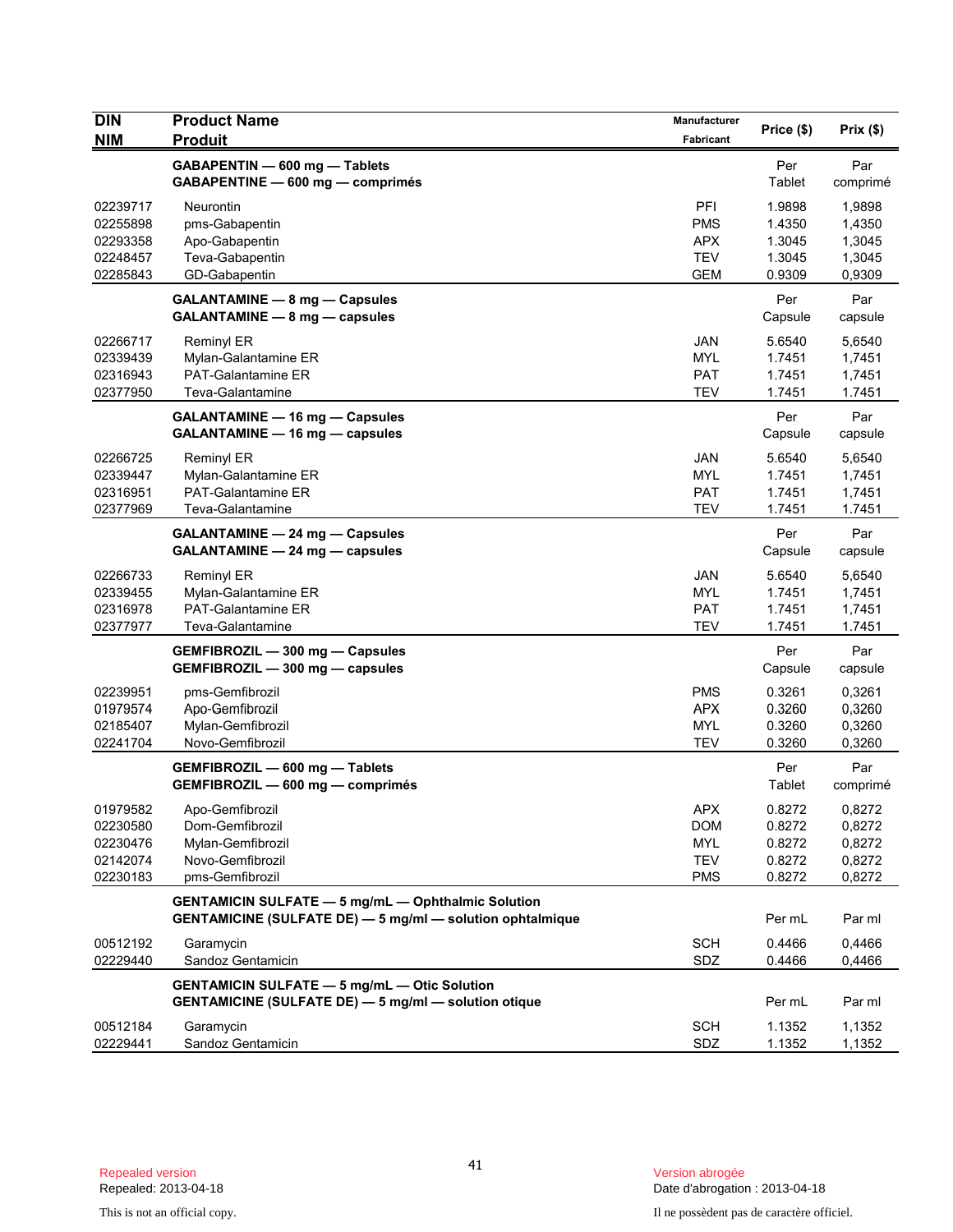| <b>DIN</b><br><b>NIM</b>                                             | <b>Product Name</b><br><b>Produit</b>                                                            | Manufacturer<br>Fabricant                                                 | Price (\$)                                               | Prix(\$)                                                 |
|----------------------------------------------------------------------|--------------------------------------------------------------------------------------------------|---------------------------------------------------------------------------|----------------------------------------------------------|----------------------------------------------------------|
|                                                                      | GLICLAZIDE - 80 mg - Tablets<br>GLICLAZIDE - 80 mg - comprimés                                   |                                                                           | Per<br>Tablet                                            | Par<br>comprimé                                          |
| 00765996<br>02155850<br>02245247<br>02238103<br>02229519             | Diamicron<br>ratio-Gliclazide<br>Apo-Gliclazide<br>Novo-Gliclazide<br>Mylan-Gliclazide           | <b>SEV</b><br><b>RPH</b><br><b>APX</b><br><b>TEV</b><br><b>MYL</b>        | 0.4098<br>0.3073<br>0.3070<br>0.3069<br>0.2790           | 0,4098<br>0,3073<br>0,3070<br>0,3069<br>0,2790           |
|                                                                      | <b>GLIMEPIRIDE - 1 mg - Tablets</b><br><b>GLIMEPIRIDE - 1 mg - comprimés</b>                     |                                                                           | Per<br>Tablet                                            | Par<br>comprimé                                          |
| 02245272<br>02273101<br>02295377<br>02273756<br>02269589             | Amaryl<br>ratio-Glimepiride<br>Apo-Glimepiride<br>Novo-Glimepiride<br>Sandoz Glimerpiride        | <b>AVE</b><br><b>RPH</b><br><b>APX</b><br><b>TEV</b><br>SDZ               | 0.9108<br>0.5390<br>0.4900<br>0.4851<br>0.4851           | 0,9108<br>0,5390<br>0,4900<br>0,4851<br>0,4851           |
|                                                                      | $GLIMEPIRIDE - 2 mg - Tables$<br>$GLIMEPIRIDE - 2 mg - comprimés$                                |                                                                           | Per<br>Tablet                                            | Par<br>comprimé                                          |
| 02245273<br>02273128<br>02295385<br>02273764<br>02269597             | Amaryl<br>ratio-Glimepiride<br>Apo-Glimepiride<br>Novo-Glimepiride<br>Sandoz Glimerpiride        | <b>AVE</b><br><b>RPH</b><br><b>APX</b><br><b>TEV</b><br>SDZ               | 1.0025<br>0.5390<br>0.4900<br>0.4851<br>0.4851           | 1,0025<br>0,5390<br>0,4900<br>0,4851<br>0,4851           |
|                                                                      | <b>GLIMEPIRIDE - 4 mg - Tablets</b><br><b>GLIMEPIRIDE - 4 mg - comprimés</b>                     |                                                                           | Per<br>Tablet                                            | Par<br>comprimé                                          |
| 02245274<br>02273136<br>02295393<br>02273772<br>02269619             | Amaryl<br>ratio-Glimepiride<br>Apo-Glimepiride<br>Novo-Glimepiride<br>Sandoz Glimerpiride        | <b>AVE</b><br><b>RPH</b><br><b>APX</b><br><b>TEV</b><br>SDZ               | 1.0931<br>0.5390<br>0.4900<br>0.4851<br>0.4851           | 1,0931<br>0,5390<br>0,4900<br>0,4851<br>0,4851           |
|                                                                      | $GLYBURIDE - 2.5 mg - Tables$<br>$GLYBURIDE - 2.5 mg - comprimés$                                |                                                                           | Per<br>Tablet                                            | Par<br>comprimé                                          |
| 02224550<br>01913654<br>00808733<br>01913670<br>01900927<br>02248008 | Diabeta<br>Apo-Glyburide<br>Mylan-Glybe<br>Teva-Glyburide<br>ratio-Glyburide<br>Sandoz Glyburide | <b>SAA</b><br><b>APX</b><br><b>MYL</b><br><b>TEV</b><br><b>RPH</b><br>SDZ | 0.1434<br>0.0432<br>0.0432<br>0.0432<br>0.0432<br>0.0432 | 0,1434<br>0,0432<br>0,0432<br>0,0432<br>0,0432<br>0,0432 |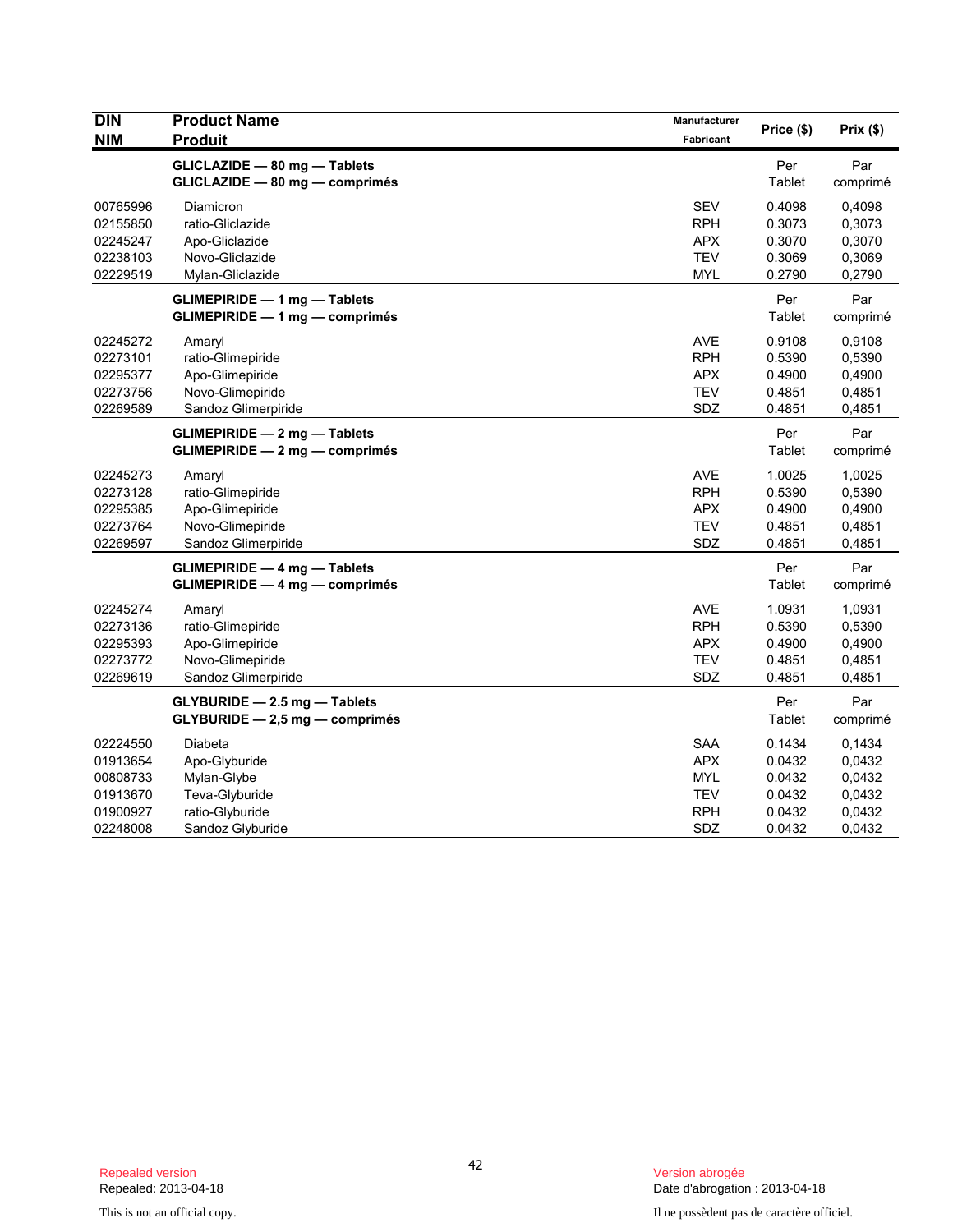| <b>DIN</b>                                                                                   | <b>Product Name</b>                                                                                                           | Manufacturer                                                                                   | Price (\$)                                                                   | Prix (\$)                                                                    |
|----------------------------------------------------------------------------------------------|-------------------------------------------------------------------------------------------------------------------------------|------------------------------------------------------------------------------------------------|------------------------------------------------------------------------------|------------------------------------------------------------------------------|
| <b>NIM</b>                                                                                   | <b>Produit</b>                                                                                                                | Fabricant                                                                                      |                                                                              |                                                                              |
|                                                                                              | <b>GLYBURIDE - 5 mg - Tablets</b><br>GLYBURIDE - 5 mg - comprimés                                                             |                                                                                                | Per<br>Tablet                                                                | Par<br>comprimé                                                              |
| 02224569<br>00720941<br>02236734<br>01913662<br>00808741<br>01913689<br>01900935<br>02248009 | Diabeta<br>Euglucon<br>pms-Glyburide<br>Apo-Glyburide<br>Mylan-Glybe<br>Teva-Glyburide<br>ratio-Glyburide<br>Sandoz Glyburide | SAA<br><b>PMS</b><br><b>PMS</b><br><b>APX</b><br><b>MYL</b><br><b>TEV</b><br><b>RPH</b><br>SDZ | 0.2567<br>0.0752<br>0.0752<br>0.0751<br>0.0751<br>0.0751<br>0.0751<br>0.0751 | 0,2567<br>0,0752<br>0,0752<br>0,0751<br>0,0751<br>0,0751<br>0,0751<br>0,0751 |
|                                                                                              | HALOPERIDOL - 2 mg - Tablets<br>HALOPÉRIDOL - 2 mg - comprimés                                                                |                                                                                                | Per<br>Tablet                                                                | Par<br>comprimé                                                              |
| 00396826<br>00363669                                                                         | Apo-Haloperidol<br>Novo-Peridol                                                                                               | <b>APX</b><br><b>TEV</b>                                                                       | 0.1155<br>0.1155                                                             | 0,1155<br>0,1155                                                             |
|                                                                                              | HALOPERIDOL - 5 mg - Tablets<br>$HALOPÉRIDOL - 5 mg - comprimés$                                                              |                                                                                                | Per<br>Tablet                                                                | Par<br>comprimé                                                              |
| 00396834<br>00363650                                                                         | Apo-Haloperidol<br>Teva-Haloperidol                                                                                           | <b>APX</b><br><b>TEV</b>                                                                       | 0.1636<br>0.1636                                                             | 0,1636<br>0,1636                                                             |
|                                                                                              | HYDROCHLOROTHIAZIDE - 25 mg - Tablets<br>HYDROCHLOROTHIAZIDE - 25 mg - comprimés                                              |                                                                                                | Per<br>Tablet                                                                | Par<br>comprimé                                                              |
| 00326844<br>02247386<br>00021474                                                             | Apo-Hydro<br>pms-Hydrochlorothiazide<br>Teva-Hydrochlorothiazide                                                              | <b>APX</b><br><b>PMS</b><br><b>TEV</b>                                                         | 0.0523<br>0.0523<br>0.0474                                                   | 0,0523<br>0,0523<br>0,0474                                                   |
|                                                                                              | HYDROCHLOROTHIAZIDE - 50 mg - Tablets<br>HYDROCHLOROTHIAZIDE - 50 mg - comprimés                                              |                                                                                                | Per<br>Tablet                                                                | Par<br>comprimé                                                              |
| 02247387<br>00312800<br>00021482                                                             | pms-Hydrochlorothiazide<br>Apo-Hydro<br>Teva-Hydrochlorothiazide                                                              | <b>PMS</b><br><b>APX</b><br><b>TEV</b>                                                         | 0.0726<br>0.0650<br>0.0649                                                   | 0,0726<br>0,0650<br>0,0649                                                   |
|                                                                                              | HYDROCORTISONE - 100 mg/60 mL - Enema<br>HYDROCORTISONE - 100 mg/60 ml - lavement                                             |                                                                                                | Per<br>Package                                                               | Par<br>paquet                                                                |
| 02112736<br>00230316                                                                         | Cortenema<br>Hycort                                                                                                           | <b>AXC</b><br><b>ICN</b>                                                                       | 7.1830<br>5.6572                                                             | 7,1830<br>5,6572                                                             |
|                                                                                              | HYDROMORPHONE HCI - 2 mg/mL - Injection<br>HYDROMORPHONE (CHLORHYDRATE D') - 2 mg/ml - injection                              |                                                                                                | Per mL                                                                       | Par ml                                                                       |
| 00627100<br>02145901                                                                         | <b>Dilaudid</b><br>Hydromorphone                                                                                              | <b>PFR</b><br>SDZ                                                                              | 1.5510<br>1.3640                                                             | 1,5510<br>1,3640                                                             |
|                                                                                              | HYDROMORPHONE HCI - 10 mg/mL - Injection<br>HYDROMORPHONE (CHLORHYDRATE D') - 10 mg/ml - injection                            |                                                                                                | Per mL                                                                       | Par ml                                                                       |
| 00622133<br>02145928                                                                         | Dilaudid HP<br>Hydromorphone HP 10                                                                                            | <b>PFR</b><br>SDZ                                                                              | 3.7400<br>3.3253                                                             | 3,7400<br>3,3253                                                             |
|                                                                                              | HYDROMORPHONE HCI - 1 mg/mL - Oral Liquid<br>HYDROMORPHONE (CHLORHYDRATE D') - 1 mg/ml - liquide oral                         |                                                                                                | Per mL                                                                       | Par ml                                                                       |
| 00786535<br>01916386                                                                         | <b>Dilaudid</b><br>pms-Hydromorphone                                                                                          | <b>PFR</b><br><b>PMS</b>                                                                       | 0.0871<br>0.0665                                                             | 0,0871<br>0,0665                                                             |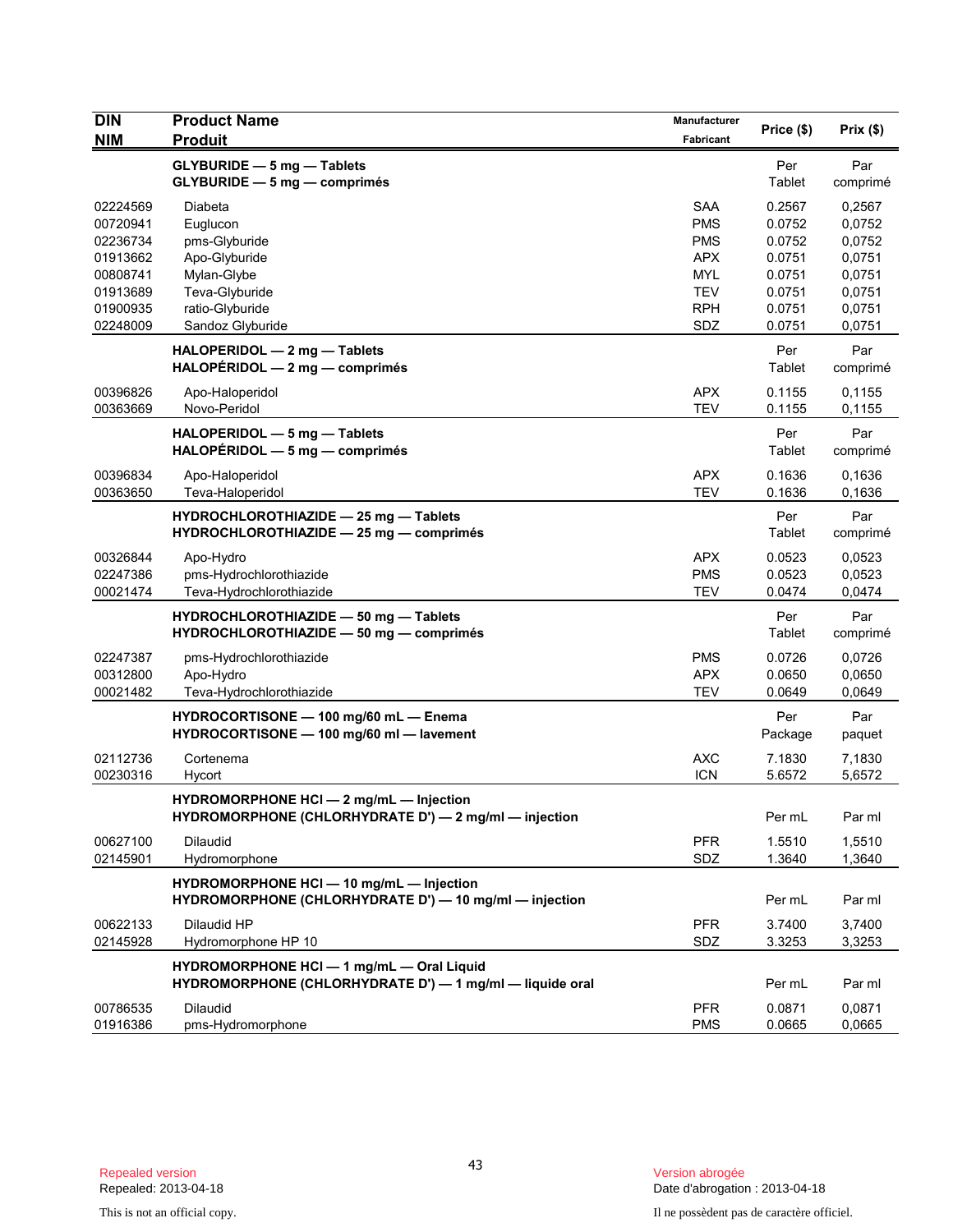| <b>DIN</b><br><b>NIM</b> | <b>Product Name</b><br><b>Produit</b>                                                                 | Manufacturer<br>Fabricant | Price (\$)     | Prix(\$)        |
|--------------------------|-------------------------------------------------------------------------------------------------------|---------------------------|----------------|-----------------|
|                          | <b>HYDROMORPHONE HCI - 1 mg - Tablets</b>                                                             |                           | Per            | Par             |
|                          | HYDROMORPHONE (CHLORHYDRATE D') - 1 mg - comprimés                                                    |                           | Tablet         | comprimé        |
| 00705438                 | <b>Dilaudid</b>                                                                                       | <b>PFR</b>                | 0.1055         | 0,1055          |
| 00885444                 | pms-Hydromorphone                                                                                     | <b>PMS</b>                | 0.1055         | 0,1055          |
| 02364115                 | Apo-Hydromorphone                                                                                     | <b>APX</b>                | 0.0959         | 0,0959          |
| 02319403                 | Teva-Hydromorphone                                                                                    | <b>TEV</b>                | 0.0959         | 0,0959          |
|                          | HYDROMORPHONE HCI - 2 mg - Tablets<br>HYDROMORPHONE (CHLORHYDRATE D') - 2 mg - comprimés              |                           | Per<br>Tablet  | Par<br>comprimé |
| 00125083                 | <b>Dilaudid</b>                                                                                       | <b>PFR</b>                | 0.1559         | 0,1559          |
| 02364123                 | Apo-Hydromorphone                                                                                     | <b>APX</b>                | 0.1417         | 0,1417          |
| 00885436                 | pms-Hydromorphone                                                                                     | <b>PMS</b>                | 0.1417         | 0,1417          |
| 02319411                 | Teva-Hydromorphone                                                                                    | <b>TEV</b>                | 0.1417         | 0,1417          |
|                          | <b>HYDROMORPHONE HCI - 4 mg - Tablets</b>                                                             |                           | Per            | Par             |
|                          | HYDROMORPHONE (CHLORHYDRATE D') - 4 mg - comprimés                                                    |                           | Tablet         | comprimé        |
| 00125121                 | <b>Dilaudid</b>                                                                                       | <b>PFR</b>                | 0.2464         | 0,2464          |
| 02364131                 | Apo-Hydromorphone                                                                                     | <b>APX</b>                | 0.2240         | 0,2240          |
| 00885401                 | pms-Hydromorphone                                                                                     | <b>PMS</b>                | 0.2240         | 0,2240          |
| 02319438                 | Teva-Hydromorphone                                                                                    | <b>TEV</b>                | 0.2240         | 0,2240          |
|                          | HYDROMORPHONE HCI - 8 mg - Tablets<br>HYDROMORPHONE (CHLORHYDRATE D') - 8 mg - comprimés              |                           | Per<br>Tablet  | Par<br>comprimé |
| 00786543                 | <b>Dilaudid</b>                                                                                       | <b>PFR</b>                | 0.3881         | 0,3881          |
| 02364158                 | Apo-Hydromorphone                                                                                     | <b>APX</b>                | 0.3528         | 0,3528          |
| 00885428                 | pms-Hydromorphone                                                                                     | <b>PMS</b>                | 0.3528         | 0,3528          |
| 02319446                 | Teva-Hydromorphone                                                                                    | <b>TEV</b>                | 0.3528         | 0,3528          |
|                          | HYDROXYCHLOROQUINE SULFATE - 200 mg - Tablets<br>HYDROXYCHLOROQUINE (SULFATE D') - 200 mg - comprimés |                           | Per<br>Tablet  | Par<br>comprimé |
| 02017709                 | Plaquenil                                                                                             | <b>SAA</b>                | 0.6586         | 0,6586          |
| 02246691                 | Apo-Hydroxyquine                                                                                      | <b>APX</b>                | 0.3301         | 0,3301          |
| 02252600                 | Mylan-Hydroxychloroquine                                                                              | <b>MYL</b>                | 0.3301         | 0,3301          |
|                          | HYDROXYUREA - 500 mg - Capsules<br>HYDROXYURÉE - 500 mg - capsules                                    |                           | Per<br>Capsule | Par<br>capsule  |
| 00465283                 | Hydrea                                                                                                | SQU                       | 1.1224         | 1,1224          |
| 02242920                 | Mylan-Hydroxyurea                                                                                     | <b>MYL</b>                | 1.1223         | 1,1223          |
|                          | <b>HYDROXYZINE HCI - 10 mg - Capsules</b><br>HYDROXYZINE (CHLORHYDRATE D') - 10 mg - capsules         |                           | Per<br>Capsule | Par<br>capsule  |
| 00646059                 | Apo-Hydroxyzine                                                                                       | <b>APX</b>                | 0.1228         | 0,1228          |
| 00738824                 | Novo-Hydroxyzin                                                                                       | <b>TEV</b>                | 0.1116         | 0,1116          |
|                          | <b>HYDROXYZINE HCI - 25 mg - Capsules</b><br>HYDROXYZINE (CHLORHYDRATE D') - 25 mg - capsules         |                           | Per<br>Capsule | Par<br>capsule  |
| 00646024                 | Apo-Hydroxyzine                                                                                       | <b>APX</b>                | 0.1568         | 0,1568          |
| 00738832                 | Novo-Hydroxyzin                                                                                       | <b>TEV</b>                | 0.1425         | 0,1425          |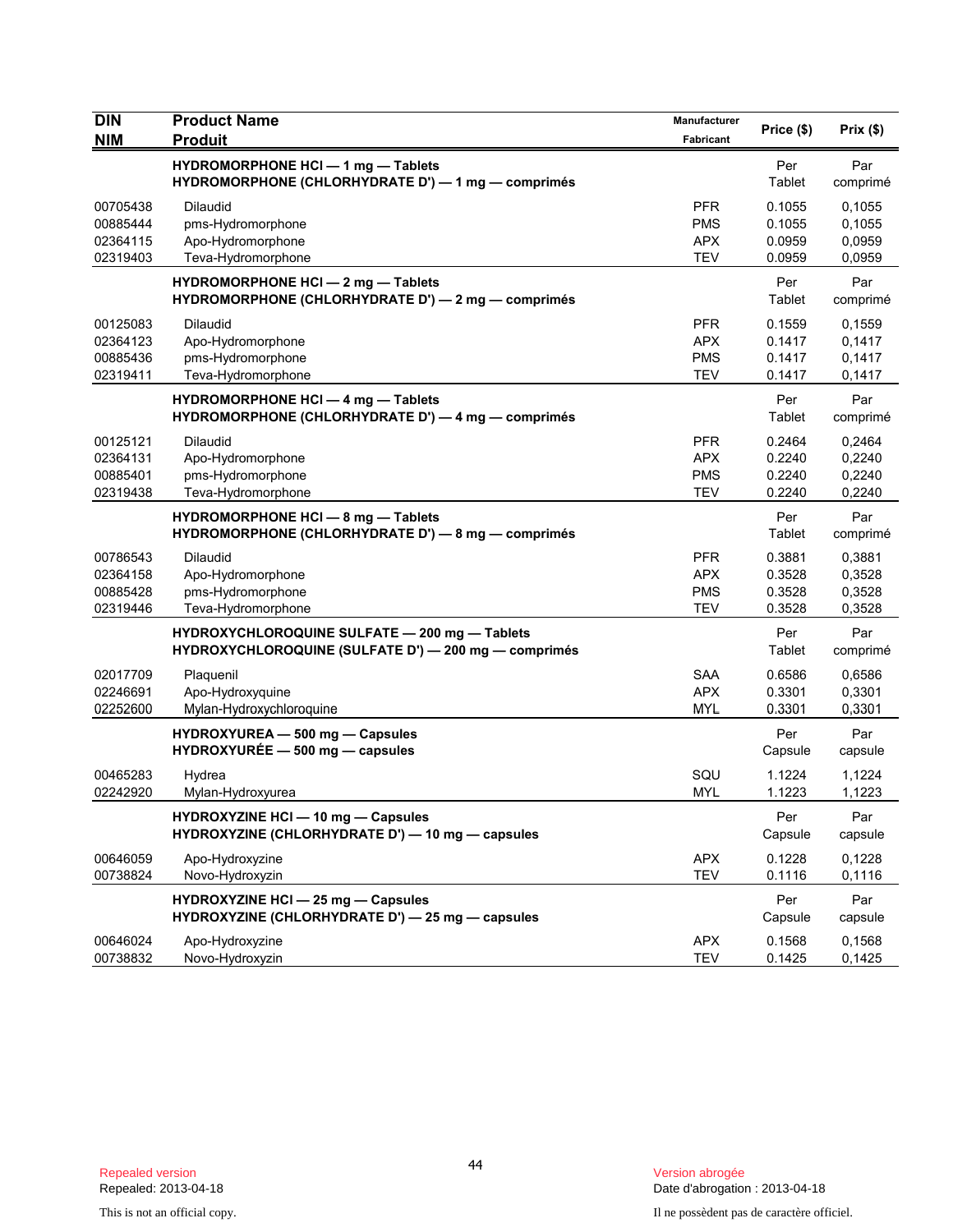| <b>DIN</b>           | <b>Product Name</b>                                                                                                                      | <b>Manufacturer</b>      | Price (\$)       | Prix(\$)                 |
|----------------------|------------------------------------------------------------------------------------------------------------------------------------------|--------------------------|------------------|--------------------------|
| <b>NIM</b>           | <b>Produit</b>                                                                                                                           | Fabricant                |                  |                          |
|                      | <b>HYDROXYZINE HCI - 50 mg - Capsules</b><br>HYDROXYZINE (CHLORHYDRATE D') — 50 mg — capsules                                            |                          | Per<br>Capsule   | Par<br>capsule           |
| 00646016<br>00738840 | Apo-Hydroxyzine<br>Novo-Hydroxyzin                                                                                                       | <b>APX</b><br><b>TEV</b> | 0.2275<br>0.2068 | 0,2275<br>0,2068         |
|                      | HYDROXYZINE HCI - 10 mg/5 mL - Oral Syrup<br>HYDROXYZINE (CHLORHYDRATE D') - 10 mg/5 ml - sirop oral                                     |                          | Per mL           | Par ml                   |
| 00024694<br>00741817 | Atarax<br>pms-Hydroxyzine                                                                                                                | PFI<br><b>PMS</b>        | 0.0565<br>0.0480 | 0,0565<br>0,0480         |
|                      | INDAPAMIDE $-$ 1.25 mg $-$ Tablets<br>INDAPAMIDE $-$ 1,25 mg $-$ comprimes                                                               |                          | Per<br>Tablet    | Par<br>comprimé          |
| 02179709             | Lozide                                                                                                                                   | <b>SEV</b>               | 0.3277           | 0,3277                   |
| 02245246             | Apo-Indapamide                                                                                                                           | <b>APX</b>               | 0.2065           | 0,2065                   |
| 02239913             | Dom-Indapamide                                                                                                                           | <b>DOM</b>               | 0.2065           | 0,2065                   |
| 02240067             | Mylan-Inapamide                                                                                                                          | <b>MYL</b>               | 0.2065           | 0,2065                   |
| 02239619<br>02227339 | pms-Indapamide<br>ratio-Indapamide                                                                                                       | <b>PMS</b><br><b>RPH</b> | 0.2065<br>0.2065 | 0,2065<br>0,2065         |
|                      |                                                                                                                                          |                          |                  |                          |
|                      | INDAPAMIDE $-2.5$ mg $-$ Tablets<br>$INDAPAMIDE - 2.5 mg - comprimés$                                                                    |                          | Per<br>Tablet    | Par<br>comprimé          |
| 00564966             | Lozide                                                                                                                                   | <b>SER</b>               | 0.5200           | 0,5200                   |
| 02223678             | Apo-Indapamide                                                                                                                           | <b>APX</b>               | 0.3276           | 0,3276                   |
| 02239917             | Dom-Indapamide                                                                                                                           | <b>DOM</b>               | 0.3275           | 0,3275                   |
| 02153483             | Mylan-Indapamide                                                                                                                         | <b>MYL</b>               | 0.3275           | 0,3275                   |
| 02231184<br>02239620 | Novo-Indapamide<br>pms-Indapamide                                                                                                        | <b>TEV</b><br><b>PMS</b> | 0.3275<br>0.3275 | 0,3275<br>0,3275         |
| 02049341             | ratio-Indapamide                                                                                                                         | <b>RPH</b>               | 0.3275           | 0,3275                   |
|                      | <b>INDOMETHACIN - 100 mg - Suppositories</b>                                                                                             |                          | Per              | Par                      |
|                      | <b>INDOMÉTHACINE - 100 mg - suppositoires</b>                                                                                            |                          |                  | Suppository suppositoire |
| 01934139             | ratio-Indomethacin                                                                                                                       | <b>RPH</b>               | 0.9812           | 0,9812                   |
| 02231800             | Sandoz Indomethacin                                                                                                                      | SDZ                      | 0.9812           | 0,9812                   |
|                      | <b>IPRATROPIUM BROMIDE - 250 mcg/mL - Inhalation Solution</b><br><b>IPRATROPIUM (BROMURE D') - 250 mcg/ml - solution pour inhalation</b> |                          | Per mL           | Par ml                   |
| 02210479             | Novo-Ipramide                                                                                                                            | TEV                      | 0.7235           | 0,7235                   |
| 02126222             | Apo-Ipravent                                                                                                                             | <b>APX</b>               | 0.6083           | 0,6083                   |
| 02239131             | Mylan-Ipratropium                                                                                                                        | <b>MYL</b>               | 0.6083           | 0,6083                   |
| 02231136             | pms-Ipratropium                                                                                                                          | <b>PMS</b>               | 0.6083           | 0,6083                   |
| 02097141             | ratio-Ipratropium                                                                                                                        | <b>RPH</b>               | 0.6083           | 0,6083                   |
|                      | IPRATROPIUM BROMIDE - 125 mcg/mL - Unit Dose Vial<br>IPRATROPIUM (BROMURE D') - 125 mcg/ml - ampoule monodose                            |                          | Per mL           | Par ml                   |
| 02231135             | pms-Ipratropium                                                                                                                          | <b>PMS</b>               | 0.4158           | 0,4158                   |
| 02097176             | ratio-Ipratropium UDV                                                                                                                    | <b>RPH</b>               | 0.4158           | 0,4158                   |
|                      | IPRATROPIUM BROMIDE - 250 mcg/mL - Unit Dose Vial<br>IPRATROPIUM (BROMURE D') - 250 mcg/ml - ampoule monodose                            |                          | Per mL           | Par ml                   |
| 02231494             | Apo-Ipravent                                                                                                                             | <b>APX</b>               | 0.8305           | 0,8305                   |
| 02216221             | Mylan-Ipratropium                                                                                                                        | MYL                      | 0.8305           | 0,8305                   |
| 02231244             | pms-Ipratropium (1 mL)/pms-Ipratropium (1 ml)                                                                                            | <b>PMS</b>               | 0.8305           | 0,8305                   |
| 02231245             | pms-Ipratropium (2 mL)/pms-Ipratropium (2 ml)                                                                                            | <b>PMS</b>               | 0.8305           | 0,8305                   |
| 02097168             | ratio-Ipratropium UDV                                                                                                                    | <b>RPH</b>               | 0.8305           | 0,8305                   |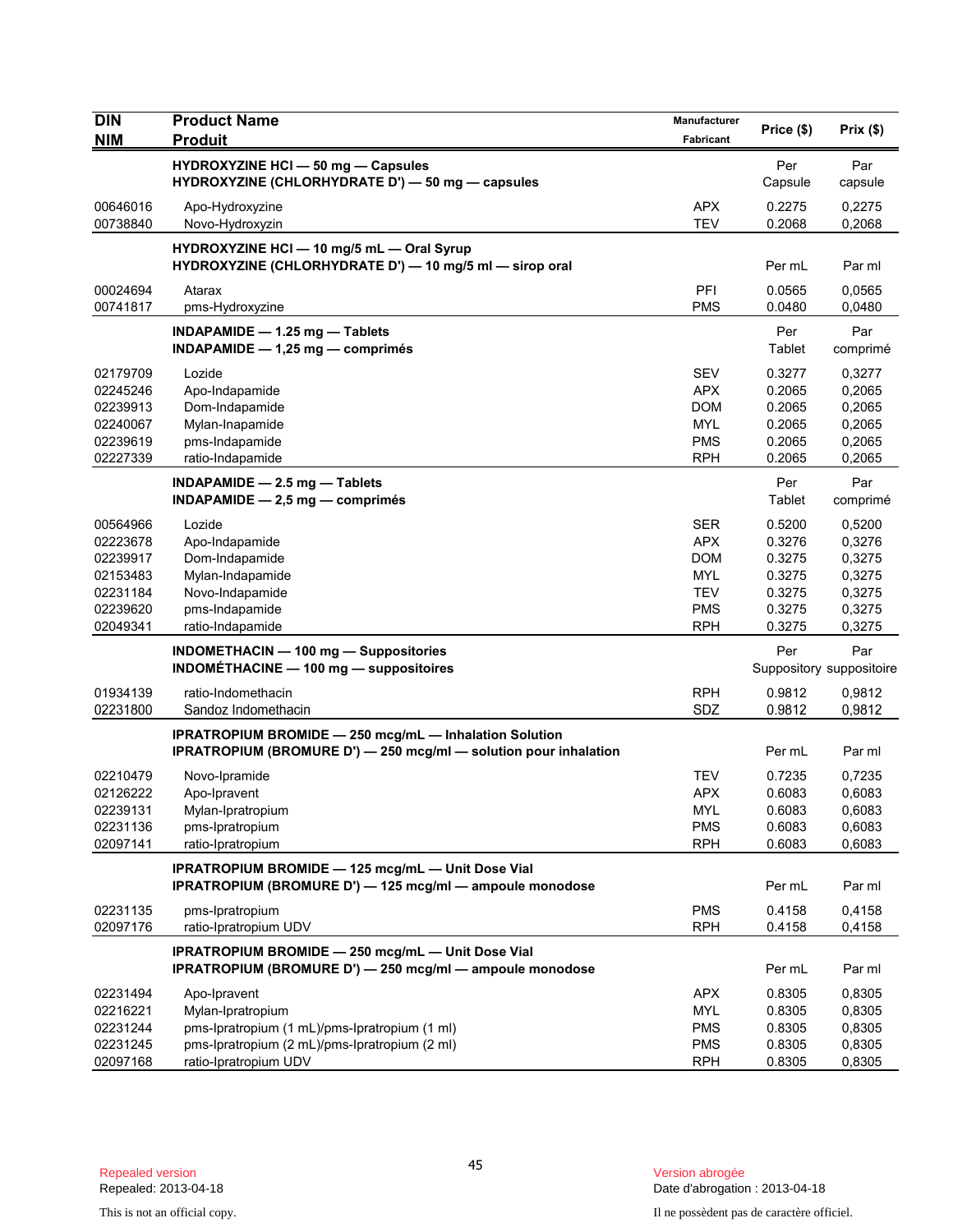| <b>DIN</b> | <b>Product Name</b>                                                                                                                    | Manufacturer |               |                 |
|------------|----------------------------------------------------------------------------------------------------------------------------------------|--------------|---------------|-----------------|
| <b>NIM</b> | <b>Produit</b>                                                                                                                         | Fabricant    | Price (\$)    | Prix(\$)        |
|            | <b>IPRATROPIUM BROMIDE - 0.03% - Nasal Spray</b>                                                                                       |              |               |                 |
|            | IPRATROPIUM (BROMURE D') — 0,03 % — vaporisateur nasal                                                                                 |              | Per mL        | Par ml          |
| 02163705   | Atrovent                                                                                                                               | <b>BOE</b>   | 1.0923        | 1,0923          |
| 02240072   | ratio-Ipratropium                                                                                                                      | <b>RPH</b>   | 0.6477        | 0,6477          |
| 02246083   | Apo-Ipravent                                                                                                                           | <b>APX</b>   | 0.6433        | 0,6433          |
| 02239627   | pms-Ipratropium                                                                                                                        | <b>PMS</b>   | 0.6433        | 0,6433          |
|            | <b>IPRATROPIUM BROMIDE - 0.06% - Nasal Spray</b>                                                                                       |              |               |                 |
|            | IPRATROPIUM (BROMURE D') - 0,06 % - vaporisateur nasal                                                                                 |              | Per mL        | Par ml          |
| 02163713   | Atrovent                                                                                                                               | <b>BOE</b>   | 2.0416        | 2,0416          |
| 02246084   | Apo-Ipravent                                                                                                                           | <b>APX</b>   | 1.4900        | 1,4900          |
|            | IPRATROPIUM BROMIDE/SALBUTAMOL - 0.2 mg/1 mg/mL - Unit Dose Vial<br>IPRATROPIUM BROMIDE/SALBUTAMOL - 0,2 mg/1 mg/ml - ampoule monodose |              | Per mL        | Par ml          |
| 02231675   | Combivent UDV                                                                                                                          | <b>BOE</b>   | 0.6459        | 0,6459          |
| 02243789   | ratio-Ipra Sal UDV                                                                                                                     | <b>RPH</b>   | 0.4069        | 0,4069          |
| 02272695   | Mylan-Combo Sterinebs                                                                                                                  | <b>MYL</b>   | 0.3700        | 0,3700          |
|            | IRBESARTAN - 75 mg - Tablets                                                                                                           |              | Per           | Par             |
|            | IRBESARTAN - 75 mg - comprimés                                                                                                         |              | Tablet        | comprimé        |
|            |                                                                                                                                        |              |               |                 |
| 02237923   | Avapro                                                                                                                                 | SQU          | 1.3939        | 1,3939          |
| 02328070   | Co Irbesartan                                                                                                                          | <b>COB</b>   | 0.4839        | 0,4839          |
| 02316390   | ratio-Irbesartan                                                                                                                       | <b>RPH</b>   | 0.4839        | 0,4839          |
| 02315971   | Teva-Irbesartan                                                                                                                        | <b>TEV</b>   | 0.4839        | 0,4839          |
| 02386968   | Apo-Irbesartan                                                                                                                         | <b>APX</b>   | 0.4234        | 0,4234          |
| 02317060   | pms-Irbesartan                                                                                                                         | <b>PMS</b>   | 0.4234        | 0,4234          |
| 02328461   | Sandoz Irbesartan                                                                                                                      | SDZ          | 0.4234        | 0,4234          |
| 02347296   | Mylan-Irbesartan                                                                                                                       | <b>MYL</b>   | 0.4234        | 0,4234          |
|            | IRBESARTAN - 150 mg - Tablets                                                                                                          |              | Per           | Par             |
|            | IRBESARTAN - 150 mg - comprimés                                                                                                        |              | Tablet        | comprimé        |
| 02237924   | Avapro                                                                                                                                 | SQU          | 1.3939        | 1,3939          |
| 02328089   | CO Irbesartan                                                                                                                          | <b>COB</b>   | 0.4839        | 0,4839          |
| 02316404   | ratio-Irbesartan                                                                                                                       | <b>RPH</b>   | 0.4839        | 0,4839          |
| 02315998   | Teva-Irbesartan                                                                                                                        | <b>TEV</b>   | 0.4839        | 0,4839          |
| 02386976   | Apo-Irbesartan                                                                                                                         | <b>APX</b>   | 0.4234        | 0,4234          |
| 02317079   | pms-Irbesartan                                                                                                                         | PMS          | 0.4234        | 0,4234          |
| 02328488   | Sandoz Irbesartan                                                                                                                      | SDZ          | 0.4234        | 0,4234          |
| 02347318   | Mylan-Irbesartan                                                                                                                       | <b>MYL</b>   | 0.4234        | 0,4234          |
|            | IRBESARTAN - 300 mg - Tablets<br>IRBESARTAN - 300 mg - comprimés                                                                       |              | Per<br>Tablet | Par<br>comprimé |
| 02237925   | Avapro                                                                                                                                 | SQU          | 1.3939        | 1,3939          |
| 02328100   | CO Irbesartan                                                                                                                          | COB          | 0.4839        | 0,4839          |
| 02316412   | ratio-Irbesartan                                                                                                                       | <b>RPH</b>   | 0.4839        | 0,4839          |
| 02316005   | Teva-Irbesartan                                                                                                                        | <b>TEV</b>   | 0.4839        | 0,4839          |
| 02386984   | Apo-Irbesartan                                                                                                                         | <b>APX</b>   | 0.4234        | 0,4234          |
| 02317087   | pms-Irbesartan                                                                                                                         | <b>PMS</b>   | 0.4234        | 0,4234          |
| 02328496   | Sandoz Irbesartan                                                                                                                      | SDZ          | 0.4234        | 0,4234          |
| 02347326   | Mylan-Irbesartan                                                                                                                       | <b>MYL</b>   | 0.4234        | 0,4234          |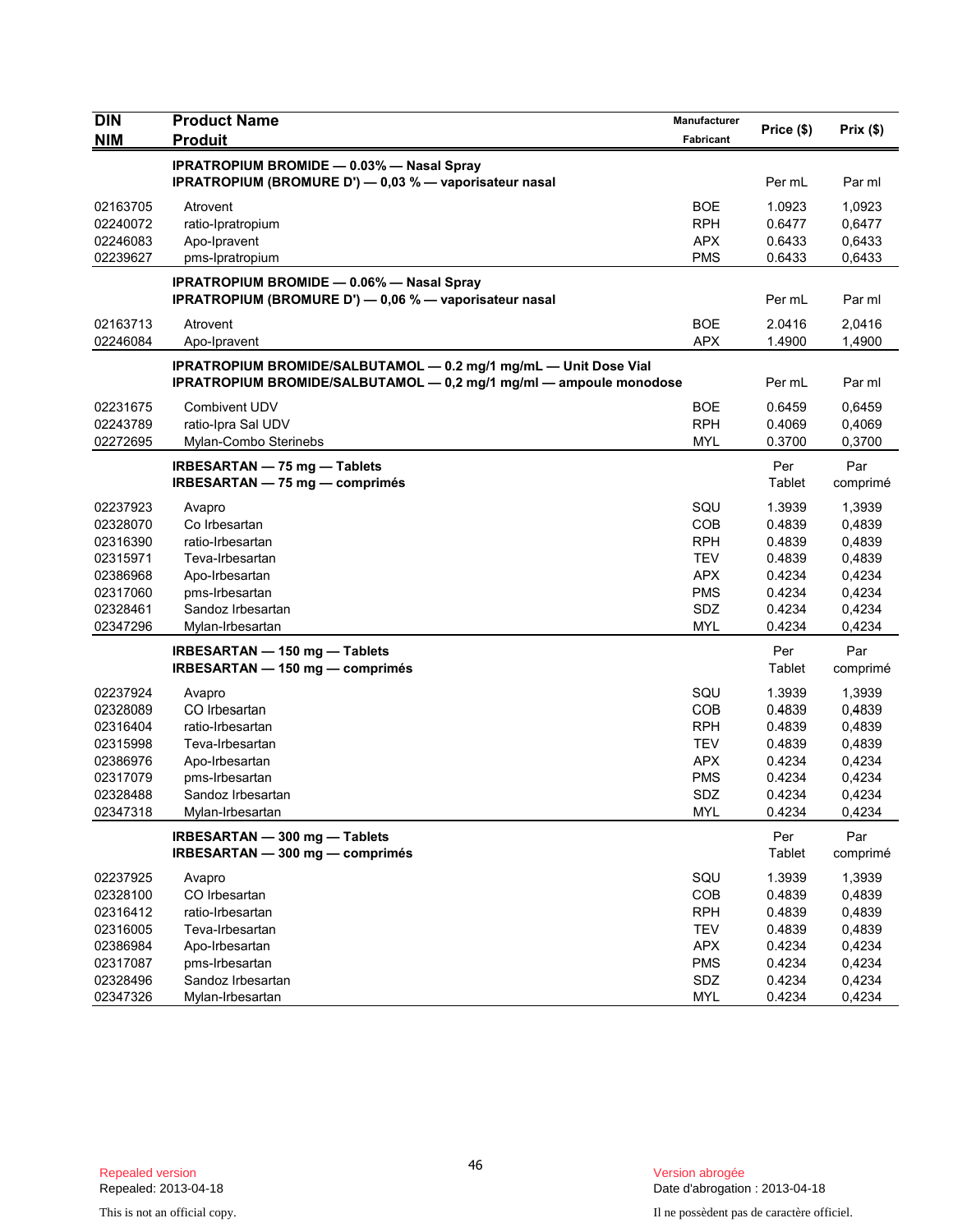| <b>DIN</b>           | <b>Product Name</b>                                                                                                      | Manufacturer             | Price (\$)       | Prix(\$)         |
|----------------------|--------------------------------------------------------------------------------------------------------------------------|--------------------------|------------------|------------------|
| NIM                  | <b>Produit</b>                                                                                                           | Fabricant                |                  |                  |
|                      | IRBESARTAN/HYDROCHLOROTHIAZIDE - 150 mg/12.5 mg - Tablets<br>IRBESARTAN/HYDROCHLOROTHIAZIDE - 150 mg/12.5 mg - comprimés |                          | Per<br>Tablet    | Par<br>comprimé  |
| 02241818             | Avalide                                                                                                                  | SQU                      | 1.3939           | 1,3939           |
| 02357399             | CO Irbesartan/HCT                                                                                                        | COB                      | 0.4839           | 0,4839           |
| 02363208             | Ran-Irbesartan/HCTZ                                                                                                      | <b>RAN</b>               | 0.4839           | 0,4839           |
| 02330512             | ratio-Irbesartan/HCTZ                                                                                                    | <b>RPH</b>               | 0.4839           | 0,4839           |
| 02316013             | Teva-Irbesartan/HCTZ                                                                                                     | <b>TEV</b>               | 0.4839           | 0,4839           |
| 02387646             | Apo-Irbesartan/HCTZ                                                                                                      | <b>APX</b>               | 0.4234           | 0,4234           |
| 02328518             | pms-Irbesartan-HCTZ                                                                                                      | <b>PMS</b>               | 0.4234           | 0,4234           |
| 02337428             | Sandoz Irbesartan HCTZ                                                                                                   | SDZ                      | 0.4234           | 0,4234           |
|                      | IRBESARTAN/HYDROCHLOROTHIAZIDE - 300 mg/12.5 mg - Tablets<br>IRBESARTAN/HYDROCHLOROTHIAZIDE - 300 mg/12.5 mg - comprimés |                          | Per<br>Tablet    | Par<br>comprimé  |
| 02241819             | Avalide                                                                                                                  | SQU                      | 1.3939           | 1,3939           |
| 02357402             | CO Irbesartan/HCT                                                                                                        | <b>COB</b>               | 0.4839           | 0,4839           |
| 02363216             | Ran-Irbesartan/HCTZ                                                                                                      | <b>RAN</b>               | 0.4839           | 0,4839           |
| 02330520             | ratio-Irbesartan/HCTZ                                                                                                    | <b>RPH</b>               | 0.4839           | 0,4839           |
| 02316021             | Teva-Irbesartan/HCTZ                                                                                                     | <b>TEV</b>               | 0.4839           | 0,4839           |
| 02387654             | Apo-Irbesartan/HCTZ                                                                                                      | APX                      | 0.4234           | 0,4234           |
| 02328526             | pms-Irbesartan-HCTZ                                                                                                      | <b>PMS</b>               | 0.4234           | 0,4234           |
| 02337436             | Sandoz Irbesartan HCTZ                                                                                                   | SDZ                      | 0.4234           | 0,4234           |
|                      | IRBESARTAN/HYDROCHLOROTHIAZIDE - 300 mg/25 mg - Tablets                                                                  |                          | Per              | Par              |
|                      | IRBESARTAN/HYDROCHLOROTHIAZIDE - 300 mg/25 mg - comprimés                                                                |                          | Tablet           | comprimé         |
| 02280213             | Avalide                                                                                                                  | SQU                      | 1.3506           | 1,3506           |
| 02357410             | CO Irbesartan/HCT                                                                                                        | <b>COB</b>               | 0.4806           | 0.4806           |
| 02363224             | Ran-Irbesartan/HCTZ                                                                                                      | <b>RAN</b>               | 0.4806           | 0.4806           |
| 02330539             | ratio-Irbesartan/HCTZ                                                                                                    | <b>RPH</b>               | 0.4806           | 0.4806           |
| 02316048             | Teva-Irbesartan/HCTZ                                                                                                     | <b>TEV</b>               | 0.4806           | 0.4806           |
| 02387662             | Apo-Irbesartan/HCTZ                                                                                                      | <b>APX</b>               | 0.4205           | 0,4205           |
| 02328534             | pms-Irbesartan-HCTZ                                                                                                      | <b>PMS</b>               | 0.4205           | 0,4205           |
| 02337444             | Sandoz Irbesartan HCTZ                                                                                                   | SDZ                      | 0.4205           | 0,4205           |
|                      | ISOSORBIDE-5-MONOHYDRATE - 60 mg - Tablets<br>ISOSORBIDE-5-MONOHYDRATE - 60 mg - comprimés                               |                          | Per<br>Tablet    | Par<br>comprimé  |
| 02126559             | Imdur                                                                                                                    | <b>AZC</b>               | 0.7627           | 0,7627           |
| 02272830             | Apo-ISMN                                                                                                                 | <b>APX</b>               | 0.5445           | 0,5445           |
| 02301288             | pms-ISMN                                                                                                                 | <b>PMS</b>               | 0.4950           | 0,4950           |
|                      | <b>ISOTRENTOIN - 10 mg - Capsules</b><br><b>ISOTRENTOIN - 10 mg - capsules</b>                                           |                          | Per<br>Capsule   | Par<br>capsule   |
| 00582344             | Accutane                                                                                                                 | <b>HLR</b>               | 1.0245           | 1,0245           |
| 02257955             | Clarus                                                                                                                   | <b>MYL</b>               | 1.0245           | 1,0245           |
|                      | <b>ISOTRENTOIN - 40 mg - Capsules</b><br>ISOTRENTOIN - 40 mg - capsules                                                  |                          | Per<br>Capsule   | Par<br>capsule   |
| 00582352<br>02257963 | Accutane<br>Clarus                                                                                                       | <b>HLR</b><br><b>MYL</b> | 2.0904<br>2.0904 | 2,0904<br>2,0904 |
|                      | KETOCONAZOLE - 200 mg - Tablets<br>KÉTOCONAZOLE - 200 mg - comprimés                                                     |                          | Per<br>Tablet    | Par<br>comprimé  |
| 02237235<br>02231061 | Apo-Ketoconazole<br>Novo-Ketoconazole                                                                                    | <b>APX</b><br><b>TEV</b> | 1.3019<br>1.3019 | 1,3019<br>1,3019 |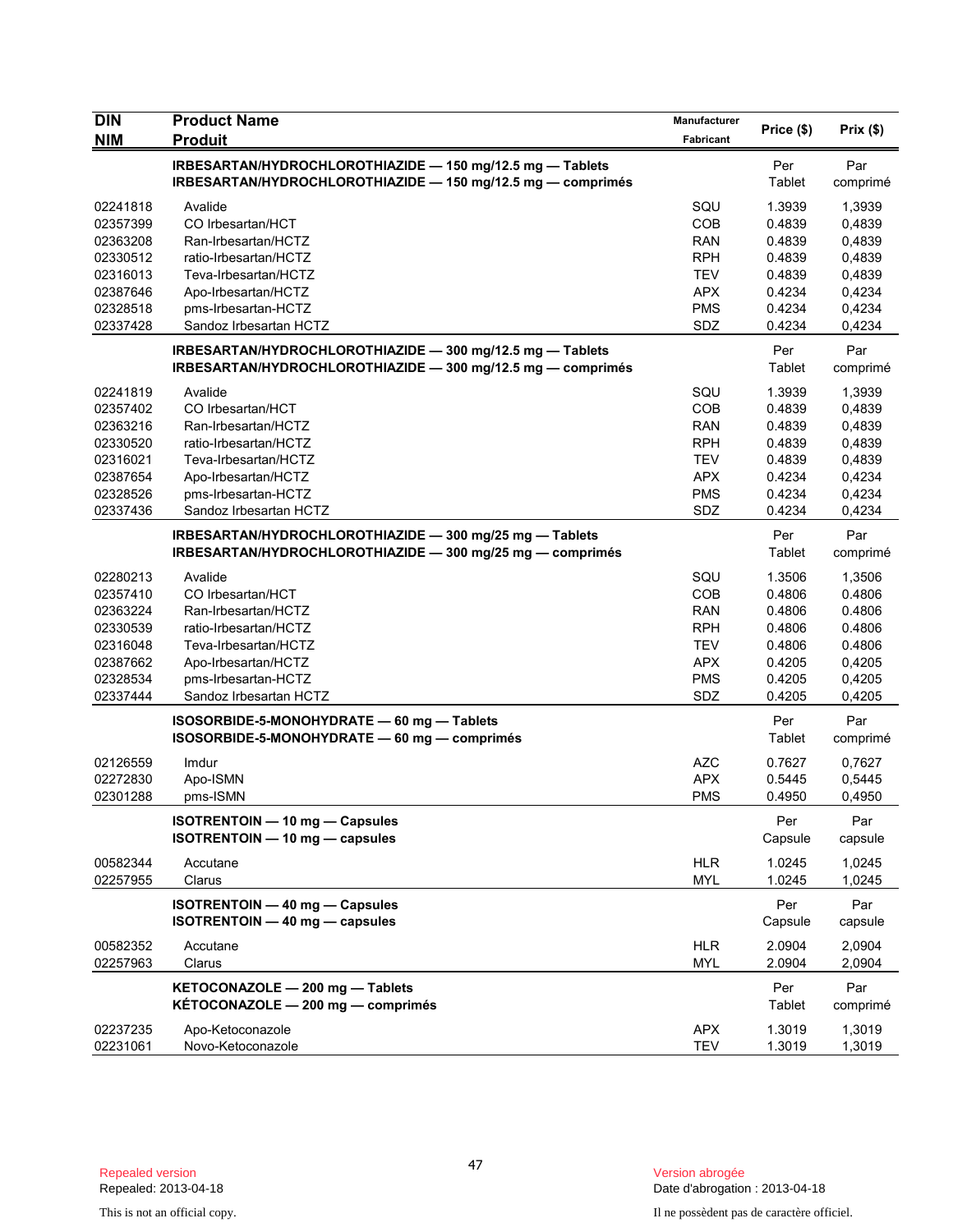| <b>DIN</b> | <b>Product Name</b>                                                                                               | Manufacturer | Price (\$)    | Prix(\$)        |
|------------|-------------------------------------------------------------------------------------------------------------------|--------------|---------------|-----------------|
| <b>NIM</b> | <b>Produit</b>                                                                                                    | Fabricant    |               |                 |
|            | KETOROLAC TROMETHAMINE - 0.5% - Ophthalmic Solution<br>KÉTOROLAC (TROMÉTHAMINE DE) - 0,5 % - solution ophtalmique |              | Per mL        | Par ml          |
| 01968300   | Acular                                                                                                            | <b>ALL</b>   | 3.8060        | 3,8060          |
| 02245821   | Apo-Ketorolac                                                                                                     | <b>APX</b>   | 2.4650        | 2,4650          |
| 02247461   | ratio-Ketorolac                                                                                                   | <b>RPH</b>   | 2.2180        | 2,2180          |
|            | KETOROLAC TROMETHAMINE - 10 mg - Tablets<br>KÉTOROLAC (TROMÉTHAMINE DE) — 10 mg — comprimés                       |              | Per<br>Tablet | Par<br>comprimé |
| 02162660   | Toradol                                                                                                           | <b>HLR</b>   | 0.7615        | 0,7615          |
| 02229080   | Apo-Ketorolac                                                                                                     | <b>APX</b>   | 0.5005        | 0,5005          |
| 02230201   | Novo-Ketorolac                                                                                                    | <b>TEV</b>   | 0.5005        | 0,5005          |
|            | LACTULOSE - 667 mg/mL - Oral Liquid<br>LACTULOSE - 667 mg/ml - liquide oral                                       |              | Per mL        | Par ml          |
| 02242814   | Apo-Lactulose                                                                                                     | <b>APX</b>   | 0.0160        | 0,0160          |
| 00703486   | pms-Lactulose                                                                                                     | <b>PMS</b>   | 0.0160        | 0,0160          |
| 00854409   | ratio-Lactulose                                                                                                   | <b>RPH</b>   | 0.0160        | 0,0160          |
| 02247383   | Euro-LAC                                                                                                          | EPI          | 0.0145        | 0,0145          |
|            | LAMIVUDINE - 100 mg - Tablets<br>LAMIVUDINE - 100 mg - comprimés                                                  |              | Per<br>Tablet | Par<br>comprimé |
| 02239193   | Heptovir                                                                                                          | <b>GSK</b>   | 5.1798        | 5,1798          |
| 02393239   | Apo-Lamivudine HBV                                                                                                | <b>APX</b>   | 3.5316        | 3,5316          |
|            | LAMIVUDINE - 150 mg - Tablets<br>LAMIVUDINE - 150 mg - comprimés                                                  |              | Per<br>Tablet | Par<br>comprimé |
| 02192683   | 3TC                                                                                                               | VII          | 5.3195        | 5,3195          |
| 02369052   | Apo-Lamivudine                                                                                                    | <b>APX</b>   | 3.6269        | 3,6269          |
|            | LAMIVUDINE - 300 mg - Tablets<br>LAMIVUDINE - 300 mg - comprimés                                                  |              | Per<br>Tablet | Par<br>comprimé |
| 02247825   | 3TC                                                                                                               | VII          | 10.6389       | 10,6389         |
| 02369060   | Apo-Lamivudine                                                                                                    | <b>APX</b>   | 7.2538        | 7,2538          |
|            | LAMIVUDINE/ZIDOVUDINE - 150 mg/300 mg - Tablets<br>LAMIVUDINE/ZIDOVUDINE - 150 mg/300 mg - comprimés              |              | Per<br>Tablet | Par<br>comprimé |
| 02239213   | Combivir                                                                                                          | VII          | 11.4854       | 11,4854         |
| 02375540   | Apo-Lamivudine/Zidovudine                                                                                         | <b>APX</b>   | 7.8309        | 7,8309          |
| 02387247   | Apo-Lamivudine/Zidovudine                                                                                         | <b>TEV</b>   | 7.8309        | 7,8309          |
|            | LAMOTRIGINE - 25 mg - Tablets<br>LAMOTRIGINE - 25 mg - comprimés                                                  |              | Per<br>Tablet | Par<br>comprimé |
| 02142082   | Lamictal                                                                                                          | <b>GSK</b>   | 0.4204        | 0,4204          |
| 02245208   | Apo-Lamotrigine                                                                                                   | <b>APX</b>   | 0.2297        | 0,2297          |
| 02265494   | Mylan-Lamotrigine                                                                                                 | <b>MYL</b>   | 0.2297        | 0,2297          |
| 02248232   | Novo-Lamotrigine                                                                                                  | <b>TEV</b>   | 0.2297        | 0,2297          |
| 02246897   | pms-Lamotrigine                                                                                                   | <b>PMS</b>   | 0.2297        | 0,2297          |
| 02243352   | ratio-Lamotrigine                                                                                                 | <b>RPH</b>   | 0.2297        | 0,2297          |
|            | LAMOTRIGINE - 100 mg - Tablets<br>LAMOTRIGINE - 100 mg - comprimés                                                |              | Per<br>Tablet | Par<br>comprimé |
| 02142104   | Lamictal                                                                                                          | <b>GSK</b>   | 1.6780        | 1,6780          |
| 02245209   | Apo-Lamotrigine                                                                                                   | <b>APX</b>   | 0.9189        | 0,9189          |
| 02265508   | Mylan-Lamotrigine                                                                                                 | MYL          | 0.9189        | 0,9189          |
| 02248233   | Novo-Lamotrigine                                                                                                  | <b>TEV</b>   | 0.9189        | 0,9189          |
| 02246898   | pms-Lamotrigine                                                                                                   | <b>PMS</b>   | 0.9189        | 0,9189          |
| 02243353   | ratio-Lamotrigine                                                                                                 | <b>RPH</b>   | 0.9189        | 0,9189          |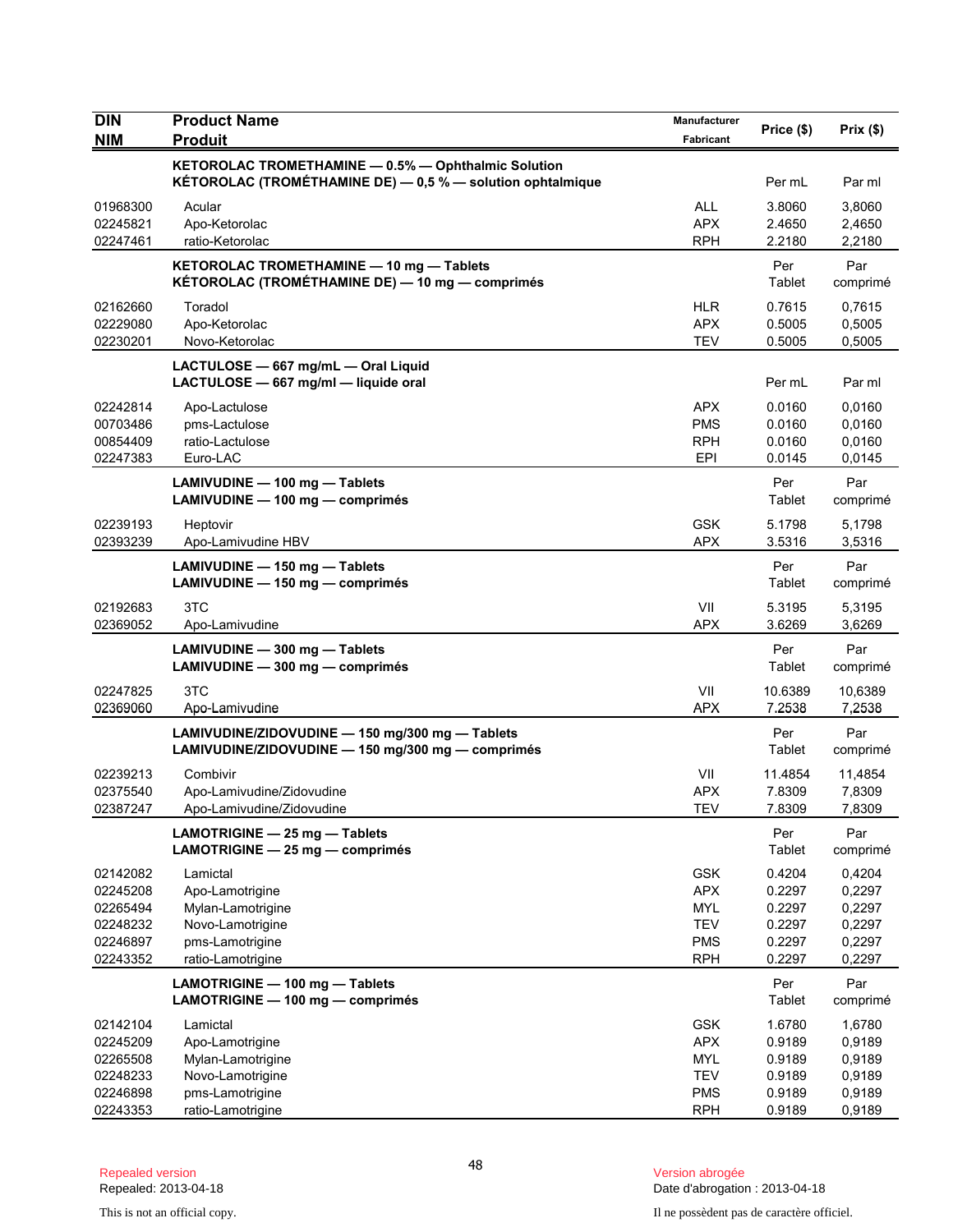| <b>DIN</b> | <b>Product Name</b>                          | <b>Manufacturer</b> | Price (\$) | Prix(\$) |
|------------|----------------------------------------------|---------------------|------------|----------|
| <b>NIM</b> | <b>Produit</b>                               | Fabricant           |            |          |
|            | LAMOTRIGINE - 150 mg - Tablets               |                     | Per        | Par      |
|            | LAMOTRIGINE - 150 mg - comprimés             |                     | Tablet     | comprimé |
| 02142112   | Lamictal                                     | <b>GSK</b>          | 2.4730     | 2,4730   |
| 02248234   | Novo-Lamotrigine                             | <b>TEV</b>          | 1.3784     | 1,3784   |
| 02245210   | Apo-Lamotrigine                              | <b>APX</b>          | 1.3783     | 1,3783   |
| 02265516   | Mylan-Lamotrigine                            | <b>MYL</b>          | 1.3783     | 1,3783   |
| 02246899   | pms-Lamotrigine                              | <b>PMS</b>          | 1.3783     | 1,3783   |
| 02246963   | ratio-Lamotrigine                            | RPH                 | 1.3783     | 1,3783   |
|            | LANSOPRAZOLE-15 mg - Capsules                |                     | Per        | Par      |
|            | LANSOPRAZOLE - 15 mg - capsules              |                     | Capsule    | capsule  |
| 02165503   | Prevacid                                     | <b>TAK</b>          | 2.2000     | 2.2000   |
| 02293811   | Apo-Lansoprazole                             | <b>APX</b>          | 0.8640     | 0,8640   |
| 02353830   | Mylan-Lansoprazole                           | <b>MYL</b>          | 0.8640     | 0,8640   |
| 02280515   | Novo-Lansoprazole DR                         | <b>TEV</b>          | 0.8640     | 0,8640   |
| 02385643   | Sandoz Lansoprazole                          | SDZ                 | 0.7000     | 0,7000   |
|            | LANSOPRAZOLE-30 mg - Capsules                |                     | Per        | Par      |
|            | $LANSOPRAZOLE - 30 mg - capsules$            |                     | Capsule    | capsule  |
| 02165511   | Prevacid                                     | TAK                 | 2.2000     | 2,2000   |
| 02293838   | Apo-Lansoprazole                             | <b>APX</b>          | 0.8640     | 0,8640   |
| 02353849   | Mylan-Lansoprazole                           | <b>MYL</b>          | 0.8640     | 0,8640   |
| 02280523   | Novo-Lansoprazole DR                         | <b>TEV</b>          | 0.8640     | 0,8640   |
| 02385651   | Sandoz Lansoprazole                          | SDZ                 | 0.7000     | 0,7000   |
|            | LATANOPROST - 0.005% - Ophthalmic Solution   |                     |            |          |
|            | LATANOPROST - 0,005 % - solution ophtalmique |                     | Per mL     | Par ml   |
| 02231493   | Xalatan                                      | PFI                 | 12.2936    | 12,2936  |
| 02296527   | Apo-Latanoprost                              | APX                 | 3.7856     | 3,7856   |
| 02254786   | CO Latanoprost                               | COB                 | 3.6335     | 3,6335   |
| 02373041   | GD-Latanoprost                               | GEM                 | 3.6335     | 3,6335   |
| 02367335   | Sandoz Latanoprost                           | SDZ                 | 3.6335     | 3,6335   |
|            | LEFLUNOMIDE - 10 mg - Tablets                |                     | Per        | Par      |
|            | LEFLUNOMIDE - 10 mg - comprimés              |                     | Tablet     | comprimé |
| 02241888   | Arava                                        | <b>SAA</b>          | 11.8162    | 11,8162  |
| 02256495   | Apo-Leflunomide                              | <b>APX</b>          | 6.6458     | 6,6458   |
| 02319225   | Mylan-Leflunomide                            | <b>MYL</b>          | 6.0417     | 6,0417   |
| 02261251   | Novo-Leflunomide                             | <b>TEV</b>          | 6.0417     | 6,0417   |
| 02288265   | pms-Leflunomide                              | PMS                 | 6.0417     | 6,0417   |
| 02283964   | Sandoz Leflunomide                           | SDZ                 | 6.0417     | 6,0417   |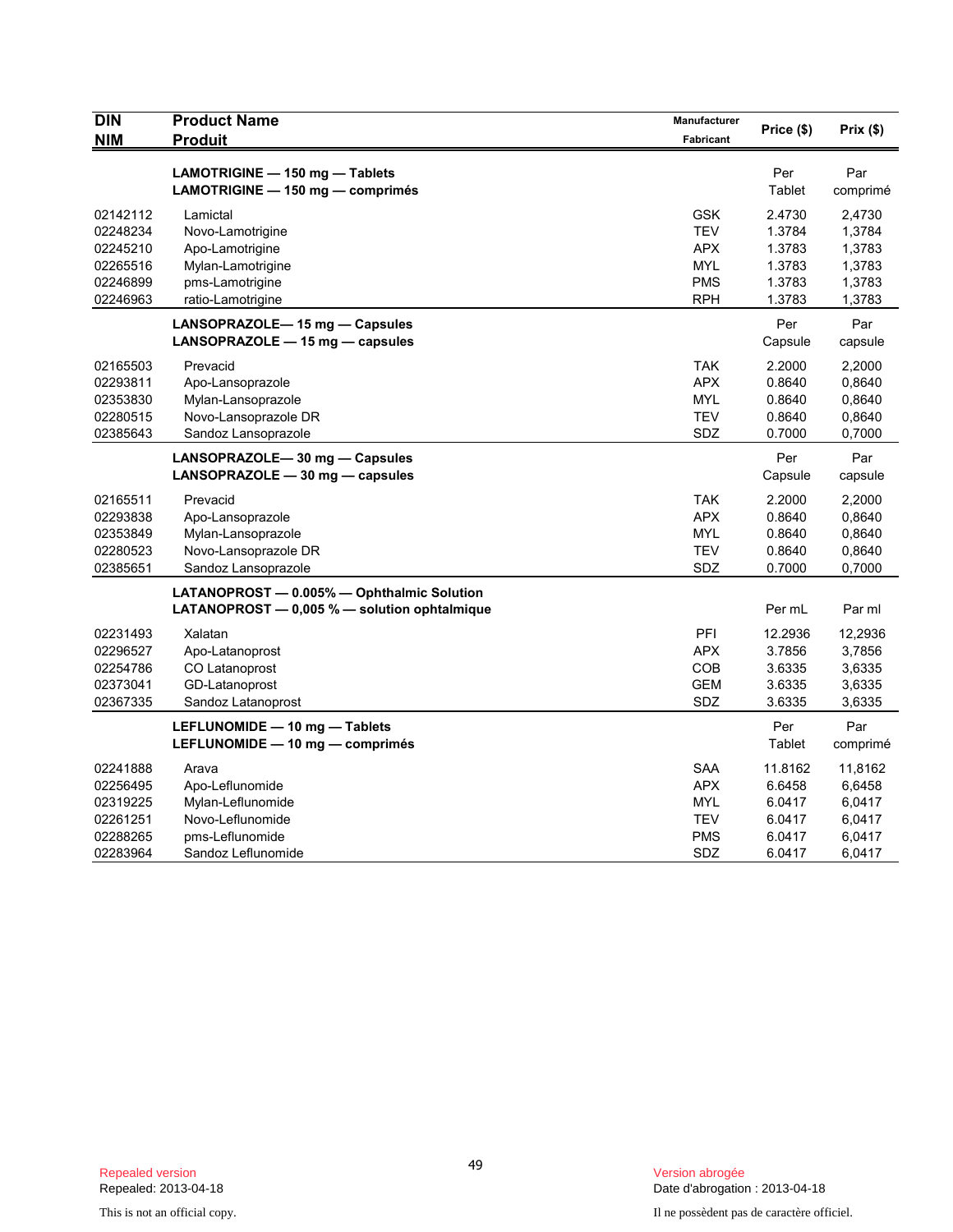| <b>DIN</b><br><b>NIM</b>                                                                                             | <b>Product Name</b><br><b>Produit</b>                                                                                                                   | Manufacturer<br>Fabricant                                                                                                  | Price (\$)                                                                                       | Prix(\$)                                                                                         |
|----------------------------------------------------------------------------------------------------------------------|---------------------------------------------------------------------------------------------------------------------------------------------------------|----------------------------------------------------------------------------------------------------------------------------|--------------------------------------------------------------------------------------------------|--------------------------------------------------------------------------------------------------|
|                                                                                                                      | LEFLUNOMIDE - 20 mg - Tablets<br>LEFLUNOMIDE - 20 mg - comprimés                                                                                        |                                                                                                                            | Per<br>Tablet                                                                                    | Par<br>comprimé                                                                                  |
| 02241889<br>02256509<br>02319233<br>02261278<br>02288273<br>02283972                                                 | Arava<br>Apo-Leflunomide<br>Mylan-Leflunomide<br>Novo-Leflunomide<br>pms-Leflunomide<br>Sandoz Leflunomide                                              | <b>SAA</b><br><b>APX</b><br><b>MYL</b><br><b>TEV</b><br>PMS<br>SDZ                                                         | 11.8162<br>6.6458<br>6.0417<br>6.0417<br>6.0417<br>6.0417                                        | 11,8162<br>6,6458<br>6,0417<br>6,0417<br>6,0417<br>6,0417                                        |
|                                                                                                                      | LETROZOLE - 2.5 mg - Tablets<br>LETROZOLE $-2.5$ mg $-$ comprimés                                                                                       |                                                                                                                            | Per<br>Tablet                                                                                    | Par<br>comprimé                                                                                  |
| 02231384<br>02338459<br>02348969<br>02347997<br>02322315<br>02372169<br>02358514<br>02309114<br>02344815<br>02373009 | Femara<br>Letrozole<br>Letrozole<br>Letrozole<br>Med-Letrozole<br>MYL-Letrozole<br>Apo-Letrozole<br>pms-Letrozole<br>Sandoz Letrozole<br>Jamp-Letrozole | <b>NVT</b><br><b>ACH</b><br>COB<br><b>TEV</b><br><b>GMP</b><br><b>MYL</b><br><b>APX</b><br><b>PMS</b><br>SDZ<br><b>JPC</b> | 6.6822<br>2.7560<br>2.7560<br>2.7560<br>2.7560<br>2.0663<br>2.0662<br>2.0662<br>2.0662<br>2.0042 | 6,6822<br>2,7560<br>2,7560<br>2,7560<br>2,7560<br>2,0663<br>2,0662<br>2,0662<br>2,0662<br>2,0042 |
|                                                                                                                      | LEVETIRACETAM - 250 mg - Tablets<br>LEVETIRACETAM - 250 mg - comprimés                                                                                  |                                                                                                                            | Per<br>Tablet                                                                                    | Par<br>comprimé                                                                                  |
| 02247027<br>02285924<br>02274183<br>02296101                                                                         | Keppra<br>Apo-Levetiracetam<br>CO Levetiracetam<br>pms-Levetiracetam                                                                                    | <b>UCB</b><br><b>APX</b><br>COB<br><b>PMS</b>                                                                              | 1.8766<br>1.2293<br>1.2293<br>1.1175                                                             | 1,8766<br>1,2293<br>1,2293<br>1,1175                                                             |
|                                                                                                                      | LEVETIRACETAM - 500 mg - Tablets<br>LEVETIRACETAM - 500 mg - comprimés                                                                                  |                                                                                                                            | Per<br>Tablet                                                                                    | Par<br>comprimé                                                                                  |
| 02247028<br>02285932<br>02274191<br>02296128                                                                         | Keppra<br>Apo-Levetiracetam<br>CO Levetiracetam<br>pms-Levetiracetam                                                                                    | <b>UCB</b><br><b>APX</b><br>COB<br><b>PMS</b>                                                                              | 2.2858<br>1.5015<br>1.5015<br>1.3650                                                             | 2,2858<br>1,5015<br>1,5015<br>1,3650                                                             |
|                                                                                                                      | LEVETIRACETAM - 750 mg - Tablets<br>LEVETIRACETAM - 750 mg - comprimés                                                                                  |                                                                                                                            | Per<br>Tablet                                                                                    | Par<br>comprimé                                                                                  |
| 02247029<br>02285940<br>02274205<br>02296136                                                                         | Keppra<br>Apo-Levetiracetam<br>CO Levetiracetam<br>pms-Levetiracetam                                                                                    | <b>UCB</b><br><b>APX</b><br><b>COB</b><br><b>PMS</b>                                                                       | 3.1658<br>2.1368<br>2.1368<br>1.9425                                                             | 3,1658<br>2,1368<br>2,1368<br>1,9425                                                             |
|                                                                                                                      | LEVOBUNOLOL HCI - 0.25% - Ophthalmic Solution<br>LÉVOBUNOLOL (CHLORHYDRATE DE) — 0,25 % — solution ophtalmique                                          |                                                                                                                            | Per mL                                                                                           | Par ml                                                                                           |
| 00751286<br>02031159<br>02241715                                                                                     | Betagan<br>ratio-Levobunolol<br>Sandoz Levobunolol                                                                                                      | <b>ALL</b><br><b>RPH</b><br>SDZ                                                                                            | 2.4728<br>1.2936<br>1.2936                                                                       | 2,4728<br>1,2936<br>1,2936                                                                       |
|                                                                                                                      | LEVOBUNOLOL HCI - 0.5% - Ophthalmic Solution<br>LÉVOBUNOLOL (CHLORHYDRATE DE) - 0,5 % - solution ophtalmique                                            |                                                                                                                            | Per mL                                                                                           | Par ml                                                                                           |
| 00637661<br>02237991<br>02031167<br>02241716                                                                         | Betagan<br>pms-Levobunolol<br>ratio-Levobunolol<br>Sandoz Levobunolol                                                                                   | <b>ALL</b><br><b>PMS</b><br><b>RPH</b><br>SDZ                                                                              | 3.6190<br>1.7116<br>1.7116<br>1.7116                                                             | 3,6190<br>1,7116<br>1,7116<br>1,7116                                                             |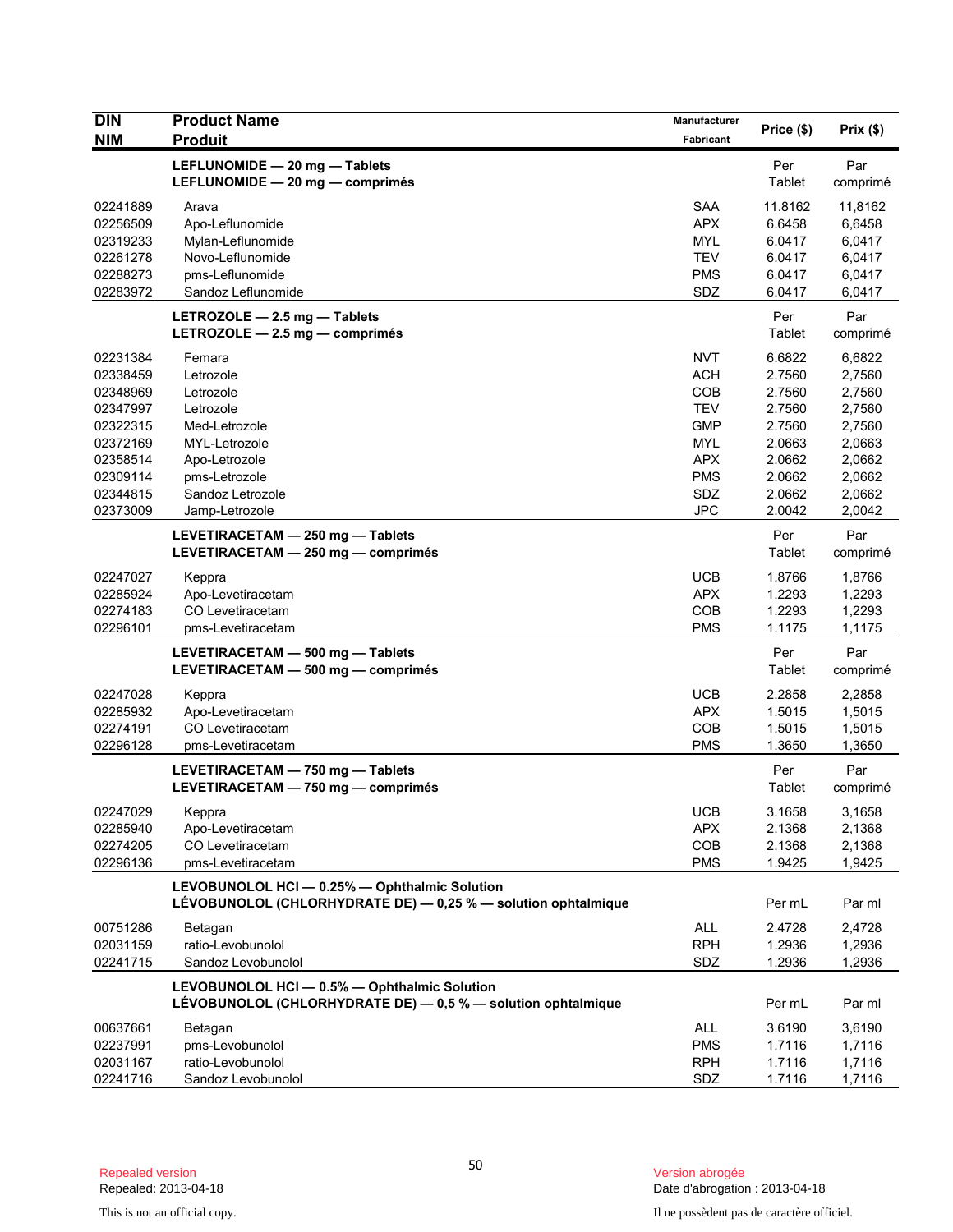| <b>DIN</b><br><b>NIM</b>                                                         | <b>Product Name</b><br><b>Produit</b>                                                                                                 | Manufacturer<br>Fabricant                                                        | Price (\$)                                                         | Prix(\$)                                                           |
|----------------------------------------------------------------------------------|---------------------------------------------------------------------------------------------------------------------------------------|----------------------------------------------------------------------------------|--------------------------------------------------------------------|--------------------------------------------------------------------|
|                                                                                  | LEVODOPA/CARBIDOPA - 100 mg/10 mg - Tablets<br>LÉVODOPA/CARBIDOPA — 100 mg/10 mg — comprimés                                          |                                                                                  | Per<br>Tablet                                                      | Par<br>comprimé                                                    |
| 00355658<br>02244494<br>02195933                                                 | Sinemet<br>Novo-Levocarbidopa<br>Apo-Levocarb                                                                                         | <b>MFX</b><br><b>TEV</b><br><b>APX</b>                                           | 0.5250<br>0.2783<br>0.2602                                         | 0,5250<br>0,2783<br>0,2602                                         |
|                                                                                  | LEVODOPA/CARBIDOPA - 100 mg/25 mg - Tablets<br>LÉVODOPA/CARBIDOPA - 100 mg/25 mg - comprimés                                          |                                                                                  | Per<br>Tablet                                                      | Par<br>comprimé                                                    |
| 00513997<br>02244495<br>02195941                                                 | Sinemet<br>Novo-Levocarbidopa<br>Apo-Levocarb                                                                                         | <b>MFX</b><br><b>TEV</b><br><b>APX</b>                                           | 0.7839<br>0.4164<br>0.3885                                         | 0,7839<br>0,4164<br>0,3885                                         |
|                                                                                  | LEVODOPA/CARBIDOPA - 250 mg/25 mg - Tablets<br>LÉVODOPA/CARBIDOPA - 250 mg/25 mg - comprimés                                          |                                                                                  | Per<br>Tablet                                                      | Par<br>comprimé                                                    |
| 00328219<br>02126184<br>02244496<br>02195968                                     | Sinemet<br>ratio-Levodopa/Carbidopa<br>Novo-Levocarbidopa<br>Apo-Levocarb                                                             | <b>MFX</b><br><b>RPH</b><br><b>TEV</b><br><b>APX</b>                             | 0.8751<br>0.5500<br>0.4648<br>0.4337                               | 0,8751<br>0,5500<br>0,4648<br>0,4337                               |
|                                                                                  | LEVODOPA/CARBIDOPA - 200 mg/50 mg - Tablets<br>LÉVODOPA/CARBIDOPA - 200 mg/50 mg - comprimés                                          |                                                                                  | Per<br>Tablet                                                      | Par<br>comprimé                                                    |
| 00870935<br>02245211                                                             | Sinemet CR<br>Levocarb CR                                                                                                             | <b>MFX</b><br>AAA                                                                | 1.4908<br>1.1000                                                   | 1,4908<br>1,1000                                                   |
|                                                                                  | LEVOFLOXACIN - 250 mg - Tablets<br>LEVOFLOXACIN - 250 mg - comprimés                                                                  |                                                                                  | Per<br>Tablet                                                      | Par<br>comprimé                                                    |
| 02236841<br>02284707<br>02315424<br>02313979<br>02248262<br>02284677<br>02298635 | Levaguin<br>Apo-Levofloxacin<br>CO Levofloxacin<br>Mylan-Levofloxacin<br>Novo-Levofloxacin<br>pms-Levofloxacin<br>Sandoz Levofloxacin | <b>JAN</b><br><b>APX</b><br>COB<br><b>MYL</b><br><b>TEV</b><br><b>PMS</b><br>SDZ | 6.6139<br>3.1080<br>3.1080<br>3.1080<br>3.1080<br>3.1080<br>3.1080 | 6,6139<br>3,1080<br>3,1080<br>3,1080<br>3,1080<br>3,1080<br>3,1080 |
|                                                                                  | LEVOFLOXACIN - 500 mg - Tablets<br>LEVOFLOXACIN - 500 mg - comprimés                                                                  |                                                                                  | Per<br>Tablet                                                      | Par<br>comprimé                                                    |
| 02236842<br>02284715<br>02315432<br>02313987<br>02248263<br>02284685             | Levaquin<br>Apo-Levofloxacin<br>CO Levofloxacin<br>Mylan-Levofloxacin<br>Novo-Levofloxacin<br>pms-Levofloxacin                        | <b>JAN</b><br><b>APX</b><br>COB<br><b>MYL</b><br><b>TEV</b><br><b>PMS</b>        | 7.5372<br>3.5070<br>3.5070<br>3.5070<br>3.5070<br>3.5070           | 7,5372<br>3,5070<br>3,5070<br>3,5070<br>3,5070<br>3,5070           |
| 02298643                                                                         | Sandoz Levofloxacin                                                                                                                   | <b>SDZ</b>                                                                       | 3.5070                                                             | 3,5070                                                             |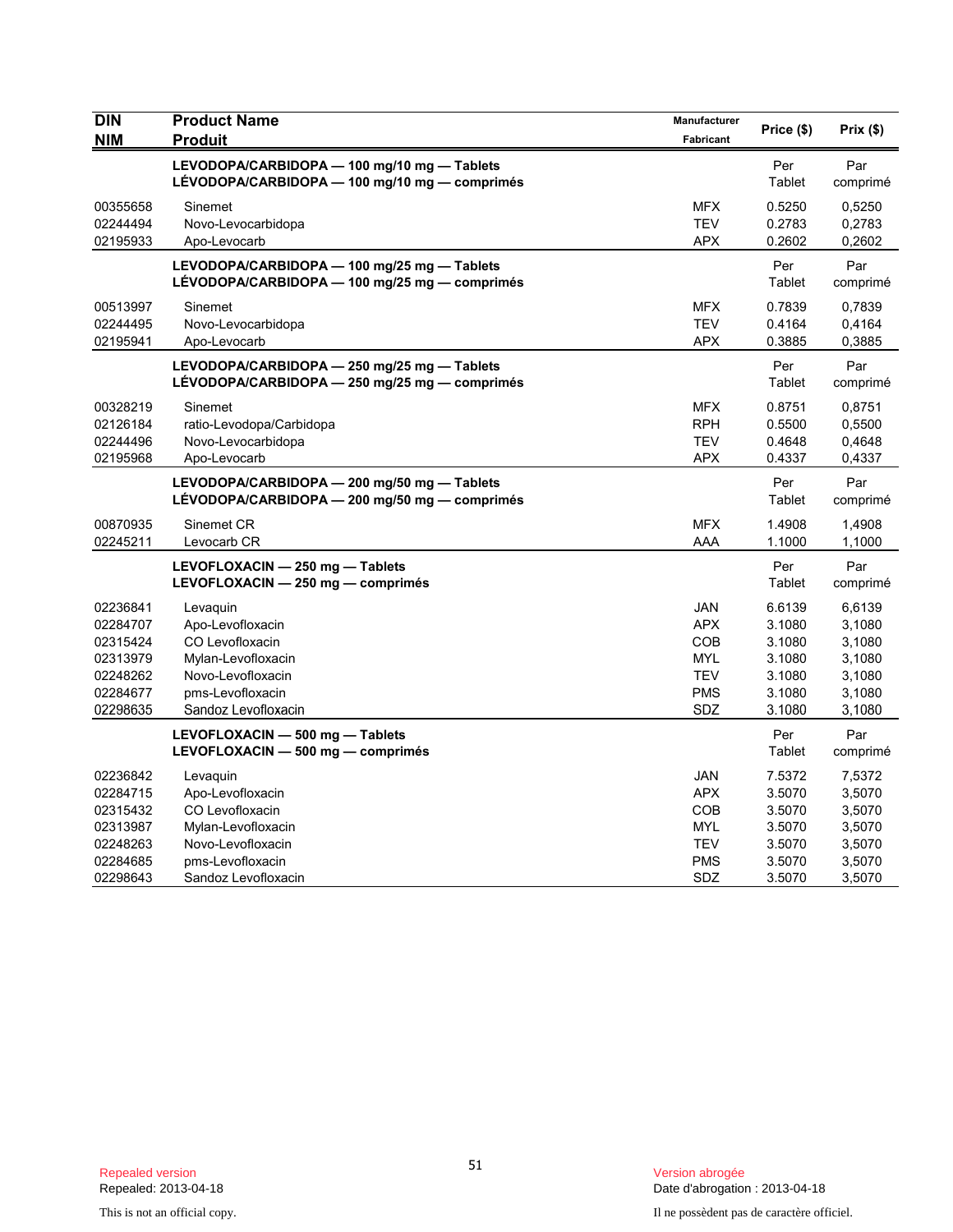| <b>DIN</b> | <b>Product Name</b>                                               | Manufacturer | Price (\$)    | Prix(\$)        |
|------------|-------------------------------------------------------------------|--------------|---------------|-----------------|
| <b>NIM</b> | <b>Produit</b>                                                    | Fabricant    |               |                 |
|            | LISINOPRIL - 5 mg - Tablets<br>$LISINOPRIL - 5 mg - comprimés$    |              | Per<br>Tablet | Par<br>comprimé |
| 00839388   | Prinivil                                                          | <b>MFX</b>   | 0.6798        | 0,6798          |
| 02049333   | Zestril                                                           | <b>AZC</b>   | 0.6226        | 0,6226          |
| 02217481   | Apo-Lisinopril                                                    | <b>APX</b>   | 0.5927        | 0,5927          |
| 02271443   | <b>CO Lisinopril</b>                                              | COB          | 0.5388        | 0,5388          |
| 02274833   | Mylan-Lisinopril                                                  | <b>MYL</b>   | 0.5388        | 0,5388          |
| 02285061   | Teva-Lisinopril (Type P)                                          | <b>TEV</b>   | 0.5388        | 0,5388          |
| 02285118   | Novo-Lisinopril (Type Z)                                          | <b>TEV</b>   | 0.5388        | 0,5388          |
| 02292203   | pms-Lisinopril                                                    | <b>PMS</b>   | 0.5388        | 0,5388          |
| 02294230   | Ran-Lisinopril                                                    | <b>RAN</b>   | 0.5388        | 0,5388          |
| 02256797   | ratio-Lisinopril P                                                | <b>RPH</b>   | 0.5388        | 0,5388          |
| 02299879   | ratio-Lisinopril Z                                                | <b>RPH</b>   | 0.5388        | 0,5388          |
| 02289199   | Sandoz Lisinopril                                                 | SDZ          | 0.5388        | 0,5388          |
|            | LISINOPRIL - 10 mg - Tablets                                      |              | Per           | Par             |
|            | LISINOPRIL - 10 mg - comprimés                                    |              | Tablet        | comprimé        |
| 00839396   | Prinivil                                                          | <b>MFX</b>   | 0.8167        | 0,8167          |
| 02049376   | Zestril                                                           | <b>AZC</b>   | 0.7480        | 0,7480          |
| 02217503   | Apo-Lisinopril                                                    | <b>APX</b>   | 0.7121        | 0,7121          |
| 02271451   | <b>CO Lisinopril</b>                                              | COB          | 0.6474        | 0,6474          |
| 02274841   | Mylan-Lisinopril                                                  | <b>MYL</b>   | 0.6474        | 0,6474          |
| 02285088   | Teva-Lisinopril (Type P)                                          | <b>TEV</b>   | 0.6474        | 0,6474          |
| 02285126   | Novo-Lisinopril (Type Z)                                          | <b>TEV</b>   | 0.6474        | 0,6474          |
| 02292211   | pms-Lisinopril                                                    | <b>PMS</b>   | 0.6474        | 0.6474          |
| 02294249   | Ran-Lisinopril                                                    | <b>RAN</b>   | 0.6474        | 0,6474          |
| 02256800   | ratio-Lisinopril P                                                | <b>RPH</b>   | 0.6474        | 0.6474          |
| 02299887   | ratio-Lisinopril Z                                                | <b>RPH</b>   | 0.6474        | 0.6474          |
| 02289202   | Sandoz Lisinopril                                                 | SDZ          | 0.6474        | 0.6474          |
|            | $LISINOPRIL - 20 mg - Tables$<br>$LISINOPRIL - 20 mg - comprimés$ |              | Per<br>Tablet | Par<br>comprimé |
| 00839418   | Prinivil                                                          | <b>MFX</b>   | 0.9819        | 0,9819          |
| 02049384   | Zestril                                                           | <b>AZC</b>   | 0.8985        | 0,8985          |
| 02217511   | Apo-Lisinopril                                                    | <b>APX</b>   | 0.8557        | 0,8557          |
| 02271478   | CO Lisinopril                                                     | COB          | 0.7779        | 0,7779          |
| 02274868   | Mylan-Lisinopril                                                  | <b>MYL</b>   | 0.7779        | 0,7779          |
| 02285096   | Teva-Lisinopril (Type P)                                          | <b>TEV</b>   | 0.7779        | 0,7779          |
| 02285134   | Novo-Lisinopril (Type Z)                                          | <b>TEV</b>   | 0.7779        | 0,7779          |
| 02292238   | pms-Lisinopril                                                    | <b>PMS</b>   | 0.7779        | 0,7779          |
| 02294257   | Ran-Lisinopril                                                    | <b>RAN</b>   | 0.7779        | 0,7779          |
| 02256819   | ratio-Lisinopril P                                                | <b>RPH</b>   | 0.7779        | 0,7779          |
| 02299895   | ratio-Lisinopril Z                                                | <b>RPH</b>   | 0.7779        | 0,7779          |
| 02289229   | Sandoz Lisinopril                                                 | SDZ          | 0.7779        | 0,7779          |
|            | LISINOPRIL/HYDROCHLOROTHIAZIDE $-$ 10 mg/12.5 mg $-$ Tablets      |              | Per           | Par             |
|            | LISINOPRIL/HYDROCHLOROTHIAZIDE - 10 mg/12,5 mg - comprimés        |              | Tablet        | comprimé        |
| 02103729   | Zestoretic                                                        | <b>AZC</b>   | 0.9629        | 0,9629          |
| 02108194   | Prinzide                                                          | <b>MFX</b>   | 0.8171        | 0,8171          |
| 02261979   | Apo-Lisinopril/HCTZ                                               | <b>APX</b>   | 0.5835        | 0,5835          |
| 02297736   | Mylan-Lisinopril HCTZ                                             | <b>MYL</b>   | 0.5835        | 0,5835          |
| 02301768   | Novo-Lisinopril/HCTZ (Type Z)                                     | <b>TEV</b>   | 0.5835        | 0,5835          |
| 02302136   | Novo-Lisinopril/HCTZ (Type P)                                     | <b>TEV</b>   | 0.5835        | 0,5835          |
| 02302365   | Sandoz Lisinopril HCT                                             | SDZ          | 0.5835        | 0.5835          |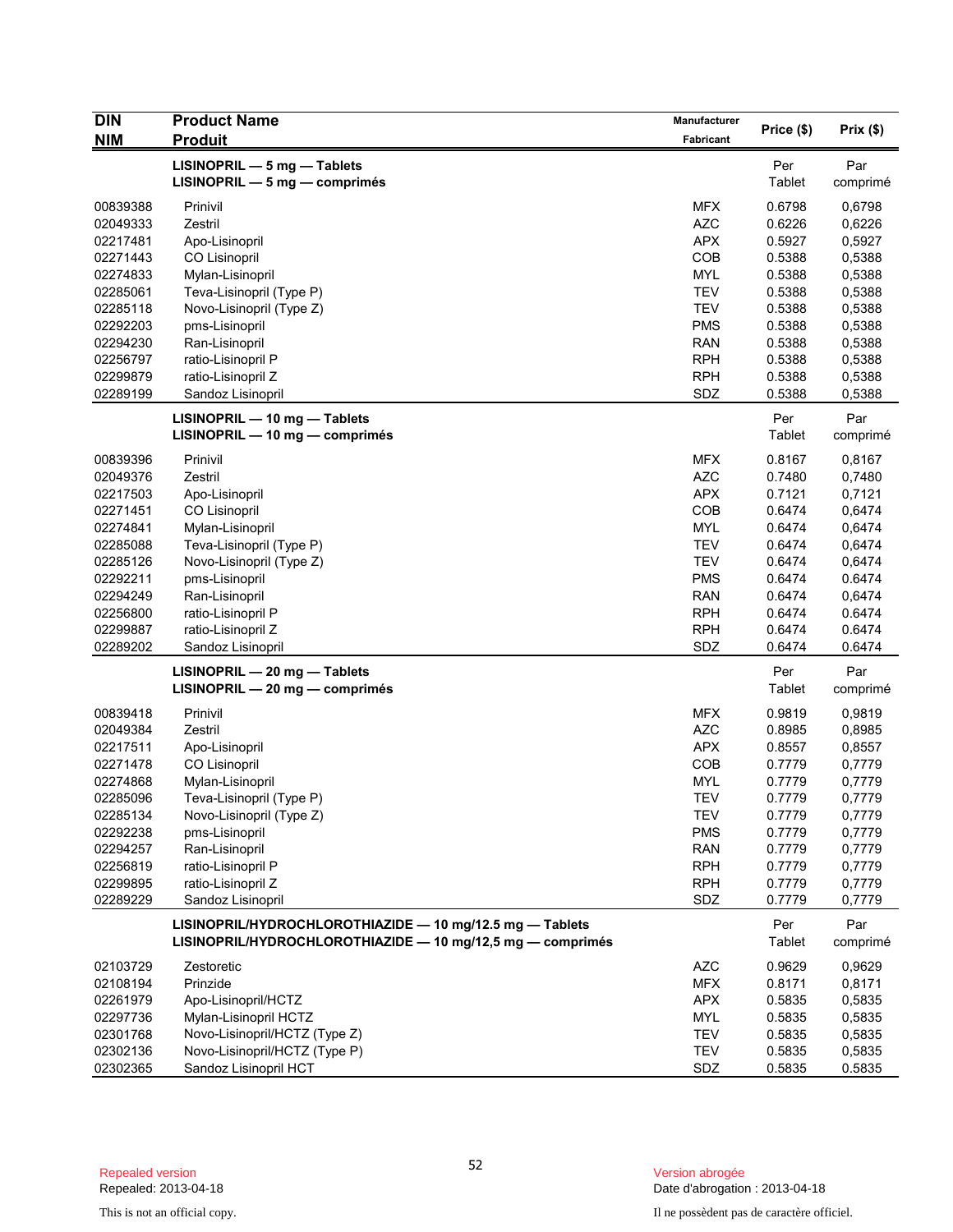| <b>DIN</b>           | <b>Product Name</b>                                                                                                    | Manufacturer             | Price (\$)       | Prix(\$)         |
|----------------------|------------------------------------------------------------------------------------------------------------------------|--------------------------|------------------|------------------|
| <b>NIM</b>           | <b>Produit</b>                                                                                                         | Fabricant                |                  |                  |
|                      | LISINOPRIL/HYDROCHLOROTHIAZIDE - 20 mg/12.5 mg - Tablets<br>LISINOPRIL/HYDROCHLOROTHIAZIDE - 20 mg/12,5 mg - comprimés |                          | Per<br>Tablet    | Par<br>comprimé  |
| 02045737             | Zestoretic                                                                                                             | <b>AZC</b>               | 1.1569           | 1,1569           |
| 00884413             | Prinzide                                                                                                               | <b>MFX</b>               | 1.0113           | 1,0113           |
| 02261987             | Apo-Lisinopril/HCTZ                                                                                                    | <b>APX</b>               | 0.7011           | 0,7011           |
| 02297744             | Mylan-Lisinopril HCTZ                                                                                                  | <b>MYL</b>               | 0.7011           | 0,7011           |
| 02301776             | Teva-Lisinopril/HCTZ (Type Z)                                                                                          | <b>TEV</b>               | 0.7011           | 0,7011           |
| 02302144             | Novo-Lisinopril/HCTZ (Type P)                                                                                          | <b>TEV</b>               | 0.7011           | 0,7011           |
| 02302373             | Sandoz Lisinopril HCT                                                                                                  | SDZ                      | 0.7011           | 0,7011           |
|                      | LISINOPRIL/HYDROCHLOROTHIAZIDE - 20 mg/25 mg - Tablets<br>LISINOPRIL/HYDROCHLOROTHIAZIDE - 20 mg/25 mg - comprimés     |                          | Per<br>Tablet    | Par<br>comprimé  |
| 02045729             | Zestoretic                                                                                                             | <b>AZC</b>               | 1.1569           | 1,1569           |
| 02261995             | Apo-Lisinopril/HCTZ                                                                                                    | <b>APX</b>               | 0.7011           | 0,7011           |
| 02297752             | Mylan-Lisinopril HCTZ                                                                                                  | <b>MYL</b>               | 0.7011           | 0,7011           |
| 02301784             | Novo-Lisinopril/HCTZ (Type Z)                                                                                          | <b>TEV</b>               | 0.7011           | 0,7011           |
| 02302152             | Novo-Lisinopril/HCTZ (Type P)                                                                                          | <b>TEV</b>               | 0.7011           | 0,7011           |
| 02302381             | Sandoz Lisnopril HCT                                                                                                   | SDZ                      | 0.7011           | 0,7011           |
|                      | LITHIUM CARBONATE - 150 mg - Capsules<br>LITHIUM (CARBONATE DE) - 150 mg - capsules                                    |                          | Per<br>Capsule   | Par<br>capsule   |
| 00461733             | Carbolith                                                                                                              | <b>VAL</b>               | 0.1276           | 0,1276           |
| 02242837             | Apo-Lithium Carbonate                                                                                                  | <b>APX</b>               | 0.0585           | 0.0585           |
| 02216132             | pms-Lithium Carbonate                                                                                                  | <b>PMS</b>               | 0.0585           | 0,0585           |
|                      | LITHIUM CARBONATE - 150 mg - Capsules<br>LITHIUM (CARBONATE DE) - 150 mg - capsules                                    |                          | Per<br>Capsule   | Par<br>capsule   |
| 02013231<br>02242837 | Lithane<br>Apo-Lithium Carbonate                                                                                       | <b>ERF</b><br><b>APX</b> | 0.1041<br>0.0585 | 0,1041<br>0,0585 |
|                      | LITHIUM CARBONATE - 300 mg - Capsules                                                                                  |                          | Per              | Par              |
|                      | LITHIUM (CARBONATE DE) - 300 mg - capsules                                                                             |                          | Capsule          | capsule          |
| 00236683             | Carbolith                                                                                                              | VAL                      | 0.0992           | 0.0992           |
| 02242838             | Apo-Lithium Carbonate                                                                                                  | <b>APX</b>               | 0.0614           | 0,0614           |
| 02216140             | pms-Lithium Carbonate                                                                                                  | <b>PMS</b>               | 0.0614           | 0,0614           |
|                      | LITHIUM CARBONATE - 300 mg - Capsules<br>LITHIUM (CARBONATE DE) - 300 mg - capsules                                    |                          | Per<br>Capsule   | Par<br>capsule   |
| 00406775             | Lithane                                                                                                                | <b>ERF</b>               | 0.1118           | 0,1118           |
| 02242838             | Apo-Lithium Carbonate                                                                                                  | <b>APX</b>               | 0.0614           | 0,0614           |
|                      | LITHIUM CARBONATE - 600 mg - Capsules<br>LITHIUM (CARBONATE DE) - 600 mg - capsules                                    |                          | Per<br>Capsule   | Par<br>capsule   |
| 02011239<br>02216159 | Carbolith<br>pms-Lithium Carbonate                                                                                     | <b>VAL</b><br><b>PMS</b> | 0.1901<br>0.1683 | 0,1901<br>0,1683 |
|                      | LOPERAMIDE $-2$ mg $-$ Tablets<br>LOPÉRAMIDE $-2$ mg $-$ comprimés                                                     |                          | Per<br>Tablet    | Par<br>comprimé  |
| 02183862             | Imodium                                                                                                                | <b>MCL</b>               | 0.5184           | 0,5184           |
| 02212005             | Apo-Loperamide                                                                                                         | <b>APX</b>               | 0.2713           | 0,2713           |
| 02132591             | Novo-Loperamide                                                                                                        | <b>TEV</b>               | 0.2713           | 0,2713           |
| 02256452             | Jamp-Loperamide                                                                                                        | <b>JPC</b>               | 0.2600           | 0,2600           |
| 02228351             | pms-Loperamide                                                                                                         | <b>PMS</b>               | 0.2600           | 0,2600           |
| 02257564             | Sandoz Loperamide                                                                                                      | SDZ                      | 0.2600           | 0,2600           |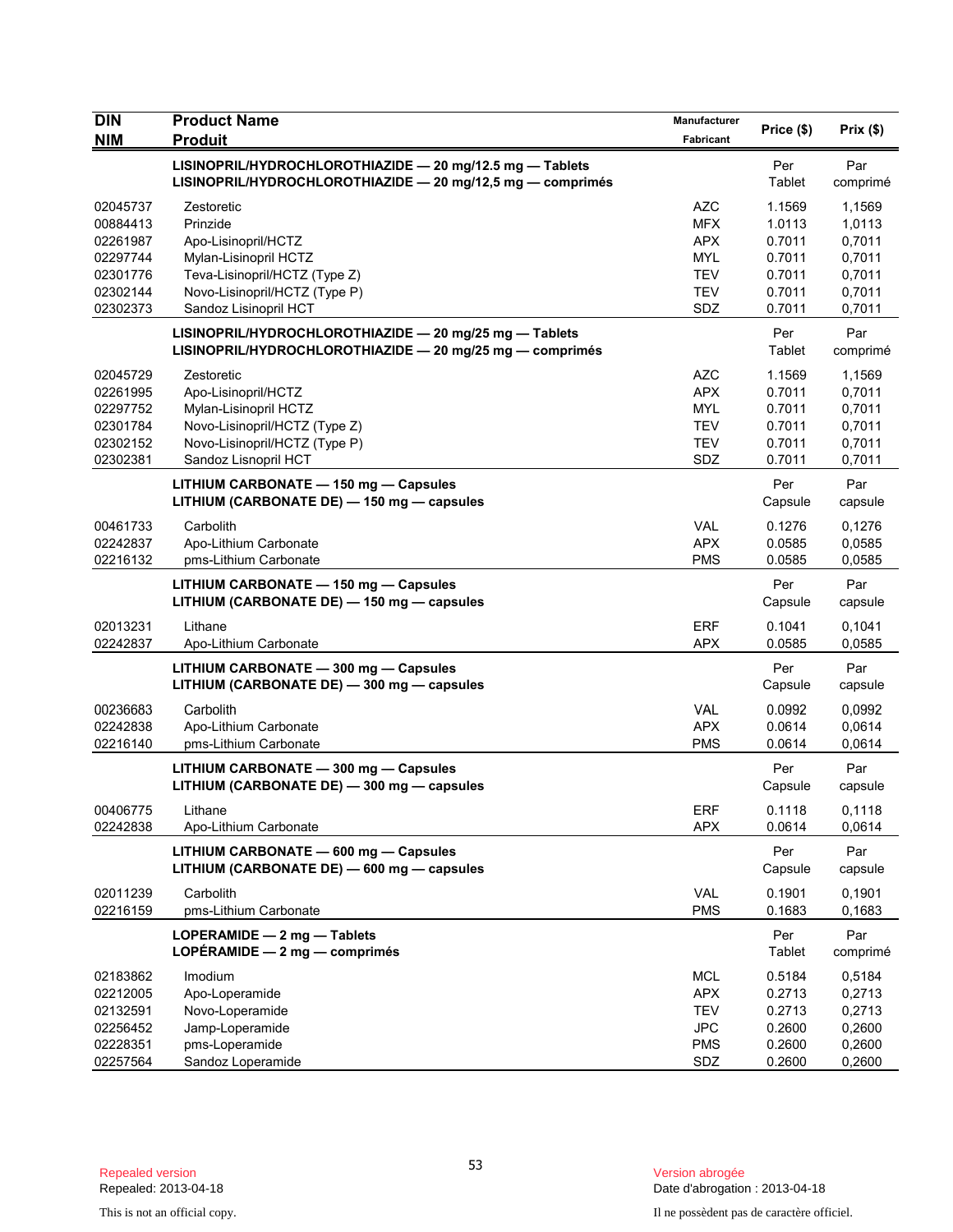| <b>DIN</b><br><b>NIM</b>                                                         | <b>Product Name</b><br><b>Produit</b>                                                                       | Manufacturer<br>Fabricant                                                        | Price (\$)                                                         | Prix(\$)                                                           |
|----------------------------------------------------------------------------------|-------------------------------------------------------------------------------------------------------------|----------------------------------------------------------------------------------|--------------------------------------------------------------------|--------------------------------------------------------------------|
|                                                                                  | LORATADINE - 10 mg - Tablets<br>LORATADINE - 10 mg - comprimés                                              |                                                                                  | Per<br>Tablet                                                      | Par<br>comprimé                                                    |
| 00782696<br>02243880                                                             | Claritin<br>Apo-Loratadine                                                                                  | <b>SCH</b><br><b>APX</b>                                                         | 0.9192<br>0.6895                                                   | 0,9192<br>0.6895                                                   |
|                                                                                  | LORAZEPAM - 0.5 mg - Oral Tablets<br>LORAZÉPAM - 0,5 mg - comprimés oraux                                   |                                                                                  | Per<br>Tablet                                                      | Par<br>comprimé                                                    |
| 02041413<br>00655740<br>00711101<br>00728187                                     | Ativan<br>Apo-Lorazepam<br>Novo-Lorazem<br>pms-Lorazepam                                                    | PFI<br><b>APX</b><br><b>TEV</b><br><b>PMS</b>                                    | 0.0401<br>0.0395<br>0.0359<br>0.0359                               | 0,0401<br>0,0395<br>0,0359<br>0,0359                               |
|                                                                                  | LORAZEPAM - 1 mg - Oral Tablets<br>LORAZÉPAM - 1 mg - comprimés oraux                                       |                                                                                  | Per<br>Tablet                                                      | Par<br>comprimé                                                    |
| 02041421<br>00655759<br>00637742<br>00728195                                     | Ativan<br>Apo-Lorazepam<br>Novo-Lorazem<br>pms-Lorazepam                                                    | PFI<br><b>APX</b><br><b>TEV</b><br><b>PMS</b>                                    | 0.0499<br>0.0492<br>0.0447<br>0.0447                               | 0,0499<br>0,0492<br>0,0447<br>0,0447                               |
|                                                                                  | LORAZEPAM - 2 mg - Oral Tablets<br>$LORAZEPAM - 2 mg - comprimés oraux$                                     |                                                                                  | Per<br>Tablet                                                      | Par<br>comprimé                                                    |
| 02041448<br>00655767<br>00637750<br>00728209                                     | Ativan<br>Apo-Lorazepam<br>Novo-Lorazem<br>pms-Lorazepam                                                    | PFI<br><b>APX</b><br><b>TEV</b><br><b>PMS</b>                                    | 0.7800<br>0.0769<br>0.0699<br>0.0699                               | 0.7800<br>0,0769<br>0,0699<br>0,0699                               |
|                                                                                  | $LOSARTAN - 25 mg - Tables$<br>$LOSARTAN - 25 mg - comprimés$                                               |                                                                                  | Per<br>Tablet                                                      | Par<br>comprimé                                                    |
| 02182815<br>02379058<br>02354829<br>02368277<br>02309750<br>02313332<br>02380838 | Cozaar<br>Apo-Losartan<br>CO Losartan<br>Mylan-Losartan<br>pms-Losartan<br>Sandoz Losartan<br>Teva-Losartan | <b>MFX</b><br><b>APX</b><br>COB<br><b>MYL</b><br><b>PMS</b><br>SDZ<br><b>TEV</b> | 1.3849<br>0.4375<br>0.4375<br>0.4375<br>0.4375<br>0.4375<br>0.4375 | 1,3849<br>0,4375<br>0,4375<br>0,4375<br>0,4375<br>0,4375<br>0,4375 |
|                                                                                  | LOSARTAN - 50 mg - Tablets<br>LOSARTAN - 50 mg - comprimés                                                  |                                                                                  | Per<br>Tablet                                                      | Par<br>comprimé                                                    |
| 02182874<br>02353504<br>02354837<br>02368285<br>02309769<br>02313340<br>02357968 | Cozaar<br>Apo-Losartan<br>CO Losartan<br>Mylan-Losartan<br>pms-Losartan<br>Sandoz Losartan<br>Teva-Losartan | <b>MFX</b><br><b>APX</b><br>COB<br><b>MYL</b><br><b>PMS</b><br>SDZ<br><b>TEV</b> | 1.3850<br>0.4375<br>0.4375<br>0.4375<br>0.4375<br>0.4375<br>0.4375 | 1,3850<br>0,4375<br>0,4375<br>0,4375<br>0,4375<br>0,4375<br>0,4375 |
|                                                                                  | LOSARTAN - 100 mg - Tablets<br>LOSARTAN - 100 mg - comprimés                                                |                                                                                  | Per<br>Tablet                                                      | Par<br>comprimé                                                    |
| 02182882<br>02353512<br>02354845<br>02368293<br>02309777<br>02313359<br>02357976 | Cozaar<br>Apo-Losartan<br>CO Losartan<br>Mylan-Losartan<br>pms-Losartan<br>Sandoz Losartan<br>Teva-Losartan | <b>MFX</b><br><b>APX</b><br>COB<br><b>MYL</b><br><b>PMS</b><br>SDZ<br><b>TEV</b> | 1.3850<br>0.4375<br>0.4375<br>0.4375<br>0.4375<br>0.4375<br>0.4375 | 1,3850<br>0,4375<br>0,4375<br>0,4375<br>0,4375<br>0,4375<br>0,4375 |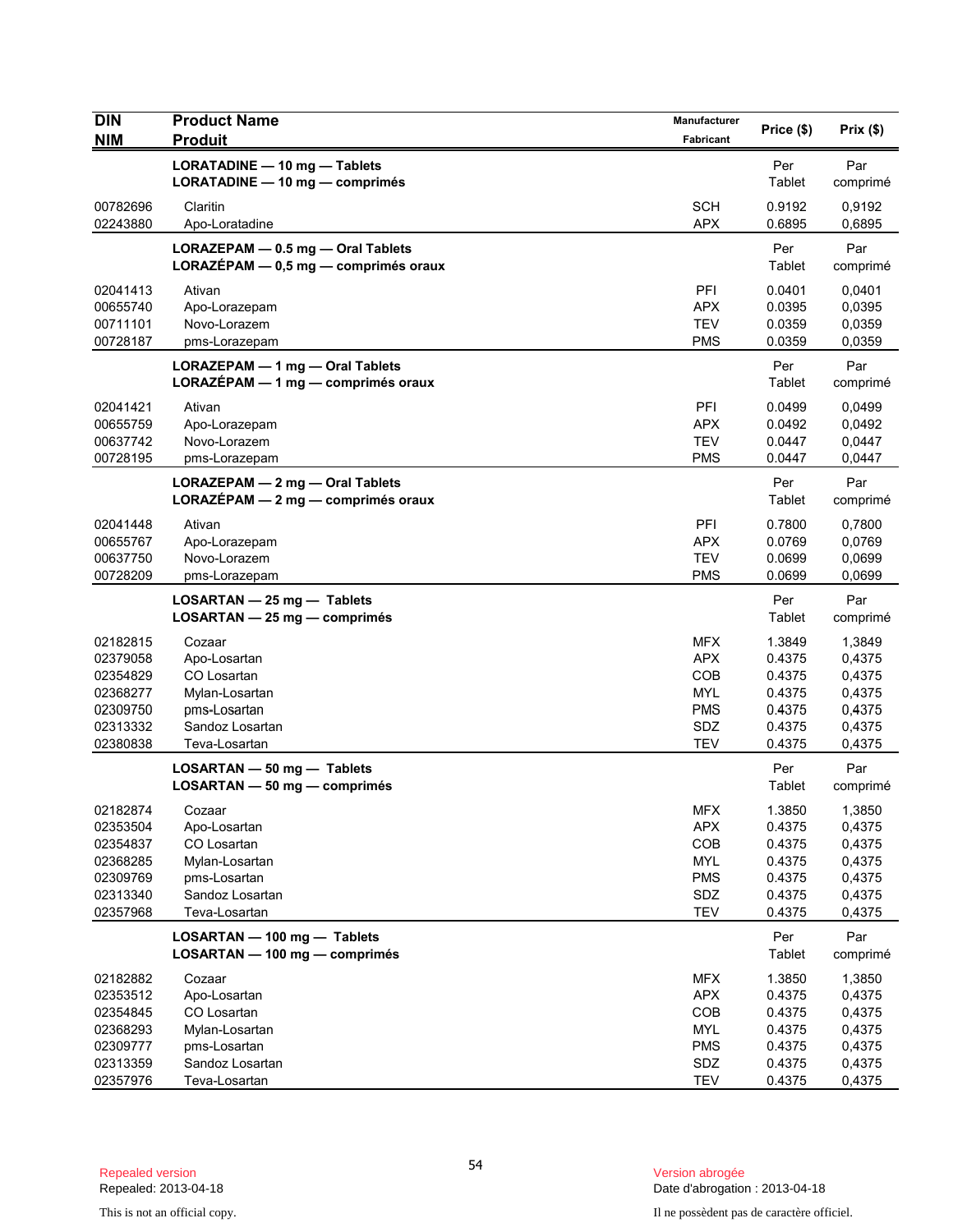| <b>DIN</b> | <b>Product Name</b>                                                                                            | <b>Manufacturer</b> | Price (\$)    | Prix(\$)        |
|------------|----------------------------------------------------------------------------------------------------------------|---------------------|---------------|-----------------|
| <b>NIM</b> | <b>Produit</b>                                                                                                 | Fabricant           |               |                 |
|            | LOSARTAN/HYDROCHLOROTHIAZIDE - 50/12.5 mg - Tablets<br>LOSARTAN/HYDROCHLOROTHIAZIDE - 50/12.5 mg - comprimés   |                     | Per<br>Tablet | Par<br>comprimé |
| 02230047   | Hyzaar                                                                                                         | <b>MFX</b>          | 1.3850        | 1,3850          |
| 02371235   | Apo-Losartan HCTZ                                                                                              | <b>APX</b>          | 0.4375        | 0,4375          |
| 02388251   | CO Losartan/HCT                                                                                                | COB                 | 0.4375        | 0,4375          |
| 02378078   | Mylan-Losartan HCTZ                                                                                            | <b>MYL</b>          | 0.4375        | 0,4375          |
| 02313375   | Sandoz Losartan HCTZ                                                                                           | SDZ                 | 0.4375        | 0,4375          |
| 02358263   | Teva-Losartan HCTZ                                                                                             | <b>TEV</b>          | 0.4375        | 0,4375          |
|            | LOSARTAN/HYDROCHLOROTHIAZIDE - 100/12.5 mg - Tablets<br>LOSARTAN/HYDROCHLOROTHIAZIDE - 100/12.5 mg - comprimés |                     | Per<br>Tablet | Par<br>comprimé |
| 02297841   | Hyzaar                                                                                                         | <b>MFX</b>          | 1.3560        | 1,3560          |
| 02377144   | Teva-Losartan HCTZ                                                                                             | <b>TEV</b>          | 0.4248        | 0,4248          |
| 02371243   | Apo-Losartan HCTZ                                                                                              | <b>APX</b>          | 0.4247        | 0,4247          |
| 02388278   | <b>CO Losartan/HCT</b>                                                                                         | COB                 | 0.4247        | 0,4247          |
| 02378086   | Mylan-Losartan HCTZ                                                                                            | <b>MYL</b>          | 0.4247        | 0,4247          |
| 02362449   | Sandoz Losartan HCTZ                                                                                           | SDZ                 | 0.4247        | 0,4247          |
|            | LOSARTAN/HYDROCHLOROTHIAZIDE - 100/25 mg - Tablets<br>LOSARTAN/HYDROCHLOROTHIAZIDE - 100/25 mg - comprimés     |                     | Per<br>Tablet | Par<br>comprimé |
| 02241007   | Hyzaar                                                                                                         | <b>MFX</b>          | 1.3850        | 1,3850          |
| 02371251   | Apo-Losartan HCTZ                                                                                              | <b>APX</b>          | 0.4375        | 0,4375          |
| 02388286   | CO Losartan/HCT                                                                                                | COB                 | 0.4375        | 0,4375          |
| 02378094   | Mylan-Losartan HCTZ                                                                                            | <b>MYL</b>          | 0.4375        | 0,4375          |
| 02313383   | Sandoz Losartan HCTZ                                                                                           | SDZ                 | 0.4375        | 0,4375          |
| 02377152   | Teva-Losartan HCTZ                                                                                             | <b>TEV</b>          | 0.4375        | 0,4375          |
|            | LOVASTATIN - 20 mg - Tablets<br>LOVASTATINE - 20 mg - comprimés                                                |                     | Per<br>Tablet | Par<br>comprimé |
| 00795860   | Mevacor                                                                                                        | <b>MFX</b>          | 2.3862        | 2,3862          |
| 02267969   | Ran-Lovastatin                                                                                                 | <b>RAN</b>          | 1.3197        | 1,3197          |
| 02220172   | Apo-Lovastatin                                                                                                 | <b>APX</b>          | 1.1998        | 1,1998          |
| 02248572   | CO Lovastatin                                                                                                  | COB                 | 1.1998        | 1,1998          |
| 02243127   | Mylan-Lovastatin                                                                                               | <b>MYL</b>          | 1.1998        | 1,1998          |
| 02245822   | ratio-Lovastatin                                                                                               | <b>RPH</b>          | 1.1998        | 1,1998          |
| 02246542   | Novo-Lovastatin                                                                                                | <b>TEV</b>          | 1.1997        | 1,1997          |
| 02246013   | pms-Lovastatin                                                                                                 | <b>PMS</b>          | 1.1997        | 1,1997          |
| 02247056   | Sandoz Lovastatin                                                                                              | SDZ                 | 1.1997        | 1,1997          |
|            | LOVASTATIN - 40 mg - Tablets<br>LOVASTATINE - 40 mg - comprimés                                                |                     | Per<br>Tablet | Par<br>comprimé |
| 00795852   | Mevacor                                                                                                        | <b>MFX</b>          | 4.3586        | 4,3586          |
| 02267977   | Ran-Lovastatin                                                                                                 | <b>RAN</b>          | 2.4342        | 2,4342          |
| 02220180   | Apo-Lovastatin                                                                                                 | <b>APX</b>          | 2.2129        | 2,2129          |
| 02248573   | CO Lovastatin                                                                                                  | COB                 | 2.2129        | 2,2129          |
| 02243129   | Mylan-Lovastatin                                                                                               | <b>MYL</b>          | 2.2129        | 2,2129          |
| 02246543   | Novo-Lovastatin                                                                                                | <b>TEV</b>          | 2.2129        | 2,2129          |
| 02246014   | pms-Lovastatin                                                                                                 | <b>PMS</b>          | 2.2129        | 2,2129          |
| 02245823   | ratio-Lovastatin                                                                                               | <b>RPH</b>          | 2.2129        | 2,2129          |
| 02247057   | Sandoz Lovastatin                                                                                              | SDZ                 | 2.2129        | 2,2129          |
|            | MEDROXYPROGESTERONE ACETATE - 2.5 mg - Tablets<br>MÉDROXYPROGESTÉRONE (ACÉTATE DE) - 2,5 mg - comprimés        |                     | Per<br>Tablet | Par<br>comprimé |
| 00708917   | Provera                                                                                                        | PFI                 | 0.1826        | 0,1826          |
| 02244726   | Apo-Medroxy                                                                                                    | <b>APX</b>          | 0.0873        | 0,0873          |
| 02221284   | Novo-Medrone                                                                                                   | TE                  | 0.0873        | 0,0873          |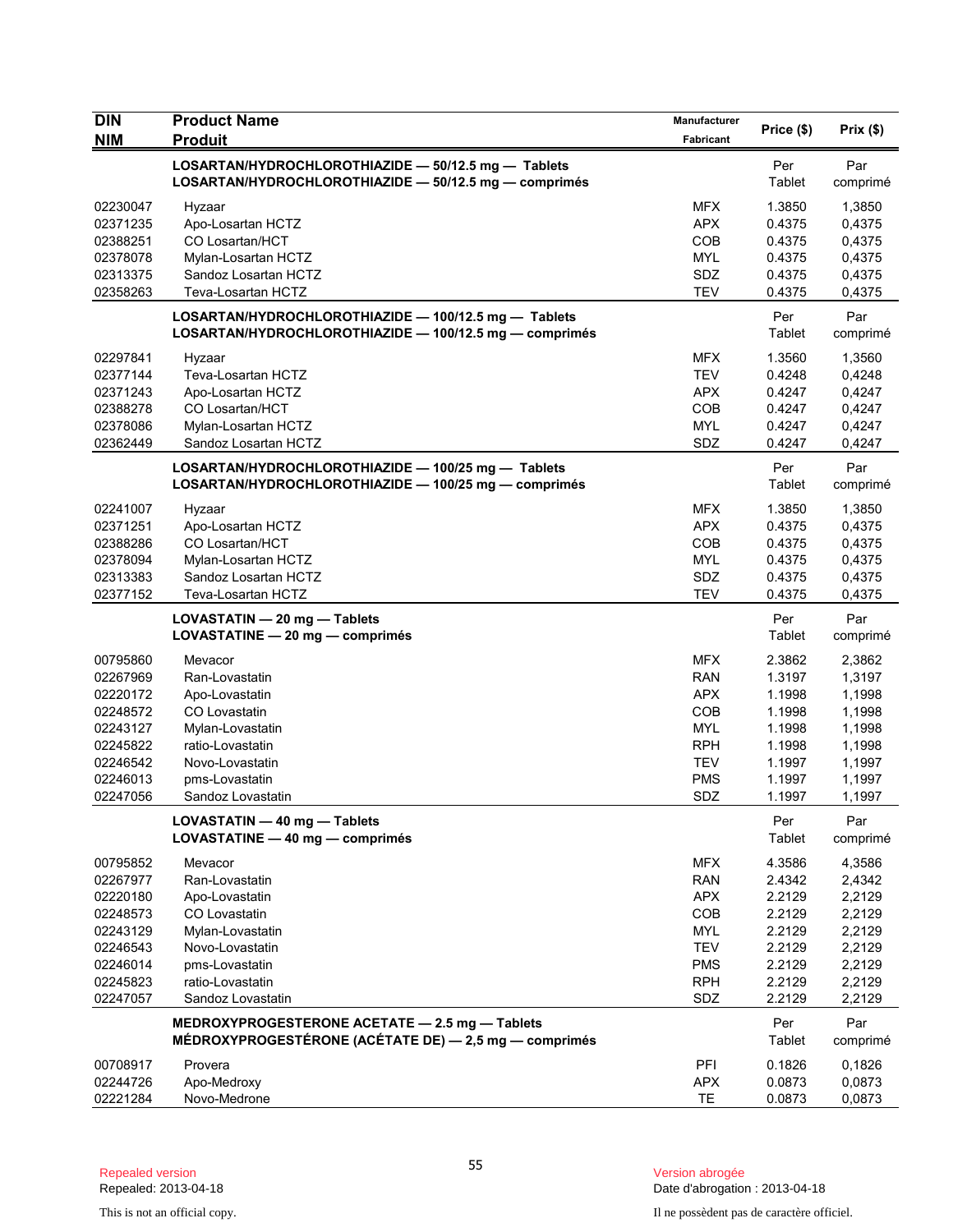| <b>NIM</b><br><b>Produit</b><br>Fabricant<br>MEDROXYPROGESTERONE ACETATE - 5 mg - Tablets<br>Par<br>Per<br>MÉDROXYPROGESTÉRONE (ACÉTATE DE) — 5 mg — comprimés<br>Tablet<br>comprimé<br>00030937<br>PFI<br>0.3608<br>Provera<br>0,3608<br>02221292<br>Novo-Medrone<br><b>TEV</b><br>0.1726<br>0,1726<br>02244727<br>Apo-Medroxy<br><b>APX</b><br>0.1725<br>0,1725<br>MEDROXYPROGESTERONE ACETATE - 10 mg - Tablets<br>Per<br>Par<br>MÉDROXYPROGESTÉRONE (ACÉTATE DE) — 10 mg — comprimés<br>Tablet<br>comprimé<br>00729973<br>PFI<br>0.7215<br>0,7215<br>Provera<br>02277298<br>Apo-Medroxy<br><b>APX</b><br>0.3486<br>0,3486<br>02221306<br><b>TEV</b><br>Novo-Medrone<br>0.3486<br>0,3486<br>Per<br>Par<br>MELOXICAM - 7.5 mg - Tablets<br>$MÉLOXICAM - 7.5 mg - comprimés$<br>Tablet<br>comprimé<br><b>BOE</b><br>02242785<br>Mobicox<br>0.8812<br>0,8812<br><b>APX</b><br>0,5405<br>02248973<br>Apo-Meloxicam<br>0.5405<br>COB<br>0.5405<br>0,5405<br>02250012<br>CO Meloxicam<br><b>MYL</b><br>0.5405<br>0,5405<br>02255987<br>Mylan-Meloxicam<br><b>TEV</b><br>0.5405<br>02258315<br>Novo-Meloxicam<br>0,5405<br>02248267<br>pms-Meloxicam<br><b>PMS</b><br>0.5405<br>0,5405<br>02247889<br><b>RPH</b><br>ratio-Meloxicam<br>0.5405<br>0,5405<br>MELOXICAM - 15 mg - Tablets<br>Per<br>Par<br>$MÉLOXICAM - 15 mg - comprimés$<br>Tablet<br>comprimé<br><b>BOE</b><br>02242786<br>Mobicox<br>1.0167<br>1,0167<br>02248974<br><b>APX</b><br>0.6237<br>0,6237<br>Apo-Meloxicam<br>COB<br>0.6237<br>0,6237<br>02250020<br>CO Meloxicam<br><b>MYL</b><br>0.6237<br>0,6237<br>02255995<br>Mylan-Meloxicam<br><b>TEV</b><br>0.6237<br>0,6237<br>02258323<br>Teva-Meloxicam<br>02248268<br>pms-Meloxicam<br><b>PMS</b><br>0.6237<br>0,6237<br>02248031<br><b>RPH</b><br>0.6237<br>0,6237<br>ratio-Meloxicam<br>MESALAZINE - 400 mg - Tablets<br>Per<br>Par<br>$MESALAZINE - 400 mg - comprimés$<br>Tablet<br>comprimé<br>01997580<br><b>WCI</b><br>0.5985<br>Asacol<br>0,5985<br>02171929<br><b>TEV</b><br>0.4039<br>Novo-5-ASA<br>0,4039 |
|-----------------------------------------------------------------------------------------------------------------------------------------------------------------------------------------------------------------------------------------------------------------------------------------------------------------------------------------------------------------------------------------------------------------------------------------------------------------------------------------------------------------------------------------------------------------------------------------------------------------------------------------------------------------------------------------------------------------------------------------------------------------------------------------------------------------------------------------------------------------------------------------------------------------------------------------------------------------------------------------------------------------------------------------------------------------------------------------------------------------------------------------------------------------------------------------------------------------------------------------------------------------------------------------------------------------------------------------------------------------------------------------------------------------------------------------------------------------------------------------------------------------------------------------------------------------------------------------------------------------------------------------------------------------------------------------------------------------------------------------------------------------------------------------------------------------------------------------------------------------------------------------------------------------------------------------------------------------------------------------------------------------------------------------|
|                                                                                                                                                                                                                                                                                                                                                                                                                                                                                                                                                                                                                                                                                                                                                                                                                                                                                                                                                                                                                                                                                                                                                                                                                                                                                                                                                                                                                                                                                                                                                                                                                                                                                                                                                                                                                                                                                                                                                                                                                                         |
|                                                                                                                                                                                                                                                                                                                                                                                                                                                                                                                                                                                                                                                                                                                                                                                                                                                                                                                                                                                                                                                                                                                                                                                                                                                                                                                                                                                                                                                                                                                                                                                                                                                                                                                                                                                                                                                                                                                                                                                                                                         |
|                                                                                                                                                                                                                                                                                                                                                                                                                                                                                                                                                                                                                                                                                                                                                                                                                                                                                                                                                                                                                                                                                                                                                                                                                                                                                                                                                                                                                                                                                                                                                                                                                                                                                                                                                                                                                                                                                                                                                                                                                                         |
|                                                                                                                                                                                                                                                                                                                                                                                                                                                                                                                                                                                                                                                                                                                                                                                                                                                                                                                                                                                                                                                                                                                                                                                                                                                                                                                                                                                                                                                                                                                                                                                                                                                                                                                                                                                                                                                                                                                                                                                                                                         |
|                                                                                                                                                                                                                                                                                                                                                                                                                                                                                                                                                                                                                                                                                                                                                                                                                                                                                                                                                                                                                                                                                                                                                                                                                                                                                                                                                                                                                                                                                                                                                                                                                                                                                                                                                                                                                                                                                                                                                                                                                                         |
|                                                                                                                                                                                                                                                                                                                                                                                                                                                                                                                                                                                                                                                                                                                                                                                                                                                                                                                                                                                                                                                                                                                                                                                                                                                                                                                                                                                                                                                                                                                                                                                                                                                                                                                                                                                                                                                                                                                                                                                                                                         |
|                                                                                                                                                                                                                                                                                                                                                                                                                                                                                                                                                                                                                                                                                                                                                                                                                                                                                                                                                                                                                                                                                                                                                                                                                                                                                                                                                                                                                                                                                                                                                                                                                                                                                                                                                                                                                                                                                                                                                                                                                                         |
|                                                                                                                                                                                                                                                                                                                                                                                                                                                                                                                                                                                                                                                                                                                                                                                                                                                                                                                                                                                                                                                                                                                                                                                                                                                                                                                                                                                                                                                                                                                                                                                                                                                                                                                                                                                                                                                                                                                                                                                                                                         |
|                                                                                                                                                                                                                                                                                                                                                                                                                                                                                                                                                                                                                                                                                                                                                                                                                                                                                                                                                                                                                                                                                                                                                                                                                                                                                                                                                                                                                                                                                                                                                                                                                                                                                                                                                                                                                                                                                                                                                                                                                                         |
|                                                                                                                                                                                                                                                                                                                                                                                                                                                                                                                                                                                                                                                                                                                                                                                                                                                                                                                                                                                                                                                                                                                                                                                                                                                                                                                                                                                                                                                                                                                                                                                                                                                                                                                                                                                                                                                                                                                                                                                                                                         |
|                                                                                                                                                                                                                                                                                                                                                                                                                                                                                                                                                                                                                                                                                                                                                                                                                                                                                                                                                                                                                                                                                                                                                                                                                                                                                                                                                                                                                                                                                                                                                                                                                                                                                                                                                                                                                                                                                                                                                                                                                                         |
|                                                                                                                                                                                                                                                                                                                                                                                                                                                                                                                                                                                                                                                                                                                                                                                                                                                                                                                                                                                                                                                                                                                                                                                                                                                                                                                                                                                                                                                                                                                                                                                                                                                                                                                                                                                                                                                                                                                                                                                                                                         |
|                                                                                                                                                                                                                                                                                                                                                                                                                                                                                                                                                                                                                                                                                                                                                                                                                                                                                                                                                                                                                                                                                                                                                                                                                                                                                                                                                                                                                                                                                                                                                                                                                                                                                                                                                                                                                                                                                                                                                                                                                                         |
|                                                                                                                                                                                                                                                                                                                                                                                                                                                                                                                                                                                                                                                                                                                                                                                                                                                                                                                                                                                                                                                                                                                                                                                                                                                                                                                                                                                                                                                                                                                                                                                                                                                                                                                                                                                                                                                                                                                                                                                                                                         |
|                                                                                                                                                                                                                                                                                                                                                                                                                                                                                                                                                                                                                                                                                                                                                                                                                                                                                                                                                                                                                                                                                                                                                                                                                                                                                                                                                                                                                                                                                                                                                                                                                                                                                                                                                                                                                                                                                                                                                                                                                                         |
|                                                                                                                                                                                                                                                                                                                                                                                                                                                                                                                                                                                                                                                                                                                                                                                                                                                                                                                                                                                                                                                                                                                                                                                                                                                                                                                                                                                                                                                                                                                                                                                                                                                                                                                                                                                                                                                                                                                                                                                                                                         |
|                                                                                                                                                                                                                                                                                                                                                                                                                                                                                                                                                                                                                                                                                                                                                                                                                                                                                                                                                                                                                                                                                                                                                                                                                                                                                                                                                                                                                                                                                                                                                                                                                                                                                                                                                                                                                                                                                                                                                                                                                                         |
|                                                                                                                                                                                                                                                                                                                                                                                                                                                                                                                                                                                                                                                                                                                                                                                                                                                                                                                                                                                                                                                                                                                                                                                                                                                                                                                                                                                                                                                                                                                                                                                                                                                                                                                                                                                                                                                                                                                                                                                                                                         |
|                                                                                                                                                                                                                                                                                                                                                                                                                                                                                                                                                                                                                                                                                                                                                                                                                                                                                                                                                                                                                                                                                                                                                                                                                                                                                                                                                                                                                                                                                                                                                                                                                                                                                                                                                                                                                                                                                                                                                                                                                                         |
|                                                                                                                                                                                                                                                                                                                                                                                                                                                                                                                                                                                                                                                                                                                                                                                                                                                                                                                                                                                                                                                                                                                                                                                                                                                                                                                                                                                                                                                                                                                                                                                                                                                                                                                                                                                                                                                                                                                                                                                                                                         |
|                                                                                                                                                                                                                                                                                                                                                                                                                                                                                                                                                                                                                                                                                                                                                                                                                                                                                                                                                                                                                                                                                                                                                                                                                                                                                                                                                                                                                                                                                                                                                                                                                                                                                                                                                                                                                                                                                                                                                                                                                                         |
|                                                                                                                                                                                                                                                                                                                                                                                                                                                                                                                                                                                                                                                                                                                                                                                                                                                                                                                                                                                                                                                                                                                                                                                                                                                                                                                                                                                                                                                                                                                                                                                                                                                                                                                                                                                                                                                                                                                                                                                                                                         |
|                                                                                                                                                                                                                                                                                                                                                                                                                                                                                                                                                                                                                                                                                                                                                                                                                                                                                                                                                                                                                                                                                                                                                                                                                                                                                                                                                                                                                                                                                                                                                                                                                                                                                                                                                                                                                                                                                                                                                                                                                                         |
|                                                                                                                                                                                                                                                                                                                                                                                                                                                                                                                                                                                                                                                                                                                                                                                                                                                                                                                                                                                                                                                                                                                                                                                                                                                                                                                                                                                                                                                                                                                                                                                                                                                                                                                                                                                                                                                                                                                                                                                                                                         |
|                                                                                                                                                                                                                                                                                                                                                                                                                                                                                                                                                                                                                                                                                                                                                                                                                                                                                                                                                                                                                                                                                                                                                                                                                                                                                                                                                                                                                                                                                                                                                                                                                                                                                                                                                                                                                                                                                                                                                                                                                                         |
|                                                                                                                                                                                                                                                                                                                                                                                                                                                                                                                                                                                                                                                                                                                                                                                                                                                                                                                                                                                                                                                                                                                                                                                                                                                                                                                                                                                                                                                                                                                                                                                                                                                                                                                                                                                                                                                                                                                                                                                                                                         |
|                                                                                                                                                                                                                                                                                                                                                                                                                                                                                                                                                                                                                                                                                                                                                                                                                                                                                                                                                                                                                                                                                                                                                                                                                                                                                                                                                                                                                                                                                                                                                                                                                                                                                                                                                                                                                                                                                                                                                                                                                                         |
| Per<br>Par<br>METFORMIN HCI-500 mg-Tablets<br>METFORMINE (CHLORHYDRATE DE) - 500 mg - comprimés<br>Tablet<br>comprimé                                                                                                                                                                                                                                                                                                                                                                                                                                                                                                                                                                                                                                                                                                                                                                                                                                                                                                                                                                                                                                                                                                                                                                                                                                                                                                                                                                                                                                                                                                                                                                                                                                                                                                                                                                                                                                                                                                                   |
| <b>SAA</b><br>0.2988<br>0,2988<br>02099233<br>Glucophage                                                                                                                                                                                                                                                                                                                                                                                                                                                                                                                                                                                                                                                                                                                                                                                                                                                                                                                                                                                                                                                                                                                                                                                                                                                                                                                                                                                                                                                                                                                                                                                                                                                                                                                                                                                                                                                                                                                                                                                |
| APX<br>02167786<br>Apo-Metformin<br>0.1338<br>0,1338                                                                                                                                                                                                                                                                                                                                                                                                                                                                                                                                                                                                                                                                                                                                                                                                                                                                                                                                                                                                                                                                                                                                                                                                                                                                                                                                                                                                                                                                                                                                                                                                                                                                                                                                                                                                                                                                                                                                                                                    |
| COB<br>02257726<br>CO Metformin<br>0.1338<br>0,1338                                                                                                                                                                                                                                                                                                                                                                                                                                                                                                                                                                                                                                                                                                                                                                                                                                                                                                                                                                                                                                                                                                                                                                                                                                                                                                                                                                                                                                                                                                                                                                                                                                                                                                                                                                                                                                                                                                                                                                                     |
| 02148765<br>Mylan-Metformin<br><b>MYL</b><br>0.1338<br>0,1338                                                                                                                                                                                                                                                                                                                                                                                                                                                                                                                                                                                                                                                                                                                                                                                                                                                                                                                                                                                                                                                                                                                                                                                                                                                                                                                                                                                                                                                                                                                                                                                                                                                                                                                                                                                                                                                                                                                                                                           |
| 02229516<br>VAL<br>0.1338<br>0,1338<br>Glycon                                                                                                                                                                                                                                                                                                                                                                                                                                                                                                                                                                                                                                                                                                                                                                                                                                                                                                                                                                                                                                                                                                                                                                                                                                                                                                                                                                                                                                                                                                                                                                                                                                                                                                                                                                                                                                                                                                                                                                                           |
| 02242794<br>Zym-Metformin<br><b>MEL</b><br>0.1338<br>0,1338                                                                                                                                                                                                                                                                                                                                                                                                                                                                                                                                                                                                                                                                                                                                                                                                                                                                                                                                                                                                                                                                                                                                                                                                                                                                                                                                                                                                                                                                                                                                                                                                                                                                                                                                                                                                                                                                                                                                                                             |
| 02045710<br>Novo-Metformin<br><b>TEV</b><br>0.1338<br>0,1338                                                                                                                                                                                                                                                                                                                                                                                                                                                                                                                                                                                                                                                                                                                                                                                                                                                                                                                                                                                                                                                                                                                                                                                                                                                                                                                                                                                                                                                                                                                                                                                                                                                                                                                                                                                                                                                                                                                                                                            |
| 02223562<br>pms-Metformin<br><b>PMS</b><br>0.1338<br>0,1338                                                                                                                                                                                                                                                                                                                                                                                                                                                                                                                                                                                                                                                                                                                                                                                                                                                                                                                                                                                                                                                                                                                                                                                                                                                                                                                                                                                                                                                                                                                                                                                                                                                                                                                                                                                                                                                                                                                                                                             |
| 02269031<br>Ran-Metformin<br><b>RAN</b><br>0.1338<br>0,1338<br><b>RPH</b><br>ratio-Metformin                                                                                                                                                                                                                                                                                                                                                                                                                                                                                                                                                                                                                                                                                                                                                                                                                                                                                                                                                                                                                                                                                                                                                                                                                                                                                                                                                                                                                                                                                                                                                                                                                                                                                                                                                                                                                                                                                                                                            |
| 02242974<br>0.1338<br>0,1338<br>02246820<br>Sandoz Metformin FC<br>SDZ<br>0.1338<br>0,1338                                                                                                                                                                                                                                                                                                                                                                                                                                                                                                                                                                                                                                                                                                                                                                                                                                                                                                                                                                                                                                                                                                                                                                                                                                                                                                                                                                                                                                                                                                                                                                                                                                                                                                                                                                                                                                                                                                                                              |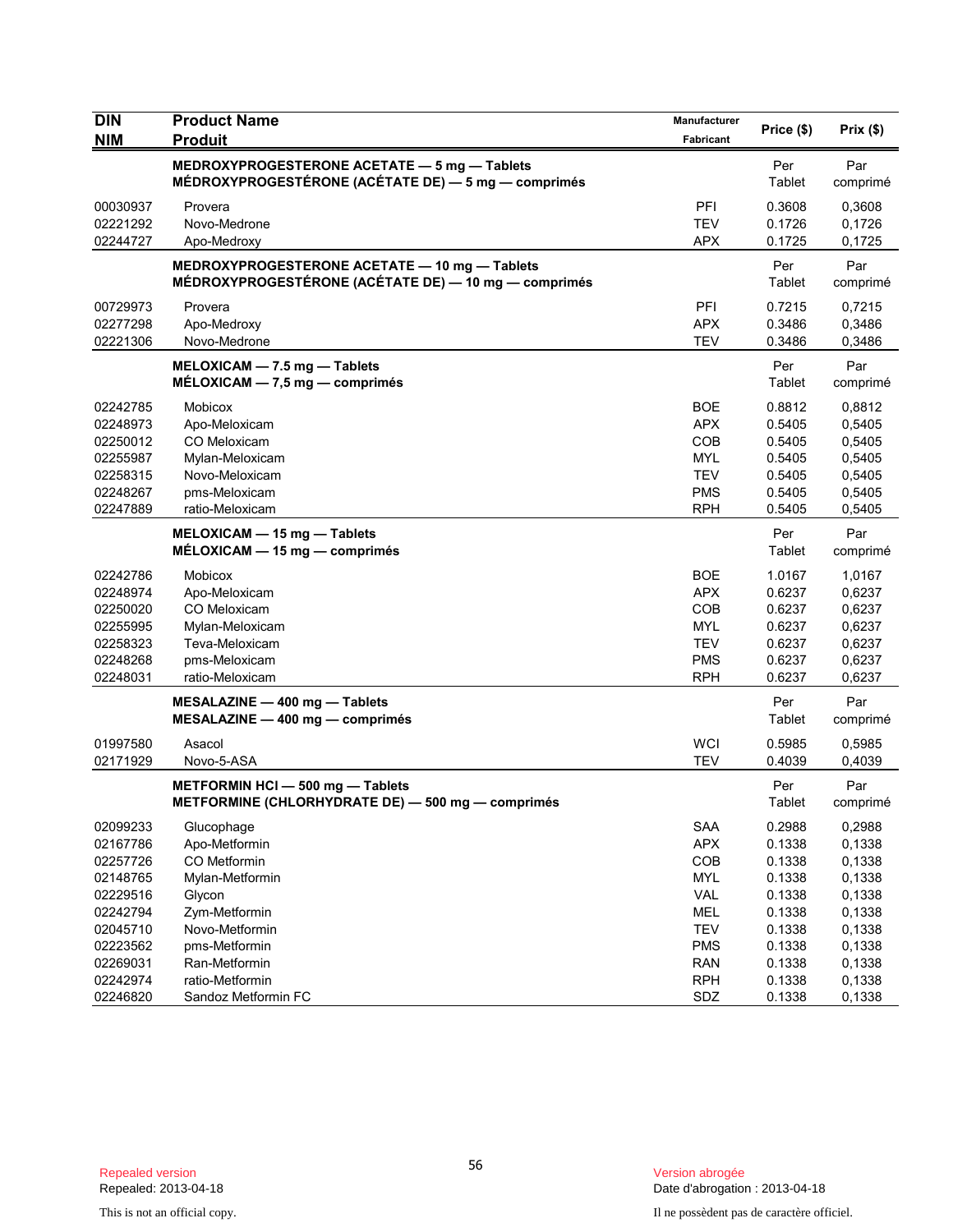| <b>DIN</b><br><b>NIM</b> | <b>Product Name</b><br><b>Produit</b>                                                              | <b>Manufacturer</b><br>Fabricant | Price (\$)    | Prix(\$)        |
|--------------------------|----------------------------------------------------------------------------------------------------|----------------------------------|---------------|-----------------|
|                          | METFORMIN HCI-850 mg-Tablets<br>METFORMINE (CHLORHYDRATE DE) - 850 mg - comprimés                  |                                  | Per<br>Tablet | Par<br>comprimé |
| 02162849                 | Glucophage                                                                                         | <b>SAA</b>                       | 0.3787        | 0,3787          |
| 02229785                 | Apo-Metformin                                                                                      | <b>APX</b>                       | 0.2299        | 0,2299          |
| 02257734                 | CO Metformin                                                                                       | <b>COB</b>                       | 0.2299        | 0,2299          |
| 02229656                 | Mylan-Metformin                                                                                    | <b>MYL</b>                       | 0.2299        | 0,2299          |
| 02230475                 | Teva-Metformin                                                                                     | <b>TEV</b>                       | 0.2299        | 0,2299          |
| 02242589                 | pms-Metformin                                                                                      | <b>PMS</b>                       | 0.2299        | 0,2299          |
| 02269058                 | Ran-Metformin                                                                                      | <b>RAN</b>                       | 0.2299        | 0,2299          |
| 02242931                 | ratio-Metformin                                                                                    | <b>RPH</b>                       | 0.2299        | 0,2299          |
| 02246821                 | Sandoz Metformin FC                                                                                | SDZ                              | 0.2299        | 0,2299          |
|                          | METHOTREXATE - 2.5 mg - Tablets<br>MÉTHOTREXATE $-2,5$ mg $-$ comprimés                            |                                  | Per<br>Tablet | Par<br>comprimé |
| 02182963                 | Apo-Methotrexate                                                                                   | HOI                              | 0.6958        | 0,6958          |
| 02170698                 | Methotrexate/Méthotrexate                                                                          | PFI                              | 0.6958        | 0,6958          |
| 02244798                 | ratio-Methotrexate                                                                                 | <b>RPH</b>                       | 0.6958        | 0,6958          |
|                          | METHYLCELLULOSE - 0.5% - Ophthalmic Solution<br>MÉTHYLCELLULOSE $-$ 0.5 % $-$ solution ophtalmique |                                  | Per mL        | Par ml          |
| 00000809                 | <b>Isopto Tears</b>                                                                                | <b>ALC</b>                       | 0.3748        | 0,3748          |
| 00889806                 | Sandoz Eyelube                                                                                     | SDZ                              | 0.3403        | 0,3403          |
|                          | METHYLCELLULOSE - 1% - Ophthalmic Solution<br>MÉTHYLCELLULOSE - 1 % - solution ophtalmique         |                                  | Per mL        | Par ml          |
| 00000817                 | <b>Isopto Tears</b>                                                                                | <b>ALC</b>                       | 0.4642        | 0,4642          |
| 00874965                 | Sandoz Eyelube                                                                                     | SDZ                              | 0.4224        | 0,4224          |
|                          | METHYLPHENIDATE $-5$ mg $-$ Tablets<br>MÉTHYLPHÉNIDATE $-5$ mg $-$ comprimés                       |                                  | Per<br>Tablet | Par<br>comprimé |
| 02273950                 | Apo-Methylphenidate                                                                                | <b>APX</b>                       | 0.1042        | 0,1042          |
| 02234749                 | pms-Methylphenidate                                                                                | <b>PMS</b>                       | 0.1042        | 0,1042          |
|                          | METHYLPHENIDATE - 10 mg - Tablets<br>MÉTHYLPHÉNIDATE $-$ 10 mg $-$ comprimés                       |                                  | Per<br>Tablet | Par<br>comprimé |
| 00005606                 | Ritalin                                                                                            | <b>NVT</b>                       | 0.4196        | 0,4196          |
| 02249324                 | Apo-Methylphenidate                                                                                | <b>APX</b>                       | 0.1749        | 0,1749          |
| 00584991                 | pms-Methylphenidate                                                                                | <b>PMS</b>                       | 0.1749        | 0,1749          |
|                          | METHYLPHENIDATE - 20 mg - Tablets<br>MÉTHYLPHÉNIDATE $-20$ mg $-$ comprimés                        |                                  | Per<br>Tablet | Par<br>comprimé |
| 00005614                 | Ritalin                                                                                            | <b>NVT</b>                       | 0.7329        | 0,7329          |
| 02249332                 | Apo-Methylphenidate                                                                                | <b>APX</b>                       | 0.3890        | 0,3890          |
| 00585009                 | pms-Methylphenidate                                                                                | <b>PMS</b>                       | 0.3890        | 0,3890          |
|                          | METHYLPHENIDATE - 18 mg - Tablets<br>MÉTHYLPHÉNIDATE - 18 mg - comprimés                           |                                  | Per<br>Tablet | Par<br>comprimé |
| 02247732                 | Concerta                                                                                           | <b>JAN</b>                       | 2.3084        | 2,3084          |
| 02315068                 | Novo-Methylphenidate ER-C                                                                          | <b>TEV</b>                       | 1.4276        | 1,4276          |
|                          | METHYLPHENIDATE $-27$ mg $-$ Tablets<br>$MÉTHYLPHÉNIDATE - 27 mg - comprimés$                      |                                  | Per<br>Tablet | Par<br>comprimé |
| 02250241                 | Concerta                                                                                           | JAN                              | 2.6640        | 2,6640          |
| 02315076                 | Novo-Methylphenidate ER-C                                                                          | <b>TEV</b>                       | 1.6475        | 1,6475          |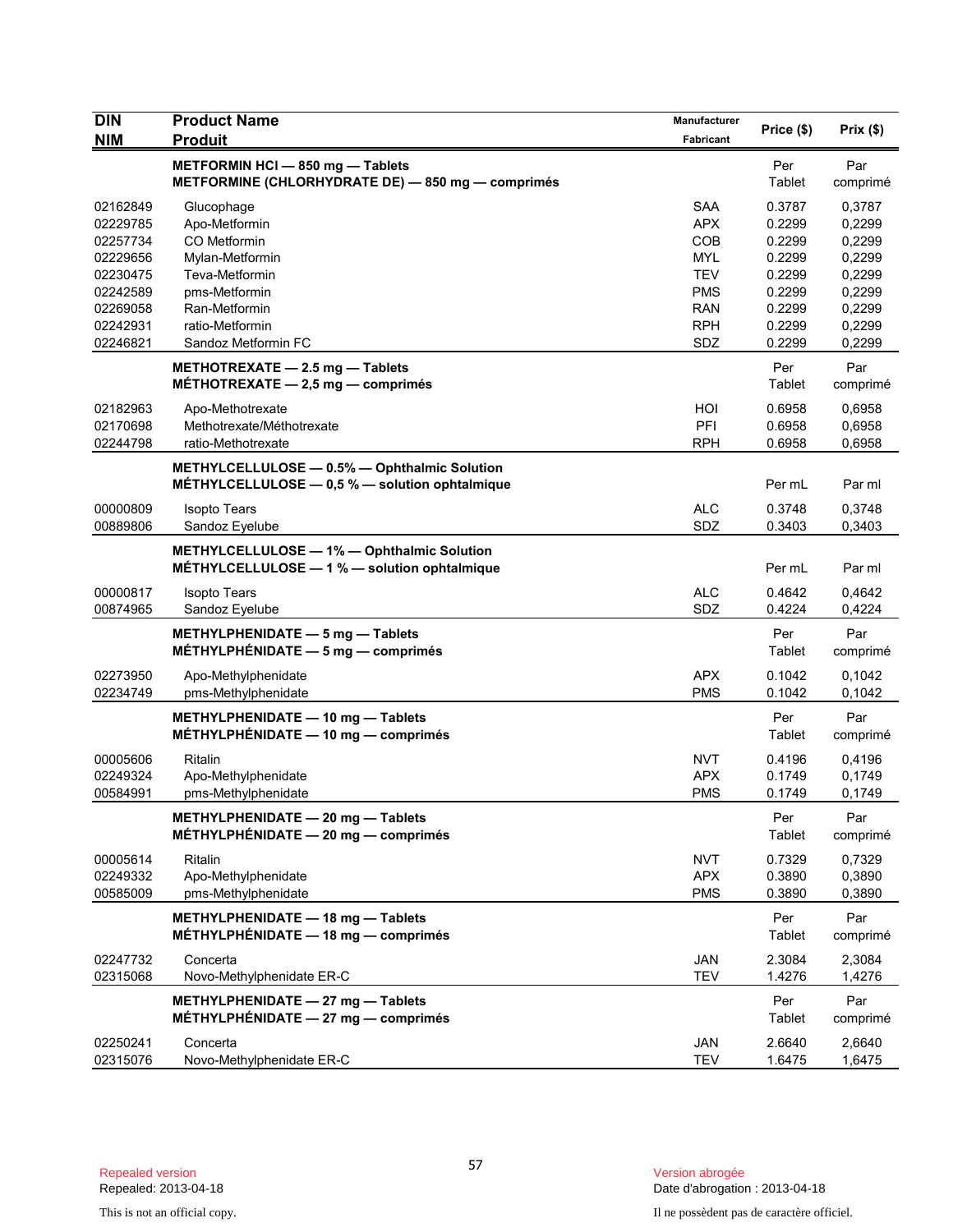| <b>DIN</b>           | <b>Product Name</b>                                                                                                   | Manufacturer | Price (\$)       | Prix(\$)         |
|----------------------|-----------------------------------------------------------------------------------------------------------------------|--------------|------------------|------------------|
| <b>NIM</b>           | <b>Produit</b>                                                                                                        | Fabricant    |                  |                  |
|                      | METHYLPHENIDATE - 36 mg - Tablets<br>MÉTHYLPHÉNIDATE - 36 mg - comprimés                                              |              | Per<br>Tablet    | Par              |
|                      |                                                                                                                       |              |                  | comprimé         |
| 02247733             | Concerta                                                                                                              | <b>JAN</b>   | 3.0197           | 3,0197           |
| 02315084             | Novo-Methylphenidate ER-C                                                                                             | <b>TEV</b>   | 1.8674           | 1,8674           |
|                      | METHYLPHENIDATE $-$ 54 mg $-$ Tablets                                                                                 |              | Per<br>Tablet    | Par              |
|                      | MÉTHYLPHÉNIDATE $-$ 54 mg $-$ comprimés                                                                               |              |                  | comprimé         |
| 02247734             | Concerta                                                                                                              | JAN          | 3.7307           | 3,7307           |
| 02315092             | Novo-Methylphenidate ER-C                                                                                             | <b>TEV</b>   | 2.3072           | 2,3072           |
|                      | METHYLPHENIDATE - 20 mg - Sustained Release Tablets<br>$MÉTHYLPHÉNIDATE - 20 mg - comprimés à libération progressive$ |              | Per<br>Tablet    | Par<br>comprimé  |
| 00632775             | <b>Ritalin SR</b>                                                                                                     | <b>NVT</b>   | 0.7361           | 0,7361           |
| 02266687             | Apo-Methylphenidate SR                                                                                                | <b>APX</b>   | 0.4229           | 0,4229           |
| 02320312             | Sandoz Methylphenidate SR                                                                                             | SDZ          | 0.4229           | 0,4229           |
|                      | METOPROLOL TARTRATE - 25 mg - Tablets<br>MÉTOPROLOL (TARTRATE DE) - 25 mg - comprimés                                 |              |                  |                  |
|                      |                                                                                                                       |              |                  |                  |
| 02246010             | Apo-Metoprolol                                                                                                        | <b>APX</b>   | 0.0707           | 0,0707           |
| 02261898             | Novo-Metoprol                                                                                                         | <b>TEV</b>   | 0.0707           | 0,0707           |
| 02248855             | pms-Metoprolol-L                                                                                                      | <b>PMS</b>   | 0.0707           | 0,0707           |
|                      | METOPROLOL TARTRATE - 50 mg - Tablets<br>MÉTOPROLOL (TARTRATE DE) - 50 mg - comprimés                                 |              | Per<br>Tablet    | Par<br>comprimé  |
| 00397423             | Lopresor                                                                                                              | <b>NVT</b>   | 0.3298           | 0,3298           |
| 00618632             | Apo-Metoprolol                                                                                                        | <b>APX</b>   | 0.1348           | 0,1348           |
| 00749354             | Apo-Metoprolol (Type L)                                                                                               | <b>APX</b>   | 0.1348           | 0,1348           |
| 02172550             | Dom-Metoprolol-B                                                                                                      | <b>DOM</b>   | 0.1348           | 0,1348           |
| 02231121             | Dom-Metoprolol-L                                                                                                      | <b>DOM</b>   | 0.1348           | 0,1348           |
| 00648035             | Teva-Metoprol                                                                                                         | TEV          | 0.1348           | 0,1348           |
| 00842648             | Teva-Metoprol (uncoated)/Novo-Metoprol (non enrobé)                                                                   | <b>TEV</b>   | 0.1348           | 0,1348           |
| 02145413             | pms-Metoprolol-B                                                                                                      | <b>PMS</b>   | 0.1348           | 0,1348           |
| 02174545             | Mylan-Metoprolol (Type L)                                                                                             | <b>MYL</b>   | 0.1225           | 0,1225           |
| 02230803             | pms-Metoprolol-L                                                                                                      | PMS          | 0.1225           | 0,1225           |
| 02247875<br>02354187 | Sandoz Metoprolol<br>Sandoz Metoprolol (Type L)                                                                       | SDZ<br>SDZ   | 0.1225<br>0.1225 | 0,1225<br>0,1225 |
|                      |                                                                                                                       |              |                  |                  |
|                      | METOPROLOL TARTRATE - 100 mg - Tablets<br>MÉTOPROLOL (TARTRATE DE) — 100 mg — comprimés                               |              | Per<br>Tablet    | Par<br>comprimé  |
| 00397431             | Lopresor                                                                                                              | <b>NVT</b>   | 0.6765           | 0,6765           |
| 02172569             | Dom-Metoprolol-B                                                                                                      | <b>DOM</b>   | 0.2446           | 0,2446           |
| 02231122             | Dom-Metoprolol-L                                                                                                      | <b>DOM</b>   | 0.2446           | 0,2446           |
| 02145421             | pms-Metoprolol-B                                                                                                      | <b>PMS</b>   | 0.2446           | 0,2446           |
| 00618640             | Apo-Metoprolol                                                                                                        | <b>APX</b>   | 0.2445           | 0,2445           |
| 00751170             | Apo-Metoprolol (Type L)                                                                                               | <b>APX</b>   | 0.2445           | 0,2445           |
| 00648043             | Teva-Metoprol                                                                                                         | <b>TEV</b>   | 0.2445           | 0,2445           |
| 00842656             | Novo-Metoprol (uncoated)/Novo-Metoprol (non enrobé)                                                                   | <b>TEV</b>   | 0.2445           | 0,2445           |
| 02174553             | Mylan-Metoprolol (Type L)                                                                                             | <b>MYL</b>   | 0.2223           | 0,2223           |
| 02230804             | pms-Metoprolol-L                                                                                                      | <b>PMS</b>   | 0.2223           | 0,2223           |
| 02247876             | Sandoz Metoprolol                                                                                                     | SDZ          | 0.2223           | 0,2223           |
| 02354195             | Sandoz Metoprolol (Type L)                                                                                            | SDZ          | 0.2223           | 0,2223           |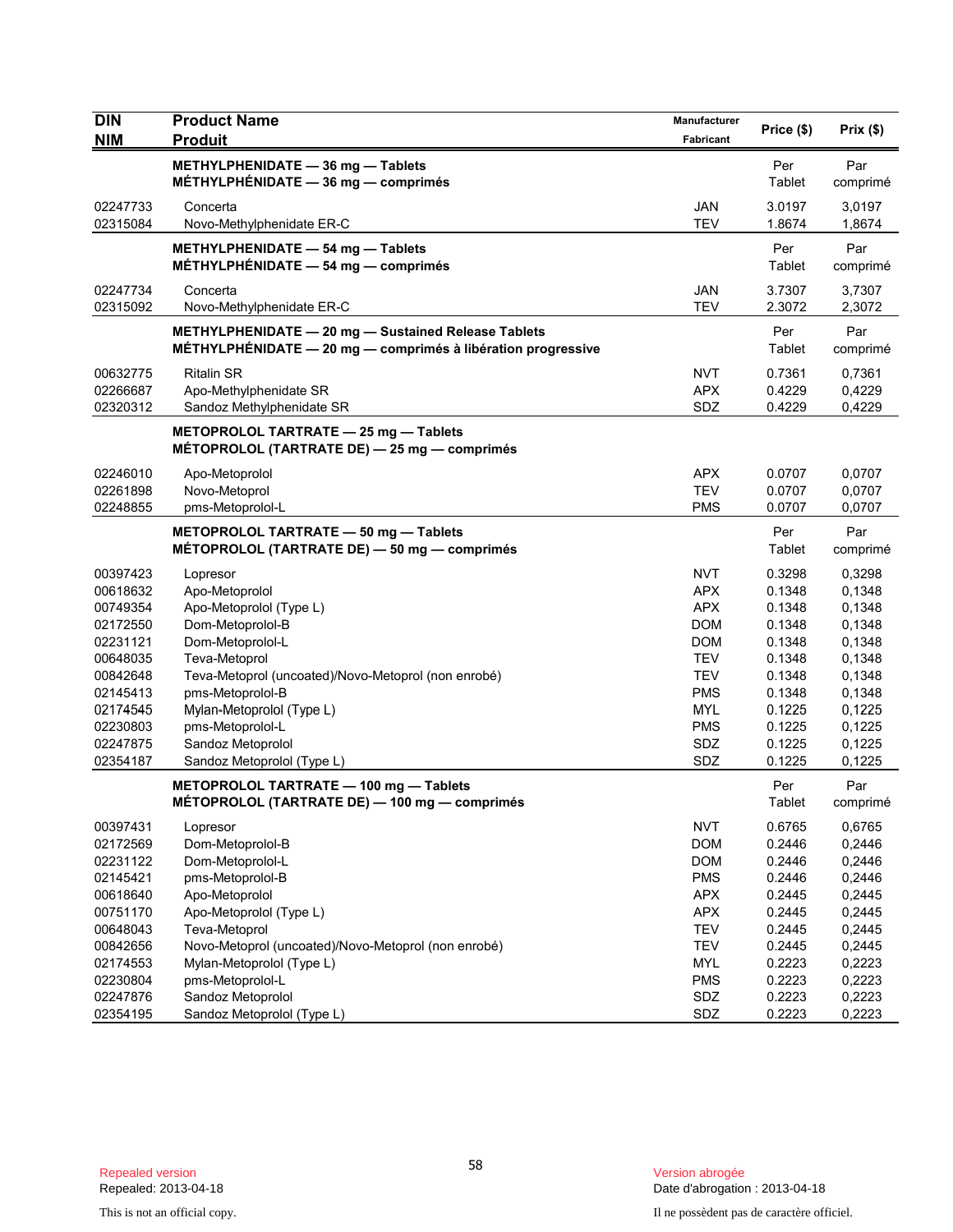| <b>DIN</b><br><b>NIM</b>                                                                     | <b>Product Name</b><br><b>Produit</b>                                                                                                               | <b>Manufacturer</b><br>Fabricant                                                               | Price (\$)                                                                   | Prix(\$)                                                                     |
|----------------------------------------------------------------------------------------------|-----------------------------------------------------------------------------------------------------------------------------------------------------|------------------------------------------------------------------------------------------------|------------------------------------------------------------------------------|------------------------------------------------------------------------------|
|                                                                                              | METOPROLOL TARTRATE - 100 mg - Tablets<br>MÉTOPROLOL (TARTRATE DE) - 100 mg - comprimés                                                             |                                                                                                | Per<br>Tablet                                                                | Par<br>comprimé                                                              |
| 00658855<br>02285169<br>02303396                                                             | Lopressor SR<br>Apo-Metoprolol SR<br>Sandoz Metoprolol SR                                                                                           | <b>NVT</b><br><b>APX</b><br>SDZ                                                                | 0.3694<br>0.2021<br>0.2021                                                   | 0,3694<br>0,2021<br>0,2021                                                   |
|                                                                                              | METOPROLOL TARTRATE - 200 mg - Tablets<br>MÉTOPROLOL (TARTRATE DE) — 200 mg — comprimés                                                             |                                                                                                | Per<br>Tablet                                                                | Par<br>comprimé                                                              |
| 00534560<br>02285177<br>02303418                                                             | Lopressor SR<br>Apo-Metoprolol SR<br>Sandoz Metoprolol SR                                                                                           | <b>NVT</b><br><b>APX</b><br>SDZ                                                                | 0.6704<br>0.3668<br>0.3668                                                   | 0,6704<br>0,3668<br>0,3668                                                   |
|                                                                                              | MINOCYCLINE HCI - 50 mg - Capsules<br>MINOCYCLINE (CHLORHYDRATE DE) - 50 mg - capsules                                                              |                                                                                                | Per<br>Capsule                                                               | Par<br>capsule                                                               |
| 01914138<br>02084090<br>02108143<br>02239238<br>02230735<br>02294419<br>02237313             | ratio-Minocycline<br>Apo-Minocycline<br>Novo-Minocycline<br>pms-Minocycline<br>Mylan-Minocycline<br>pms-Minocycline<br>Sandoz Minocycline           | <b>RPH</b><br><b>APX</b><br><b>TEV</b><br><b>PMS</b><br><b>MYL</b><br><b>PMS</b><br>SDZ        | 0.5889<br>0.5885<br>0.5885<br>0.5885<br>0.5350<br>0.5350<br>0.5350           | 0,5889<br>0,5885<br>0,5885<br>0,5885<br>0,5350<br>0,5350<br>0,5350           |
|                                                                                              | MINOCYCLINE HCI - 100 mg - Capsules<br>MINOCYCLINE (CHLORHYDRATE DE) - 100 mg - capsules                                                            |                                                                                                | Per<br>Capsule                                                               | Par<br>capsule                                                               |
| 02239239<br>02084104<br>02108151<br>01914146<br>02230736<br>02294427<br>02237314             | pms-Minocycline<br>Apo-Minocycline<br>Novo-Minocycline<br>ratio-Minocycline<br>Mylan-Minocycline<br>pms-Minocycline<br>Sandoz Minocycline           | <b>PMS</b><br><b>APX</b><br><b>TEV</b><br><b>RPH</b><br><b>MYL</b><br><b>PMS</b><br>SDZ        | 1.1366<br>1.1365<br>1.1365<br>1.1365<br>1.0332<br>1.0332<br>1.0332           | 1,1366<br>1,1365<br>1,1365<br>1,1365<br>1,0332<br>1,0332<br>1,0332           |
|                                                                                              | MIRTAZAPINE $-$ 15 mg $-$ Tablets<br>MIRTAZAPINE $-$ 15 mg $-$ comprimés                                                                            |                                                                                                | Per<br>Tablet                                                                | Par<br>comprimé                                                              |
| 02273942<br>02286610<br>02250594                                                             | pms-Mirtazapine<br>Apo-Mirtazapine<br>Sandoz Mirtazapine                                                                                            | <b>PMS</b><br><b>APX</b><br>SDZ                                                                | 0.4125<br>0.4125<br>0.4125                                                   | 0,4125<br>0.4125<br>0,4125                                                   |
|                                                                                              | MIRTAZAPINE - 30 mg - Tablets<br>MIRTAZAPINE - 30 mg - comprimés                                                                                    |                                                                                                | Per<br>Tablet                                                                | Par<br>comprimé                                                              |
| 02243910<br>02259354<br>02286629<br>02274361<br>02256118<br>02248762<br>02270927<br>02250608 | Remeron<br>Novo-Mirtazapine<br>Apo-Mirtazapine<br>CO Mirtazapine<br>Mylan-Mirtazapine<br>pms-Mirtazapine<br>ratio-Mirtazapine<br>Sandoz Mirtazapine | <b>SRP</b><br><b>TEV</b><br><b>APX</b><br>COB<br><b>MYL</b><br><b>PMS</b><br><b>RPH</b><br>SDZ | 1.5039<br>0.8593<br>0.8580<br>0.8580<br>0.8580<br>0.8580<br>0.8580<br>0.8580 | 1,5039<br>0,8593<br>0,8580<br>0,8580<br>0,8580<br>0,8580<br>0,8580<br>0,8580 |
|                                                                                              | MIRTAZAPINE - 15 mg - Orally Disintegrating Tablets<br>MIRTAZAPINE - 15 mg - comprimés à dissolution orale                                          |                                                                                                | Per<br>Tablet                                                                | Par<br>comprimé                                                              |
| 02248542<br>02279894<br>02299801<br>02352826                                                 | Remeron RD<br>Novo-Mirtazapine OD<br>Auro-Mirtazapine OD<br>GD-Mirtazapine OD                                                                       | <b>SRP</b><br><b>TEV</b><br><b>AUP</b><br><b>GEM</b>                                           | 0.4552<br>0.3003<br>0.2106<br>0.2085                                         | 0,4552<br>0,3003<br>0,2106<br>0,2085                                         |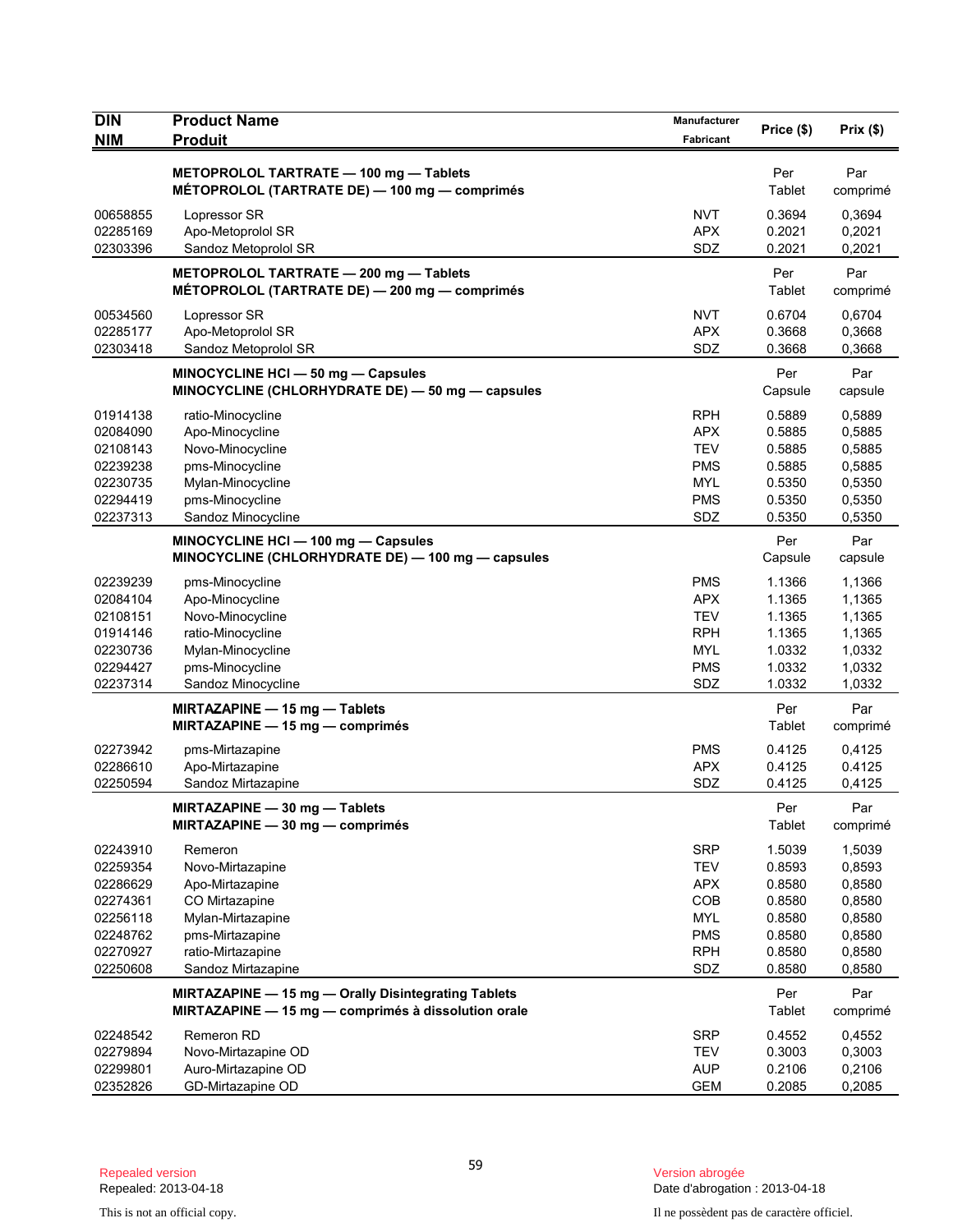| <b>DIN</b>                                   | <b>Product Name</b>                                                                                        | <b>Manufacturer</b>                           | Price (\$)                           | Prix(\$)                             |
|----------------------------------------------|------------------------------------------------------------------------------------------------------------|-----------------------------------------------|--------------------------------------|--------------------------------------|
| <b>NIM</b>                                   | <b>Produit</b>                                                                                             | Fabricant                                     |                                      |                                      |
|                                              | MIRTAZAPINE - 30 mg - Orally Disintegrating Tablets<br>MIRTAZAPINE - 30 mg - comprimés à dissolution orale |                                               | Per<br>Tablet                        | Par<br>comprimé                      |
| 02248543<br>02279908<br>02299828<br>02352834 | Remeron RD<br>Novo-Mirtazapine OD<br>Auro-Mirtazapine OD<br>GD-Mirtazapine OD                              | <b>SRP</b><br>TEV<br>AUP<br><b>GEM</b>        | 0.9103<br>0.6006<br>0.5897<br>0.4171 | 0,9103<br>0,6006<br>0,5897<br>0,4171 |
|                                              | MIRTAZAPINE - 45 mg - Orally Disintegrating Tablets<br>MIRTAZAPINE - 45 mg - comprimés à dissolution orale |                                               | Per<br>Tablet                        | Par<br>comprimé                      |
| 02248544<br>02279916<br>02299836<br>02352842 | Remeron RD<br>Novo-Mirtazapine OD<br>Auro-Mirtazapine OD<br>GD-Mirtazapine OD                              | <b>SRP</b><br>TEV<br><b>AUP</b><br><b>GEM</b> | 1.3655<br>0.9009<br>0.6318<br>0.6256 | 1,3655<br>0,9009<br>0,6318<br>0,6256 |
|                                              | MOCLOBEMIDE - 150 mg - Tablets<br>$MOCLOBEMIDE - 150 mg - comprimés$                                       |                                               | Per<br>Tablet                        | Par<br>comprimé                      |
| 00899356<br>02218410<br>02232150<br>02239747 | Manerix<br>ratio-Moclobemide<br>Apo-Moclobemide<br>Novo-Moclobemide                                        | MEA<br><b>RPH</b><br><b>APX</b><br><b>TEV</b> | 0.6533<br>0.4785<br>0.4019<br>0.4019 | 0,6533<br>0,4785<br>0,4019<br>0,4019 |
|                                              | MOCLOBEMIDE - 300 mg - Tablets<br>MOCLOBÉMIDE - 300 mg - comprimés                                         |                                               | Per<br>Tablet                        | Par<br>comprimé                      |
| 02166747<br>02240456<br>02239748             | Manerix<br>Apo-Moclobemide<br>Novo-Moclobemide                                                             | MEA<br><b>APX</b><br><b>TEV</b>               | 1.2830<br>0.7894<br>0.7894           | 1,2830<br>0,7894<br>0,7894           |
|                                              | $MODAFINIL - 100 mg - Tables$<br>MODAFINIL - 100 mg - comprimés                                            |                                               | Per<br>Tablet                        | Par<br>comprimé                      |
| 02239665<br>02285398                         | Alertec<br>Modafinil                                                                                       | <b>SHI</b><br>AAA                             | 1.4150<br>0.9758                     | 1,4150<br>0,9758                     |
|                                              | MOMETASONE FUROATE - 0.1% - Topical Cream<br><b>MOMÉTASONE (FUROATE DE)</b> $-$ 0,1 % $-$ crème topique    |                                               | Per<br>gram                          | Par<br>gramme                        |
| 00851744<br>02367157                         | Elocom<br>Taro-Mometasone                                                                                  | <b>SCH</b><br><b>TAR</b>                      | 0.7488<br>0.5263                     | 0,7488<br>0,5263                     |
|                                              | <b>MOMETASONE FUROATE - 0.1% - Topical Lotion</b><br>MOMÉTASONE (FUROATE DE) - 0,1 % - lotion topique      |                                               | Per mL                               | Par mL                               |
| 00871095<br>02266385                         | Elocom<br>Taro-Mometasone                                                                                  | <b>SCH</b><br><b>TAR</b>                      | 0.5321<br>0.3124                     | 0,5321<br>0,3124                     |
|                                              | MOMETASONE FUROATE - 0.1% - Topical Ointment<br>MOMÉTASONE (FUROATE DE) - 0,1 % - pommade topique          |                                               | Per<br>gram                          | Par<br>gramme                        |
| 00851736<br>02248130<br>02264749             | Elocom<br>ratio-Mometasone<br>Taro-Mometasone                                                              | <b>SCH</b><br><b>RPH</b><br><b>TAR</b>        | 0.7432<br>0.3842<br>0.3842           | 0,7432<br>0,3842<br>0,3842           |
|                                              | <b>MONTELUKAST - 4 mg - Granules</b><br>MONTELUKAST - 4 mg - grains                                        |                                               | Per<br>Sachet                        | Par<br>sachet                        |
| 02247997<br>02358611                         | Singulair<br>Sandoz Montelukast                                                                            | <b>MFX</b><br>SDZ                             | 1.6395<br>0.5834                     | 1,6395<br>0,5834                     |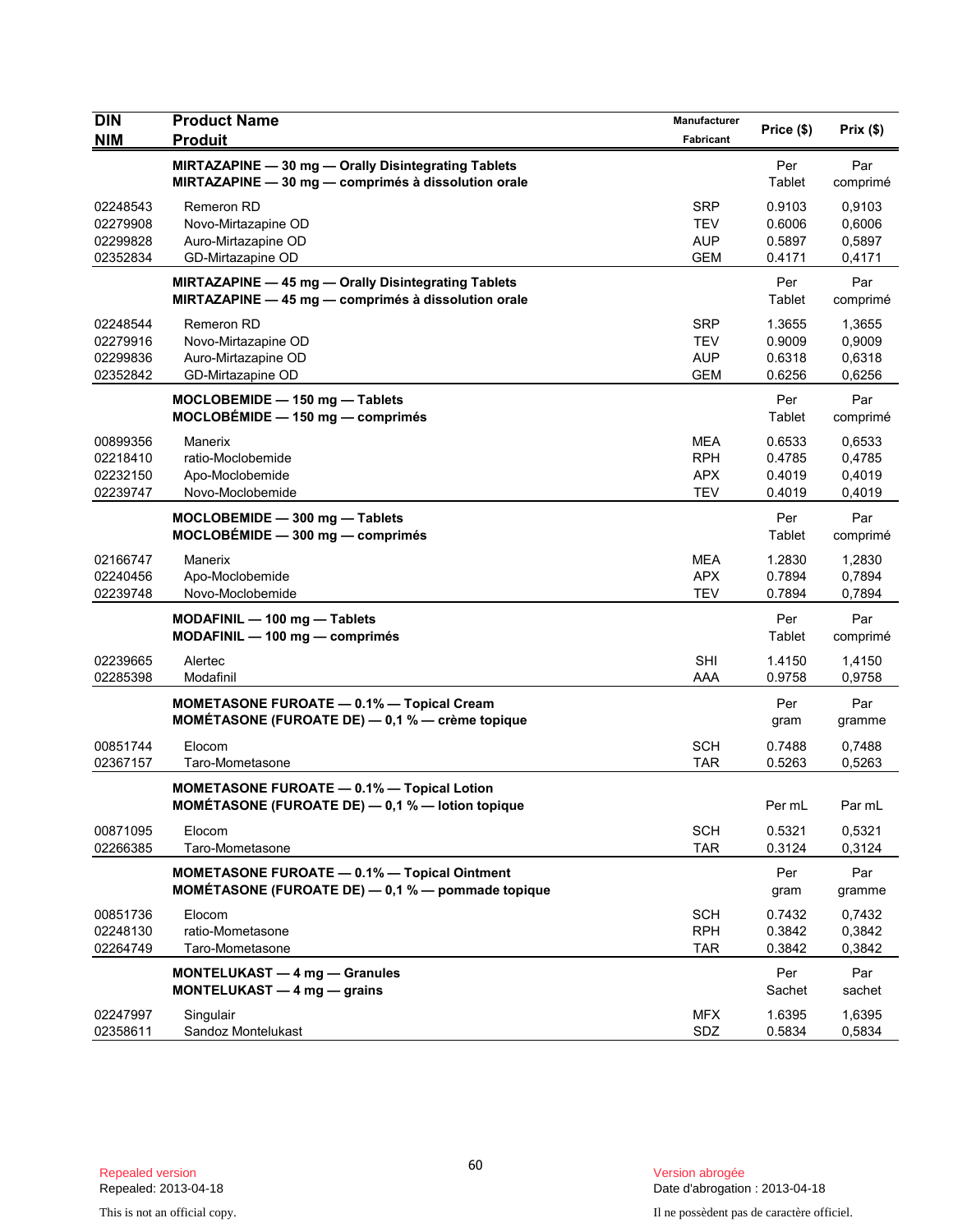| <b>DIN</b><br><b>NIM</b> | <b>Product Name</b><br><b>Produit</b>                                             | Manufacturer<br>Fabricant | Price (\$)       | Prix(\$)         |
|--------------------------|-----------------------------------------------------------------------------------|---------------------------|------------------|------------------|
|                          | MONTELUKAST - 4 mg - Tablets                                                      |                           | Per              | Par              |
|                          | MONTELUKAST - 4 mg - comprimés                                                    |                           | Tablet           | comprimé         |
| 02243602                 | Singulair                                                                         | <b>MFX</b>                | 1.6359           | 1,6359           |
| 02380749<br>02330385     | Mylan-Montelukast<br>Sandoz Montelukast                                           | <b>MYL</b><br>SDZ         | 0.5044<br>0.5044 | 0,5044<br>0,5044 |
| 02355507                 | Teva-Montelukast                                                                  | <b>TEV</b>                | 0.5044           | 0,5044           |
|                          | MONTELUKAST - 5 mg - Tablets<br>MONTELUKAST - 5 mg - comprimés                    |                           | Per<br>Tablet    | Par<br>comprimé  |
| 02238216                 | Singulair                                                                         | <b>MFX</b>                | 1.8154           | 1,8154           |
| 02380757                 | Mylan-Montelukast                                                                 | <b>MYL</b>                | 0.5565           | 0,5565           |
| 02330393<br>02355515     | Sandoz Montelukast<br>Teva-Montelukast                                            | SDZ<br><b>TEV</b>         | 0.5565<br>0.5565 | 0,5565<br>0,5565 |
|                          | MONTELUKAST - 10 mg - Tablets<br>MONTELUKAST - 10 mg - comprimés                  |                           | Per<br>Tablet    | Par<br>comprimé  |
| 02238217                 | Singulair                                                                         | <b>MFX</b>                | 2.6662           | 2,6662           |
| 02374609                 | Apo-Montelukast                                                                   | <b>APX</b>                | 0.8195           | 0,8195           |
| 02391422                 | Jamp-Montelukast                                                                  | <b>JPC</b>                | 0.8195           | 0,8195           |
| 02368226<br>02328593     | Mylan-Montelukast<br>Sandoz Montelukast                                           | MYL<br>SDZ                | 0.8195<br>0.8195 | 0,8195<br>0,8195 |
| 02355523                 | Teva-Montelukast                                                                  | <b>TEV</b>                | 0.8195           | 0,8195           |
|                          | MORPHINE $-1$ mg/mL $-$ Oral Liquid<br>MORPHINE - 1 mg/ml - liquide oral          |                           | Per mL           | Par ml           |
| 00607762                 | ratio-Morphine                                                                    | <b>RPH</b>                | 0.0220           | 0,0220           |
| 00591467                 | Statex                                                                            | <b>PAL</b>                | 0.0220           | 0,0220           |
|                          | MORPHINE - 5 mg/mL - Oral Liquid<br>$MORPHINE - 5$ mg/ml $-$ liquide oral         |                           | Per mL           | Par ml           |
| 00607770                 | ratio-Morphine                                                                    | <b>RPH</b>                | 0.0885           | 0,0885           |
| 00591475                 | <b>Statex</b>                                                                     | PAL                       | 0.0884           | 0,0884           |
|                          | MORPHINE - 20 mg/mL - Oral Liquid<br>$MORPHINE - 20$ mg/ml - liquide oral         |                           | Per mL           | Par ml           |
| 00690791                 | ratio-Morphine                                                                    | <b>RPH</b>                | 0.5478           | 0,5478           |
| 00621935                 | <b>Statex</b>                                                                     | <b>PMS</b>                | 0.5478           | 0,5478           |
|                          | MORPHINE SULFATE - 5 mg - Tablets<br>MORPHINE (SULFATE DE) $-$ 5 mg $-$ comprimes |                           | Per<br>Tablet    | Par<br>comprimé  |
| 02014203<br>00594652     | <b>MS IR</b><br><b>Statex</b>                                                     | <b>PFR</b><br><b>PMS</b>  | 0.1364<br>0.1210 | 0.1364<br>0,1210 |
| 02009773                 | M.O.S. Sulfate 5                                                                  | <b>VAL</b>                | 0.1210           | 0,1210           |
|                          | MORPHINE SULFATE - 10 mg - Tablets<br>MORPHINE (SULFATE DE) - 10 mg - comprimés   |                           | Per<br>Tablet    | Par<br>comprimé  |
| 02014211                 | <b>MS IR</b>                                                                      | <b>PFR</b>                | 0.2123           | 0,2123           |
| 00594644<br>02009765     | Statex                                                                            | PAL<br>VAL                | 0.1870           | 0,1870<br>0,1870 |
|                          | M.O.S. Sulfate 10                                                                 |                           | 0.1870           |                  |
|                          | MORPHINE SULFATE - 25 mg - Tablets<br>MORPHINE (SULFATE DE) - 25 mg - comprimés   |                           | Per<br>Tablet    | Par<br>comprimé  |
| 00594636<br>02009749     | <b>Statex</b><br>M.O.S. Sulfate 25                                                | PAL<br>VAL                | 0.2475           | 0,2475           |
|                          |                                                                                   |                           | 0.2475           | 0,2475           |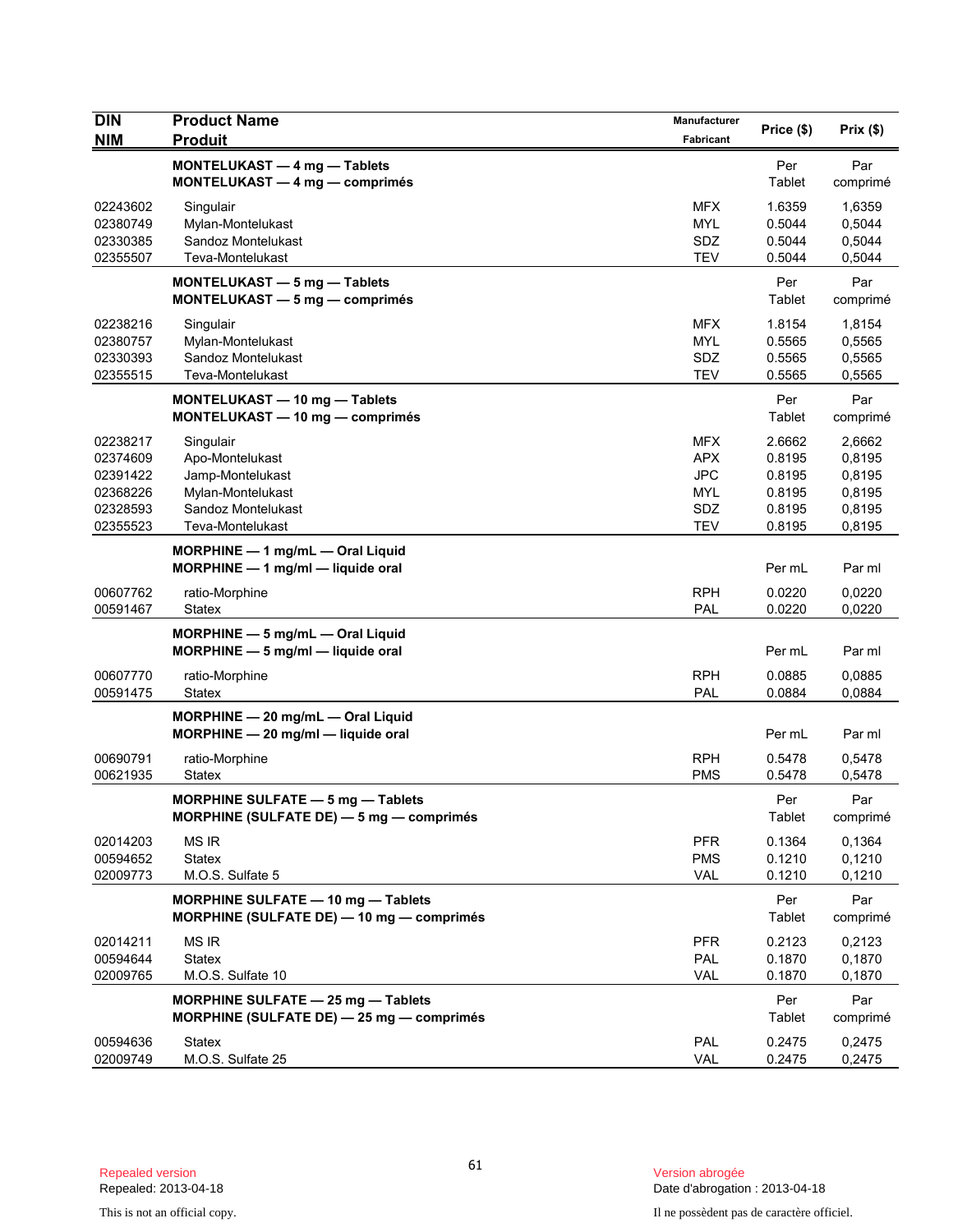| <b>DIN</b>           | <b>Product Name</b>                                                                                                          | <b>Manufacturer</b> | Price (\$)       | Prix(\$)         |
|----------------------|------------------------------------------------------------------------------------------------------------------------------|---------------------|------------------|------------------|
| <b>NIM</b>           | <b>Produit</b>                                                                                                               | Fabricant           |                  |                  |
|                      | MORPHINE SULFATE - 50 mg - Tablets                                                                                           |                     | Per              | Par              |
|                      | MORPHINE (SULFATE DE) - 50 mg - comprimés                                                                                    |                     | Tablet           | comprimé         |
| 00675962             | Statex                                                                                                                       | <b>PAL</b>          | 0.3795           | 0,3795           |
| 02009706             | M.O.S. Sulfate 50                                                                                                            | <b>VAL</b>          | 0.3795           | 0,3795           |
|                      | MORPHINE SULFATE - 15 mg - Sustained Release Tablets<br>MORPHINE (SULFATE DE) - 15 mg - comprimés à libération progressive   |                     | Per<br>Tablet    | Par<br>comprimé  |
| 02015439             |                                                                                                                              | <b>PFR</b>          | 0.7480           |                  |
| 02302764             | MS Contin SRT<br>Novo-Morphine SR                                                                                            | <b>TEV</b>          | 0.3751           | 0,7480<br>0,3751 |
| 02244790             | Sandoz Morphine SR                                                                                                           | SDZ                 | 0.3751           | 0,3751           |
|                      | MORPHINE SULFATE - 30 mg - Sustained Release Tablets                                                                         |                     | Per              | Par              |
|                      | MORPHINE (SULFATE DE) - 30 mg - comprimés à libération progressive                                                           |                     | Tablet           | comprimé         |
| 02014297             | MS Contin SRT                                                                                                                | <b>PFR</b>          | 1.1319           | 1,1319           |
| 02302772             | Novo-Morphine SR                                                                                                             | <b>TEV</b>          | 0.5664           | 0,5664           |
| 02244791             | Sandoz Morphine SR                                                                                                           | SDZ                 | 0.5664           | 0,5664           |
|                      | <b>MORPHINE SULFATE - 60 mg - Sustained Release Tablets</b>                                                                  |                     | Per              | Par              |
|                      | MORPHINE (SULFATE DE) - 60 mg - comprimés à libération progressive                                                           |                     | Tablet           | comprimé         |
| 02014300             | <b>MS Contin SRT</b>                                                                                                         | <b>PFR</b>          | 1.9943           | 1,9943           |
| 02302780             | Novo-Morphine SR                                                                                                             | <b>TEV</b>          | 0.9984           | 0,9984           |
| 02244792             | Sandoz Morphine SR                                                                                                           | SDZ                 | 0.9984           | 0,9984           |
|                      | MORPHINE SULFATE - 100 mg - Sustained Release Tablets<br>MORPHINE (SULFATE DE) - 100 mg - comprimés à libération progressive |                     | Per<br>Tablet    | Par<br>comprimé  |
| 02014319             | <b>MS Contin</b>                                                                                                             | <b>PFR</b>          | 3.0404           | 3,0404           |
| 02302799             | Novo-Morphine SR                                                                                                             | <b>TEV</b>          | 1.9364           | 1,9364           |
|                      | MORPHINE SULFATE - 200 mg - Sustained Release Tablets                                                                        |                     | Per              | Par              |
|                      | MORPHINE (SULFATE DE) - 200 mg - comprimés à libération progressive                                                          |                     | Tablet           | comprimé         |
| 02014327             | <b>MS Contin</b>                                                                                                             | <b>PFR</b>          | 5.6529           | 5,6529           |
| 02302802             | Novo-Morphine SR                                                                                                             | <b>TEV</b>          | 3.5999           | 3,5999           |
|                      | MYCOPHENOLATE - 250 mg - Capsules                                                                                            |                     | Per              | Par              |
|                      | $MYCOPHENOLATE - 250 mg - capsules$                                                                                          |                     | Capsule          | capsule          |
| 02192748             | Cellcept                                                                                                                     | <b>HLR</b>          | 2.3816           | 2,3816           |
| 02352559             | Apo-Mycophenolate                                                                                                            | <b>APX</b>          | 0.7217           | 0,7217           |
| 02371154             | Mylan-Mycophenolate                                                                                                          | MYL                 | 0.7217           | 0,7217           |
| 02320630             | Sandoz Mycophenolate                                                                                                         | SDZ                 | 0.7217           | 0,7217           |
| 02364883<br>02386399 | Teva-Mycophenolate<br>Jamp-Mycophenolate                                                                                     | TEV<br><b>JPC</b>   | 0.7217<br>0.6856 | 0,7217<br>0,6856 |
|                      |                                                                                                                              |                     |                  | Par              |
|                      | MYCOPHENOLATE - 500 mg - Capsules<br>$MYCOPHENOLATE - 500 mg - capsules$                                                     |                     | Per<br>Capsule   | capsule          |
| 02237484             | Cellcept                                                                                                                     | <b>HLR</b>          | 4.5364           | 4,5364           |
| 02352567             | Apo-Mycophenolate                                                                                                            | <b>APX</b>          | 1.4434           | 1,4434           |
| 02379996             | CO Mycophenolate                                                                                                             | COB                 | 1.4434           | 1,4434           |
| 02370549             | Mylan-Mycophenolate                                                                                                          | MYL                 | 1.4434           | 1,4434           |
| 02313855             | Sandoz Mycophenolate                                                                                                         | SDZ                 | 1.4434           | 1,4434           |
| 02348675             | Teva-Mycophenolate                                                                                                           | <b>TEV</b>          | 1.4434           | 1,4434           |
| 02380382             | Jamp-Mycophenolate                                                                                                           | <b>JPC</b>          | 1.3712           | 1,3712           |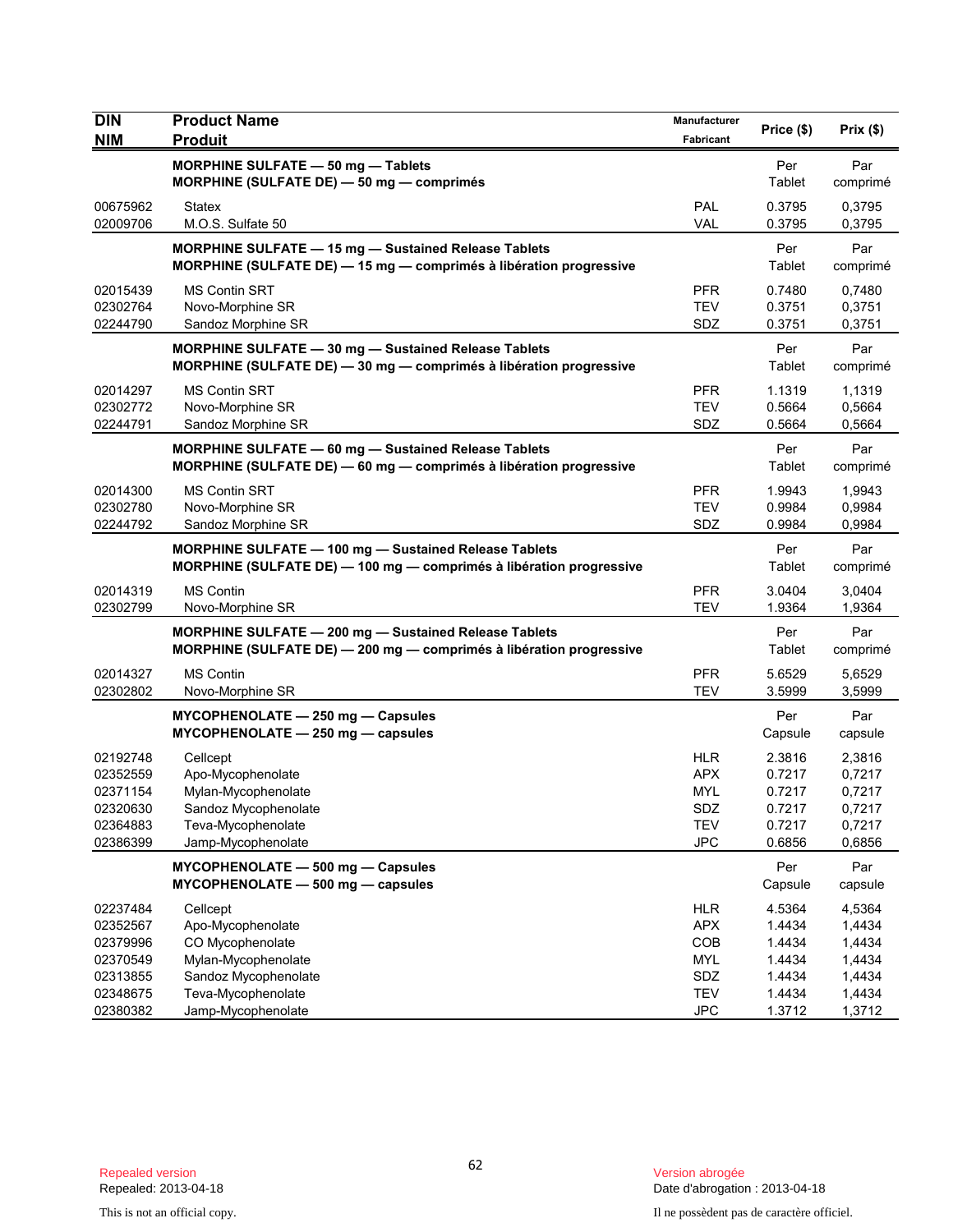| <b>DIN</b><br><b>NIM</b> | <b>Product Name</b><br><b>Produit</b>                                                                        | Manufacturer<br>Fabricant | Price (\$)     | Prix(\$)        |
|--------------------------|--------------------------------------------------------------------------------------------------------------|---------------------------|----------------|-----------------|
|                          |                                                                                                              |                           |                |                 |
|                          | NABILONE - 0.5 mg - Capsules<br>$NABILITY - 0.5$ mg $-$ capsules                                             |                           | Per<br>Capsule | Par<br>capsule  |
| 02256193                 | Cesamet                                                                                                      | <b>VAL</b>                | 3.4129         | 3,4129          |
| 02393581                 | CO Nabilone                                                                                                  | COB                       | 1.0858         | 1,0858          |
| 02380900                 | pms-Nabilone                                                                                                 | <b>PMS</b>                | 1.0858         | 1,0858          |
| 02358085                 | Ran-Nabilone                                                                                                 | <b>RAN</b>                | 1.0858         | 1,0858          |
| 02384884                 | Teva-Nabilone                                                                                                | <b>TEV</b>                | 1.0858         | 1,0858          |
|                          | NABILONE - 1 mg - Capsules<br>NABILONE - 1 mg - capsules                                                     |                           | Per<br>Capsule | Par<br>capsule  |
| 00548375                 | Cesamet                                                                                                      | <b>VAL</b>                | 6.8256         | 6,8256          |
| 02393603                 | CO Nabilone                                                                                                  | <b>COB</b>                | 2.1718         | 2,1718          |
| 02380919                 | pms-Nabilone                                                                                                 | <b>PMS</b>                | 2.1718         | 2,1718          |
| 02358093                 | Ran-Nabilone                                                                                                 | <b>RAN</b>                | 2.1718         | 2,1718          |
| 02384892                 | Teva-Nabilone                                                                                                | <b>TEV</b>                | 2.1718         | 2,1718          |
|                          | NABUMETONE - 500 mg - Tablets<br>NABUMÉTONE - 500 mg - comprimés                                             |                           | Per<br>Tablet  | Par<br>comprimé |
| 02238639                 | Apo-Nabumetone                                                                                               | <b>APX</b>                | 0.5528         | 0.5528          |
| 02244563                 | Mylan-Nabumetone                                                                                             | <b>MYL</b>                | 0.5528         | 0,5528          |
| 02240867                 | Novo-Nabumetone                                                                                              | <b>TEV</b>                | 0.5528         | 0,5528          |
|                          | NADOLOL - 40 mg - Tablets<br>NADOLOL - 40 mg - comprimés                                                     |                           | Per<br>Tablet  | Par<br>comprimé |
| 00782505                 | Apo-Nadol                                                                                                    | <b>APX</b>                | 0.2712         | 0,2712          |
| 02126753                 | Novo-Nadolol                                                                                                 | <b>TEV</b>                | 0.2712         | 0,2712          |
|                          | NADOLOL - 80 mg - Tablets<br>NADOLOL - 80 mg - comprimés                                                     |                           | Per<br>Tablet  | Par<br>comprimé |
| 00782467                 | Apo-Nadolol                                                                                                  | <b>APX</b>                | 0.3867         | 0,3867          |
| 02126761                 | Novo-Nadolol                                                                                                 | <b>TEV</b>                | 0.3867         | 0,3867          |
|                          | NAPHAZOLINE HCI - 0.1% - Ophthalmic Solution<br>NAPHAZOLINE (CHLORHYDRATE DE) - 0,1 % - solution ophtalmique |                           | Per mL         | Par ml          |
| 00001147                 | Albalon                                                                                                      | <b>ALL</b>                | 0.6336         | 0,6336          |
| 00390283                 | Naphcon Forte                                                                                                | <b>ALC</b>                | 0.4232         | 0,4232          |
|                          | NAPROXEN - 250 mg - Enteric Coated Tablets<br>NAPROXEN — 250 mg — comprimés à enrobage entérosoluble         |                           | Per<br>Tablet  | Par<br>comprimé |
| 02162792                 | Naprosyn E                                                                                                   | <b>HLR</b>                | 0.4592         | 0,4592          |
| 02246699                 | Apo-Naproxen EC                                                                                              | APX                       | 0.3119         | 0,3119          |
| 02243312                 | Novo-Naprox EC                                                                                               | <b>TEV</b>                | 0.3119         | 0,3119          |
|                          | NAPROXEN - 375 mg - Enteric Coated Tablets<br>NAPROXEN - 375 mg - comprimés à enrobage entérosoluble         |                           | Per<br>Tablet  | Par<br>comprimé |
| 02162415                 | Naprosyn E                                                                                                   | <b>HLR</b>                | 0.6027         | 0,6027          |
| 02243313                 | Teva-Naprox EC                                                                                               | <b>TEV</b>                | 0.4055         | 0,4055          |
| 02246700                 | Apo-Naproxen EC                                                                                              | <b>APX</b>                | 0.4043         | 0,4043          |
| 02243432                 | Mylan-Naproxen EC                                                                                            | <b>MYL</b>                | 0.3675         | 0,3675          |
| 02294702                 | pms-Naproxen EC                                                                                              | <b>PMS</b>                | 0.3675         | 0,3675          |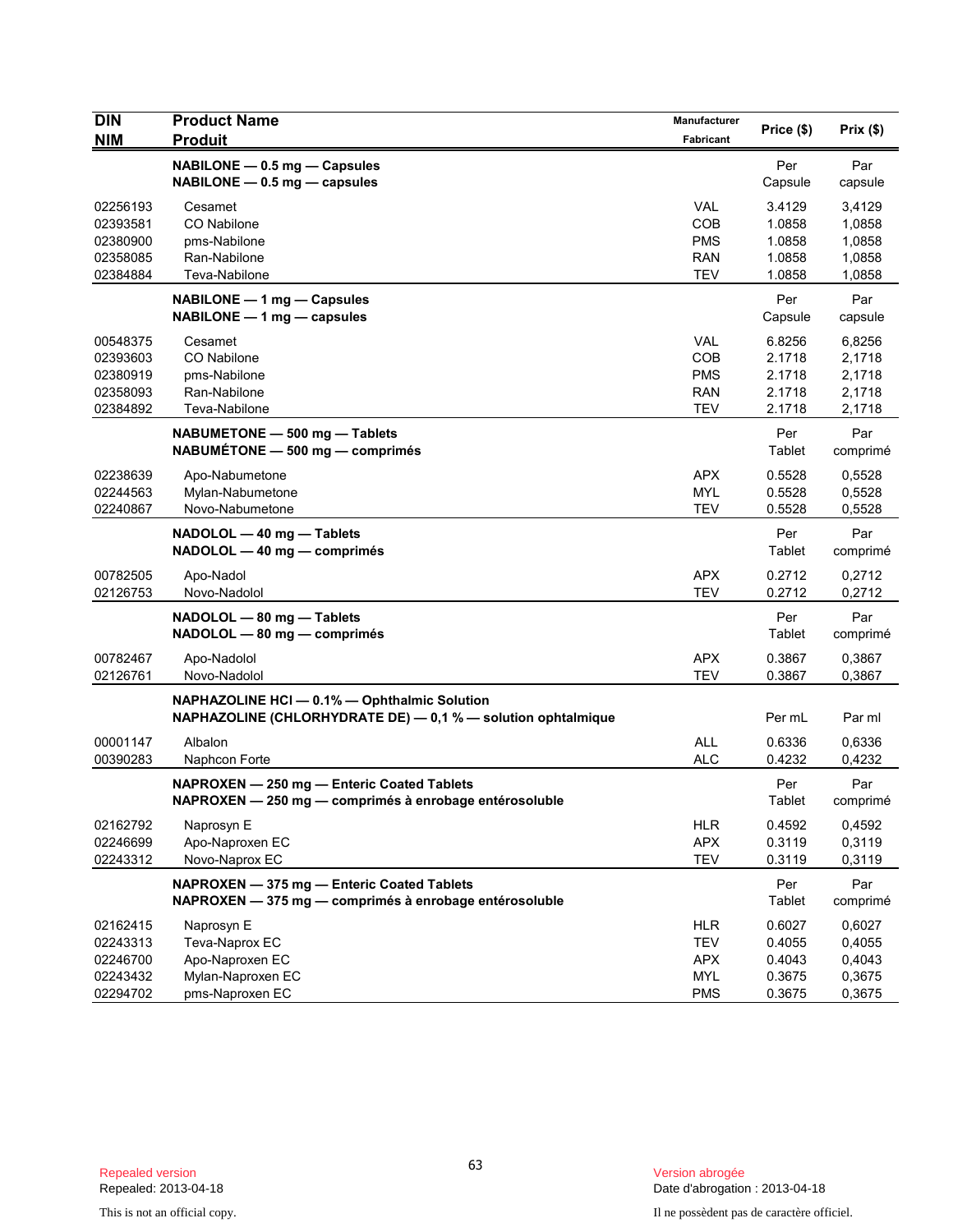| <b>DIN</b><br><b>NIM</b>                                 | <b>Product Name</b><br><b>Produit</b>                                                                                                                                                                           | Manufacturer<br>Fabricant                                          | Price (\$)                                     | Prix (\$)                                      |
|----------------------------------------------------------|-----------------------------------------------------------------------------------------------------------------------------------------------------------------------------------------------------------------|--------------------------------------------------------------------|------------------------------------------------|------------------------------------------------|
|                                                          | NAPROXEN - 500 mg - Enteric Coated Tablets<br>NAPROXEN - 500 mg - comprimés à enrobage entérosoluble                                                                                                            |                                                                    | Per<br>Tablet                                  | Par<br>comprimé                                |
| 02162423<br>02246701<br>02243314<br>02241024<br>02294710 | Naprosyn E<br>Apo-Naproxen EC<br>Novo-Naprox EC<br>Mylan-Naproxen EC<br>pms-Naproxen EC                                                                                                                         | <b>HLR</b><br><b>APX</b><br><b>TEV</b><br><b>MYL</b><br><b>PMS</b> | 1.0871<br>0.7583<br>0.7583<br>0.6894<br>0.6894 | 1,0871<br>0,7583<br>0,7583<br>0,6894<br>0,6894 |
|                                                          | NAPROXEN - 250 mg - Tablets<br>NAPROXEN - 250 mg - comprimés                                                                                                                                                    |                                                                    | Per<br>Tablet                                  | Par<br>comprimé                                |
| 00522651<br>00565350                                     | Apo-Naproxen<br>Teva-Naprox                                                                                                                                                                                     | <b>APX</b><br><b>TEV</b>                                           | 0.1175<br>0.1175                               | 0,1175<br>0,1175                               |
|                                                          | NAPROXEN - 375 mg - Tablets<br>$NAPROXEN - 375 mg - comprimés$                                                                                                                                                  |                                                                    | Per<br>Tablet                                  | Par<br>comprimé                                |
| 00600806<br>00627097                                     | Apo-Naproxen<br>Teva-Naprox                                                                                                                                                                                     | <b>APX</b><br><b>TEV</b>                                           | 0.1604<br>0.1604                               | 0,1604<br>0,1604                               |
|                                                          | NAPROXEN - 500 mg - Tablets<br>NAPROXEN - 500 mg - comprimés                                                                                                                                                    |                                                                    | Per<br>Tablet                                  | Par<br>comprimé                                |
| 00592277<br>00589861                                     | Apo-Naproxen<br>Teva-Naprox                                                                                                                                                                                     | <b>APX</b><br><b>TEV</b>                                           | 0.2321<br>0.2321                               | 0,2321<br>0,2321                               |
|                                                          | NAPROXEN SODIUM - 275 mg - Tablets<br>NAPROXEN SODIQUE - 275 mg - comprimés                                                                                                                                     |                                                                    | Per<br>Tablet                                  | Par<br>comprimé                                |
| 02162725<br>00784354<br>00778389                         | Anaprox<br>Apo-Napro-Na<br>Teva-Naprox Sodium                                                                                                                                                                   | <b>HLR</b><br><b>APX</b><br><b>TEV</b>                             | 0.6863<br>0.3764<br>0.3764                     | 0,6863<br>0,3764<br>0,3764                     |
|                                                          | NAPROXEN SODIUM - 550 mg - Tablets<br>NAPROXEN SODIQUE - 550 mg - comprimés                                                                                                                                     |                                                                    | Per<br>Tablet                                  | Par<br>comprimé                                |
| 02162717<br>01940309<br>02026600                         | Anaprox DS<br>Apo-Napro-Na DS<br>Teva-Naprox Sodium DS                                                                                                                                                          | <b>HLR</b><br><b>APX</b><br><b>TEV</b>                             | 1.3214<br>0.7334<br>0.7334                     | 1,3214<br>0,7334<br>0,7334                     |
|                                                          | NARATRIPTAN - 1 mg - Tablets<br>NARATRIPTAN — 1 mg — comprimés                                                                                                                                                  |                                                                    | Per<br>Tablet                                  | Par<br>comprimé                                |
| 02237820<br>02314290                                     | Amerge<br>Novo-Naratriptan                                                                                                                                                                                      | <b>GSK</b><br><b>TEV</b>                                           | 15.5887<br>6.7151                              | 15,5887<br>6,7151                              |
|                                                          | NARATRIPTAN - 2.5 mg - Tablets<br>NARATRIPTAN - 2.5 mg - comprimés                                                                                                                                              |                                                                    | Per<br>Tablet                                  | Par<br>comprimé                                |
| 02237821<br>02314304<br>02322323                         | Amerge<br>Novo-Naratriptan<br>Sandoz Naratriptan                                                                                                                                                                | <b>GSK</b><br><b>TEV</b><br>SDZ                                    | 16.4285<br>7.0760<br>7.0760                    | 16,4285<br>7,0760<br>7,0760                    |
|                                                          | NEOMYCIN/GRAMICIDIN/NYSTATIN/TRIAMCINOLONE - 2.5 mg/0.25 mg/<br>100,000 U/1 mg per g - Topical Cream<br>NÉOMYCINE/GRAMICIDINE/NYSTATINE/TRIAMCINOLONE - 2,5 mg/<br>0,25 mg/100 000 U/1 mg par g - crème topique |                                                                    | Per<br>Gram                                    | Par<br>gramme                                  |
| 00717002<br>00550507                                     | Viaderm KC<br>ratio-Triacomb                                                                                                                                                                                    | <b>TAR</b><br><b>RPH</b>                                           | 0.4327<br>0.4301                               | 0,4327<br>0,4301                               |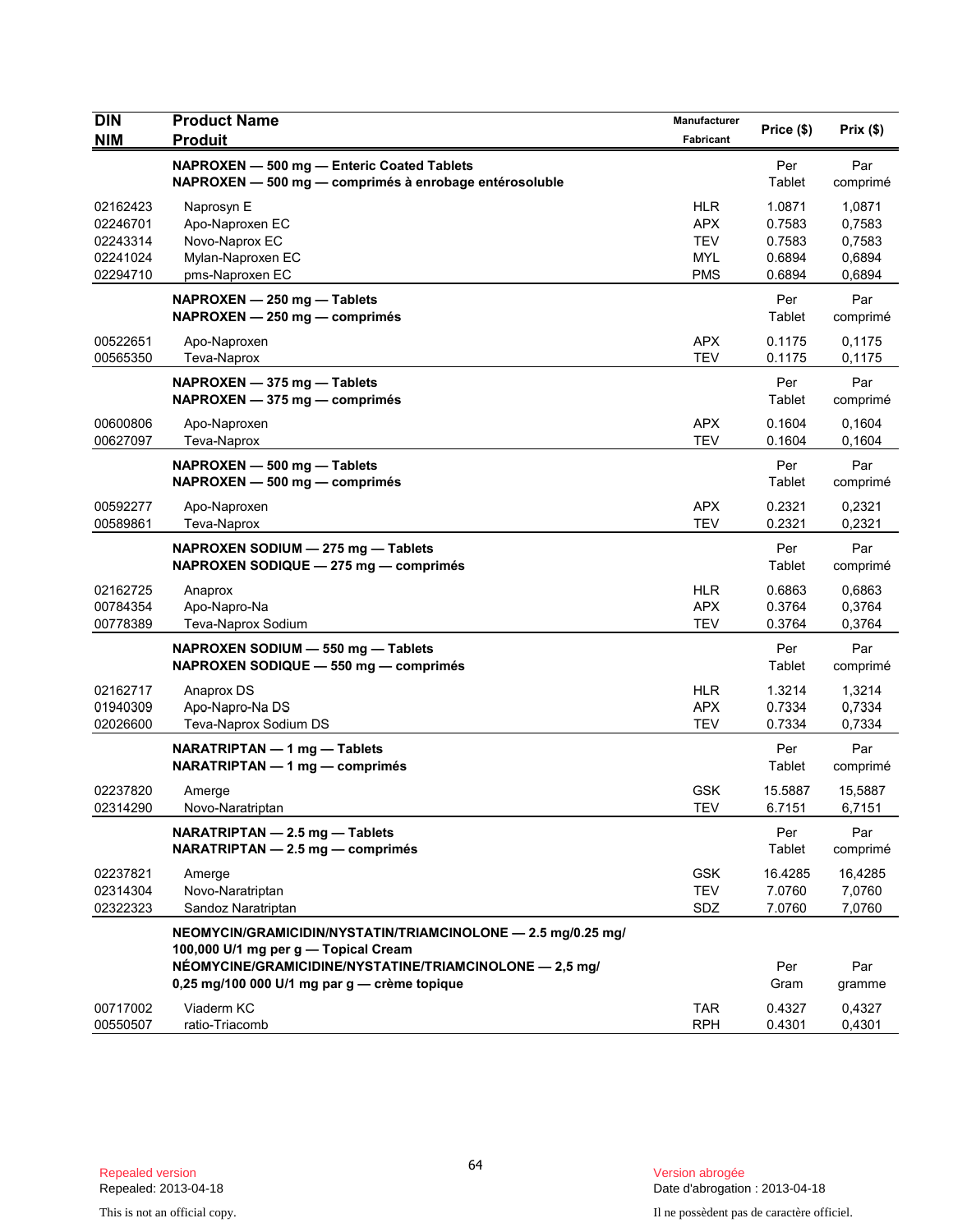| <b>DIN</b><br><b>NIM</b>                     | <b>Product Name</b><br><b>Produit</b>                                                                                     | Manufacturer<br>Fabricant                     | Price (\$)                           | Prix(\$)                             |
|----------------------------------------------|---------------------------------------------------------------------------------------------------------------------------|-----------------------------------------------|--------------------------------------|--------------------------------------|
|                                              | NEVIRAPINE - 200 mg - Tablets<br>NEVIRAPINE - 200 mg - comprimés                                                          |                                               | Per<br>Tablet                        | Par<br>comprimé                      |
| 02238748<br>02352893<br>02387727             | Viramune<br>Teva-Nevirapine<br>Mylan-Nevirapine                                                                           | <b>BOE</b><br><b>TEV</b><br><b>MYL</b>        | 5.7038<br>2.2222<br>1.7085           | 5,7038<br>2,2222<br>1.7085           |
|                                              | NIFEDIPINE - 30 mg - Extended Release Tablets<br>NIFÉDIPINE - 30 mg - comprimés à libération prolongée                    |                                               | Per<br>Tablet                        | Par<br>comprimé                      |
| 02155907<br>02349167                         | <b>Adalat XL</b><br>Mylan-Nifedipine Extended Release                                                                     | BAY<br><b>MYL</b>                             | 0.6171<br>0.6171                     | 0,6171<br>0,6171                     |
|                                              | NIFEDIPINE - 60 mg - Extended Release Tablets<br>NIFÉDIPINE — 60 mg — comprimés à libération prolongée                    |                                               | Per<br>Tablet                        | Par<br>comprimé                      |
| 02155990<br>02321149                         | <b>Adalat XL</b><br>Mylan-Nifedipine Extended Release                                                                     | BAY<br><b>MYL</b>                             | 1.0312<br>1.0312                     | 1,0312<br>1,0312                     |
|                                              | $NITRAZEPAM - 5 mg - Tables$<br>NITRAZÉPAM - 5 mg - comprimés                                                             |                                               | Per<br>Tablet                        | Par<br>comprimé                      |
| 00511528<br>02245230<br>02229654<br>02234003 | Mogadon<br>Apo-Nitrazepam<br>Nitrazadon<br>Sandoz Nitrazepam                                                              | <b>ICN</b><br><b>APX</b><br><b>ICN</b><br>SDZ | 0.1598<br>0.0943<br>0.0748<br>0.0748 | 0,1598<br>0,0943<br>0,0748<br>0,0748 |
|                                              | NITRAZEPAM - 10 mg - Tablets<br>NITRAZÉPAM - 10 mg - comprimés                                                            |                                               | Per<br>Tablet                        | Par<br>comprimé                      |
| 00511536<br>02245231<br>02229655<br>02234007 | Mogadon<br>Apo-Nitrazepam<br>Nitrazadon<br>Sandoz Nitrazepam                                                              | <b>VAL</b><br><b>APX</b><br><b>VAL</b><br>SDZ | 0.2391<br>0.1410<br>0.1119<br>0.1119 | 0,2391<br>0,1410<br>0,1119<br>0,1119 |
|                                              | NITROGLYCERIN - 200 Dose - 0.4 mg/Dose - Sublingual Spray<br>NITROGLYCÉRINE - 200 doses - 0,4 mg/dose - pompe sublinguale |                                               | Per<br>Dose                          | Par<br>dose                          |
| 02231441<br>02238998                         | Nitrolingual Pumpspray/Nitrolingual, pompe<br>Rho-Nitro Pumpspray/Rho-Nitro, pompe                                        | <b>SAA</b><br>SDZ                             | 0.0782<br>0.0465                     | 0,0782<br>0,0465                     |
|                                              | NIZATIDINE - 150 mg - Capsules<br>NIZATIDINE - 150 mg - capsules                                                          |                                               | Per<br>Capsule                       | Par<br>capsule                       |
| 00778338<br>02220156<br>02240457<br>02177714 | Axid<br>Apo-Nizatidine<br>Novo-Nizatidine<br>pms-Nizatidine                                                               | PPI<br><b>APX</b><br><b>TEV</b><br><b>PMS</b> | 0.9994<br>0.5816<br>0.5816<br>0.5816 | 0,9994<br>0,5816<br>0,5816<br>0,5816 |
|                                              | NIZATIDINE - 300 mg - Capsules<br>NIZATIDINE - 300 mg - capsules                                                          |                                               | Per<br>Capsule                       | Par<br>capsule                       |
| 00778346<br>02220164<br>02240458<br>02177722 | Axid<br>Apo-Nizatidine<br>Novo-Nizatidine<br>pms-Nizatidine                                                               | PPI<br><b>APX</b><br><b>TEV</b><br><b>PMS</b> | 1.6727<br>1.0538<br>1.0538<br>1.0538 | 1,6727<br>1,0538<br>1,0538<br>1,0538 |
|                                              | NORFLOXACIN - 400 mg - Tablets<br>NORFLOXACINE - 400 mg - comprimés                                                       |                                               | Per<br>Tablet                        | Par<br>comprimé                      |
| 02237682<br>02229524<br>02269627<br>02246596 | Novo-Norfloxacin<br>Apo-Norflox<br>CO Norfloxacin<br>pms-Norfloxacin                                                      | <b>TEV</b><br><b>APX</b><br>COB<br><b>PMS</b> | 1.6783<br>1.5088<br>1.5088<br>1.5088 | 1,6783<br>1,5088<br>1,5088<br>1,5088 |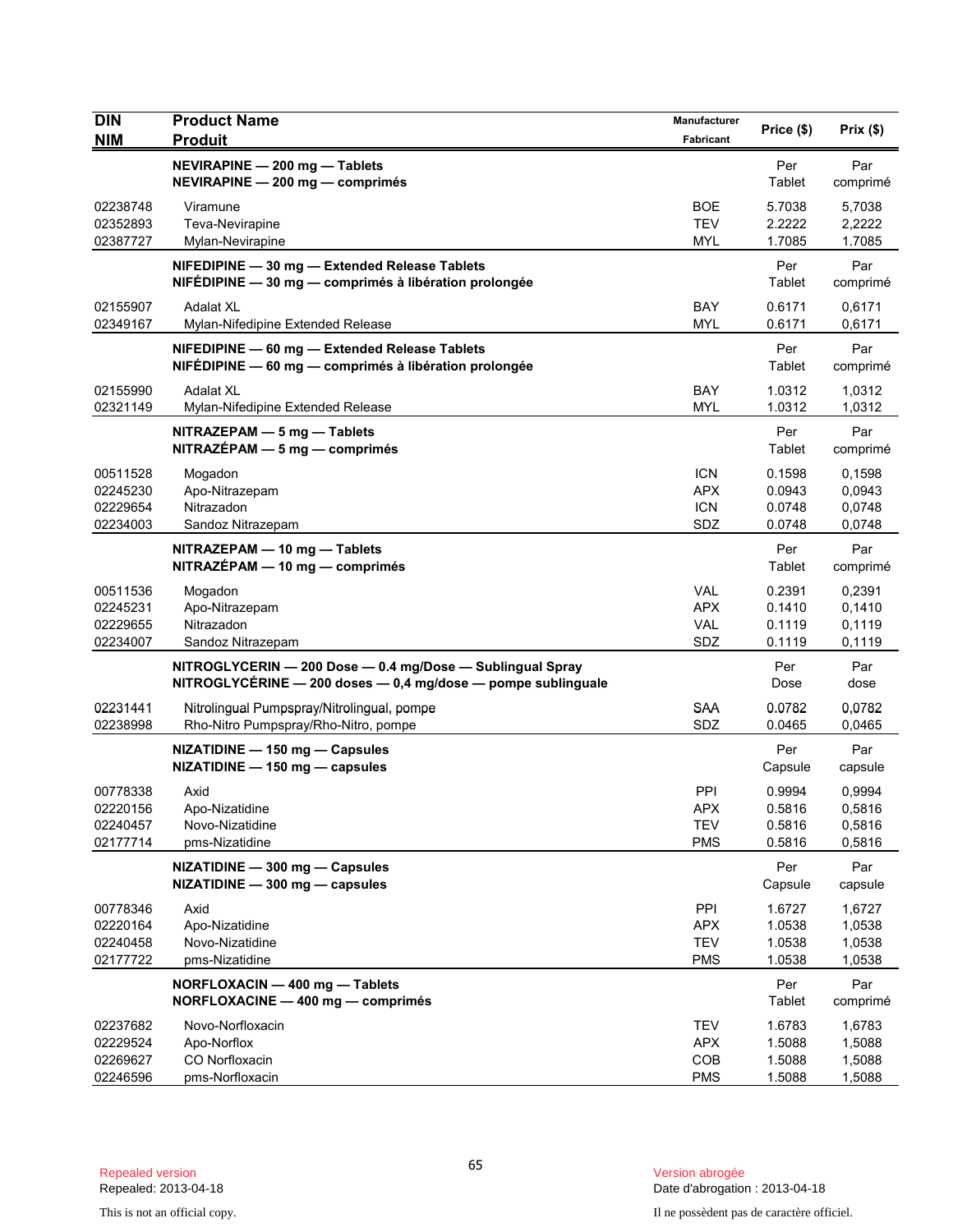| <b>DIN</b><br><b>NIM</b>                                 | <b>Product Name</b><br><b>Produit</b>                                                                  | Manufacturer<br>Fabricant                                   | Price (\$)                                     | Prix(\$)                                       |
|----------------------------------------------------------|--------------------------------------------------------------------------------------------------------|-------------------------------------------------------------|------------------------------------------------|------------------------------------------------|
|                                                          | NORTRIPTYLINE - 10 mg - Capsules<br>NORTRIPTYLINE - 10 mg - capsules                                   |                                                             | Per<br>Capsule                                 | Par<br>capsule                                 |
| 00015229<br>02230361<br>02231781<br>02223511<br>02177692 | Aventyl<br>Norventyl<br>Novo-Nortriptyline<br>Apo-Nortriptyline<br>pms-Nortriptyline                   | PPI<br><b>VAL</b><br><b>TEV</b><br><b>APX</b><br><b>PMS</b> | 0.2551<br>0.1386<br>0.1386<br>0.1385<br>0.1385 | 0,2551<br>0.1386<br>0,1386<br>0,1385<br>0.1385 |
|                                                          | NORTRIPTYLINE - 25 mg - Capsules<br>NORTRIPTYLINE $-$ 25 mg $-$ capsules                               |                                                             | Per<br>Capsule                                 | Par<br>capsule                                 |
| 00015237<br>02231782<br>02223538<br>02177706             | Aventyl<br>Novo-Nortriptyline<br>Apo-Nortriptyline<br>pms-Nortriptyline                                | PPI<br><b>TEV</b><br><b>APX</b><br><b>PMS</b>               | 0.5131<br>0.2801<br>0.2800<br>0.2800           | 0,5131<br>0,2801<br>0,2800<br>0,2800           |
|                                                          | NYSTATIN - 100,000 U/mL - Oral Liquid<br>NYSTATINE - 100 000 U/ml - liquide oral                       |                                                             | Per mL                                         | Par ml                                         |
| 00792667<br>02194201                                     | pms-Nystatin<br>ratio-Nystatin                                                                         | <b>PMS</b><br><b>RPH</b>                                    | 0.0647<br>0.0647                               | 0,0647<br>0,0647                               |
|                                                          | NYSTATIN - 100,000 U/g - Topical Cream<br>NYSTATINE - 100 000 U/g - crème topique                      |                                                             | Per<br>Gram                                    | Par<br>gramme                                  |
| 00716871<br>02194236                                     | Nyaderm<br>ratio-Nystatin                                                                              | <b>TAR</b><br><b>RPH</b>                                    | 0.1577<br>0.0770                               | 0,1577<br>0,0770                               |
|                                                          | <b>OCTREOTIDE ACETATE - 50 mcg/mL - Injection</b><br>OCTRÉOTIDE (ACÉTATE D') - 50 mcg/ml - injection   |                                                             | Per mL                                         | Par ml                                         |
| 02248639<br>00839191                                     | Octreotide Acetate Omega<br>Sandostatin                                                                | <b>OMA</b><br><b>NVT</b>                                    | 5.7310<br>5.5990                               | 5,7310<br>5,5990                               |
|                                                          | OCTREOTIDE ACETATE - 100 mcg/mL - Injection<br>OCTRÉOTIDE (ACÉTATE D') — 100 mcg/ml — injection        |                                                             | Per mL                                         | Par ml                                         |
| 02248640<br>00839205                                     | Octreotide Acetate Omega<br>Sandostatin                                                                | <b>OMA</b><br><b>NVT</b>                                    | 10.8350<br>10.5688                             | 10,8350<br>10,5688                             |
|                                                          | OCTREOTIDE ACETATE - 200 mcg/mL - Injection<br>OCTRÉOTIDE (ACÉTATE D') - 200 mcg/ml - injection        |                                                             | Per mL                                         | Par ml                                         |
| 02248642<br>02049392                                     | Octreotide Acetate Omega<br>Sandostatin                                                                | <b>OMA</b><br><b>NVT</b>                                    | 20.8230<br>20.3302                             | 20,8230<br>20,3302                             |
|                                                          | <b>OCTREOTIDE ACETATE - 500 mcg/mL - Injection</b><br>OCTRÉOTIDE (ACÉTATE D') - 500 mcg/ml - injection |                                                             | Per mL                                         | Par ml                                         |
| 02248641<br>00839213                                     | Octreotide Acetate Omega<br>Sandostatin                                                                | <b>OMA</b><br><b>NVT</b>                                    | 50.8860<br>49.6717                             | 50,8860<br>49,6717                             |
|                                                          | OFLOXACIN - 0.3% - Ophthalmic Solution<br>OFLOXACINE - 0,3 % - solution ophtalmique                    |                                                             | Per mL                                         | Par ml                                         |
| 02143291<br>02248398<br>02252570<br>02247189             | Ocuflox<br>Apo-Ofloxacin<br>pms-Ofloxacin<br>Sandoz Ofloxacin                                          | ALL<br><b>APX</b><br><b>PMS</b><br>SDZ                      | 2.7104<br>1.0913<br>1.0913<br>0.8561           | 2,7104<br>1,0913<br>1,0913<br>0,8561           |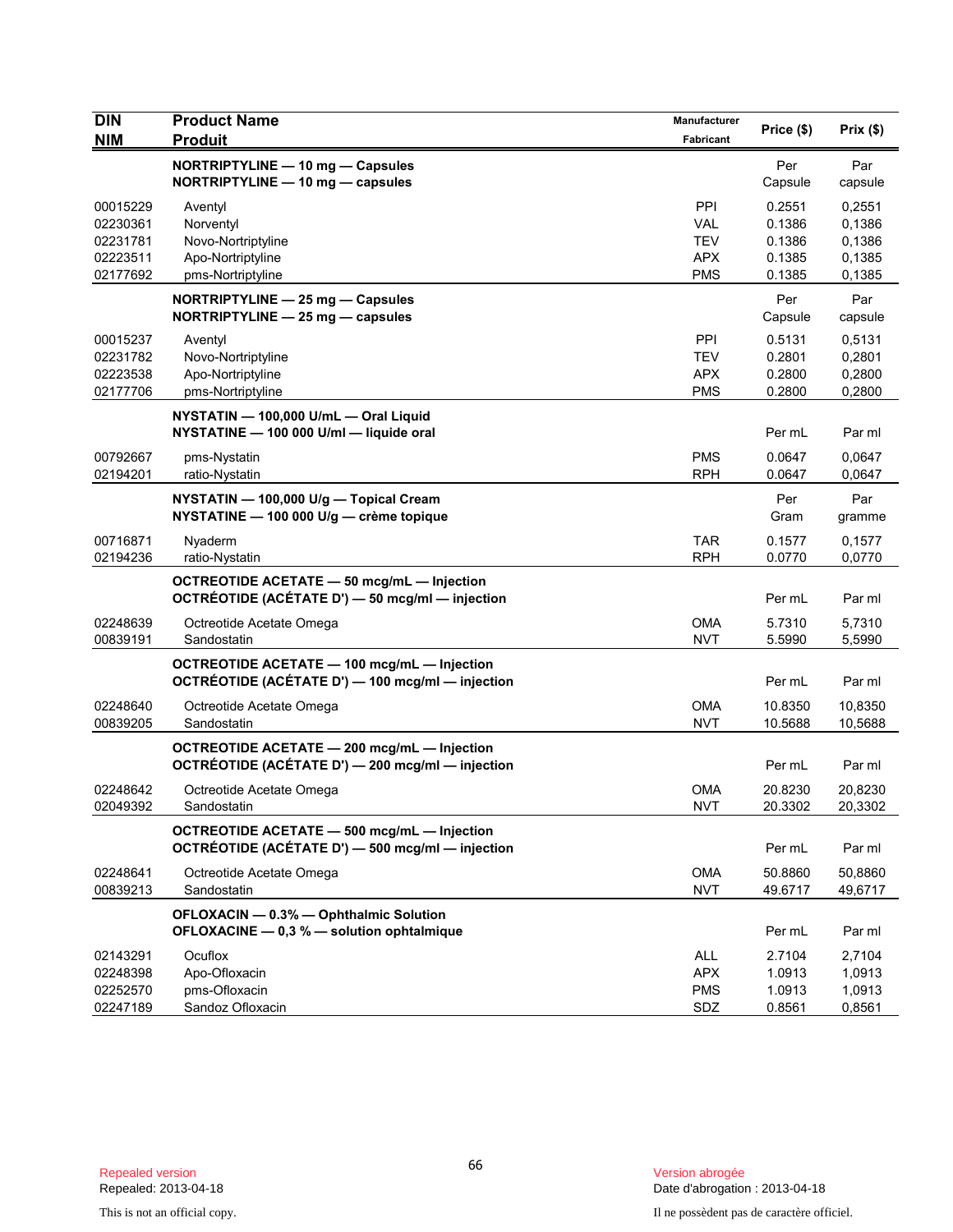| <b>DIN</b> | <b>Product Name</b>                                              | Manufacturer | Price (\$)    | Prix(\$)        |
|------------|------------------------------------------------------------------|--------------|---------------|-----------------|
| <b>NIM</b> | <b>Produit</b>                                                   | Fabricant    |               |                 |
|            | OLANZAPINE - 2.5 mg - Tablets                                    |              | Per           | Par             |
|            | OLANZAPINE - 2.5 mg - comprimés                                  |              | Tablet        | comprimé        |
| 02229250   | Zyprexa                                                          | LIL          | 1.9491        | 1,9491          |
| 02276712   | Teva-Olanzapine                                                  | <b>TEV</b>   | 0.8986        | 0,8986          |
| 02281791   | Apo-Olanzapine                                                   | <b>APX</b>   | 0.7189        | 0,7189          |
| 02325659   | CO Olanzapine                                                    | COB          | 0.7189        | 0,7189          |
| 02303116   | pms-Olanzapine                                                   | <b>PMS</b>   | 0.7189        | 0,7189          |
| 02310341   | Sandoz Olanzapine                                                | SDZ          | 0.6290        | 0,6290          |
| 02337878   | Mylan-Olanzapine                                                 | <b>MYL</b>   | 0.6290        | 0,6290          |
| 02303116   | pms-Olanzapine                                                   | <b>PMS</b>   | 0.6290        | 0,6290          |
|            | OLANZAPINE - 5 mg - Tablets                                      |              | Per           | Par             |
|            | OLANZAPINE - 5 mg - comprimés                                    |              | Tablet        | comprimé        |
| 02229269   | Zyprexa                                                          | LIL          | 3.8981        | 3,8981          |
| 02276720   | Teva-Olanzapine                                                  | <b>TEV</b>   | 1.7972        | 1,7972          |
| 02281805   | Apo-Olanzapine                                                   | <b>APX</b>   | 1.4378        | 1,4378          |
| 02325667   | CO Olanzapine                                                    | COB          | 1.4378        | 1,4378          |
| 02303159   | pms-Olanzapine                                                   | <b>PMS</b>   | 1.4378        | 1,4378          |
| 02337886   | Mylan-Olanzapine                                                 | <b>MYL</b>   | 1.2580        | 1,2580          |
| 02303159   | pms-Olanzapine                                                   | <b>PMS</b>   | 1.2580        | 1,2580          |
| 02310368   | Sandoz Olanzapine                                                | SDZ          | 1.2580        | 1,2580          |
|            | OLANZAPINE - 7.5 mg - Tablets<br>OLANZAPINE - 7.5 mg - comprimés |              | Per<br>Tablet | Par<br>comprimé |
| 02229277   | Zyprexa                                                          | LIL          | 5.8473        | 5,8473          |
| 02276739   | Teva-Olanzapine                                                  | <b>TEV</b>   | 2.6958        | 2,6958          |
| 02281813   | Apo-Olanzapine                                                   | <b>APX</b>   | 2.1566        | 2,1566          |
| 02325675   | CO Olanzapine                                                    | COB          | 2.1566        | 2,1566          |
| 02303167   | pms-Olanzapine                                                   | <b>PMS</b>   | 2.1566        | 2,1566          |
| 02310376   | Sandoz Olanzapine                                                | SDZ          | 1.8870        | 1,8870          |
| 02337894   | Mylan-Olanzapine                                                 | <b>MYL</b>   | 1.8870        | 1,8870          |
| 02303167   | pms-Olanzapine                                                   | <b>PMS</b>   | 1.8870        | 1,8870          |
|            | OLANZAPINE - 10 mg - Tablets                                     |              | Per           | Par             |
|            | OLANZAPINE - 10 mg - comprimés                                   |              | Tablet        | comprimé        |
| 02229285   | Zyprexa                                                          | LIL          | 7.7963        | 7,7963          |
| 02276747   | Teva-Olanzapine                                                  | <b>TEV</b>   | 3.5944        | 3,5944          |
| 02281821   | Apo-Olanzapine                                                   | <b>APX</b>   | 2.8755        | 2,8755          |
| 02325683   | CO Olanzapine                                                    | COB          | 2.8755        | 2,8755          |
| 02303175   | pms-Olanzapine                                                   | <b>PMS</b>   | 2.8755        | 2,8755          |
| 02310384   | Sandoz Olanzapine                                                | SDZ          | 2.5161        | 2,5161          |
| 02337908   | Mylan-Olanzapine                                                 | <b>MYL</b>   | 2.5161        | 2,5161          |
| 02303175   | pms-Olanzapine                                                   | <b>PMS</b>   | 2.5161        | 2,5161          |
|            | OLANZAPINE - 15 mg - Tablets                                     |              | Per           | Par             |
|            | OLANZAPINE - 15 mg - comprimés                                   |              | Tablet        | comprimé        |
| 02238850   | Zyprexa                                                          | LIL          | 11.6944       | 11,6944         |
| 02276755   | Teva-Olanzapine                                                  | <b>TEV</b>   | 5.3916        | 5,3916          |
| 02281848   | Apo-Olanzapine                                                   | <b>APX</b>   | 4.3132        | 4,3132          |
| 02325691   | CO Olanzapine                                                    | COB          | 4.3132        | 4,3132          |
| 02303183   | pms-Olanzapine                                                   | <b>PMS</b>   | 4.3132        | 4,3132          |
| 02310392   | Sandoz Olanzapine                                                | SDZ          | 3.7741        | 3,7741          |
| 02337916   | Mylan-Olanzapine                                                 | <b>MYL</b>   | 3.7741        | 3,7741          |
| 02303183   | pms-Olanzapine                                                   | <b>PMS</b>   | 3.7741        | 3,7741          |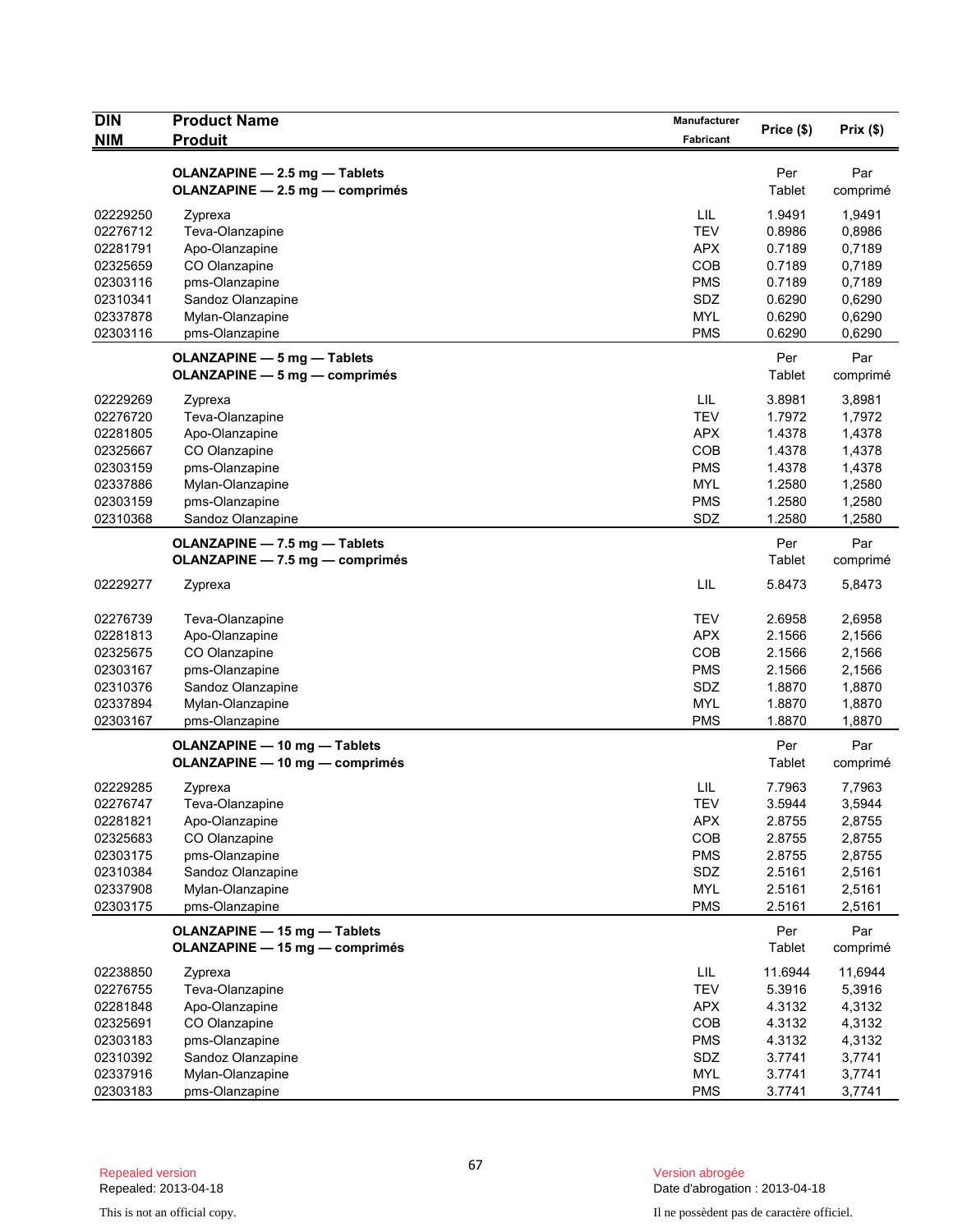| <b>DIN</b><br><b>NIM</b> | <b>Product Name</b><br><b>Produit</b>                     | Manufacturer<br>Fabricant | Price (\$)    | Prix(\$) |
|--------------------------|-----------------------------------------------------------|---------------------------|---------------|----------|
|                          | <b>OLANZAPINE - 5 mg - Orally Disintigrating Tablets</b>  |                           | Per           | Par      |
|                          | OLANZAPINE - 5 mg - comprimés à dissolution orale         |                           | <b>Tablet</b> | comprimé |
| 02243086                 | Zyprexa Zydis                                             | LIL                       | 3.9322        | 3,9322   |
| 02327562                 | CO Olanzapine ODT                                         | <b>COB</b>                | 1.5443        | 1,5443   |
| 02321343                 | Novo-Olanzapine OD                                        | <b>TEV</b>                | 1.5443        | 1,5443   |
| 02360616                 | Apo-Olanzapine ODT                                        | <b>APX</b>                | 1.2511        | 1,2511   |
| 02303191                 | pms-Olanzapine ODT                                        | <b>PMS</b>                | 1.2511        | 1,2511   |
| 02327775                 | Sandoz Olanzapine ODT                                     | SDZ                       | 1.2511        | 1,2511   |
| 02382709                 | Mylan-Olanzapine ODT                                      | <b>MYL</b>                | 1.2411        | 1,2411   |
|                          | <b>OLANZAPINE - 10 mg - Orally Disintigrating Tablets</b> |                           | Per           | Par      |
|                          | OLANZAPINE - 10 mg - comprimés à dissolution orale        |                           | Tablet        | comprimé |
| 02243087                 | Zyprexa Zydis                                             | LIL                       | 7.8572        | 7,8572   |
| 02327570                 | CO Olanzapine ODT                                         | COB                       | 3.0858        | 3,0858   |
| 02321351                 | Novo-Olanzapine OD                                        | <b>NOP</b>                | 3.0858        | 3,0858   |
| 02360624                 | Apo-Olanzapine ODT                                        | <b>APX</b>                | 2.5000        | 2,5000   |
| 02303205                 | pms-Olanzapine ODT                                        | <b>PMS</b>                | 2.5000        | 2,5000   |
| 02327783                 | Sandoz Olanzapine ODT                                     | SDZ                       | 2.5000        | 2,5000   |
| 02382717                 | Mylan-Olanzapine ODT                                      | MYL                       | 2.4900        | 2,4900   |
|                          | <b>OLANZAPINE - 15 mg - Orally Disintigrating Tablets</b> |                           | Per           | Par      |
|                          | OLANZAPINE - 15 mg - comprimés à dissolution orale        |                           | Tablet        | comprimé |
| 02243088                 | Zyprexa Zydis                                             | LIL                       | 11.7822       | 11,7822  |
| 02327589                 | CO Olanzapine ODT                                         | COB                       | 5.3553        | 5,3553   |
| 02321378                 | Novo-Olanzapine OD                                        | <b>NOP</b>                | 4.6272        | 4,6272   |
| 02360632                 | Apo-Olanzapine ODT                                        | <b>APX</b>                | 3.7489        | 3,7489   |
| 02303213                 | pms-Olanzapine ODT                                        | <b>PMS</b>                | 3.7489        | 3,7489   |
| 02327791                 | Sandoz Olanzapine ODT                                     | SDZ                       | 3.7489        | 3,7489   |
| 02382725                 | Mylan-Olanzapine ODT                                      | <b>MYL</b>                | 3.7389        | 3,7389   |
|                          | OMEPRAZOLE - 20 mg - Capsules                             |                           | Per           | Par      |
|                          | OMEPRAZOLE $-$ 20 mg $-$ capsules                         |                           | Capsule       | capsule  |
| 02190915                 | Losec - Tablets/comprimés                                 | <b>AZC</b>                | 2.5454        | 2,5454   |
| 00846503                 | Losec                                                     | <b>AZC</b>                | 1.2100        | 1,2100   |
| 02245058                 | Apo-Omeprazole                                            | <b>APX</b>                | 0.4117        | 0,4117   |
| 02329433                 | Mylan-Omeprazole                                          | <b>MYL</b>                | 0.4117        | 0,4117   |
| 02295415                 | Novo-Omperazole - Tablets/comprimés                       | <b>TEV</b>                | 0.4117        | 0,4117   |
| 02348691                 | Omeprazole                                                | <b>SNS</b>                | 0.4117        | 0,4117   |
| 02320851                 | pms-Omperazole - Tablets/comprimés                        | <b>PMS</b>                | 0.4117        | 0,4117   |
| 02310260                 | pms-Omperazole DR                                         | <b>PMS</b>                | 0.4117        | 0,4117   |
| 02374870                 | Ran-Omeprazole - Tablets/comprimés                        | <b>RBX</b>                | 0.4117        | 0,4117   |
| 02260867                 | ratio-Omeprazole - Tablets/comprimé s                     | <b>RPH</b>                | 0.4117        | 0,4117   |
| 02296446                 | Sandoz Omeprazole                                         | SDZ                       | 0.4117        | 0,4117   |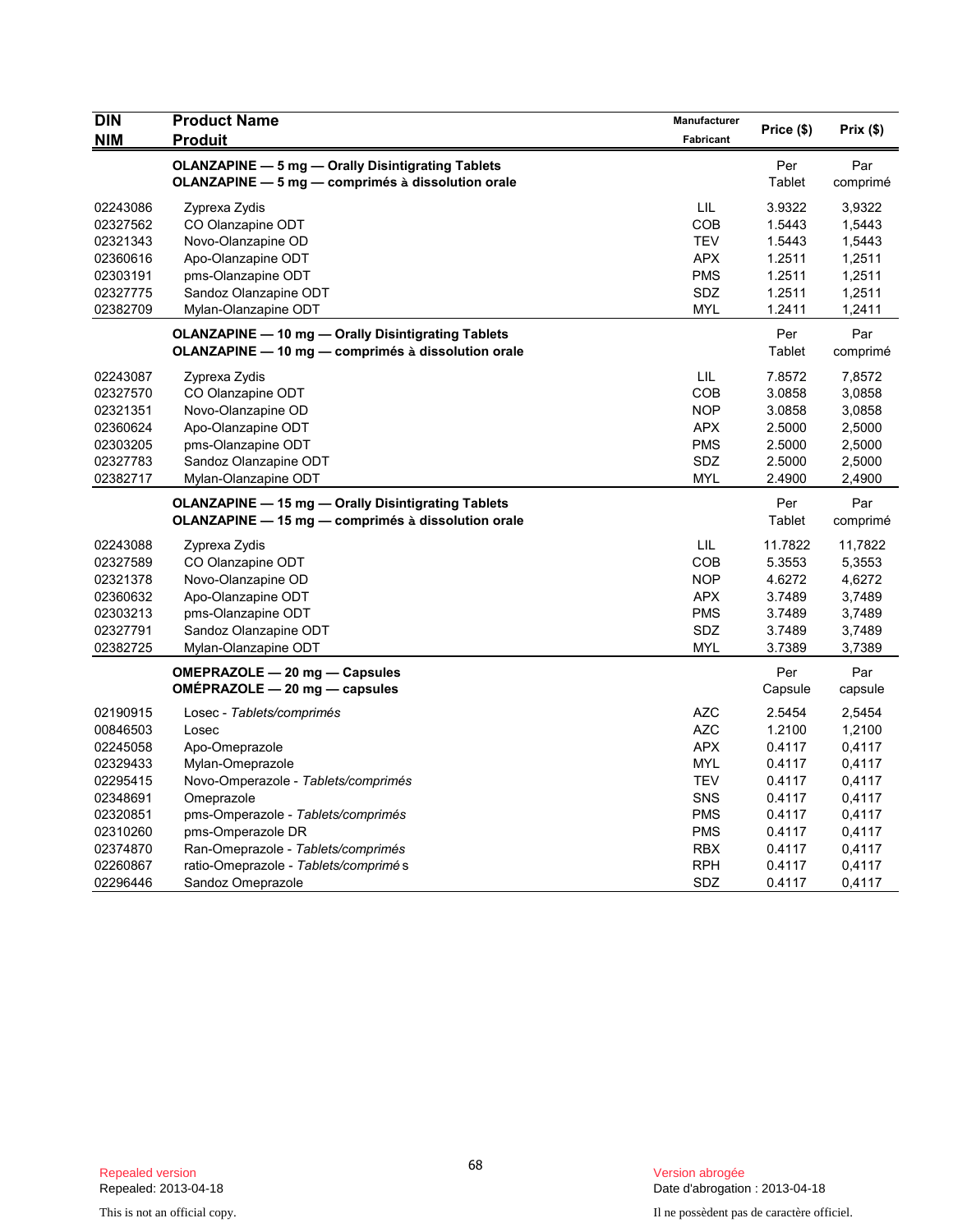| <b>DIN</b> | <b>Product Name</b>                          | <b>Manufacturer</b> | Price (\$) | Prix(\$) |
|------------|----------------------------------------------|---------------------|------------|----------|
| <b>NIM</b> | <b>Produit</b>                               | Fabricant           |            |          |
|            | ONDANSETRON - 4 mg - Tablets                 |                     | Per        | Par      |
|            | ONDANSETRON - 4 mg - comprimés               |                     | Tablet     | comprimé |
| 02213567   | Zofran                                       | <b>GSK</b>          | 14.7378    | 14,7378  |
| 02278529   | ratio-Ondansetron                            | <b>RPH</b>          | 8.2999     | 8,2999   |
| 02306212   | Ondansetron-Odan                             | <b>ODN</b>          | 7.5450     | 7,5450   |
| 02313685   | Jamp-Ondansetron                             | <b>JPC</b>          | 7.3000     | 7,3000   |
| 02264056   | Novo-Ondansetron                             | <b>TEV</b>          | 7.3000     | 7,3000   |
| 02296349   | CO Ondansetron                               | COB                 | 5.3592     | 5,3592   |
| 02305259   | Mint-Ondansetron                             | <b>MPH</b>          | 5.3592     | 5,3592   |
| 02288184   | Apo-Ondansetron                              | <b>APX</b>          | 5.3590     | 5,3590   |
| 02297868   | Mylan-Ondansetron                            | <b>MYL</b>          | 5.3590     | 5,3590   |
| 02258188   | pms-Ondansetron                              | <b>PMS</b>          | 5.3590     | 5.3590   |
| 02274310   | Sandoz Ondansetron                           | SDZ                 | 5.3590     | 5,3590   |
|            | ONDANSETRON - 8 mg - Tablets                 |                     | Per        | Par      |
|            | ONDANSETRON - 8 mg - comprimés               |                     | Tablet     | comprimé |
| 02213575   | Zofran                                       | <b>GSK</b>          | 22.4884    | 22,4884  |
| 02278537   | ratio-Ondansetron                            | <b>RPH</b>          | 12.6682    | 12,6682  |
| 02306220   | Ondansetron-Odan                             | <b>ODN</b>          | 11.5166    | 11,5166  |
| 02313693   | Jamp-Ondansetron                             | <b>JPC</b>          | 11.0000    | 11,0000  |
| 02297876   | Mylan-Ondansetron                            | <b>MYL</b>          | 11.0000    | 11,0000  |
| 02264064   | Teva-Ondansetron                             | <b>TEV</b>          | 11.0000    | 11,0000  |
| 02288192   | Apo-Ondansetron                              | <b>APX</b>          | 8.1780     | 8,1780   |
| 02296357   | CO Ondansetron                               | COB                 | 8.1776     | 8,1776   |
| 02305267   | Mint-Ondansetron                             | <b>MPH</b>          | 8.1776     | 8,1776   |
| 02274329   | Sandoz Ondansetron                           | SDZ                 | 8.1776     | 8,1776   |
| 02258196   | pms-Ondansetron                              | <b>PMS</b>          | 8.1776     | 8,1776   |
|            | ONDANSETRON - 4 mg/5 mL - Oral Solution      |                     |            |          |
|            | ONDANSETRON - 4 mg/5 mL - solution orale     |                     | Per mL     | Par ml   |
| 02229639   | Zofran                                       | <b>GSK</b>          | 2.2487     | 2,2487   |
| 02291967   | Ondansetron                                  | AAA                 | 1.5345     | 1,5345   |
|            | OXCARBAZEPINE - 150 mg - Tablets             |                     | Per        | Par      |
|            | OXCARBAZEPINE - 150 mg - comprimés           |                     | Tablet     | comprimé |
|            |                                              |                     |            |          |
| 02242067   | Trileptal                                    | <b>NVT</b>          | 0.9106     | 0,9106   |
| 02284294   | Apo-Oxcarbazepine                            | <b>APX</b>          | 0.6209     | 0,6209   |
|            | OXCARBAZEPINE - 300 mg - Tablets             |                     | Per        | Par      |
|            | OXCARBAZEPINE - 300 mg - comprimés           |                     | Tablet     | comprimé |
| 02284308   | Apo-Oxcarbazepine                            | <b>APX</b>          | 1.2414     | 1,2414   |
| 02242068   | Trileptal                                    | <b>NVT</b>          | 1.0013     | 1,0013   |
|            | OXCARBAZEPINE - 600 mg - Tablets             |                     | Per        | Par      |
|            | OXCARBAZEPINE - 600 mg - comprimés           |                     | Tablet     | comprimé |
|            |                                              |                     |            |          |
| 02284316   | Apo-Oxcarbazepine                            | <b>APX</b>          | 2.4826     | 2,4826   |
| 02242069   | Trileptal                                    | <b>NVT</b>          | 2.0025     | 2,0025   |
|            | OXYBUTYNIN CHLORIDE - 5 mg - Tablets         |                     | Per        | Par      |
|            | OXYBUTYNINE (CHLORURE D') - 5 mg - comprimés |                     | Tablet     | comprimé |
| 02163543   | Apo-Oxybutynin                               | <b>APX</b>          | 0.2735     | 0,2735   |
| 02230800   | Mylan-Oxybutynin                             | <b>MYL</b>          | 0.2734     | 0,2734   |
| 02230394   | Novo-Oxybutynin                              | <b>TEV</b>          | 0.2734     | 0,2734   |
| 02220059   | Oxybutyn                                     | VAL                 | 0.2734     | 0,2734   |
| 02240550   | pms-Oxybutynin                               | <b>PMS</b>          | 0.2734     | 0,2734   |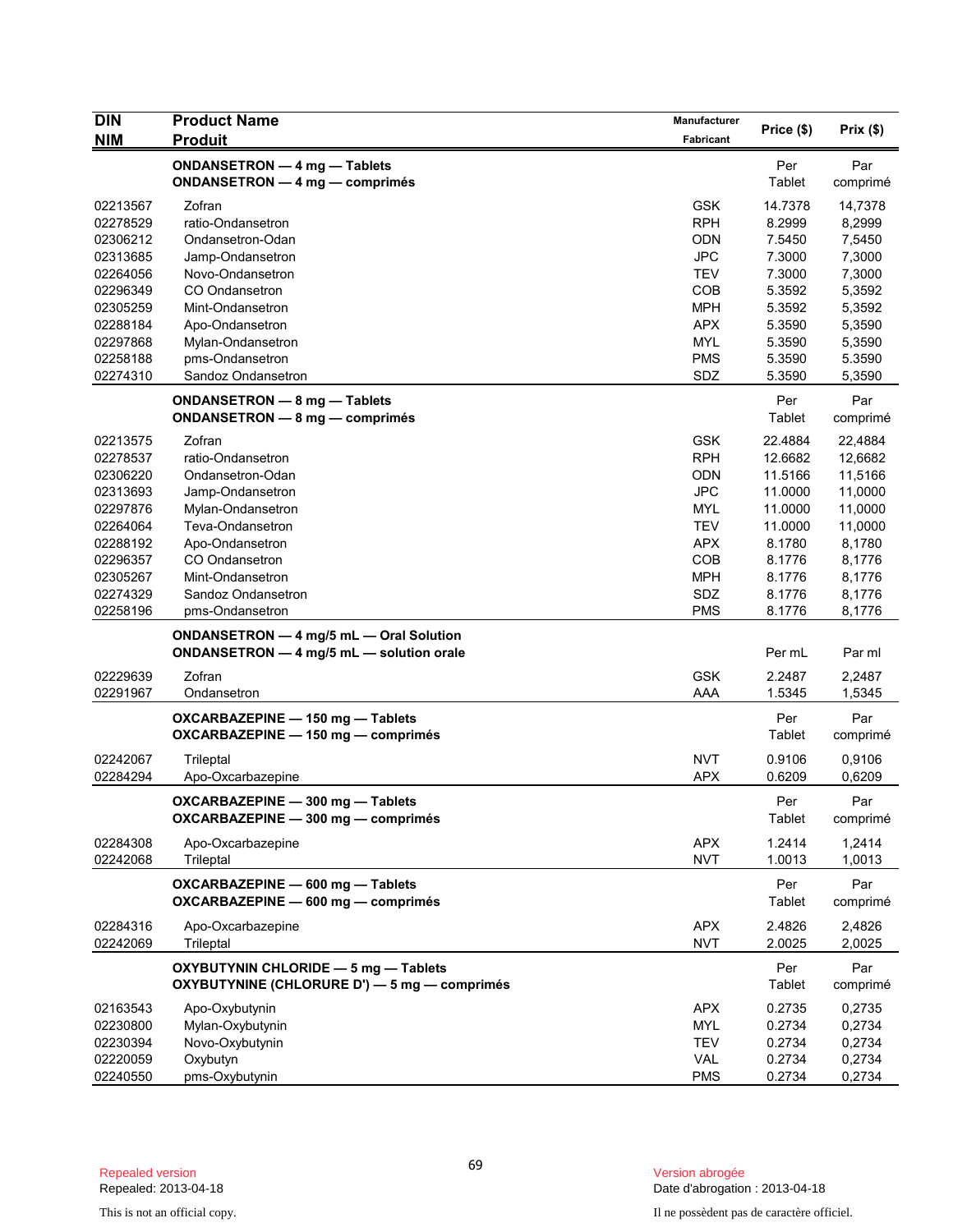| <b>DIN</b><br><b>NIM</b>                                             | <b>Product Name</b><br><b>Produit</b>                                                                                          | Manufacturer<br>Fabricant                                                 | Price (\$)                                               | Prix(\$)                                                 |
|----------------------------------------------------------------------|--------------------------------------------------------------------------------------------------------------------------------|---------------------------------------------------------------------------|----------------------------------------------------------|----------------------------------------------------------|
|                                                                      | OXYCODONE HCI - 5 mg - Tablets<br>OXYCODONE (CHLORHYDRATE D') - 5 mg - comprimés                                               |                                                                           | Per<br>Tablet                                            | Par<br>comprimé                                          |
| 02231934<br>02319977                                                 | Oxy-IR<br>pms-Oxycodone                                                                                                        | <b>PFR</b><br><b>PMS</b>                                                  | 0.2882<br>0.1776                                         | 0,2882<br>0,1776                                         |
|                                                                      | OXYCODONE HCI - 10 mg - Tablets<br>OXYCODONE (CHLORHYDRATE D') - 10 mg - comprimés                                             |                                                                           | Per<br>Tablet                                            | Par<br>comprimé                                          |
| 02240131<br>02319985                                                 | Oxy-IR<br>pms-Oxycodone                                                                                                        | <b>PFR</b><br>PMS                                                         | 0.4246<br>0.2760                                         | 0,4246<br>0,2760                                         |
|                                                                      | OXYCODONE HCI-20 mg-Tablets<br>OXYCODONE (CHLORHYDRATE D') - 20 mg - comprimés                                                 |                                                                           | Per<br>Tablet                                            | Par<br>comprimé                                          |
| 02240132<br>02319993<br>02262983                                     | Oxy-IR<br>pms-Oxycodone<br>Supeudol                                                                                            | <b>PFR</b><br><b>PMS</b><br>SDZ                                           | 0.7381<br>0.4358<br>0.4358                               | 0,7381<br>0,4358<br>0,4358                               |
|                                                                      | OXYCODONE HCI/ACETAMINOPHEN - 5 mg/325 mg - Tablets<br>OXYCODONE (CHLORHYDRATE D')/ACÉTAMINOPHÈNE — 5 mg/325 mg —<br>comprimés |                                                                           | Per<br>Tablet                                            | Par<br>comprimé                                          |
| 01916475<br>01916548<br>02324628<br>02307898<br>00608165             | Percocet<br>Endocet<br>Apo-Oxycodone/Acet<br>Sandoz Oxycodone/Acetaminophen<br>ratio-Oxycocet                                  | SQU<br>SQU<br><b>APX</b><br>SDZ<br><b>RPH</b>                             | 0.8773<br>0.1414<br>0.1285<br>0.1285<br>0.1285           | 0,8773<br>0,1414<br>0,1285<br>0,1285<br>0,1285           |
|                                                                      | PAMIDRONATE DISODIUM - 3 mg/mL - Injection<br>PAMIDRONATE DISODIQUE - 3 mg/ml -injection                                       |                                                                           | Per mL                                                   | Par ml                                                   |
| 02059762<br>02244550<br>02264951<br>02249669                         | Aredia<br>Pamidronate Disodium/Pamidronate disodique<br>Pamidronate Disodium<br>Pamidronate Disodium Omega                     | <b>NVT</b><br>HOI<br>SDZ<br><b>OMA</b>                                    | 18.3623<br>12.1000<br>8.8350<br>8.8350                   | 18,3623<br>12,1000<br>8,8350<br>8,8350                   |
|                                                                      | PAMIDRONATE DISODIUM - 9 mg/mL - Injection<br>PAMIDRONATE DISODIQUE - 9 mg/ml - injection                                      |                                                                           | Per mL                                                   | Par ml                                                   |
| 02059789<br>02244552<br>02264986<br>02249685                         | Aredia<br>Pamidronate Disodium/Pamidronate disodique<br>Pamidronate Disodium<br>Pamidronate Disodium Omega                     | <b>NVT</b><br>HOI<br>SDZ<br>OMA                                           | 55.0869<br>36.3000<br>26.5050<br>26.5050                 | 55,0869<br>36,3000<br>26,5050<br>26,5050                 |
|                                                                      | PANTOPRAZOLE - 20 mg - Tablets<br>PANTOPRAZOLE - 20 mg - comprimés                                                             |                                                                           | Per<br>Tablet                                            | Par<br>comprimé                                          |
| 02241804<br>02292912<br>02285479<br>02305038<br>02308681<br>02301075 | Pantoloc<br>Apo-Pantoprazole<br>Novo-Pantoprazole<br>Ran-Pantoprazole<br>ratio-Pantoprazole<br>Sandoz Pantoprazole             | <b>NYC</b><br><b>APX</b><br><b>TEV</b><br><b>RAN</b><br><b>RPH</b><br>SDZ | 1.9839<br>1.2750<br>1.2750<br>1.2750<br>1.2750<br>1.2750 | 1,9839<br>1,2750<br>1,2750<br>1,2750<br>1,2750<br>1,2750 |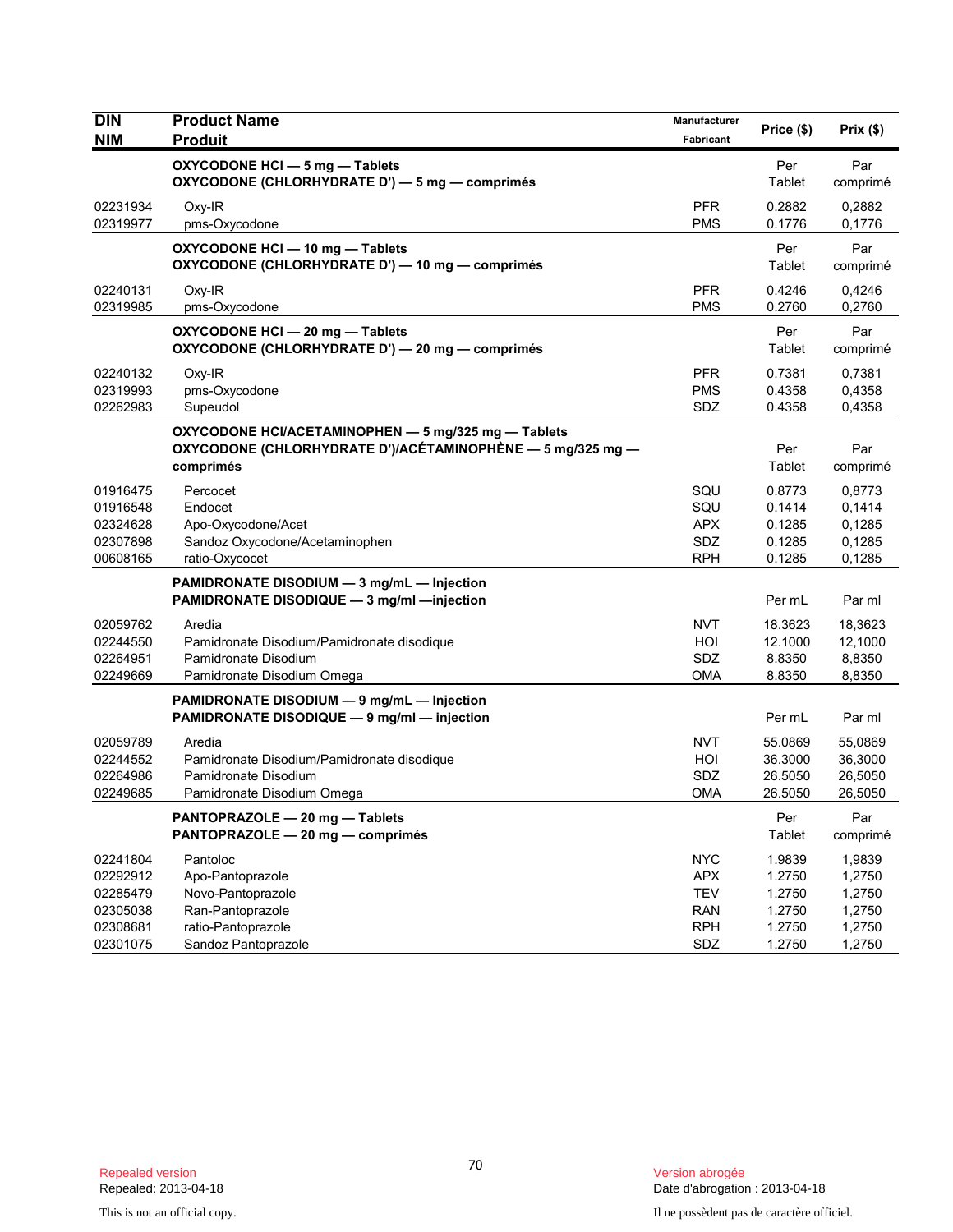| <b>DIN</b>           | <b>Product Name</b>                                                                                                      | Manufacturer             | Price (\$)       | Prix(\$)         |
|----------------------|--------------------------------------------------------------------------------------------------------------------------|--------------------------|------------------|------------------|
| <b>NIM</b>           | <b>Produit</b>                                                                                                           | <b>Fabricant</b>         |                  |                  |
|                      | PANTOPRAZOLE - 40 mg - Tablets<br>PANTOPRAZOLE - 40 mg - comprimés                                                       |                          | Per<br>Tablet    | Par<br>comprimé  |
| 02229453             | Pantoloc                                                                                                                 | <b>NYC</b>               | 2.2884           | 2,2884           |
| 02292920             | Apo-Pantoprazole                                                                                                         | <b>APX</b>               | 1.3699           | 1,3699           |
| 02300486             | CO Pantoprazole                                                                                                          | COB                      | 1.3699           | 1,3699           |
| 02299585             | Gen-Pantoprazole                                                                                                         | <b>GPM</b>               | 1.3699           | 1,3699           |
| 02285487             | Novo-Pantoprazole                                                                                                        | <b>TEV</b>               | 1.3699           | 1,3699           |
| 02307871             | pms-Pantoprazole                                                                                                         | <b>PMS</b>               | 1.3699           | 1,3699           |
| 02305046             | Ran-Pantoprazole                                                                                                         | <b>RAN</b>               | 1.3699           | 1,3699           |
| 02308703             | ratio-Pantoprazole                                                                                                       | <b>RPH</b>               | 1.3699           | 1,3699           |
| 02301083             | Sandoz Pantoprazole                                                                                                      | SDZ                      | 1.3699           | 1,3699           |
|                      | PAROXETINE HCI - 10 mg - Tablets<br>PAROXÉTINE (CHLORHYDRATE DE) — 10 mg — comprimés                                     |                          | Per<br>Tablet    | Par<br>comprimé  |
| 02027887             | Paxil                                                                                                                    | <b>GSK</b>               | 1.8612           | 1,8612           |
| 02240907             | Apo-Paroxetine                                                                                                           | <b>APX</b>               | 1.1475           | 1,1475           |
| 02262746             | CO Paroxetine                                                                                                            | COB                      | 1.1473           | 1,1473           |
| 02248556             | Teva-Paroxetine                                                                                                          | <b>TEV</b>               | 1.1473           | 1,1473           |
| 02247810             | ratio-Paroxetine                                                                                                         | <b>RPH</b>               | 1.1473           | 1,1473           |
| 02248012             | Mylan-Paroxetine                                                                                                         | <b>MYL</b>               | 1.0430           | 1,0430           |
| 02269422             | Sandoz Paroxetine                                                                                                        | SDZ                      | 1.0430           | 1,0430           |
| 02247750             | pms-Paroxetine                                                                                                           | <b>PMS</b>               | 1.0430           | 1,0430           |
|                      | PAROXETINE HCI-20 mg-Tablets<br>PAROXÉTINE (CHLORHYDRATE DE) - 20 mg - comprimés                                         |                          | Per<br>Tablet    | Par<br>comprimé  |
| 01940481             | Paxil                                                                                                                    | <b>GSK</b>               | 1.9862           | 1,9862           |
| 02240908             | Apo-Paroxetine                                                                                                           | <b>APX</b>               | 1.1019           | 1,1019           |
| 02262754             | <b>CO</b> Paroxetine                                                                                                     | COB                      | 1.1019           | 1,1019           |
| 02248557             | Teva-Paroxetine                                                                                                          | <b>TEV</b>               | 1.1019           | 1,1019           |
| 02247811             | ratio-Paroxetine                                                                                                         | <b>RPH</b>               | 1.1019           | 1,1019           |
| 02248013             | Mylan-Paroxetine                                                                                                         | <b>MYL</b>               | 1.0017           | 1,0017           |
| 02269430             | Sandoz Paroxetine                                                                                                        | SDZ                      | 1.0017           | 1,0017           |
| 02247751             | pms-Paroxetine                                                                                                           | <b>PMS</b>               | 1.0017           | 1,0017           |
|                      | PAROXETINE HCI - 30 mg - Tablets                                                                                         |                          | Per              | Par              |
|                      | PAROXÉTINE (CHLORHYDRATE DE) - 30 mg - comprimés                                                                         |                          | Tablet           | comprimé         |
| 01940473             | Paxil                                                                                                                    | <b>GSK</b>               | 2.1102           | 2,1102           |
| 02240909             | Apo-Paroxetine                                                                                                           | <b>APX</b>               | 1.1712           | 1,1712           |
| 02262762             | CO Paroxetine                                                                                                            | COB                      | 1.1712           | 1,1712           |
| 02248558             | Teva-Paroxetine                                                                                                          | <b>TEV</b>               | 1.1712           | 1,1712           |
| 02247812             | ratio-Paroxetine                                                                                                         | <b>RPH</b>               | 1.1712           | 1,1712           |
| 02248014             | Mylan-Paroxetine                                                                                                         | <b>MYL</b>               | 1.0647           | 1,0647           |
| 02247752             | pms-Paroxetine                                                                                                           | <b>PMS</b>               | 1.0647           | 1,0647           |
| 02269449             | Sandoz Paroxetine                                                                                                        | SDZ                      | 1.0647           | 1,0647           |
|                      | PENICILLIN V (Potassium) - 500,000 IU (300 mg) - Tablets<br>PÉNICILLINE V (potassique) — 500 000 UI (300 mg) — comprimés |                          | Per<br>Tablet    | Par<br>comprimé  |
| 00021202<br>00642215 | Novo-Pen-VK 500<br>Apo-Pen VK                                                                                            | <b>TEV</b><br><b>APX</b> | 0.0713<br>0.0710 | 0,0713<br>0,0710 |
|                      | PHENYTOIN - 25 mg/mL - Oral Liquid                                                                                       |                          |                  |                  |
|                      | PHENYTOIN - 25 mg/mL - liquide oral                                                                                      |                          | Per mL           | Par ml           |
| 00023450             | <b>Dilantin</b>                                                                                                          | <b>PFI</b>               | 0.0525           | 0,0525           |
| 02250896             | Taro-Phenytoin                                                                                                           | <b>TAR</b>               | 0.0343           | 0,0343           |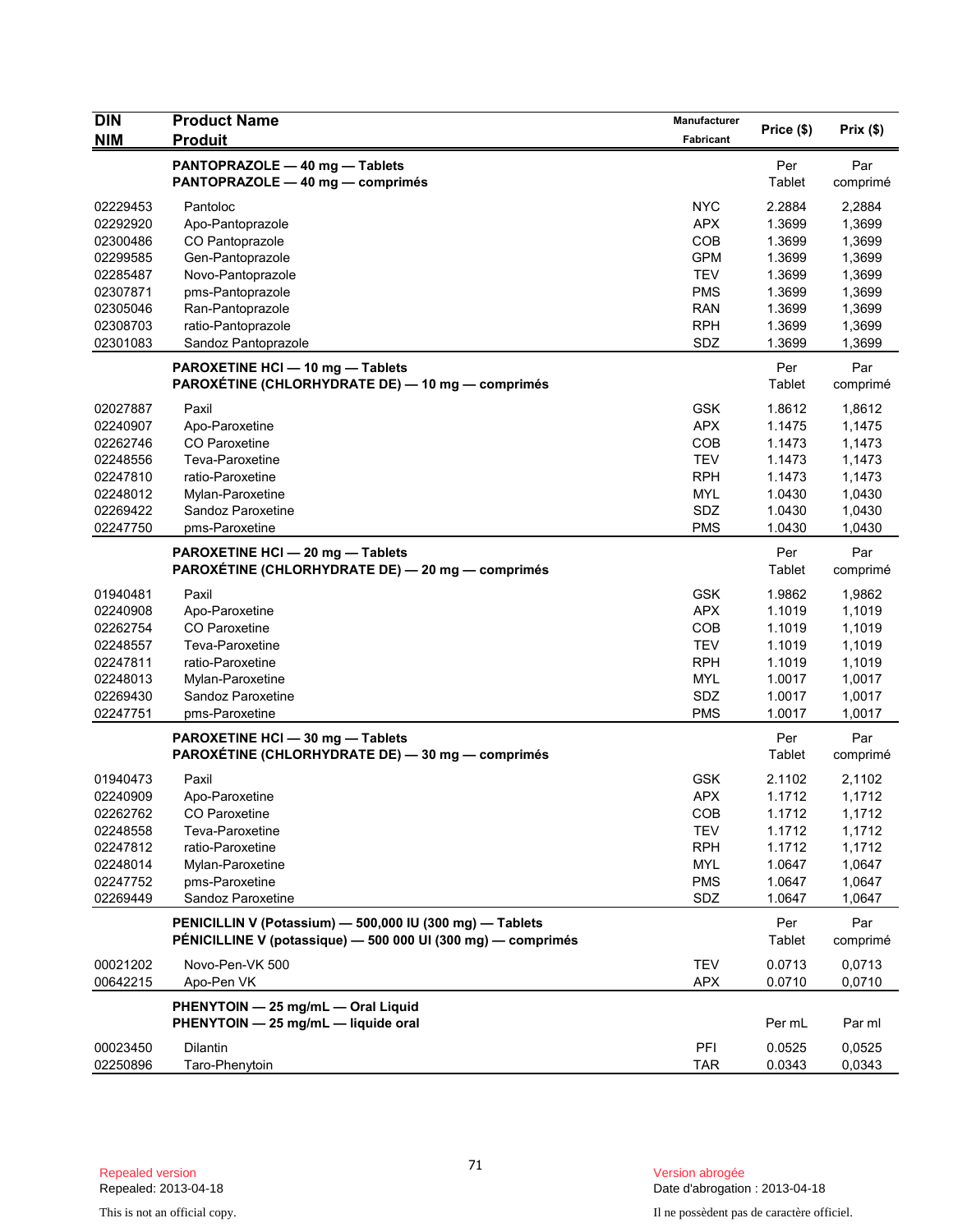| <b>DIN</b>                                                           | <b>Product Name</b>                                                                                                          | <b>Manufacturer</b>                                                       | Price (\$)                                               | Prix(\$)                                                 |
|----------------------------------------------------------------------|------------------------------------------------------------------------------------------------------------------------------|---------------------------------------------------------------------------|----------------------------------------------------------|----------------------------------------------------------|
| <b>NIM</b>                                                           | <b>Produit</b>                                                                                                               | Fabricant                                                                 |                                                          |                                                          |
|                                                                      | PINDOLOL - 5 mg - Tablets<br>PINDOLOL - 5 mg - comprimés                                                                     |                                                                           | Per<br>Tablet                                            | Par<br>comprimé                                          |
| 00417270<br>02231650<br>02231536<br>00755877                         | Visken<br>Dom-Pindolol<br>pms-Pindolol<br>Apo-Pindol                                                                         | <b>NVT</b><br><b>DOM</b><br><b>PMS</b><br><b>APX</b>                      | 0.6765<br>0.2512<br>0.2512<br>0.2511                     | 0,6765<br>0,2512<br>0,2512<br>0,2511                     |
| 00869007<br>02261782                                                 | Novo-Pindol<br>Sandoz Pindolol                                                                                               | <b>TEV</b><br>SDZ                                                         | 0.2511<br>0.2511                                         | 0,2511<br>0,2511                                         |
|                                                                      | PINDOLOL - 10 mg - Tablets<br>PINDOLOL - 10 mg - comprimés                                                                   |                                                                           | Per<br><b>Tablet</b>                                     | Par<br>comprimé                                          |
| 00443174<br>00755885<br>02238046<br>00869015<br>02231537<br>02261790 | Visken<br>Apo-Pindol<br>Dom-Pindolol<br>Novo-Pindol<br>pms-Pindolol<br>Sandoz Pindolol                                       | <b>NVT</b><br><b>APX</b><br><b>DOM</b><br><b>TEV</b><br><b>PMS</b><br>SDZ | 1.1552<br>0.4362<br>0.4362<br>0.4362<br>0.4362<br>0.4362 | 1,1552<br>0,4362<br>0,4362<br>0,4362<br>0,4362<br>0,4362 |
|                                                                      | PINDOLOL - 15 mg - Tablets<br>PINDOLOL - 15 mg - comprimés                                                                   |                                                                           | Per<br>Tablet                                            | Par<br>comprimé                                          |
| 00417289<br>00755893<br>00869023<br>02231539<br>02261804             | Visken<br>Apo-Pindol<br>Novo-Pindol<br>pms-Pindolol<br>Sandoz Pindolol                                                       | <b>NVT</b><br><b>APX</b><br><b>TEV</b><br><b>PMS</b><br>SDZ               | 1.6758<br>0.6408<br>0.6408<br>0.6408<br>0.6408           | 1,6758<br>0,6408<br>0,6408<br>0,6408<br>0,6408           |
|                                                                      | PIOGLITAZONE - 15 mg - Tablets<br>PIOGLITAZONE - 15 mg - comprimés                                                           |                                                                           | Per<br>Tablet                                            | Par<br>comprimé                                          |
| 02242572<br>02302861<br>02274914<br>02301423<br>02298279             | Actos<br>CO Pioglitazone<br>Novo-Pioglitazone<br>ratio-Pioglitazone                                                          | <b>TAK</b><br>COB<br><b>TEV</b><br><b>RPH</b><br>MYL                      | 2.6986<br>1.5716<br>1.5716<br>1.5716<br>0.9296           | 2,6986<br>1,5716<br>1,5716<br>1,5716<br>0,9296           |
| 02303442<br>02302942<br>02326477<br>02303124<br>02297906             | Mylan-Pioglitazone<br>Accel-Pioglitazone<br>Apo-Pioglitazone<br>Mint-Pioglitazone<br>pms-Pioglitazone<br>Sandoz Pioglitazone | <b>ACC</b><br><b>APX</b><br><b>MPH</b><br><b>PMS</b><br>SDZ               | 0.9295<br>0.9295<br>0.8133<br>0.8133<br>0.8133           | 0,9295<br>0,9295<br>0,8133<br>0,8133<br>0,8133           |
|                                                                      | PIOGLITAZONE - 30 mg - Tablets<br>PIOGLITAZONE - 30 mg - comprimés                                                           |                                                                           | Per<br>Tablet                                            | Par<br>comprimé                                          |
| 02242573<br>02302888<br>02274922<br>02301431<br>02303450             | Actos<br>CO Pioglitazone<br>Novo-Pioglitazone<br>ratio-Pioglitazone<br>Accel-Pioglitazone                                    | <b>TAK</b><br>COB<br><b>TEV</b><br><b>RPH</b><br>ACC                      | 3.7806<br>2.2017<br>2.2017<br>2.2017<br>1.3022           | 3,7806<br>2,2017<br>2,2017<br>2,2017<br>1,3022           |
| 02302950<br>02298287<br>02326485<br>02303132<br>02297914             | Apo-Pioglitazone<br>Mylan-Pioglitazone<br>Mint-Pioglitazone<br>pms-Pioglitazone<br>Sandoz Pioglitazone                       | <b>APX</b><br><b>MYL</b><br><b>MPH</b><br><b>PMS</b><br>SDZ               | 1.3022<br>1.3022<br>1.1394<br>1.1394<br>1.1394           | 1,3022<br>1,3022<br>1,1394<br>1,1394<br>1,1394           |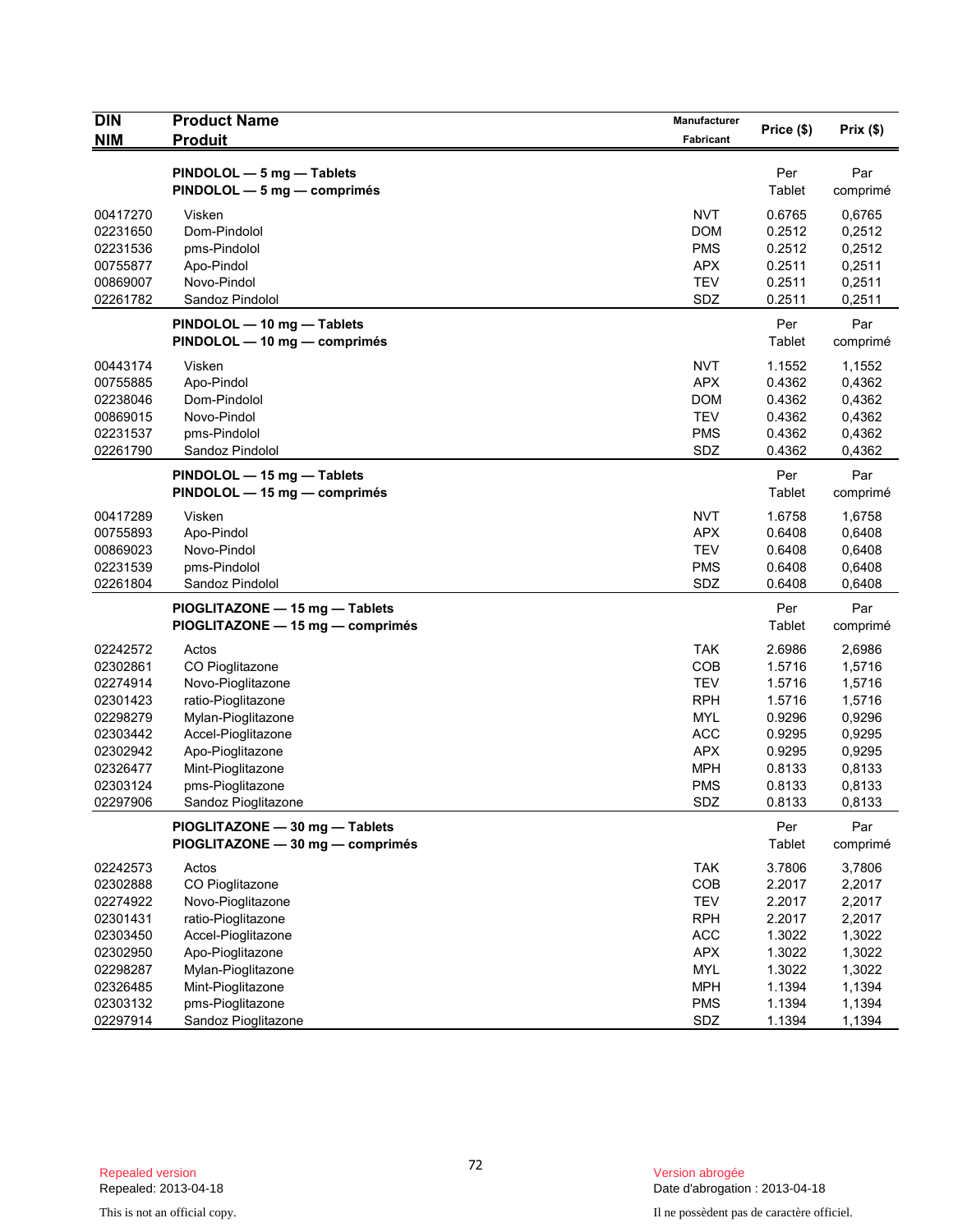| <b>DIN</b> | <b>Product Name</b>                                           | Manufacturer |            |          |
|------------|---------------------------------------------------------------|--------------|------------|----------|
| <b>NIM</b> | <b>Produit</b>                                                | Fabricant    | Price (\$) | Prix(\$) |
|            | PIOGLITAZONE - 45 mg - Tablets                                |              | Per        | Par      |
|            | PIOGLITAZONE - 45 mg - comprimés                              |              | Tablet     | comprimé |
| 02242574   | Actos                                                         | <b>TAK</b>   | 5.6845     | 5,6845   |
| 02302896   | CO Pioglitazone                                               | COB          | 3.3105     | 3,3105   |
| 02274930   | Novo-Pioglitazone                                             | <b>TEV</b>   | 3.3105     | 3,3105   |
| 02301458   | ratio-Pioglitazone                                            | <b>RPH</b>   | 3.3105     | 3,3105   |
| 02303469   | Accel-Pioglitazone                                            | <b>ACC</b>   | 1.9580     | 1,9580   |
| 02302977   | Apo-Pioglitazone                                              | <b>APX</b>   | 1.9580     | 1,9580   |
| 02298295   | Mylan-Pioglitazone                                            | <b>MYL</b>   | 1.9580     | 1,9580   |
| 02326493   | Mint-Pioglitazone                                             | <b>MPH</b>   | 1.7132     | 1,7132   |
| 02303140   | pms-Pioglitazone                                              | <b>PMS</b>   | 1.7132     | 1,7132   |
| 02297922   | Sandoz Pioglitazone                                           | SDZ          | 1.7132     | 1,7132   |
|            | PIROXICAM - 10 mg - Capsules                                  |              | Per        | Par      |
|            | PIROXICAM - 10 mg - capsules                                  |              | Capsule    | capsule  |
| 00642886   | Apo-Piroxicam                                                 | <b>APX</b>   | 0.4562     | 0,4562   |
| 00695718   | Novo-Pirocam                                                  | <b>TEV</b>   | 0.4562     | 0,4562   |
|            | PIROXICAM - 20 mg - Capsules                                  |              | Per        | Par      |
|            | PIROXICAM - 20 mg - capsules                                  |              | Capsule    | capsule  |
| 00695696   | Novo-Pirocam                                                  | <b>TEV</b>   | 0.7875     | 0,7875   |
| 00642894   | Apo-Piroxicam                                                 | <b>APX</b>   | 0.7874     | 0,7874   |
| 02239536   | Dom-Piroxicam                                                 | <b>DOM</b>   | 0.7874     | 0,7874   |
|            | POLYMYXIN/NEOMYCIN/HYDROCORTISONE - 10,000 U/3.5 mg/10 mg per |              |            |          |
|            | mL - Otic Solution                                            |              |            |          |
|            | POLYMYXINE/NÉOMYCINE/HYDROCORTISONE - 10 000 U/3,5 mg/10 mg   |              |            |          |
|            | par ml - solution otique                                      |              | Per mL     | Par ml   |
| 01912828   | Cortisporin                                                   | <b>GSK</b>   | 1.4387     | 1,4387   |
| 02230386   | Sandoz Cortimyxin                                             | SDZ          | 1.1400     | 1,1400   |
|            | PRAMIPEXOLE - 0.25 mg - Tablets                               |              | Per        | Par      |
|            | PRAMIPEXOLE - 0.25 mg - comprimés                             |              | Tablet     | comprimé |
| 02237145   | Mirapex                                                       | <b>BOE</b>   | 1.1920     | 1,1920   |
| 02269309   | Novo-Pramipexole                                              | <b>TEV</b>   | 0.6930     | 0,6930   |
| 02292378   | Apo-Pramipexole                                               | <b>APX</b>   | 0.4541     | 0,4541   |
| 02297302   | CO Pramipexole                                                | COB          | 0.4541     | 0,4541   |
| 02376350   | Mylan-Pramipexole                                             | MYL          | 0.3679     | 0,3679   |
| 02290111   | pms-Pramipexole                                               | <b>PMS</b>   | 0.3679     | 0,3679   |
| 02315262   | Sandoz Pramipexole                                            | SDZ          | 0.3679     | 0,3679   |
|            | PRAMIPEXOLE - 0.5 mg - Tablets                                |              | Per        | Par      |
|            | PRAMIPEXOLE - 0.5 mg - comprimés                              |              | Tablet     | comprimé |
| 02241594   | <b>Mirapex</b>                                                | <b>BOE</b>   | 2.3840     | 2,3840   |
| 02269317   | Novo-Pramipexole                                              | <b>TEV</b>   | 1.3860     | 1,3860   |
| 02292386   | Apo-Pramipexole                                               | <b>APX</b>   | 1.1355     | 1,1355   |
| 02297310   | CO Pramipexole                                                | COB          | 1.1355     | 1,1355   |
| 02376369   | Mylan-Pramipexole                                             | <b>MYL</b>   | 1.0514     | 1,0514   |
| 02290138   | pms-Pramipexole                                               | <b>PMS</b>   | 1.0514     | 1,0514   |
| 02315270   | Sandoz Pramipexole                                            | SDZ          | 1.0514     | 1,0514   |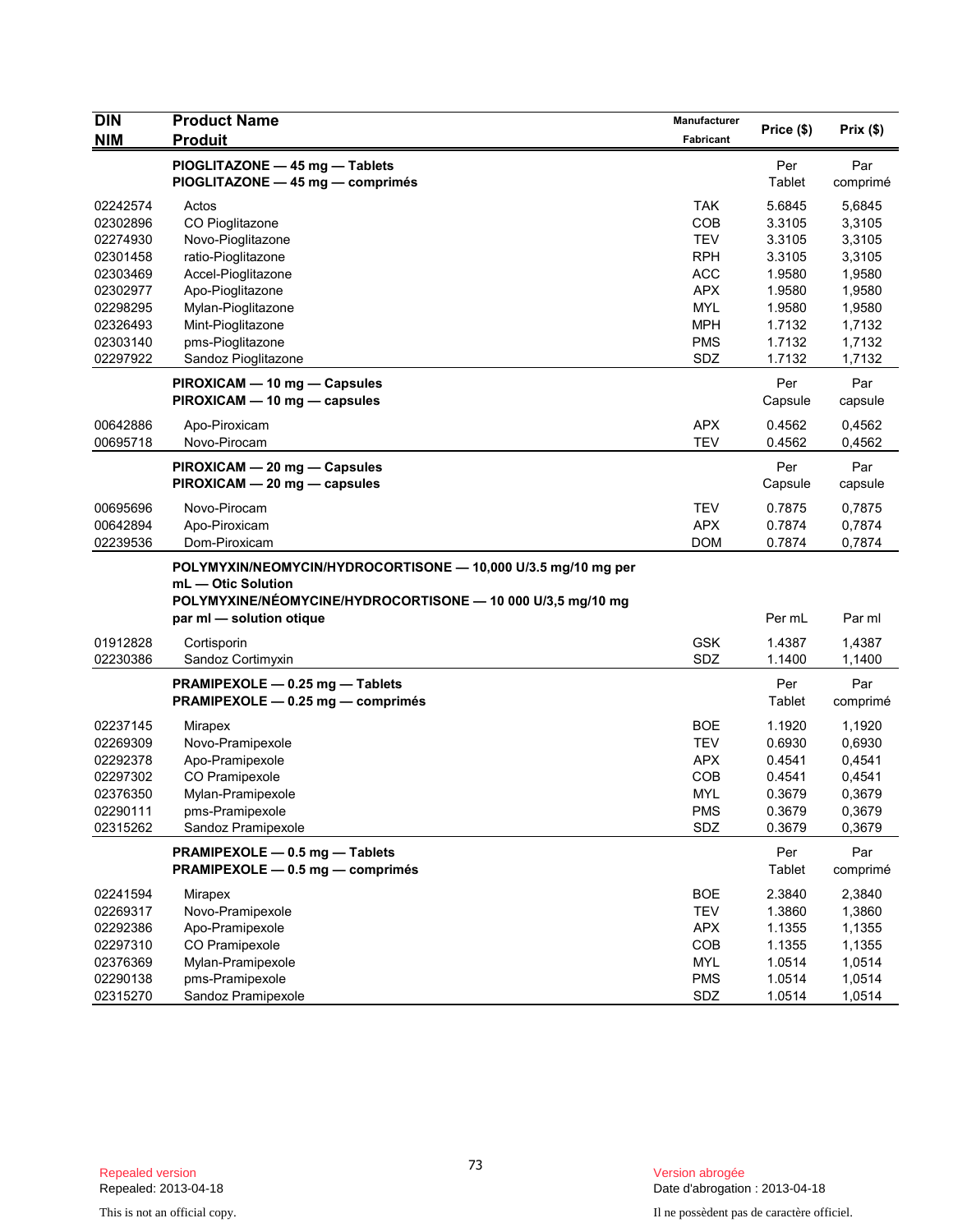| <b>DIN</b>           | <b>Product Name</b>                                             | Manufacturer      | Price (\$)       | Prix(\$)                 |
|----------------------|-----------------------------------------------------------------|-------------------|------------------|--------------------------|
| <b>NIM</b>           | <b>Produit</b><br>PRAMIPEXOLE - 1 mg - Tablets                  | Fabricant         | Per              | Par                      |
|                      | PRAMIPEXOLE - 1 mg - comprimés                                  |                   | Tablet           | comprimé                 |
| 02237146             | Mirapex                                                         | <b>BOE</b>        | 2.3840           | 2,3840                   |
| 02269325             | Novo-Pramipexole                                                | <b>TEV</b>        | 1.3860           | 1,3860                   |
| 02292394             | Apo-Pramipexole                                                 | <b>APX</b>        | 0.9084           | 0,9084                   |
| 02297329             | CO Pramipexole                                                  | <b>COB</b>        | 0.9084           | 0,9084                   |
| 02376377             | Mylan-Pramipexole                                               | <b>MYL</b>        | 0.7360           | 0,7360                   |
| 02290146<br>02315289 | pms-Pramipexole<br>Sandoz Pramipexole                           | <b>PMS</b><br>SDZ | 0.7360<br>0.7360 | 0,7360<br>0,7360         |
|                      | PRAMIPEXOLE - 1.5 mg - Tablets                                  |                   | Per              | Par                      |
|                      | PRAMIPEXOLE - 1.5 mg - comprimés                                |                   | Tablet           | comprimé                 |
| 02237147             | Mirapex                                                         | <b>BOE</b>        | 2.3840           | 2,3840                   |
| 02269333             | Novo-Pramipexole                                                | <b>TEV</b>        | 1.3860           | 1,3860                   |
| 02292408             | Apo-Pramipexole                                                 | <b>APX</b>        | 0.9084           | 0,9084                   |
| 02297337             | CO Pramipexole                                                  | <b>COB</b>        | 0.9084           | 0,9084                   |
| 02376385             | Mylan-Pramipexole                                               | <b>MYL</b>        | 0.7360           | 0,7360                   |
| 02290154             | pms-Pramipexole                                                 | <b>PMS</b>        | 0.7360           | 0,7360                   |
| 02315297             | Sandoz Pramipexole                                              | SDZ               | 0.7360           | 0,7360                   |
|                      | PRAMOXINE HCI/HYDROCORTISONE ACETATE/ZINC SULFATE -             |                   |                  |                          |
|                      | 10 mg/5 mg/5 mg per g - Ointment                                |                   |                  |                          |
|                      | PRAMOXINE HCI/HYDROCORTISONE (ACETATE D')/ZINC (SULFATE DE) -   |                   | Per              | Par                      |
|                      | 10 mg/5 mg/5 mg per g — pommade                                 |                   | Gram             | gramme                   |
| 00505781             | Anugesic HC                                                     | <b>MCL</b>        | 1.1440           | 1,1440                   |
| 02234466             | Proctodan-HC                                                    | ODN               | 0.8834           | 0,8834                   |
| 02247692             | Sandoz Anuzinc HC Plus                                          | SDZ               | 0.8833           | 0,8833                   |
|                      | PRAMOXINE HCI/ZINC SULFATE MONOHYDRATE/                         |                   |                  |                          |
|                      | HYDROCORTISONE ACETATE - 20 mg/10 mg/10 mg - Suppositories      |                   |                  |                          |
|                      | PRAMOXINE (CHLORHYDRATE DE)/ZINC (SULFATE MONOHYDRATÉ DE)/      |                   | Per              | Par                      |
|                      | HYDROCORTISONE (ACÉTATE D') - 20 mg/10 mg/10 mg - suppositoires |                   |                  | Suppository suppositoire |
| 00476242             | Anugesic HC                                                     | <b>MCL</b>        | 1.4300           | 1,4300                   |
| 02240851             | Proctodan-HC                                                    | <b>ODN</b>        | 1.1042           | 1,1042                   |
| 02242797             | Sandoz Anuzinc HC Plus                                          | SDZ               | 1.1042           | 1,1042                   |
|                      | PRAVASTATIN SODIUM - 10 mg - Tablets                            |                   | Per              | Par                      |
|                      | <b>PRAVASTATINE SODIQUE - 10 mg - comprimés</b>                 |                   | Tablet           | comprimé                 |
| 02243506             | Apo-Pravastatin                                                 | APX               | 1.0483           | 1,0483                   |
| 02248182             | CO Pravastatin                                                  | COB               | 1.0483           | 1,0483                   |
| 02247008             | Novo-Pravastatin                                                | <b>TEV</b>        | 1.0483           | 1,0483                   |
| 00893749             | Pravachol                                                       | SQU               | 1.0483           | 1,0483                   |
| 02246930             | ratio-Pravastatin                                               | <b>RPH</b>        | 1.0483           | 1,0483                   |
| 02284421             | Ran-Pravastatin                                                 | <b>RAN</b>        | 0.9530           | 0,9530                   |
| 02257092             | Mylan-Pravastatin                                               | <b>MYL</b>        | 0.9292           | 0,9292                   |
| 02317451             | Mint-Pravastatin                                                | <b>MPH</b>        | 0.5670           | 0,5670                   |
| 02247655             | pms-Pravastatin                                                 | <b>PMS</b>        | 0.5670           | 0,5670                   |
| 02247856             | Sandoz Pravastatin                                              | SDZ               | 0.5670           | 0,5670                   |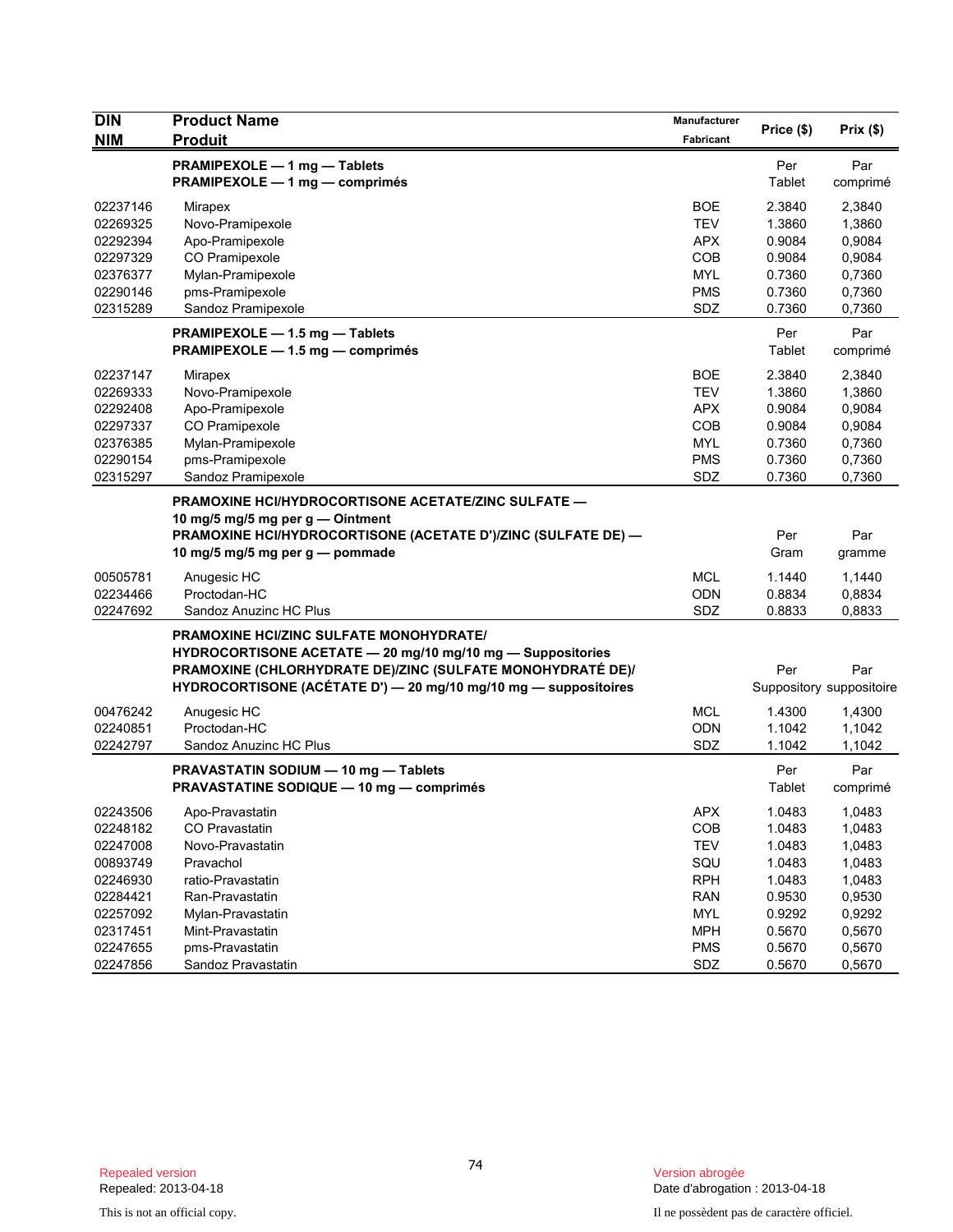| <b>DIN</b> | <b>Product Name</b>                                        | Manufacturer             | Price (\$)       | Prix(\$) |
|------------|------------------------------------------------------------|--------------------------|------------------|----------|
| NIM        | <b>Produit</b>                                             | Fabricant                |                  |          |
|            | PRAVASTATIN SODIUM - 20 mg - Tablets                       |                          | Per              | Par      |
|            | <b>PRAVASTATINE SODIQUE - 20 mg - comprimés</b>            |                          | Tablet           | comprimé |
| 02248183   | CO Pravastatin                                             | <b>COB</b>               | 1.2368           | 1,2368   |
| 00893757   | Pravachol                                                  | SQU                      | 1.2368           | 1,2368   |
| 02246931   | ratio-Pravastatin                                          | <b>RPH</b>               | 1.2368           | 1,2368   |
| 02243507   | Apo-Pravastatin                                            | <b>APX</b>               | 1.2367           | 1,2367   |
| 02247009   | Novo-Pravastatin                                           | <b>TEV</b>               | 1.2367           | 1,2367   |
| 02284448   | Ran-Pravastatin                                            | <b>RAN</b>               | 1.1244           | 1,1244   |
| 02257106   | Mylan-Pravastatin                                          | <b>MYL</b>               | 1.0962           | 1,0962   |
| 02317478   | Mint-Pravastatin                                           | <b>MPH</b>               | 0.6689           | 0,6689   |
| 02247656   | pms-Pravastatin                                            | <b>PMS</b>               | 0.6689           | 0,6689   |
| 02247857   | Sandoz Pravastatin                                         | SDZ                      | 0.6689           | 0,6689   |
|            | PRAVASTATIN SODIUM - 40 mg - Tablets                       |                          | Per              | Par      |
|            | <b>PRAVASTATINE SODIQUE - 40 mg - comprimés</b>            |                          | Tablet           | comprimé |
| 02248184   | CO Pravastatin                                             | COB                      | 1.4898           | 1,4898   |
| 02222051   | Pravachol                                                  | SQU                      | 1.4898           | 1,4898   |
| 02246932   | ratio-Pravastatin                                          | <b>RPH</b>               | 1.4898           | 1,4898   |
| 02243508   | Apo-Pravastatin                                            | <b>APX</b>               | 1.4897           | 1,4897   |
| 02247010   | Novo-Pravastatin                                           | <b>TEV</b>               | 1.4897           | 1,4897   |
| 02284456   | Ran-Pravastatin                                            | <b>RAN</b>               | 1.3544           | 1,3544   |
| 02257114   | Mylan-Pravastatin                                          | <b>MYL</b>               | 1.3204           | 1,3204   |
| 02317486   | Mint-Pravastatin                                           | <b>MPH</b>               | 0.8057           | 0,8057   |
| 02247657   | pms-Pravastatin                                            | <b>PMS</b>               | 0.8057           | 0,8057   |
| 02247858   | Sandoz Pravastatin                                         | SDZ                      | 0.8057           | 0,8057   |
|            | PRAZOSIN - 1 mg - Tablets                                  |                          | Per              | Par      |
|            | PRAZOSINE - 1 mg - comprimés                               |                          | Tablet           | comprimé |
| 00560952   | <b>Minipress</b>                                           | ERF                      | 0.3252           | 0,3252   |
| 00882801   | Apo-Prazo                                                  | <b>APX</b>               | 0.2261           | 0,2261   |
| 01934198   | Novo-Prazin                                                | <b>TEV</b>               | 0.2055           | 0,2055   |
|            | PRAZOSIN - 2 mg - Tablets                                  |                          | Per              | Par      |
|            | PRAZOSINE - 2 mg - comprimés                               |                          | Tablet           | comprimé |
| 00560960   |                                                            | <b>ERF</b>               | 0.4415           | 0,4415   |
| 00882828   | <b>Minipress</b><br>Apo-Prazo                              | <b>APX</b>               | 0.3070           | 0,3070   |
| 01934201   | Novo-Prazin                                                | <b>TEV</b>               | 0.2791           | 0,2791   |
|            |                                                            |                          |                  |          |
|            | PRAZOSIN - 5 mg - Tablets                                  |                          | Per              | Par      |
|            | PRAZOSINE - 5 mg - comprimés                               |                          | Tablet           | comprimé |
| 00560979   | <b>Minipress</b>                                           | <b>ERF</b>               | 0.6070           | 0,6070   |
| 00882836   | Apo-Prazo                                                  | <b>APX</b>               | 0.4187           | 0,4187   |
| 01934228   | Novo-Prazin                                                | <b>TEV</b>               | 0.3806           | 0,3806   |
|            | PREDNISOLONE ACETATE - 1% - Ophthalmic Suspension          |                          |                  |          |
|            | PREDNISOLONE (ACÉTATE DE) - 1 % - suspension ophtalmique   |                          | Per mL           | Par ml   |
| 00301175   | Pred-Forte                                                 | <b>ALL</b>               | 5.8168           | 5,8168   |
| 00700401   | ratio-Prednisolone                                         | <b>RPH</b>               | 1.9400           | 1,9400   |
| 01916203   | Sandoz Prednisolone                                        | SDZ                      | 1.9400           | 1,9400   |
|            | PREDNISOLONE SODIUM PHOSPHATE - 5 mg/5 mL - Oral Solution  |                          |                  |          |
|            | PREDNISOLONE SODIUM PHOSPHATE - 5 mg/5 ml - solution orale |                          | Per mL           | Par ml   |
|            |                                                            |                          |                  |          |
| 02230619   | Pediapred                                                  | <b>SAA</b><br><b>PMS</b> | 0.1368<br>0.0921 | 0,1368   |
| 02245532   | pms-Prednisolone                                           |                          |                  | 0,0921   |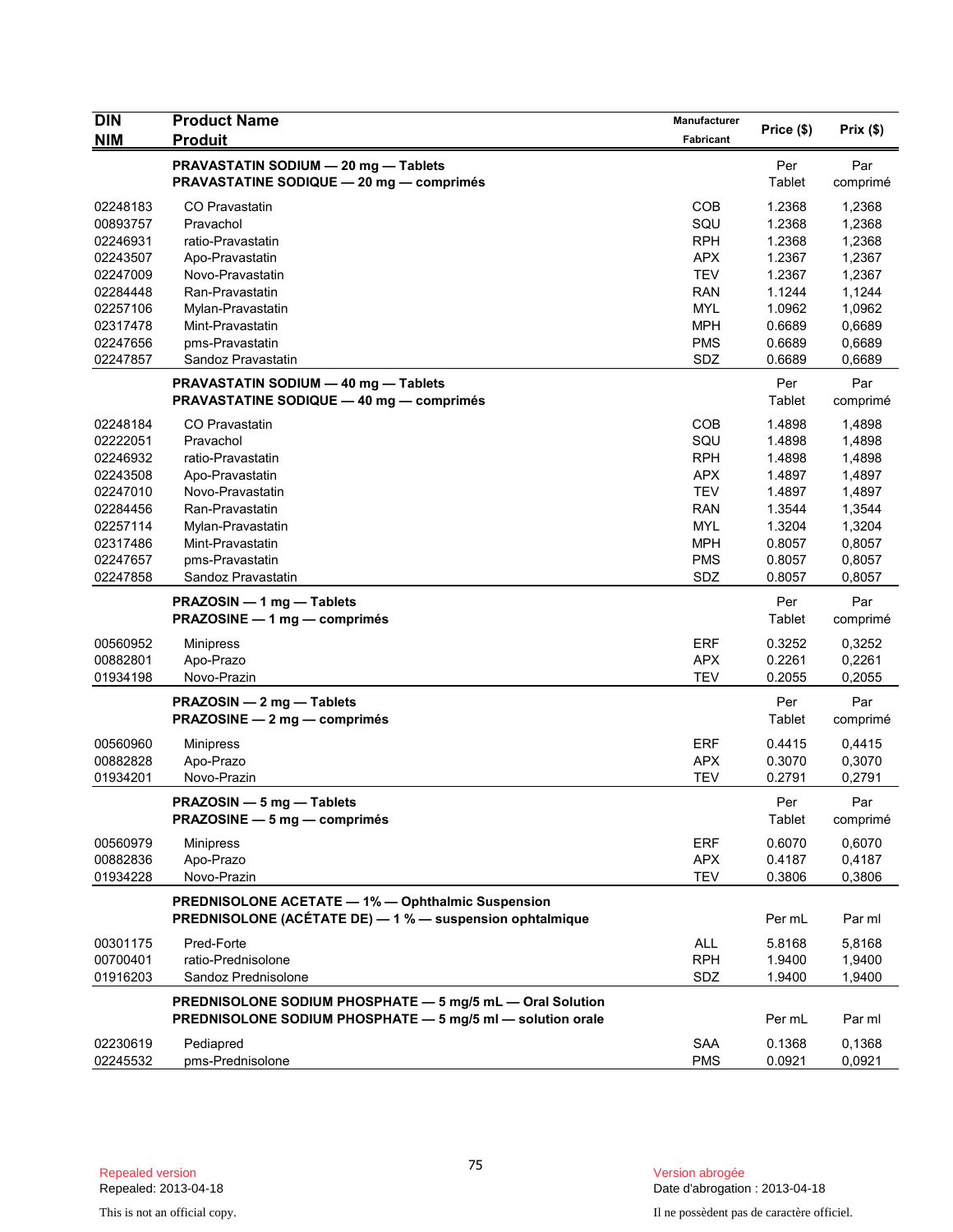| <b>DIN</b>                                                                       | <b>Product Name</b>                                                                                                         | Manufacturer                                                                     | Price (\$)                                                         | Prix(\$)                                                           |
|----------------------------------------------------------------------------------|-----------------------------------------------------------------------------------------------------------------------------|----------------------------------------------------------------------------------|--------------------------------------------------------------------|--------------------------------------------------------------------|
| <b>NIM</b>                                                                       | <b>Produit</b><br>PREDNISONE - 1 mg - Tablets                                                                               | Fabricant                                                                        | Per                                                                | Par                                                                |
|                                                                                  | PREDNISONE - 1 mg - comprimés                                                                                               |                                                                                  | Tablet                                                             | comprimé                                                           |
| 00271373<br>00598194                                                             | Winpred<br>Apo-Prednisone                                                                                                   | <b>VAL</b><br><b>APX</b>                                                         | 0.1139<br>0.1072                                                   | 0,1139<br>0,1072                                                   |
|                                                                                  | PREDNISONE - 5 mg - Tablets<br>PREDNISONE - 5 mg - comprimés                                                                |                                                                                  | Per<br>Tablet                                                      | Par<br>comprimé                                                    |
| 00312770<br>00021695                                                             | Apo-Prednisone<br>Novo-Prednisone                                                                                           | <b>APX</b><br><b>TEV</b>                                                         | 0.0401<br>0.0286                                                   | 0.0401<br>0,0286                                                   |
|                                                                                  | PREDNISONE - 50 mg - Tablets<br>PREDNISONE - 50 mg - comprimés                                                              |                                                                                  | Per<br>Tablet                                                      | Par<br>comprimé                                                    |
| 00550957<br>00232378                                                             | Apo-Prednisone<br>Novo-Prednisone                                                                                           | <b>APX</b><br><b>TEV</b>                                                         | 0.1735<br>0.1205                                                   | 0,1735<br>0,1205                                                   |
|                                                                                  | PROPAFENONE HCI - 150 mg - Tablets<br>PROPAFÉNONE (CHLORHYDRATE DE) - 150 mg - comprimés                                    |                                                                                  | Per<br>Tablet                                                      | Par<br>comprimé                                                    |
| 00603708<br>02243324<br>02245372<br>02294559                                     | Rythmol<br>Apo-Propafenone<br>Mylan-Propafenone<br>pms-Propafenone                                                          | ABB<br><b>APX</b><br><b>MYL</b><br><b>PMS</b>                                    | 1.3669<br>0.4703<br>0.4275<br>0.4275                               | 1,3669<br>0,4703<br>0,4275<br>0,4275                               |
|                                                                                  | PROPAFENONE HCI-300 mg-Tablets<br>PROPAFÉNONE (CHLORHYDRATE DE) - 300 mg - comprimés                                        |                                                                                  | Per<br>Tablet                                                      | Par<br>comprimé                                                    |
| 00603716<br>02243325<br>02245373<br>02294575                                     | Rythmol<br>Apo-Propafenone<br>Mylan-Propafenone<br>pms-Propafenone                                                          | ABB<br><b>APX</b><br><b>MYL</b><br><b>PMS</b>                                    | 2.4093<br>0.8291<br>0.7537<br>0.7537                               | 2,4093<br>0,8291<br>0,7537<br>0,7537                               |
|                                                                                  | PROPRANOLOL HCI-10 mg-Tablets<br>PROPRANOLOL (CHLORHYDRATE DE) - 10 mg - comprimés                                          |                                                                                  | Per<br>Tablet                                                      | Par<br>comprimé                                                    |
| 00496480<br>02137313<br>00402788                                                 | Novo-Pranol<br>Dom-Propranolol<br>Apo-Propranolol                                                                           | <b>TEV</b><br><b>DOM</b><br><b>APX</b>                                           | 0.0264<br>0.0212<br>0.0211                                         | 0,0264<br>0,0212<br>0,0211                                         |
|                                                                                  | PROPRANOLOL HCI - 40 mg - Tablets<br>PROPRANOLOL (CHLORHYDRATE DE) - 40 mg - comprimés                                      |                                                                                  | Per<br>Tablet                                                      | Par<br>comprimé                                                    |
| 00402753<br>02137321<br>00496499                                                 | Apo-Propranolol<br>Dom-Propranolol<br>Novo-Pranol                                                                           | <b>APX</b><br><b>DOM</b><br><b>TEV</b>                                           | 0.0383<br>0.0383<br>0.0383                                         | 0.0383<br>0,0383<br>0,0383                                         |
|                                                                                  | PROPRANOLOL HCI-80 mg-Tablets<br>PROPRANOLOL (CHLORHYDRATE DE) - 80 mg - comprimés                                          |                                                                                  | Per<br>Tablet                                                      | Par<br>comprimé                                                    |
| 00402761<br>00496502                                                             | Apo-Propranolol<br>Novo-Pranol                                                                                              | <b>APX</b><br><b>TEV</b>                                                         | 0.0644<br>0.0644                                                   | 0,0644<br>0,0644                                                   |
|                                                                                  | QUETIAPINE - 25 mg - Tablets<br>QUETIAPINE - 25 mg - comprimés                                                              |                                                                                  | Per<br>Tablet                                                      | Par<br>comprimé                                                    |
| 02236951<br>02313901<br>02316080<br>02307804<br>02284235<br>02311704<br>02313995 | Seroquel<br>Apo-Quetiapine<br>CO Quetiapine<br>Mylan-Quetiapine<br>Novo-Quetiapine<br>ratio-Quetiapine<br>Sandoz Quetiapine | <b>AZC</b><br><b>APX</b><br>COB<br><b>MYL</b><br><b>TEV</b><br><b>RPH</b><br>SDZ | 0.5715<br>0.3458<br>0.3458<br>0.3458<br>0.3458<br>0.3458<br>0.3458 | 0,5715<br>0,3458<br>0,3458<br>0,3458<br>0,3458<br>0,3458<br>0,3458 |
| 02296551                                                                         | pms-Quetiapine                                                                                                              | <b>PMS</b>                                                                       | 0.3458                                                             | 0,3458                                                             |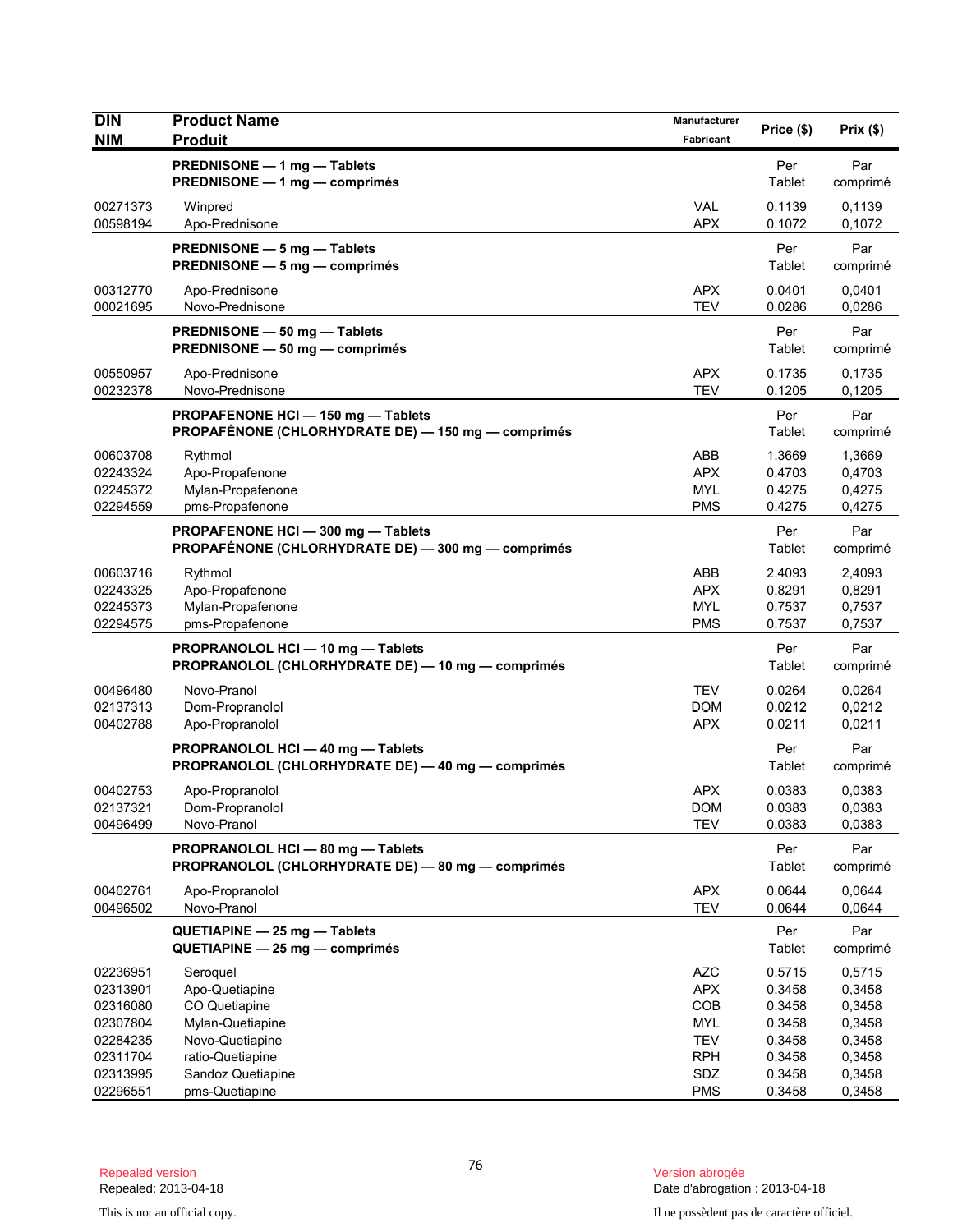| <b>DIN</b> | <b>Product Name</b>                      | <b>Manufacturer</b> |               |          |
|------------|------------------------------------------|---------------------|---------------|----------|
| <b>NIM</b> | <b>Produit</b>                           | Fabricant           | Price (\$)    | Prix(\$) |
|            | QUETIAPINE - 100 mg - Tablets            |                     | Per           | Par      |
|            | QUETIAPINE - 100 mg - comprimés          |                     | Tablet        | comprimé |
| 02236952   | Seroquel                                 | <b>AZC</b>          | 1.5246        | 1,5246   |
| 02313928   | Apo-Quetiapine                           | <b>APX</b>          | 0.9226        | 0,9226   |
| 02316099   | CO Quetiapine                            | COB                 | 0.9226        | 0,9226   |
| 02307812   | Mylan-Quetiapine                         | <b>MYL</b>          | 0.9226        | 0,9226   |
| 02284243   | Novo-Quetiapine                          | <b>TEV</b>          | 0.9226        | 0,9226   |
| 02311712   | ratio-Quetiapine                         | <b>RPH</b>          | 0.9226        | 0,9226   |
| 02314002   | Sandoz Quetiapine                        | SDZ                 | 0.9226        | 0,9226   |
| 02296578   | pms-Quetiapine                           | <b>PMS</b>          | 0.9226        | 0,9226   |
|            | QUETIAPINE - 150 mg - Tablets            |                     | Per           | Par      |
|            | QUETIAPINE - 150 mg - comprimés          |                     | Tablet        | comprimé |
| 02240862   | Seroquel                                 | <b>AZC</b>          | 2.3550        | 2,3550   |
| 02284251   | Novo-Quetiapine                          | <b>TEV</b>          | 1.3518        | 1,3518   |
|            | QUETIAPINE - 200 mg - Tablets            |                     | Per           | Par      |
|            | QUETIAPINE - 200 mg - comprimés          |                     | <b>Tablet</b> | comprimé |
| 02236953   | Seroquel                                 | <b>AZC</b>          | 3.0613        | 3,0613   |
| 02313936   | Apo-Quetiapine                           | <b>APX</b>          | 1.8527        | 1,8527   |
| 02316110   | CO Quetiapine                            | COB                 | 1.8527        | 1,8527   |
| 02307839   | Mylan-Quetiapine                         | <b>MYL</b>          | 1.8527        | 1,8527   |
| 02284278   | Novo-Quetiapine                          | <b>TEV</b>          | 1.8527        | 1,8527   |
| 02311747   | ratio-Quetiapine                         | <b>RPH</b>          | 1.8527        | 1,8527   |
| 02314010   | Sandoz Quetiapine                        | SDZ                 | 1.8527        | 1,8527   |
| 02296594   | pms-Quetiapine                           | <b>PMS</b>          | 1.8527        | 1,8527   |
|            | QUETIAPINE - 300 mg - Tablets            |                     | Per           | Par      |
|            | QUETIAPINE - 300 mg - comprimés          |                     | Tablet        | comprimé |
| 02244107   | Seroquel                                 | <b>AZC</b>          | 4.4671        | 4,4671   |
| 02313944   | Apo-Quetiapine                           | <b>APX</b>          | 2.7038        | 2,7038   |
| 02316129   | CO Quetiapine                            | COB                 | 2.7038        | 2,7038   |
| 02307847   | Mylan-Quetiapine                         | <b>MYL</b>          | 2.7038        | 2,7038   |
| 02284286   | Novo-Quetiapine                          | <b>TEV</b>          | 2.7038        | 2,7038   |
| 02311755   | ratio-Quetiapine                         | <b>RPH</b>          | 2.7038        | 2,7038   |
| 02314029   | Sandoz Quetiapine                        | SDZ                 | 2.7038        | 2,7038   |
| 02296608   | pms-Quetiapine                           | <b>PMS</b>          | 2.7038        | 2,7038   |
|            | QUININE SULFATE - 200 mg - Capsules      |                     | Per           | Par      |
|            | QUININE (SULFATE DE) - 200 mg - capsules |                     | Capsule       | capsule  |
| 00021008   | Novo-Quinine                             | <b>TEV</b>          | 0.2800        | 0,2800   |
| 02254514   | Apo-Quinine                              | <b>APX</b>          | 0.2629        | 0,2629   |
| 00695440   | Quinine-Odan                             | ODN                 | 0.2390        | 0,2390   |
|            | QUININE SULFATE - 300 mg - Capsules      |                     | Per           | Par      |
|            | QUININE (SULFATE DE) - 300 mg - capsules |                     | Capsule       | capsule  |
| 00021016   | Novo-Quinine                             | <b>TEV</b>          | 0.4364        | 0,4364   |
| 02254522   | Apo-Quinine                              | <b>APX</b>          | 0.4125        | 0,4125   |
| 00695459   | Quinine-Odan                             | ODN                 | 0.3750        | 0,3750   |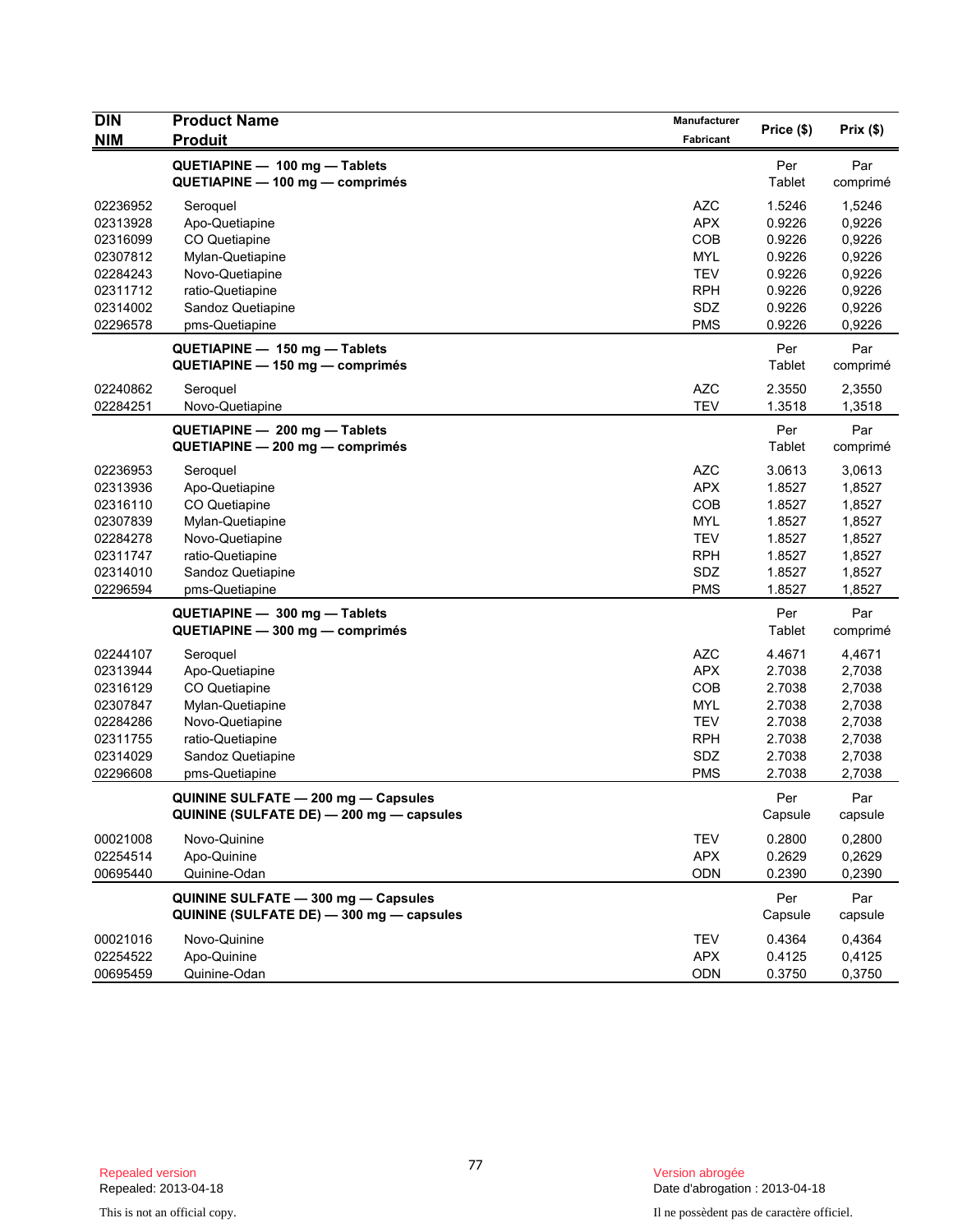| <b>DIN</b> | <b>Product Name</b>                                              | <b>Manufacturer</b> | Price (\$)    | Prix(\$)        |
|------------|------------------------------------------------------------------|---------------------|---------------|-----------------|
| <b>NIM</b> | <b>Produit</b>                                                   | Fabricant           |               |                 |
|            | RABEPRAZOLE - 10 mg - Tablets<br>RABEPRAZOLE - 10 mg - comprimés |                     | Per<br>Tablet | Par<br>comprimé |
| 02243796   | Pariet                                                           | JAN                 | 0.7541        | 0,7541          |
| 02296632   | Teva-Rabeprazole EC                                              | <b>TEV</b>          | 0.1204        | 0,1204          |
| 02298074   | Ran-Rabeprazole                                                  | RAN                 | 0.1204        | 0,1204          |
| 02345579   | Apo-Rabeprazole                                                  | <b>APX</b>          | 0.1204        | 0,1204          |
| 02381737   | PAT-Rabeprazole                                                  | <b>PAT</b>          | 0.1204        | 0,1204          |
| 02310805   | pms-Rabeprazole EC                                               | <b>PMS</b>          | 0.1204        | 0,1204          |
| 02356511   | Rabeprazole                                                      | SNS                 | 0.1204        | 0,1204          |
| 02314177   | Sandoz Rabeprazole                                               | SDZ                 | 0.1204        | 0,1204          |
|            | RABEPRAZOLE - 20 mg - Tablets                                    |                     | Per           | Par             |
|            | RABEPRAZOLE - 20 mg - comprimés                                  |                     | Tablet        | comprimé        |
| 02243797   | Pariet                                                           | JAN                 | 1.5083        | 1,5083          |
| 02296640   | Teva-Rabeprazole EC                                              | <b>TEV</b>          | 0.2408        | 0,2408          |
| 02298082   | Ran-Rabeprazole                                                  | <b>RAN</b>          | 0.2408        | 0,2408          |
| 02345587   | Apo-Rabeprazole                                                  | <b>APX</b>          | 0.2408        | 0,2408          |
| 02381745   | PAT-Rabeprazole                                                  | <b>PAT</b>          | 0.2408        | 0,2408          |
| 02310813   | pms-Rabeprazole EC                                               | <b>PMS</b>          | 0.2408        | 0,2408          |
| 02356538   | Rabeprazole                                                      | SNS                 | 0.2408        | 0,2408          |
| 02314185   | Sandoz Rabeprazole                                               | SDZ                 | 0.2408        | 0,2408          |
|            | RALOXIFENE - 60 mg - Tablets                                     |                     | Per           | Par             |
|            | RALOXIFENE - 60 mg - comprimés                                   |                     | Tablet        | comprimé        |
| 02239028   | Evista                                                           | LIL                 | 2.0684        | 2,0684          |
| 02279215   | Apo-Raloxifene                                                   | <b>APX</b>          | 1.1038        | 1,1038          |
| 02312298   | Novo-Raloxifene                                                  | <b>TEV</b>          | 1.1038        | 1,1038          |
| 02358840   | CO Raloxifene                                                    | COB                 | 0.6418        | 0,6418          |
|            | RAMIPRIL - 1.25 mg - Capsules                                    |                     | Per           | Par             |
|            | RAMIPRIL - 1.25 mg - capsules                                    |                     | Capsule       | capsule         |
| 02221829   | Altace                                                           | <b>SAA</b>          | 0.7627        | 0,7627          |
| 02251515   | Apo-Ramipril                                                     | APX.                | 0.1274        | 0.1274          |
| 02295482   | CO Ramipril                                                      | COB                 | 0.1274        | 0.1274          |
| 02331101   | Jamp Ramipril                                                    | <b>JPC</b>          | 0.1274        | 0,1274          |
| 02301148   | Mylan-Ramipril                                                   | <b>MYL</b>          | 0.1274        | 0.1274          |
| 02295369   | pms-Ramipril                                                     | <b>PMS</b>          | 0.1274        | 0.1274          |
| 02287692   | ratio-Ramipril                                                   | <b>RPH</b>          | 0.1274        | 0.1274          |
| 02332299   | Ramipril                                                         | <b>RBX</b>          | 0.1274        | 0,1274          |
| 02310503   | Ran-Ramipril                                                     | <b>RAN</b>          | 0.1274        | 0.1274          |
| 02291398   | Sandoz Ramipril Tablets/comprimés                                | SDZ                 | 0.1274        | 0.1274          |
|            | RAMIPRIL - 2.5 mg - Capsules                                     |                     | Per           | Par             |
|            | RAMIPRIL - 2.5 mg - capsules                                     |                     | Capsule       | capsule         |
| 02221837   | Altace                                                           | <b>SAA</b>          | 0.8799        | 0,8799          |
| 02251531   | Apo-Ramipril                                                     | <b>APX</b>          | 0.1470        | 0,1470          |
| 02295490   | CO Ramipril                                                      | COB                 | 0.1470        | 0,1470          |
| 02331128   | Jamp-Ramipril                                                    | <b>JPC</b>          | 0.1470        | 0,1470          |
| 02301156   | Mylan-Ramipril                                                   | <b>MYL</b>          | 0.1470        | 0,1470          |
| 02247917   | pms-Ramipril                                                     | <b>PMS</b>          | 0.1470        | 0,1470          |
| 02332302   | Ramipril                                                         | <b>RBX</b>          | 0.1470        | 0,1470          |
| 02374846   | Ramipril                                                         | SNS                 | 0.1470        | 0,1470          |
| 02310511   | Ran-Ramipril                                                     | <b>RAN</b>          | 0.1470        | 0,1470          |
| 02287706   | ratio-Ramipril                                                   | <b>RPH</b>          | 0.1470        | 0,1470          |
| 02291401   | Sandoz Ramipril Tablets/comprimés                                | SDZ                 | 0.1470        | 0,1470          |
| 02247945   | Teva-Ramipril                                                    | <b>TEV</b>          | 0.1470        | 0,1470          |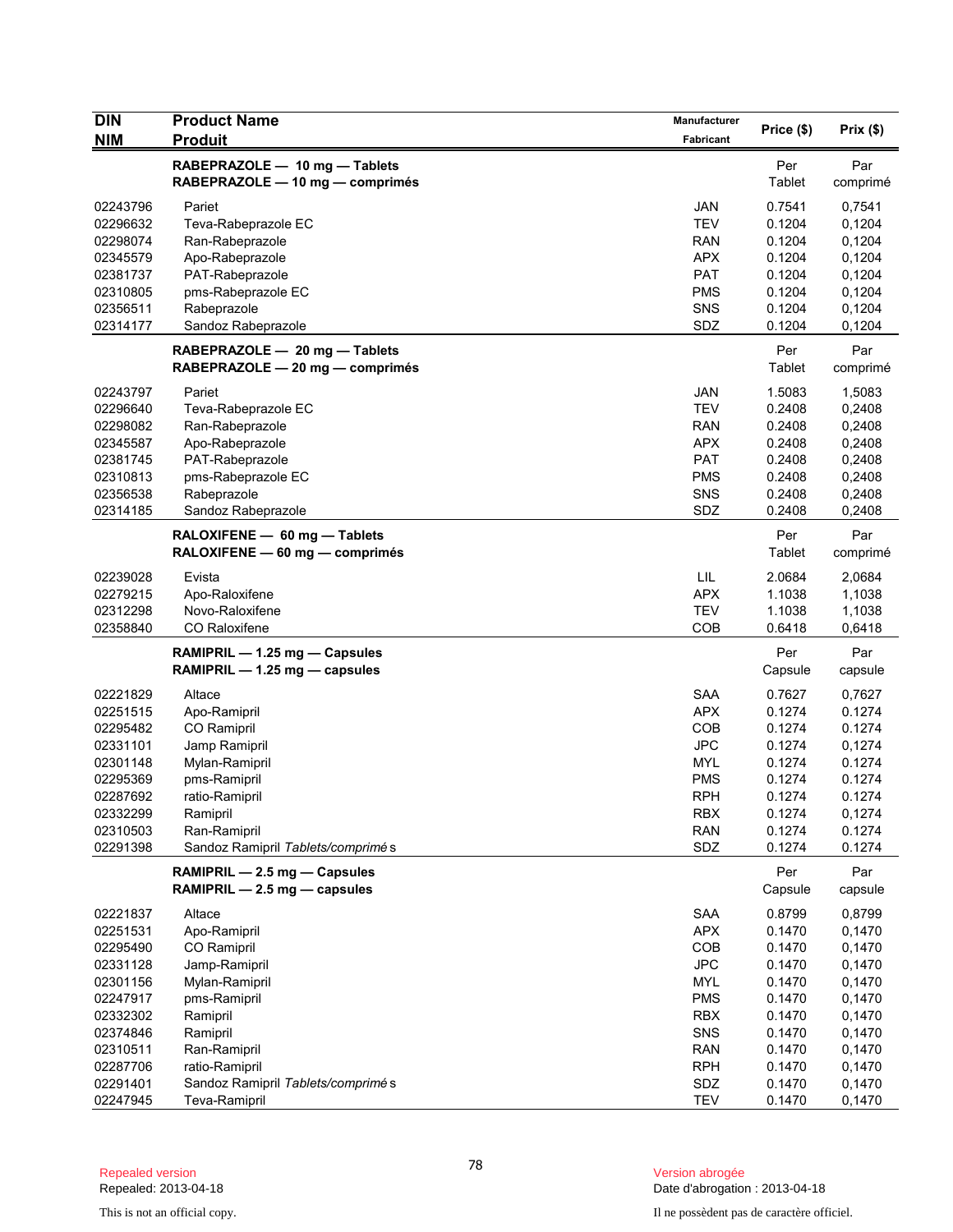| <b>DIN</b> | <b>Product Name</b>                                                                | Manufacturer |               |          |
|------------|------------------------------------------------------------------------------------|--------------|---------------|----------|
| <b>NIM</b> | <b>Produit</b>                                                                     | Fabricant    | Price (\$)    | Prix(\$) |
|            | RAMIPRIL - 5 mg - Capsules                                                         |              | Per           | Par      |
|            | RAMIPRIL $-5$ mg $-$ capsules                                                      |              | Capsule       | capsule  |
|            |                                                                                    |              |               |          |
| 02221845   | Altace                                                                             | <b>SAA</b>   | 0.8799        | 0,8799   |
| 02251574   | Apo-Ramipril                                                                       | <b>APX</b>   | 0.1470        | 0,1470   |
| 02295504   | CO Ramipril                                                                        | <b>COB</b>   | 0.1470        | 0,1470   |
| 02331136   | Jamp-Ramipril                                                                      | <b>JPC</b>   | 0.1470        | 0,1470   |
| 02301164   | Mylan-Ramipril                                                                     | <b>MYL</b>   | 0.1470        | 0,1470   |
| 02247918   | pms-Ramipril                                                                       | <b>PMS</b>   | 0.1470        | 0,1470   |
| 02332310   | Ramipril                                                                           | <b>RBX</b>   | 0.1470        | 0,1470   |
| 02374854   | Ramipril                                                                           | <b>SNS</b>   | 0.1470        | 0,1470   |
| 02310538   | Ran-Ramipril                                                                       | <b>RAN</b>   | 0.1470        | 0,1470   |
| 02287714   | ratio-Ramipril                                                                     | <b>RPH</b>   | 0.1470        | 0,1470   |
| 02291428   | Sandoz Ramipril Tablets/comprimés                                                  | SDZ          | 0.1470        | 0,1470   |
| 02247946   | Teva-Ramipril                                                                      | <b>TEV</b>   | 0.1470        | 0,1470   |
|            | RAMIPRIL - 10 mg - Capsules                                                        |              | Per           | Par      |
|            | RAMIPRIL - 10 mg - capsules                                                        |              | Capsule       | capsule  |
| 02221853   | Altace                                                                             | <b>SAA</b>   | 1.1146        | 1,1146   |
| 02251582   | Apo-Ramipril                                                                       | <b>APX</b>   | 0.1862        | 0,1862   |
| 02295512   | <b>CO</b> Ramipril                                                                 | <b>COB</b>   | 0.1862        | 0,1862   |
| 02331144   | Jamp-Ramipril                                                                      | <b>JPC</b>   | 0.1862        | 0,1862   |
| 02301172   | Mylan-Ramipril                                                                     | <b>MYL</b>   | 0.1862        | 0,1862   |
| 02247919   | pms-Ramipril                                                                       | <b>PMS</b>   | 0.1862        | 0,1862   |
| 02332329   | Ramipril                                                                           | <b>RBX</b>   | 0.1862        | 0,1862   |
| 02374862   | Ramipril                                                                           | SNS          | 0.1862        | 0,1862   |
| 02310546   | Ran-Ramipril                                                                       | RAN          | 0.1862        | 0,1862   |
| 02287722   | ratio-Ramipril                                                                     | <b>RPH</b>   | 0.1862        | 0,1862   |
| 02291436   | Sandoz Ramipril Tablets/comprimés                                                  | SDZ          | 0.1862        | 0,1862   |
| 02247947   | Teva-Ramipril                                                                      | <b>TEV</b>   | 0.1862        | 0,1862   |
|            | RAMIPRIL - 15 mg - Capsules                                                        |              | Per           | Par      |
|            | RAMIPRIL - 15 mg - capsules                                                        |              | Capsule       | capsule  |
|            |                                                                                    |              |               |          |
| 02281112   | Altace                                                                             | <b>SAA</b>   | 1.2342        | 1,2342   |
| 02325381   | Apo-Ramipril                                                                       | <b>APX</b>   | 0.8132        | 0,8132   |
| 02311194   | ratio-Ramipril                                                                     | <b>RPH</b>   | 0.8132        | 0,8132   |
|            | RANITIDINE HCI - 15 mg/mL - Oral Solution                                          |              | Per           | Par      |
|            | RANITIDINE (CHLORHYDRATE DE) - 15 mg/ml - solution orale                           |              | mL            | ml       |
| 02280833   | Apo-Ranitidine                                                                     | APX          | 0.1292        | 0,1292   |
| 02242940   | Novo-Ranidine                                                                      | <b>TEV</b>   | 0.1175        | 0,1175   |
|            |                                                                                    |              |               |          |
|            | RANITIDINE HCI-150 mg-Tablets<br>RANITIDINE (CHLORHYDRATE DE) - 150 mg - comprimés |              | Per<br>Tablet | Par      |
|            |                                                                                    |              |               | comprimé |
| 02248570   | CO Ranitidine                                                                      | COB          | 0.4446        | 0,4446   |
| 00828564   | Novo-Ranidine                                                                      | <b>TEV</b>   | 0.4446        | 0,4446   |
| 00828823   | ratio-Ranitidine                                                                   | <b>RPH</b>   | 0.4446        | 0,4446   |
| 02336480   | Ran-Ranitidine                                                                     | <b>RAN</b>   | 0.1980        | 0,1980   |
| 02212331   | Zantac                                                                             | <b>GSK</b>   | 0.1980        | 0,1980   |
| 00733059   | Apo-Ranitidine                                                                     | <b>APX</b>   | 0.1909        | 0,1909   |
| 02207761   | Mylan-Ranitidine                                                                   | <b>MYL</b>   | 0.1908        | 0,1908   |
| 02367378   | MYL-Ranitidine                                                                     | <b>MYL</b>   | 0.1800        | 0,1800   |
| 02242453   | pms-Ranitidine                                                                     | <b>PMS</b>   | 0.1800        | 0,1800   |
| 02243229   | Sandoz Ranitidine                                                                  | SDZ          | 0.1800        | 0,1800   |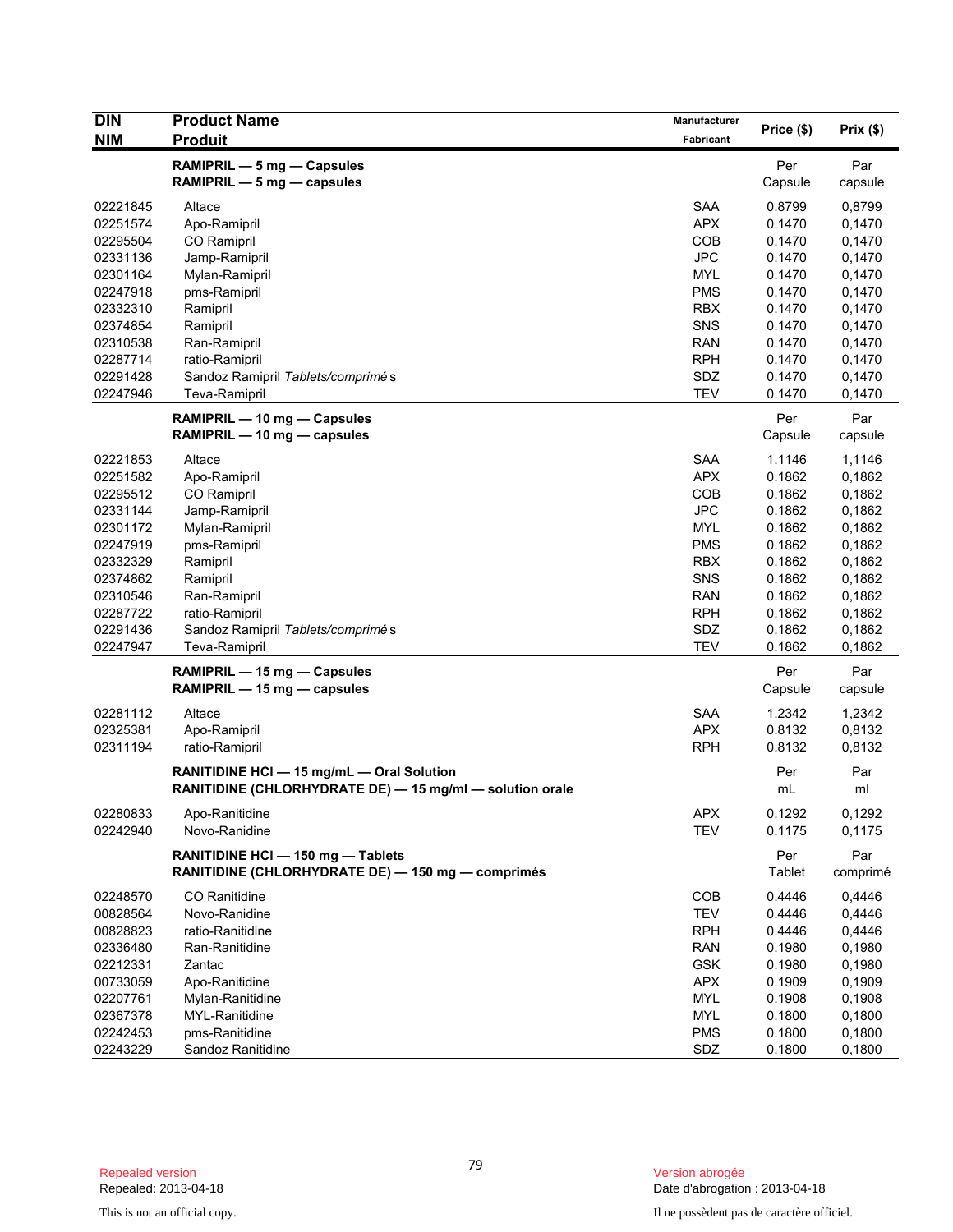| <b>DIN</b>           | <b>Product Name</b>                                                                    | Manufacturer             | Price (\$)       | Prix(\$)         |
|----------------------|----------------------------------------------------------------------------------------|--------------------------|------------------|------------------|
| <b>NIM</b>           | <b>Produit</b>                                                                         | Fabricant                |                  |                  |
|                      | RANITIDINE HCI - 300 mg - Tablets<br>RANITIDINE (CHLORHYDRATE DE) - 300 mg - comprimés |                          | Per<br>Tablet    | Par<br>comprimé  |
| 02248571             | CO Ranitidine                                                                          | <b>COB</b><br><b>TEV</b> | 0.8566           | 0,8566<br>0,8566 |
| 00828556<br>00828688 | Novo-Ranidine<br>ratio-Ranitidine                                                      | <b>RPH</b>               | 0.8566<br>0.8566 | 0,8566           |
| 02336502             | Ran-Ranitidine                                                                         | <b>RAN</b>               | 0.3960           | 0,3960           |
| 02212358             | Zantac                                                                                 | <b>GSK</b>               | 0.3960           | 0,3960           |
| 00733067             | Apo-Ranitidine                                                                         | <b>APX</b>               | 0.3817           | 0,3817           |
| 02207788             | Mylan-Ranitidine                                                                       | <b>MYL</b>               | 0.3816           | 0,3816           |
| 02367386             | MYL-Ranitidine                                                                         | <b>MYL</b>               | 0.3600           | 0,3600           |
| 02242454             | pms-Ranitidine                                                                         | <b>PMS</b>               | 0.3600           | 0,3600           |
| 02243230             | Sandoz Ranitidine                                                                      | SDZ                      | 0.3600           | 0,3600           |
|                      | REPAGLINIDE - 0.5 mg - Tablets<br>REPAGLINIDE $-$ 0.5 mg $-$ comprimes                 |                          | Per<br>Tablet    | Par<br>comprimé  |
|                      |                                                                                        |                          |                  |                  |
| 02239924             | Gluconorm                                                                              | <b>NOO</b>               | 0.3439           | 0,3439           |
| 02321475<br>02355663 | CO Repaglinide                                                                         | COB<br><b>APX</b>        | 0.1339<br>0.1042 | 0,1339           |
| 02357453             | Apo-Repaglinide<br>Sandoz Repaglinide                                                  | SDZ                      | 0.1042           | 0,1042<br>0,1042 |
|                      |                                                                                        |                          |                  |                  |
|                      | REPAGLINIDE - 1 mg - Tablets<br>$REPAGLINIDE - 1 mg - comprimés$                       |                          | Per<br>Tablet    | Par<br>comprimé  |
| 02239925             | Gluconorm                                                                              | <b>NOO</b>               | 0.3575           | 0.3575           |
| 02321483             | CO Repaglinide                                                                         | COB                      | 0.1392           | 0,1392           |
| 02355671             | Apo-Repaglinide                                                                        | <b>APX</b>               | 0.1083           | 0,1083           |
| 02357461             | Sandoz Repaglinide                                                                     | SDZ                      | 0.1083           | 0,1083           |
|                      | REPAGLINIDE - 2 mg - Tablets<br>$REPAGLINIDE - 2 mg - comprimés$                       |                          | Per<br>Tablet    | Par<br>comprimé  |
| 02239926             | Gluconorm                                                                              | <b>NOO</b>               | 0.3714           | 0,3714           |
| 02321491             | CO Repaglinide                                                                         | <b>COB</b>               | 0.1540           | 0,1540           |
| 02355698             | Apo-Repaglinide                                                                        | <b>APX</b>               | 0.1125           | 0,1125           |
| 02357488             | Sandoz Repaglinide                                                                     | SDZ                      | 0.1125           | 0,1125           |
|                      | RIFAMPIN - 150 mg - Capsules                                                           |                          | Per              | Par              |
|                      | $RIFAMPINE - 150 mg - capsules$                                                        |                          | Capsule          | capsule          |
| 02091887             | Rifadin                                                                                | <b>SAA</b>               | 0.8665           | 0,8665           |
| 00393444             | Rofact                                                                                 | <b>VAL</b>               | 0.6642           | 0,6642           |
|                      | RIFAMPIN - 300 mg - Capsules<br>RIFAMPINE - 300 mg - capsules                          |                          | Per<br>Capsule   | Par<br>capsule   |
| 02092808             | Rifadin                                                                                | <b>SAA</b>               | 1.3637           | 1,3637           |
| 00343617             | Rofact                                                                                 | <b>VAL</b>               | 1.0454           | 1,0454           |
|                      | RILUZOLE - 50 mg - Tablets<br>RILUZOLE - 50 mg - comprimés                             |                          | Per<br>Tablet    | Par<br>comprimé  |
| 02242763             | Rilutek                                                                                | <b>SAA</b>               | 10.8000          | 10,8000          |
| 02390299             | Mylan-Riluzole                                                                         | <b>MYL</b>               | 3.4361           | 3,4361           |
|                      | RISEDRONATE - 5 mg - Tablet<br>RISEDRONATE - 5 mg - comprimés                          |                          | Per<br>Tablet    | Par<br>comprimé  |
| 02242518             | Actonel                                                                                | <b>PGP</b>               | 2.0680           | 2,0680           |
| 02298376             | Novo-Risedronate                                                                       | <b>TEV</b>               | 1.3897           | 1,3897           |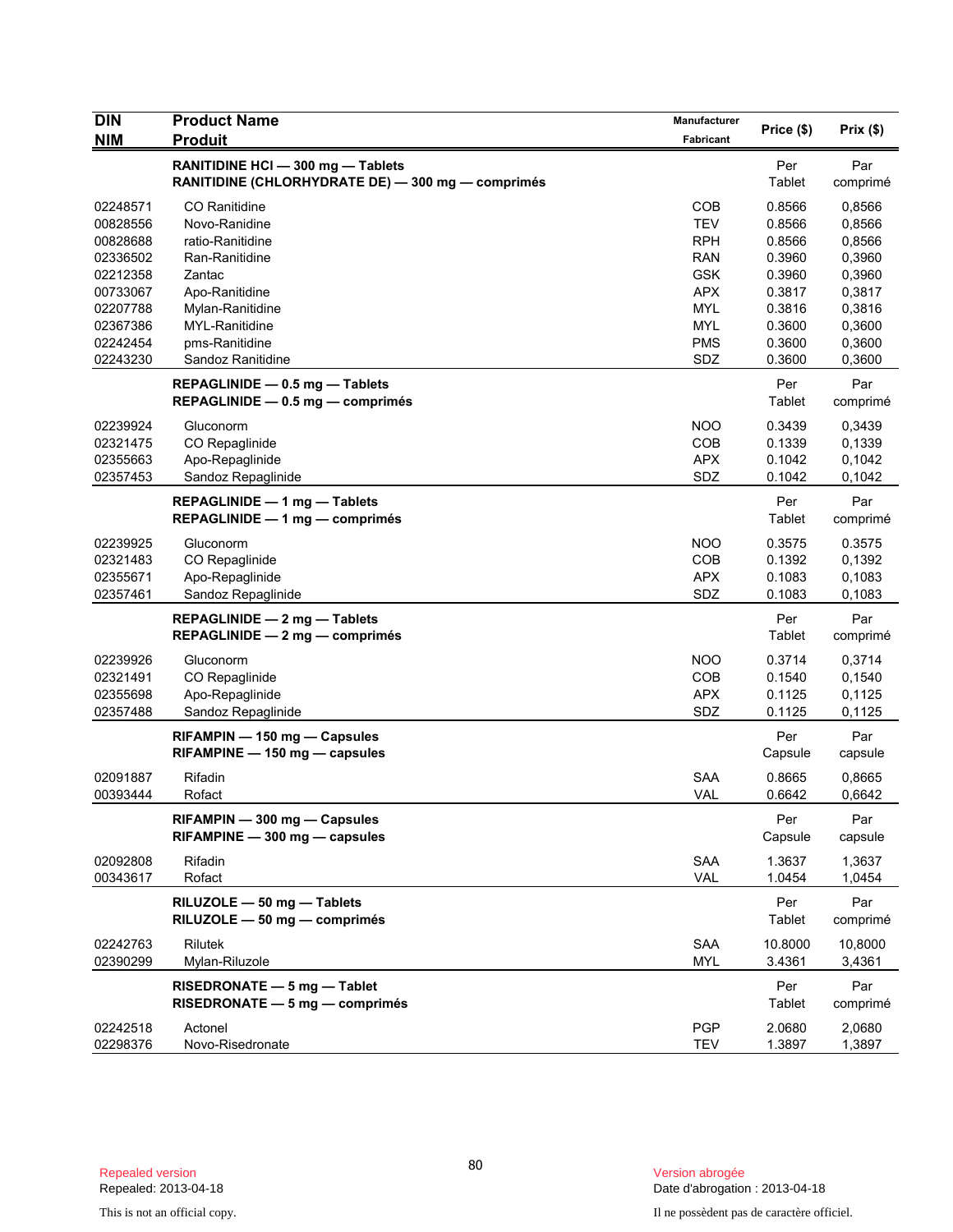| <b>DIN</b><br><b>NIM</b>                                 | <b>Product Name</b><br><b>Produit</b>                                                                    | Manufacturer                                                | Price (\$)                                     | Prix (\$)                                      |
|----------------------------------------------------------|----------------------------------------------------------------------------------------------------------|-------------------------------------------------------------|------------------------------------------------|------------------------------------------------|
|                                                          |                                                                                                          | Fabricant                                                   |                                                |                                                |
|                                                          | RISEDRONATE - 30 mg - Tablet<br>RISEDRONATE - 30 mg - comprimés                                          |                                                             | Per<br>Tablet                                  | Par<br>comprimé                                |
| 02239146<br>02298384                                     | Actonel<br>Novo-Risedronate                                                                              | <b>PGP</b><br><b>TEV</b>                                    | 13.3980<br>5.3525                              | 13,3980<br>5,3525                              |
|                                                          | RISEDRONATE - 35 mg - Tablet<br>RISEDRONATE - 35 mg - comprimés                                          |                                                             | Per<br>Tablet                                  | Par<br>comprimé                                |
| 02246896<br>02353687<br>02298392<br>02357984             | Actonel<br>Apo-Risedronate<br>Novo-Risedronate<br>Mylan-Risedronate                                      | <b>PGP</b><br><b>APX</b><br><b>TEV</b><br><b>MYL</b>        | 11.3135<br>4.1975<br>4.1969<br>3.4003          | 11,3135<br>4,1975<br>4,1969<br>3,4003          |
|                                                          | RISPERIDONE - 1 mg - Orally Disintegrating Tablets<br>RISPERIDONE - 1 mg - comprimés à dissolution orale |                                                             | Per<br>Tablet                                  | Par<br>comprimé                                |
| 02247705<br>02291789                                     | Risperdal M-Tab<br>pms-Risperidone ODT                                                                   | <b>JAN</b><br><b>PMS</b>                                    | 1.1333<br>0.7725                               | 1,1333<br>0,7725                               |
|                                                          | RISPERIDONE - 2 mg - Orally Disintegrating Tablets<br>RISPERIDONE - 2 mg - comprimés à dissolution orale |                                                             | Per<br>Tablet                                  | Par<br>comprimé                                |
| 02247706<br>02291797                                     | Risperdal M-Tab<br>pms-Risperidone ODT                                                                   | <b>JAN</b><br><b>PMS</b>                                    | 2.2413<br>1.5281                               | 2,2413<br>1,5281                               |
|                                                          | RISPERIDONE - 3 mg - Orally Disintegrating Tablets<br>RISPERIDONE - 3 mg - comprimés à dissolution orale |                                                             | Per<br>Tablet                                  | Par<br>comprimé                                |
| 02268086<br>02370697                                     | Risperdal M-Tab<br>pms-Risperidone ODT                                                                   | <b>JAN</b><br><b>PMS</b>                                    | 3.3605<br>2.2913                               | 3,3605<br>2,2913                               |
|                                                          | RISPERIDONE - 4 mg - Orally Disintegrating Tablets<br>RISPERIDONE - 4 mg - comprimés à dissolution orale |                                                             | Per<br>Tablet                                  | Par<br>comprimé                                |
| 02268094<br>02370700                                     | Risperdal M-Tab<br>pms-Risperidone ODT                                                                   | <b>JAN</b><br><b>PMS</b>                                    | 4.4935<br>3.0638                               | 4,4935<br>3,0638                               |
|                                                          | RISPERIDONE - 1 mg/mL - Oral Solution<br>RISPERIDONE - 1 mg/ml - solution orale                          |                                                             | Per mL                                         | Par ml                                         |
| 02236950<br>02279266<br>02280396                         | Risperdal<br>pms-Risperidone<br>Apo-Risperidone                                                          | JAN<br><b>PMS</b><br><b>APX</b>                             | 1.5576<br>0.8501<br>0.8500                     | 1,5576<br>0,8501<br>0,8500                     |
|                                                          | RISPERIDONE - 0.25 mg - Tablet<br>RISPERIDONE - 0.25 mg - comprimés                                      |                                                             | Per<br>Tablet                                  | Par<br>comprimé                                |
| 02240551<br>02282585<br>02264757<br>02282690<br>02328305 | Risperdal<br>CO Risperidone<br>ratio-Risperidone<br>Novo-Risperidone<br>Ran-Risperidone                  | JAN<br>COB<br><b>RPH</b><br><b>TEV</b><br><b>RAN</b>        | 0.6147<br>0.2877<br>0.2877<br>0.2615<br>0.2615 | 0,6417<br>0,2877<br>0,2877<br>0,2615<br>0,2615 |
| 02282119<br>02282240<br>02359790<br>02252007<br>02303655 | Apo-Risperidone<br>Mylan-Risperidone<br>Mint-Risperidon<br>pms-Risperidone<br>Sandoz Risperidone         | <b>APX</b><br><b>MYL</b><br><b>MPH</b><br><b>PMS</b><br>SDZ | 0.2075<br>0.2075<br>0.1752<br>0.1752<br>0.1752 | 0,2075<br>0,2075<br>0,1752<br>0,1752<br>0,1752 |
| 02359529                                                 | Jamp-Risperidone                                                                                         | <b>JPC</b>                                                  | 0.1425                                         | 0,1425                                         |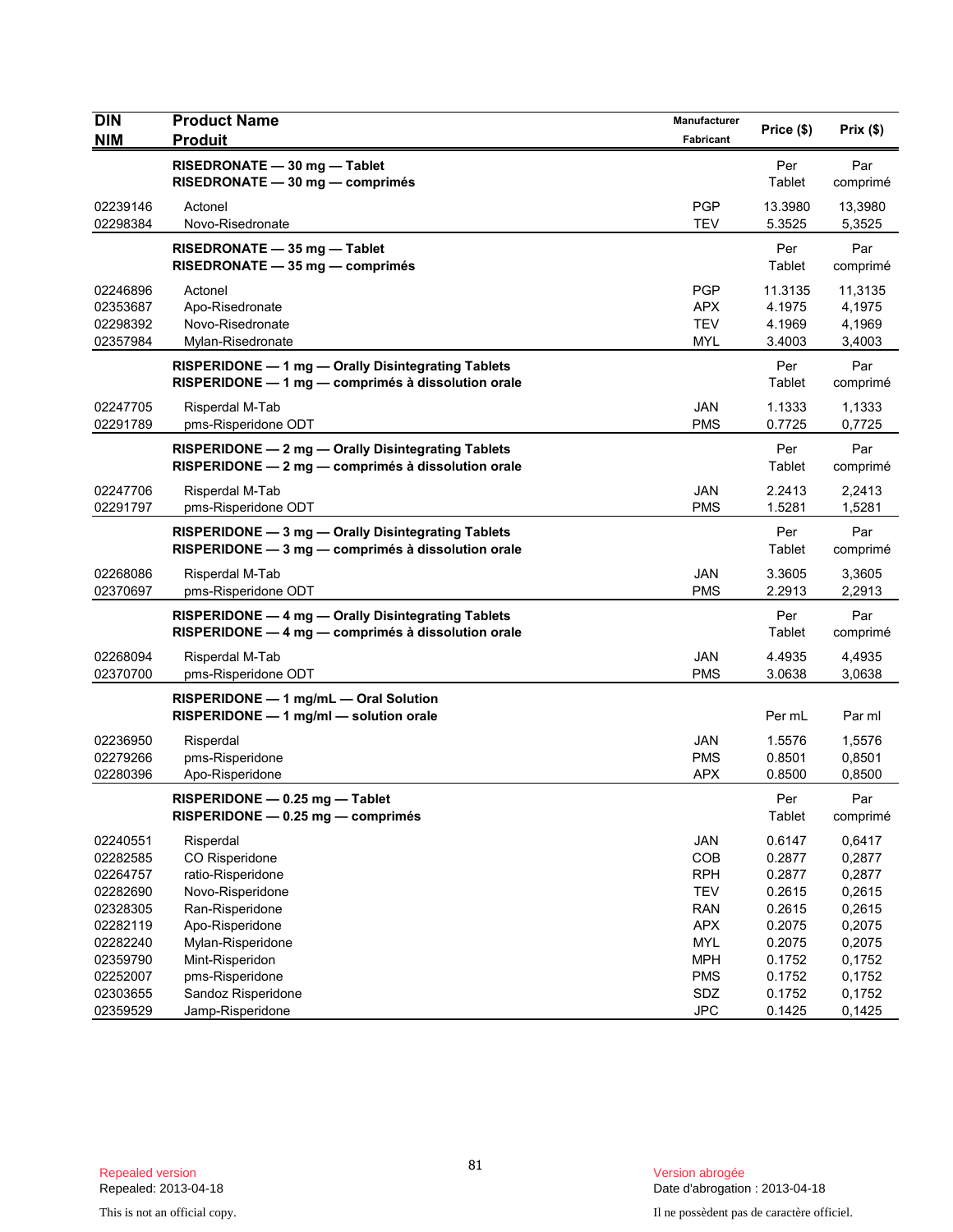| <b>DIN</b>           | <b>Product Name</b>                    | <b>Manufacturer</b>      | Price (\$)       | $Prix($ \$)      |
|----------------------|----------------------------------------|--------------------------|------------------|------------------|
| <b>NIM</b>           | <b>Produit</b>                         | Fabricant                |                  |                  |
|                      | RISPERIDONE - 0.5 mg - Tablet          |                          | Per              | Par              |
|                      | $RISPERIDONE - 0.5 mg - comprimés$     |                          | Tablet           | comprimé         |
| 02240552             | Risperdal                              | <b>JAN</b>               | 1.0298           | 1,0298           |
| 02282593             | CO Risperidone                         | COB                      | 0.4817           | 0,4817           |
| 02264765             | ratio-Risperidone                      | <b>RPH</b>               | 0.4817           | 0,4817           |
| 02264188             | Novo-Risperidone                       | <b>TEV</b>               | 0.4379           | 0,4379           |
| 02328313             | Ran-Risperidone                        | <b>RAN</b>               | 0.4379           | 0,4379           |
| 02282127             | Apo-Risperidone                        | <b>APX</b>               | 0.3475           | 0,3475           |
| 02282259             | Mylan-Risperidone                      | <b>MYL</b>               | 0.3475           | 0,3475           |
| 02359804             | Mint-Risperidon                        | <b>MPH</b>               | 0.2935           | 0,2935           |
| 02252015             | pms-Risperidone                        | <b>PMS</b>               | 0.2935           | 0,2935           |
| 02303663             | Sandoz Risperidone                     | SDZ                      | 0.2935           | 0,2935           |
| 02359537             | Jamp-Risperidone                       | <b>JPC</b>               | 0.2395           | 0,2395           |
|                      | RISPERIDONE - 1 mg - Tablet            |                          | Per              | Par              |
|                      | RISPERIDONE - 1 mg - comprimés         |                          | <b>Tablet</b>    | comprimé         |
|                      |                                        |                          |                  |                  |
| 02025280             | Risperdal                              | <b>JAN</b>               | 1.4223           | 1,4223           |
| 02282607             | CO Risperidone                         | COB                      | 0.6653           | 0,6653           |
| 02264773             | ratio-Risperidone                      | <b>RPH</b>               | 0.6653           | 0,6653           |
| 02264196<br>02328321 | Novo-Risperidone                       | <b>TEV</b>               | 0.6048           | 0,6048           |
|                      | Ran-Risperidone                        | <b>RAN</b><br><b>APX</b> | 0.6048<br>0.4800 | 0,6048           |
| 02282135<br>02282267 | Apo-Risperidone                        | <b>MYL</b>               | 0.4800           | 0,4800<br>0,4800 |
| 02359812             | Mylan-Risperidone                      | <b>MPH</b>               | 0.4055           |                  |
| 02252023             | Mint-Risperidon                        | <b>PMS</b>               |                  | 0,4055           |
|                      | pms-Risperidone                        |                          | 0.4055           | 0,4055           |
| 02279800<br>02359545 | Sandoz Risperidone<br>Jamp-Risperidone | SDZ<br><b>JPC</b>        | 0.4055<br>0.3310 | 0,4055<br>0,3310 |
|                      |                                        |                          |                  |                  |
|                      | $RISPERIDONE - 2 mg - Tablet$          |                          | Per              | Par              |
|                      | RISPERIDONE - 2 mg - comprimés         |                          | Tablet           | comprimé         |
| 02025299             | Risperdal                              | <b>JAN</b>               | 2.8452           | 2,8452           |
| 02282615             | CO Risperidone                         | COB                      | 1.3283           | 1,3283           |
| 02264781             | ratio-Risperidone                      | <b>RPH</b>               | 1.3283           | 1,3283           |
| 02264218             | Novo-Risperidone                       | <b>TEV</b>               | 1.2075           | 1,2075           |
| 02328348             | Ran-Risperidone                        | <b>RAN</b>               | 1.2075           | 1,2075           |
| 02282143             | Apo-Risperidone                        | <b>APX</b>               | 0.9583           | 0,9583           |
| 02282275             | Mylan-Risperidone                      | <b>MYL</b>               | 0.9583           | 0,9583           |
| 02359820             | Mint-Risperidon                        | <b>MPH</b>               | 0.8095           | 0,8095           |
| 02252031             | pms-Risperidone                        | <b>PMS</b>               | 0.8095           | 0,8095           |
| 02279819             | Sandoz Risperidone                     | SDZ                      | 0.8095           | 0,8095           |
| 02359553             | Jamp-Risperidone                       | <b>JPC</b>               | 0.6607           | 0,6607           |
|                      | RISPERIDONE - 3 mg - Tablet            |                          | Per              | Par              |
|                      | RISPERIDONE - 3 mg - comprimés         |                          | Tablet           | comprimé         |
| 02025302             | Risperdal                              | JAN                      | 4.2603           | 4,2603           |
| 02282623             | CO Risperidone                         | COB                      | 1.9925           | 1,9925           |
| 02264803             | ratio-Risperidone                      | <b>RPH</b>               | 1.9924           | 1,9924           |
| 02264226             | Novo-Risperidone                       | <b>TEV</b>               | 1.8114           | 1,8114           |
| 02328364             | Ran-Risperidone                        | <b>RAN</b>               | 1.8112           | 1,8112           |
| 02282151             | Apo-Risperidone                        | <b>APX</b>               | 1.4375           | 1,4375           |
| 02282283             | Mylan-Risperidone                      | <b>MYL</b>               | 1.4375           | 1,4375           |
| 02359839             | Mint-Risperidon                        | <b>MPH</b>               | 1.2143           | 1,2143           |
| 02252058             | pms-Risperidone                        | <b>PMS</b>               | 1.2143           | 1,2143           |
| 02279827             | Sandoz Risperidone                     | SDZ                      | 1.2143           | 1,2143           |
| 02359561             | Jamp-Risperidone                       | <b>JPC</b>               | 0.9910           | 0,9910           |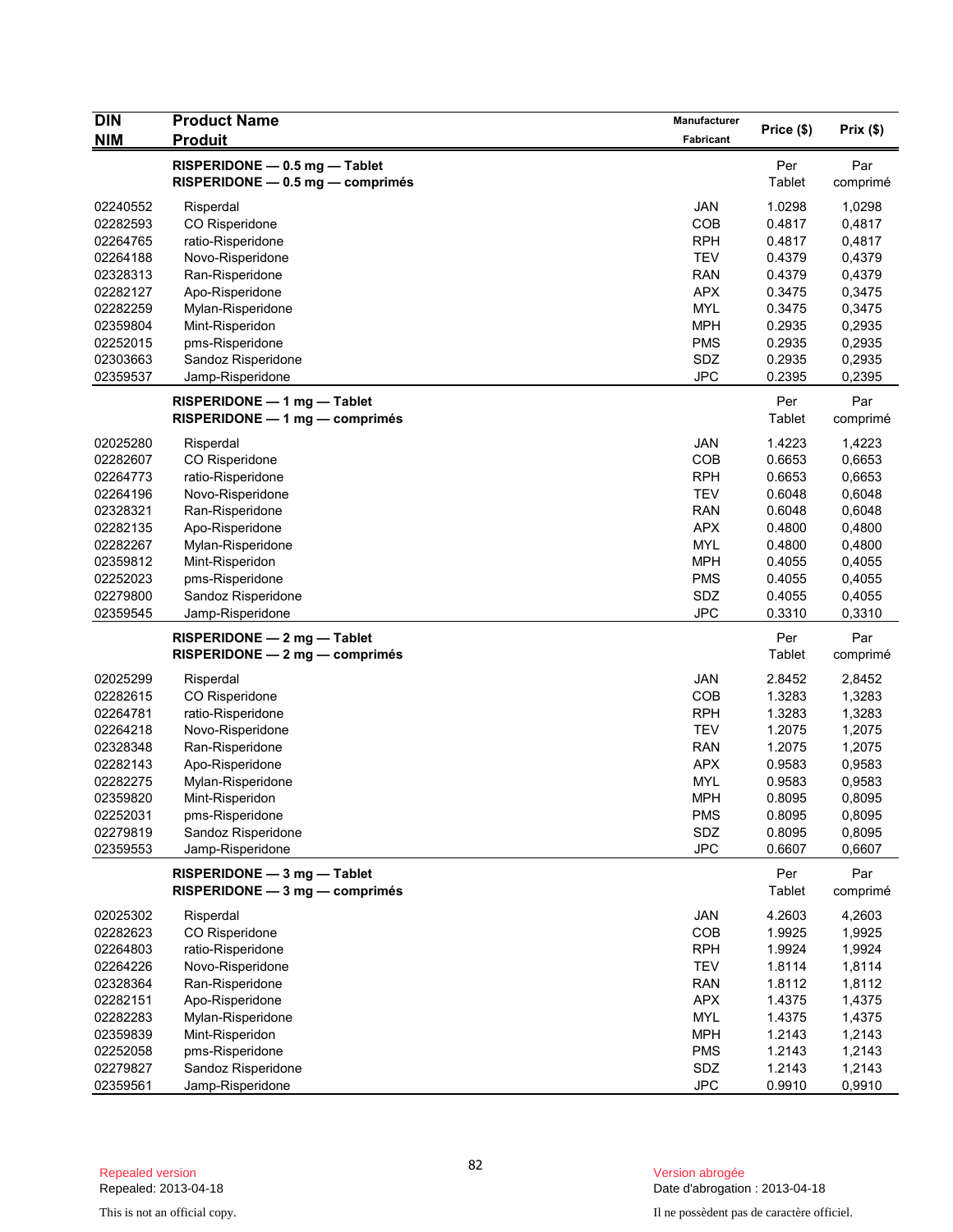| <b>DIN</b>           | <b>Product Name</b>                                                    | Manufacturer      |                  |                  |
|----------------------|------------------------------------------------------------------------|-------------------|------------------|------------------|
| <b>NIM</b>           | <b>Produit</b>                                                         | Fabricant         | Price (\$)       | Prix(\$)         |
|                      | RISPERIDONE - 4 mg - Tablet<br>$RISPERIDONE - 4 mg - comprimés$        |                   | Per<br>Tablet    | Par<br>comprimé  |
| 02025310<br>02282631 | Risperdal<br>CO Risperidone                                            | <b>JAN</b><br>COB | 5.6804<br>2.6565 | 5,6804<br>2,6565 |
| 02264811             | ratio-Risperidone                                                      | <b>RPH</b>        | 2.6565           | 2,6565           |
| 02264234             | Novo-Risperidone                                                       | <b>TEV</b>        | 2.4150           | 2,4150           |
| 02328372             | Ran-Risperidone                                                        | <b>RAN</b>        | 2.4150           | 2,4150           |
| 02282178             | Apo-Risperidone                                                        | <b>APX</b>        | 1.9167           | 1,9167           |
| 02282291             | Mylan-Risperidone                                                      | <b>MYL</b>        | 1.9167           | 1,9167           |
| 02359847             | Mint-Risperidon                                                        | <b>MPH</b>        | 1.6191           | 1,6191           |
| 02252066             | pms-Risperidone                                                        | <b>PMS</b>        | 1.6191           | 1,6191           |
| 02279835             | Sandoz Risperidone                                                     | SDZ               | 1.6191           | 1,6191           |
|                      |                                                                        | <b>JPC</b>        |                  |                  |
| 02359588             | Jamp-Risperidone<br>RIVASTIGMINE - 1.5 mg - Capsules                   |                   | 1.3215<br>Per    | 1,3215<br>Par    |
|                      | RIVASTIGMINE - 1.5 mg - capsules                                       |                   | Capsule          | capsule          |
| 02242115             | Exelon                                                                 | <b>NVT</b>        | 2.8665           | 2,8665           |
| 02336715             | Apo-Rivastigmine                                                       | <b>APX</b>        | 1.3029           | 1,3029           |
| 02332809             | Mylan-Rivastigmine                                                     | <b>MYL</b>        | 1.3029           | 1,3029           |
| 02305984             | Novo-Rivastigmine                                                      | <b>TEV</b>        | 1.3029           | 1,3029           |
| 02306034             | pms-Rivastigmine                                                       | <b>PMS</b>        | 1.3029           | 1,3029           |
| 02311283             | ratio-Rivastigmine                                                     | <b>RPH</b>        | 1.3029           | 1,3029           |
| 02324563             | Sandoz Rivastigmine                                                    | SDZ               | 1.3029           | 1,3029           |
|                      |                                                                        |                   |                  |                  |
|                      | RIVASTIGMINE - 3 mg - Capsules<br>$RIVASTIGMINE - 3 mg - capsules$     |                   | Per<br>Capsule   | Par<br>capsule   |
| 02242116             | Exelon                                                                 | <b>NVT</b>        | 2.8665           | 2,8665           |
| 02336723             | Apo-Rivastigmine                                                       | <b>APX</b>        | 1.3029           | 1,3029           |
| 02332817             | Mylan-Rivastigmine                                                     | <b>MYL</b>        | 1.3029           | 1,3029           |
| 02305992             | Novo-Rivastigmine                                                      | <b>TEV</b>        | 1.3029           | 1,3029           |
| 02306042             | pms-Rivastigmine                                                       | <b>PMS</b>        | 1.3029           | 1,3029           |
| 02311291             | ratio-Rivastigmine                                                     | <b>RPH</b>        | 1.3029           | 1,3029           |
| 02324571             | Sandoz Rivastigmine                                                    | SDZ               | 1.3029           | 1,3029           |
|                      | RIVASTIGMINE - 4.5 mg - Capsules<br>$RIVASTIGMINE - 4.5 mg - capsules$ |                   | Per<br>Capsule   | Par<br>capsule   |
| 02242117             | Exelon                                                                 | <b>NVT</b>        | 2.8665           | 2,8665           |
| 02336731             | Apo-Rivastigmine                                                       | <b>APX</b>        | 1.3029           | 1,3029           |
| 02332825             | Mylan-Rivastigmine                                                     | <b>MYL</b>        | 1.3029           | 1,3029           |
| 02306018             |                                                                        |                   |                  |                  |
|                      | Novo-Rivastigmine                                                      | <b>TEV</b>        | 1.3029           | 1,3029           |
| 02306050             | pms-Rivastigmine                                                       | <b>PMS</b>        | 1.3029           | 1,3029           |
| 02311305<br>02324598 | ratio-Rivastigmine<br>Sandoz Rivastigmine                              | <b>RPH</b><br>SDZ | 1.3029<br>1.3029 | 1,3029<br>1,3029 |
|                      | RIVASTIGMINE - 6 mg - Capsules                                         |                   | Per              | Par              |
|                      | $RIVASTIGMINE - 6 mg - capsules$                                       |                   | Capsule          | capsule          |
| 02242118             | Exelon                                                                 | <b>NVT</b>        | 2.8665           | 2,8665           |
| 02336758             | Apo-Rivastigmine                                                       | <b>APX</b>        | 1.3029           | 1,3029           |
| 02332833             | Mylan-Rivastigmine                                                     | <b>MYL</b>        | 1.3029           | 1,3029           |
| 02306026             | Novo-Rivastigmine                                                      | <b>TEV</b>        | 1.3029           | 1,3029           |
| 02311313             | ratio-Rivastigmine                                                     | <b>RPH</b>        | 1.3029           | 1,3029           |
| 02324601             | Sandoz Rivastigmine                                                    | SDZ               | 1.3029           | 1,3029           |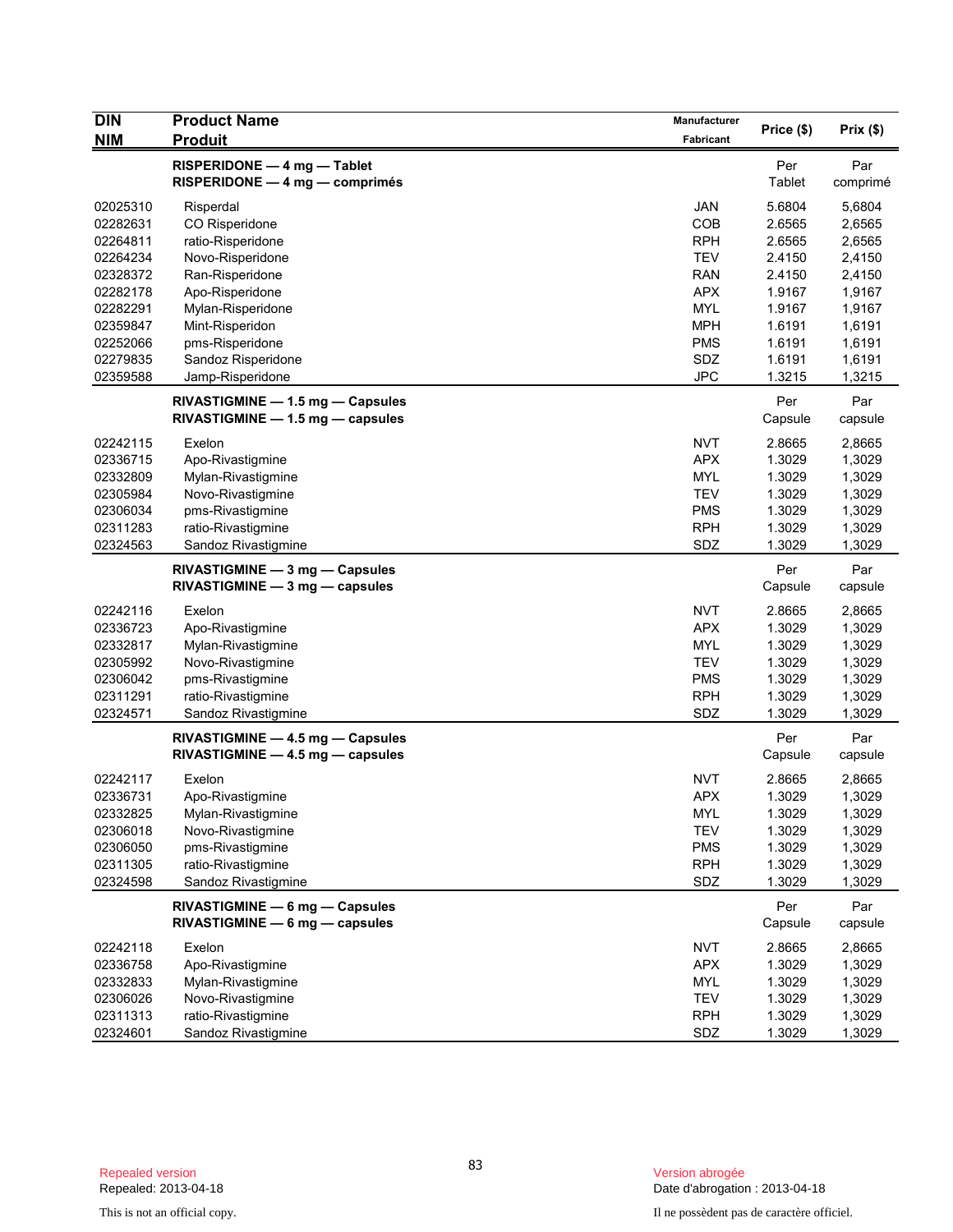| <b>DIN</b>                                               | <b>Product Name</b>                                                                                        | Manufacturer                                                | Price (\$)                                      | Prix(\$)                                        |
|----------------------------------------------------------|------------------------------------------------------------------------------------------------------------|-------------------------------------------------------------|-------------------------------------------------|-------------------------------------------------|
| <b>NIM</b>                                               | <b>Produit</b>                                                                                             | Fabricant                                                   |                                                 |                                                 |
|                                                          | RIZATRIPTAN - 5 mg - Orally Disintegrating Tablets<br>RIZATRIPTAN - 5 mg - comprimés à dissolution orale   |                                                             | Per<br>Tablet                                   | Par<br>comprimé                                 |
| 02240518<br>02374730<br>02379198<br>02351870             | <b>Maxalt RPD</b><br>CO Rizatriptan ODT<br>Mylan-Rizatriptan OD<br>Sandoz Rizatriptan ODT                  | <b>MFX</b><br>COB<br><b>MYL</b><br>SDZ                      | 16.7422<br>5.1508<br>5.1508<br>5.1508           | 16,7422<br>5,1508<br>5,1508<br>5,1508           |
|                                                          | RIZATRIPTAN - 10 mg - Orally Disintegrating Tablets<br>RIZATRIPTAN - 10 mg - comprimés à dissolution orale |                                                             | Per<br>Tablet                                   | Par<br>comprimé                                 |
| 02240519<br>02374749<br>02379201<br>02351889             | <b>Maxalt RPD</b><br>CO Rizatriptan ODT<br>Mylan-Rizatriptan OD<br>Sandoz Rizatriptan ODT                  | <b>MFX</b><br>COB<br><b>MYL</b><br>SDZ                      | 16.7422<br>5.1508<br>5.1508<br>5.1508           | 16,7422<br>5,1508<br>5,1508<br>5,1508           |
|                                                          | RIZATRIPTAN - 5 mg - Tablets<br>$RIZATRIPTAN - 5$ mg — comprimés                                           |                                                             | Per<br>Tablet                                   | Par<br>comprimé                                 |
| 02240520<br>02379651<br>02393468<br>02380455             | Maxalt<br>Mar-Rizatriptan<br>Apo-Rizatriptan<br>Jamp-Rizatriptan                                           | <b>MFX</b><br>MAR<br><b>APX</b><br><b>JPC</b>               | 16.3020<br>5.1870<br>5.1508<br>4.8933           | 16,3020<br>5,1870<br>5,1508<br>4,8933           |
|                                                          | RIZATRIPTAN - 10 mg - Tablets<br>RIZATRIPTAN - 10 mg - comprimés                                           |                                                             | Per<br>Tablet                                   | Par<br>comprimé                                 |
| 02240521<br>02379678<br>02393476<br>02381702<br>02380463 | Maxalt<br>Mar-Rizatriptan<br>Apo-Rizatriptan<br>CO Rizatriptan<br>Jamp-Rizatriptan                         | <b>MFX</b><br><b>MAR</b><br><b>APX</b><br>COB<br><b>JPC</b> | 16.7422<br>5.1870<br>5.1508<br>5.1508<br>4.8933 | 16,7422<br>5,1870<br>5,1508<br>5,1508<br>4,8933 |
|                                                          | ROPINIROLE $-$ 0.25 mg $-$ Tablet<br>ROPINIROLE - 0.25 mg - comprimés                                      |                                                             | Per<br>Tablet                                   | Par<br>comprimé                                 |
| 02232565<br>02316846<br>02326590<br>02314037<br>02337746 | Requip<br>CO Ropinirole<br>pms-Ropinirole<br>Ran-Ropinirole<br>Apo-Ropinirole                              | <b>GSK</b><br>COB<br><b>PMS</b><br><b>RAN</b><br><b>APX</b> | 0.3122<br>0.1419<br>0.1419<br>0.1419<br>0.0993  | 0,3122<br>0,1419<br>0,1419<br>0,1419<br>0,0993  |
|                                                          | ROPINIROLE - 1 mg - Tablet<br>ROPINIROLE — 1 ma — comprimés                                                |                                                             | Per<br>Tablet                                   | Par<br>comprimé                                 |
| 02232567<br>02316854<br>02326612<br>02314053<br>02337762 | Requip<br>CO Ropinirole<br>pms-Ropinirole<br>Ran-Ropinirole<br>Apo-Ropinirole                              | <b>GSK</b><br>COB<br><b>PMS</b><br><b>RAN</b><br>APX        | 1.2489<br>0.5676<br>0.5676<br>0.5676<br>0.3974  | 1,2489<br>0,5676<br>0,5676<br>0,5676<br>0,3974  |
|                                                          | ROPINIROLE - 2 mg - Tablet<br>ROPINIROLE - 2 mg - comprimés                                                |                                                             | Per<br>Tablet                                   | Par<br>comprimé                                 |
| 02232568<br>02316862<br>02326620<br>02314061<br>02337770 | Requip<br>CO Ropinirole<br>pms-Ropinirole<br>Ran-Ropinirole<br>Apo-Ropinirole                              | <b>GSK</b><br>COB<br><b>PMS</b><br><b>RAN</b><br>APX        | 1.3738<br>0.6244<br>0.6244<br>0.6244<br>0.4371  | 1,3738<br>0,6244<br>0,6244<br>0,6244<br>0,4371  |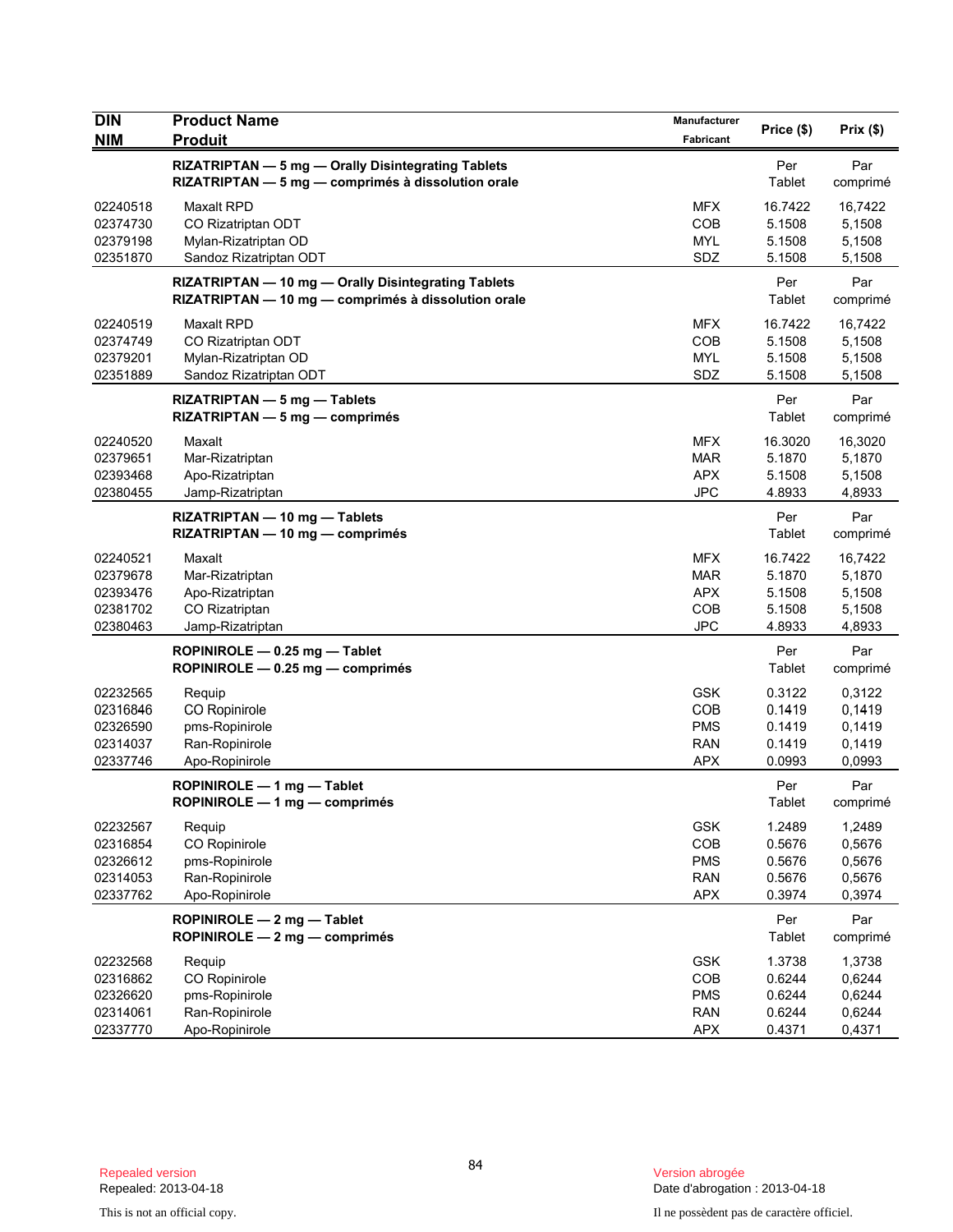| <b>DIN</b> | <b>Product Name</b>                                              | Manufacturer |            |          |
|------------|------------------------------------------------------------------|--------------|------------|----------|
| <b>NIM</b> | <b>Produit</b>                                                   | Fabricant    | Price (\$) | Prix(\$) |
|            | ROPINIROLE - 5 mg - Tablet                                       |              | Per        | Par      |
|            | ROPINIROLE $-5$ mg $-$ comprimés                                 |              | Tablet     | comprimé |
| 02232569   | Requip                                                           | <b>GSK</b>   | 3.7823     | 3,7823   |
| 02316870   | <b>CO Ropinirole</b>                                             | COB          | 1.7192     | 1,7192   |
| 02326639   | pms-Ropinirole                                                   | <b>PMS</b>   | 1.7192     | 1,7192   |
| 02314088   | Ran-Ropinirole                                                   | <b>RAN</b>   | 1.7192     | 1,7192   |
| 02337800   | Apo-Ropinirole                                                   | <b>APX</b>   | 1.2034     | 1,2034   |
|            | ROSUVASTATIN - 10 mg - Tablet                                    |              | Per        | Par      |
|            | ROSUVASTATIN - 10 mg - comprimés                                 |              | Tablet     | comprimé |
| 02247162   | Crestor                                                          | <b>AZC</b>   | 1.5290     | 1,5290   |
| 02337983   | Apo-Rosuvastatin                                                 | APX          | 0.3400     | 0,3400   |
| 02381273   | Mylan-Rosuvastatin                                               | <b>MYL</b>   | 0.3400     | 0,3400   |
| 02382652   | Ran-Rosuvastatin                                                 | <b>RAN</b>   | 0.3400     | 0,3400   |
| 02354616   | Teva-Rosuvastatin                                                | <b>TEV</b>   | 0.3400     | 0,3400   |
|            | ROSUVASTATIN - 20 mg - Tablet                                    |              | Per        | Par      |
|            | ROSUVASTATIN - 20 mg - comprimés                                 |              | Tablet     | comprimé |
| 02247163   | Crestor                                                          | <b>AZC</b>   | 1.9030     | 1,9030   |
| 02337991   | Apo-Rosuvastatin                                                 | <b>APX</b>   | 0.4250     | 0,4250   |
| 02381281   | Mylan-Rosuvastatin                                               | <b>MYL</b>   | 0.4250     | 0,4250   |
| 02382660   | Ran-Rosuvastatin                                                 | <b>RAN</b>   | 0.4250     | 0,4250   |
| 02354624   | Teva-Rosuvastatin                                                | <b>TEV</b>   | 0.4250     | 0,4250   |
|            | ROSUVASTATIN - 40 mg - Tablet                                    |              | Per        | Par      |
|            | ROSUVASTATIN - 40 mg - comprimés                                 |              | Tablet     | comprimé |
| 02247164   | Crestor                                                          | <b>AZC</b>   | 2.2330     | 2.2330   |
| 02338009   | Apo-Rosuvastatin                                                 | <b>APX</b>   | 0.4975     | 0,4975   |
| 02381303   | Mylan-Rosuvastatin                                               | <b>MYL</b>   | 0.4975     | 0,4975   |
| 02382679   | Ran-Rosuvastatin                                                 | <b>RAN</b>   | 0.4975     | 0,4975   |
| 02354632   | Teva-Rosuvastatin                                                | <b>TEV</b>   | 0.4975     | 0,4975   |
|            | SALBUTAMOL - 5 mg/mL - Respirator Solution                       |              |            |          |
|            | SALBUTAMOL - 5 mg/ml - solution pour respirateur                 |              | Per mL     | Par ml   |
| 02213486   | Ventolin                                                         | <b>GSK</b>   | 1.1033     | 1.1033   |
| 02069571   | pms-Salbutamol                                                   | <b>PMS</b>   | 0.6490     | 0,6490   |
| 00860808   | ratio-Salbutamol                                                 | <b>RPH</b>   | 0.6490     | 0,6490   |
| 02154412   | Sandoz Salbutamol                                                | SDZ          | 0.6490     | 0,6490   |
|            | SALBUTAMOL SULFATE - 200 Dose - 100 mcg/Dose                     |              |            |          |
|            | - Metered Dose Inhaler                                           |              |            |          |
|            | SALBUTAMOL (SULFATE DE) - 200 doses - 100 mcg/dose -             |              | Per        | Par      |
|            | aérosol doseur                                                   |              | Dose       | dose     |
| 02245669   | Apo-Salvent CFC Free/Apo-Salvent sans CFC                        | <b>APX</b>   | 0.0325     | 0,0325   |
| 02244914   | ratio-Salbutamol                                                 | <b>RPH</b>   | 0.0325     | 0,0325   |
| 02241497   | Ventolin HFA                                                     | <b>GSK</b>   | 0.0330     | 0,0330   |
| 02326450   | Teva-Salbutamol HFA                                              | <b>TEV</b>   | 0.0300     | 0,0300   |
| 02232570   | Airomir                                                          | <b>XXX</b>   | 0.0275     | 0,0275   |
|            | SALBUTAMOL SULFATE - 1.25 mg/2.5 mL - Unit Dose Solution Nebules |              |            |          |
|            | SALBUTAMOL (SULFATE DE) - 1,25 mg/2,5 ml - préparation monodose  |              |            |          |
|            | de solution pour nébuliseur                                      |              | Per mL     | Par ml   |
| 02239365   | ratio-Salbutamol                                                 | <b>RPH</b>   | 0.1641     | 0,1641   |
| 02243828   | Apo-Salvent                                                      | <b>APX</b>   | 0.1640     | 0,1640   |
| 02208245   | pms-Salbutamol                                                   | <b>PMS</b>   | 0.1640     | 0,1640   |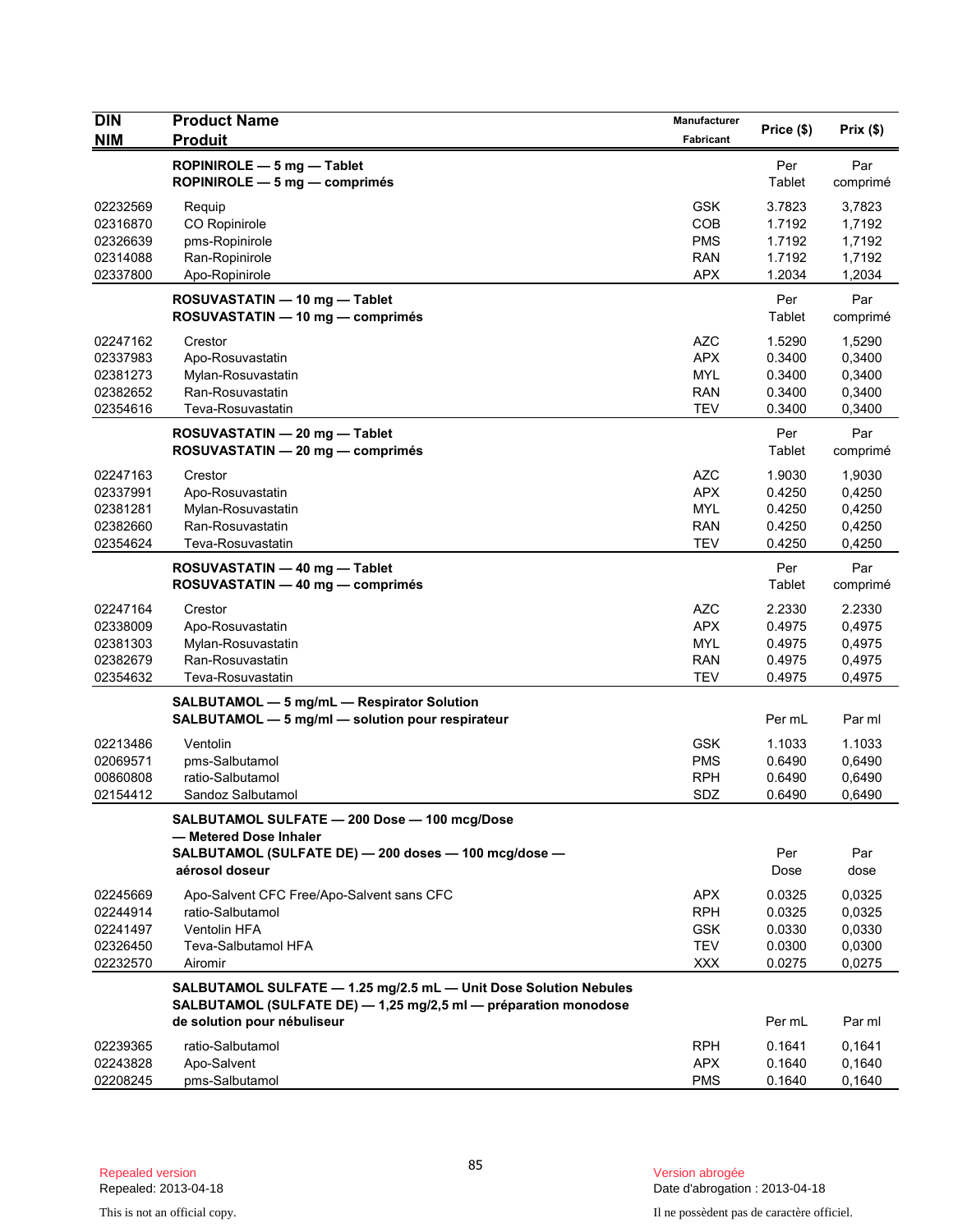| <b>DIN</b>           | <b>Product Name</b>                                                                         | Manufacturer             | Price (\$)       | Prix(\$)         |
|----------------------|---------------------------------------------------------------------------------------------|--------------------------|------------------|------------------|
| <b>NIM</b>           | <b>Produit</b>                                                                              | Fabricant                |                  |                  |
|                      | SALBUTAMOL SULFATE - 2.5 mg/2.5 mL - Unit Dose Solution Nebules                             |                          |                  |                  |
|                      | SALBUTAMOL (SULFATE DE) - 2,5 mg/2,5 ml - préparation monodose                              |                          |                  |                  |
|                      | de solution pour nébuliseur                                                                 |                          | Per mL           | Par ml           |
| 02213419             | Ventolin PF                                                                                 | <b>GSK</b>               | 0.4548           | 0,4548           |
| 02231488             | Apo-Salvent                                                                                 | <b>APX</b>               | 0.2680           | 0,2680           |
| 01926934             | Mylan-Salbutamol Sterinebs                                                                  | <b>MYL</b>               | 0.2678           | 0,2678           |
| 02208229<br>01986864 | pms-Salbutamol<br>ratio-Salbutamol                                                          | <b>PMS</b><br><b>RPH</b> | 0.2678<br>0.2678 | 0,2678<br>0,2678 |
|                      |                                                                                             |                          |                  |                  |
|                      | SALBUTAMOL SULFATE - 5 mg/2.5 mL - Unit Dose Solution Nebules                               |                          |                  |                  |
|                      | SALBUTAMOL (SULFATE DE) - 5 mg/2,5 ml - préparation monodose<br>de solution pour nébuliseur |                          | Per mL           | Par ml           |
|                      |                                                                                             |                          |                  |                  |
| 02213427<br>02231678 | Ventolin<br>Apo-Salvent                                                                     | <b>GSK</b><br><b>APX</b> | 0.8638<br>0.5084 | 0,8638<br>0,5084 |
| 02173360             | Mylan-Salbutamol Sterinebs                                                                  | <b>MYL</b>               | 0.5084           | 0,5084           |
| 02208237             | pms-Salbutamol                                                                              | <b>PMS</b>               | 0.5084           | 0,5084           |
| 02239366             | ratio-Salbutamol                                                                            | <b>RPH</b>               | 0.5084           | 0,5084           |
|                      | SELEGILINE HCI - 5 mg - Tablets                                                             |                          | Per              | Par              |
|                      | SÉLÉGILINE (CHLORHYDRATE DE) — 5 mg — comprimés                                             |                          | Tablet           | comprimé         |
| 02230641             | Apo-Selegiline                                                                              | <b>APX</b>               | 1.3915           | 1,3915           |
| 02231036             | Mylan-Selegiline                                                                            | <b>MYL</b>               | 1.3915           | 1,3915           |
| 02068087             | Novo-Selegiline                                                                             | <b>TEV</b>               | 1.3915           | 1,3915           |
|                      | SENNOSIDES A AND B - 8.6 mg - Tablets                                                       |                          | Per              | Par              |
|                      | SENNOSIDES A ET B - 8,6 mg - comprimés                                                      |                          | Tablet           | comprimé         |
| 00026158             | Senokot                                                                                     | <b>PFR</b>               | 0.1760           | 0,1760           |
| 02068109             | Sennatab                                                                                    | <b>PMS</b>               | 0.0644           | 0,0644           |
|                      | <b>SERTRALINE HCI - 25 mg - Capsules</b>                                                    |                          | Per              | Par              |
|                      | SERTRALINE (CHLORHYDRATE DE) - 25 mg - capsules                                             |                          | Capsule          | capsule          |
| 02132702             | Zoloft                                                                                      | <b>PFI</b>               | 0.9265           | 0,9265           |
| 02238280             | Apo-Sertraline                                                                              | <b>APX</b>               | 0.5544           | 0,5544           |
| 02240485             | Novo-Sertraline                                                                             | <b>TEV</b>               | 0.5544           | 0,5544           |
| 02245787             | ratio-Sertraline                                                                            | <b>RPH</b>               | 0.5542           | 0,5542           |
| 02287390<br>02242519 | <b>CO</b> Sertraline<br>Mylan-Sertraline                                                    | <b>COB</b><br><b>MYL</b> | 0.5040<br>0.5040 | 0,5040<br>0,5040 |
| 02273683             | <b>GD-Sertraline</b>                                                                        | <b>GEM</b>               | 0.4245           | 0,4245           |
| 02244838             | pms-Sertraline                                                                              | <b>PMS</b>               | 0.4245           | 0,4245           |
| 02245159             | Sandoz Sertraline                                                                           | SDZ                      | 0.4245           | 0,4245           |
|                      | <b>SERTRALINE HCI - 50 mg - Capsules</b>                                                    |                          | Per              | Par              |
|                      | SERTRALINE (CHLORHYDRATE DE) - 50 mg - capsules                                             |                          | Capsule          | capsule          |
| 01962817             | Zoloft                                                                                      | PFI                      | 1.8529           | 1,8529           |
| 02238281             | Apo-Sertraline                                                                              | <b>APX</b>               | 1.1088           | 1,1088           |
| 02240484             | Novo-Sertraline                                                                             | <b>TEV</b>               | 1.1088           | 1,1088           |
| 02245788             | ratio-Sertraline                                                                            | <b>RPH</b>               | 1.1086           | 1,1086           |
| 02287404             | <b>CO</b> Sertraline                                                                        | COB                      | 1.0080           | 1,0080           |
| 02242520<br>02273691 | Mylan-Sertraline<br><b>GD-Sertraline</b>                                                    | <b>MYL</b><br><b>GEM</b> | 1.0080<br>0.8490 | 1,0080<br>0,8490 |
| 02244839             | pms-Sertraline                                                                              | <b>PMS</b>               | 0.8490           | 0,8490           |
| 02245160             | Sandoz Sertraline                                                                           | SDZ                      | 0.8490           | 0,8490           |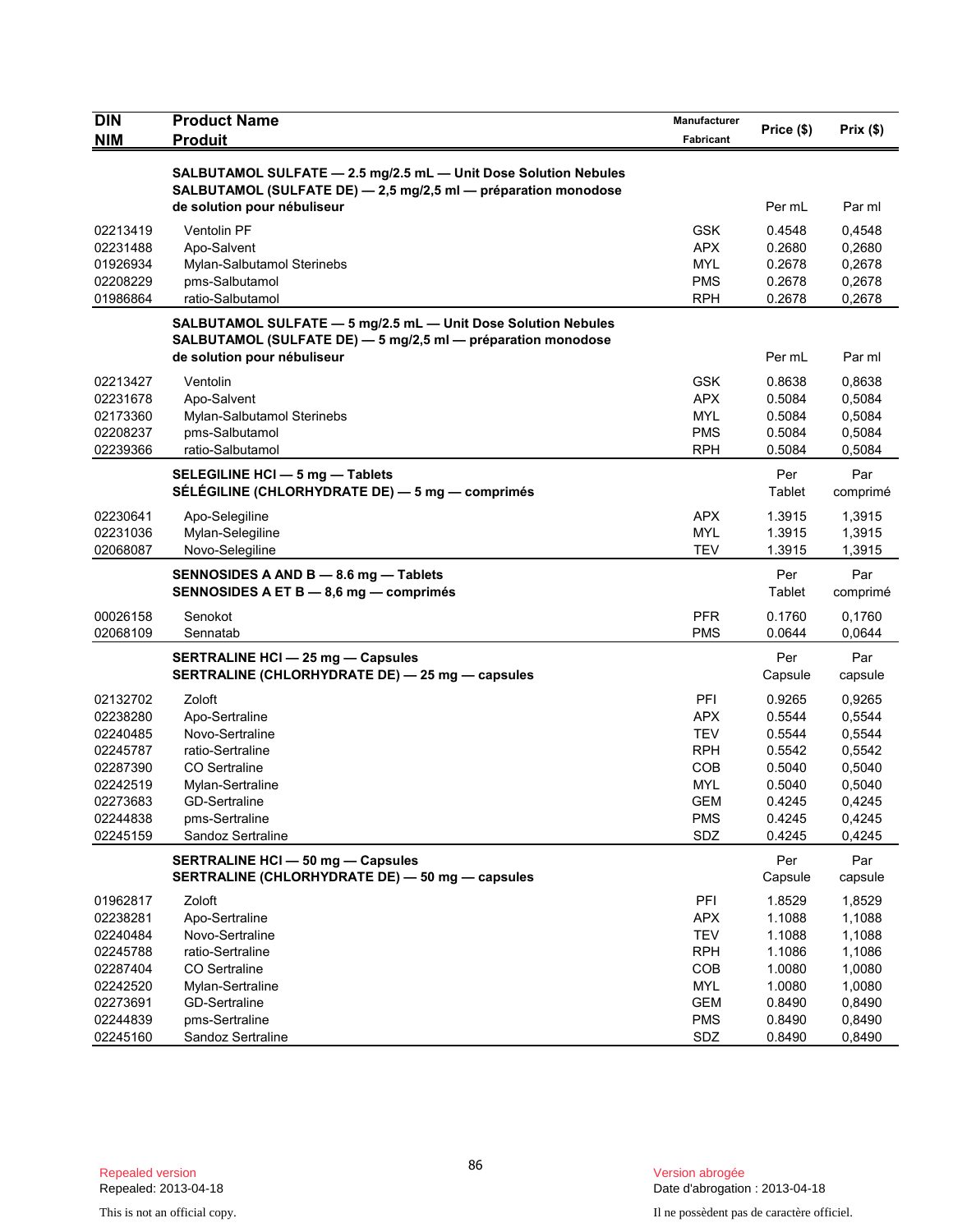| <b>DIN</b>           | <b>Product Name</b>                                               | Manufacturer             | Price (\$)       | Prix(\$)         |
|----------------------|-------------------------------------------------------------------|--------------------------|------------------|------------------|
| NIM                  | <b>Produit</b>                                                    | <b>Fabricant</b>         |                  |                  |
|                      | <b>SERTRALINE HCI - 100 mg - Capsules</b>                         |                          | Per              | Par              |
|                      | SERTRALINE (CHLORHYDRATE DE) - 100 mg - capsules                  |                          | Capsule          | capsule          |
| 01962779             | Zoloft                                                            | PFI                      | 1.9707           | 1,9707           |
| 02238282             | Apo-Sertraline                                                    | <b>APX</b>               | 1.2128           | 1,2128           |
| 02240481             | Teva-Sertraline                                                   | <b>TEV</b>               | 1.2128           | 1,2128           |
| 02245789             | ratio-Sertraline                                                  | <b>RPH</b>               | 1.2126           | 1,2126           |
| 02287412             | CO Sertraline                                                     | <b>COB</b>               | 1.1025           | 1,1025           |
| 02242521             | Mylan-Sertraline                                                  | <b>MYL</b>               | 1.1025           | 1,1025           |
| 02273705             | <b>GD-Sertraline</b>                                              | <b>GEM</b>               | 0.8895           | 0,8895           |
| 02244840<br>02245161 | pms-Sertraline                                                    | <b>PMS</b><br>SDZ        | 0.8895<br>0.8895 | 0,8895<br>0,8895 |
|                      | Sandoz Sertraline                                                 |                          |                  |                  |
|                      | SIMVASTATIN - 5 mg - Tablets                                      |                          | Per              | Par              |
|                      | SIMVASTATINE - 5 mg - comprimés                                   |                          | Tablet           | comprimé         |
| 00884324             | Zocor                                                             | MFX                      | 1.1880           | 1.1880           |
| 02247011             | Apo-Simvastatin                                                   | <b>APX</b>               | 0.6237           | 0,6237           |
| 02248103             | CO Simvastatin                                                    | <b>COB</b>               | 0.6237           | 0,6237           |
| 02250144             | Teva-Simvastatin                                                  | <b>TEV</b>               | 0.6237           | 0,6237           |
| 02329131             | Ran-Simvastatin                                                   | <b>RAN</b>               | 0.5670           | 0,5670           |
| 02372932             | Mint-Simvastatin                                                  | <b>MPH</b>               | 0.3579           | 0,3579           |
| 02246582             | Mylan-Simvastatin                                                 | <b>MYL</b>               | 0.3579           | 0,3579           |
| 02378884<br>02269252 | Simvastatin-Odan<br>pms-Simvastatin                               | <b>ODN</b><br><b>PMS</b> | 0.3479<br>0.3479 | 0,3479<br>0,3479 |
| 02375591             | Jamp-Simvastatin                                                  | <b>JPC</b>               | 0.3305           | 0,3305           |
|                      |                                                                   |                          |                  |                  |
|                      | SIMVASTATIN - 10 mg - Tablets<br>SIMVASTATINE - 10 mg - comprimés |                          | Per<br>Tablet    | Par<br>comprimé  |
| 00884332             | Zocor                                                             | <b>MFX</b>               | 2.3369           | 2,3369           |
| 02247012             | Apo-Simvastatin                                                   | <b>APX</b>               | 1.2335           | 1,2335           |
| 02248104             | <b>CO Simvastatin</b>                                             | <b>COB</b>               | 1.2335           | 1,2335           |
| 02250152             | Novo-Simvastatin                                                  | <b>TEV</b>               | 1.2335           | 1,2335           |
| 02247068             | ratio-Simvastatin                                                 | <b>RPH</b>               | 1.2335           | 1,2335           |
| 02265885             | Taro-Simvastatin                                                  | <b>TAR</b>               | 1.2335           | 1,2335           |
| 02329158             | Ran-Simvastatin                                                   | <b>RAN</b>               | 1.1214           | 1,1214           |
| 02372940             | Mint-Simvastatin                                                  | <b>MPH</b>               | 0.7081           | 0,7081           |
| 02246583             | Mylan-Simvastatin                                                 | <b>MYL</b>               | 0.7081           | 0,7081           |
| 02269260             | pms-Simvastatin<br>Sandoz Simvastatin                             | <b>PMS</b><br>SDZ        | 0.6981<br>0.6981 | 0,6981           |
| 02247828<br>02378892 | Simvastatin-Odan                                                  | ODN                      | 0.6981           | 0,6981<br>0,6981 |
| 02375605             | Jamp-Simvastatin                                                  | <b>JPC</b>               | 0.6631           | 0,6631           |
|                      |                                                                   |                          |                  |                  |
|                      | SIMVASTATIN - 20 mg - Tablets<br>SIMVASTATINE - 20 mg - comprimés |                          | Per<br>Tablet    | Par<br>comprimé  |
| 00884340             | Zocor                                                             | <b>MFX</b>               | 2.8880           | 2,8880           |
| 02247013             | Apo-Simvastatin                                                   | <b>APX</b>               | 1.5246           | 1,5246           |
| 02248105             | CO Simvastatin                                                    | COB                      | 1.5246           | 1,5246           |
| 02250160             | Novo-Simvastatin                                                  | <b>TEV</b>               | 1.5246           | 1,5246           |
| 02247069             | ratio-Simvastatin                                                 | <b>RPH</b>               | 1.5246           | 1,5246           |
| 02265893             | Taro-Simvastatin                                                  | <b>TAR</b>               | 1.5246           | 1,5246           |
| 02329166             | Ran-Simvastatin                                                   | <b>RAN</b>               | 1.3860           | 1,3860           |
| 02372959             | Mint-Simvastatin                                                  | <b>MPH</b>               | 0.8751           | 0,8751           |
| 02246737             | Mylan-Simvastatin                                                 | <b>MYL</b>               | 0.8751           | 0,8751           |
| 02269279             | pms-Simvastatin                                                   | <b>PMS</b>               | 0.8651           | 0,8651           |
| 02247830<br>02378906 | Sandoz Simvastatin<br>Simvastatin-Odan                            | SDZ<br>ODN               | 0.8651<br>0.8651 | 0,8651<br>0,8651 |
| 02375613             | Jamp-Simvastatin                                                  | <b>JPC</b>               | 0.8218           | 0,8218           |
|                      |                                                                   |                          |                  |                  |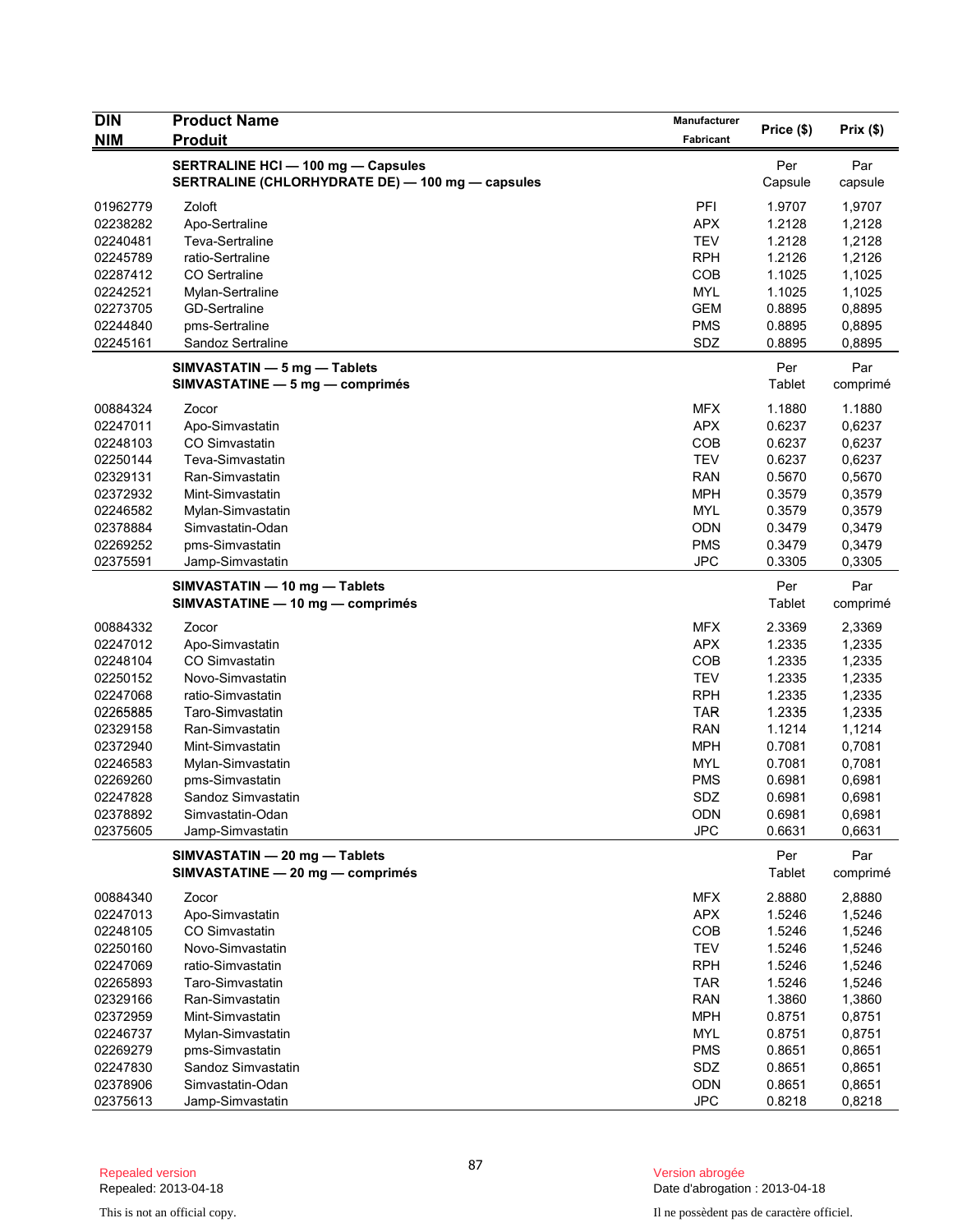| <b>DIN</b> | <b>Product Name</b>                                                    | Manufacturer | Price (\$) | Prix(\$) |
|------------|------------------------------------------------------------------------|--------------|------------|----------|
| <b>NIM</b> | <b>Produit</b>                                                         | Fabricant    |            |          |
|            | SIMVASTATIN - 40 mg - Tablets                                          |              | Per        | Par      |
|            | SIMVASTATINE - 40 mg - comprimés                                       |              | Tablet     | comprimé |
| 00884359   | Zocor                                                                  | <b>MFX</b>   | 2.8880     | 2,8880   |
| 02247014   | Apo-Simvastatin                                                        | <b>APX</b>   | 1.5246     | 1,5246   |
| 02248106   | CO Simvastatin                                                         | COB          | 1.5246     | 1,5246   |
| 02250179   | Teva-Simvastatin                                                       | <b>TEV</b>   | 1.5246     | 1,5246   |
| 02247070   | ratio-Simvastatin                                                      | <b>RPH</b>   | 1.5246     | 1,5246   |
| 02265907   | Taro-Simvastatin                                                       | <b>TAR</b>   | 1.5246     | 1,5246   |
| 02329174   | Ran-Simvastatin                                                        | <b>RAN</b>   | 1.3860     | 1,3860   |
| 02372967   | Mint-Simvastatin                                                       | <b>MPH</b>   | 0.8751     | 0,8751   |
| 02246584   | Mylan-Simvastatin                                                      | <b>MYL</b>   | 0.8751     | 0,8751   |
| 02269287   | pms-Simvastatin                                                        | <b>PMS</b>   | 0.8651     | 0,8651   |
| 02247831   | Sandoz Simvastatin                                                     | SDZ          | 0.8651     | 0,8651   |
| 02378914   | Simvastatin-Odan                                                       | <b>ODN</b>   | 0.8651     | 0,8651   |
| 02375621   | Jamp-Simvastatin                                                       | <b>JPC</b>   | 0.8218     | 0,8218   |
|            | SIMVASTATIN - 80 mg - Tablets                                          |              | Per        | Par      |
|            | SIMVASTATINE - 80 mg - comprimés                                       |              | Tablet     | comprimé |
| 02240332   | Zocor                                                                  | <b>MFX</b>   | 2.8880     | 2,8880   |
| 02247015   | Apo-Simvastatin                                                        | <b>APX</b>   | 1.5246     | 1,5246   |
| 02248107   | CO Simvastatin                                                         | COB          | 1.5246     | 1,5246   |
| 02250187   | Teva-Simvastatin                                                       | <b>TEV</b>   | 1.5246     | 1,5246   |
| 02247071   | ratio-Simvastatin                                                      | <b>RPH</b>   | 1.5246     | 1,5246   |
| 02329182   | Ran-Simvastatin                                                        | <b>RAN</b>   | 1.3860     | 1,3860   |
| 02372975   | Mint-Simvastatin                                                       | <b>MPH</b>   | 0.8751     | 0,8751   |
| 02246585   | Mylan-Simvastatin                                                      | MYL          | 0.8751     | 0,8751   |
| 02269295   | pms-Simvastatin                                                        | <b>PMS</b>   | 0.8651     | 0,8651   |
| 02247833   | Sandoz Simvastatin                                                     | SDZ          | 0.8651     | 0,8651   |
| 02378922   | Simvastatin-Odan                                                       | <b>ODN</b>   | 0.8651     | 0,8651   |
| 02375648   | Jamp-Simvastatin                                                       | <b>JPC</b>   | 0.8218     | 0,8218   |
|            | SODIUM AUROTHIOMALATE - 50 mg/mL - Injection                           |              |            |          |
|            | SODIUM (AUROTHIOMALATE DE) - 50 mg/ml - injection                      |              | Per mL     | Par ml   |
| 01927604   | Myochrysine                                                            | SAA          | 24.2220    | 24,2220  |
| 02245458   | Sodium Aurothiomalate BP                                               | SDZ          | 18.3150    | 18,3150  |
|            | SODIUM CROMOGLYCATE - 2% - Ophthalmic Solution                         |              |            |          |
|            | CROMOGLYCATE SODIQUE - 2 % - solution ophtalmique                      |              | Per mL     | Par ml   |
| 02230621   | Opticrom                                                               | <b>ALL</b>   | 1.3500     | 1,3500   |
| 02009277   | Cromolyn                                                               | <b>PMS</b>   | 1.0450     | 1,0450   |
|            | SODIUM POLYSTYRENE SULFONATE - 1 mEq/g - Oral Powder                   |              |            |          |
|            | -454 g Package                                                         |              |            |          |
|            | POLYSTYRÈNE SODIQUE (SULFONATE DE) - 1 mEq/g - poudre orale -          |              | Per        | Par      |
|            | paquet de 454 g                                                        |              | Gram       | gramme   |
| 02026961   | Kayexalate                                                             | SAA          | 0.1964     | 0,1964   |
| 00755338   | pms-Sodium Polystyrene Sulfonate/pms-Polystyrène, sulfonate sodique de | <b>PMS</b>   | 0.1866     | 0,1866   |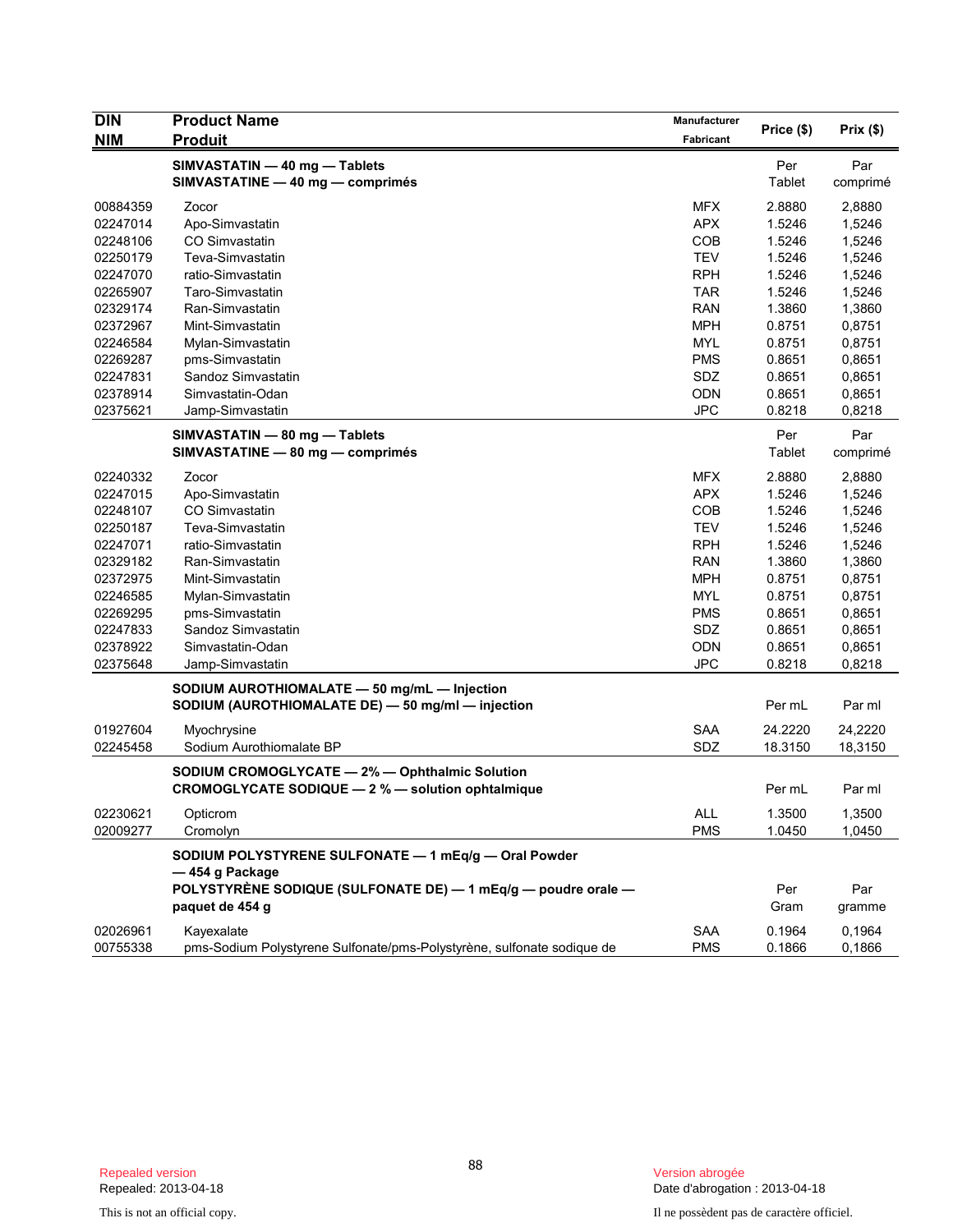| <b>DIN</b><br><b>NIM</b>                                                                     | <b>Product Name</b><br><b>Produit</b>                                                                                         | <b>Manufacturer</b><br>Fabricant                                                               | Price (\$)                                                                   | Prix(\$)                                                                     |
|----------------------------------------------------------------------------------------------|-------------------------------------------------------------------------------------------------------------------------------|------------------------------------------------------------------------------------------------|------------------------------------------------------------------------------|------------------------------------------------------------------------------|
|                                                                                              | SOTALOL HCI - 80 mg - Tablets<br>SOTALOL (CHLORHYDRATE DE) - 80 mg - comprimés                                                |                                                                                                | Per<br>Tablet                                                                | Per<br>comprimé                                                              |
| 02270625<br>02238326<br>02084228<br>02210428<br>02229778<br>02231181<br>02257831             | CO Sotalol<br>pms-Sotalol<br>ratio-Sotalol<br>Apo-Sotalol<br>Mylan-Sotalol<br>Novo-Sotalol<br>Sandoz Sotalol                  | COB<br><b>PMS</b><br><b>RPH</b><br><b>APX</b><br><b>MYL</b><br><b>TEV</b><br>SDZ               | 0.6526<br>0.6526<br>0.6526<br>0.6525<br>0.6525<br>0.6525<br>0.6525           | 0,6526<br>0,6526<br>0,6526<br>0,6525<br>0,6525<br>0,6525<br>0,6525           |
|                                                                                              | SOTALOL HCI-160 mg-Tablets<br>SOTALOL (CHLORHYDRATE DE) - 160 mg - comprimés                                                  |                                                                                                | Per<br>Tablet                                                                | Per<br>comprimé                                                              |
| 02270633<br>02238635<br>02084236<br>02257858<br>02167794<br>02229779<br>02238327<br>02234013 | CO Sotalol<br>Dom-Sotalol<br>ratio-Sotalol<br>Rhoxal-sotalol<br>Apo-Sotalol<br>Mylan-Sotalol<br>pms-Sotalol<br>Sandoz Sotalol | COB<br><b>DOM</b><br><b>RPH</b><br><b>RXP</b><br><b>APX</b><br><b>MYL</b><br><b>PMS</b><br>SDZ | 0.7142<br>0.7142<br>0.7141<br>0.7141<br>0.7140<br>0.6492<br>0.6492<br>0.6492 | 0,7142<br>0,7142<br>0,7141<br>0,7141<br>0,7140<br>0,6492<br>0,6492<br>0,6492 |
|                                                                                              | SPIRONOLACTONE - 25 mg - Tablets<br>SPIRONOLACTONE - 25 mg - comprimés                                                        |                                                                                                | Per<br>Tablet                                                                | Per<br>comprimé                                                              |
| 00028606<br>00613215                                                                         | Aldactone<br>Novo-Spiroton                                                                                                    | PFI<br><b>TEV</b>                                                                              | 0.1438<br>0.1194                                                             | 0,1438<br>0,1194                                                             |
|                                                                                              | SPIRONOLACTONE - 100 mg - Tablets<br>SPIRONOLACTONE - 100 mg - comprimés                                                      |                                                                                                | Per<br>Tablet                                                                | Per<br>comprimé                                                              |
| 00285455<br>00613223                                                                         | Aldactone<br>Novo-Spiroton                                                                                                    | PFI<br><b>TEV</b>                                                                              | 0.3388<br>0.2780                                                             | 0,3388<br>0,2780                                                             |
|                                                                                              | SPIRONOLACTONE/HYDROCHLOROTHIAZIDE - 25 mg/25 mg - Tablets<br>SPIRONOLACTONE/HYDROCHLOROTHIAZIDE - 25 mg/25 mg - comprimés    |                                                                                                | Per<br>Tablet                                                                | Per<br>comprimé                                                              |
| 00180408<br>00613231                                                                         | Aldactazide 25<br>Novo-Spirozine 25                                                                                           | PFI<br><b>TEV</b>                                                                              | 0.1438<br>0.1216                                                             | 0,1438<br>0,1216                                                             |
|                                                                                              | SPIRONOLACTONE/HYDROCHLOROTHIAZIDE - 50 mg/50 mg - Tablets<br>SPIRONOLACTONE/HYDROCHLOROTHIAZIDE - 50 mg/50 mg - comprimés    |                                                                                                | Per<br>Tablet                                                                | Per<br>comprimé                                                              |
| 00594377<br>00657182                                                                         | Aldactazide 50<br>Novo-Spirozine 50                                                                                           | PFI<br>TEV                                                                                     | 0.3049<br>0.2571                                                             | 0,3049<br>0,2571                                                             |
|                                                                                              | SUCRALFATE $-1$ g $-$ Tablets<br>SUCRALFATE $-1$ g $-$ comprimés                                                              |                                                                                                | Per<br><b>Tablet</b>                                                         | Per<br>comprimé                                                              |
| 02100622<br>02125250<br>02045702                                                             | Sulcrate<br>Apo-Sucralfate<br>Novo-Sucralfate                                                                                 | <b>AXC</b><br><b>APX</b><br><b>TEV</b>                                                         | 0.6104<br>0.3236<br>0.3236                                                   | 0,6104<br>0,3236<br>0,3236                                                   |
|                                                                                              | SULFASALAZINE - 500 mg - Tablets<br>SULFASALAZINE - 500 mg - comprimés                                                        |                                                                                                | Per<br>Tablet                                                                | Per<br>comprimé                                                              |
| 02064480<br>00598461                                                                         | Salazopyrin<br>pms-Sulfasalazine                                                                                              | PFI<br><b>PMS</b>                                                                              | 0.2813<br>0.2443                                                             | 0,2813<br>0,2443                                                             |
|                                                                                              | SULINDAC - 200 mg - Tablets<br>SULINDAC - 200 mg - comprimés                                                                  |                                                                                                | Per<br><b>Tablet</b>                                                         | Per<br>comprimé                                                              |
| 00778362<br>00745596                                                                         | Apo-Sulin<br>Novo-Sundac                                                                                                      | <b>APX</b><br><b>TEV</b>                                                                       | 0.5324<br>0.5324                                                             | 0,5324<br>0,5324                                                             |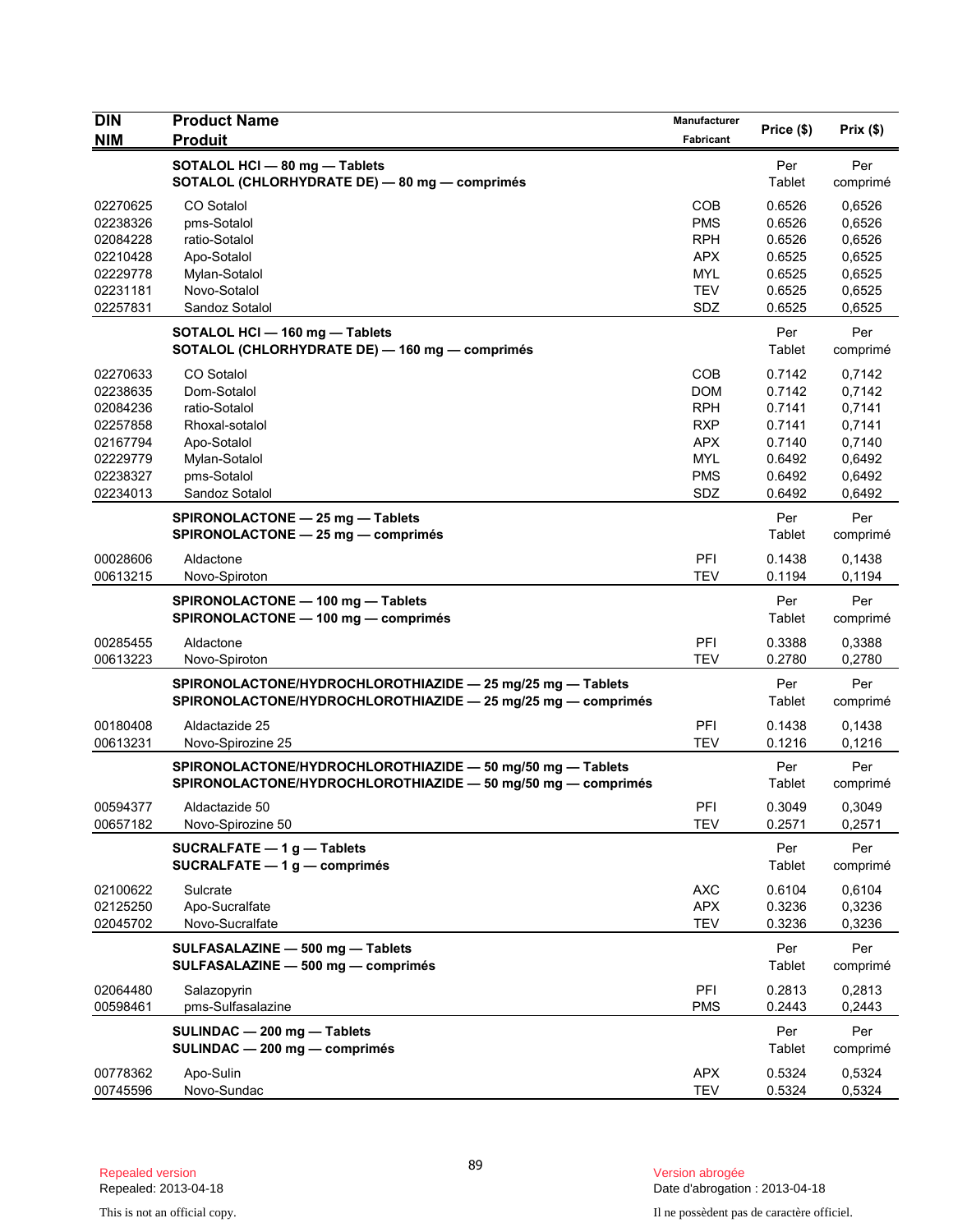| <b>DIN</b>                                                                                               | <b>Product Name</b>                                                                                                                                                           | <b>Manufacturer</b>                                                                                   | Price (\$)                                                                                  | Prix(\$)                                                                                    |
|----------------------------------------------------------------------------------------------------------|-------------------------------------------------------------------------------------------------------------------------------------------------------------------------------|-------------------------------------------------------------------------------------------------------|---------------------------------------------------------------------------------------------|---------------------------------------------------------------------------------------------|
| <b>NIM</b>                                                                                               | <b>Produit</b>                                                                                                                                                                | <b>Fabricant</b>                                                                                      |                                                                                             |                                                                                             |
|                                                                                                          | <b>SUMATRIPTAN - 50 mg - Tablets</b><br><b>SUMATRIPTAN - 50 mg - comprimés</b>                                                                                                |                                                                                                       | Per<br>Tablet                                                                               | Per<br>comprimé                                                                             |
| 02212153<br>02268388<br>02257890<br>02271583                                                             | Imitrex DF<br>Apo-Sumatriptan<br>CO Sumatriptan<br>ratio-Sumatriptan                                                                                                          | <b>GSK</b><br><b>APX</b><br>COB<br><b>RPH</b>                                                         | 16.6724<br>9.9715<br>9.9715<br>9.9715                                                       | 16,6724<br>9,9715<br>9,9715<br>9,9715                                                       |
| 02268914<br>02286823<br>02256436<br>02263025                                                             | Mylan-Sumatriptan<br>Novo-Sumatriptan DF<br>pms-Sumatriptan<br>Sandoz Sumatriptan                                                                                             | MYL<br><b>TEV</b><br><b>PMS</b><br>SDZ                                                                | 9.0650<br>9.0650<br>9.0650<br>9.0650                                                        | 9,0650<br>9,0650<br>9,0650<br>9,0650                                                        |
|                                                                                                          | SUMATRIPTAN - 100 mg - Tablets<br>SUMATRIPTAN - 100 mg - comprimés                                                                                                            |                                                                                                       | Per<br>Tablet                                                                               | Per<br>comprimé                                                                             |
| 02212161<br>02268396<br>02257904<br>02239367<br>02271591<br>02268922<br>02286831<br>02256444<br>02263033 | Imitrex DF<br>Apo-Sumatriptan<br>CO Sumatriptan<br>Novo-Sumatriptan<br>ratio-Sumatriptan<br>Mylan-Sumatriptan<br>Novo-Sumatriptan DF<br>pms-Sumatriptan<br>Sandoz Sumatriptan | <b>GSK</b><br><b>APX</b><br>COB<br><b>TEV</b><br><b>RPH</b><br><b>MYL</b><br>TEV<br><b>PMS</b><br>SDZ | 18.3665<br>10.9854<br>10.9854<br>10.9854<br>10.9854<br>9.9867<br>9.9867<br>9.9867<br>9.9867 | 18,3665<br>10,9854<br>10,9854<br>10,9854<br>10,9854<br>9,9867<br>9,9867<br>9,9867<br>9,9867 |
|                                                                                                          | TAMOXIFEN CITRATE - 10 mg - Tablets<br>TAMOXIFÈNE (CITRATE DE) — 10 mg — comprimés                                                                                            |                                                                                                       | Per<br>Tablet                                                                               | Per<br>comprimé                                                                             |
| 01926624<br>00812404<br>02088428<br>00851965                                                             | Tamofen<br>Apo-Tamox<br>Mylan-Tamoxifen<br>Novo-Tamoxifen                                                                                                                     | <b>SAA</b><br><b>APX</b><br><b>MYL</b><br>TEV                                                         | 0.2178<br>0.1925<br>0.1925<br>0.1925                                                        | 0,2178<br>0,1925<br>0,1925<br>0,1925                                                        |
|                                                                                                          | TAMOXIFEN CITRATE - 20 mg - Tablets<br>TAMOXIFÈNE (CITRATE DE) - 20 mg - comprimés                                                                                            |                                                                                                       | Per<br>Tablet                                                                               | Per<br>comprimé                                                                             |
| 01926632<br>02048485<br>00812390<br>02089858<br>00851973                                                 | Tamofen<br>Nolvadex-D<br>Apo-Tamox<br>Mylan-Tamoxifen<br>Novo-Tamoxifen                                                                                                       | <b>SAA</b><br><b>AZC</b><br><b>APX</b><br><b>MYL</b><br><b>TEV</b>                                    | 0.4367<br>0.4052<br>0.3850<br>0.3850<br>0.3850                                              | 0,4367<br>0,4052<br>0,3850<br>0,3850<br>0,3850                                              |
|                                                                                                          | TAMSULOSIN — 0.4 mg — Controlled Release Tablet<br>TAMSULOSIN - 0.4 mg - comprimé à libération                                                                                |                                                                                                       | Per<br>Tablet                                                                               | Per<br>comprimé                                                                             |
| 02270102<br>02362406<br>02368242<br>02340208                                                             | Flomax CR<br>Apo-Tamsulosin<br>Teva-Tamsulosin CR<br>Sandoz Tamsulosin CR                                                                                                     | <b>BOE</b><br><b>APX</b><br><b>TEV</b><br>SDZ                                                         | 0.6809<br>0.2100<br>0.2100<br>0.2100                                                        | 0,6809<br>0,2100<br>0,2100<br>0,2100                                                        |
|                                                                                                          | TAMSULOSIN - 0.4 mg - Sustained Release Capsules<br>TAMSULOSIN - 0.4 mg - capsules à libération                                                                               |                                                                                                       | Per<br>Capsule                                                                              | Par<br>capsule                                                                              |
| 02298570<br>02281392<br>02294885<br>02294265<br>02295121                                                 | Mylan-Tamsulosin<br>Novo-Tamsulosin<br>Ran-Tamsulosin<br>ratio-Tamsulosin<br>Sandoz Tamsulosin                                                                                | MYL<br><b>TEV</b><br><b>RAN</b><br><b>RPH</b><br>SDZ                                                  | 0.6000<br>0.6000<br>0.6000<br>0.6000<br>0.6000                                              | 0,6000<br>0,6000<br>0,6000<br>0,6000<br>0,6000                                              |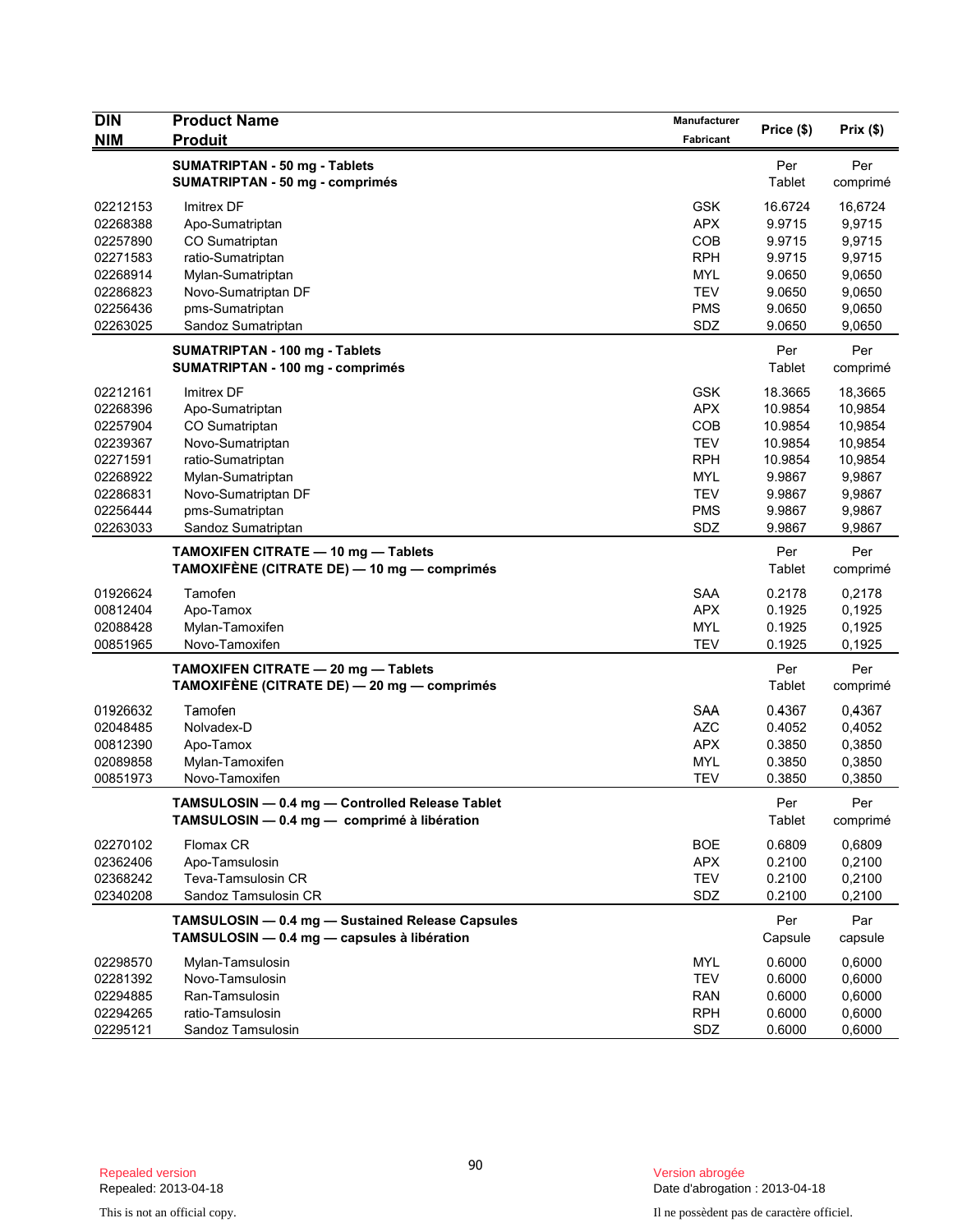| <b>DIN</b>                                                                       | <b>Product Name</b>                                                                                                | Manufacturer                                                                            | Price (\$)                                                         | Prix(\$)                                                           |
|----------------------------------------------------------------------------------|--------------------------------------------------------------------------------------------------------------------|-----------------------------------------------------------------------------------------|--------------------------------------------------------------------|--------------------------------------------------------------------|
| <b>NIM</b>                                                                       | <b>Produit</b>                                                                                                     | Fabricant                                                                               |                                                                    |                                                                    |
|                                                                                  | TELMISARTAN - 40 mg - Tablets<br>TELMISARTAN - 40 mg - comprimés                                                   |                                                                                         | Per<br>Tablet                                                      | Per<br>comprimé                                                    |
| 02240769<br>02393247<br>02376717<br>02375958<br>02320177                         | <b>Micardis</b><br>CO Telmisartan<br>Mylan-Telmisartan<br>Sandoz Telmisartan<br>Teva-Telmisartan                   | <b>BOE</b><br><b>COB</b><br><b>MYL</b><br>SDZ<br><b>TEV</b>                             | 1.2823<br>0.3954<br>0.3954<br>0.3954<br>0.3954                     | 1,2823<br>0,3954<br>0,3954<br>0,3954<br>0,3954                     |
|                                                                                  | TELMISARTAN - 80 mg - Tablets<br>TELMISARTAN - 80 mg - comprimés                                                   |                                                                                         | Per<br>Tablet                                                      | Per<br>comprimé                                                    |
| 02240770<br>02393255<br>02376725<br>02375966<br>02320185                         | Micardis<br>CO Telmisartan<br>Mylan-Telmisartan<br>Sandoz Telmisartan<br>Teva-Telmisartan                          | <b>BOE</b><br><b>COB</b><br><b>MYL</b><br>SDZ<br><b>TEV</b>                             | 1.2823<br>0.3954<br>0.3954<br>0.3954<br>0.3954                     | 1,2823<br>0.3954<br>0,3954<br>0,3954<br>0,3954                     |
|                                                                                  | TELMISARTAN/HYDROCHLOROTHIAZIDE - 80/12.5 mg - Tablets<br>TELMISARTAN/HYDROCHLOROTHIAZIDE - 80/12.5 mg - comprimés |                                                                                         | Per<br>Tablet                                                      | Per<br>comprimé                                                    |
| 02244344<br>02393263<br>02373564<br>02330288                                     | <b>Micardis Plus</b><br>CO Telmisartan/HCTZ<br>Mylan-Telmisartan HCTZ<br>Teva-Telmisartan HCTZ                     | <b>BOE</b><br>COB<br><b>MYL</b><br><b>TEV</b>                                           | 1.2823<br>0.3954<br>0.3954<br>0.3954                               | 1,2823<br>0,3954<br>0,3954<br>0,3954                               |
|                                                                                  | TELMISARTAN/HYDROCHLOROTHIAZIDE - 80/25 mg - Tablets<br>TELMISARTAN/HYDROCHLOROTHIAZIDE - 80/25 mg - comprimés     |                                                                                         | Per<br>Tablet                                                      | Per<br>comprimé                                                    |
| 02318709<br>02393271<br>02373572<br>02379252                                     | <b>Micardis Plus</b><br>CO Telmisartan/HCTZ<br>Mylan-Telmisartan HCTZ<br>Teva-Telmisartan HCTZ                     | BOE<br>COB<br><b>MYL</b><br><b>TEV</b>                                                  | 1.2823<br>0.3954<br>0.3954<br>0.3954                               | 1,2823<br>0,3954<br>0,3954<br>0,3954                               |
|                                                                                  | TEMAZEPAM - 15 mg - Capsules<br>$TÉMAZÉPAM - 15 mg - capsules$                                                     |                                                                                         | Per<br>Capsule                                                     | Par<br>capsule                                                     |
| 00604453<br>02229756<br>02244814<br>02230095<br>02243023<br>02225964             | Restoril<br>Dom-Temazepam<br>CO Temazepam<br>Novo-Temazepam<br>ratio-Temazepam<br>Apo-Temazepam                    | <b>SEP</b><br><b>DOM</b><br>COB<br><b>TEV</b><br><b>RPH</b><br>APX                      | 0.1925<br>0.1213<br>0.1212<br>0.1212<br>0.1212<br>0.1210           | 0,1925<br>0,1213<br>0,1212<br>0,1212<br>0,1212<br>0,1210           |
|                                                                                  | TEMAZEPAM - 30 mg - Capsules<br>TÉMAZÉPAM - 30 mg - capsules                                                       |                                                                                         | Per<br>Capsule                                                     | Par<br>capsule                                                     |
| 00604461<br>02225972<br>02244815<br>02229758<br>02230102<br>02273047<br>02243024 | Restoril<br>Apo-Temazepam<br>CO Temazepam<br>Dom-Temazepam<br>Novo-Temazepam<br>pms-Temazepam<br>ratio-Temazepam   | <b>SEP</b><br><b>APX</b><br>COB<br><b>DOM</b><br><b>TEV</b><br><b>PMS</b><br><b>RPH</b> | 0.2316<br>0.1460<br>0.1459<br>0.1459<br>0.1459<br>0.1459<br>0.1459 | 0,2316<br>0,1460<br>0,1459<br>0,1459<br>0,1459<br>0,1459<br>0,1459 |
|                                                                                  | TEMOZOLOMIDE - 20 mg - Capsules<br>TEMOZOLOMIDE - 20 mg - capsules                                                 |                                                                                         | Per<br>Capsule                                                     | Par<br>capsule                                                     |
| 02241094<br>02395274                                                             | Temodal<br>CO Temozolomide                                                                                         | <b>SCH</b><br>COB                                                                       | 33.3218<br>22.7194                                                 | 33,3218<br>22,7194                                                 |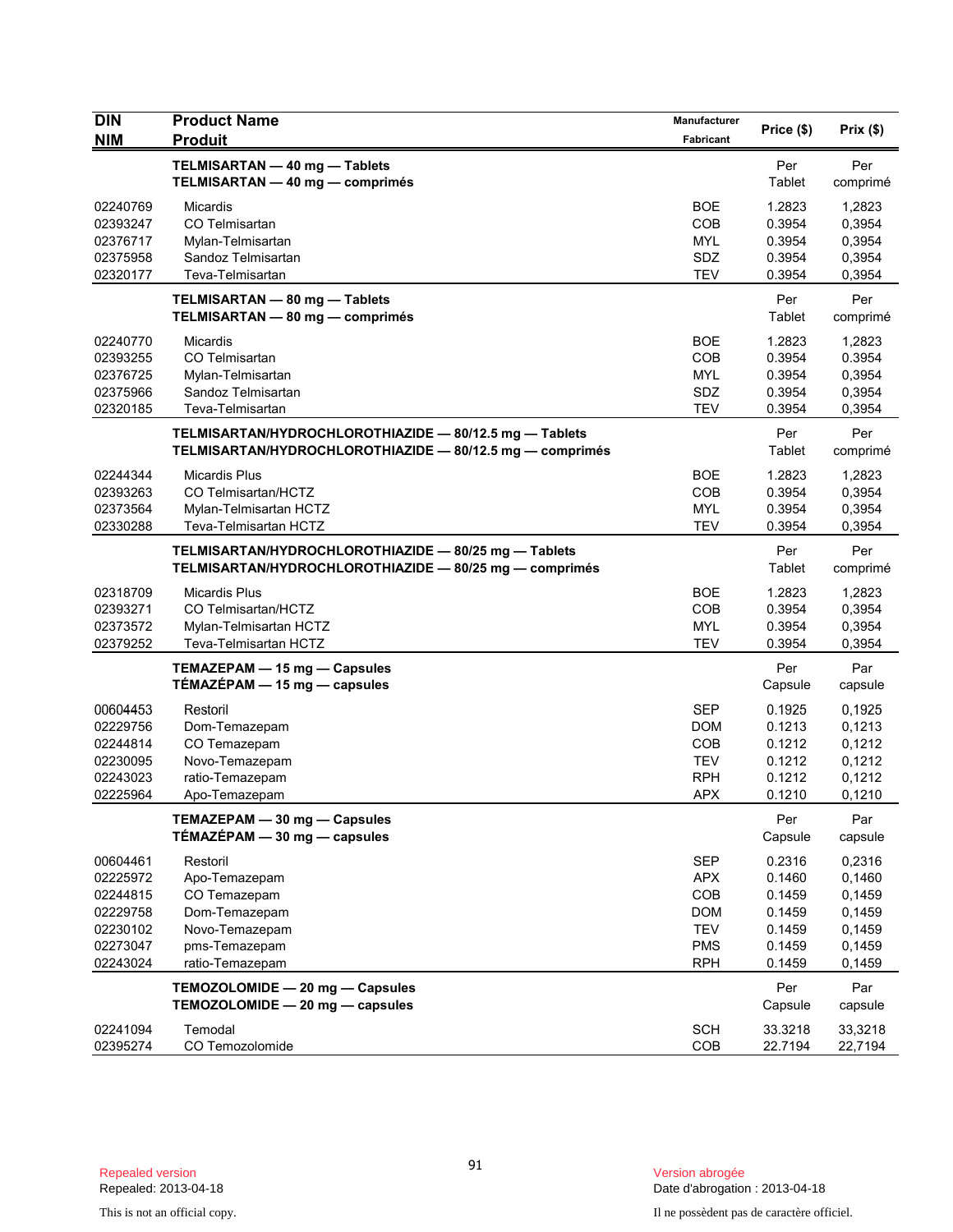| <b>DIN</b><br><b>NIM</b> | <b>Product Name</b><br><b>Produit</b>                                                    | Manufacturer<br><b>Fabricant</b> | Price (\$)           | Prix(\$)             |
|--------------------------|------------------------------------------------------------------------------------------|----------------------------------|----------------------|----------------------|
|                          |                                                                                          |                                  |                      |                      |
|                          | TEMOZOLOMIDE - 100 mg - Capsules<br>TEMOZOLOMIDE - 100 mg - capsules                     |                                  | Per<br>Capsule       | Par<br>capsule       |
| 02241095<br>02395282     | Temodal<br>CO Temozolomide                                                               | <b>SCH</b><br>COB                | 166.6084<br>113.5966 | 166,6084<br>113,5966 |
|                          |                                                                                          |                                  | Per                  | Par                  |
|                          | TEMOZOLOMIDE - 140 mg - Capsules<br>TEMOZOLOMIDE - 140 mg - capsules                     |                                  | Capsule              | capsule              |
| 02312794<br>02395290     | Temodal<br>CO Temozolomide                                                               | <b>SCH</b><br>COB                | 233.2525<br>159.0358 | 233,2525<br>159,0358 |
|                          | TEMOZOLOMIDE - 250 mg - Capsules<br>TEMOZOLOMIDE - 250 mg - capsules                     |                                  | Per<br>Capsule       | Par<br>capsule       |
| 02241096<br>02395312     | Temodal<br>CO Temozolomide                                                               | <b>SCH</b><br>COB                | 416.5090<br>283.9834 | 416,5090<br>283,9834 |
|                          |                                                                                          |                                  | Per                  | Par                  |
|                          | TERAZOSIN HCI - 1 mg - Tablets<br>TÉRAZOSINE (CHLORHYDRATE DE) — 1 mg — comprimés        |                                  | Tablet               | comprimé             |
| 00818658                 | <b>Hytrin</b>                                                                            | ABB                              | 0.8393               | 0,8393               |
| 02234502                 | Apo-Terazosin                                                                            | <b>APX</b>                       | 0.3840               | 0,3840               |
| 02230805<br>02243518     | Teva-Terazosin<br>pms-Terazosin                                                          | <b>TEV</b><br><b>PMS</b>         | 0.3839<br>0.3839     | 0,3839               |
| 02218941                 | ratio-Terazosin                                                                          | <b>RPH</b>                       | 0.3839               | 0,3839<br>0,3839     |
|                          | TERAZOSIN HCI - 2 mg - Tablets                                                           |                                  | Per                  | Par                  |
|                          | TÉRAZOSINE (CHLORHYDRATE DE) — 2 mg — comprimés                                          |                                  | Tablet               | comprimé             |
| 00818682                 | <b>Hytrin</b>                                                                            | ABB                              | 1.0668               | 1,0668               |
| 02234503                 | Apo-Terazosin                                                                            | <b>APX</b>                       | 0.4880               | 0,4880               |
| 02230806                 | Teva-Terazosin                                                                           | <b>TEV</b>                       | 0.4880               | 0,4880               |
| 02243519<br>02218968     | pms-Terazosin<br>ratio-Terazosin                                                         | <b>PMS</b><br><b>RPH</b>         | 0.4880<br>0.4880     | 0,4880<br>0,4880     |
|                          | TERAZOSIN HCI - 5 mg - Tablets                                                           |                                  | Per                  | Par                  |
|                          | TÉRAZOSINE (CHLORHYDRATE DE) - 5 mg - comprimés                                          |                                  | Tablet               | comprimé             |
| 00818666                 | <b>Hytrin</b>                                                                            | <b>ABB</b>                       | 1.4489               | 1,4489               |
| 02234504                 | Apo-Terazosin                                                                            | <b>APX</b>                       | 0.6628               | 0,6628               |
| 02230807                 | Teva-Terazosin                                                                           | <b>TEV</b>                       | 0.6628               | 0,6628               |
| 02243520<br>02218976     | pms-Terazosin<br>ratio-Terazosin                                                         | <b>PMS</b><br>RPH                | 0.6628<br>0.6628     | 0,6628<br>0,6628     |
|                          |                                                                                          |                                  |                      |                      |
|                          | TERAZOSIN HCI - 10 mg - Tablets<br>TÉRAZOSINE (CHLORHYDRATE DE) - 10 mg - comprimés      |                                  | Per<br>Tablet        | Par<br>comprimé      |
| 00818674                 | <b>Hytrin</b>                                                                            | ABB                              | 2.1208               | 2,1208               |
| 02230808                 | Teva-Terazosin                                                                           | <b>TEV</b>                       | 0.9702               | 0,9702               |
| 02243521                 | pms-Terazosin                                                                            | <b>PMS</b>                       | 0.9702               | 0,9702               |
| 02218984                 | ratio-Terazosin                                                                          | <b>RPH</b>                       | 0.9702               | 0,9702               |
| 02234505                 | Apo-Terazosin                                                                            | <b>APX</b>                       | 0.9700               | 0,9700               |
|                          | TERBINAFINE HCI - 250 mg - Tablets<br>TERBINAFINE (CHLORHYDRATE DE) - 250 mg - comprimés |                                  | Per<br>Tablet        | Par<br>comprimé      |
| 02031116                 | Lamisil                                                                                  | <b>NVT</b>                       | 4.6358               | 4,6358               |
| 02239893                 | Apo-Terbinafine                                                                          | <b>APX</b>                       | 2.7767               | 2,7767               |
| 02254727                 | CO Terbinafine                                                                           | COB                              | 2.7767               | 2,7767               |
| 02242503                 | Mylan-Terbinafine                                                                        | <b>MYL</b>                       | 2.7767               | 2,7767               |
| 02240346                 | Novo-Terbinafine                                                                         | <b>TEV</b>                       | 2.7767               | 2,7767               |
| 02352818                 | GD-Terbinafine                                                                           | <b>GEM</b>                       | 2.1240               | 2,1240               |
| 02294273                 | pms-Terbinafine                                                                          | <b>PMS</b>                       | 2.1240               | 2,1240               |
| 02262177                 | Sandoz Terbinafine                                                                       | SDZ                              | 2.1240               | 2,1240               |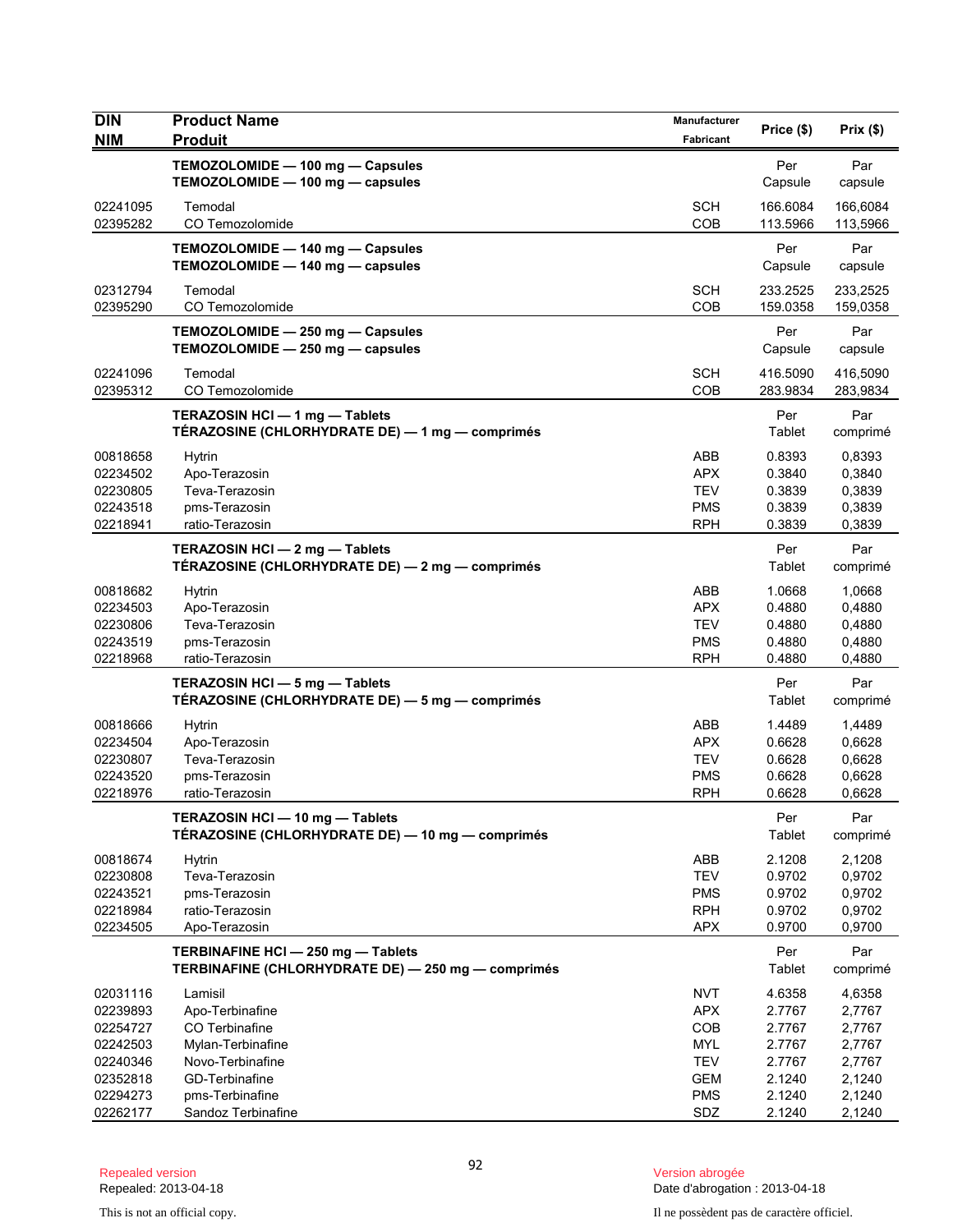| <b>DIN</b>                                   | <b>Product Name</b>                                                                                   | Manufacturer                                  | Price (\$)                           | Prix(\$)                             |
|----------------------------------------------|-------------------------------------------------------------------------------------------------------|-----------------------------------------------|--------------------------------------|--------------------------------------|
| <b>NIM</b>                                   | <b>Produit</b>                                                                                        | Fabricant                                     |                                      |                                      |
|                                              | TESTOSTERONE CYPIONATE - 100 mg/mL - Injection<br>TESTOSTÉRONE (CYPIONATE DE) - 100 mg/ml - injection |                                               | Per<br>mL                            | Par<br>ml                            |
| 00030783<br>02246063                         | Depo-Testosterone<br>Testosterone Cypionate/Testostérone (cypionate de)                               | PFI<br>SDZ                                    | 3.0118<br>2.3580                     | 3,0118<br>2,3580                     |
|                                              | TIAPROFENIC ACID - 200 mg - Tablets<br>TIAPROFÉNIQUE (ACIDE) - 200 mg - comprimés                     |                                               | Per<br>Tablet                        | Par<br>comprimé                      |
| 02230827<br>02179679<br>02136112             | pms-Tiaprofenic<br>Novo-Tiaprofenic<br>Apo-Tiaprofenic                                                | <b>PMS</b><br><b>TEV</b><br><b>APX</b>        | 0.4048<br>0.3781<br>0.3780           | 0,4048<br>0,3781<br>0,3780           |
|                                              | TICLOPIDINE HCI - 250 mg - Tablets<br>TICLOPIDINE (CHLORHYDRATE DE) - 250 mg - comprimés              |                                               | Per<br>Tablet                        | Par<br>comprimé                      |
| 02237701<br>02239744<br>02236848<br>02243587 | Apo-Ticlopidine<br>Mylan-Ticlopidine<br>Novo-Ticlopidine<br>Sandoz Ticlopidine                        | <b>APX</b><br><b>MYL</b><br><b>TEV</b><br>SDZ | 0.7574<br>0.7574<br>0.7574<br>0.7574 | 0,7574<br>0,7574<br>0,7574<br>0,7574 |
|                                              | TIMOLOL MALEATE - 0.25% - Ophthalmic Solution<br>TIMOLOL (MALÉATE DE) - 0,25 % - solution ophtalmique |                                               | Per mL                               | Par ml                               |
| 00755826<br>02240248<br>02083353<br>02166712 | Apo-Timop<br>ratio-Timolol Maleate<br>pms-Timolol<br>Sandoz Timolol                                   | <b>APX</b><br><b>RPH</b><br><b>PMS</b><br>SDZ | 1.7050<br>1.5500<br>1.5500<br>1.5500 | 1,7050<br>1,5500<br>1,5500<br>1,5500 |
|                                              | TIMOLOL MALEATE - 0.5% - Ophthalmic Solution<br>TIMOLOL (MALÉATE DE) - 0,5 % - solution ophtalmique   |                                               | Per mL                               | par ml                               |
| 00451207<br>00755834<br>02083345<br>02166720 | Timoptic<br>Apo-Timop<br>pms-Timolol<br>Sandoz Timolol                                                | <b>MFX</b><br><b>APX</b><br><b>PMS</b><br>SDZ | 4.2083<br>2.0460<br>2.0460<br>2.0460 | 4,2083<br>2,0460<br>2,0460<br>2,0460 |
|                                              | TIMOLOL MALEATE - 0.25% - Ophthalmic Solution<br>TIMOLOL (MALÉATE DE) - 0,25 % - solution ophtalmique |                                               | Per mL                               | Par ml                               |
| 02171880<br>02242275                         | Timoptic-XE<br><b>Timolol Maleate-EX</b>                                                              | <b>MFX</b><br>SDZ                             | 4.4921<br>2.8520                     | 4,4921<br>2,8520                     |
|                                              | TIMOLOL MALEATE - 5 mg - Tablets<br>TIMOLOL (MALÉATE DE) - 5 mg - comprimés                           |                                               | Per<br>Tablet                        | Par<br>comprimé                      |
| 00755842<br>01947796                         | Apo-Timol<br>Novo-Timol                                                                               | <b>APX</b><br><b>TEV</b>                      | 0.1999<br>0.1817                     | 0,1999<br>0,1817                     |
|                                              | TIMOLOL MALEATE - 10 mg - Tablets<br>TIMOLOL (MALÉATE DE) - 10 mg - comprimés                         |                                               | Per<br>Tablet                        | Par<br>comprimé                      |
| 00755850<br>01947818                         | Apo-Timol<br>Novo-Timol                                                                               | <b>APX</b><br><b>TEV</b>                      | 0.3119<br>0.2835                     | 0,3119<br>0,2835                     |
|                                              | TIZANIDINE HCI - 4 mg - Tablets<br>TIZANIDINE (CHLORHYDRATE DE) - 4 mg - comprimés                    |                                               | Per<br>Tablet                        | Par<br>comprimé                      |
| 02239170<br>02259893<br>02272059             | Zanaflex<br>Apo-Tizanidine<br>Mylan-Tizanidine                                                        | PAL<br><b>APX</b><br><b>MYL</b>               | 0.8110<br>0.5617<br>0.5617           | 0,8110<br>0,5617<br>0,5617           |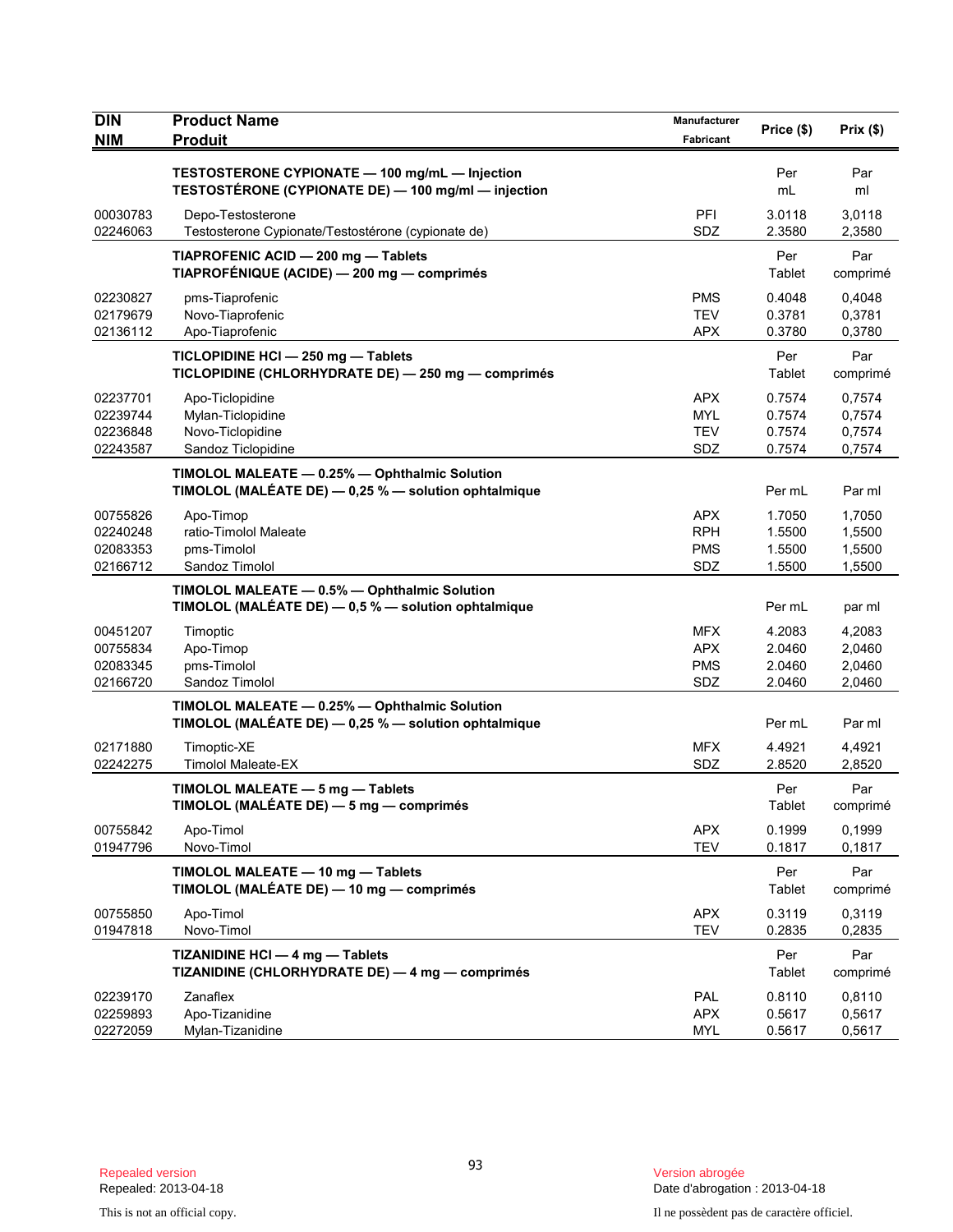| <b>DIN</b><br><b>NIM</b>                                                                                             | <b>Product Name</b><br><b>Produit</b>                                                                                                                                            | Manufacturer<br>Fabricant                                                                                                  | Price (\$)                                                                                       | Prix (\$)                                                                                        |
|----------------------------------------------------------------------------------------------------------------------|----------------------------------------------------------------------------------------------------------------------------------------------------------------------------------|----------------------------------------------------------------------------------------------------------------------------|--------------------------------------------------------------------------------------------------|--------------------------------------------------------------------------------------------------|
|                                                                                                                      | TOBRAMYCIN - 0.3% - Ophthalmic Solution<br>TOBRAMYCINE - 0,3 % - solution ophtalmique                                                                                            |                                                                                                                            | Per mL                                                                                           | Par ml                                                                                           |
| 00513962<br>02239577<br>02241755                                                                                     | Tobrex<br>pms-Tobramycin<br>Sandoz Tobramycin                                                                                                                                    | <b>ALC</b><br><b>PMS</b><br>SDZ                                                                                            | 1.9179<br>1.2452<br>1.1528                                                                       | 1,9179<br>1,2452<br>1,1528                                                                       |
|                                                                                                                      | TOBRAMYCIN - 40 mg/mL - Injection<br>TOBRAMYCINE - 40 mg/mL - injection                                                                                                          |                                                                                                                            | Per mL                                                                                           | Par ml                                                                                           |
| 02241210<br>02382814                                                                                                 | Tobramycin<br>Tobramycin                                                                                                                                                         | SDZ<br><b>JPC</b>                                                                                                          | 3.3700<br>2.7250                                                                                 | 3,3700<br>2,7250                                                                                 |
|                                                                                                                      | TOPIRAMATE - 25 mg - Tablets<br>TOPIRAMATE - 25 mg - comprimés                                                                                                                   |                                                                                                                            | Per<br>Tablet                                                                                    | Par<br>comprimé                                                                                  |
| 02230893<br>02279614<br>02256827<br>02287765<br>02315645<br>02263351<br>02248860<br>02352850<br>02262991<br>02260050 | Topamax<br>Apo-Topiramate<br>ratio-Topiramate<br>CO Topiramate<br>Mint-Topiramate<br>Mylan-Topiramate<br>Novo-Topiramate<br>GD-Topiramate<br>pms-Topiramate<br>Sandoz Topiramate | JAN<br><b>APX</b><br><b>RPH</b><br>COB<br><b>MPH</b><br><b>MYL</b><br><b>TEV</b><br><b>GEM</b><br><b>PMS</b><br>SDZ        | 1.4066<br>0.7277<br>0.7277<br>0.6615<br>0.6615<br>0.6615<br>0.6615<br>0.6444<br>0.6444<br>0.6444 | 1,4066<br>0,7277<br>0,7277<br>0,6615<br>0,6615<br>0,6615<br>0,6615<br>0,6444<br>0,6444<br>0,6444 |
|                                                                                                                      | TOPIRAMATE - 100 mg - Tablets<br>TOPIRAMATE - 100 mg - comprimés                                                                                                                 |                                                                                                                            | Per<br>Tablet                                                                                    | Par<br>comprimé                                                                                  |
| 02230894<br>02279630<br>02256835<br>02287773<br>02315653<br>02263378<br>02248861<br>02352877<br>02263009<br>02260069 | Topamax<br>Apo-Topiramate<br>ratio-Topiramate<br>CO Topiramate<br>Mint-Topiramate<br>Mylan-Topiramate<br>Novo-Topiramate<br>GD-Topiramate<br>pms-Topiramate<br>Sandoz Topiramate | <b>JAN</b><br><b>APX</b><br><b>RPH</b><br>COB<br><b>MPH</b><br><b>MYL</b><br><b>TEV</b><br><b>GEM</b><br><b>PMS</b><br>SDZ | 2.6659<br>1.3791<br>1.3791<br>1.2537<br>1.2537<br>1.2537<br>1.2537<br>1.2215<br>1.2215<br>1.2215 | 2,6659<br>1,3791<br>1.3791<br>1,2537<br>1,2537<br>1,2537<br>1,2537<br>1,2215<br>1,2215<br>1,2215 |
|                                                                                                                      | TOPIRAMATE - 200 mg - Tablets<br>TOPIRAMATE - 200 mg - comprimés                                                                                                                 |                                                                                                                            | Per<br>Tablet                                                                                    | Par<br>comprimé                                                                                  |
| 02230896<br>02279649<br>02256843<br>02287781<br>02315661<br>02263386<br>02248862<br>02352885<br>02263017<br>02267837 | Topamax<br>Apo-Topiramate<br>ratio-Topiramate<br>CO Topiramate<br>Mint-Topiramate<br>Mylan-Topiramate<br>Novo-Topiramate<br>GD-Topiramate<br>pms-Topiramate<br>Sandoz Topiramate | <b>JAN</b><br><b>APX</b><br><b>RPH</b><br>COB<br><b>MPH</b><br><b>MYL</b><br><b>TEV</b><br><b>GEM</b><br><b>PMS</b><br>SDZ | 3.9809<br>2.1830<br>2.1830<br>1.9845<br>1.9845<br>1.9845<br>1.9845<br>1.8239<br>1.8239<br>1.8239 | 3,9809<br>2,1830<br>2,1830<br>1,9845<br>1,9845<br>1,9845<br>1,9845<br>1,8239<br>1,8239<br>1,8239 |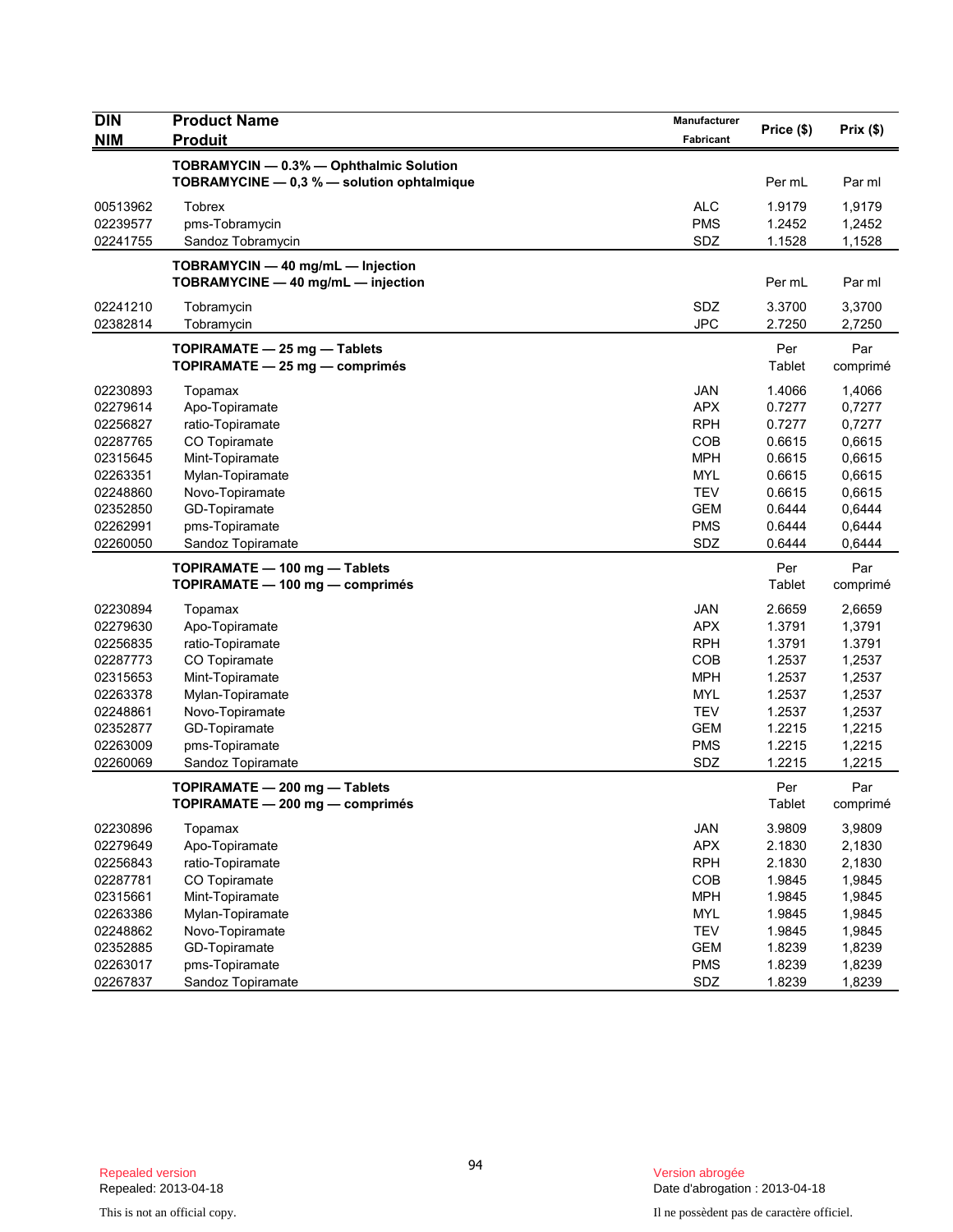| <b>DIN</b>           | <b>Product Name</b>                                                                                                  | Manufacturer             | Price (\$)       | Prix(\$)         |
|----------------------|----------------------------------------------------------------------------------------------------------------------|--------------------------|------------------|------------------|
| <b>NIM</b>           | <b>Produit</b>                                                                                                       | Fabricant                |                  |                  |
|                      | TRAZODONE HCI-50 mg-Tablets<br>TRAZODONE (CHLORHYDRATE DE) - 50 mg - comprimés                                       |                          | Per<br>Tablet    | Par<br>comprimé  |
| 02128950             | Dom-Trazodone                                                                                                        | <b>DOM</b>               | 0.2436           | 0,2436           |
| 00579351             | Desyrel                                                                                                              | SQU                      | 0.2436           | 0,2436           |
| 02231683             | Mylan-Trazodone                                                                                                      | <b>MYL</b>               | 0.2436           | 0,2436           |
| 02230284             | Trazorel                                                                                                             | <b>VAL</b>               | 0.2436           | 0,2436           |
| 02147637             | Apo-Trazodone                                                                                                        | <b>APX</b>               | 0.2435           | 0,2435           |
| 01937227             | pms-Trazodone                                                                                                        | <b>PMS</b>               | 0.2435           | 0,2435           |
| 02277344             | ratio-Trazodone                                                                                                      | <b>RPH</b>               | 0.2435           | 0.2435           |
| 02144263             | Teva-Trazodone                                                                                                       | <b>TEV</b>               | 0.2435           | 0,2435           |
|                      | TRAZODONE HCI - 100 mg - Tablets<br>TRAZODONE (CHLORHYDRATE DE) - 100 mg - comprimés                                 |                          | Per<br>Tablet    | Par<br>comprimé  |
| 02147645             | Apo-Trazodone                                                                                                        | <b>APX</b>               | 0.4352           | 0,4352           |
| 02128969             | Dom-Trazodone                                                                                                        | <b>DOM</b>               | 0.4352           | 0,4352           |
| 02231684             | Mylan-Trazodone                                                                                                      | <b>MYL</b>               | 0.4352           | 0,4352           |
| 02144271             | Teva-Trazodone                                                                                                       | <b>TEV</b>               | 0.4352           | 0,4352           |
| 01937235             | pms-Trazodone                                                                                                        | <b>PMS</b>               | 0.4352           | 0,4352           |
| 02277352             | ratio-Trazodone                                                                                                      | <b>RPH</b>               | 0.4352           | 0,4352           |
| 02230285             | Trazorel                                                                                                             | <b>VAL</b>               | 0.4352           | 0,4352           |
|                      | TRAZODONE HCI - 150 mg - Tablets<br>TRAZODONE (CHLORHYDRATE DE) - 150 mg - comprimés                                 |                          | Per<br>Tablet    | Par<br>comprimé  |
| 02147653             | Apo-Trazodone-D                                                                                                      | <b>APX</b>               | 0.6393           | 0,6393           |
| 02144298             | Teva-Trazodone-D                                                                                                     | <b>TEV</b>               | 0.6393           | 0,6393           |
| 02277360             | ratio-Trazodone                                                                                                      | <b>RPH</b>               | 0.6393           | 0,6393           |
|                      | TRETINOIN - 0.05% - Topical Cream<br>TRÉTINOÏNE $-$ 0,05 % $-$ crème topique                                         |                          | Per<br>Gram      | Par<br>gramme    |
| 00443794             | <b>Retin A</b>                                                                                                       | JAJ                      | 0.3800           | 0,3800           |
| 00518182             | Stieva-A                                                                                                             | <b>GSK</b>               | 0.3217           | 0,3217           |
|                      | TRETINOIN - 0.1% - Topical Cream<br>TRÉTINOÏNE $-$ 0,1 % $-$ crème topique                                           |                          | Per<br>Gram      | Par<br>gramme    |
| 00870021             | Retin A                                                                                                              | JAJ                      | 0.3916           | 0,3916           |
| 00662348             | Stieva-A Forte                                                                                                       | <b>GSK</b>               | 0.3217           | 0,3217           |
|                      | TRETINOIN - 0.01% - Topical Gel<br>TRÉTINOÏNE $-$ 0,01 % $-$ gel topique                                             |                          | Per<br>Gram      | Par<br>gramme    |
| 00870013             | Retin A                                                                                                              | JAJ                      | 0.3800           | 0,3800           |
| 01926462             | Vitamin A Acid                                                                                                       | <b>VAL</b>               | 0.3173           | 0,3173           |
|                      | TRETINOIN - 0.025% - Topical Gel<br>TRÉTINOÏNE $-$ 0,025 % $-$ gel topique                                           |                          | Per<br>Gram      | Par<br>gramme    |
| 00443816             | Retin A                                                                                                              | JAJ                      | 0.3800           | 0,3800           |
| 00587966             | Stieva-A                                                                                                             | <b>GSK</b>               | 0.3286           | 0,3286           |
| 01926470             | Vitamin A Acid                                                                                                       | <b>VAL</b>               | 0.3173           | 0,3173           |
|                      | TRETINOIN - 0.05% - Topical Gel<br>TRÉTINOÏNE $-$ 0,05 % $-$ gel topique                                             |                          | Per<br>Gram      | Par<br>gramme    |
| 00641863<br>01926489 | Stieva-A<br>Vitamin A Acid                                                                                           | <b>GSK</b><br><b>VAL</b> | 0.3286<br>0.3173 | 0,3286<br>0,3173 |
|                      |                                                                                                                      |                          |                  |                  |
|                      | TRIAMTERENE/HYDROCHLOROTHIAZIDE - 50 mg/25 mg - Tablets<br>TRIAMTÉRÈNE/HYDROCHLOROTHIAZIDE - 50 mg/25 mg - comprimés |                          | Per<br>Tablet    | Par<br>comprimé  |
| 00441775             | Apo-Triazide                                                                                                         | <b>APX</b>               | 0.0669           | 0,0669           |
| 00532657             | Novo-Triamzide                                                                                                       | <b>TEV</b>               | 0.0608           | 0,0608           |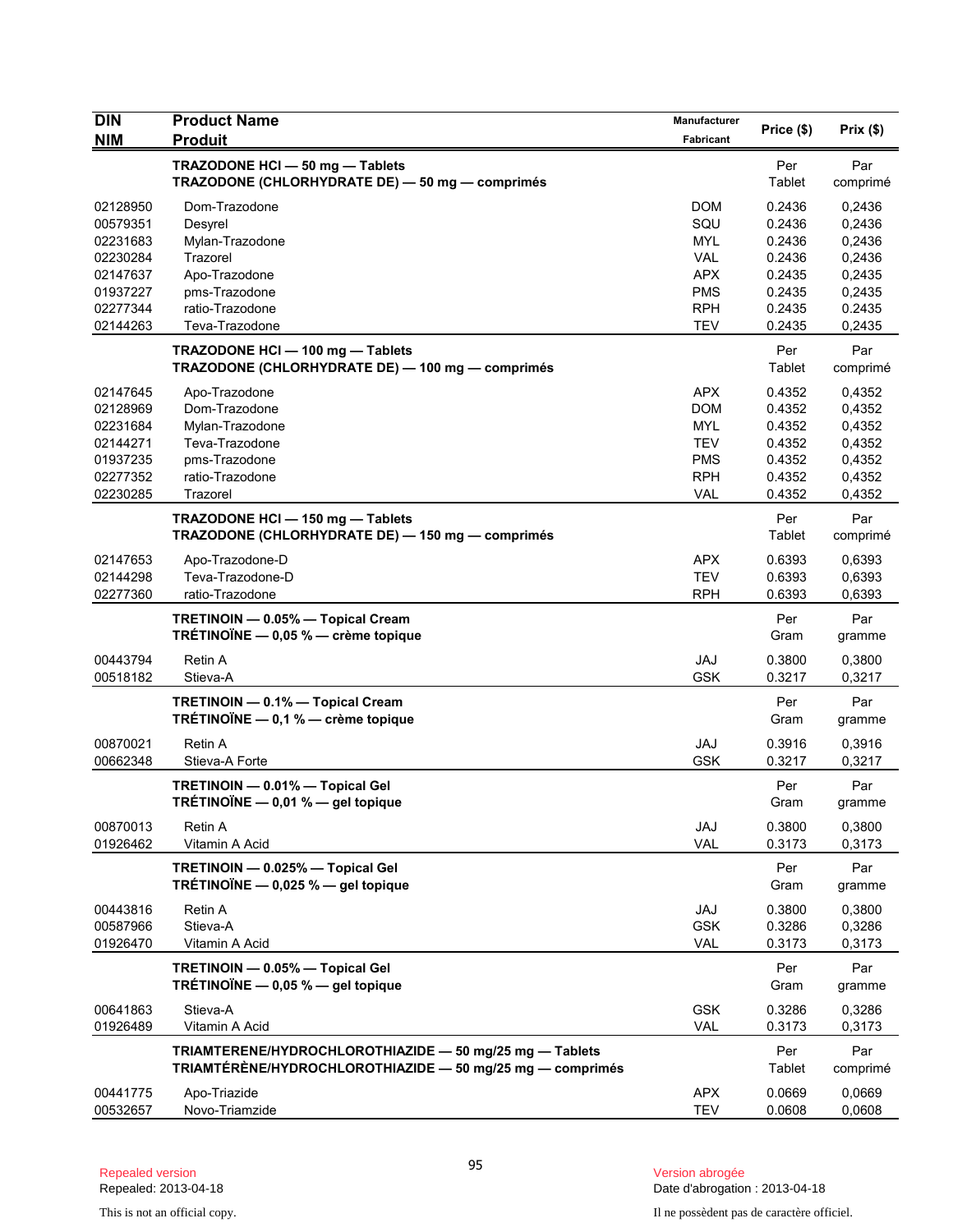| <b>DIN</b>           | <b>Product Name</b>                                                                                                                                                                                                                                                                           | Manufacturer             | Price (\$)       | Prix(\$)         |
|----------------------|-----------------------------------------------------------------------------------------------------------------------------------------------------------------------------------------------------------------------------------------------------------------------------------------------|--------------------------|------------------|------------------|
| <b>NIM</b>           | <b>Produit</b>                                                                                                                                                                                                                                                                                | Fabricant                |                  |                  |
|                      | TRIFLURIDINE - 1% - Ophthalmic Solution                                                                                                                                                                                                                                                       |                          |                  |                  |
|                      | TRIFLURIDINE - 1 % - solution ophtalmique                                                                                                                                                                                                                                                     |                          | Per mL           | Par ml           |
| 00687456             | Viroptic                                                                                                                                                                                                                                                                                      | <b>THM</b>               | 3.3426           | 3,3426           |
| 02248529             | Sandoz Trifluridine                                                                                                                                                                                                                                                                           | SDZ                      | 3.2667           | 3,2667           |
|                      | TRIMEBUTINE - 200 mg - Tablets<br>TRIMÉBUTINE - 200 mg - comprimés                                                                                                                                                                                                                            |                          | Per<br>Tablet    | Par<br>comprimé  |
| 00803499<br>02245664 | Modulon<br>Trimebutine                                                                                                                                                                                                                                                                        | <b>AXC</b><br>AAA        | 0.7079<br>0.5497 | 0,7079<br>0,5497 |
|                      | TRIMETHOPRIM/SULFAMETHOXAZOLE - 160 mg/800 mg - Tablets<br>TRIMÉTHOPRIME/SULFAMÉTHOXAZOLE - 160 mg/800 mg - comprimés                                                                                                                                                                         |                          | Per<br>Tablet    | Par<br>comprimé  |
| 00445282<br>00510645 | Apo-Sulfatrim DS<br>Novo-Trimel DS                                                                                                                                                                                                                                                            | <b>APX</b><br>TEV        | 0.1343<br>0.1343 | 0,1343<br>0,1343 |
|                      | TRIMETHOPRIM SULFATE/POLYMYXIN B SULFATE - 1 mg/10,000 U/mL<br>- Ophthalmic Solution                                                                                                                                                                                                          |                          |                  |                  |
|                      | TRIMÉTHOPRIME (SULFATE DE)/POLYMYXINE B (SULFATE DE) -<br>1 mg/10 000 U/ml - solution ophtalmique                                                                                                                                                                                             |                          | Per mL           | Par ml           |
| 02011956             | Polytrim                                                                                                                                                                                                                                                                                      | <b>ALL</b>               | 3.4474           | 3,4474           |
| 02240363             | pms-Polytrimethoprim                                                                                                                                                                                                                                                                          | <b>PMS</b>               | 2.4739           | 2,4739           |
| 02239234             | Sandoz Polytrimethoprim                                                                                                                                                                                                                                                                       | SDZ                      | 2.3187           | 2,3187           |
|                      | <b>TRIPROLIDINE HCI/PSEUDOEPHEDRINE HCI/CODEINE PHOSPHATE</b><br>- 2 mg/30 mg/10 mg per 5 mL - Syrup<br>TRIPROLIDINE (CHLORHYDRATE DE)/PSEUDOÉPHÉDRINE<br>(CHLORHYDRATE DE)/CODÉINE (PHOSPHATE DE) - 2 mg/30 mg/10 mg                                                                         |                          |                  |                  |
|                      | par $5$ ml $-$ sirop                                                                                                                                                                                                                                                                          |                          | Per mL           | Par ml           |
| 00068594<br>02169126 | CoActifed<br>ratio-Cotridin                                                                                                                                                                                                                                                                   | <b>GSK</b><br><b>RPH</b> | 0.1780<br>0.0574 | 0,1780<br>0,0574 |
|                      | <b>TRIPROLIDINE HCI/PSEUDOEPHEDRINE HCI/GUAIFENESIN/CODEINE</b><br>PHOSPHATE - 2 mg/30 mg/100 mg/10 mg per 5 mL - Expectorant<br>TRIPROLIDINE (CHLORHYDRATE DE)/PSEUDOÉPHÉDRINE<br>(CHLORHYDRATE DE)/GUAIFÉNÉSINE/CODÉINE (PHOSPHATE DE) — 2 mg/<br>30 mg/100 mg/10 mg par 5 ml - expectorant |                          | Per mL           | Par ml           |
| 00068756             | CoActifed                                                                                                                                                                                                                                                                                     | <b>GSK</b>               | 0.1951           | 0,1951           |
| 02053403             | ratio-Cotridin                                                                                                                                                                                                                                                                                | <b>RPH</b>               | 0.0640           | 0,0640           |
|                      | L-TRYPTOPHAN - 500 mg - Capsules<br>L-TRYPTOPHANE - 500 mg - capsules                                                                                                                                                                                                                         |                          | Per<br>Capsule   | Par<br>capsule   |
| 00718149             | Tryptan                                                                                                                                                                                                                                                                                       | <b>VAL</b>               | 0.7971           | 0,7971           |
| 02248540<br>02240334 | Apo-Tryptophan<br>ratio-Tryptophan                                                                                                                                                                                                                                                            | <b>APX</b><br><b>RPH</b> | 0.5486<br>0.5486 | 0,5486<br>0,5486 |
|                      | L-TRYPTOPHAN - 500 mg - Tablets<br>L-TRYPTOPHANE - 500 mg - comprimés                                                                                                                                                                                                                         |                          | Per<br>Tablet    | Par<br>comprimé  |
| 02029456             | Tryptan                                                                                                                                                                                                                                                                                       | VAL                      | 0.7971           | 0,7971           |
| 02248538             | Apo-Tryptophan                                                                                                                                                                                                                                                                                | <b>APX</b>               | 0.5486           | 0,5486           |
| 02240333             | ratio-Tryptophan                                                                                                                                                                                                                                                                              | <b>RPH</b>               | 0.5486           | 0,5486           |
|                      | L-TRYPTOPHAN - 1 g - Tablets<br>L-TRYPTOPHANE $-1$ g - comprimés                                                                                                                                                                                                                              |                          | Per<br>Tablet    | Par<br>comprimé  |
| 00654531             | Tryptan                                                                                                                                                                                                                                                                                       | <b>VAL</b>               | 1.5943           | 1,5943           |
| 02248539<br>02237250 | Apo-Tryptophan<br>ratio-Tryptophan                                                                                                                                                                                                                                                            | <b>APX</b><br><b>RPH</b> | 0.9876<br>0.9876 | 0,9876<br>0,9876 |
|                      |                                                                                                                                                                                                                                                                                               |                          |                  |                  |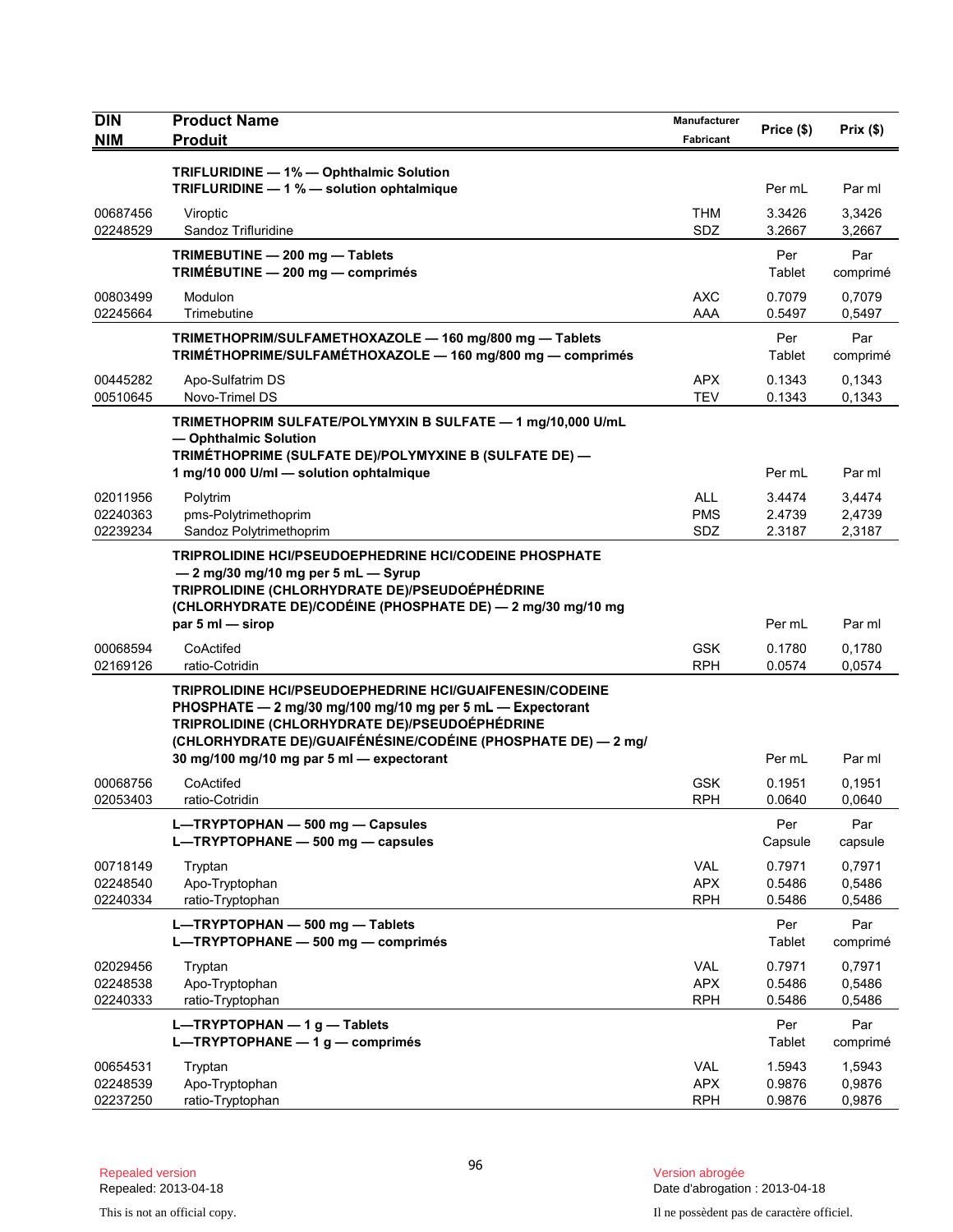| <b>DIN</b> | <b>Product Name</b>                                             | Manufacturer | Price (\$) | Prix(\$) |
|------------|-----------------------------------------------------------------|--------------|------------|----------|
| <b>NIM</b> | <b>Produit</b>                                                  | Fabricant    |            |          |
|            | URSODIOL - 250 mg - Tablets                                     |              | Per        | Par      |
|            | URSODIOL - 250 mg - comprimés                                   |              | Tablet     | comprimé |
| 02238984   | Urso                                                            | <b>AXC</b>   | 1.4647     | 1,4647   |
| 02273497   | pms-Ursodiol C                                                  | <b>PMS</b>   | 1.0031     | 1,0031   |
|            | URSODIOL - 500 mg - Tablets                                     |              | Per        | Par      |
|            | URSODIOL - 500 mg - comprimés                                   |              | Tablet     | comprimé |
| 02245894   | Urso                                                            | <b>AXC</b>   | 2.7782     | 2,7782   |
| 02273500   | pms-Ursodiol C                                                  | <b>PMS</b>   | 1.9028     | 1,9028   |
|            | VALACYCLOVIR - 500 mg - Tablets                                 |              | Per        | Par      |
|            | VALACYCLOVIR - 500 mg - comprimés                               |              | Tablet     | comprimé |
| 02219492   | Valtrex                                                         | <b>GSK</b>   | 3.7320     | 3,7320   |
| 02295822   | Apo-Valacyclovir                                                | <b>APX</b>   | 1.3575     | 1,3575   |
| 02331748   | CO Valacyclovir                                                 | COB          | 1.3569     | 1,3569   |
| 02351579   | Mylan-Valacyclovir                                              | <b>MYL</b>   | 1.1873     | 1,1873   |
| 02298457   | pms-Valacyclovir                                                | <b>PMS</b>   | 1.1873     | 1,1873   |
|            | VALPROIC ACID - 250 mg - Capsules                               |              | Per        | Par      |
|            | VALPROÏQUE (ACIDE) - 250 mg - capsules                          |              | Capsule    | capsule  |
| 00443840   | Depakene                                                        | ABB          | 0.6247     | 0.6247   |
| 02231030   | Dom-Valproic Acid                                               | <b>DOM</b>   | 0.2843     | 0,2843   |
| 02230768   | pms-Valproic Acid                                               | <b>PMS</b>   | 0.2843     | 0,2843   |
| 02238048   | Apo-Valproic                                                    | <b>APX</b>   | 0.2842     | 0,2842   |
| 02184648   | Mylan-Valproic                                                  | <b>MYL</b>   | 0.2842     | 0,2842   |
| 02100630   | Novo-Valproic                                                   | <b>TEV</b>   | 0.2842     | 0,2842   |
| 02140047   | ratio-Valproic                                                  | <b>RPH</b>   | 0.2842     | 0,2842   |
| 02239714   | Sandoz Valproic                                                 | SDZ          | 0.2842     | 0,2842   |
|            | VALPROIC ACID - 500 mg - Enteric Coated Capsules                |              | Per        | Par      |
|            | VALPROÏQUE (ACIDE) - 500 mg - capsules à enrobage entérosoluble |              | Capsule    | capsule  |
| 02231031   | Dom-Valproic Acid E.C.                                          | <b>DOM</b>   | 0.5717     | 0,5717   |
| 02218321   | Novo-Valproic                                                   | <b>TEV</b>   | 0.5717     | 0,5717   |
| 02229628   | pms-Valproic Acid E.C.                                          | <b>PMS</b>   | 0.5717     | 0,5717   |
| 02140055   | ratio-Valproic                                                  | <b>RPH</b>   | 0.5717     | 0,5717   |
| 02239713   | Sandoz Valproic                                                 | SDZ          | 0.5717     | 0,5717   |
|            | VALPROIC ACID - 250 mg/5 mL - Syrup                             |              |            |          |
|            | VALPROÏQUE (ACIDE) — 250 mg/5 ml — sirop                        |              | Per mL     | Par ml   |
| 00443832   | Depakene                                                        | ABB          | 0.1302     | 0,1302   |
| 02238370   | Apo-Valproic                                                    | <b>APX</b>   | 0.0635     | 0,0635   |
| 02236807   | pms-Valproic Acid                                               | <b>PMS</b>   | 0.0635     | 0,0635   |
| 02140063   | ratio-Valproic                                                  | <b>RPH</b>   | 0.0635     | 0,0635   |
|            | VALSARTAN - 40 mg - Tablets                                     |              | Per        | Par      |
|            | VALSARTAN - 40 mg - comprimés                                   |              | Tablet     | comprimé |
| 02270528   | Diovan                                                          | <b>NVT</b>   | 1.2859     | 1,2859   |
| 02337487   | CO Valsartan                                                    | COB          | 0.4657     | 0,4657   |
| 02356643   | Teva-Valsartan                                                  | <b>TEV</b>   | 0.4657     | 0,4657   |
| 02363062   | Ran-Valsartan                                                   | <b>RAN</b>   | 0.4657     | 0,4657   |
| 02371510   | Apo-Valsartan                                                   | <b>APX</b>   | 0.4075     | 0,4075   |
| 02356740   | Sandoz Valsartan                                                | SDZ          | 0.4075     | 0,4075   |
| 02383527   | Mylan-Valsartan                                                 | <b>MYL</b>   | 0.3975     | 0,3975   |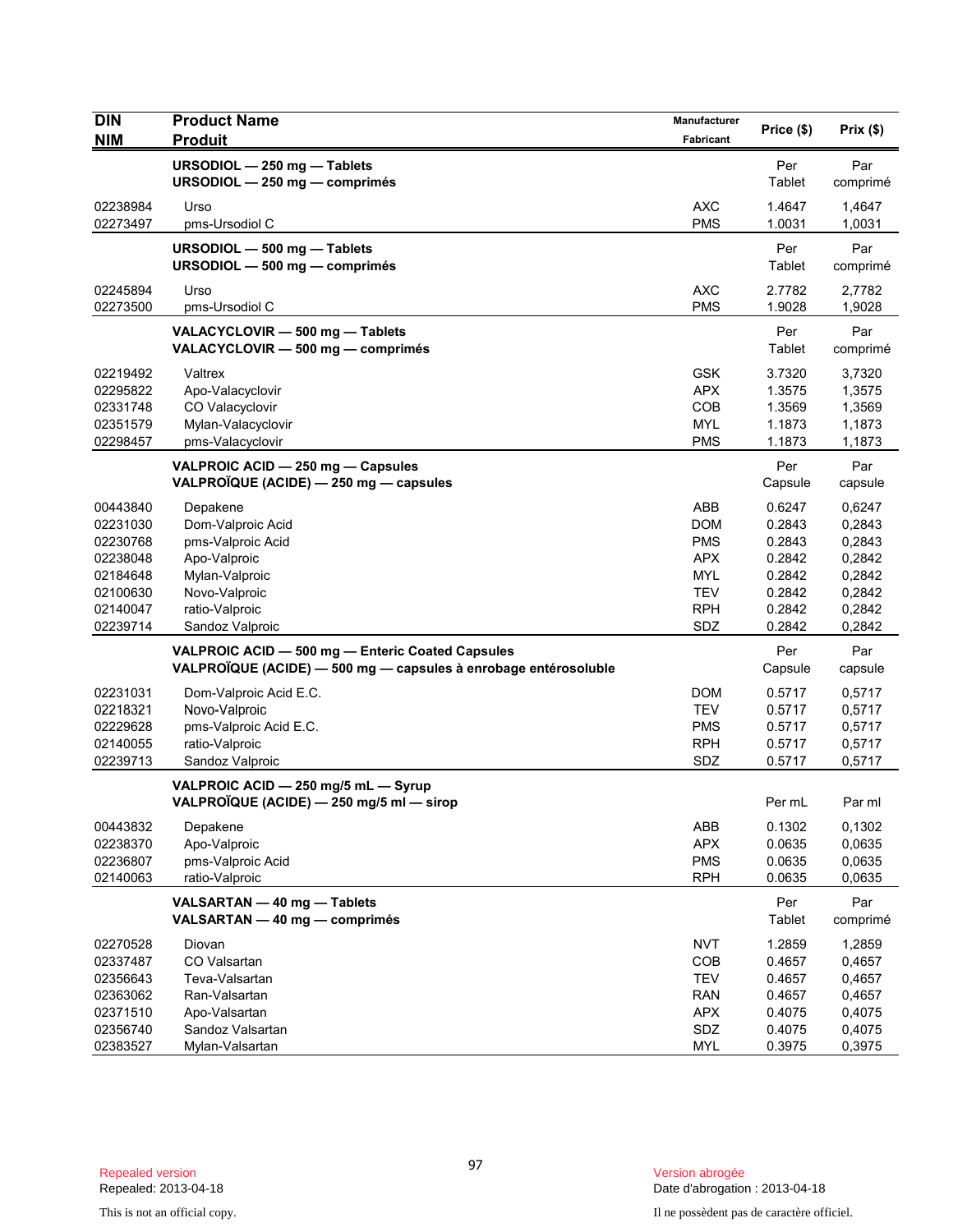| <b>DIN</b> | <b>Product Name</b>                                                                                                   | Manufacturer |               |                 |
|------------|-----------------------------------------------------------------------------------------------------------------------|--------------|---------------|-----------------|
| <b>NIM</b> | <b>Produit</b>                                                                                                        | Fabricant    | Price (\$)    | Prix(\$)        |
|            | VALSARTAN - 80 mg - Tablets<br>VALSARTAN - 80 mg - comprimés                                                          |              | Per<br>Tablet | Par<br>comprimé |
| 02244781   | Diovan                                                                                                                | <b>NVT</b>   | 1.3016        | 1,3016          |
| 02337495   | CO Valsartan                                                                                                          | <b>COB</b>   | 0.4733        | 0,4733          |
| 02363100   | Ran-Valsartan                                                                                                         | <b>RAN</b>   | 0.4733        | 0,4733          |
| 02356651   | Teva-Valsartan                                                                                                        | <b>TEV</b>   | 0.4732        | 0,4732          |
| 02371529   | Apo-Valsartan                                                                                                         | <b>APX</b>   | 0.4141        | 0,4141          |
| 02356759   | Sandoz Valsartan                                                                                                      | SDZ          | 0.4141        | 0,4141          |
| 02383535   | Mylan-Valsartan                                                                                                       | <b>MYL</b>   | 0.4041        | 0,4041          |
|            | VALSARTAN - 160 mg - Tablets<br>VALSARTAN - 160 mg - comprimés                                                        |              | Per<br>Tablet | Par<br>comprimé |
| 02244782   | Diovan                                                                                                                | <b>NVT</b>   | 1.3018        | 1,3018          |
| 02337509   | CO Valsartan                                                                                                          | <b>COB</b>   | 0.4733        | 0,4733          |
| 02363119   | Ran-Valsartan                                                                                                         | <b>RAN</b>   | 0.4733        | 0,4733          |
| 02356678   | Teva-Valsartan                                                                                                        | <b>TEV</b>   | 0.4732        | 0,4732          |
| 02371537   | Apo-Valsartan                                                                                                         | <b>APX</b>   | 0.4141        | 0,4141          |
| 02356767   | Sandoz Valsartan                                                                                                      | SDZ          | 0.4141        | 0,4141          |
| 02383543   | Mylan-Valsartan                                                                                                       | <b>MYL</b>   | 0.4041        | 0,4041          |
|            | VALSARTAN - 320 mg - Tablets<br>VALSARTAN - 320 mg - comprimés                                                        |              | Per<br>Tablet | Par<br>comprimé |
| 02289504   | Diovan                                                                                                                | <b>NVT</b>   | 1.2825        | 1,2825          |
| 02337517   | CO Valsartan                                                                                                          | <b>COB</b>   | 0.4548        | 0,4548          |
| 02356686   | Teva-Valsartan                                                                                                        | <b>TEV</b>   | 0.4548        | 0,4548          |
| 02371545   | Apo-Valsartan                                                                                                         | <b>APX</b>   | 0.3980        | 0,3980          |
| 02356775   | Sandoz Valsartan                                                                                                      | SDZ          | 0.3980        | 0,3980          |
| 02383551   | Mylan-Valsartan                                                                                                       | <b>MYL</b>   | 0.3880        | 0,3880          |
|            | VALSARTAN/HYDROCHLOROTHIAZIDE - 80 mg/12.5 mg-Tablets<br>VALSARTAN/HYDROCHLOROTHIAZIDE - 80 mg/12.5 mg - comprimés    |              | Per<br>Tablet | Par<br>comprimé |
| 02241900   | Diovan HCTZ                                                                                                           | <b>NVT</b>   | 1.3016        | 1,3016          |
| 02356996   | Teva-Valsartan HCTZ                                                                                                   | TEV          | 0.4733        | 0,4733          |
| 02382547   | Apo-Valsartan/HCTZ                                                                                                    | <b>APX</b>   | 0.4141        | 0,4141          |
| 02373734   | Mylan-Valsartan HCTZ                                                                                                  | <b>MYL</b>   | 0.4141        | 0,4141          |
| 02356694   | Sandoz Valsartan HCTZ                                                                                                 | SDZ          | 0.4141        | 0,4141          |
|            | VALSARTAN/HYDROCHLOROTHIAZIDE - 160 mg/12.5 mg- Tablets<br>VALSARTAN/HYDROCHLOROTHIAZIDE - 160 mg/12.5 mg - comprimés |              | Per<br>Tablet | Par<br>comprimé |
| 02241901   | Diovan HCTZ                                                                                                           | <b>NVT</b>   | 1.3016        | 1,3016          |
| 02357003   | Teva-Valsartan HCTZ                                                                                                   | <b>TEV</b>   | 0.4733        | 0,4733          |
| 02382555   | Apo-Valsartan/HCTZ                                                                                                    | <b>APX</b>   | 0.4141        | 0,4141          |
| 02373742   | Mylan-Valsartan HCTZ                                                                                                  | <b>MYL</b>   | 0.4141        | 0,4141          |
| 02356708   | Sandoz Valsartan HCTZ                                                                                                 | SDZ          | 0.4141        | 0,4141          |
|            | VALSARTAN/HYDROCHLOROTHIAZIDE - 160 mg/25 mg-Tablets<br>VALSARTAN/HYDROCHLOROTHIAZIDE - 160 mg/25 mg - comprimés      |              | Per<br>Tablet | Par<br>comprimé |
| 02246955   | Diovan HCTZ                                                                                                           | <b>NVT</b>   | 1.3016        | 1,3016          |
| 02357011   | Teva-Valsartan HCTZ                                                                                                   | <b>TEV</b>   | 0.4733        | 0,4733          |
| 02382563   | Apo-Valsartan/HCTZ                                                                                                    | <b>APX</b>   | 0.4141        | 0,4141          |
| 02373750   | Mylan-Valsartan HCTZ                                                                                                  | <b>MYL</b>   | 0.4141        | 0,4141          |
| 02356716   | Sandoz Valsartan HCTZ                                                                                                 | SDZ          | 0.4141        | 0,4141          |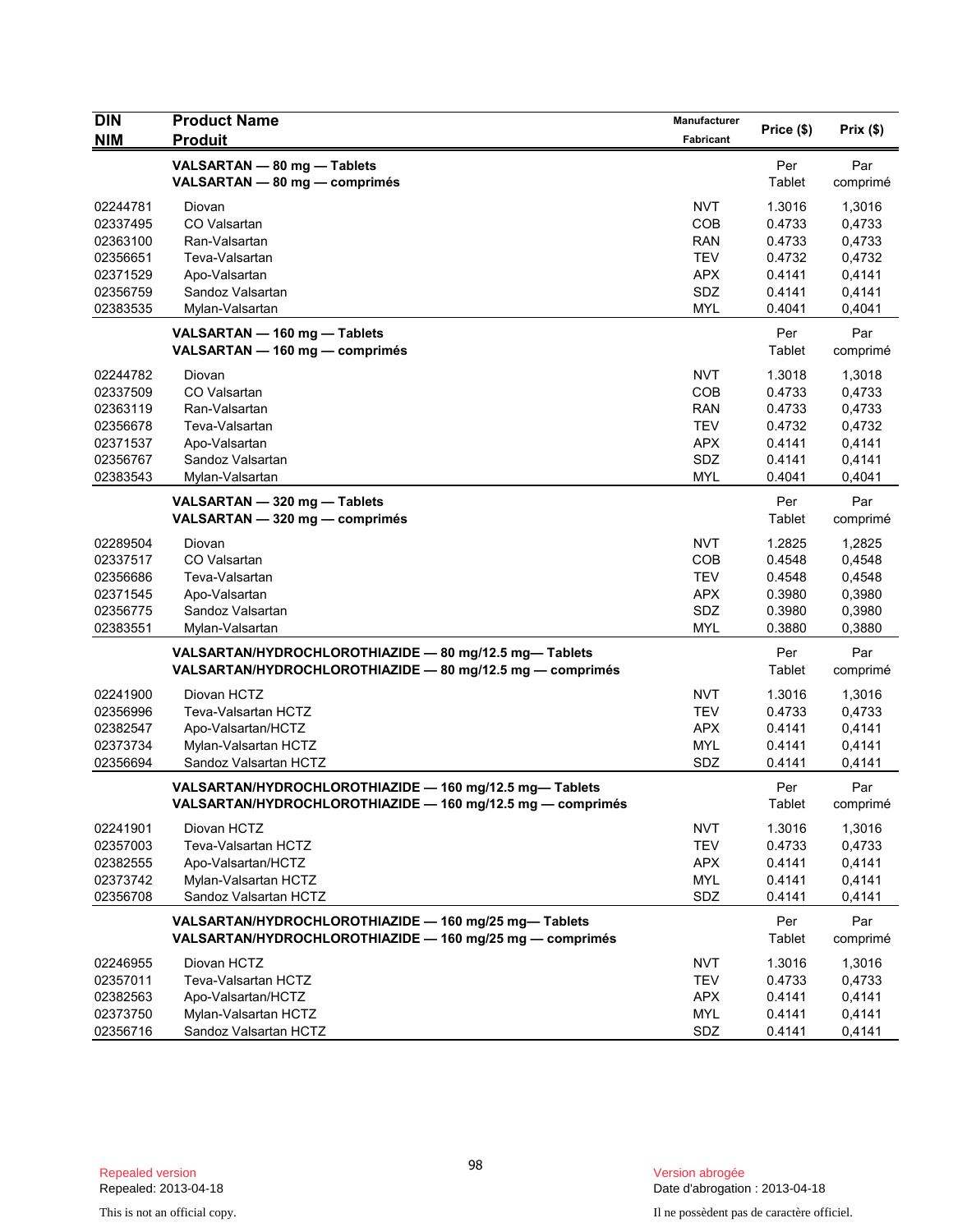| <b>DIN</b><br><b>NIM</b> | <b>Product Name</b><br><b>Produit</b>                                                                                  | Manufacturer<br>Fabricant | Price (\$)     | Prix(\$)        |
|--------------------------|------------------------------------------------------------------------------------------------------------------------|---------------------------|----------------|-----------------|
|                          | VALSARTAN/HYDROCHLOROTHIAZIDE - 320 mg/12.5 mg - Tablets<br>VALSARTAN/HYDROCHLOROTHIAZIDE - 320 mg/12.5 mg - comprimés |                           | Per<br>Tablet  | Par<br>comprimé |
| 02308908                 | Diovan HCTZ                                                                                                            | <b>NVT</b>                | 1.2815         | 1,2815          |
| 02357038                 | Teva-Valsartan HCTZ                                                                                                    | <b>TEV</b>                | 0.4658         | 0,4658          |
| 02382571                 | Apo-Valsartan/HCTZ                                                                                                     | <b>APX</b>                | 0.3980         | 0,3980          |
| 02373769                 | Mylan-Valsartan HCTZ                                                                                                   | <b>MYL</b>                | 0.3980         | 0,3980          |
| 02356724                 | Sandoz Valsartan HCTZ                                                                                                  | SDZ                       | 0.3980         | 0,3980          |
|                          | VALSARTAN/HYDROCHLOROTHIAZIDE - 320 mg/25 mg - Tablets<br>VALSARTAN/HYDROCHLOROTHIAZIDE - 320 mg/25 mg - comprimés     |                           | Per<br>Tablet  | Par<br>comprimé |
| 02308916                 | Diovan HCTZ                                                                                                            | <b>NVT</b>                | 1.2815         | 1,2815          |
| 02357046                 | Teva-Valsartan HCTZ                                                                                                    | <b>TEV</b>                | 0.4658         | 0,4658          |
| 02382598                 | Apo-Valsartan/HCTZ                                                                                                     | <b>APX</b>                | 0.3980         | 0,3980          |
| 02373777                 | Mylan-Valsartan HCTZ                                                                                                   | MYL                       | 0.3980         | 0,3980          |
| 02356732                 | Sandoz Valsartan HCTZ                                                                                                  | SDZ                       | 0.3980         | 0,3980          |
|                          | VANCOMYCIN - 125 mg - Capsules<br>VANCOMYCIN - 125 mg - capsules                                                       |                           | Per<br>Capsule | Par<br>capsule  |
| 00800430                 | Vancocin                                                                                                               | <b>MLI</b>                | 9.3858         | 9,3858          |
| 02377470                 | Vancomycin HCL                                                                                                         | <b>PPA</b>                | 5.6300         | 5,6300          |
|                          | VANCOMYCIN - 250 mg - Capsules<br>VANCOMYCIN - 250 mg - capsules                                                       |                           | Per<br>Capsule | Par<br>capsule  |
| 00788716                 | Vancocin                                                                                                               | <b>MLI</b>                | 18.7715        | 18,7715         |
| 02377489                 | Vancomycin HCL                                                                                                         | <b>PPA</b>                | 11.2500        | 11,2500         |
|                          | VENLAFAXINE - 37.5 mg - Capsules<br>VENLAFAXINE - 37,5 mg - capsules                                                   |                           | Per<br>Capsule | Par<br>capsule  |
| 02237279                 | Effexor XR                                                                                                             | PFI                       | 1.0325         | 1,0325          |
| 02331683                 | Apo-Venlafaxine XR                                                                                                     | <b>APX</b>                | 0.1643         | 0,1643          |
| 02304317                 | CO Venlafaxine XR                                                                                                      | <b>COB</b>                | 0.1643         | 0,1643          |
| 02360020                 | GD-Venlafaxine XR                                                                                                      | <b>GEM</b>                | 0.1643         | 0,1643          |
| 02310279                 | Mylan-Venlafaxine XR                                                                                                   | <b>MYL</b>                | 0.1643         | 0,1643          |
| 02278545                 | pms-Venlafaxine XR                                                                                                     | <b>PMS</b>                | 0.1643         | 0,1643          |
| 02380072                 | Ran-Venlafaxine XR                                                                                                     | <b>RBX</b>                | 0.1643         | 0,1643          |
| 02273969                 | ratio-Venlafaxine XR                                                                                                   | <b>RPH</b>                | 0.1643         | 0,1643          |
| 02310317                 | Sandoz Venlafaxine XR                                                                                                  | SDZ                       | 0.1643         | 0,1643          |
| 02275023                 | Teva-Venlafaxine XR                                                                                                    | <b>TEV</b>                | 0.1643         | 0,1643          |
| 02354713                 | Venlafaxine XR                                                                                                         | <b>SNS</b>                | 0.1643         | 0,1643          |
|                          | VENLAFAXINE - 75 mg - Capsules<br>VENLAFAXINE - 75 mg - capsules                                                       |                           | Per<br>Capsule | Par<br>capsule  |
| 02237280                 | <b>Effexor XR</b>                                                                                                      | PFI                       | 2.0643         | 2,0643          |
| 02331691                 | Apo-Venlafaxine XR                                                                                                     | <b>APX</b>                | 0.3285         | 0,3285          |
| 02304325                 | CO Venlafaxine XR                                                                                                      | COB                       | 0.3285         | 0,3285          |
| 02360039                 | <b>GD-Venlafaxine XR</b>                                                                                               | <b>GEM</b>                | 0.3285         | 0,3285          |
| 02310287                 | Mylan-Venlafaxine XR                                                                                                   | <b>MYL</b>                | 0.3285         | 0,3285          |
| 02278553                 | pms-Venlafaxine XR                                                                                                     | <b>PMS</b>                | 0.3285         | 0,3285          |
| 02380080                 | Ran-Venalfaxine XR                                                                                                     | <b>RBX</b>                | 0.3285         | 0,3285          |
| 02273977                 | ratio-Venlafaxine XR                                                                                                   | <b>RPH</b>                | 0.3285         | 0,3285          |
| 02310325                 | Sandoz Venlafaxine XR                                                                                                  | SDZ                       | 0.3285         | 0,3285          |
| 02275031                 | Teva-Venlafaxine XR                                                                                                    | <b>TEV</b>                | 0.3285         | 0,3285          |
| 02354721                 | Venlafaxine XR                                                                                                         | SNS                       | 0.3285         | 0,3285          |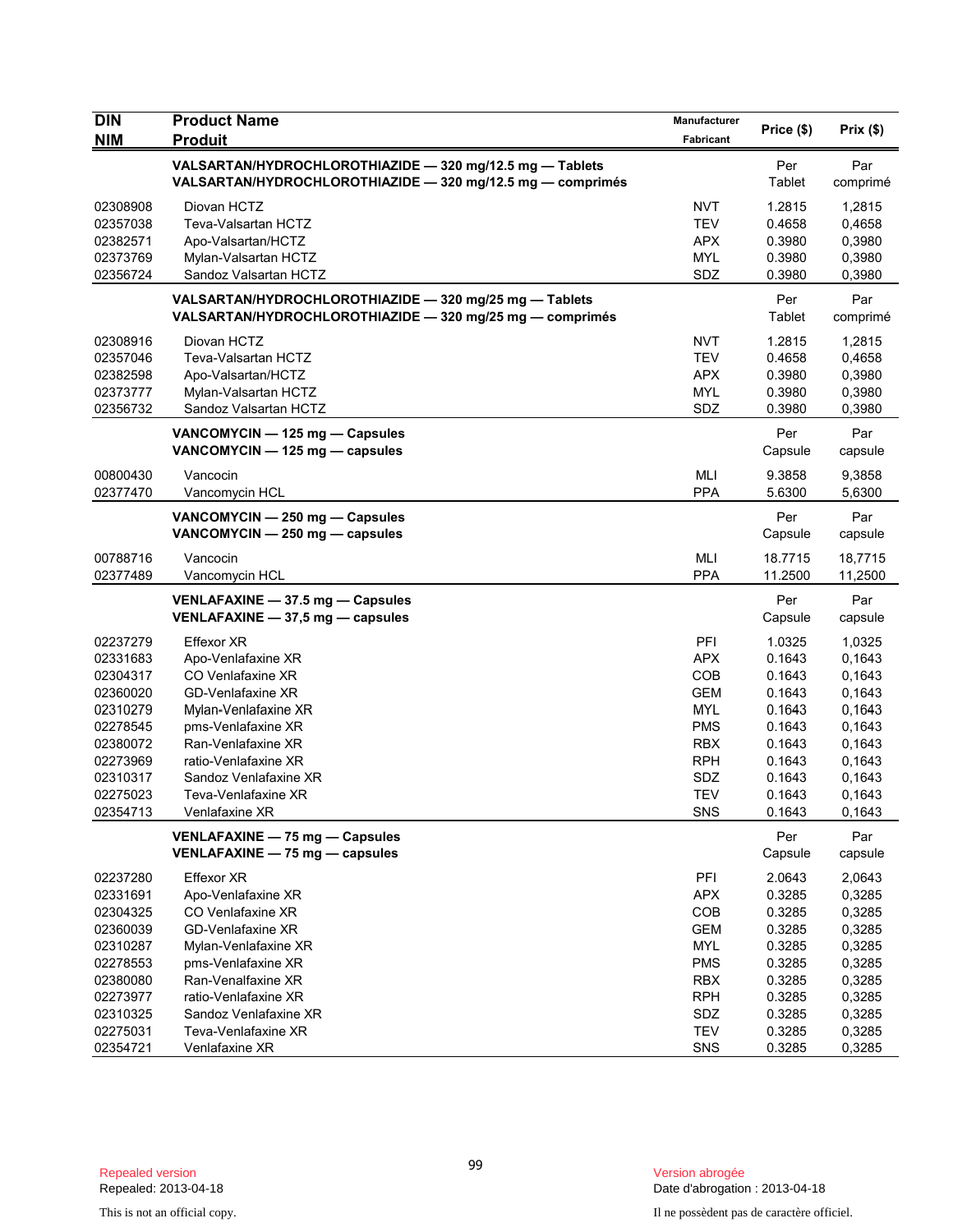| <b>DIN</b> | <b>Product Name</b>                                           | <b>Manufacturer</b> | Price (\$) | Prix(\$) |
|------------|---------------------------------------------------------------|---------------------|------------|----------|
| <b>NIM</b> | <b>Produit</b>                                                | Fabricant           |            |          |
|            | VENLAFAXINE - 150 mg - Capsules                               |                     | Per        | Par      |
|            | VENLAFAXINE - 150 mg - capsules                               |                     | Capsule    | capsule  |
| 02237282   | Effexor XR                                                    | PFI                 | 2.1791     | 2,1791   |
| 02331705   | Apo-Venlafaxine XR                                            | <b>APX</b>          | 0.3469     | 0,3469   |
| 02304333   | CO Venlafaxine XR                                             | COB                 | 0.3469     | 0,3469   |
| 02360047   | <b>GD-Venlafaxine XR</b>                                      | <b>GEM</b>          | 0.3469     | 0,3469   |
| 02310295   | Mylan-Venlafaxine XR                                          | <b>MYL</b>          | 0.3469     | 0,3469   |
| 02278561   | pms-Venlafaxine XR                                            | <b>PMS</b>          | 0.3469     | 0,3469   |
| 02380099   | Ran-Venlafaxine XR                                            | <b>RBX</b>          | 0.3469     | 0,3469   |
| 02273985   | ratio-Venlafaxine XR                                          | <b>RPH</b>          | 0.3469     | 0,3469   |
| 02310333   | Sandoz Venlafaxine XR                                         | <b>SDZ</b>          | 0.3469     | 0,3469   |
| 02275058   | Teva-Venlafaxine XR                                           | <b>TEV</b>          | 0.3469     | 0,3469   |
| 02354748   | Venlafaxine XR                                                | SNS                 | 0.3469     | 0,3469   |
|            | VERAPAMIL HCI-120 mg-Sustained Release Tablets                |                     |            |          |
|            | VÉRAPAMIL (CHLORHYDRATE DE) - 120 mg - comprimés à libération |                     | Per        | Par      |
|            | progressive                                                   |                     | Tablet     | comprimé |
|            |                                                               |                     |            |          |
| 01907123   | <b>Isoptin SR</b>                                             | ABB                 | 1.5534     | 1,5534   |
| 02246893   | Apo-Verap SR                                                  | <b>APX</b>          | 0.7590     | 0,7590   |
| 02210347   | Mylan-Verapamil                                               | <b>MYL</b>          | 0.7590     | 0,7590   |
|            | VERAPAMIL HCI-180 mg-Sustained Release Tablets                |                     |            |          |
|            | VÉRAPAMIL (CHLORHYDRATE DE) — 180 mg — comprimés à libération |                     | Per        | Par      |
|            | progressive                                                   |                     | Tablet     | comprimé |
|            |                                                               |                     |            |          |
| 01934317   | <b>Isoptin SR</b>                                             | ABB                 | 1.7540     | 1,7540   |
| 02246894   | Apo-Verap SR                                                  | <b>APX</b>          | 0.7214     | 0,7214   |
| 02210355   | Mylan-Verapamil                                               | MYL                 | 0.7214     | 0,7214   |
|            | VERAPAMIL HCI-240 mg-Sustained Release Tablets                |                     |            |          |
|            | VÉRAPAMIL (CHLORHYDRATE DE) - 240 mg - comprimés à libération |                     | Per        | Par      |
|            | progressive                                                   |                     | Tablet     | comprimé |
| 00742554   | <b>Isoptin SR</b>                                             | ABB                 | 2.3391     | 2,3391   |
| 02246895   | Apo-Verap SR                                                  | APX.                | 0.9592     | 0,9592   |
| 02210363   | Mylan-Verapamil                                               | MYL                 | 0.9592     | 0,9592   |
| 02211920   | Novo-Veramil SR                                               | <b>TEV</b>          | 0.9592     | 0,9592   |
| 02237791   | pms-Verapamil SR                                              | <b>PMS</b>          | 0.9592     | 0,9592   |
|            |                                                               |                     |            |          |
|            | VERAPAMIL HCI - 80 mg - Tablets                               |                     | Per        | Par      |
|            | VERAPAMIL (CHLORHYDRATE DE) — 80 mg — comprimés               |                     | Tablet     | comprimé |
| 00782483   | Apo-Verap                                                     | <b>APX</b>          | 0.3009     | 0,3009   |
| 02237921   | Mylan-Verapamil                                               | <b>MYL</b>          | 0.3009     | 0,3009   |
|            |                                                               |                     |            |          |
|            | VERAPAMIL HCI - 120 mg - Tablets                              |                     | Per        | Par      |
|            | VÉRAPAMIL (CHLORHYDRATE DE) — 120 mg — comprimés              |                     | Tablet     | comprimé |
| 00782491   | Apo-Verap                                                     | <b>APX</b>          | 0.4675     | 0,4675   |
| 02237922   | Mylan-Verapamil                                               | <b>MYL</b>          | 0.4675     | 0,4675   |
|            | WARFARIN SODIUM - 1 mg - Tablets                              |                     | Per        | Par      |
|            | WARFARINE SODIQUE - 1 mg - comprimés                          |                     | Tablet     | comprimé |
|            |                                                               |                     |            |          |
| 01918311   | Coumadin                                                      | SQU                 | 0.3735     | 0,3735   |
| 02242680   | Taro-Warfarin                                                 | <b>TAR</b>          | 0.2178     | 0,2178   |
| 02242924   | Apo-Warfarin                                                  | <b>APX</b>          | 0.1960     | 0,1960   |
| 02244462   | Mylan-Warfarin                                                | <b>MYL</b>          | 0.1960     | 0,1960   |
| 02265273   | Novo-Warfarin                                                 | <b>TEV</b>          | 0.1960     | 0,1960   |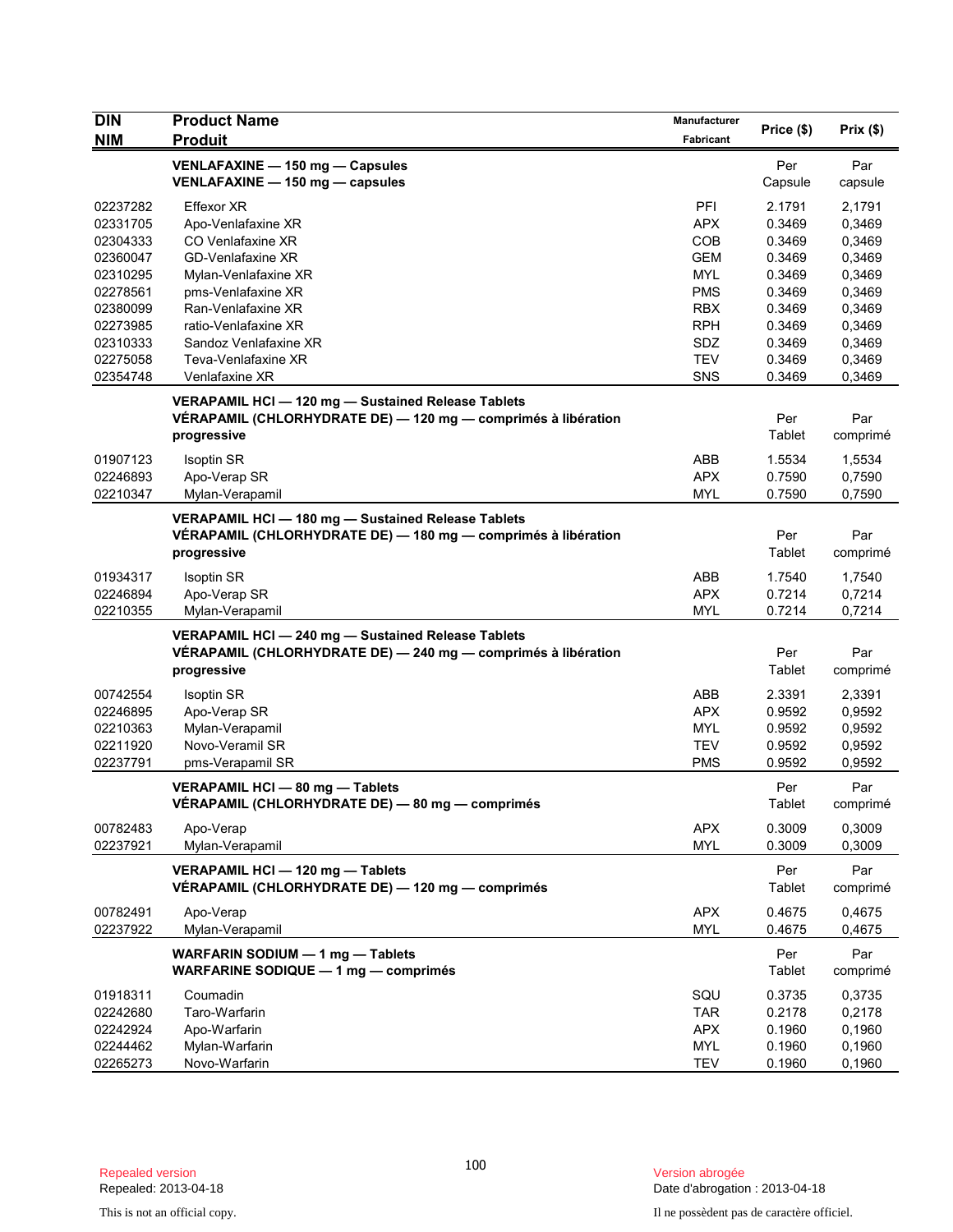| <b>DIN</b><br><b>NIM</b>                                 | <b>Product Name</b><br><b>Produit</b>                                        | Manufacturer<br>Fabricant                                   | Price (\$)                                     | Prix(\$)                                       |
|----------------------------------------------------------|------------------------------------------------------------------------------|-------------------------------------------------------------|------------------------------------------------|------------------------------------------------|
|                                                          | WARFARIN SODIUM - 2 mg - Tablets<br>WARFARINE SODIQUE $-2$ mg $-$ comprimes  |                                                             | Per<br>Tablet                                  | Par<br>comprimé                                |
| 01918338<br>02242681<br>02242925<br>02244463<br>02265281 | Coumadin<br>Taro-Warfarin<br>Apo-Warfarin<br>Mylan-Warfarin<br>Novo-Warfarin | SQU<br>TAR<br><b>APX</b><br><b>MYL</b><br><b>TEV</b>        | 0.3951<br>0.2304<br>0.2074<br>0.2074<br>0.2074 | 0,3951<br>0.2304<br>0,2074<br>0,2074<br>0,2074 |
|                                                          | WARFARIN SODIUM - 2.5 mg - Tablets<br>WARFARINE SODIQUE - 2.5 mg - comprimés |                                                             | Per<br>Tablet                                  | Par<br>comprimé                                |
| 01918346<br>02242682<br>02242926<br>02244464<br>02265303 | Coumadin<br>Taro-Warfarin<br>Apo-Warfarin<br>Mylan-Warfarin<br>Novo-Warfarin | SQU<br><b>TAR</b><br><b>APX</b><br>MYL<br><b>TEV</b>        | 0.3160<br>0.1845<br>0.1660<br>0.1660<br>0.1660 | 0,3160<br>0,1845<br>0,1660<br>0,1660<br>0,1660 |
|                                                          | WARFARIN SODIUM - 3 mg - Tablets<br>WARFARINE SODIQUE - 3 mg - comprimés     |                                                             | Per<br>Tablet                                  | Par<br>comprimé                                |
| 02240205<br>02242683<br>02265311<br>02245618<br>02287498 | Coumadin<br>Taro-Warfarin<br>Novo-Warfarin<br>Apo-Warfarin<br>Mylan-Warfarin | SQU<br><b>TAR</b><br><b>TEV</b><br><b>APX</b><br><b>MYL</b> | 0.4897<br>0.2827<br>0.2571<br>0.2570<br>0.2337 | 0,4897<br>0,2827<br>0,2571<br>0,2570<br>0,2337 |
|                                                          | WARFARIN SODIUM - 4 mg - Tablets<br>WARFARINE SODIQUE $-$ 4 mg $-$ comprimes |                                                             | Per<br>Tablet                                  | Par<br>comprimé                                |
| 02007959<br>02242684<br>02242927<br>02244465<br>02265338 | Coumadin<br>Taro-Warfarin<br>Apo-Warfarin<br>Mylan-Warfarin<br>Novo-Warfarin | SQU<br>TAR<br><b>APX</b><br><b>MYL</b><br><b>TEV</b>        | 0.4897<br>0.2856<br>0.2571<br>0.2571<br>0.2571 | 0,4897<br>0,2856<br>0,2571<br>0,2571<br>0,2571 |
|                                                          | WARFARIN SODIUM - 5 mg - Tablets<br>WARFARINE SODIQUE $-5$ mg $-$ comprimes  |                                                             | Per<br>Tablet                                  | Par<br>comprimé                                |
| 01918354<br>02242685<br>02242928<br>02244466<br>02265346 | Coumadin<br>Taro-Warfarin<br>Apo-Warfarin<br>Mylan-Warfarin<br>Novo-Warfarin | SQU<br><b>TAR</b><br><b>APX</b><br><b>MYL</b><br>TEV        | 0.3165<br>0.1848<br>0.1663<br>0.1663<br>0.1663 | 0,3165<br>0,1848<br>0,1663<br>0,1663<br>0,1663 |
|                                                          | WARFARIN SODIUM - 10 mg - Tablets<br>WARFARINE SODIQUE - 10 mg - comprimés   |                                                             | Per<br>Tablet                                  | Par<br>comprimé                                |
| 01918362<br>02242687<br>02242929<br>02244467             | Coumadin<br>Taro-Warfarin<br>Apo-Warfarin<br>Mylan-Warfarin                  | SQU<br><b>TAR</b><br><b>APX</b><br><b>MYL</b>               | 0.5682<br>0.3316<br>0.2984<br>0.2984           | 0,5682<br>0,3316<br>0,2984<br>0,2984           |
|                                                          | ZIDOVUDINE - 100 mg - Capsules<br>ZIDOVUDINE - 100 mg - capsules             |                                                             | Per<br>Capsule                                 | Par<br>capsule                                 |
| 01902660<br>01946323                                     | Retrovir<br>Apo-Zidovudine                                                   | VII<br><b>APX</b>                                           | 2.0500<br>1.2750                               | 2,0500<br>1,2750                               |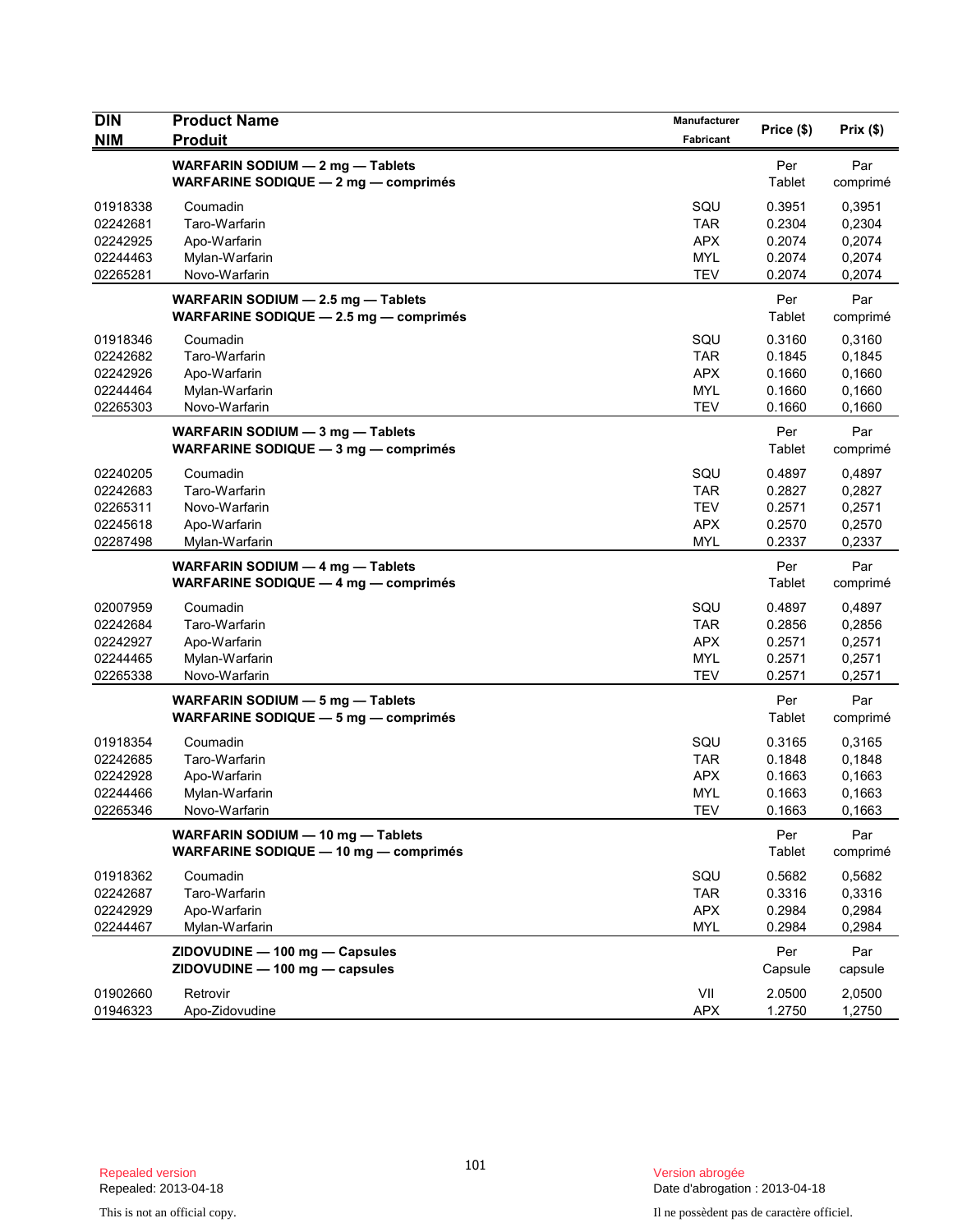| <b>DIN</b> | <b>Product Name</b>                                                                        | Manufacturer | Price (\$)    | Prix(\$)                 |
|------------|--------------------------------------------------------------------------------------------|--------------|---------------|--------------------------|
| <b>NIM</b> | <b>Produit</b>                                                                             | Fabricant    |               |                          |
|            | ZINC SULFATE MONOHYDRATE/HYDROCORTISONE ACETATE - 5 mg/5 mg<br>- Topical Ointment          |              |               |                          |
|            | ZINC (SULFATE MONOHYDRATÉ DE)/HYDROCORTISONE (ACÉTATE D') —<br>5 mg/5 mg - pommade topique |              | Per<br>Gram   | Par<br>gramme            |
| 00505773   | Anusol-HC                                                                                  | <b>MCL</b>   | 0.9152        | 0,9152                   |
| 00607789   | ratio-Hemcort HC                                                                           | <b>RPH</b>   | 0.4576        | 0,4576                   |
| 02128446   | Anodan-HC                                                                                  | <b>ODN</b>   | 0.4160        | 0,4160                   |
| 02247691   | Sandoz Anuzinc HC                                                                          | SDZ          | 0.4160        | 0,4160                   |
|            | ZINC SULFATE MONOHYDRATE/HYDROCORTISONE ACETATE — 10 mg/10 mg<br>— Suppositories           |              |               |                          |
|            | ZINC (SULFATE MONOHYDRATE DE)/HYDROCORTISONE (ACETATE D') —                                |              | Per           | Par                      |
|            | 10 mg/10 mg $-$ suppositoires                                                              |              |               | Suppository suppositoire |
| 00476285   | Anusol-HC                                                                                  | <b>PDA</b>   | 1.1440        | 1,1440                   |
| 00607797   | ratio-Hemcort HC                                                                           | <b>RPH</b>   | 0.6683        | 0,6683                   |
| 02236399   | Andodan-HC                                                                                 | <b>ODN</b>   | 0.6683        | 0,6683                   |
| 02242798   | Sandoz Anuzinc HC                                                                          | SDZ          | 0.6683        | 0,6683                   |
|            | ZOLMITRIPTAN - 2.5 mg - Tablets<br>ZOLMITRIPTAN - 2.5 mg - comprimés                       |              | Per<br>Tablet | Par<br>comprimé          |
| 02238660   |                                                                                            | <b>AZC</b>   | 15.4110       |                          |
| 02313960   | Zomig<br>Teva-Zolmitriptan                                                                 | <b>TEV</b>   | 5.3333        | 15,4110<br>5,3333        |
| 02324229   | pms-Zolmitriptan                                                                           | <b>PMS</b>   | 4.6667        | 4,6667                   |
| 02369036   | Mylan-Zolmitriptan                                                                         | <b>MYL</b>   | 4.6666        | 4,6666                   |
| 02362988   | Sandoz Zolmitriptan                                                                        | SDZ          | 4.6666        | 4,6666                   |
|            | ZOLMITRIPTAN - 2.5 mg - Orally Disintegrating Tablets                                      |              | Per           | Par                      |
|            | ZOLMITRIPTAN - 2.5 mg - comprimés à dissolution orale                                      |              | Tablet        | comprimé                 |
| 02243045   | Zomig OD                                                                                   | <b>AZC</b>   | 15.4110       | 15,4110                  |
| 02342545   | Teva-Zolmitriptan OD                                                                       | <b>TEV</b>   | 5.3333        | 5,3333                   |
| 02324768   | pms-Zolmitriptan ODT                                                                       | <b>PMS</b>   | 4.6667        | 4,6667                   |
| 02362996   | Sandoz Zolmitriptan ODT                                                                    | <b>SDZ</b>   | 4.6666        | 4,6666                   |
| 02387158   | Mylan-Zolmitriptan ODT                                                                     | <b>MYL</b>   | 4.6066        | 4,6066                   |
|            | $ZOPICLONE - 5 mg - Tables$<br>$ZOPICLONE - 5 mg - comprimés$                              |              | Per<br>Tablet | Par<br>comprimé          |
| 02216167   | Imovane                                                                                    | <b>SAA</b>   | 1.1064        | 1,1064                   |
| 02245077   | Apo-Zopiclone                                                                              | <b>APX</b>   | 0.2455        | 0,2455                   |
| 02271931   | CO Zopiclone                                                                               | <b>COB</b>   | 0.2455        | 0,2455                   |
| 02251450   | Novo-Zopiclone                                                                             | <b>TEV</b>   | 0.2454        | 0,2454                   |
| 02246534   | ratio-Zopiclone                                                                            | <b>RPH</b>   | 0.2454        | 0,2454                   |
| 02296616   | Mylan-Zopiclone                                                                            | MYL          | 0.2231        | 0,2231                   |
| 02243426   | pms-Zopiclone                                                                              | <b>PMS</b>   | 0.2231        | 0,2231                   |
| 02267918   | Ran-Zopiclone                                                                              | <b>RAN</b>   | 0.2231        | 0,2231                   |
| 02257572   | Sandoz Zopiclone                                                                           | SDZ          | 0.2231        | 0,2231                   |